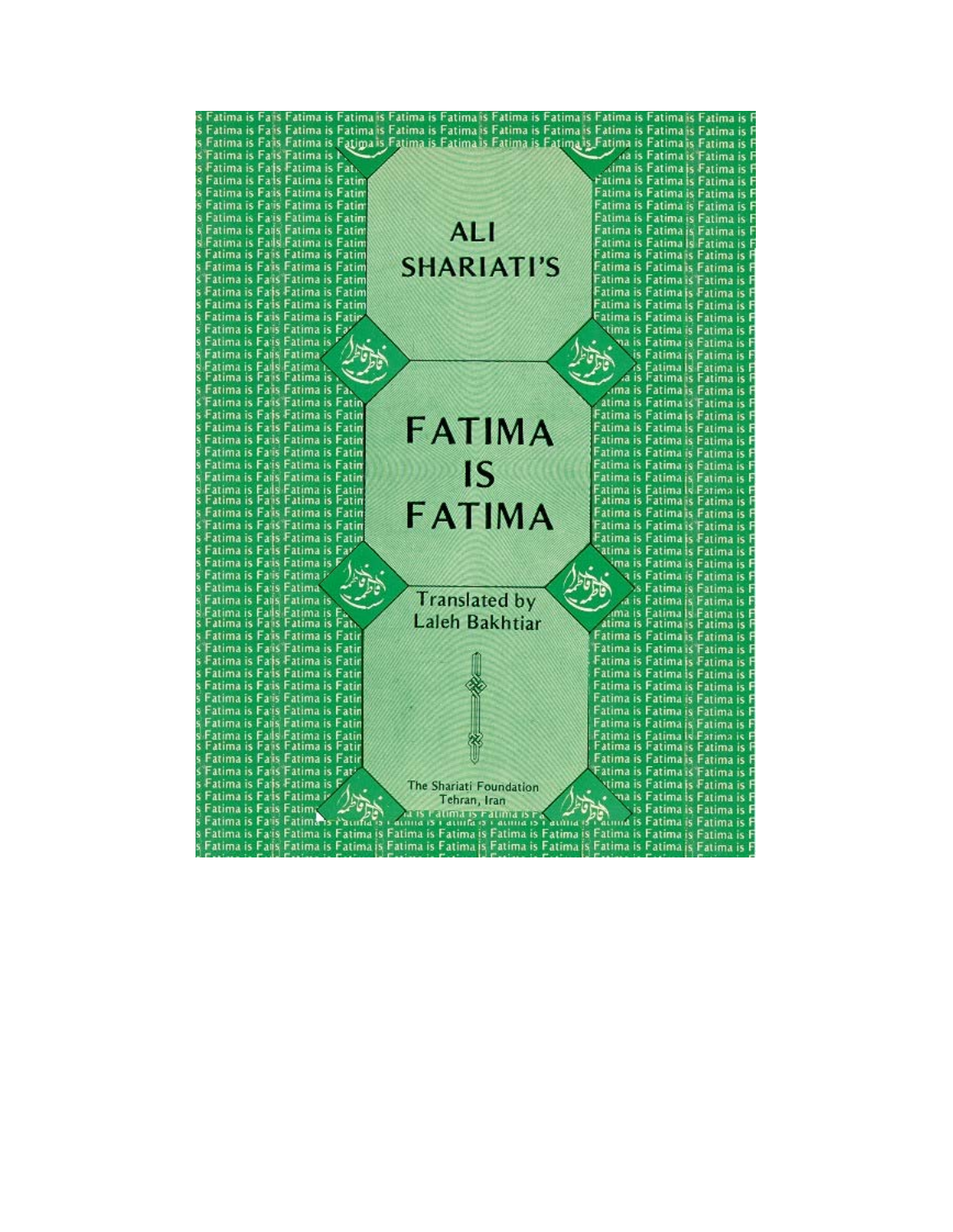# **Table of Content**

| What Role Did Women Play In the Attack? 130    |  |
|------------------------------------------------|--|
|                                                |  |
| Islam Revolutionized the Position of Women 164 |  |
|                                                |  |
| Freedom, Tragedy, Spiritual Strength  181      |  |
|                                                |  |
|                                                |  |
|                                                |  |
|                                                |  |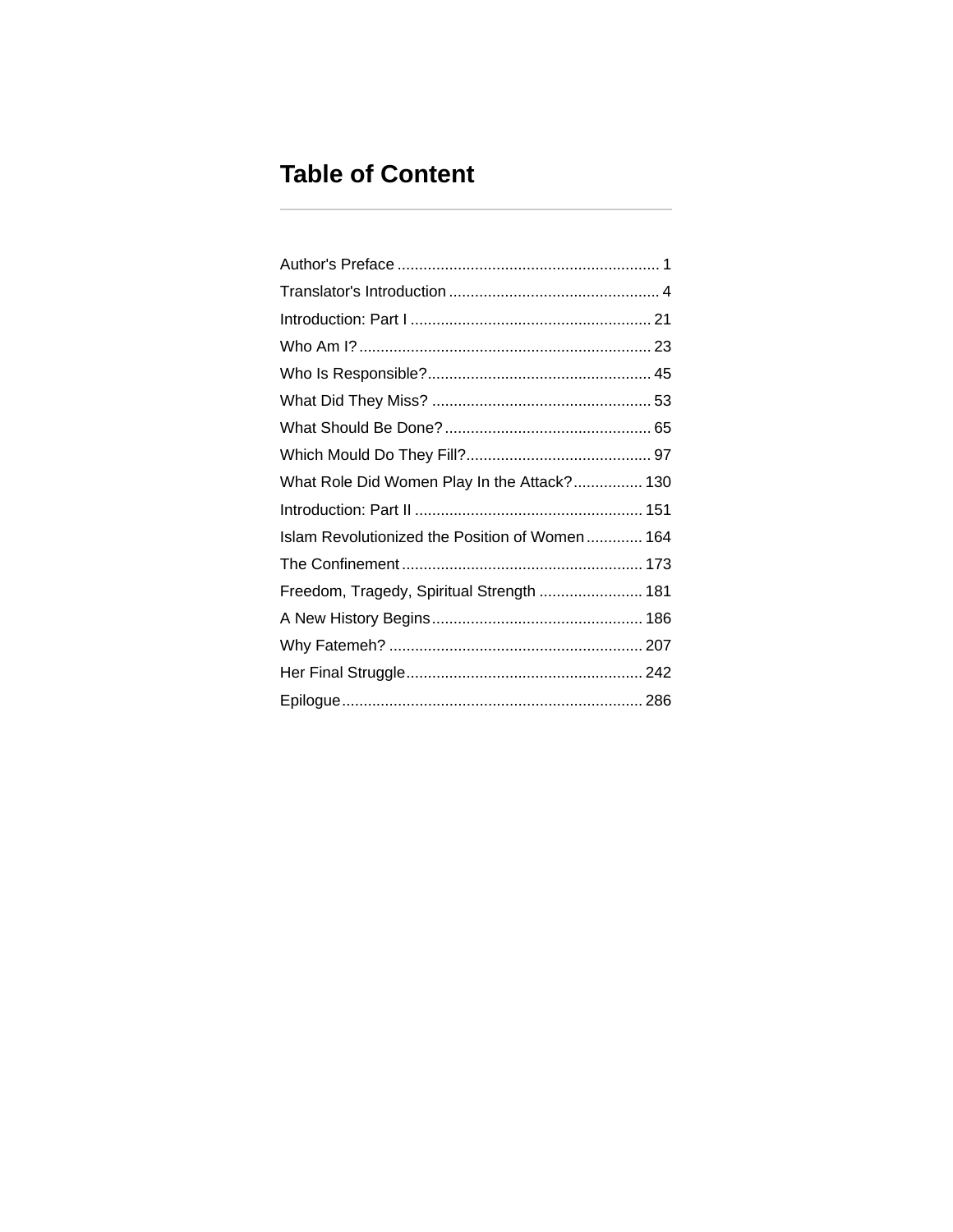## **About this Title**

 Hypertext version housed at: www.shariati.org

This ebook was created by Play & Learn

For more eBooks and Islamic Article, visit us on the Web at "www.playandlearn.org"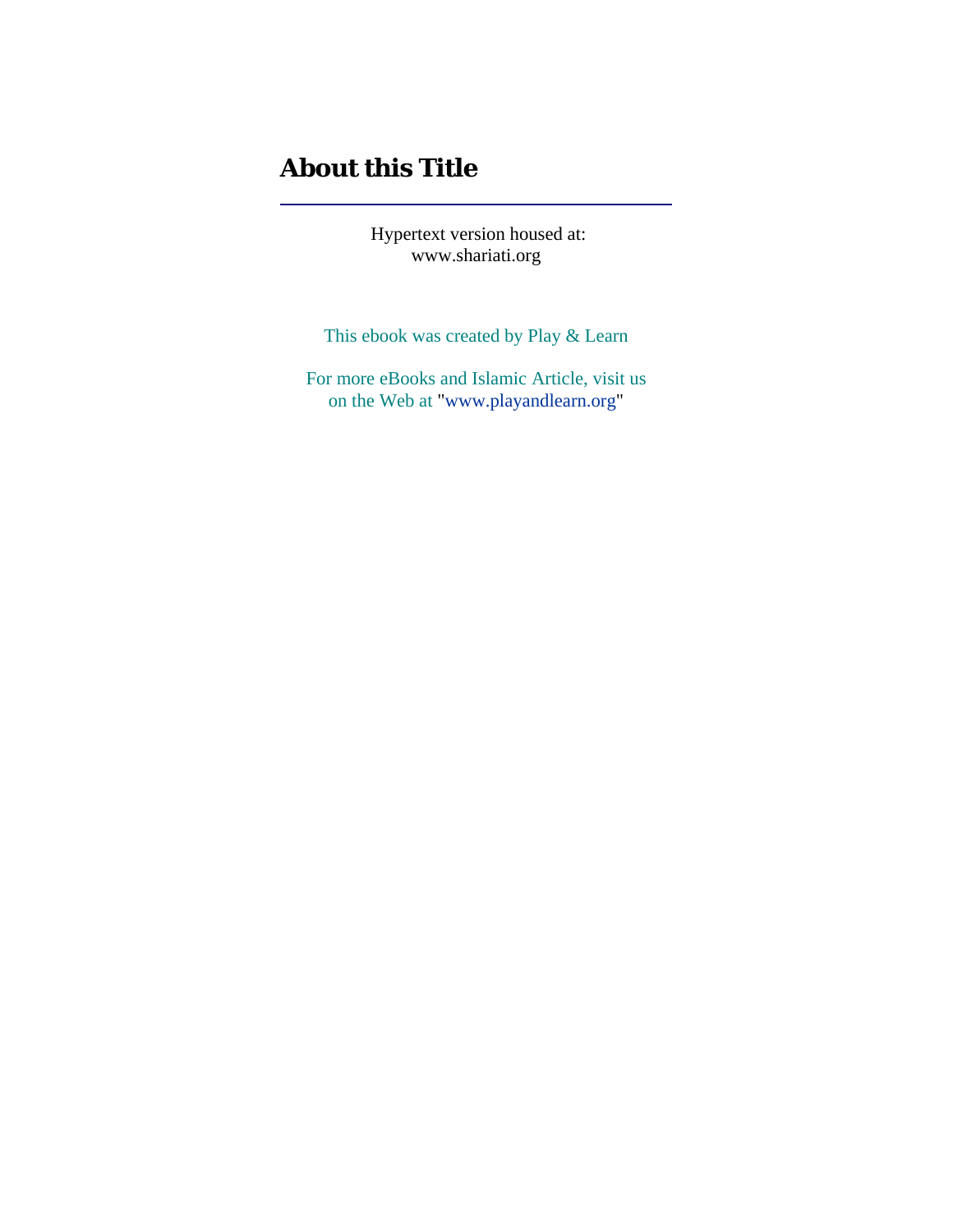### <span id="page-3-0"></span>**Author's Preface**

In the Name of God The Compassionate, the Merciful

To My Beloved Daughters Mani and Iran

May They Grow In the Light of FATEMEH In the Name of God The Compassionate, the Merciful To the spirit of my mother, Zahra, the mirror of humility, emotions, and chastity, for whom life was, only sorrow, while her existence, for me, was all kindness.

#### **For the Reader**

The words you are about to read are from a lecture I gave at the Hoseiniyyeh Ershad. To begin with, I had wanted to comment upon the research of Professor Louis Massignon about the personality and complicated life of Fatemeh ('a). I had wished to refer to the deep and revolutionary influence her memory evokes in Moslem societies, and the role she has played in the breadth of Islamic transformations. These words were, in particular, for the university students participating in my various classes: `History and Knowledge of Religions', `The Sociology of Religions', and `Islamology'.

As I entered the gathering, I saw that, in addition to the university students, many others had come. This spoke of the need for a more urgent response to the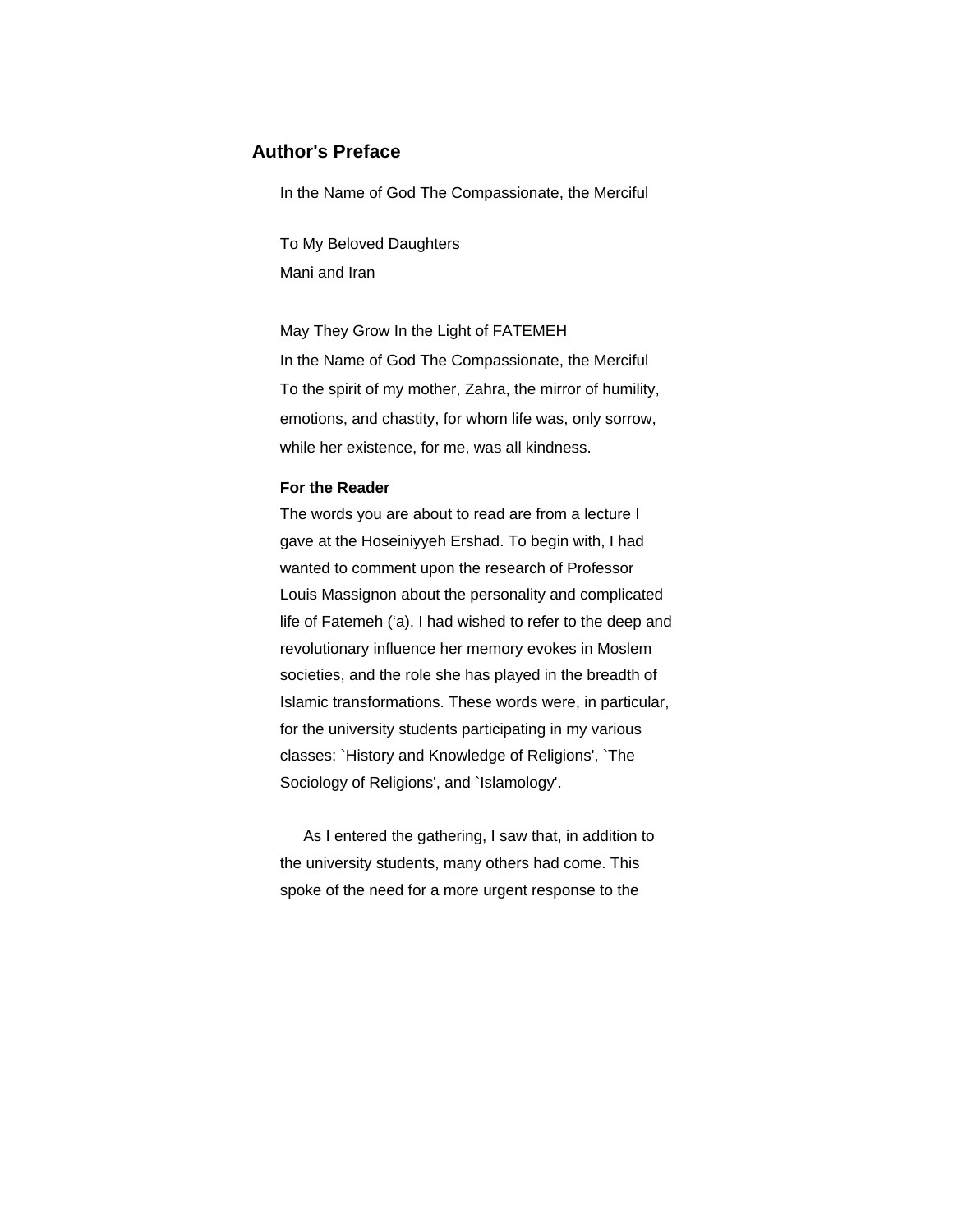problem. I agreed to answer the pertinent question of womanhood which is extremely important today for our society.

Women who have remained in the `traditional mould' do not face the problem of identity and women who have accepted the `new imported mould' have solved the problem for themselves. But in the midst of these two types of molded women', there are those who can neither accept their hereditary, traditional form nor surrender to this imposed new form. What should they do?

They want to decide for themselves. They want to develop themselves. They need a model, an ideal example, a heroine. For them, the problem of 'Who am I? How do I become?' is urgent. Fatemeh, through her own 'being', answers their questions.

I would have been satisfied with giving an analytical description of the personality of Fatemeh. I found that book shops had no books about her and thus, our intellectuals know nothing about her life. I was obliged to compensate for this lack to a certain extent. Thus this present essay is the same lecture, but expanded to include a biography based upon documented, traditional sources about this beloved person, who has remained unknown or misinterpreted. In this bibliography, I particularly drew from historical documents. Whenever I reached a problem of faith and explicitly Shiite views, I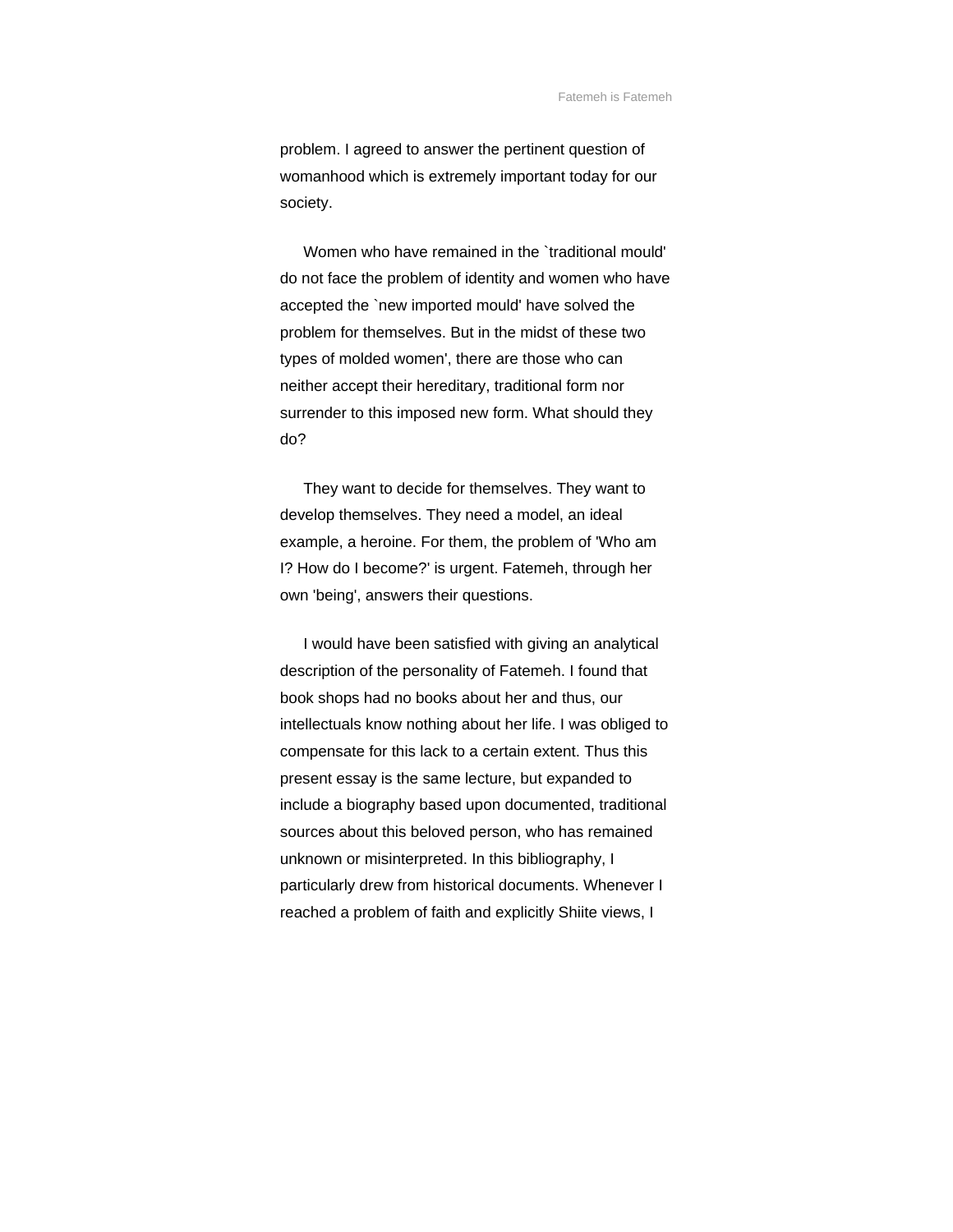chose Sunni sources, since Shi'ism grew out of the origins of Sunnism, and from the scholar's point of view, they are irrefutable.

I cannot say that this lecture is without need of criticism. Rather, the reverse is true. It is in great need-waiting for those with pure hearts, those who enjoy to guide, those who are willing to serve, rather than those who show hostility, abuse and make use of slander.

Ali Shariati June 1971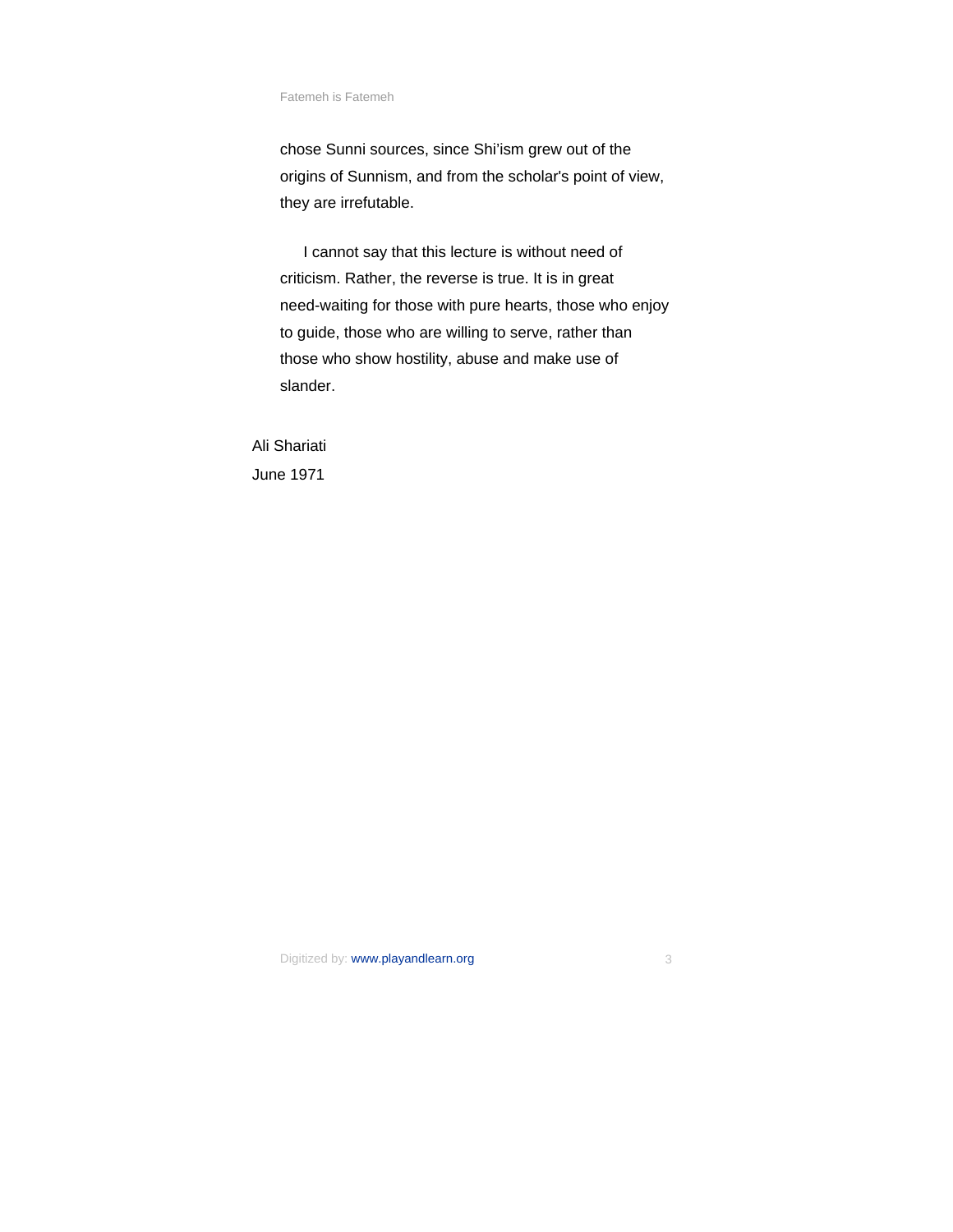#### <span id="page-6-0"></span>**Translator's Introduction**

 $\overline{a}$ 

"When the earth is shaken with a mighty shaking, and earth brings forth her burdens, and man says, 'What ails her?' Upon that day she shall tell her tidings for that her Lord has inspired her." (99: 1-5)

"When the earth is shaken with a mighty shaking, and earth brings forth her burdens, and man says, 'What ails her?' Upon that day she shall tell her tidings for that her Lord has inspired her." (99: 1-5)

It is 1971, just the beginning of the end of the Pahlavi regime and the monarchial system in Iran. The words of Ali Shariati, the great teacher, the man who redefines Islam as it has been and not as it has become, ring out at the Hoseiniyyeh Ershad  $\left[1\right]$  on the night which marks the anniversary of the birth of the daughter of the Prophet of Islam - Fatemeh (*'a*).

Note: the letter ('s) which follows the name of the Prophet Mohammad ('s) is a customary abbreviation for the benediction salli `aLah `alih wa alihi, (`may the blessings of God be upon him and his family'). The letter ('a) which follows the name of Hazrat Ali or Hazrat Fatima or the other Imams is the abbreviation of `alayhi salam, (peace be upon them).

 $1$  A hoseiniyyeh is a traditional religious center where the people gather to see passion plays, in particular, those related to the third Shi'ite Imam, Imam Hussein, and his martyrdom at Karbala. The Hoseiniyyeh Ershad, referred to here, is located in Tehran. It is a center built in the late 60's and has extended the meaning to include a center for lectures about Islam. Ali Shariati was one of the first people to lecture here and drew crowds in the thousands. People gathered in the streets and surrounding areas to hear him. But as the former regime began to fear his effect, they closed down the center for several years. It was re-opened after the Revolution.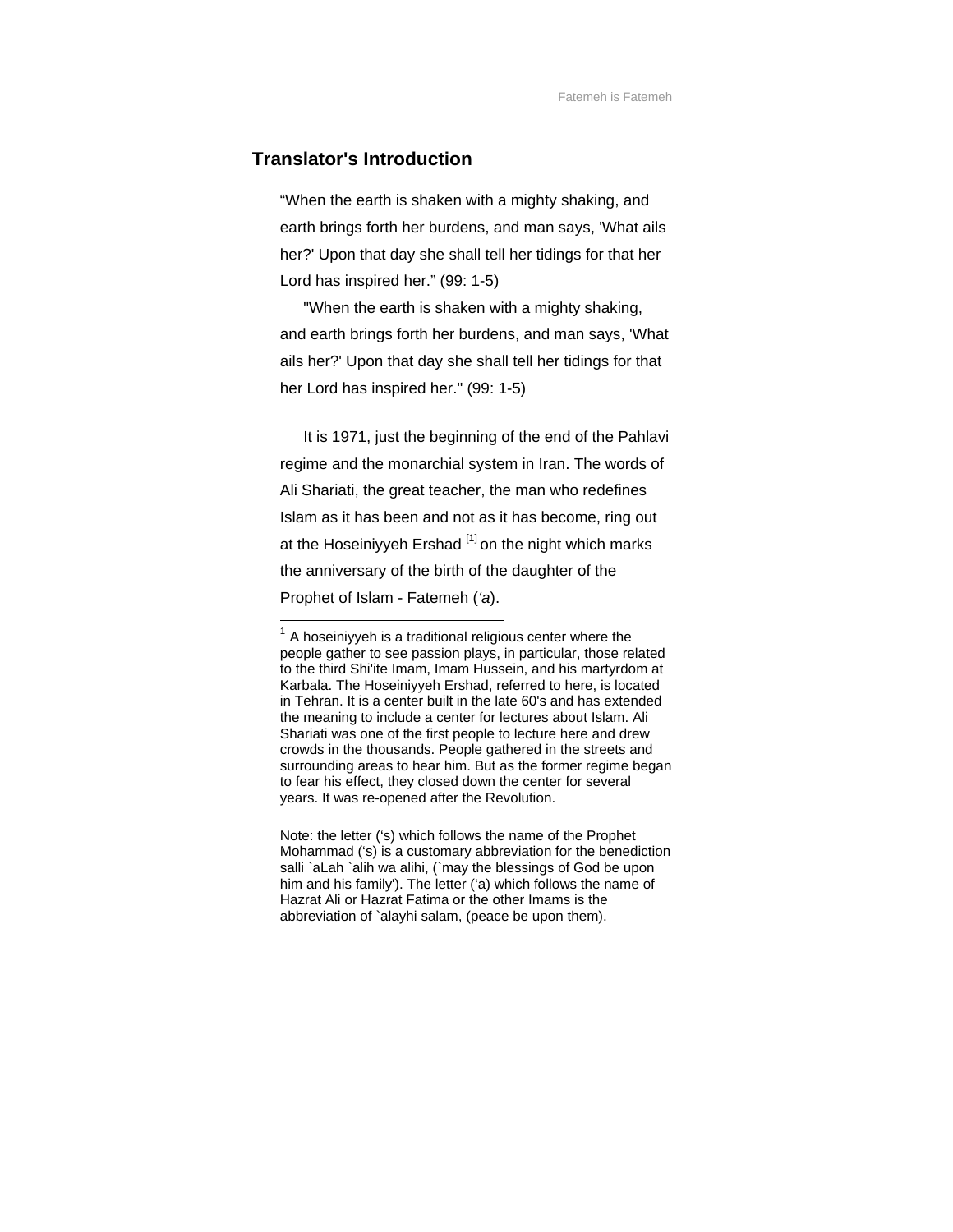He cries out the question which is upon all women's lips, "Who am I?" "Am I a mother?", "A wife?", "A daughter?", "A friend?", "A biologist?", "A chemist?", "A doctor, nurse, mid-wife, laborer, writer, human being...?" "Who am I?"

It is the very first time that an Iranian woman is confronted with this question. She knows, feels, senses the question with her innermost being but she has never had it expressed for her before. Once expressed, the question, of necessity, begs for an answer which is a genuine and authentic part of that person.

This is the beginning of the Revolution which Iranian women were to undergo but it will take seven long years before it is expressed in society namely, in the Islamic Revolution of Iran.

But we have moved too quickly. We are way ahead of ourselves. We have to return to that night when so many of us were not present, the night when the question was first expressed.

On that night in 1971, he begins the journey to Fatemeh with this question and slowly but surely unfolds an answer. He lays the groundwork, be authentic, genuine in your search. Search for what? Search for the Truth. Do not be intimidated by external forms and eye catching colors. Be yourself, that which you really are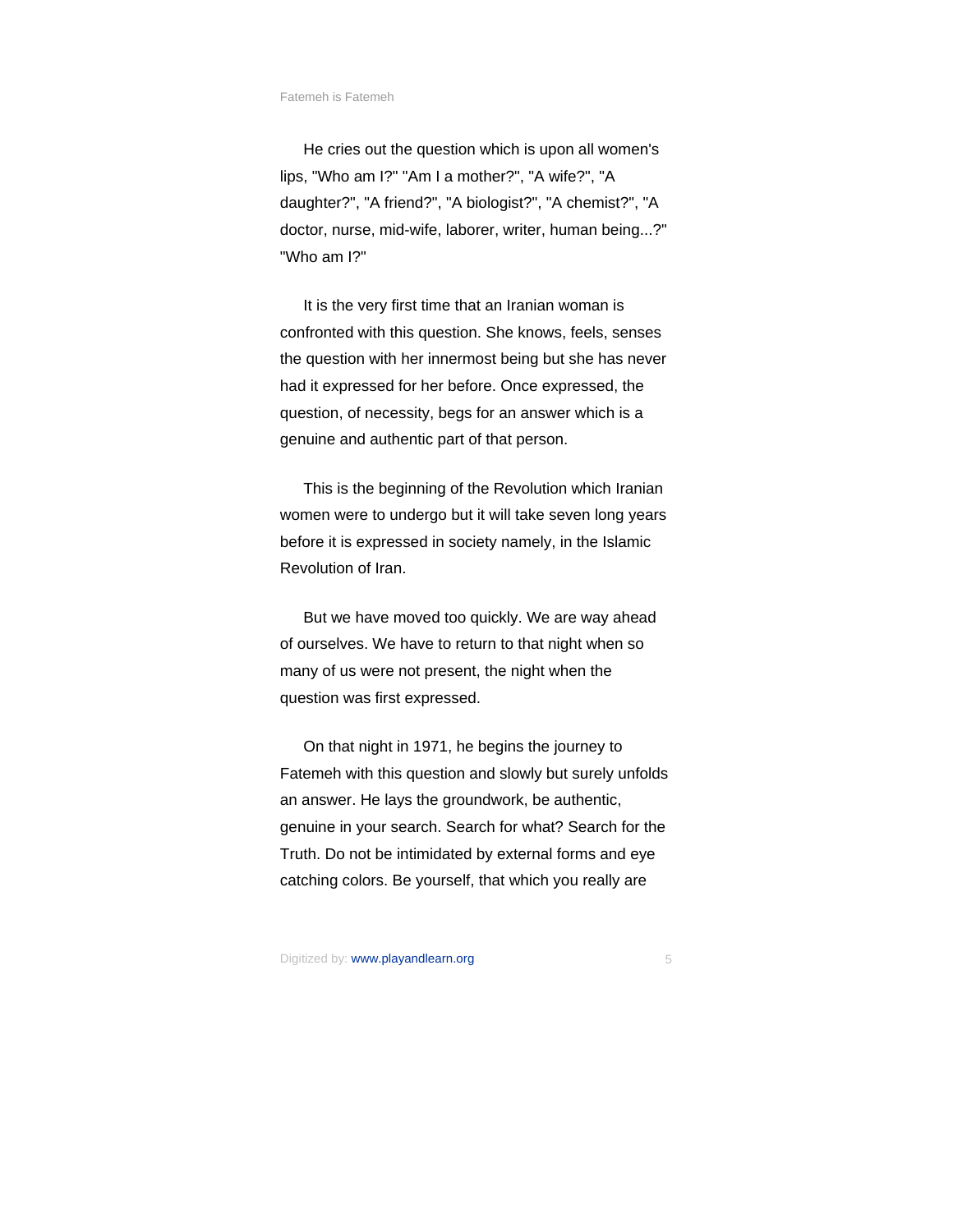and not that which you have become. Seek out the Truth.

With this as a base, you face the first obstacle. "How can I be authentic when I still do not know who I am?" He tells us, "You do not know who you are because you have no traditional models to turn to." That is, you have no direction, you have no orientation. Why? Because scholars for the last fourteen centuries have been too busy describing the details of devotions and by doing so, have inadvertently left the models aside. They failed to present Islam to the people in the people's language.

Other than a few responsible and committed scholars, they failed to bring the essence of Islam to light. That is, Islam stresses inner as well as outer freedom. When presented in the form that the Prophet received it, it brings self respect. It opposes tyranny, oppression and colonialism for they foster dependence upon a man made system. These scholars failed to uncover the forgotten concepts of Islam. They ignored its revolutionary dimension.

They stepped over the family of Ali ('a), Islam as it was at the time of the Prophet and what Shi'ism really stands for. The essential principles, the columns which hold up the personality had been so intricately carved and decorated that their basic form and function had been covered over. Pillars such as azadeh - freedom from attachments to this world or inner liberation, being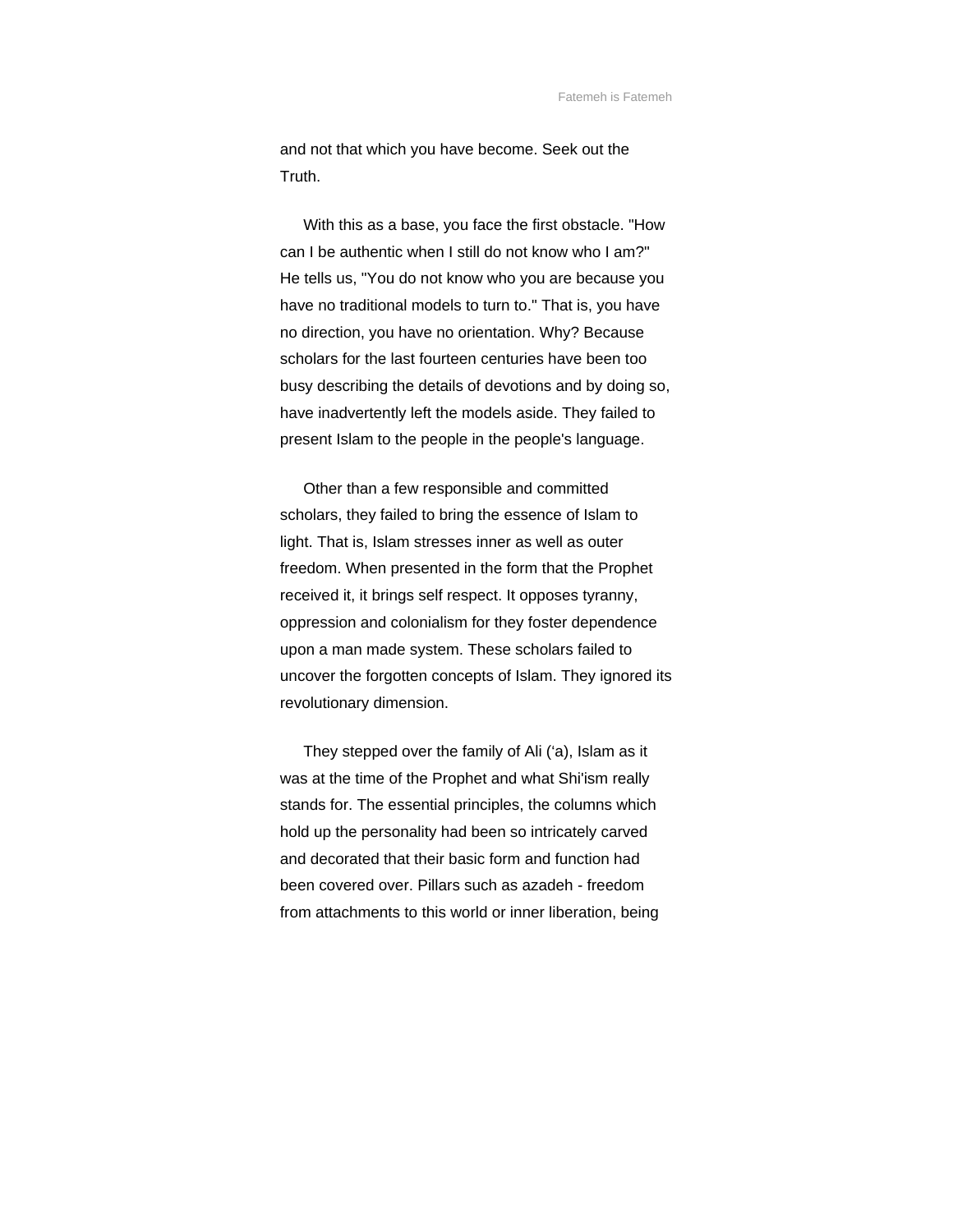inwardly free and the seeking of justice, all lay dormant within their exterior decoration.

What should be done? One should seek out the methodology set down by the Prophet. Shariati then describes the three methods of the conservative, the reformist and the revolutionary pointing out the pros and cons of each approach. Then he turns his analysis to the method which the Prophet was inspired with. "The Prophet preserves the form," Shariati tells us, "the container of a custom which has deep roots in society, one which people have gotten used to from generation to generation, and one which is practiced in a natural manner, but he changes the contained, the contents, spirit, direction and practical application of this custom in a revolutionary, decisive and immediate manner."

Is this not the very method he puts forth for women? If your culture holds the tradition of a Fatemeh, seek her out. Retain your outer feminine form but change the contents, for the infiltration of your inner essence by imported contents brought by the enemy in the guise of a friend is far more harmful than the changes one's outer form may take.

The state of one's hemline is a superficial problem resolved one way this year and another way, next. It produces meaningless consumerism. However, when the disease reaches the roots, the inner essence of the form, the form falls away from its society and remains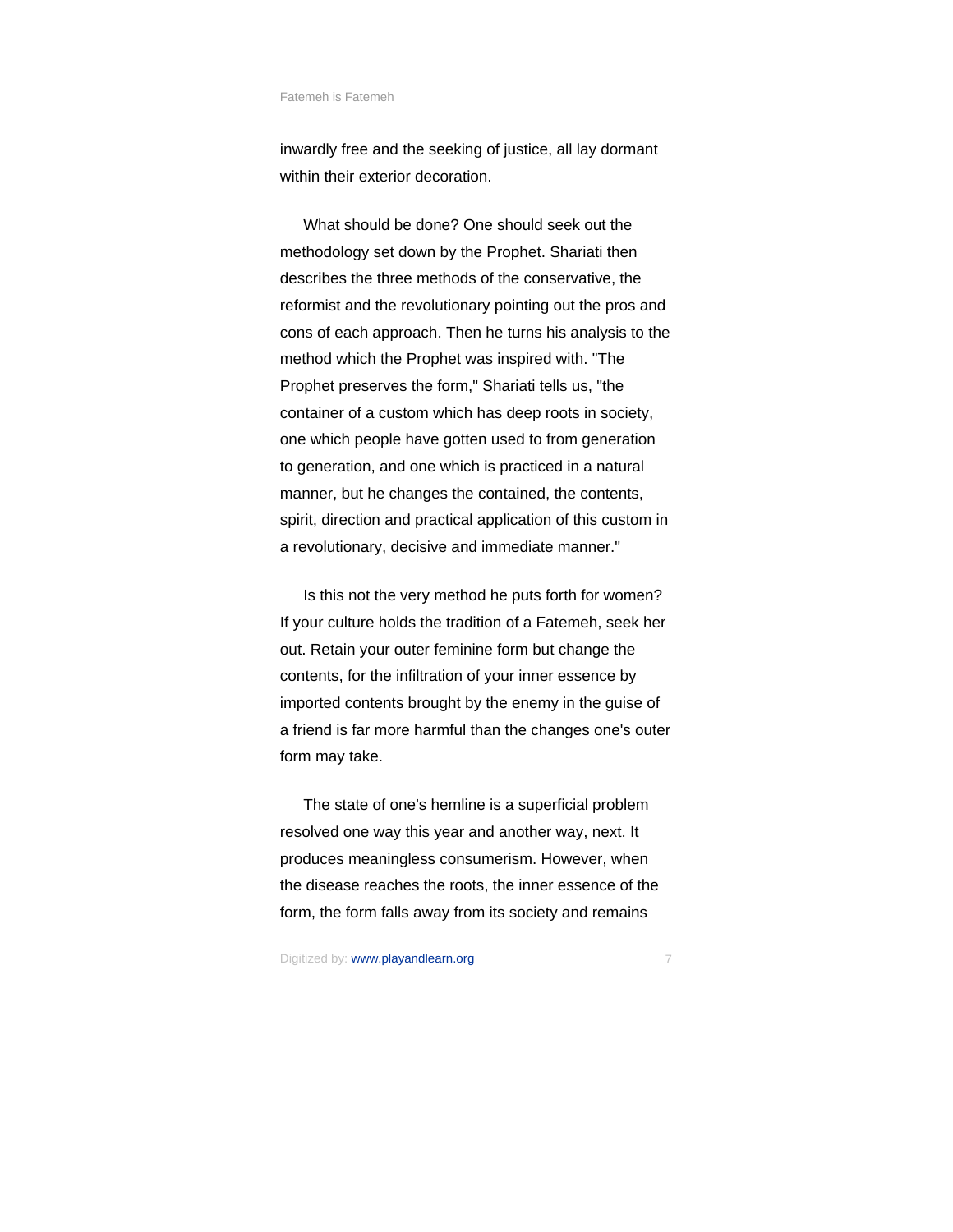root-less, wandering, without meaning. This is what the enemy, the destroyer of the inner essence of womanhood wants, for root-less forms follow the course of events without ever again taking roots, without any concern for their society, without commitment, alienated and completely capable of being molded into whatever framework is provided.

This is what the Prophet brought when Islam, 'the real sense of submission' was revealed to him. Submit to That which gave you roots, the One God and not the multiple forms which attract one away from one's roots. Strengthen your roots and your earth so that when there is a 'mighty shaking' as the Quran so firmly announces, which at one level can be interpreted as an 'awakening of consciousness', your roots will hold, you will prevail, the outer winds, storms, lightening and thunder can not pull you away.

This takes us to another stage. We have a method but now we need a direction. Will it be that of a realist or that of an idealist? Shariati tells us, "Neither. Both."

Islam admits to all realities - hunger, ignorance, drug addiction, the need for divorce, the weakening of the weak by the strong, oppression and suppression (realities according to realists must be translated into real forms so they have no problem with imagination, ideology and ideas which they ignore). "But as opposed to realism, Islam does not accept the status quo but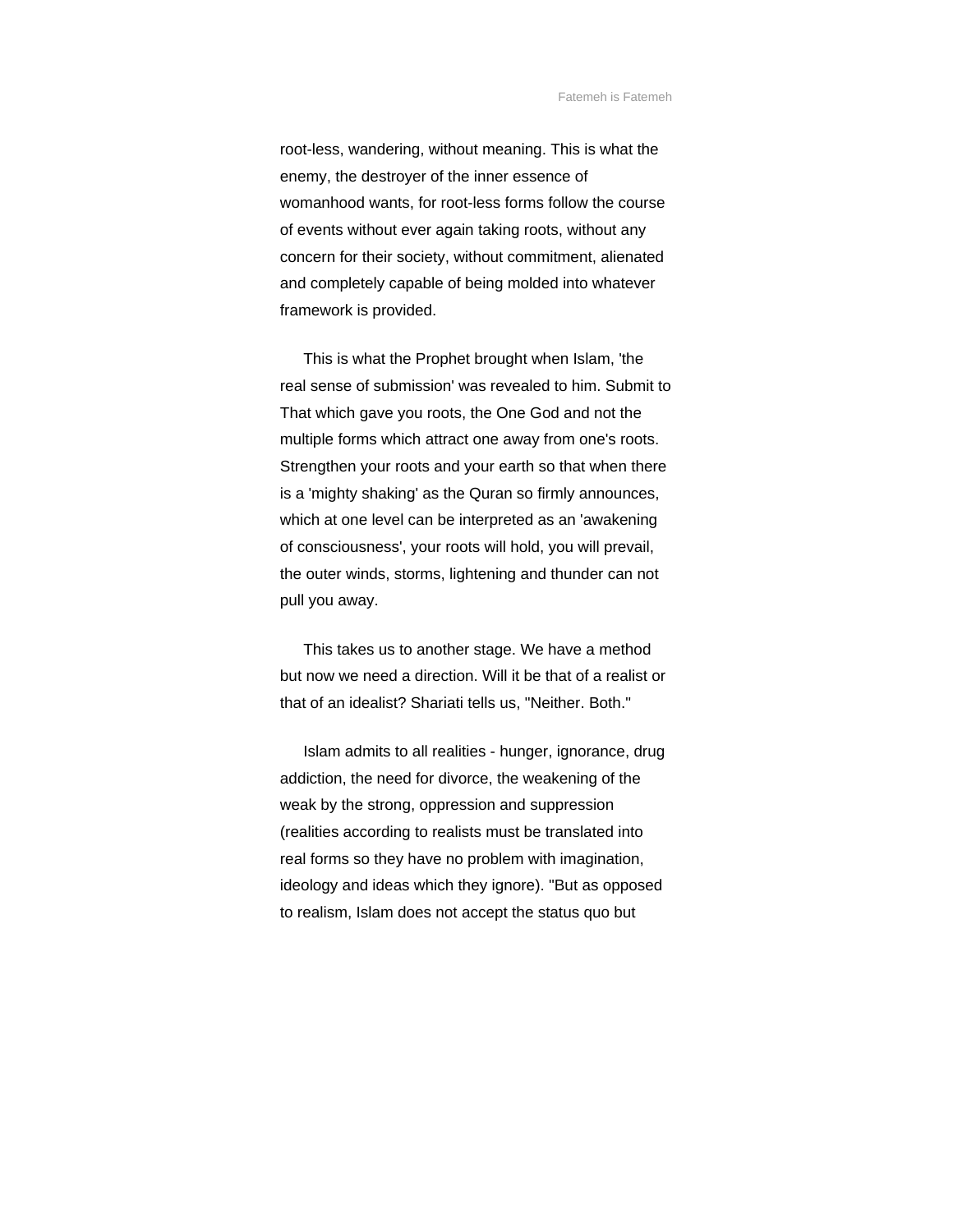changes the realities." Shariati continues, "It changes their essence in a revolutionary way. It carries realities along with its ideals. It uses realities as a means to reach its idealistic goals, its real desires, which are nonexistent by themselves. Unlike realists, Islam does not submit to realities, but rather, it causes the realities to submit to it. Islam does not turn away from realities as idealists do. It seeks them out. It tames them. Through this means, Islam uses that which hinders the idealists as a composite for its own ideals."

With this approach, an independence of thinking develops which, in order to succeed as an answer and not to cause deviation, must branch out from that society's historical roots. Face up to your realities. Tame them. Work through them to reach your ideals.

Which mould does the Iranian woman of 1971 fill? Traditional or absurd? Women of the tradition or women of the new imported mould? The question, "Who am I?" does not concern them. It is directed towards those who "can neither automatically accept their hereditary, traditional form nor surrender to the imposed new forms." The question is relevant to the woman who wants to decide for herself, who desires a decision that relates to her own culture for if she is authentically and genuinely searching, she cannot neglect her culture nor can she ignore it. Is she one who serves herself or others? Is she an individual or a social being? Is she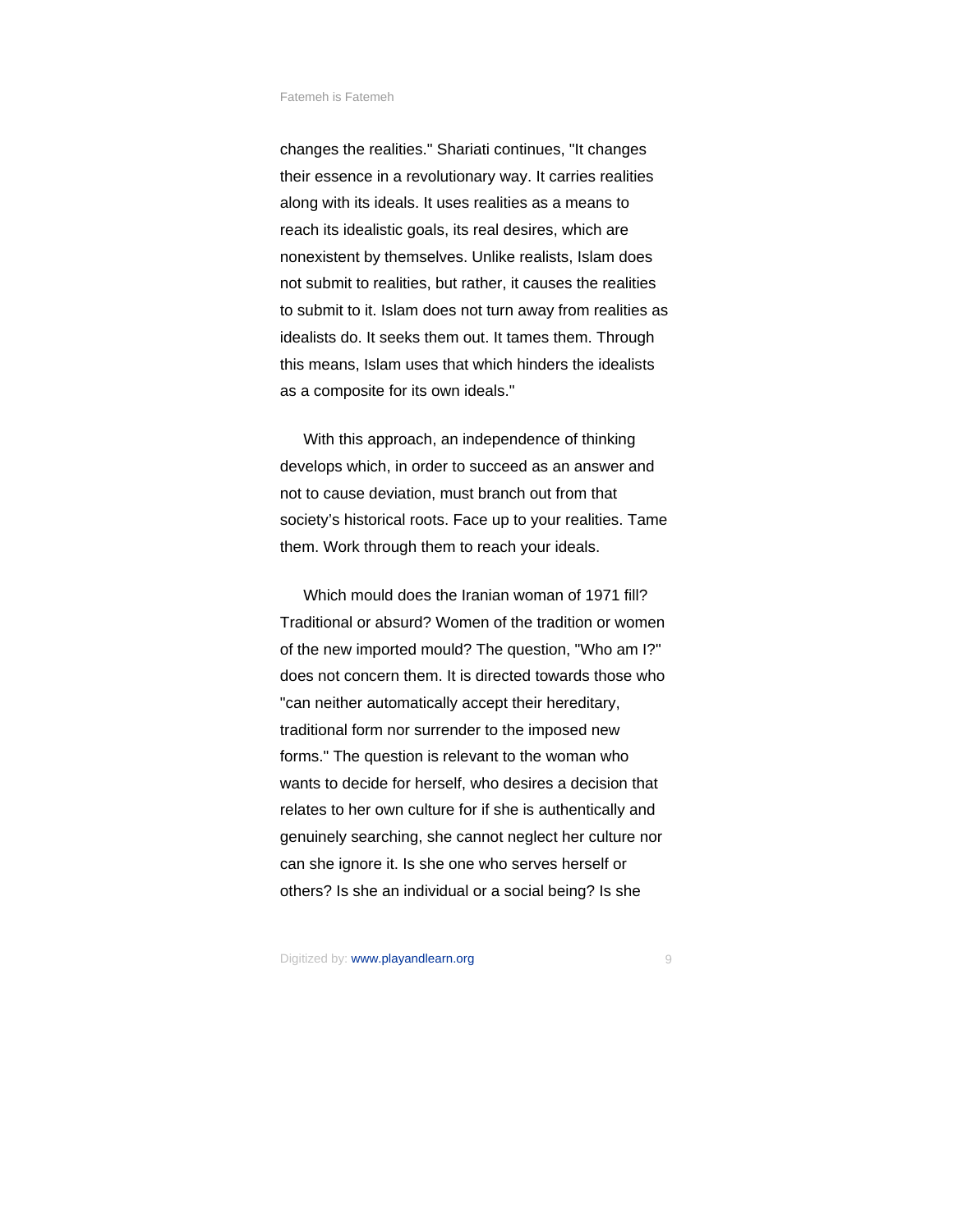aware of the fact that, individualism, that is, 'individual independence,' in the present century, "in one's relationship to one's society (family, tribe or country) or the serving of oneself, replaces the spirit and unity of society and the serving of others."

As Shariati points out, there are many women whom we cannot see - women who are independent and who rely on their own accomplishments and relate these to their own cultural background. It is for a woman to awaken so that she will not live her life unconsciously imitating borrowed forms and ideas - forms and ideas which neither she nor her ancestors participated in the creation of, thereby being essentially irrelevant to her.

It is here that Shariati develops the concept of Islamic social justice. In Islam it is not sufficient to tell one's self. "Thou shalt not ... this or that." For there is a commitment by which each individual is bound by and that is to be an active participant in society opposing social ills. That is, one should say to one's self, "Thou shalt not be an oppressor," but one is equally obliged to say to one's self, "Thou shalt help the oppressed."

Ali Shariati was a firm believer in the traditions of, his culture. He realized that you cannot inject ideas from other cultures which have no organic or rational roots. He realized that concepts must be tested according to the cultural and social criteria of that environment. He was able to redefine the basis of the beliefs of his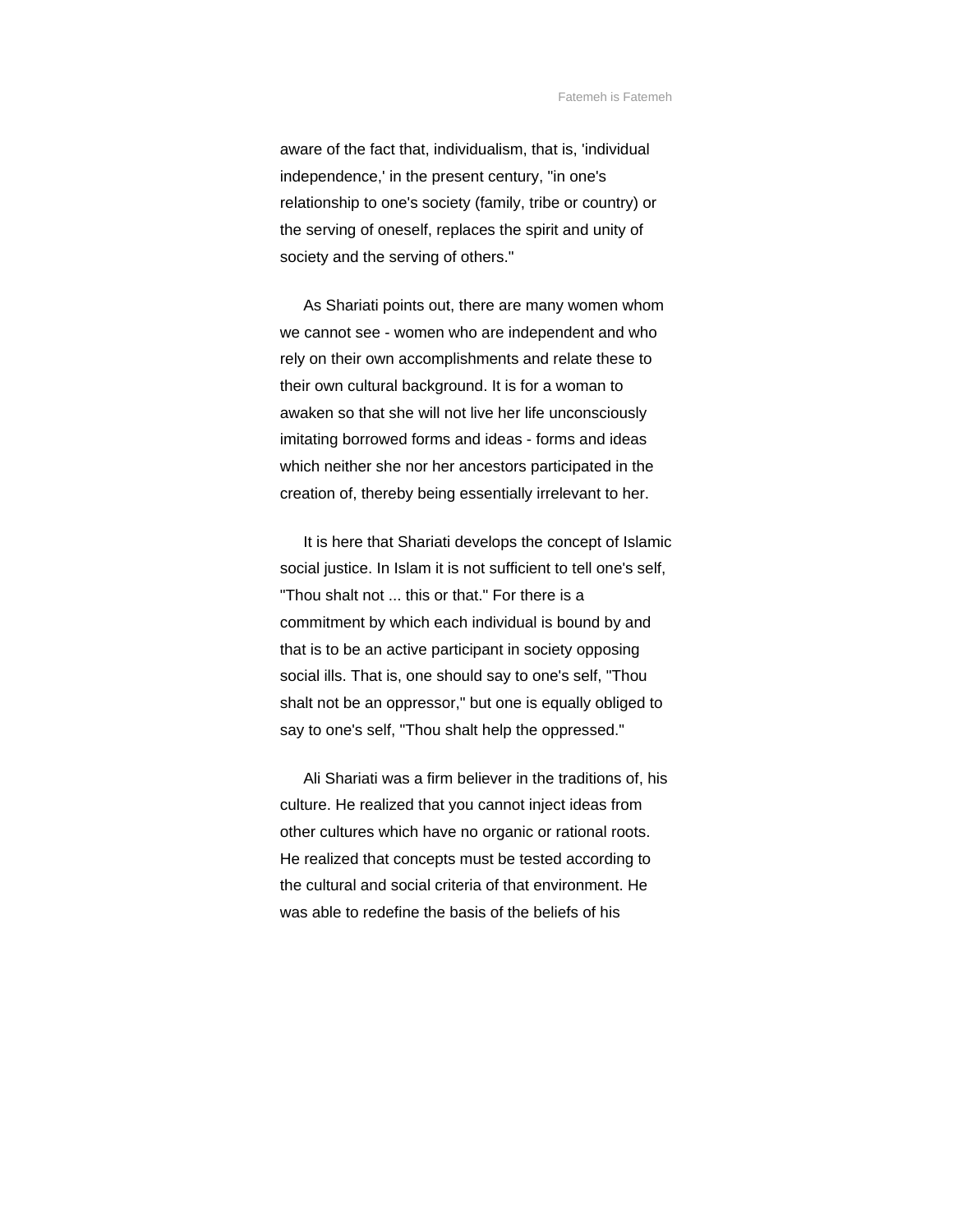people, his society and his society's perception of itself. He awoke latent ideas. His goal was the development of a dynamic social environment which would be embedded in the historical background and conscience of that society.

To this end, he takes us to the heart of Shi'ism: Fatemeh, the beloved daughter of the Prophet of Islam. He describes the woman we could not see, the one we thought we knew but only after his guidance did we become aware of the fact that although we related each day directly to her spirit, she had been lost as a model for our daily lives. That is, we had an emotional attachment to her inner essence but we had removed her form.

Shariati takes us to Fatemeh. He begins with the social customs of the Arabian Peninsula before her birth where according to custom, female children were buried alive at birth in order to save the family from the disgrace of having an unsuitable son-in-law. It was the revolutionary message of Islam which did away with this custom.

God reveals through the Quran that the Prophet Mohammad ('s) had been given 'the abundant river of Paradise', kawthar, and through that river, he shall have abundant progeny although according to Arab beliefs at that time, a man without a son is called 'cut-off'. How could it be? The father of a daughter will have abundant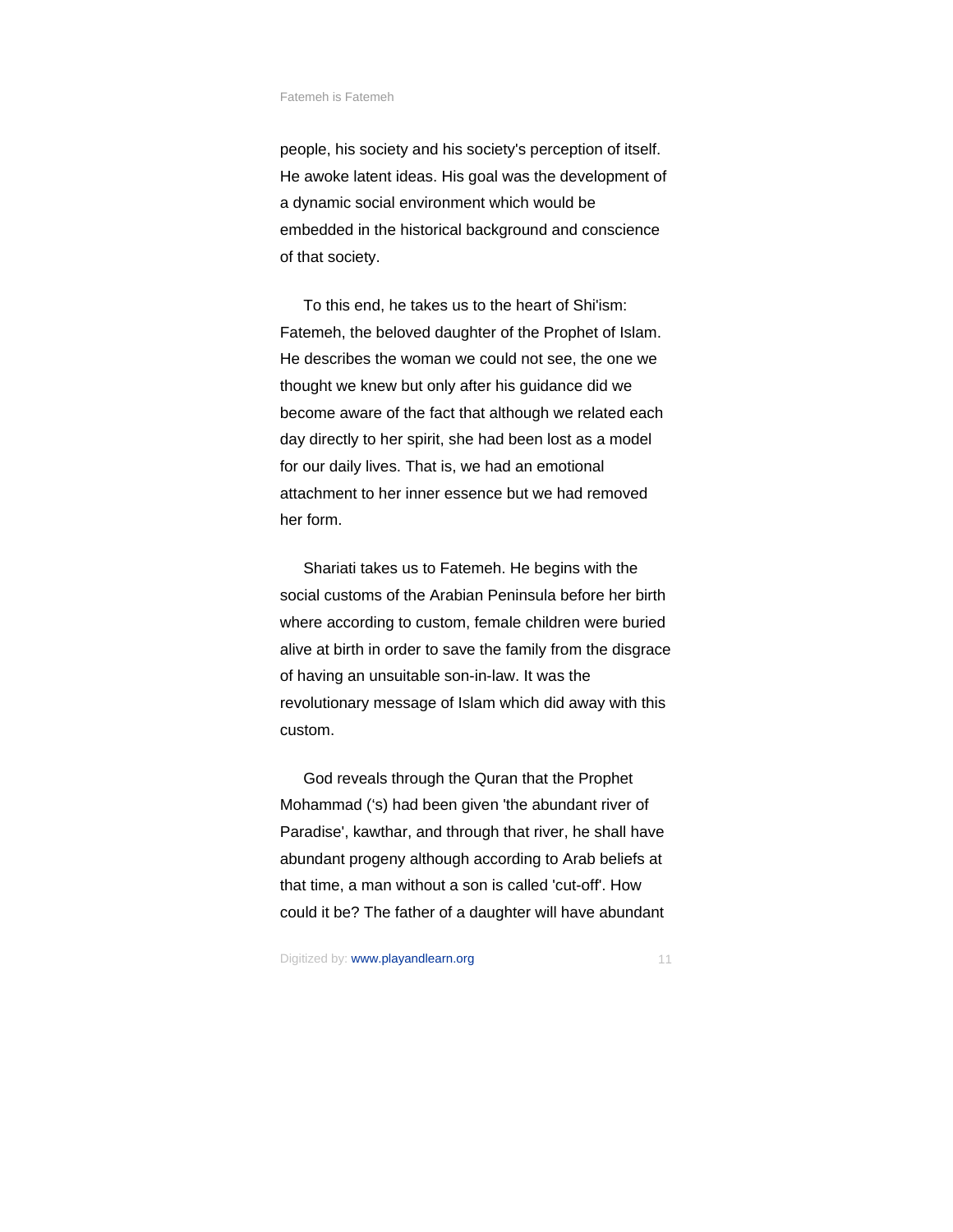progeny? His wife, over 50 years old, gives birth to a fourth daughter, Fatemeh. God has kept his promise to the Prophet for through her, the progeny of the Prophet multiples - through a woman.

Shariati then goes on to further enumerate the honors that Islam has bestowed upon women. There is only one person buried in the Kaa'ba, the 'House of God' and that is a woman, a slave, Hajar, the second wife of Abraham and mother of Ismail.

The Prophet always treated Fatemeh with a love and respect which caused great amazement to the people of the times. Their relationship was such that Fatemeh became known as 'the mother of her father' for she accompanied him everywhere and she was always protecting and, caring for him.

Although polygamy is allowed in Islam in certain circumstances, the Prophet, because of his love and respect for Khadijah, the mother of Fatemeh, never married another during her lifetime nor did his cousin and son-in-law, Ali, marry another wife as long as Fatemeh was alive.

Fatemeh spent her life in struggle, resisting poverty and difficulties. Her father was forced to spend three years in a valley with his family when his tribe imposed economic and social sanctions against his message of Islam. After the migration to Madinah, her-new life as a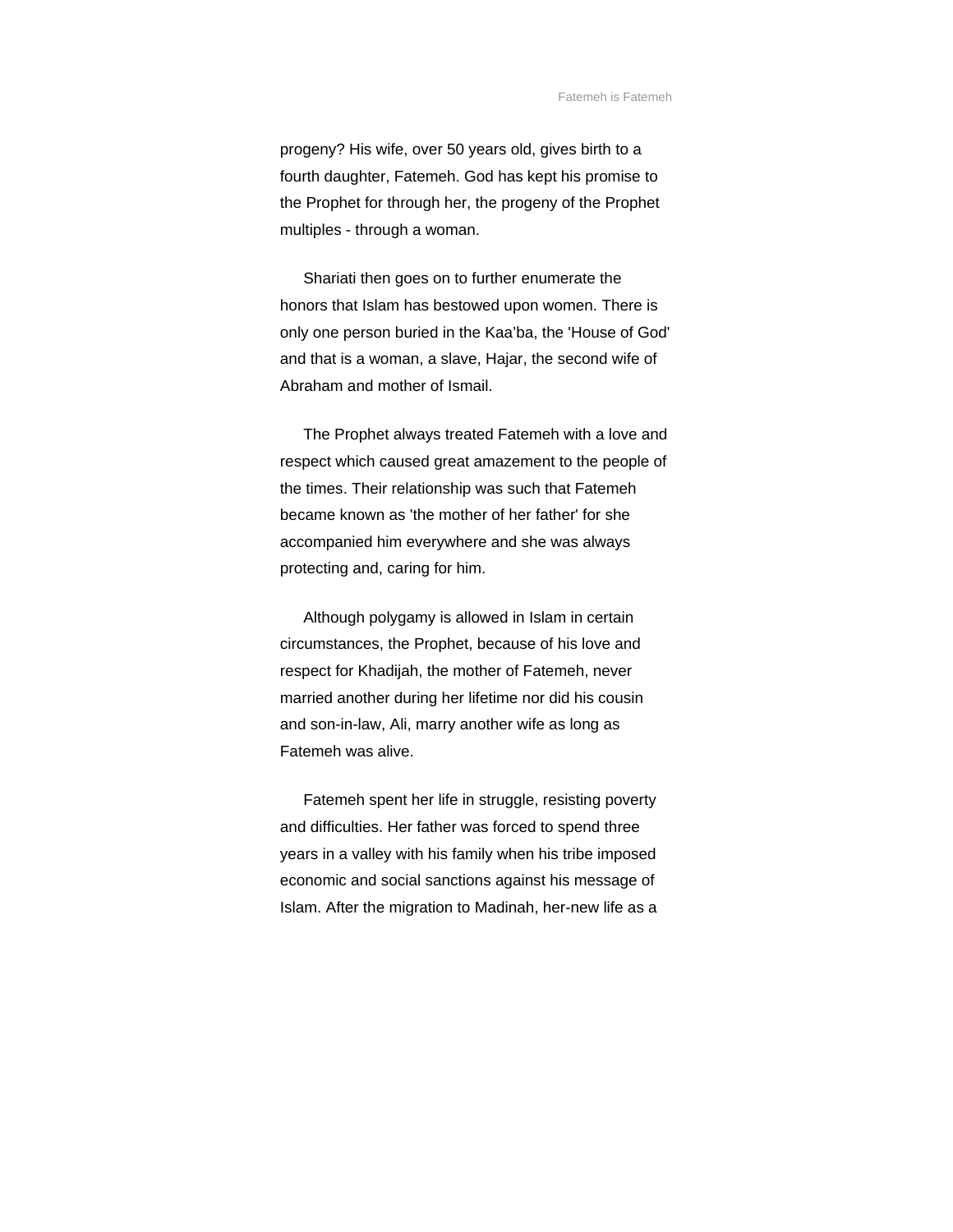married woman begins but she continues to face the same hardships and difficulties that she has encountered since childhood.

She is inspired by the spirit and compassion of her father. She grows up in his shadow as her husband, Hazrat Ali, had. They came to know the spirit of struggle and resistance and the turns of fate.

Ali Shariati describes these events and many others based upon Sunni and Shiite sources of the Traditions. At the beginning, in Part One, he has told us, "The only thing our beloved people know about Fatemeh is the following:

'Fatemeh was the beloved daughter of the Prophet and detested by Aiesha [the wife of the Prophet after Khadijah's death and the daughter of Abu Bakr, the first of the Orthodox Caliphs]. After the death of the Prophet, Abu Bakr took her grazing land in Fadak. Omar attacked her home with a group of his men. They struck her .in her side and she, six months pregnant, aborted her son, Mohsin. From then on, her days passed with the taking of her children's hands and walking outside of the city to a place called `House of Sorrows'. There she would sit and cry. She would speak ill of the usurpers of Ali's rights. She would cry and lament for hours. She spent her short life crying and cursing her fate until she died. She requested in her will that she be buried at night so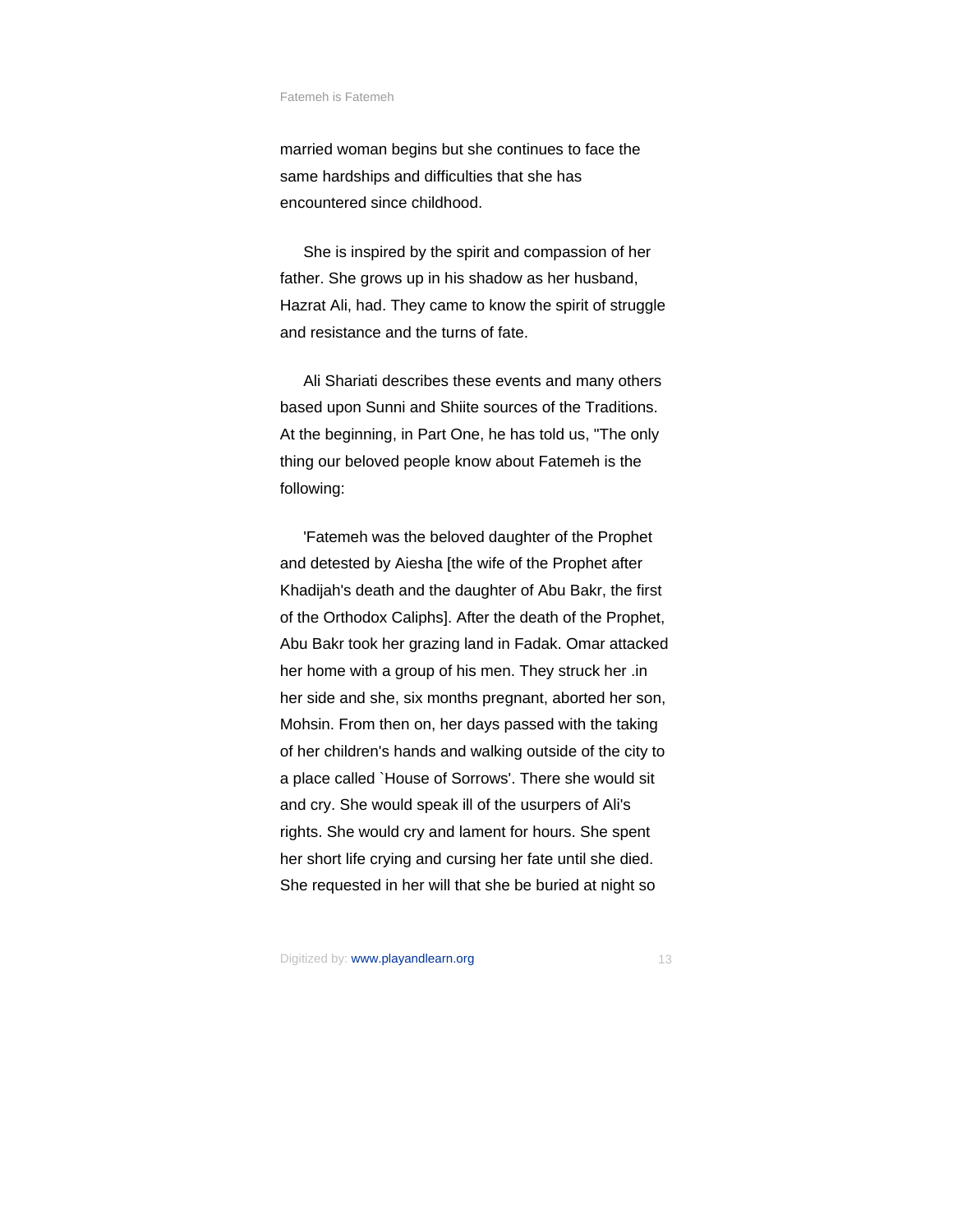that those who thought ill of her would not follow her funeral and they would not know where she was buried.'

What we learn in Part two is a far cry from what we had known. Is that a Moslem female child who defends her father against the elders of her tribe? Is that a Moslem female child who, holding her father's hand, accompanies him into the bazaar, listens to his debates and walks with him to her home?

Is that a Moslem woman who stands at the door and defends her husband and her home when usurpers try to burn it down? Is that a Moslem woman who tells the newly elected Caliph that he has displeased God and God's Prophet by not listening to the Prophet's advice and taking only his own interests to heart? Is that a Moslem woman who when she finds injustice and oppression speaks out with the totality of her being, not fearing the outcome of her words for-she knows she speaks with the tongue of Truth?

Let us turn to her last sermon and have her own words tell us what she really believed and practiced. When Fatemeh was ill with the final sickness which caused her death, the wives of the Emigrants and Companions of the Prophet went to visit her to ask how she was feeling. Abu Bakr had been elected Caliph and Ali was put aside. In reply to them, after asking for the blessings of God for her father, Mohammad, she said: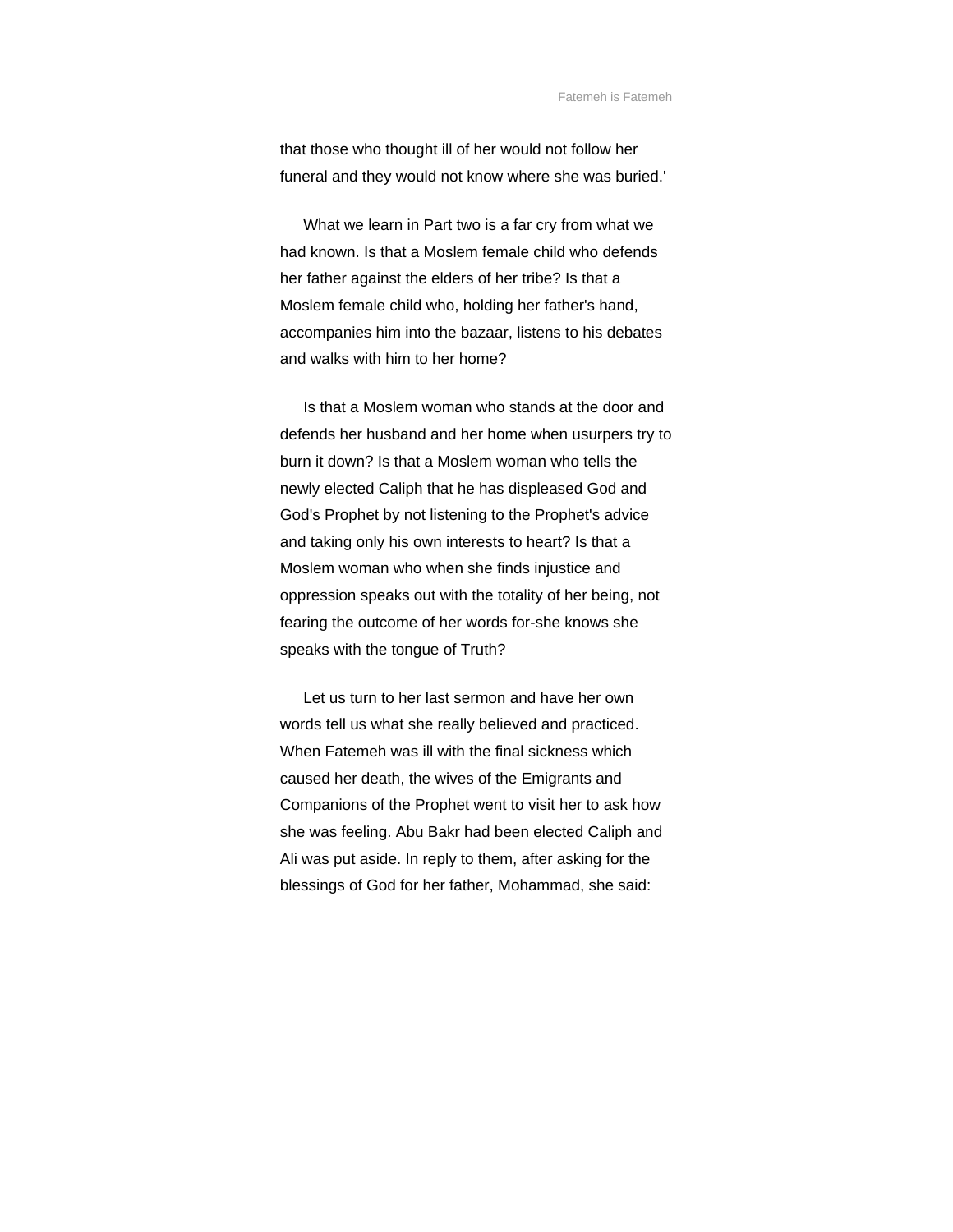"By God I am alive while I have nothing but contempt for this world. I detest your men. After I tried to show them who their real enemy was and they did not listen, I put them aside.

"How ugly are the sharp edges of swords when they are broken and then play with people's efforts and struggles which so many have undertaken, destroying the fortifications, breaking spears, making devious decisions and standing on the precipice of material and personal self-desires. What a terrible future they are preparing for by causing the wrath of God and thereby bringing about permanent torment for themselves.

"I tried to awaken them to their acts and show them the burden they had placed upon their own shoulders. They deserve to be slaughtered, to be wounded-by swords. Those who act oppressively are far from -the blessings and mercy of God. Woe be to those people. They brought down a leader (Ali) who was at the peak of the mission. Mountains form upon the unconquerable pillars of prophecy, the place of inspiration, the wise and expert dominated by both routine and spiritual affairs. Beware! This is an obvious loss.

"By God, why did they dislike Ali? Were they afraid of the sharpness of his sword in supporting right and truth, his braveness in fighting and martyrdom, his killing of oppressors, his effective blows in words and his anger for the sake of God?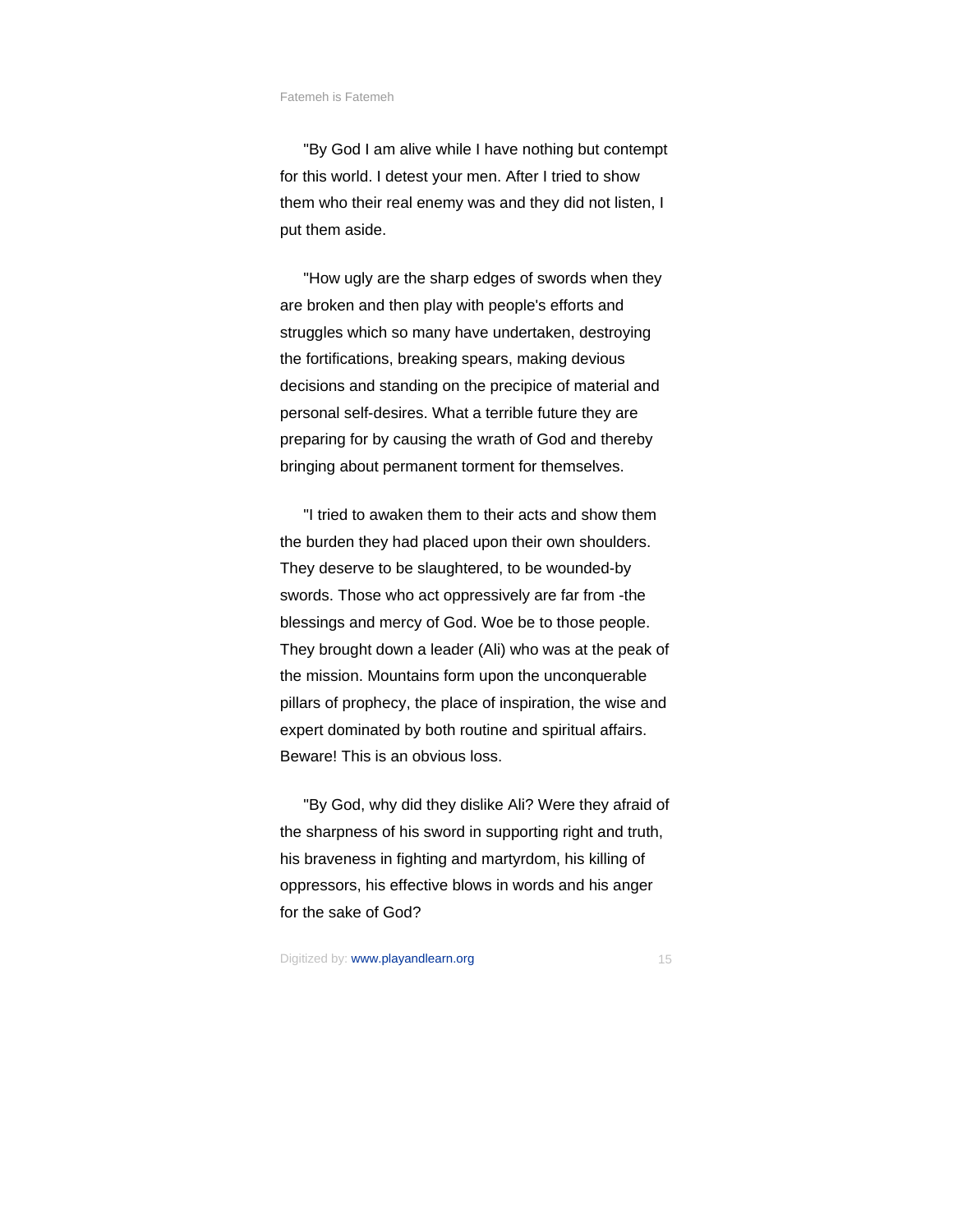"By God, if they had followed the selection of the Prophet, Hazrat Ali, he would have guided anyone who had gone astray and if one rejected the right reasoning Ali would have shown the error in a way that neither would the rider be hurt nor the horse he is riding upon, wounded.

"If Ali had been leader, he would guide them to a clear, sweet spring of water. The watering spring would be full, its shores clean and sound and he would return them safely to the edge after they had drank from the water.

"He would advise them in things both manifest and hidden without any benefit to himself from their needs and without taking more than a small share for himself just enough so that he would not go thirsty or hungry. In such a case, worshippers of this world (materialists) would be distinguished from the ascetics and the right ones from the antagonists.

"God says, 'if citizens are faithful and avoid wrong deeds, We will give blessings from heaven and earth to them. But they deny the truths so we captivated them for their deeds. From those who oppressed, the results of their actions will be returned to themselves: They cannot change the traditions of history.'

"Arise! Arise! If you stay a while you will see the wonders of nature, but more wonderful than these is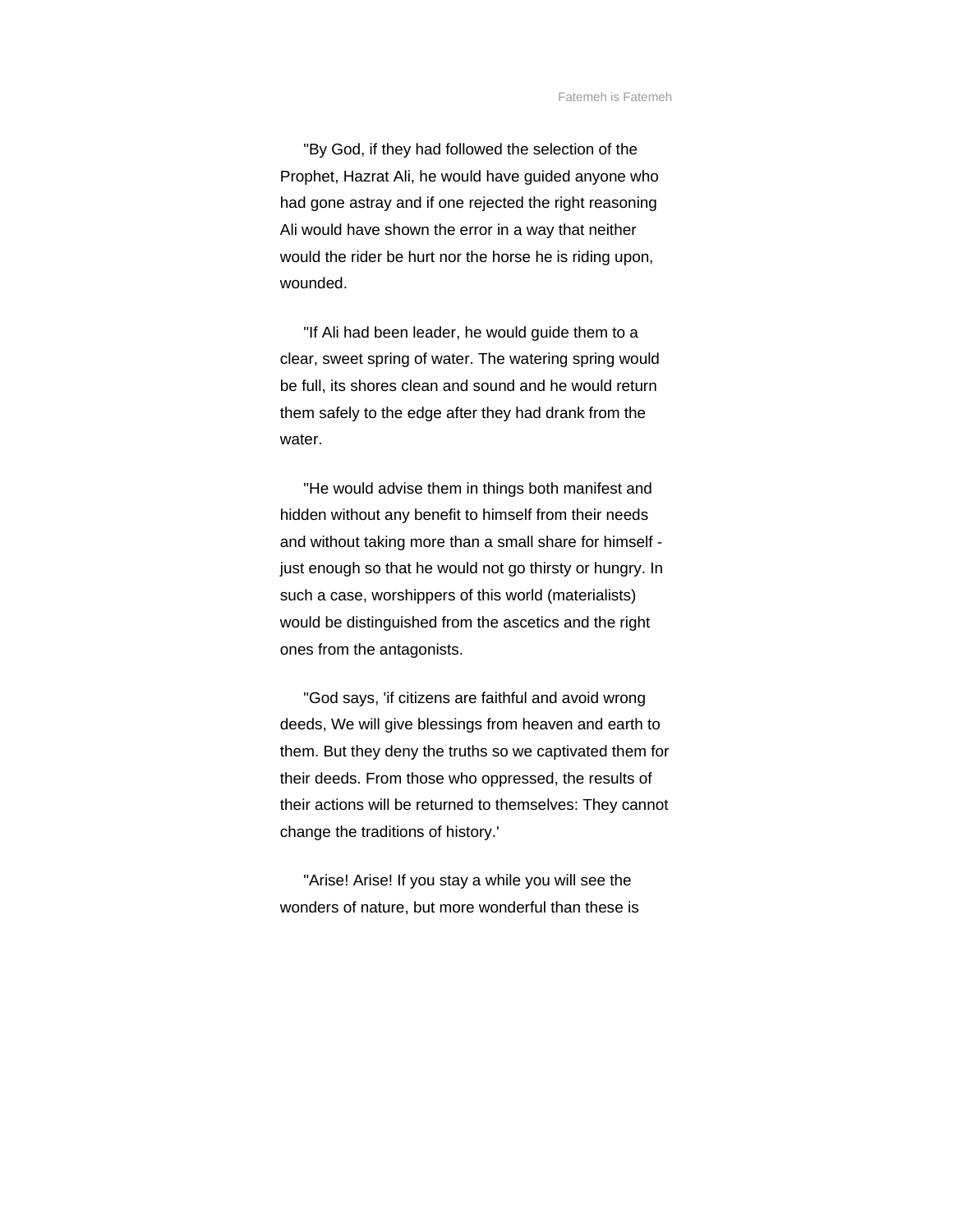speech. What is their argument? What pillars do they support? What rope do they hold onto? What family do they admire and dominate over?

"What a terrible leader they have elected (Abu Bakr). What a terrible helper they have appointed (Omar). What a wrong and oppressive exchange they have made! By God, they gave superiority to those who deferred their decision to become Moslems rather than to those who were the pioneers. They elected weak ones instead of strong ones. They destroyed those who believe they are performing good affairs. They are corrupters who do not understand.

"Woe be to them! Is it not more worthy to follow the one who guides rather than the one who cannot find his way if he is not guided? What has happened to you? What kind of a judgment is this? You have impregnated the earth with your act. Just wait until the time when it gives birth. I swear to you, instead of milk, you will have buckets full of blood and poison will flow from the breasts of the newborn.

"It is then that the destroyers of rights will lose and those who will come in the future will find and realize the terrible results of what the ancestors have done. So you should be satisfied with your daily affairs and live in peace prior to the storm and terrible revolts.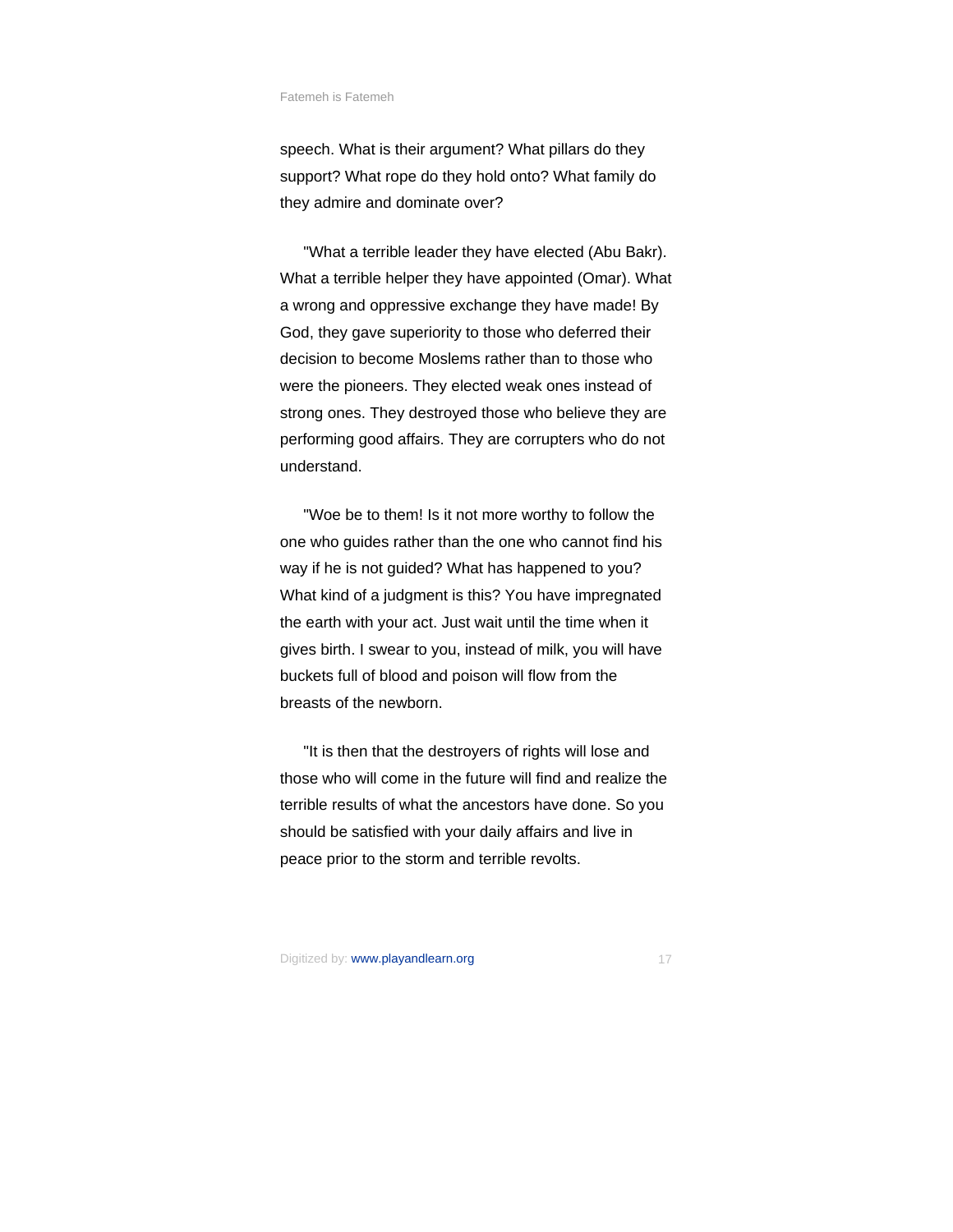"For then, the sharp swords of the dominations of the oppressors, anarchy and the rule of tyrants will overcome you. The oppressors will enslave you. No public assets except a small quantity will remain. They will cultivate with force what you have planted with love. At that time you will only sigh for there will be nothing that you can do because you were blind and could not see the truth. They will oblige you because you have turned your faces from the right way and you did not accept it."

Why has Fatemeh been misunderstood? Why have our women been lost to either outdated forms or new imports? Why has she been exploited? Shariati tells us in the words of Hazrat Ali, "two parties are required in order to bring about oppression. One is the oppressor and the other is the one who accepts oppression. Oppression cannot be one sided. An oppressor cannot perform oppression in the air. Oppression is like a piece of iron which is formed by the striking of the hammer of the oppressor upon the anvil of the oppressed." Thus, women themselves participated in the attack upon their values by allowing themselves to be oppressed and by not searching out their roots.

With the awareness which Shariati brings to us, our coming to know Fatemeh brings about a responsibility and a commitment to those who first ask, "Who am I" and then search out the answer in the authenticity and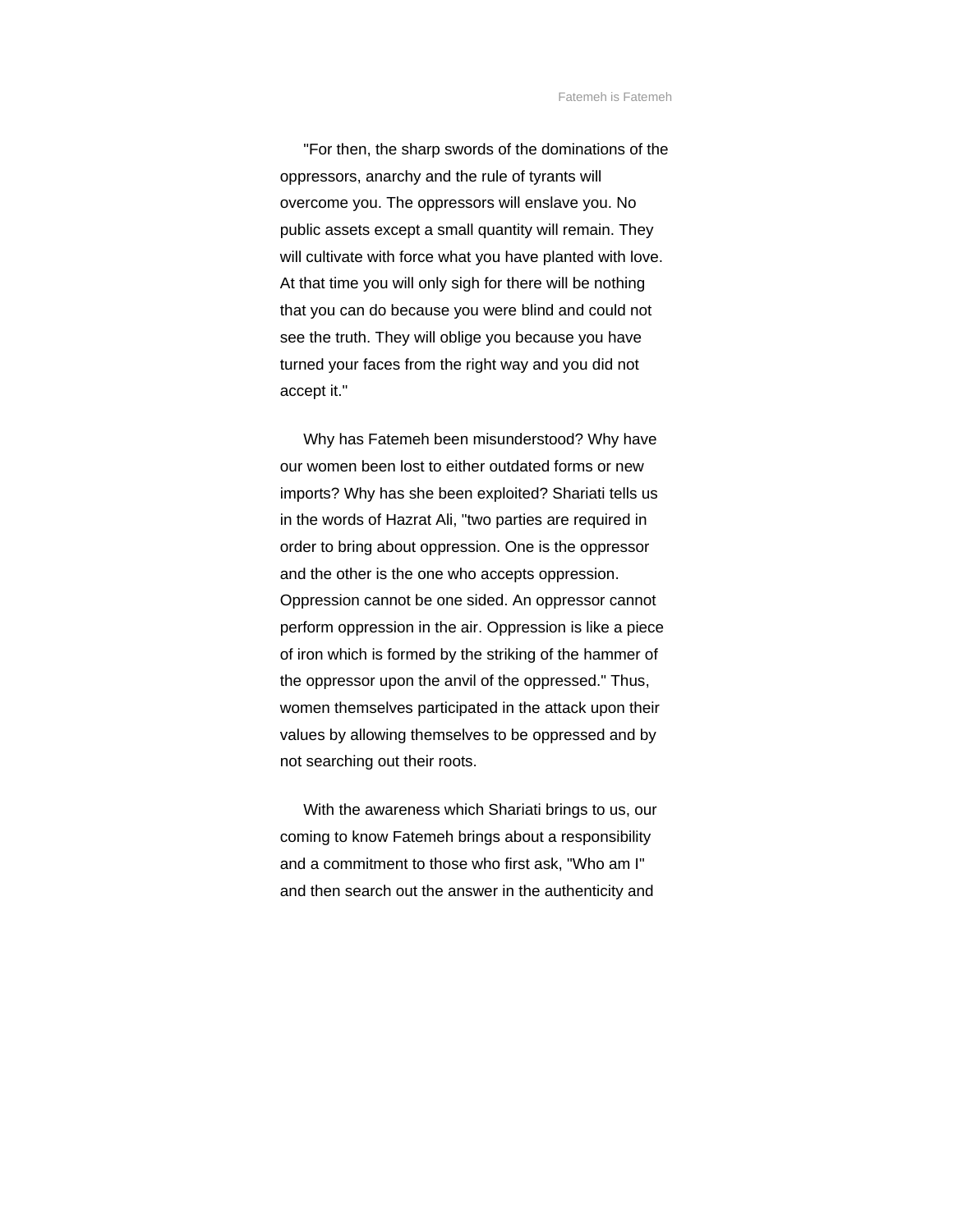genuineness of their own culture. The responsibility and commitment grows through love and faith. Our knowledge becomes illuminated because Shariati has awakened this responsibility within us. With Fatemeh as our model, we learn to fight injustice and oppression. We turn from yourself to others. We become actively involved in society's ills because she as she really was, is our symbol, our model, our heroine.

This is not to deny the spiritual presence and essence of Fatemeh who has inspired thousands of artists, poets, writers and artisans. At one point we learn that the Prophet gave her a prayer instead of the domestic help that she had asked for. She grew from this for this nourished her spirit and strengthened her commitment to God and His people. But it is rather to complement it for as Jalal al-din Rumi tells us, "The physical form is of great importance; nothing can be done without the consociation of the form and the essence. However often-you may sow a seed stripped of its pod, it will not grow; sow it with the pod, it will become a great tree." (Fihi ma fi, p. 19-21). And as every artisan knows, it is the clay itself which determines the forms that can be created.

Having awoken and become aware to the real Fatemeh presented by Shariati, Iranian women were able to arise and play a major role in the Islamic Revolution of Iran. They fought against oppression and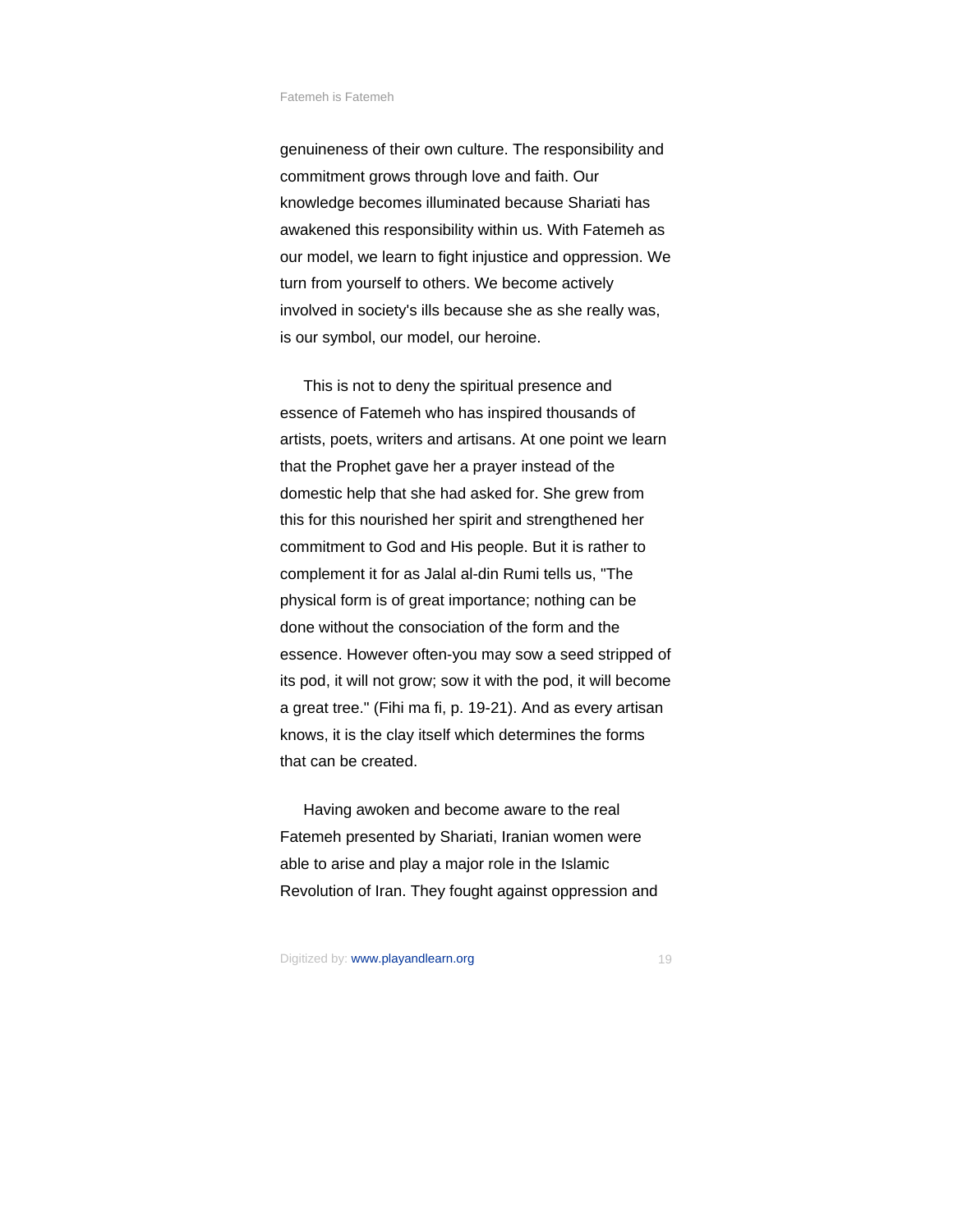injustice side by side with the men. Clothed in the modest dress of what Fatemeh might have worn, they found no impediments to their freedom to act, to fight, to resist.

After the Revolution, Iranian women who had asked themselves Shariati's question, "Who am I?," are trying to come to know themselves as being `like Fatemeh' for one must remember that only Fatemeh is Fatemeh.

By: Laleh Bakhtiar June, 1980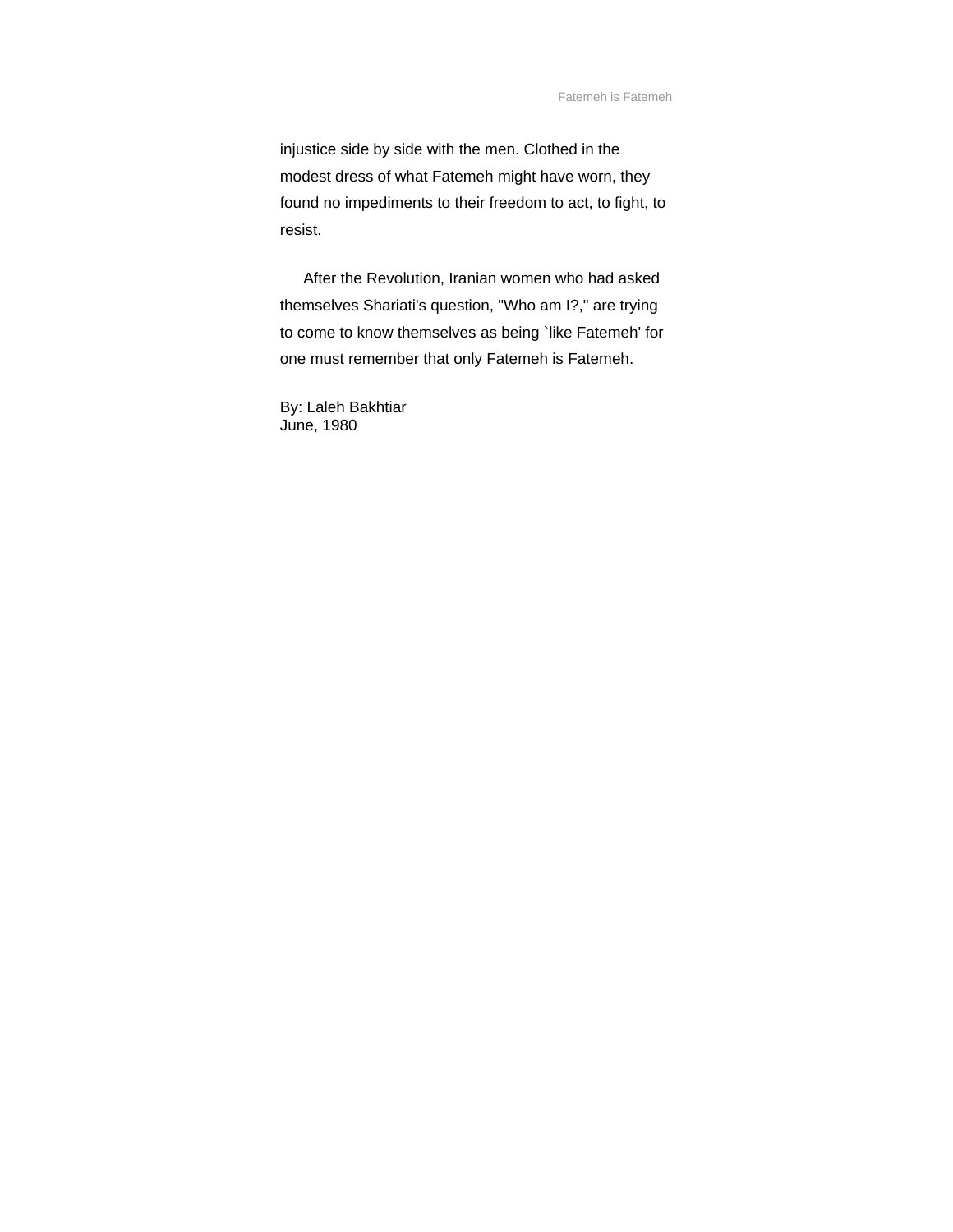#### <span id="page-23-0"></span>**Introduction: Part I**

On this sacred night, it was not planned that such an unsacred person as myself speaks. I have gained much from my contact with the work of Professor Louis Massignon. He was a great man and well-known Islamic scholar who had written about Fatemeh.

I was greatly influenced by her blessed life, as well as her effect upon the history of Islam. Even after her death, she kept alive the spirit of those who seek justice and opposed oppression and discrimination in Islamic society. She is a manifestation and a symbol of the Way and essential direction of 'Islamic thought'.

As a student, I played a small role in the preparation of this great work, especially at the beginning of the research and gathering stage. The documents and information which existed had been recorded over a period of fourteen hundred years. They were written in all languages and local Islamic dialects. The historic implications in the various documents and even the local odes and folk songs were studied. I was asked to summarize this work here.

I said to myself, 'I will offer this work here today because it has yet to be published and the great man who began it, has left this world having left this work uncompleted.' People unfortunately do not know about this work. Even Europeans, who are familiar with Islam,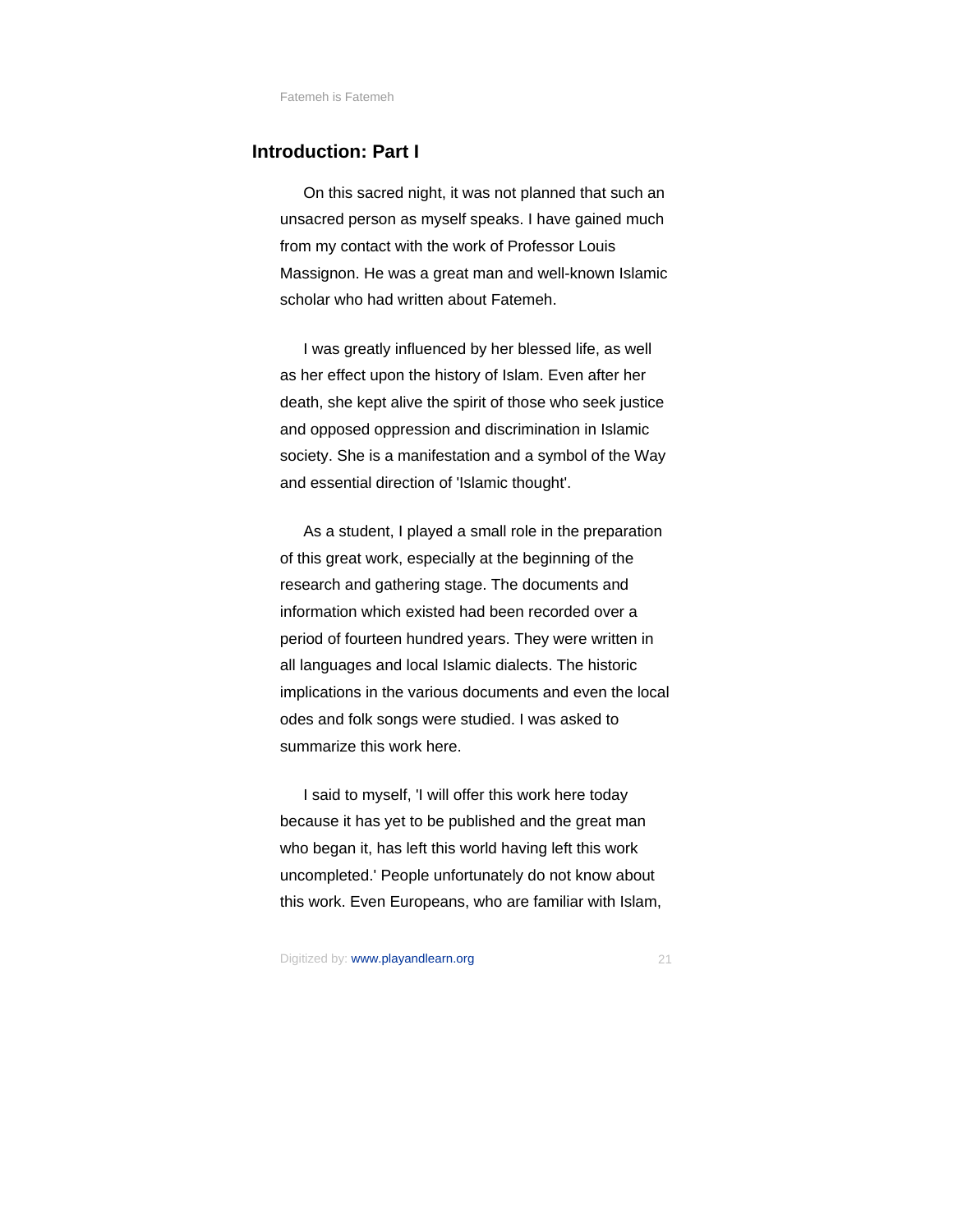do not know about this study. This has also affected our own scholars, who are familiar with Islam through the writings of Europeans, and , therefore, remain uninformed of this work.

I accepted this invitation and I said to myself, `I will describe the manuscripts to my students, in particular, those who participate in my classes at the Hoseiniyyeh Ershad. I will give them the scientific and historic results of the deep research of this great man.'

But now I see and sense that the face of the gathering differs. It is not a group gathered for a sermon or a discourse. The women and men who are now here are all intellectuals and educated representatives of the needy of today's generation of this society. They have not come to hear me speak of Fatemeh in order to gain spiritual reward from this gathering tonight. They have not come to hear a dry, scientific, historic lecture as they have a newer, more urgent, more alive need which is to answer this most sensitive question for those who are affected by our contemporary fate: Who am I?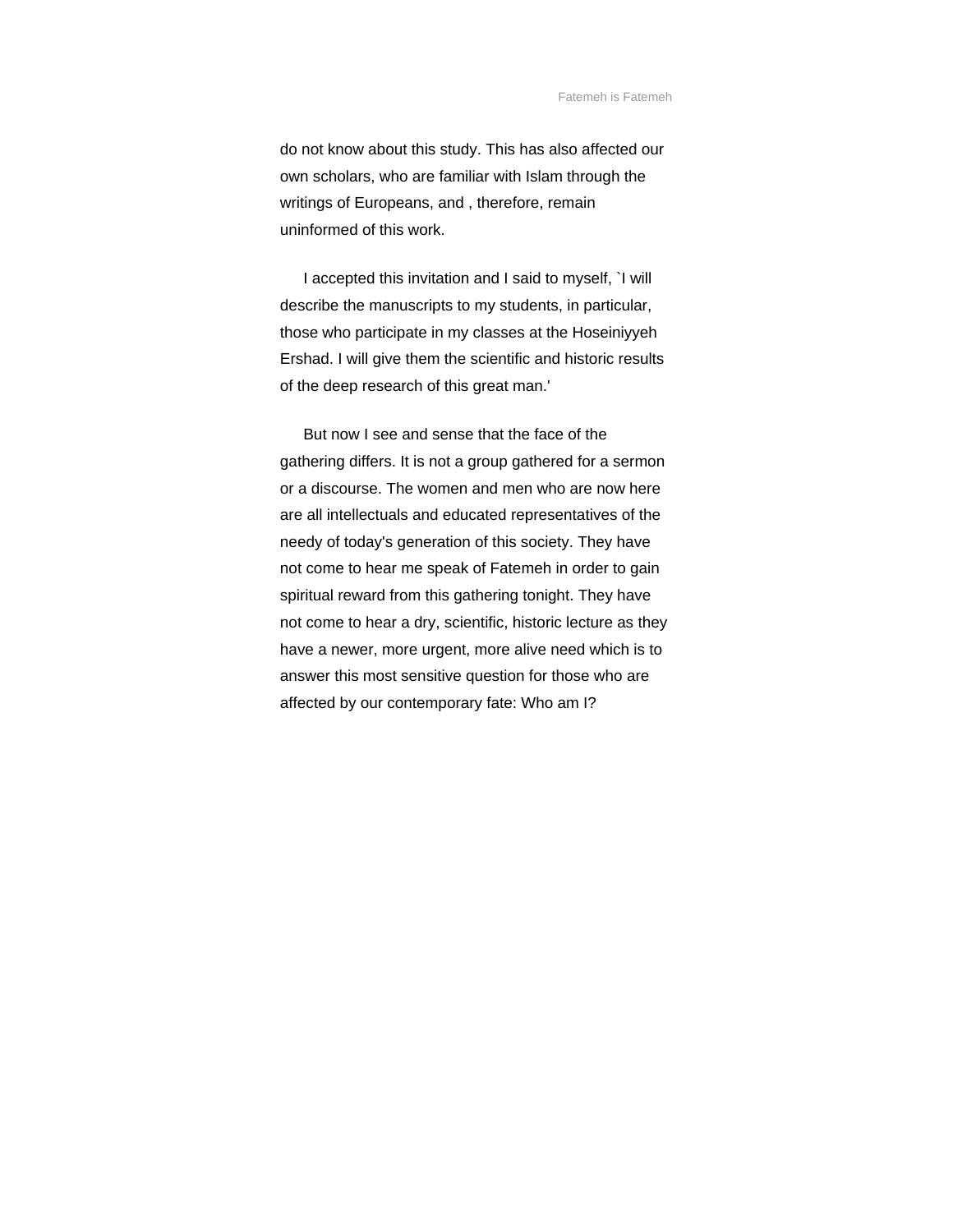### <span id="page-25-0"></span>**Who Am I?**

In our society, women change rapidly. The tyranny of our times and the influences of institutions take her from `what she is'. All her traditional characteristics and values are taken away from her until they make her into a creature `they want', `they build', and we see that `they have built'! This is why the most important and relevant question for the awakened woman at this time is, `Who am I?', knowing full well that she cannot remain what she is. Actually, she does not want to accept modern masks to replace the traditional ones. She wants to decide for herself. Her contemporaries choose for themselves. They consciously decorate their personalities with awareness and independence. They thoroughly ornament themselves. They manifest a design. They reflect a sketch, but, they do not know how. They do not know the design of the real human aspect of their personality which is neither a reflection of their heritage nor their artificially imposed imitative masks. Which of these do they identify with?

The second question which arises from amidst this, stems from the following reasoning. We are Moslems, women of a society who wish to make decisions through reason and choice and relate them to a history, culture, religion and society which received its spirit and origins from Islam. A woman who is in this society wants to be herself. She wants to build herself, `herself'. She wants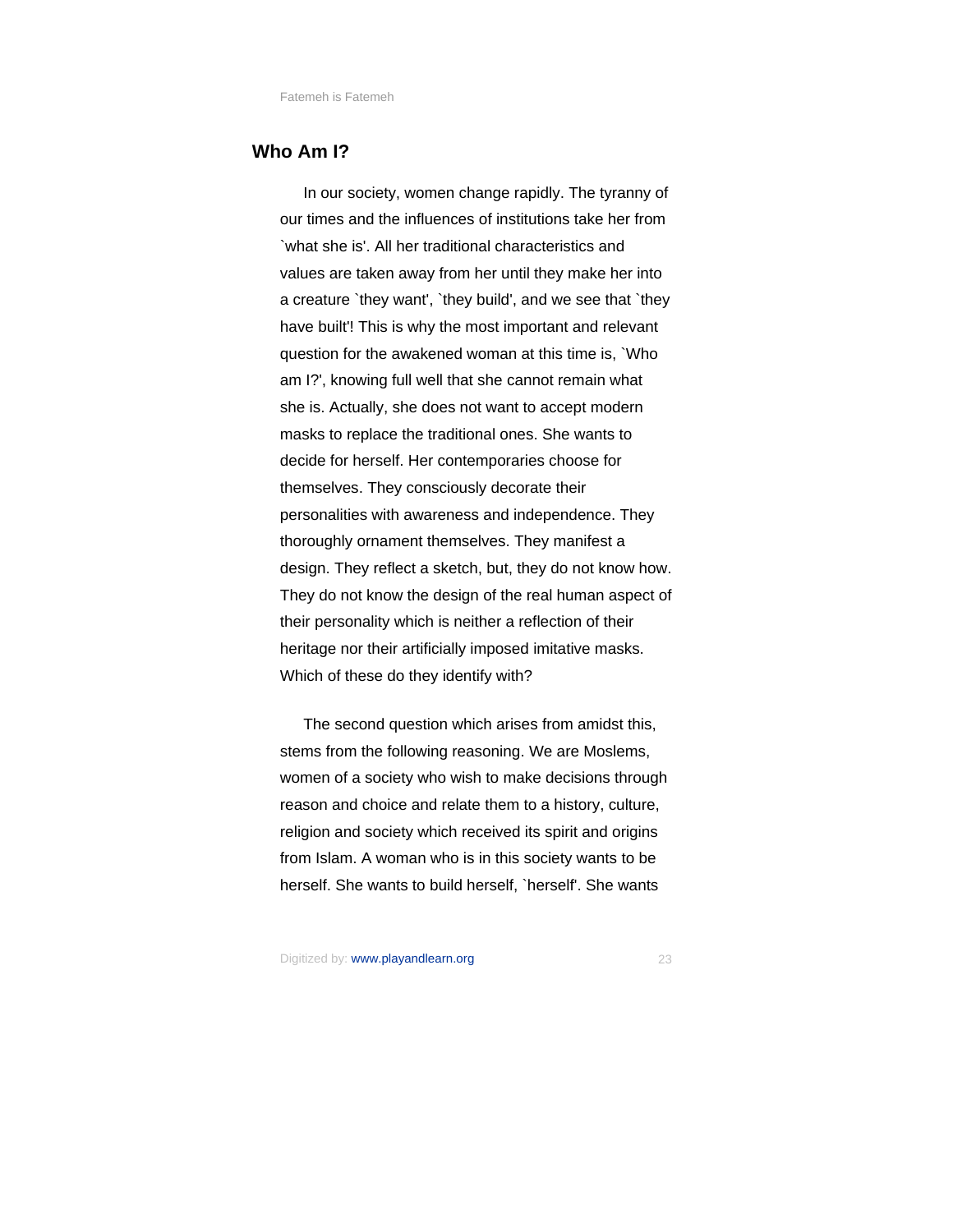to be reborn. In this re-birth, she wants to be her own midwife.

She neither wants to be a product of her heritage nor have a superficial facade. She cannot remain heedless of Islam and she cannot remain indifferent to it.

Thus, it is natural that this question should arise for the Moslem woman. Our people continue to speak about Fatemeh. Every year, hundreds of thousands of Moslems cry for her. There are hundreds of thousands of gatherings, prayer meetings, festivals and mourning ceremonies in her memory. There are ceremonies of praise, joy, honor and majesty for her where her generosity is expressed through unusual customs. They hold rituals of lamentation where they re-create her sorrows and speak ill of and damn those who offended her. In spite of all of this, her real personality is not known. The only things, unfortunately, that our people know of this great, sacred person are these few items as follows:

'Fatemeh was the beloved daughter of the Prophet and detested by Aiesha [the wife of the Prophet after Khadijah's death and the daughter of Abu Bakr, the first of the Orthodox Caliphs]. After the death of the Prophet, Abu Bakr took her grazing land in Fadak. Omar attacked her home with a group of his men. They struck her in her side and she, six months pregnant, aborted her son, Mohsin. From then on her days passed with the taking of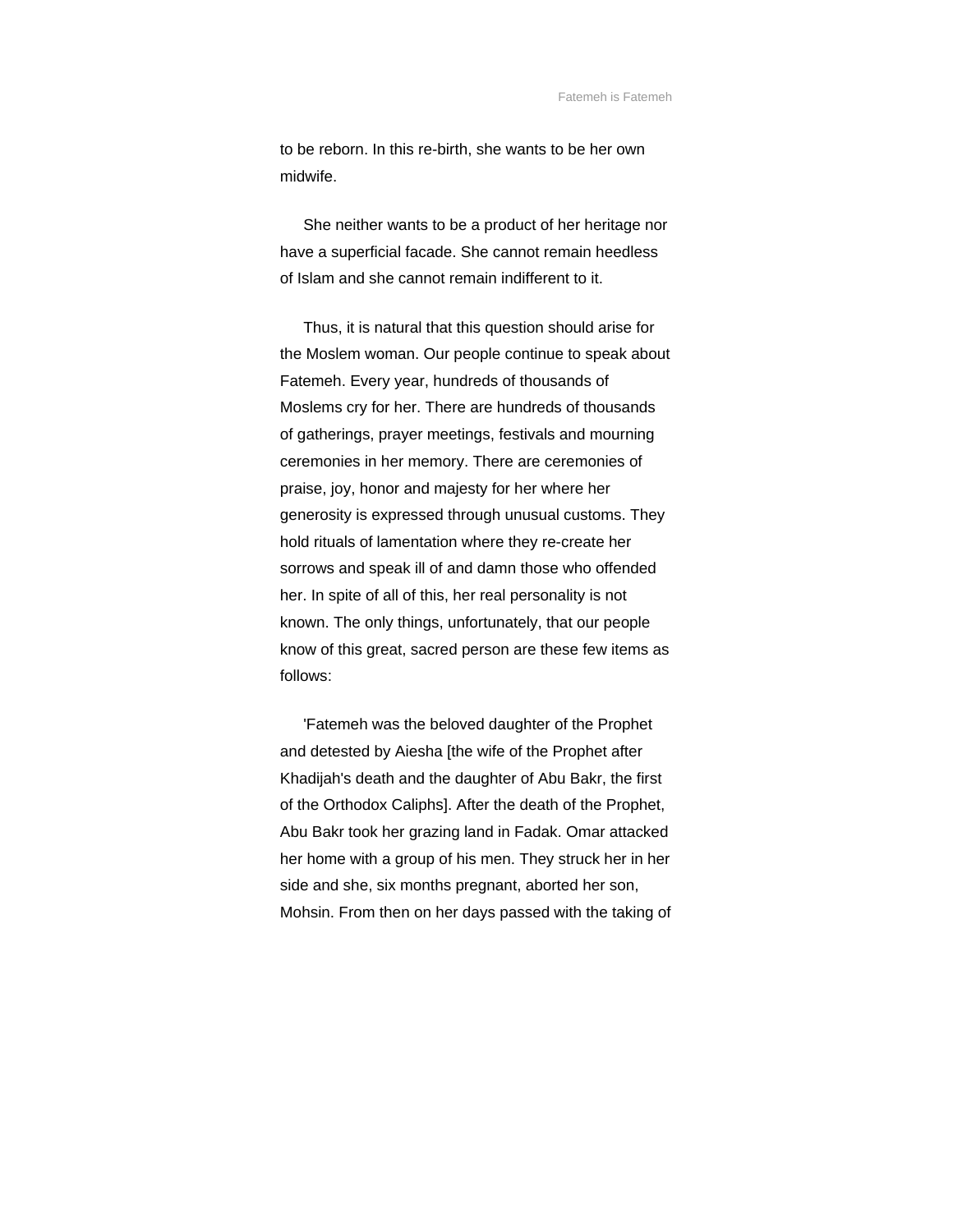her children's hands and walking outside of the city to a place called 'House of Sorrows'. There she would sit and cry. She would speak ill of the usurpers of Ali's rights. She would cry and lament for hours. She spent her short life crying and cursing her fate until she died. She requested in her will that she be buried at night so that those who thought ill of her would not follow her funeral and they would not know where she was buried.'

This is the extent of the information about this great person that exists in the memories of our people. Yet, in spite of the little they know about her, the people accept her majesty and power with their whole hearts. They offer her their hearts with all the spiritual strength, faith and will that a people could have or a human community could build.

## **Be Authentic and Seek Out the Truth**

The greatest honor, in my opinion, which has been bestowed upon our Iranian society is bestowed when it chooses Imam Ali, in spite of the sorrow, depression and difficulties which it suffers because of this choice. Our people show us discernment and deep thought; they show us how to oppose oppression and deceit. They open the fists of powerful men, treacherous, dominating people who take away the rights of human beings. They rebel against force and oppression. They come to know deceit, lies and traitors. They oppose oppressive regimes. They do not allow themselves to become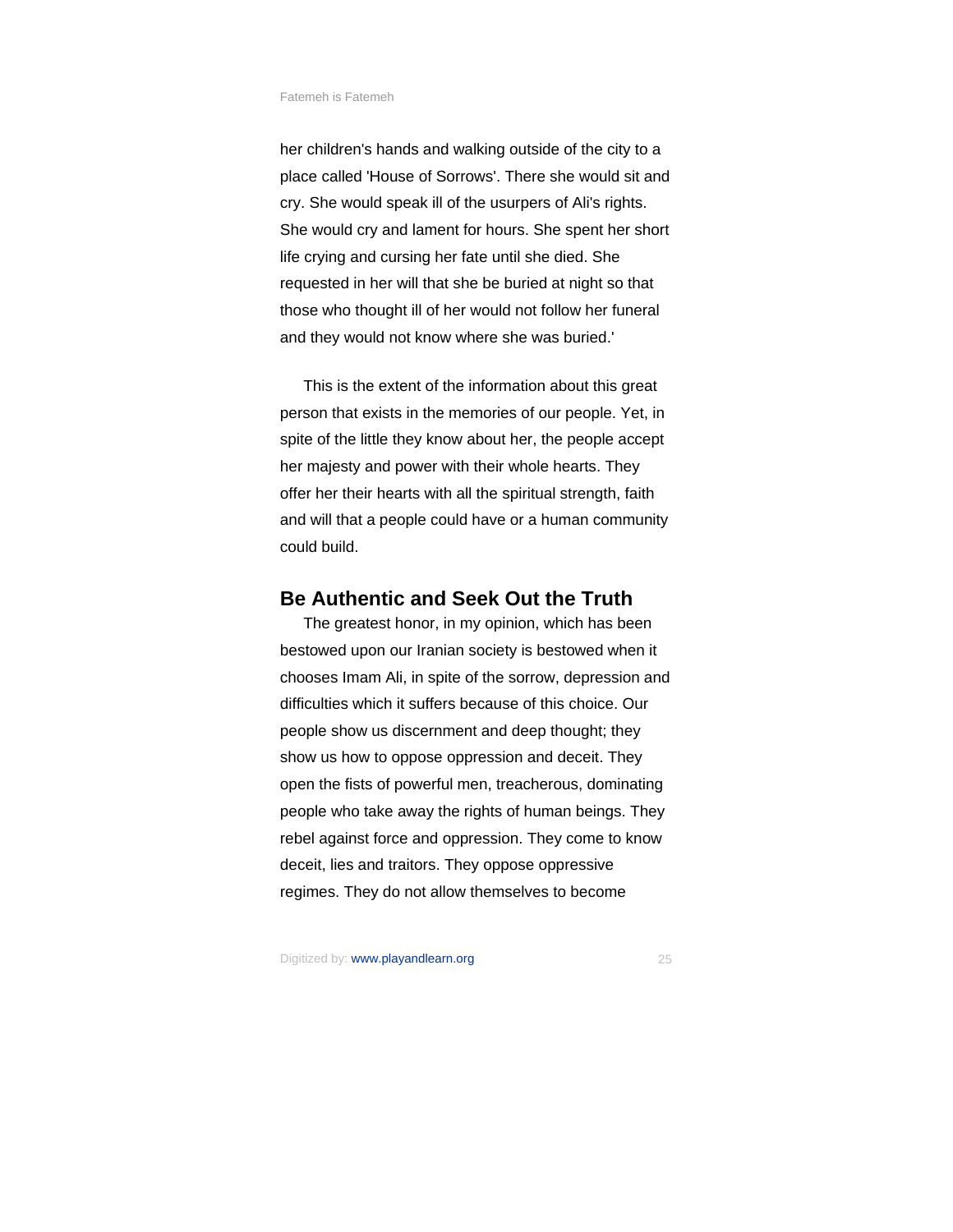attached to or influenced by advertisements and religious leaders who had attached themselves to the institutions of the Caliphate: They discover unknown truths. They seek out the strange, the weak, and hidden behind useless curtains. They find strong currents. They are the cause of this society withstanding all it does. They choose Ali ('a).

It is true that our people came to Islam through the various Caliphates, but we must recognize their insurrections against both the Caliphs and their institutions including those of the Umayyids, Abbasids, the Khans, Turkish Khaghanis, Tazis and Mongols. We must distinguish between the people and the Iranians who are attached to their institutions under the name of 'Islam', 'Quranic Government', 'Prophetic Traditions', 'The Front of Truth' and 'The Truth of Religion'.

All the expressions of the beliefs and the new founded wisdom of Islam come from the Caliph's institutions: their words from the pulpits and minarets, their books and commentaries upon the traditions, their orations, advertisements, philosophies, men of letters, poets, historians, warriors and even companions and associates of the Companions of the Prophet. Every single one of these groups was extensions of the Caliph or Sultan's institutions.

Loud speakers, transistor radios, films, television, magazines, newspapers, advertisers and theoreticians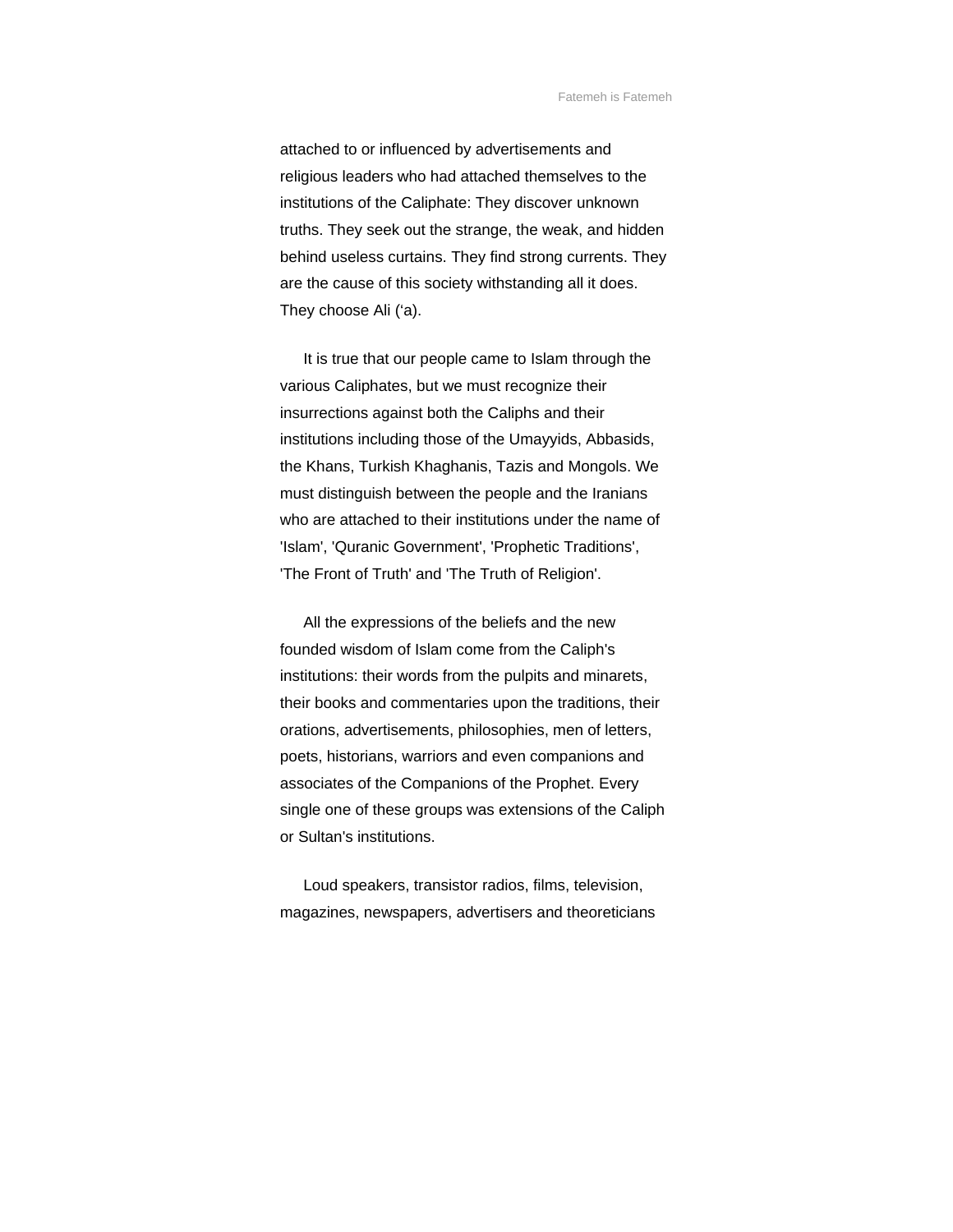#### Fatemeh is Fatemeh

are extensions of the rulers' class. Those in power who form the times and who are the relatives of the official leaders. relatives of the Prophet and the Imams who are legally appointed in the name of Divine Rule and Traditions are all extensions of the Caliph or Sultan.

These amazing people of ours, under the bombardment of publicity, without having any sort of security, behind the thick, black clouds of the accepted sciences, architecture, theology, government, religion, culture, history, interpretations, jurisprudence and traditions which incidentally happen to coincide with the ruling Caliphate, and confirmed the governing institutions, without even knowing the official language of Islam, cleverly enough know, however, that these are all lies. They know that the Truth is not attached to these eye-catching forms.

Rather, the Truth belongs to a man who is alone, who has his home in a corner near the Prophet's mosque and who is surrounded by the ignorance of his tribe. He lives amidst the great political sacrifices of the friends of the Prophet and the great thinkers of Islam.

Beyond the green palace of Damascus and the hanging noose of the fairy tale Caliph of 1001 Nights of Baghdad, Iranians find the abandoned, mud built house of Ali and Fatemeh and discern that Islam is in -this sorrowful, abandoned, silent abode.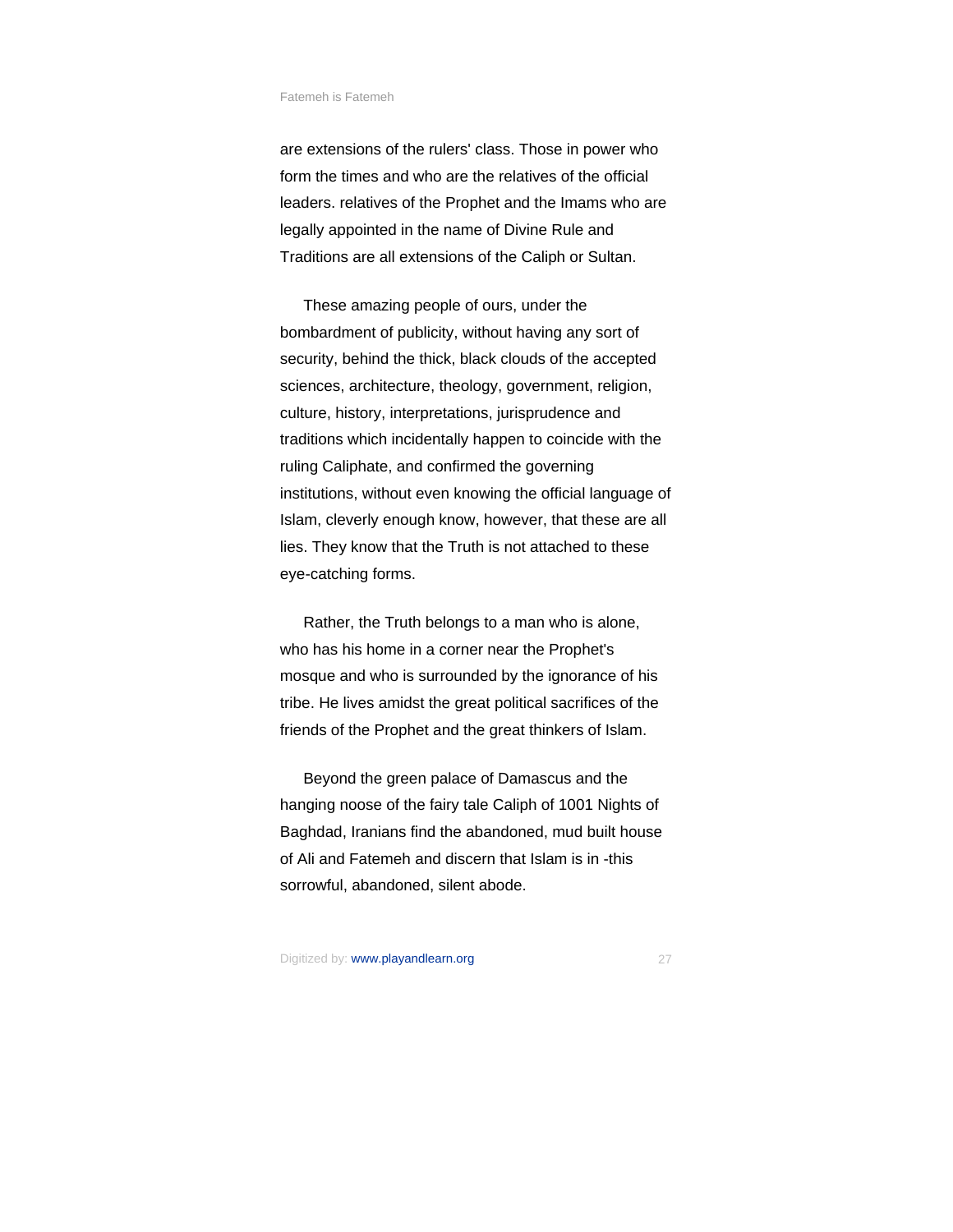The Iranian people who enter and become acquainted with Islam through the sword of the Caliph, see this truth and know it to be a truth even in the midst of invitations from the religious leaders belonging to the official Islamic Caliphate, whereas the people of Madinah and the contemporary Arabs and the Companions of the Prophet do not see or do not want to see it. The great schools and universities of Damascus and Baghdad are also ignorant of this truth.

This is a most difficult and wonderful choice on the part of our people. It manifests the birth of a thought and an awareness which is contrary to any customs they had had. It reflects the greatness and firmness of their spirit. It shows their worship of the Truth. It reveals the spiritual courage of these people who rebel against history and the worldly government of the Caliphate.

The Caliphate, more than any other previous historical-political system, governs their institutions. It is always the Caliphate which possesses the powerful military and political forces. It holds the strings to the huge religious capital of thoughts and the unlimited wealth of culture, literature and endowed knowledge.

Our people negate the Caliphate in the midst of all of the confusion of war and jihad (inner and outer spiritual struggle). They never lose their fervor, in spite of the disputes which arise from conquests, the defeats they suffer, the destruction which takes place, the constant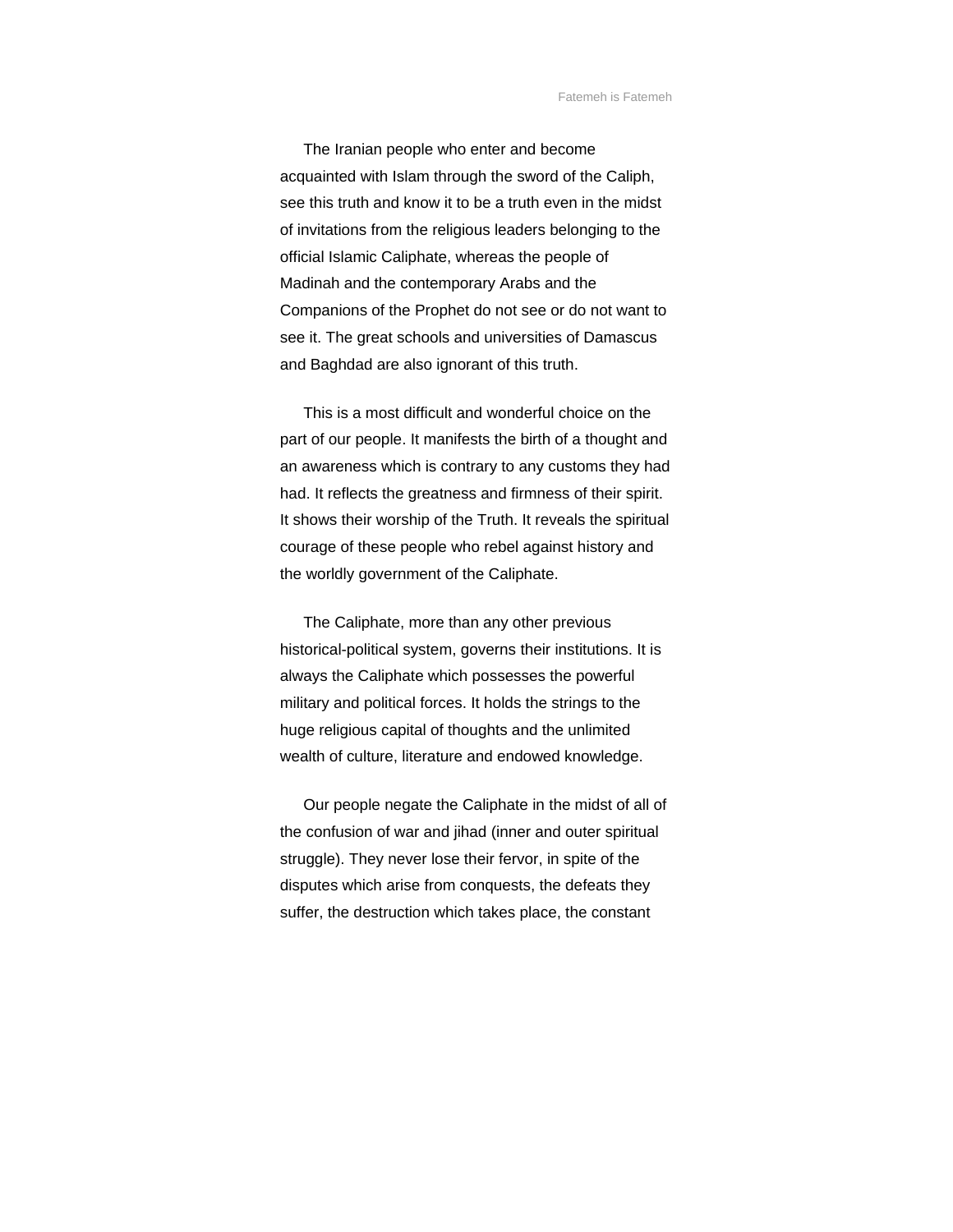#### Fatemeh is Fatemeh

building and clamor, knowledge and thought, culture and civilization, revolution and distractions full of cries of religion and the world. They deafen the ear of history and cause the earth to tremble under their feet. These strangers, far away and unknown, hear and know the cries of a lonely man, a man who is a 'stranger in his own town', Ali!

Ali speaks to himself far from the eyes of the town and the ears of the people of the town, in the depths of the night, in the date palm gardens of Bani Najjar, outside of Madinah. He tells himself of the pain he feels seeing the destruction of all which he had helped to make. He is afraid when he remembers the lies, luxury and plunder. He knows the force and deceit which have been imprinted upon the familiar faces of the disgraced and condemned Caliphs and Caesars. They are talking of building a new society, covering over religion.

For centuries more, God's creatures will continue to remain deluded. What dirt must be eaten. What efforts must be made so that the Truth is known once again. Truth has been hidden behind those pseudo-sacred new clothes and newly created beauties. You see that the first sacrifice of this bleeding and weakening of the weak by the strong in Islam are the `people' and `the fate of the people'. The symbol of both of these is the sacrifice of 'he himself' and before him, `his wife' and with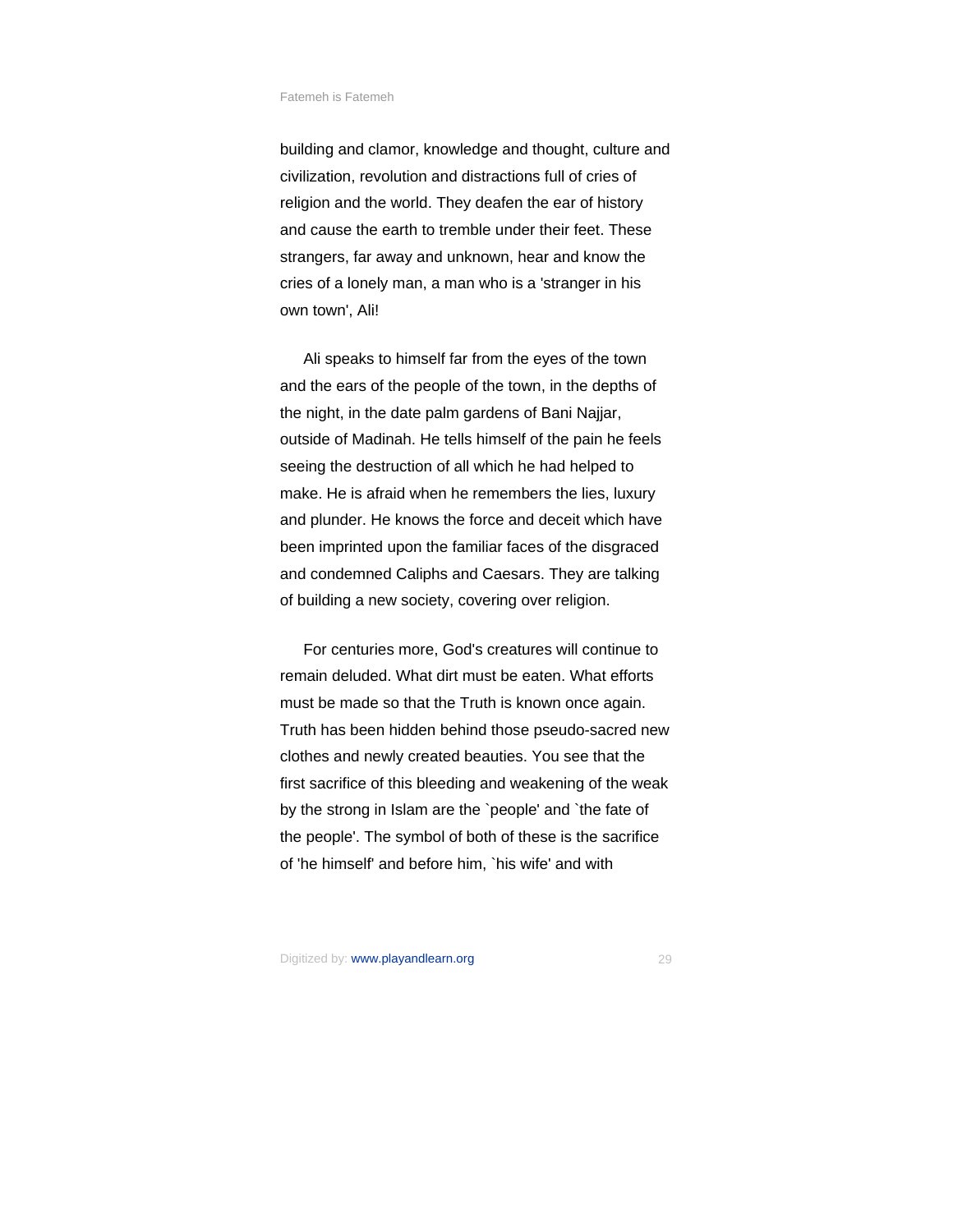tomorrow's generations of Islam, `his family' and generation after generation, 'his children'.

Without a doubt, this decision, this discernment by our people is the most difficult, dreadful and frightening moment in history. It has not been easy for us to grasp. All these generations of heroes show intelligence, alertness, persistence of character, personal courage and love of virtues. They indicate how to become familiar with and understand the beauty of mankind and the greatness and majesty of the spirit. They come to know the best values;? they learn to descend into the depths and to rise upon waves. They continue to seek the Truth amidst thunderstorms of oppression and terror. All of these generations of angelic heroes live and move against the judgment of history. They themselves create another law. They respond to all the minarets, pulpits and mihrabs. Facing all the great Companions, theologians, judges and traditional religious saints, they rebel. Against the cries of the swords for blood in order to break their strength, in both the East and the West, day and night, all one hundred percent say, `Yes. Say no'

When intelligence and thought are added to their faith, they become addicted to blood. They seek after sacrifice and the victory of Truth. They acquire a sense of abundant generosity and courage. They have to suffer sorrow and they have to have the ability to survive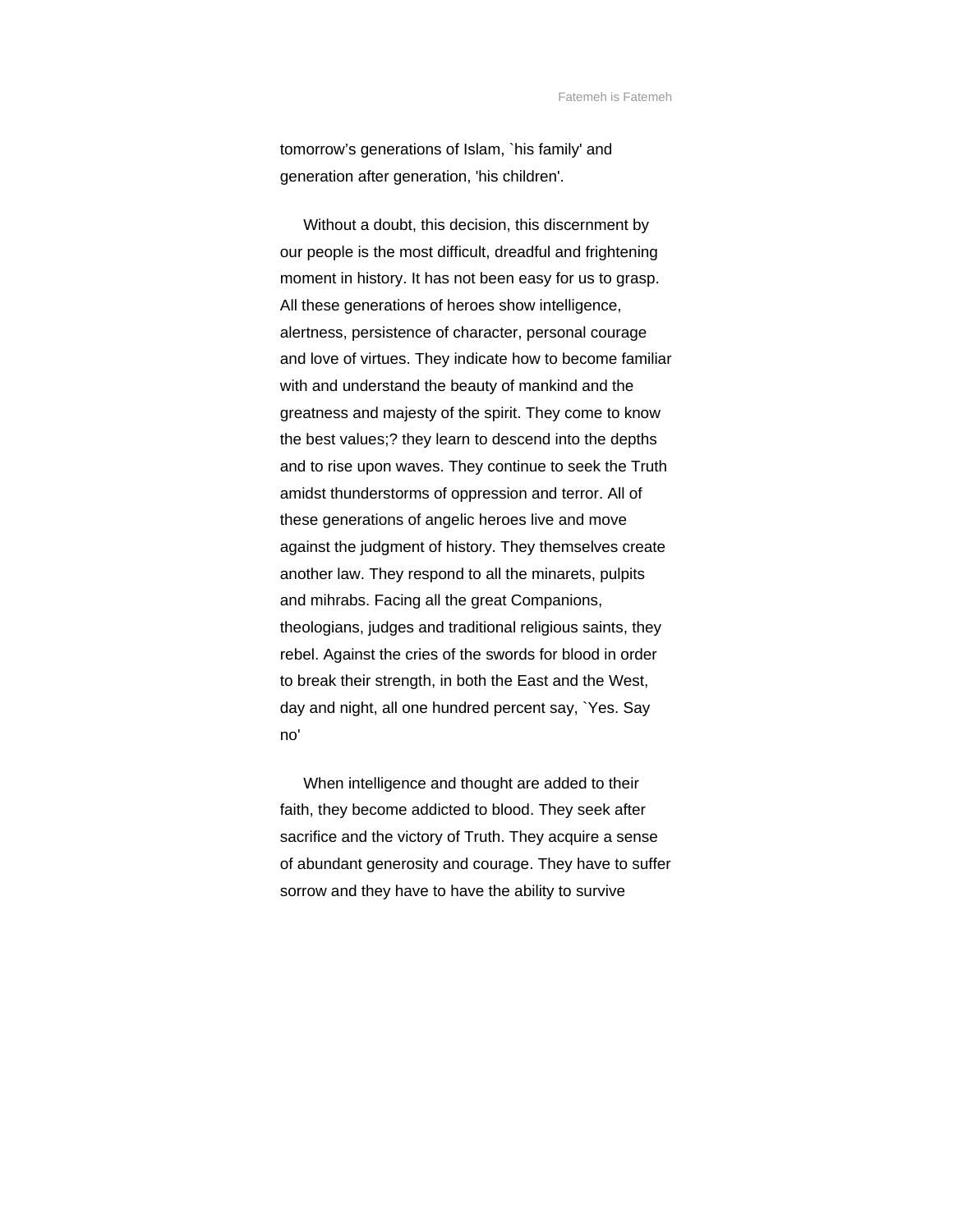punishment, whippings, insults and the pain and terror of imprisonment, wretchedness and loneliness. They require a special kind of sincerity. They need a keen sense of vision to bear treachery, the force of power and fanaticism and yet, remain patient. They sacrifice self-worship and fanaticism and games people play with the Caliphate, and the desire to have both God and His fruit. They put aside fear, pious fraud (dissimulation), pretentious sacredness and ostentatious open-mindedness...and many other things.

These are a few of the principal elements of Shi'ite experiences - Alavite Shi'ism, not Safavid Shi'ism, that is, not the Shi'ism of the Safavid Shah Abbas, not the Shi'ism which trembles in history when opposed by force and oppression, not that which supports oppression and force, but the religion of justice and innocent government. We are not referring to the Shi'ism which supported the repressed historic collection of ideas or the tribal hatred or verbal love and grudges full of suggestions (not intelligent and practical); Safavid Shi'ism refers only to the Caliph and not to the Caliphate; it pertains to the past and not the present; it relates to that which is beneficial after death and not before death.

It is the purpose of the sanctity of the Alavis to free the Shiites from injustice, governments of force and ignorant leaders. The Alavis give freedom, not the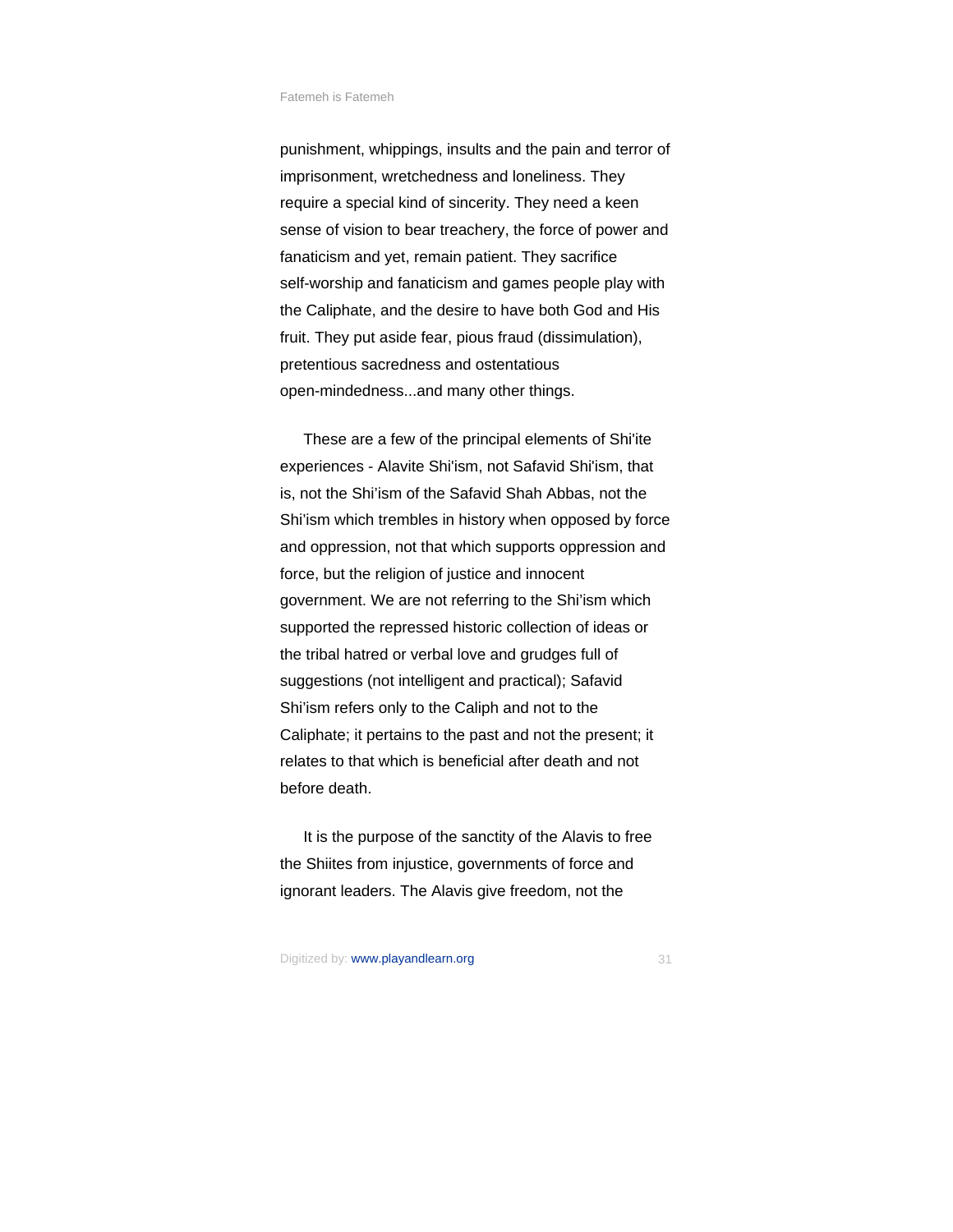sanctity of the Sufis which is mixed with doubt and is neither useful to God nor to the people of God.

Shi'ism is nothing other than Islam - not that which they tell us: `Islam in addition, to other things'. No! Shi'ism means pure Islam, Islam minus the Caliphate, pseudo Arabness and those who live in luxury. Shi'ism does not take the two principles of justice and imamate (religious leadership) and add them to Islam - Islam without justice and Imamate is the same as the religion of Islam minus Islam. The same is true for Christianity, Judaism, Zoroastrianism, Vedantism, Buddhism and Taoism.

It is this `new ignorance' which adds 'government', `race' and `classes' to Islam. The wars between the Shiites and Sunnis which took place in the past (not in the present where it has become a war of words, history and tribes) are wars for the ideas of imamate and justice against despotism and oppression. The differences in faith and historic, philosophic and religious interpretations all develop from the same front.

Ali has not been added to Mohammad ('s). We have taken Ali in order not to lose Mohammad. The descendants of the historical Caesars, Kings, and Pharaohs all spoke from Mohammad, yet there is a difference in what they stood for.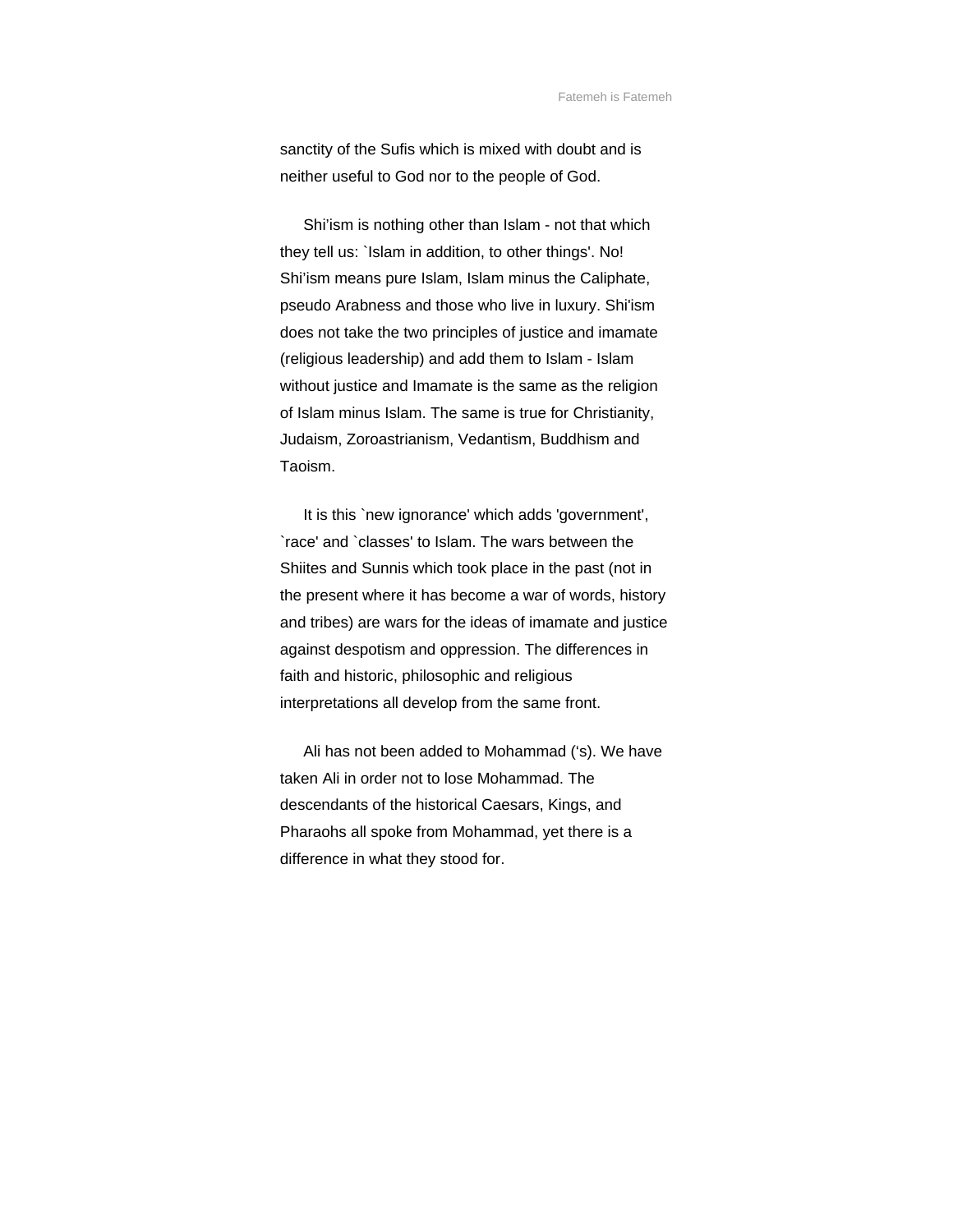We do not replace the Traditions (sunnah) of the Prophet with the family of Ali, nor do we add to them. Very simply and straight forwardly, this is his family. We seek to know, through the Traditions, what he said, what he did and what he wanted but with the help and guidance of his family.

Contrary to what both enemies and lovers today think, Shi'ism is the most traditional sect of Islam. The major difference stems principally from whether or not Ali and the real Shiites tried consciously and correctly, from the beginning, in opposition to innovations and heresy, to remain traditional and retain the traditions.

We see how everything has been mixed with every? thing else. We see that during the black centuries, filled with blood, while the world is awe-struck by the power of the government of an oppressive Islam and the Caliphate, the Islam of justice and imamate is drowned in the blood of .martyrdom. Shiites accept martyrdom and there. by negate the Caliph's power. This most difficult choice does not come easily!

The cruel punishments enacted by the families of the Umayyids, the Abbasids, Saladin the Turk and the Mongols bear witness to the fact that the great theologians, the champions of liberty, the seekers of death, and the majority of the worshippers of truth and the desirers of justice and the lovers of virtue have committed themselves to this way and to freedom. The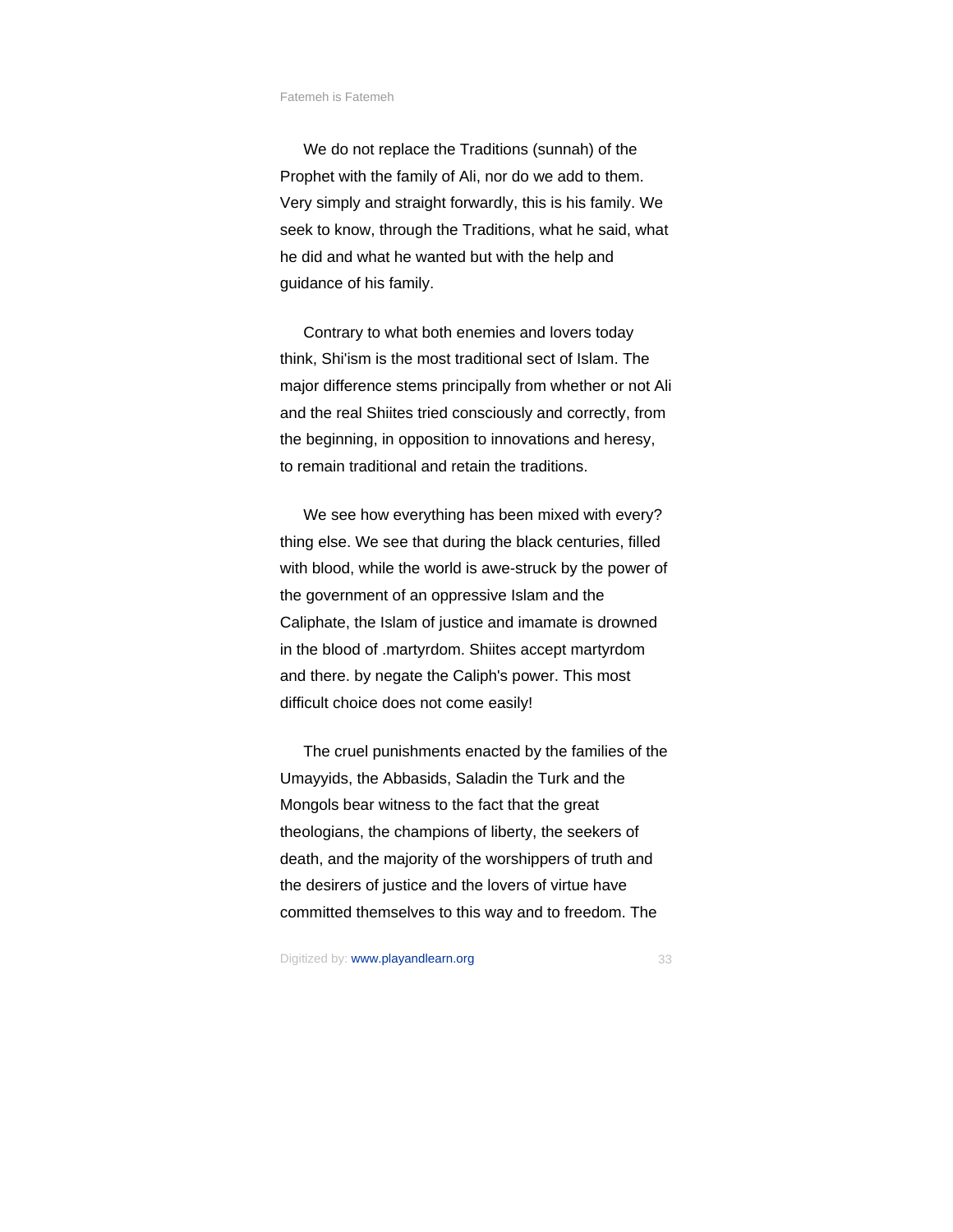way passes through the Caliphates of Damascus and Baghdad into the land of fire, blood, prison and punishment. It is attached to that small house of Ali which is as large as all of humanity. What things do they not do? Which ones of them do they not kill?

To speak about Ali and Fatemeh in the history of Islam has not been easy. Poets who have defended this family say, 'I have been carrying the rope of my execution on my back for 50 years.'

This is the fate of all the men and women who have written the history of Shi'ism, a history where each line, each word, has been written with the blood of a martyr.

These courageous front runners of Shi'ism are not familiar with the new philosophy which has been created for us :'Wait. Be in a state of anticipation, awaiting the hidden Imam. He will come himself and make everything right. He must come himself and restore the religion of his ancestors. The only thing is for us to use 'pious fraud' and have patience.'[The author is referring to a particular way of thought used by the Caliphate institutions to keep people subdued. The idea is to wait for the end of the world and the return of the 12th Imam, marking the time when all the world will be ruled by justice] .

lbn Sakit was a great man of letters; he was not among the warriors or champions of justice, but a literary man and an expert in language. His hidden sympathies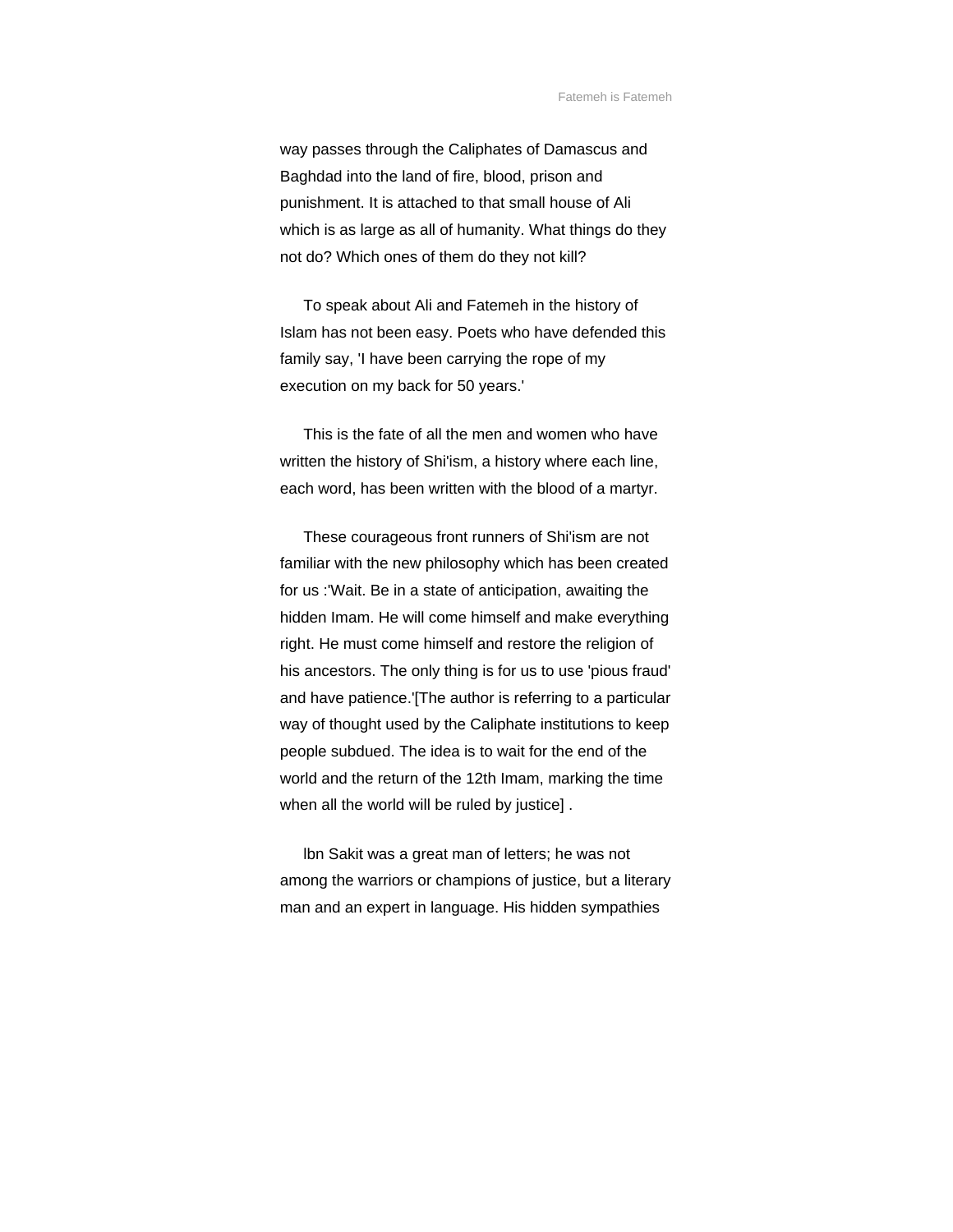were with Shi'ism. The Caliph, Mutawakil Abbasi chose him to teach his children. Little by little, Mutawakil's children began. to side with Ali and his family. 'Perhaps,' he thought to himself. 'this is the work of their teacher.' One day the Caliph visited the classroom. He sat down and began complementing Ibn Sakit and praising him. He told him how pleased he was with the progress of his children. Then, in the same tone, he asked, 'How do you see my children?' lbn Sakit, in answering, praised them very highly. Then Mutawakil suddenly asked, 'Ibn Sakit, in your opinion are my children better or Hassan and Hussein, the children of Ali?'

Ibn Sakit had to make a choice. The use of 'pious fraud' here would be weakness and treason. In Alavite Shi'ism, pious fraud is a-tactic in order to preserve faith and not as it is used today to preserve the believer.

He did not pause. In his normal voice, in the same tone in which Mutawakil had asked, he answered, 'Qambar, the servant of Ali, is worth more than both you and your children.' Mutawakil ordered that the tongue of Ibn Sakit be cut out. It is these tongues which come back to scourge the tyrants of history.

If the Shiites are not conquered, they are tried, Their desire for justice and freedom never dies in their hearts, nor their need for equality, awareness and revolutionary leadership against the enemies who are attached to the institutions of oppression, wealth and hypocrisy. They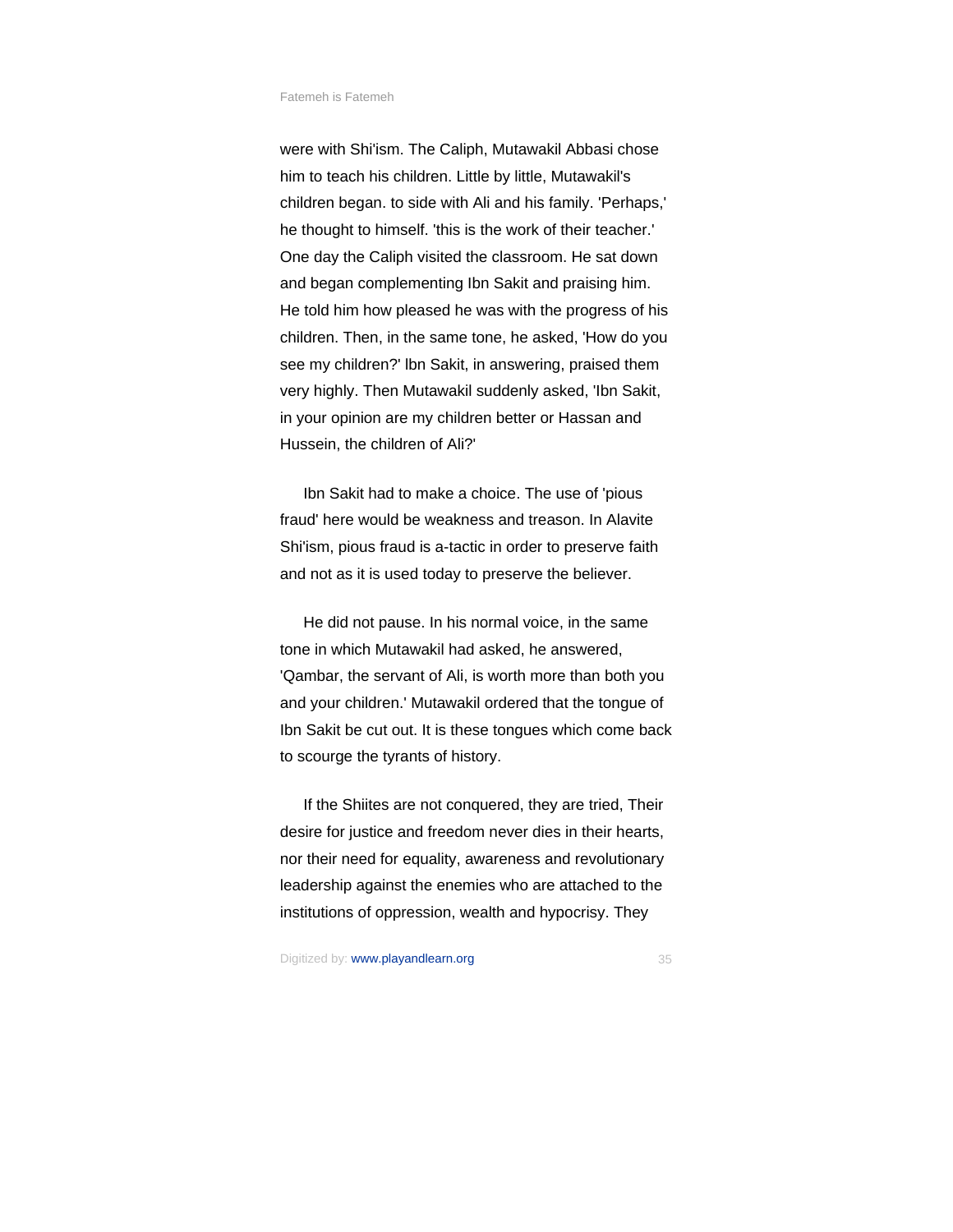never forget. They do not let this sacred fire die out. It is not forgotten in the conscience of the people.

## **The People and the Theologians**

Two groups carry this heavy responsibility on their shoulders. These two groups hold the rope of death in their hands for centuries. One is the great, conscious

Shiites who know imamate to be a continuation of prophethood, and wisdom, the continuation of imamate. The second group are the pure, faithful people of ours. They express widespread silence. They suffer punishment at the hands of the Arab Caliphate's household and the Turkish Sultans. Behind their bloodied and peaceful faces is a strength and virility which makes their executioners ashamed. In the midst of government whip lashes, these people are like hard rocks of patience and they say they do not sense any anguish.

### **Wisdom and Love**

Each religion, school of thought, movement or revolution is made up of two elements: wisdom and love. One is light and the other is motion. One gives common sense and understanding, the other, strength, enthusiasm and motion. In the words of .Alexis Carrel, 'Wisdom is like the lights of a car which show the way. Love is like the motor which makes it move.' Each is nothing without the other. A motor, without lights, is blind love, dangerous, tragic and infers death.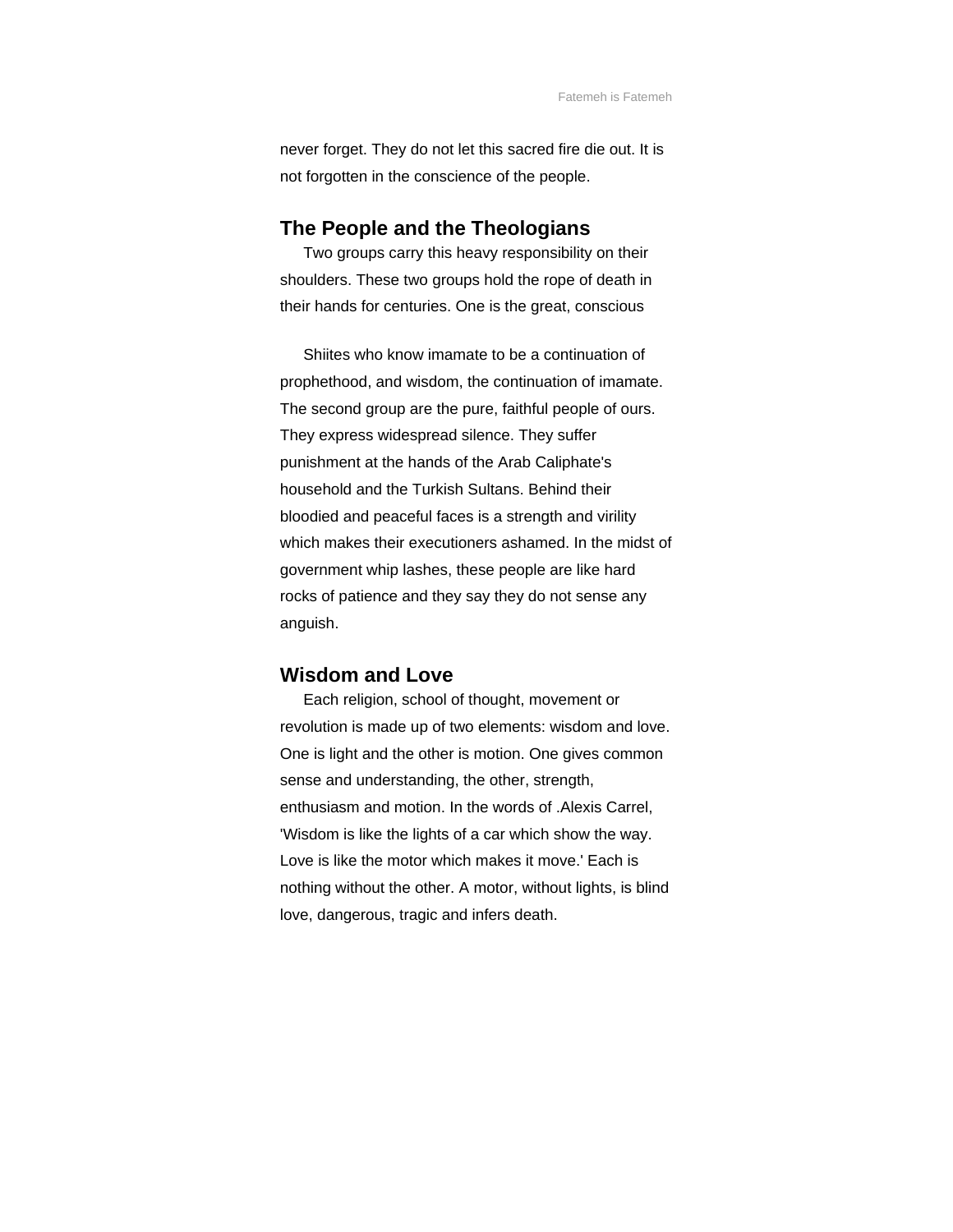In a society, a movement of thought or a revolutionary school of thought, men of letters who are clear thinkers, aware and responsible, show, through their works, that there is a way to come to know a school of thought or a religion. They show that there is a way to give awareness to the people. The responsibility of the people, on the other hand, is to give their spirits and their strength to a movement. They are responsible for giving the starting push.

A movement is like a living body. It thinks with the brain of scholars and gives love through the hearts of its people. If faith, sincerity, love and sacrifice are at a minimum in a society, people are responsible. But where correct understanding of a school of thought is at a minimum, where vision, awareness, logical consciousness, deep familiarity with the goals of a school of thought are lacking, where the meaning, purpose and truths of a school of thought are missing, the scholars are responsible. Religion, in particular, needs both since religion is a type of lover's consciousness or love of consciousness.

In religion, knowledge and feelings are not treated as separate entities because they are transformed into understanding and faith by means of common sense and the coming to know something.

This is Islam. More than any other religion, it is a religion of the recitation of the book, a religion of jihad, a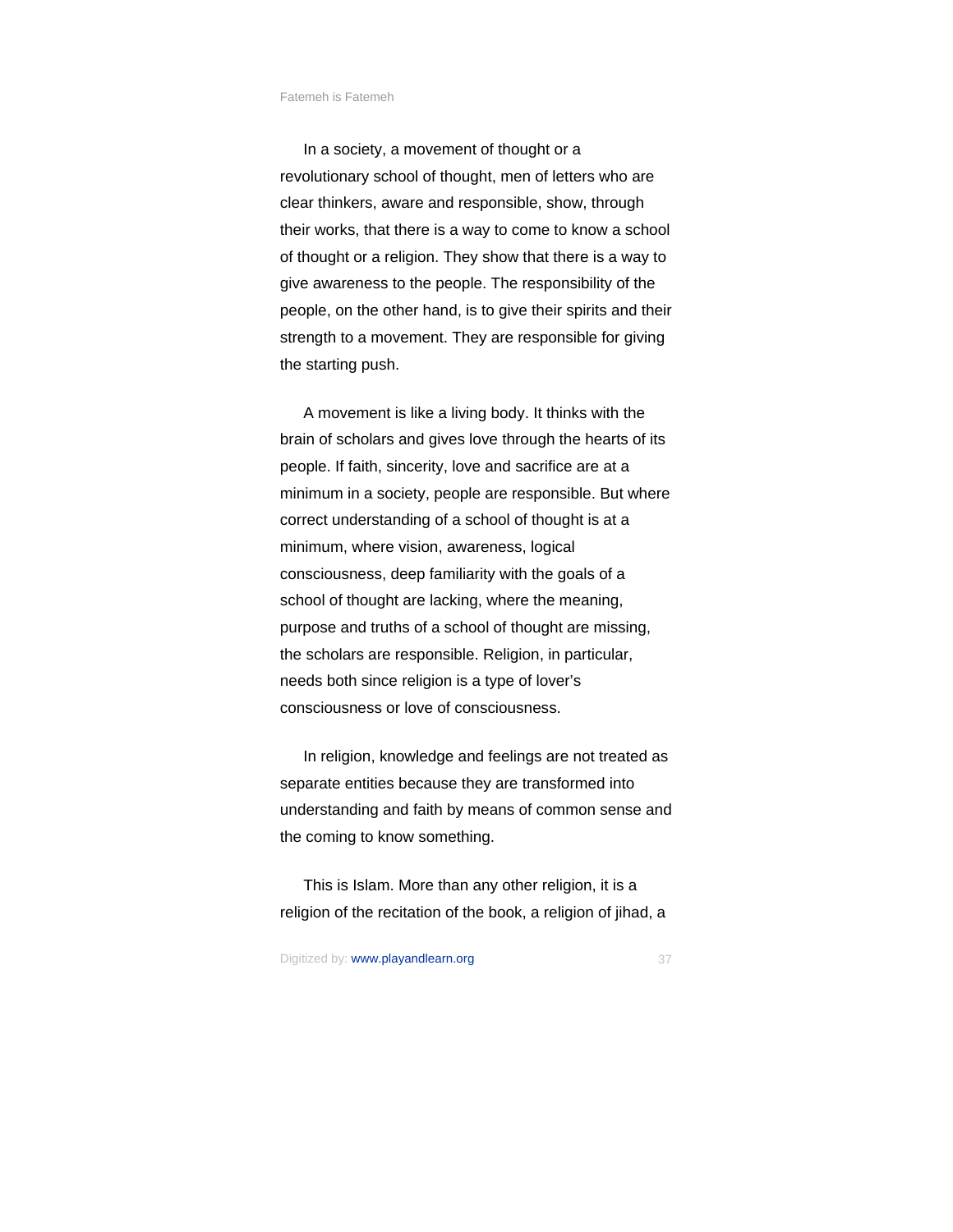religion of thought and love. In the Quran, one cannot find the boundaries between love and faith. The Quran considers martyrdom to be eternal life. It swears one to the pen and writing.

This is particularly true in Shi'ism as its history and culture has shown. Shi'ism is a place from which love, enthusiasm, blood and martyrdom emanate. Shi'ism is a center of the inflamed. Feelings boil. At the same time, it includes meditation and wisdom. It embodies cultural and intellectual sciences. It is a distinguishable movement of revolutionary thought. It is an accident in the fate of man. It is knowledge, love and truth in the name and nature of Ali. The worship of truth is such that truth, without worship, is philosophy and knowledge, and worship without truth is idol worship and lust.

## **Tears Should Bear Witness to Love**

Shi'ism is thus historically born and continues to exist. Its thinkers and scholars, who are manifestations of those religious warriors, seek profundity and logic. They guard the spirit and the Truth. It is they who give the correct orientation to the beginnings of the true Islam. They are to find the inner meaning of things. They come to know endurance. They complete the meaning of faithfulness. They protect the truths of Islam.

Then, in the dizzying arena of life, they lose their way when they begin to write in the name of philosophy, Sufism, science, literature and false asceticism. Public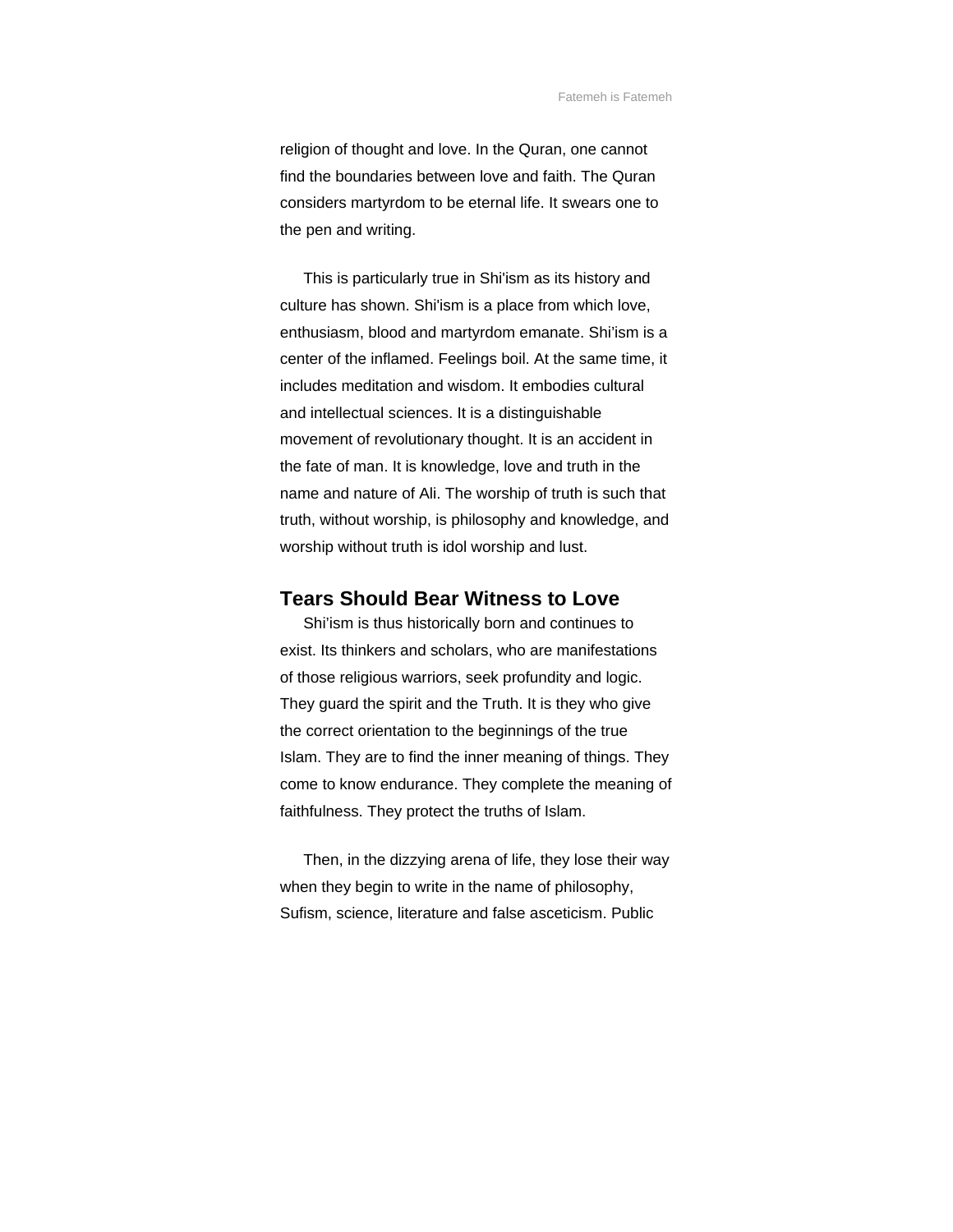thoughts are stricken by Greek and pseudo-Eastern inclinations.

All of the Shiite people are a manifestation of the truth to which they remain loyal. They follow sincerity, love, common sense and sacrifice. It is they who give up their lives in the way of Ali. They follow the way of Ali during the times when force, punishment and public murders are running the whole of the government. They continue even though lips which are opened in his name are closed and blood which is heated by his light is spilt. Speaking about the family of the Prophet in the supposed `Caliphate of the Prophet' is answered by being skinned alive and burned.

But today the mass of people still give so much love. They are still so loyal to this house. After the passing of many centuries, full of changes, the birth and death of faith, love and thought, people do not go to the door of the palaces of Baghdad. They do not orient themselves to another direction. We see that they still find their way to the walls of Fatemeh's house, and cry in pain. Each drop of these tears is a word which our cordial and loyal people use to express their never ending love of the members of this household. This is the language of the common man. Is there a language more simple, more pure, more lacking in hypocrisy than tears, the language without words and without lines? Each element of it is a painful cry, the cry of a desiring lover.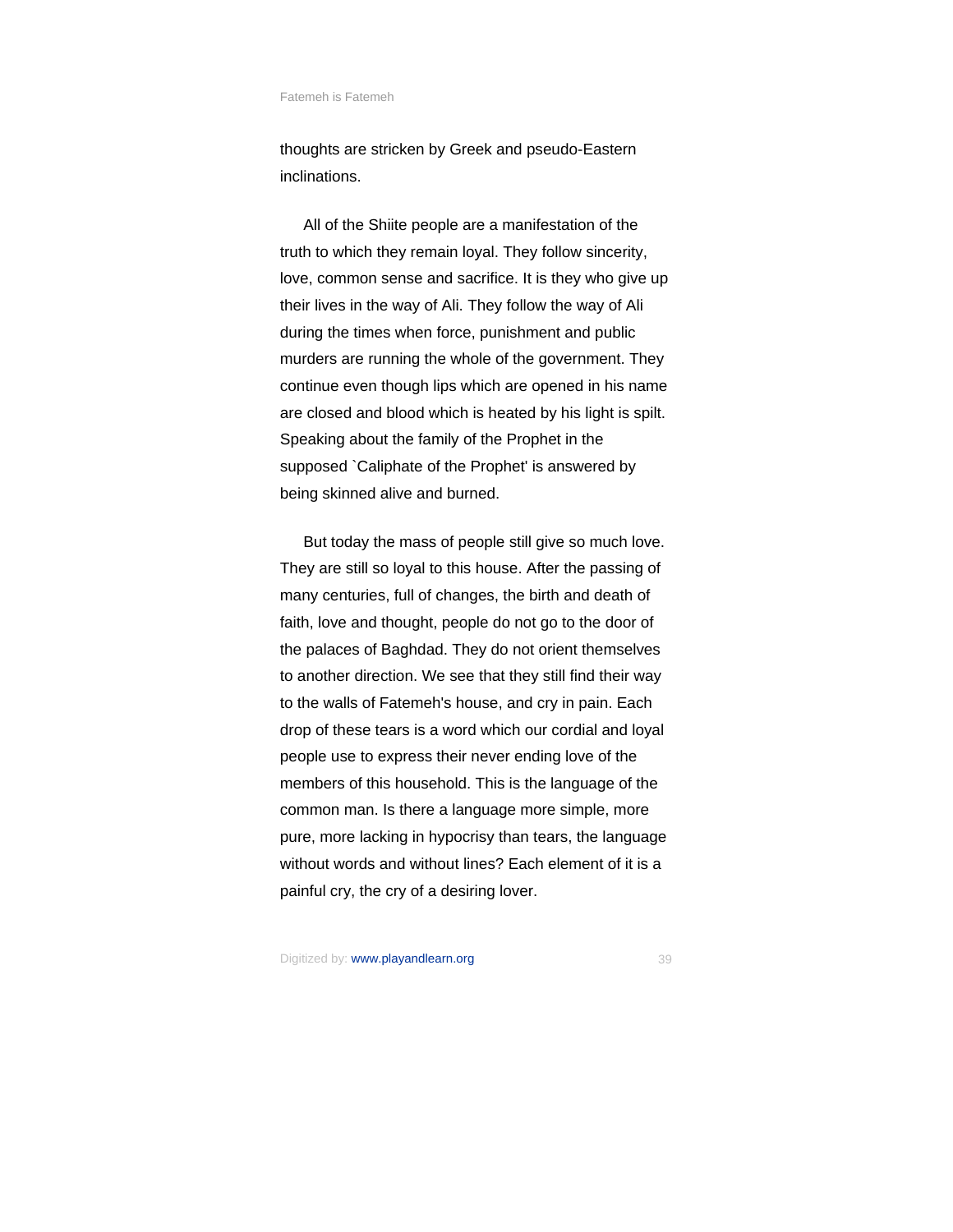Isn't it true that the eyes express the truth more than the tongue? Aren't tears the most beautiful of poems and the least twisted of loves? Don't they reflect the most consuming of faiths, the warmest of desires and the most fevered of feelings? Aren't they the purest form of speaking and the most subtle form of love? These are mixed all in one heart of love. They mix together, fuse and form a warm drop. This they name a tear.

We see then that our people still 'speak', they speak their thoughts well. Don't be surprised that sometimes I defend crying and other times, I criticize the programs of lamentation in prayer meetings.

Yes! These words of mine are not in opposition. The crying that I praise is something more than 'a program for crying' or 'something to do' or 'a duty' or 'a means to reach a goal' or 'a principle' or 'a rule'. It is something else. Crying is the natural emanation of a feeling. It is a compulsory and instinctive response to love, anguish, desire or sorrow.

As Regi De Bre, the famous French revolutionary, said, 'A person who never cries and who does not know how to cry, lacks the feelings of humanness. He is a stone, a wild, dry spirit.'

Tears which flow, 'cries which are cried, weeping which grows little by little in the heart, then suddenly appears in the throat and stops one's breath and by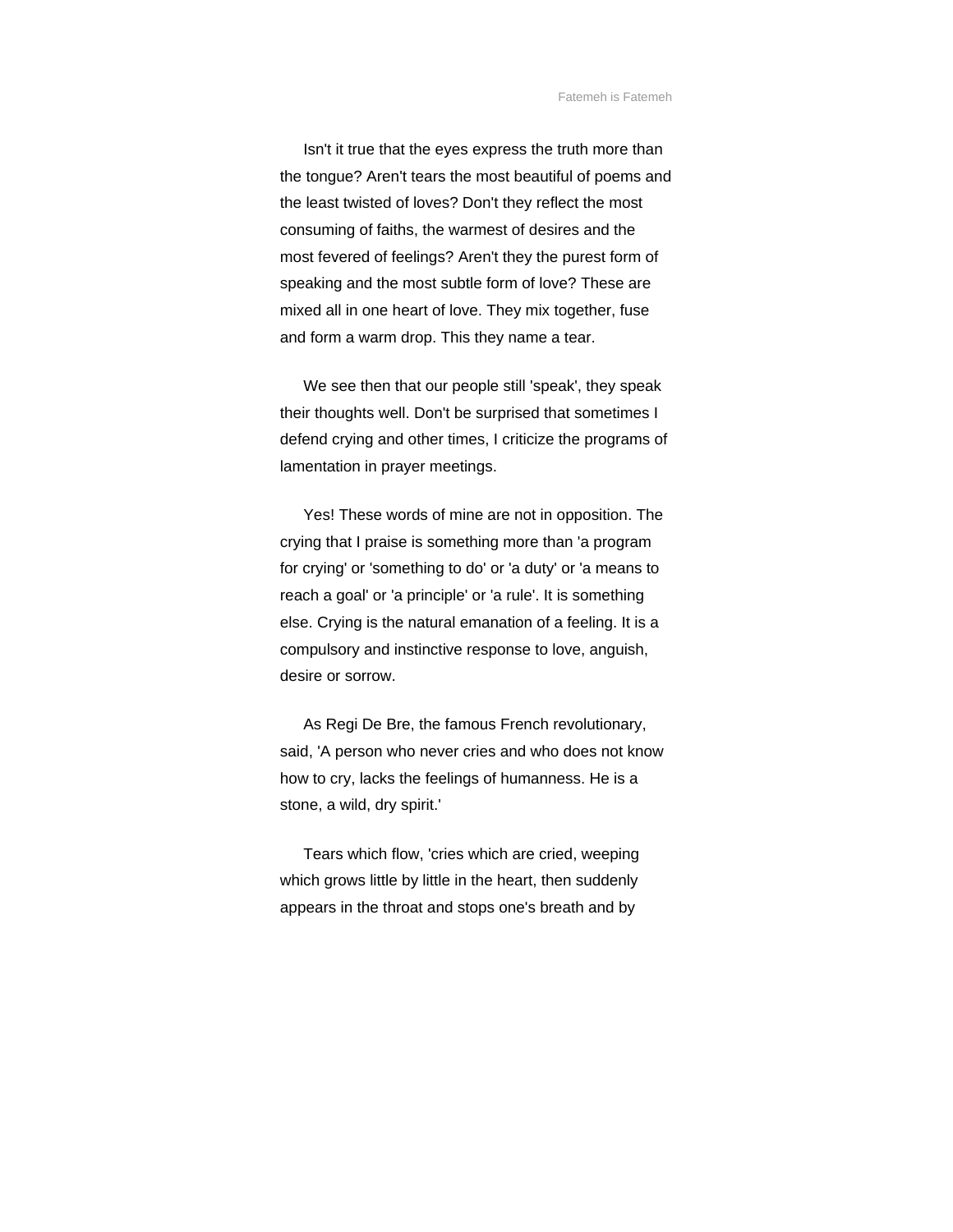necessity bursts, is the sincere and natural language of desire and grief, pain and love which all exist in one human being.

But we can sense, without doubt, that one who plans a 'program' around crying and knows it to be a 'goal' and a 'rite', a 'tradition', a 'religious duty' or a 'principal job' or a 'means for gathering profit' or a 'means towards warding off losses' or a 'means allowing one to continue to violate' or 'continue to fail', those who know it to be a 'means to a goal' and worthy of 'spiritual reward', deludes us.

People who are lovers, people who are apart from their beloved, or people who are in mourning because the death of a loved one has broken their hearts, cry, and are sad. Whenever their hearts recall their beloved, and their tongues speak, their hearts are set afire and their faces shine; their eyes reflect the same pain. Tears flow and all of these are signs of the subtleness and purity of their deep faith and real love.

There is a person, on the other hand, who can be described in the following terms. He sits in the bazaar, his eager eyes looking after profit or in his office, speaking nonsense. He seeks after hypocrisy, usury and work or looks with flattery towards the boss, enlarges himself in front of subordinates and takes on Pharaoh like qualities towards others. At noon -he goes home and sleeps comfortably and peacefully, eats, drinks, sleeps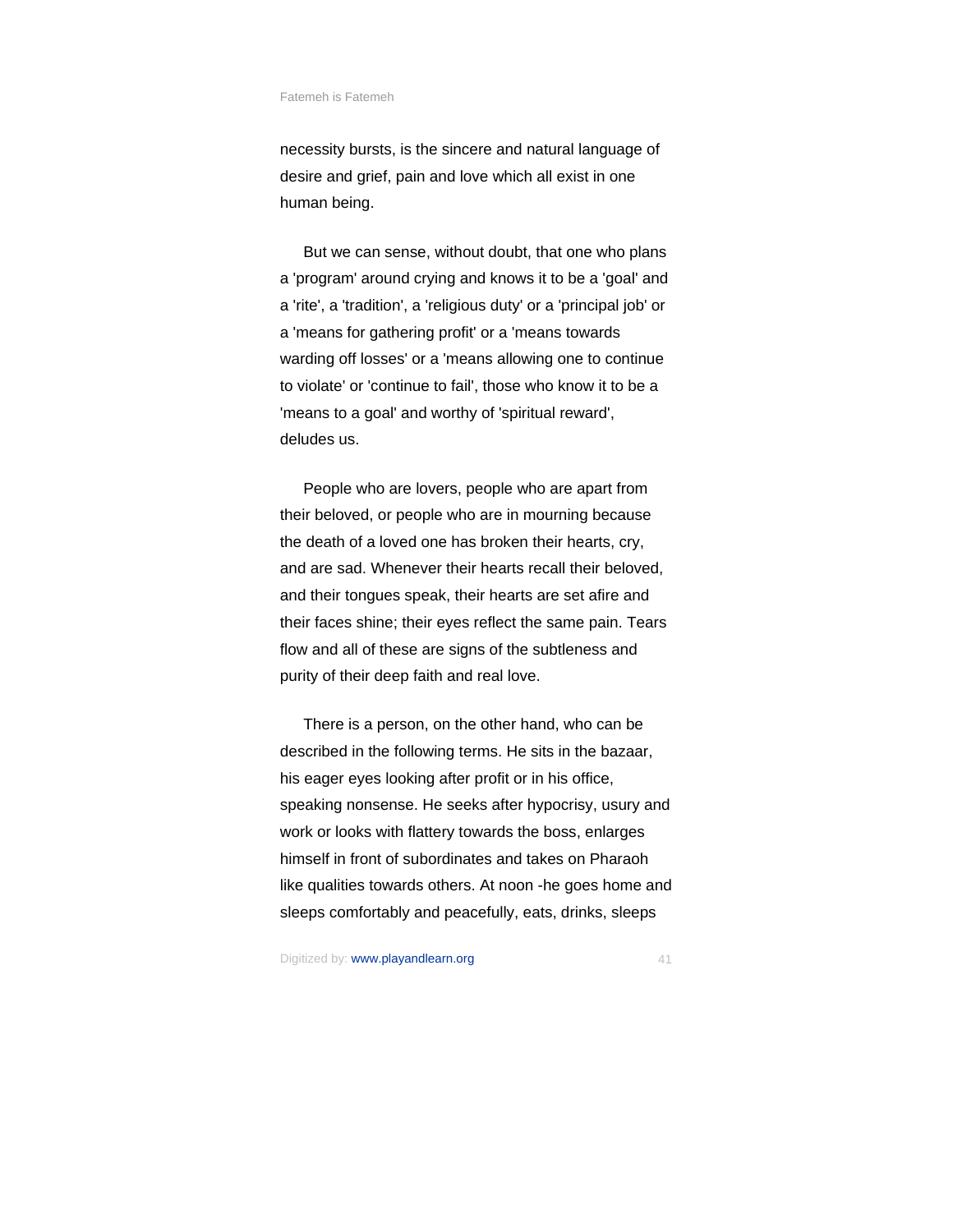and laughs. In the afternoon, he seeks out his 'health clubs' and the thousand unhealthy ones. When we see him in the late afternoon, according to his calendar, and according to his previous arrangement, he goes to a meeting with a group, from 6:30 to 9.:00 P.M., Tuesdays, the first day of the month. They sit down and begin to feel sad. Through much pressure and effort, he manages to make himself cry and if possible, shed tears. After the 'program' and 'crying' and 'mourning' and other things related to them, he drinks coffee and tea and smokes the water pipe. Then, with a lightened spirit and victorious conscience, and with the feeling that he has accomplished an important task and taken a step towards his beliefs and his faith or love, he arises and goes after his work and continues his daily schedule until once again it is time for his 'crying program' and the 'mourning program' according to his plan and design. Would you call such a person who looks so sad, a lover who has seen pain and undergone great difficulties?

Crying which does not contain an obligation, an awareness, a knowing of the beloved, an understanding and sensing of faith, is something which is .only useful as an eyewash, to cleanse it from the pollution of the air. Don't forget that one of the first people who cried for the great Imam Hussein was Omar Sa'ad [who had ordered his killing] and the first person who forbid and condemned this kind of `crying for Hussein' was the great Zainab [Imam Hussein's sister].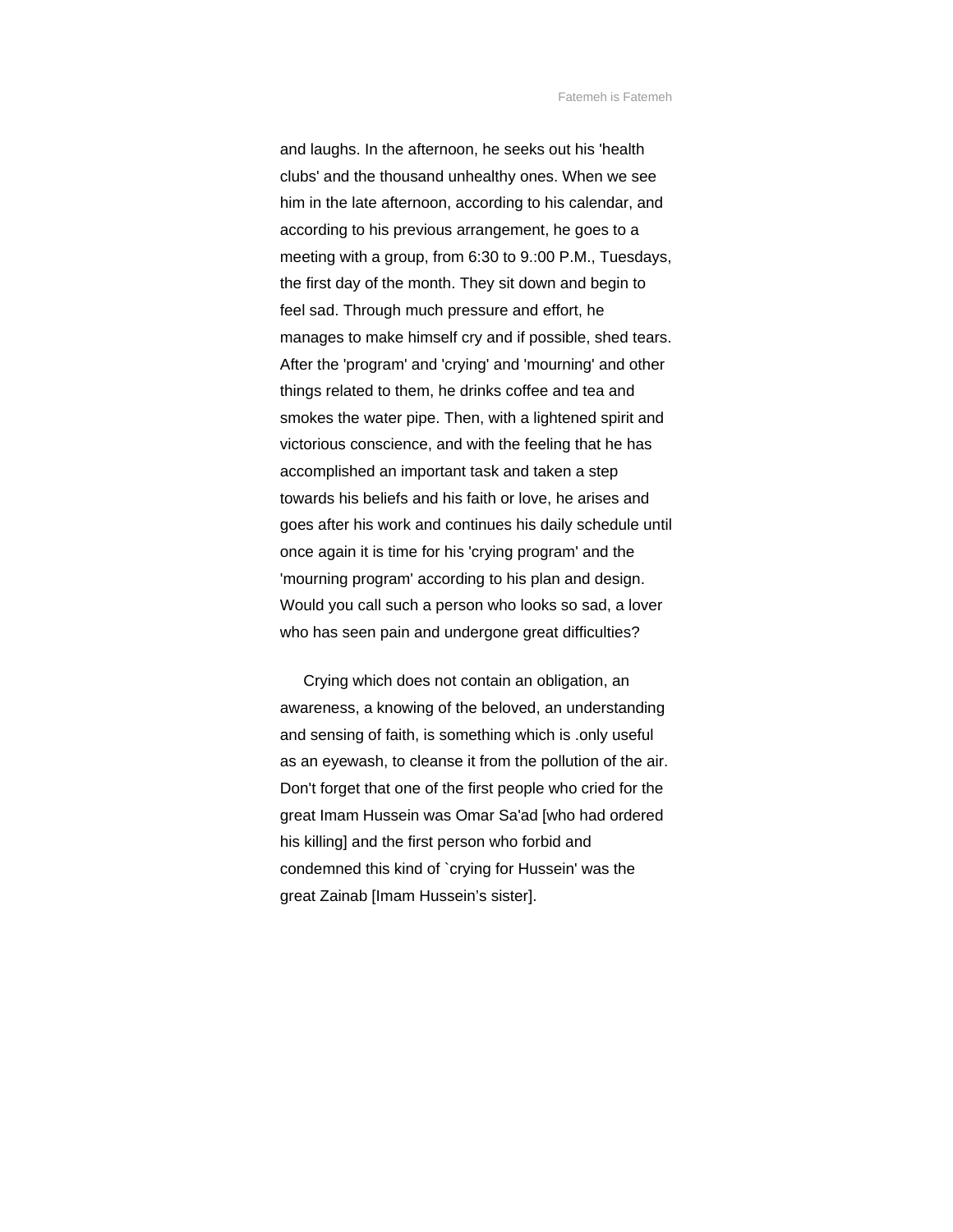But our people cry because they are lovers. They cry so that they can bind their hearts deeply to this be? loved family. It is a Real pantheon, a real Olympia where several lords live who know no language other than tears. People are neither scholars nor philosophers but rather full of feelings. They are prepared to be sacrificed.

No religion, history or nation has a family such as this, a family where the father is Ali and the mother, Fatemeh and their sons, Hassan and Hussein and their daughter, Zainab. They all live under one roof at one time and are one family. At the same time, there has never been so much love, sincerity, faith, poetry and blood given to a family by a nation.

Our people gather a culture around the door and roof of Fatemeh's house. Through this family comes a history, full of excitement, movement, courage and virtues which has continued to the present time. This history is like a pure river, life-giving for all the past generations of our people, and now in the depths of their spirit, our conscience continues to flow.

These are the only people in humanity who have remained faithful to the sorrow of their beloved family. They are the only ones who mourn for the freedom of their champions of justice. Their faith extends throughout their history. They have not .forgotten their virtues, crushed under the feet of sorrow. They continue to mourn. Virtues are destroyed. Truths are tried.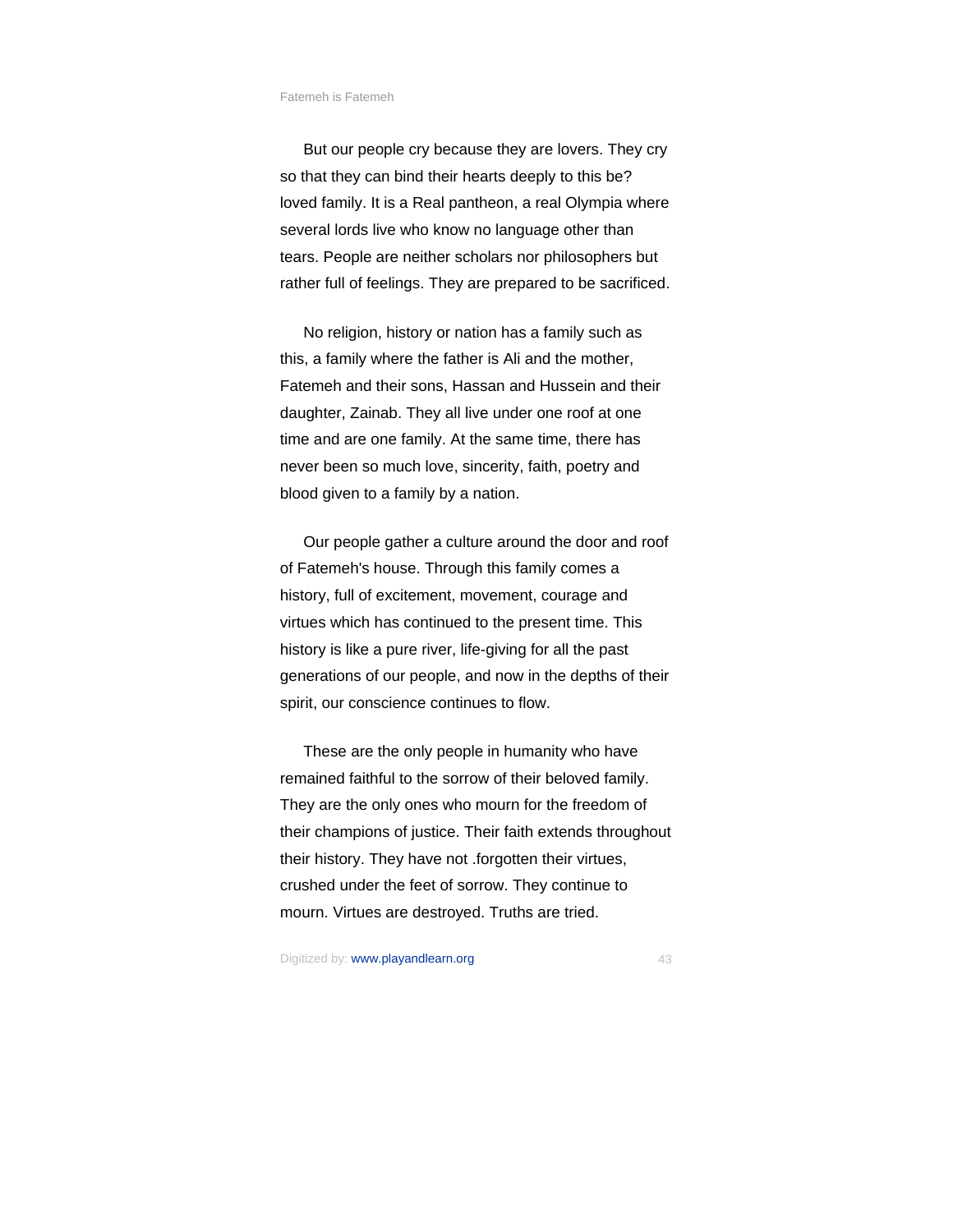Governments create tragedies. They commit murders. But the people continue to seek this movement throughout its history. The fate of their heroes has not been forgotten.

But all this love remains barren, like the rain which falls on a salt marsh. Grass does not grow in this desert. All the sacrifices, investments, readiness, assembling, human strengths, powers and precious energy-giving opportunities are useless efforts.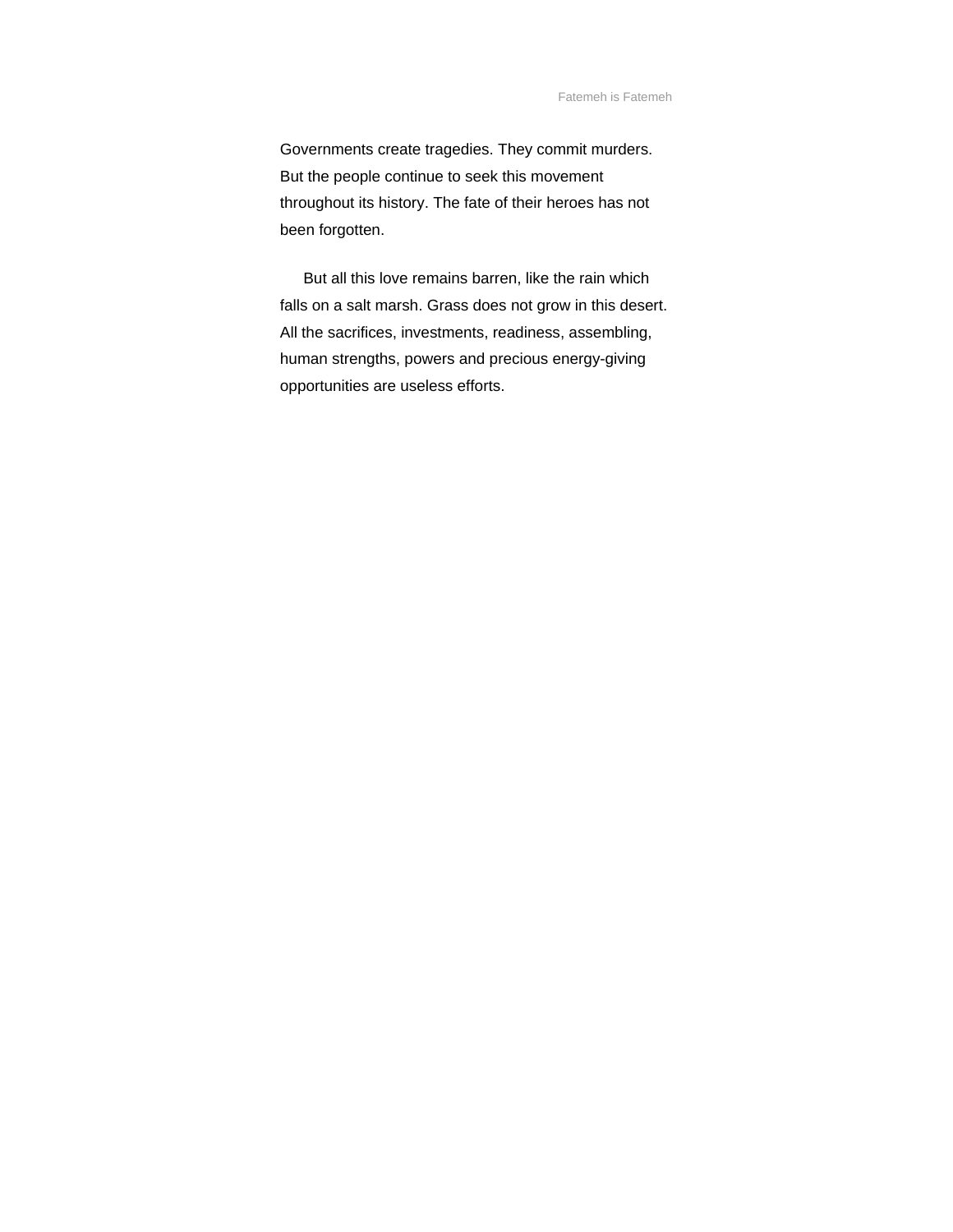## **Who Is Responsible?**

Scholars! It is they who do not perform their responsibilities in respect to the people. They should give awareness, consciousness and direction to the people and they do not do so.

All our geniuses and great talents occupy themselves with philosophy, theology, Sufism, jurisprudence, principles, literature, meanings, expression, novelties, conjugation and syntax. Through all the years of research, thought and their own scholarly anguish, they write nothing other than `practical treatises' on how to achieve cleanliness for the ritual prayer, types of uncleanliness, the rules of menstruation, and the doubts which arise in ritual prayer.

They leave aside writing treatises on how to speak with people, treatises on how to communicate the religious truths and the philosophy of the pillars of the religion, treatises on how to communicate consciousness and awareness to people, treatises on the understanding of the traditions of the Prophet and the personalities of the Imams, treatises on the revolutionary purpose behind Karbala, introductory treatises on the family of the Prophet and the Shiite movement, treatises on the expression of thoughts and treatises on the faith of the people. All of these treatises are written, but all of them are written without responsibility, without the role of a commander. They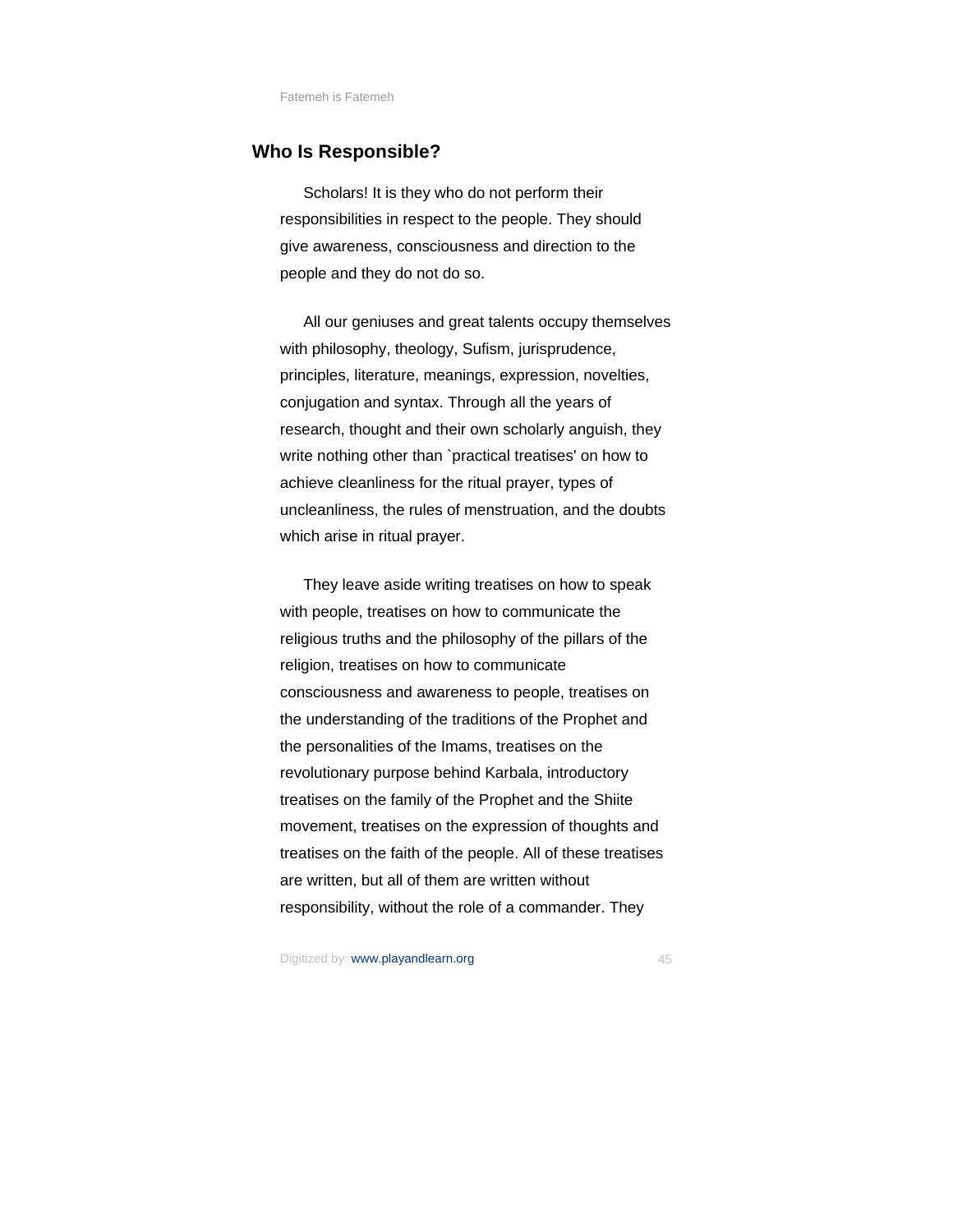pass their responsibilities on to the ordinary speakers in the mosques, not to the mujtahids (religious leaders whose directions for the practice of the faith are followed).

This, is why the task of introducing the Prophet's family, the task of the advertisement of religion and the study of the truths of Islam fall prone to the `failures of the old schools of religion'. It is for this reason that a group of young people, in order to study Islamic sciences (and to carry jurisprudence forward), enter the schools. If talented, through great efforts, they become jurisprudents or mujtahids or faghih [theologians]. This group is imprisoned as teachers and removed from the community. Those who do not succeed in studying. properly, because they do not have the ability, talent or spiritual strength, but, in exchange, have warm, often artistic, voices, are obliged to propagate and advertise the truths of the religion. The third group, who have neither this nor that; neither the science nor at least a voice, take the third way. They become dumb and speechless. They take themselves to the 'sacred door' and, as things would be, they move ahead of both mujtahids as well as the speakers in the mosques.

In the midst of this, be just! What will the fate of the people be? What is the fate of their religion? It is not necessary to think very hard. No. Just look.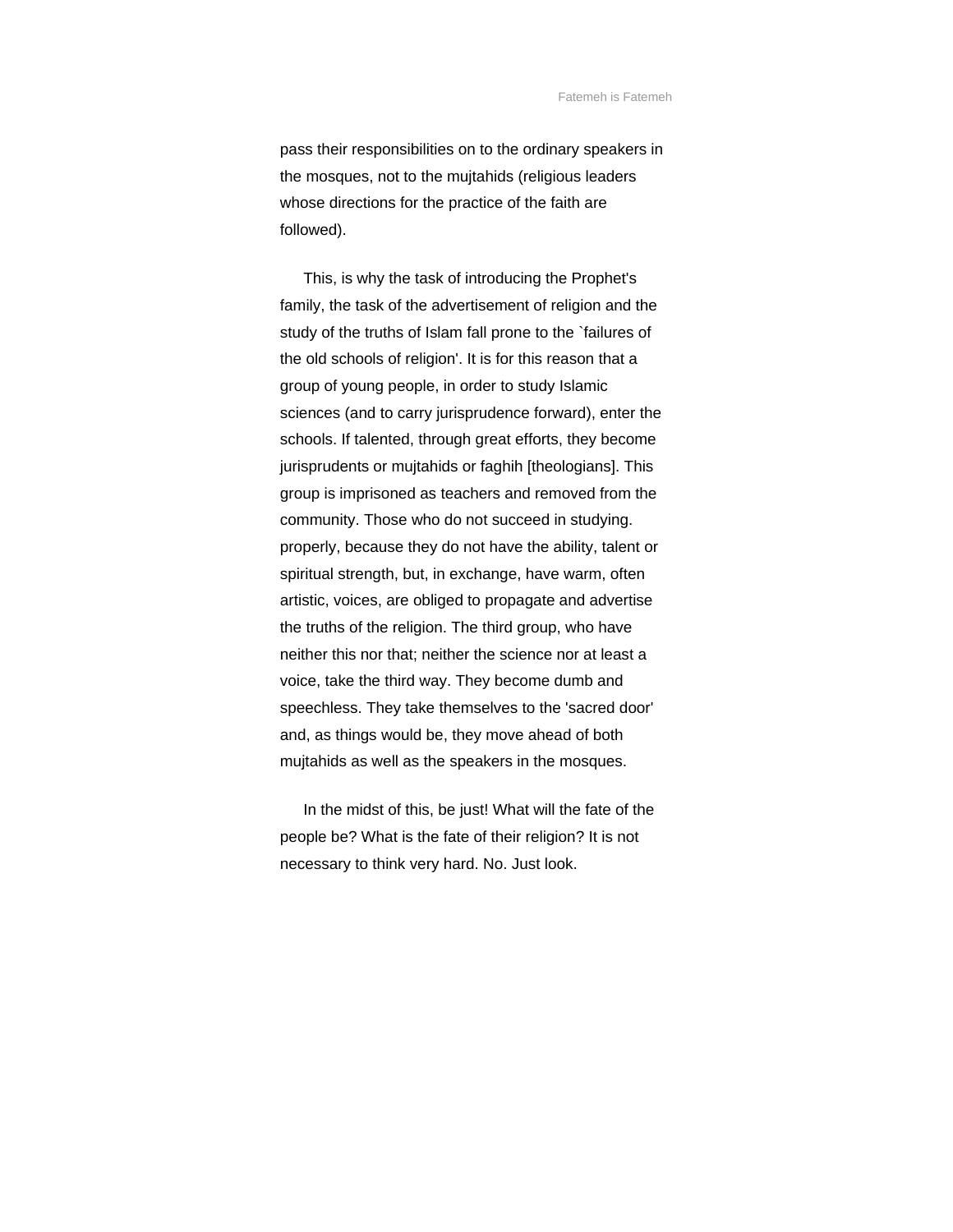It is this. A country which is full of faith and love, a nation which has the Quran and the *Nahjal balageh* of Ali, a people who have Ali, Fatemeh, Hassan, Hussein and Zainab, have a red history but a black fate. They have a culture and the religion of martyrdom, but it is dead.

We see a dream appeared to Joan of Arc, a sensitive and imaginative girl, for her to fight in order to have the king returned. For centuries, her dream has given the inspiration of freedom, sacrifice and the sense of revolution and courage to the enlightened, aware and progressive French people.

Whereas Zainab, the sister of Imam Hussein, who takes a heavier mandate, the mandate of Hussein in her Ali-like hands, continues the movement of Karbala, which opposed murders, lying, terror and hysterics. She continues the movement at a time when all of the heroes of the revolution are dead and the breath of the forerunners of Islam has ceased in the midst of our people, when commanders of the Islam of Mohammad and the Shi'ism of Ali are gone. But she has been turned into `a sister who mourns'.

I hear reproachful cries towards the scholars who are responsible for these beliefs, ideas and thoughts of the people. I do not know whether these cries come from the throat of Ali or from the depths of the unconscious consciences of the people.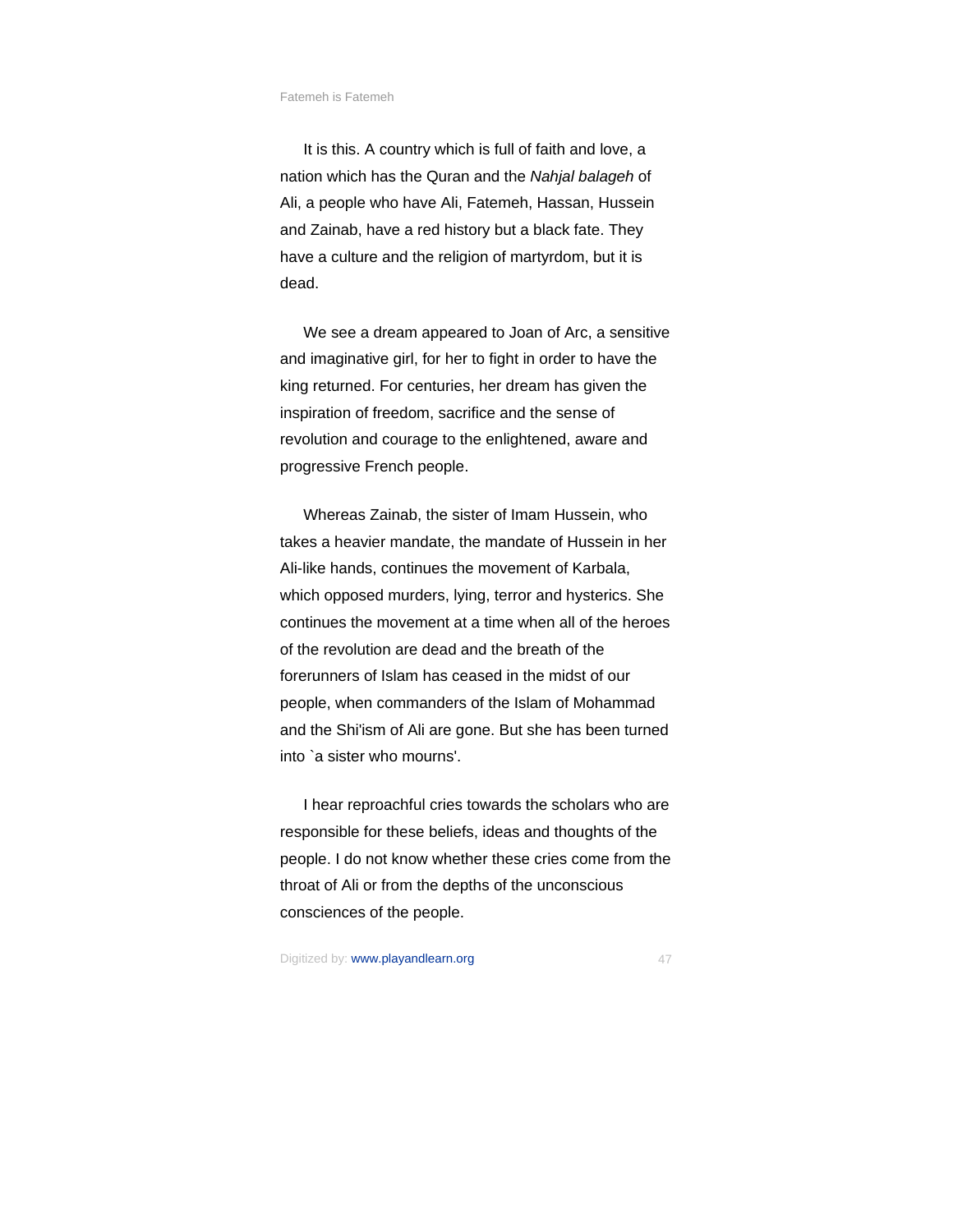What are you busy with? Where do you speak from? Why do you not speak? Throughout all of these years, where is one book for people telling them what is in the , Quran? In place of praise, eulogy, prayer, poetry, song, lamentation and spider webs about the love of Rumi, why have you sealed the lips of Ali among people? A Persian speaking person can not easily understand what Ali has said, but all of the works of La Martine, the French lover, can be read in Persian, that do you say? All the songs of the ancient Greek woman, Bilitis, with dubious morals, can be read in Persian but the words of Ali, one saying of Ali, cannot be read.

Where is one small, short, correct, recital about the real lives, beliefs and behavior of the Imams? You speak so much about their essences, generosities and miracles but where are the books about them? You breathe their miracles and for their birthdays and days of their deaths you have festivals and mourning ceremonies. Where are the treatises for the Shiite people, enamored of Ali, that say who Ali was and who Fatemeh was and how their children lived and how they thought, what they did and what they said?

Our people, who spend their lives in love with the Shiite saints and who cry over the difficulties they faced', who serve them for months and years, who glorify their name, spend money, give their sincerity and their patience to them, deserve to know the real lives of each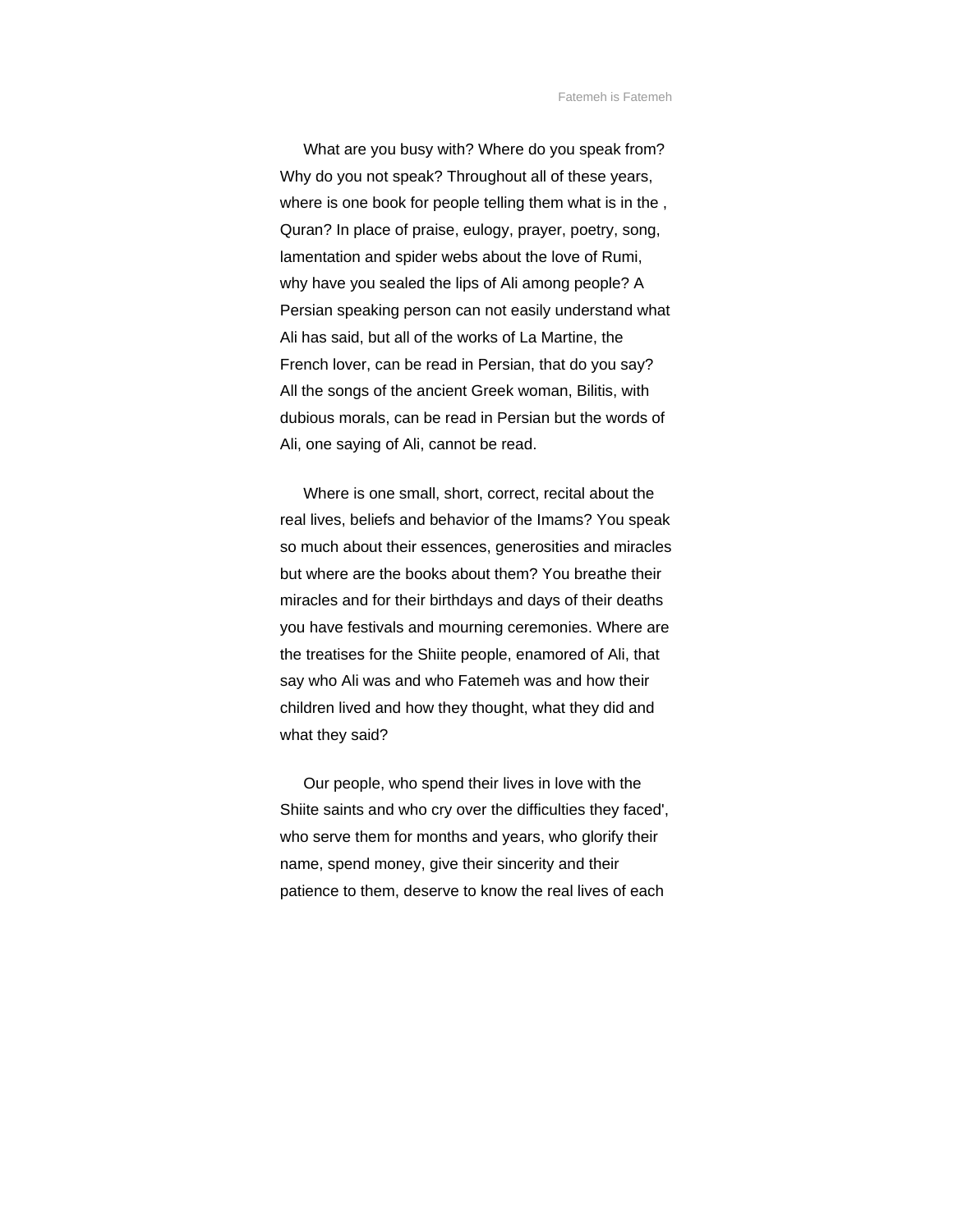### Fatemeh is Fatemeh

one of their Imams. Their lives should serve as examples for each one of them. Their lives, thoughts, words, silences, freedoms, their imprisonments, punishments, martyrdoms, should give awareness, life, chastity and humanness to people. But people know them only by their number. [That is, the 6th Imam, the 8th Imam, etc.].

If an ordinary person mourns for Imam Hussein and on the anniversary of his death *('ashura*)strikes his head with his dagger and bears the pain even with pleasure, and still knows Hussein in an oblique way and misunderstands Karbala, who is responsible? If a woman cries with her whole being, if the recollection of the name of Fatemeh and Zainab burns her to her bones and if knowing it is worthwhile, she would, with complete love, give her life for them, and yet, if she does not thoroughly know Fatemeh and Zainab, who is responsible?

Neither this man nor this woman know one line of their words. None of them have read one line about their lives. They can only recall Fatemeh beside her house at the moment when her side was struck and they only know Zainab from the moment when she leaves the tents to go together the bodies of the martyrs. They only know her from the morning of the day of 'Ashura up until noon, from then on they lose her. Their awareness of Zainab ends the day when her work and great mandate,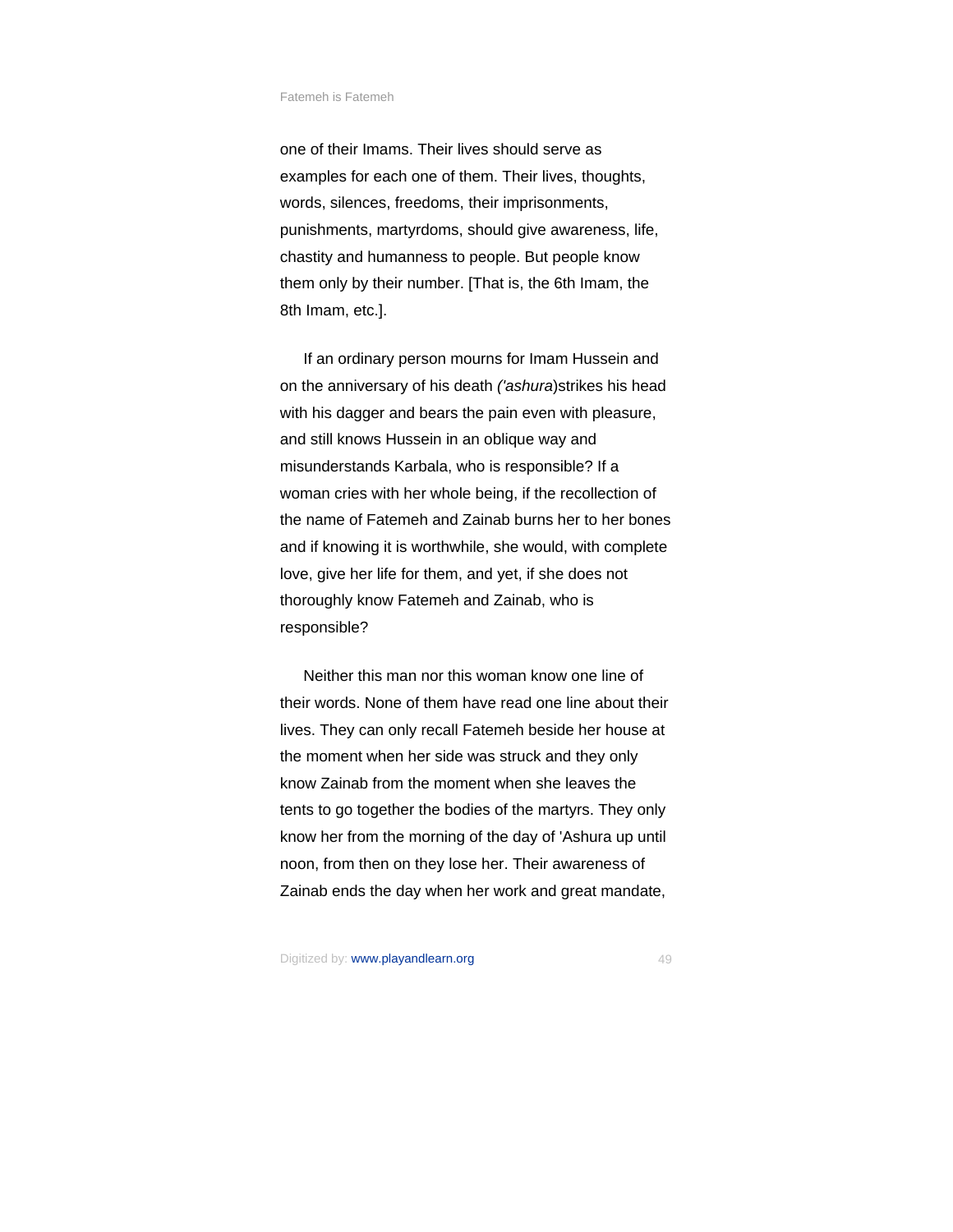the legacy of Hussein, just begins. Their knowledge about Zainab ends here. Then, who is responsible?

And, thus, educated and open minded boys and girls judge the situation and say, 'What is the use of this religion of crying and lamentation? What can such a religion do?' Mat knots do all this excitement, love, lamentation and cries for Hussein, Fatemeh and Zainab untie for a backwards, imprisoned nation which needs awareness and commitment to negate oppression and in order to seek freedom.

'What pain does this 'religion of remorse', these `ancient wounds', `historic lamentations and cursing' treat for our deprived, illiterate women who want their freedom and clear vision. Does one reach the heart of the problem by doing away with love and hatred? People are busy with feelings which passed centuries ago in foreign lands. They relate to lives passed living among strangers. They do not know persecution. They have not sensed the chains of oppression around their necks, nor the oppression which, when falling upon their human shadow, causes them pain. They have never burst in anger or become boiling hot under the remembrance of the chains of oppression which a Caliphate one day hung around the neck of a sick person.

They have not thrown up their hands and struck their daggers upon their heads until they leave their senses. They have not seen them when their consciousness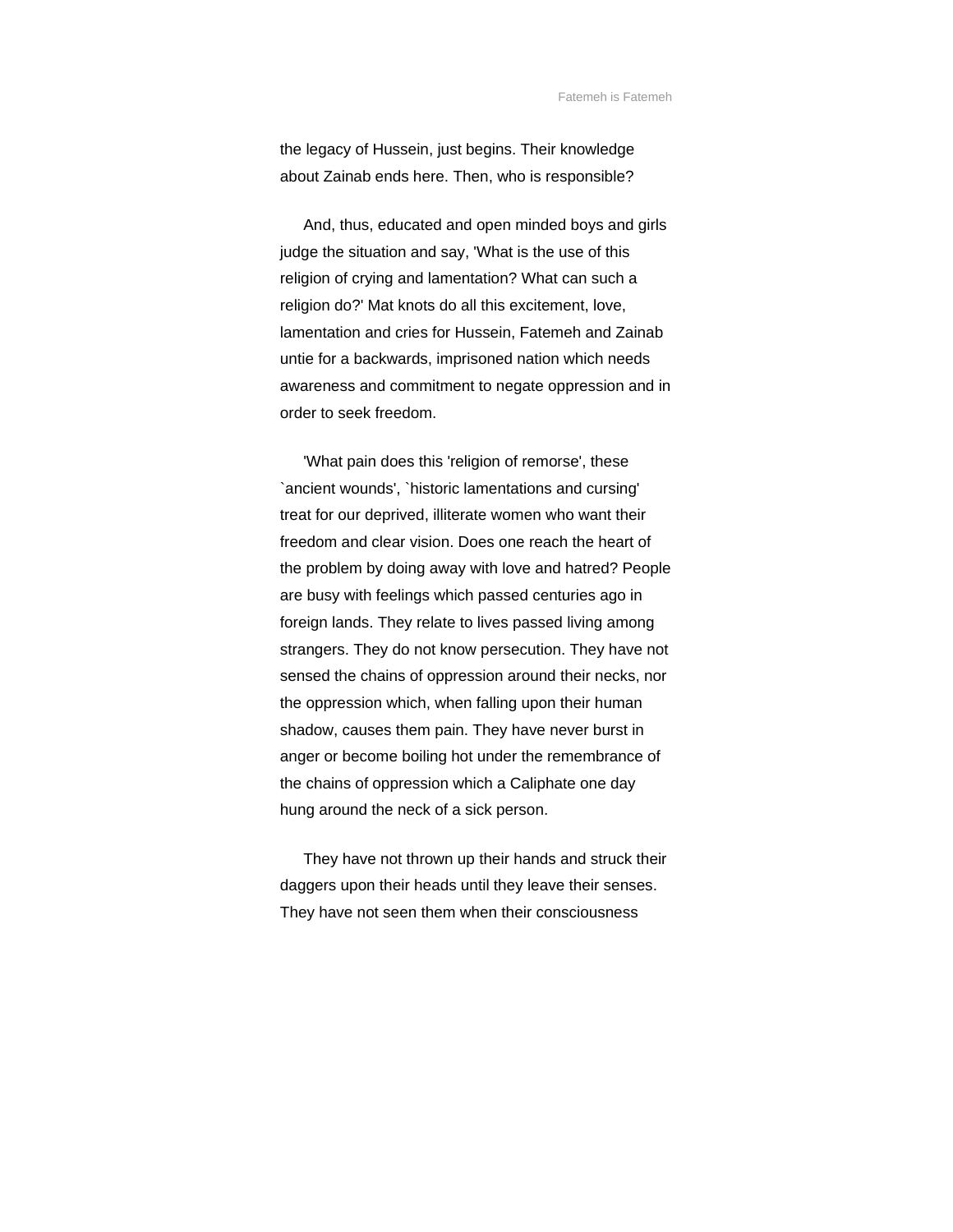returns, when their heart grows quiet, when their sins become pure, when all responsibility falls from their shoulders, when they even cheat at the scales of Divine justice and when they tamper with their deeds for the after life.

`As a result, when they have performed enough dirty deeds to compare with stars in the sky, foam of the waves of the sea and sands of the desert, with a small amount of surgery, by striking their dagger upon their heads, they completely change their situation and become as innocent as the moment when they were born from their mother's womb, then even God owes them something.'

If people believe that the advantage of the friendship of Ali and their faith in the sanctity of Ali will result in a chemical and acidic reaction which accords with the Qur'an, *'God will change their evil deeds into good deeds. (25:*71), in other words, the soul of this very treason which they commit in this world will change its essence in the other world and it will take the form of good deeds, then who is responsible?

If this imamate and sanctity of Ali, which has for centuries had the strength of a movement desiring justice, seeking freedom and a fighting spirit opposed to oppression and despotic institutions, and if this movement can free awakened and aware people and give them liberty, justice, chastity, independence and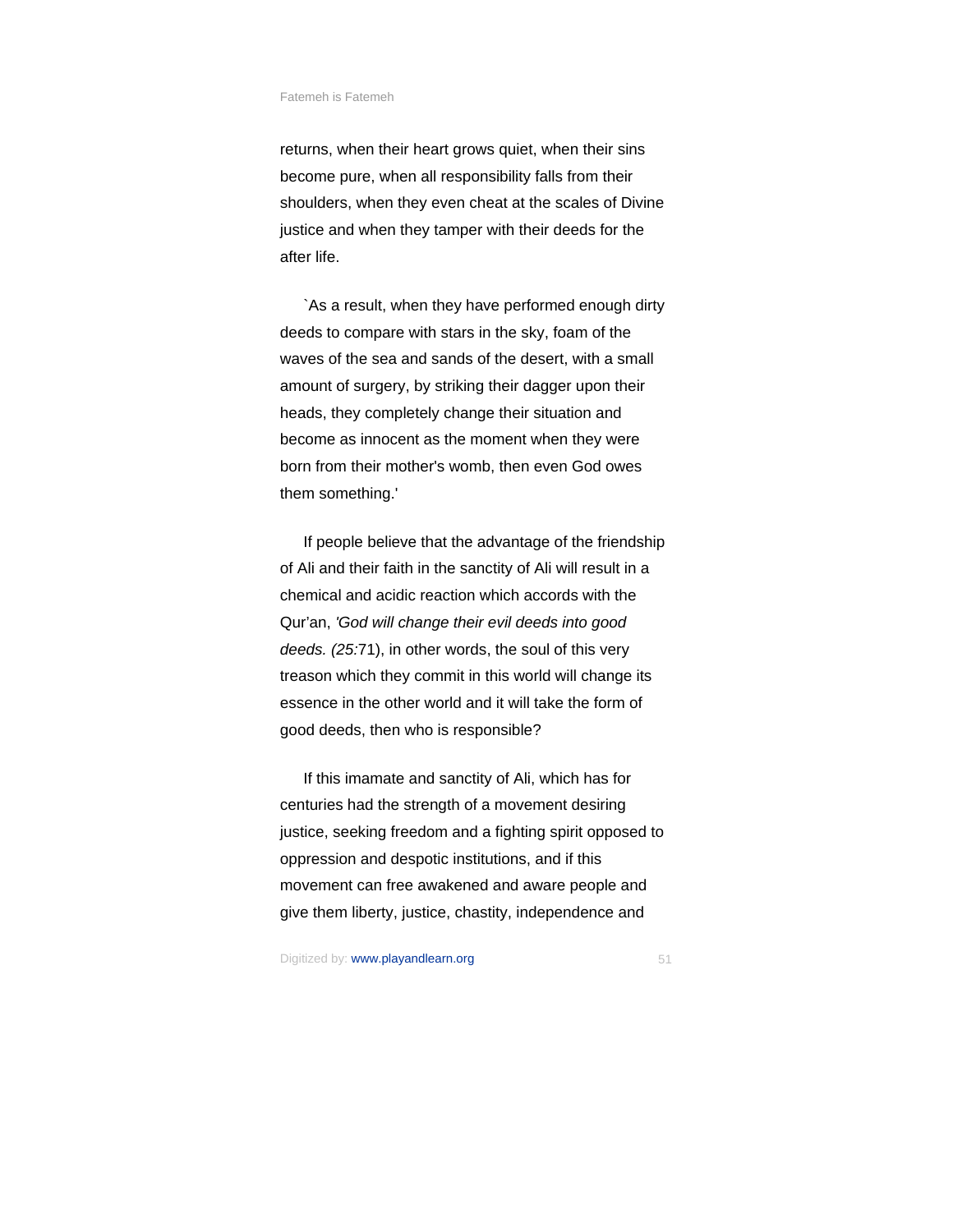motion and if it could change them both socially and individually and if the movement could bring about an intellectual revolutionary leadership which fights against classes and gives life and consciousness to a society and they have not shown this, who is responsible? If the value, influence and effect of following Ali, Fatemeh and the Imams are transferred from this world to another world and its effect is only measured after death, then who is responsible?

If the promises and covenants of our fathers to this family have had no effect upon their thoughts, their time, their lives and society and if their sons, seeing this ineffectiveness, remain cut-off from their promises and links with this religion and this family, then, who is responsible?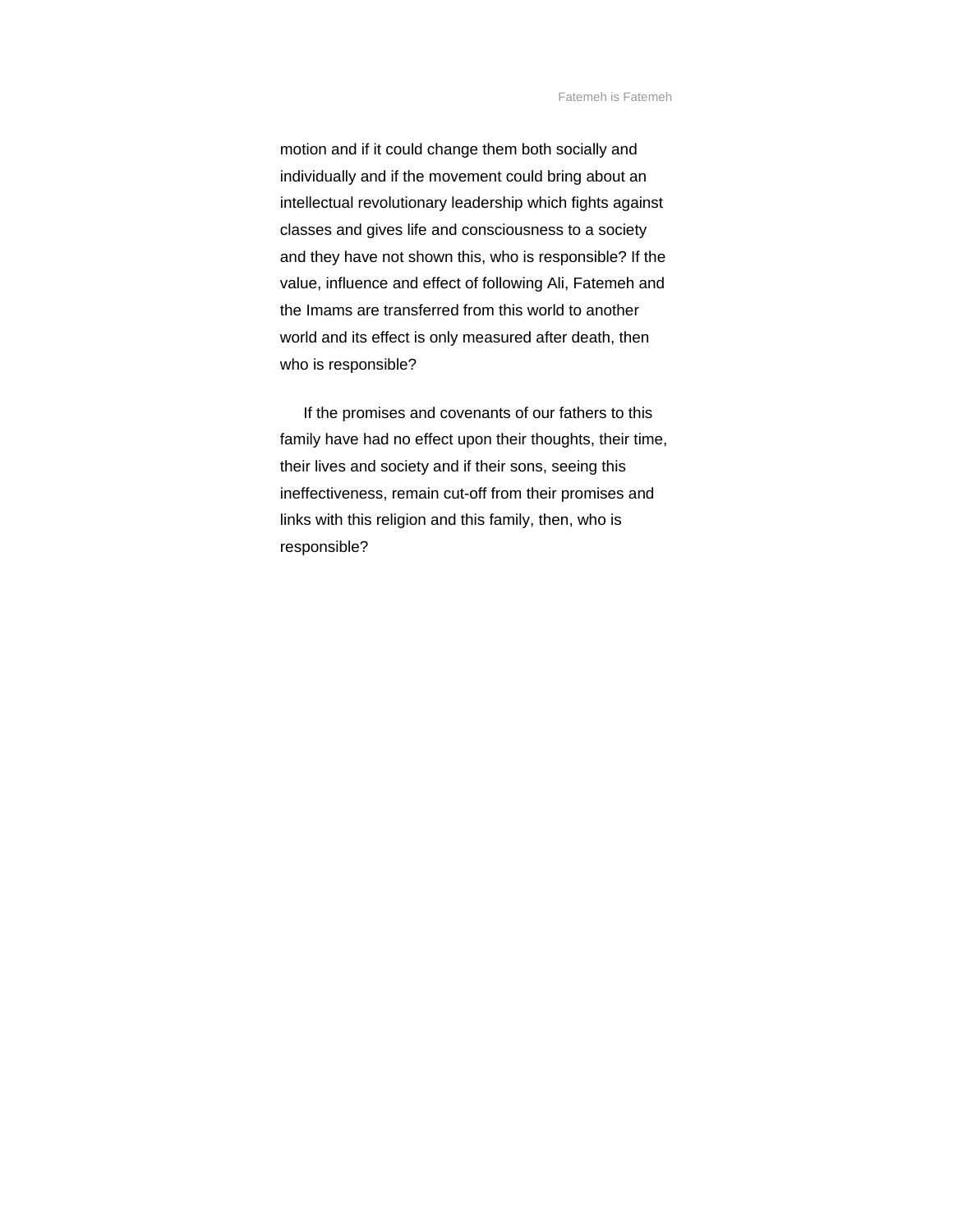### **What Did They Miss?**

## **The Family of Ali: Intellectuals vs. the People**

Is it that this family is without effect, or is it that our young generation and intellectuals are in error? Or have our mothers and fathers failed in their responsibilities?

Ali is the most manifest of truths and represents the most progressive school of thought which has ever taken human form. It is not a myth. It is a human reality or should be from that which it could be and isn't.

And his wife, Fatemeh, is a perfect example of an ideal woman; of what a woman could be and no one has become. Hussein and Zainab, the sister and the brother, who brought such a deep revolution in the history of mankind, give a sense of honor to freedom and disgrace to despotism and oppression.

The house of Ali is like the Kaa'ba in which children and the inheritors of Abraham reside. The Kaa'ba is a sign, a symbol and it is real. It is made of stone whereas they are human beings. The Kaa'ba is the place of circumambulation for Moslems only whereas the house of Ali is the destination of every heart which understands beauty, knows the majesty of humanity, freedom, justice, love, sincerity, strength, encourages jihad and sacrifices to preserve the lives and freedom of the people.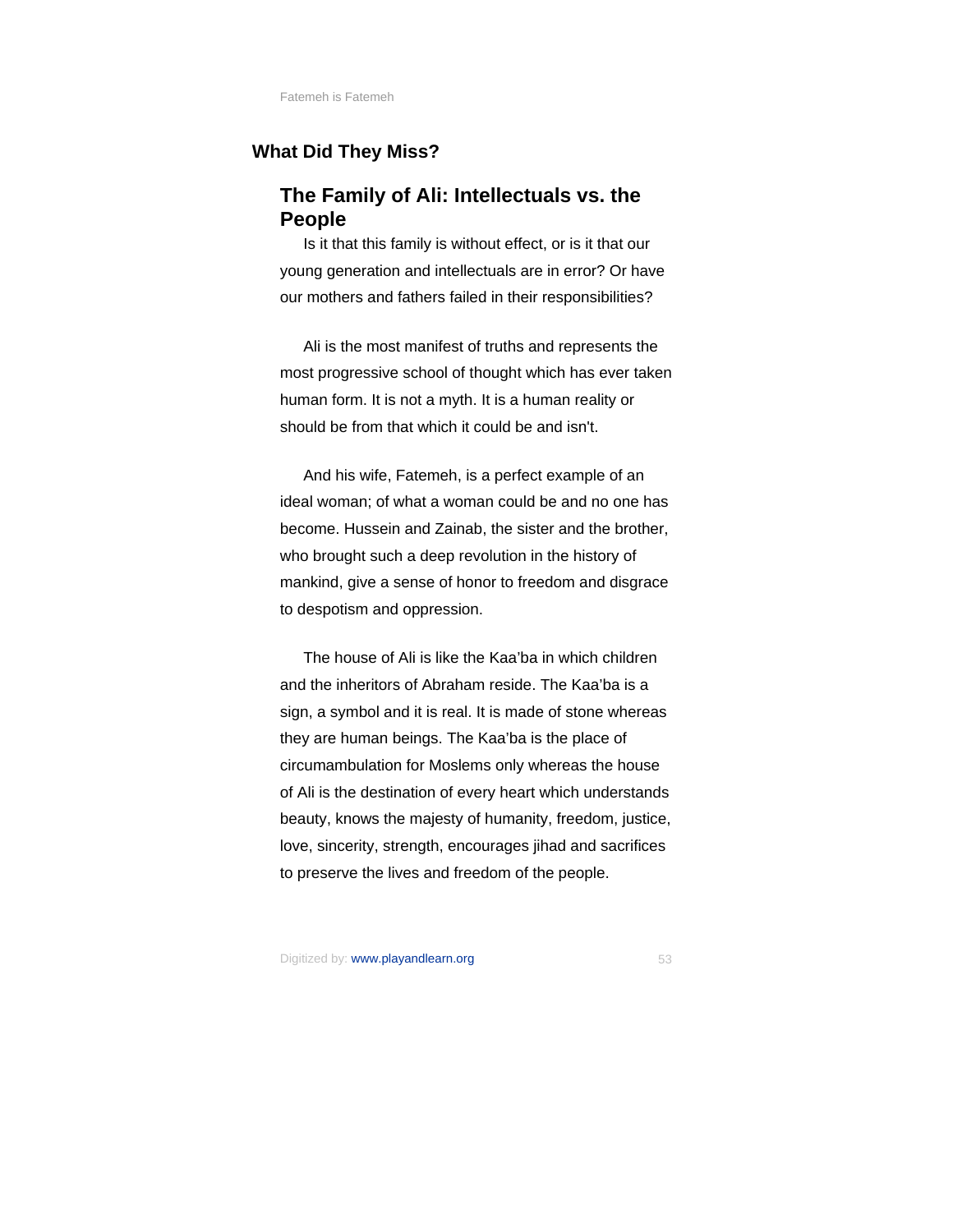From another point of view, in the difficult and confused space of history, among the palaces, with the Caesars, as history always breathes from them; culture, civilization, religion, thought, discipline and art are turned around. Our intelligent, loyal, lovers of virtue who have known this household, luckless and quiet, have always been sacrificed through oppression and deceitfulness. Our people have tied eternal links to them. All their faith, longing, thought and feelings have been devoted to them. Now, even their language admires them and their means of proof say this. Their hearts beat for them. Their eyes cry with their sorrow. They sacrifice themselves and their possessions upon the way. They withhold nothing.

Look at these poverty-stricken, starving people who show their feelings and the faith which they have in each individual member of this beloved family. What things have they not done and what things will they still not do for them?

The spending of money often shows with more clarity the power of faith and sincerity. Let us account for all the time, endowments, and money which people have spent for this family. Even today, where materiality has gained strength, religion has been weakened and economic attractions have pulled hearts to themselves, and we see that the poverty among people is so advanced that the problems of their bread and water, children's milk and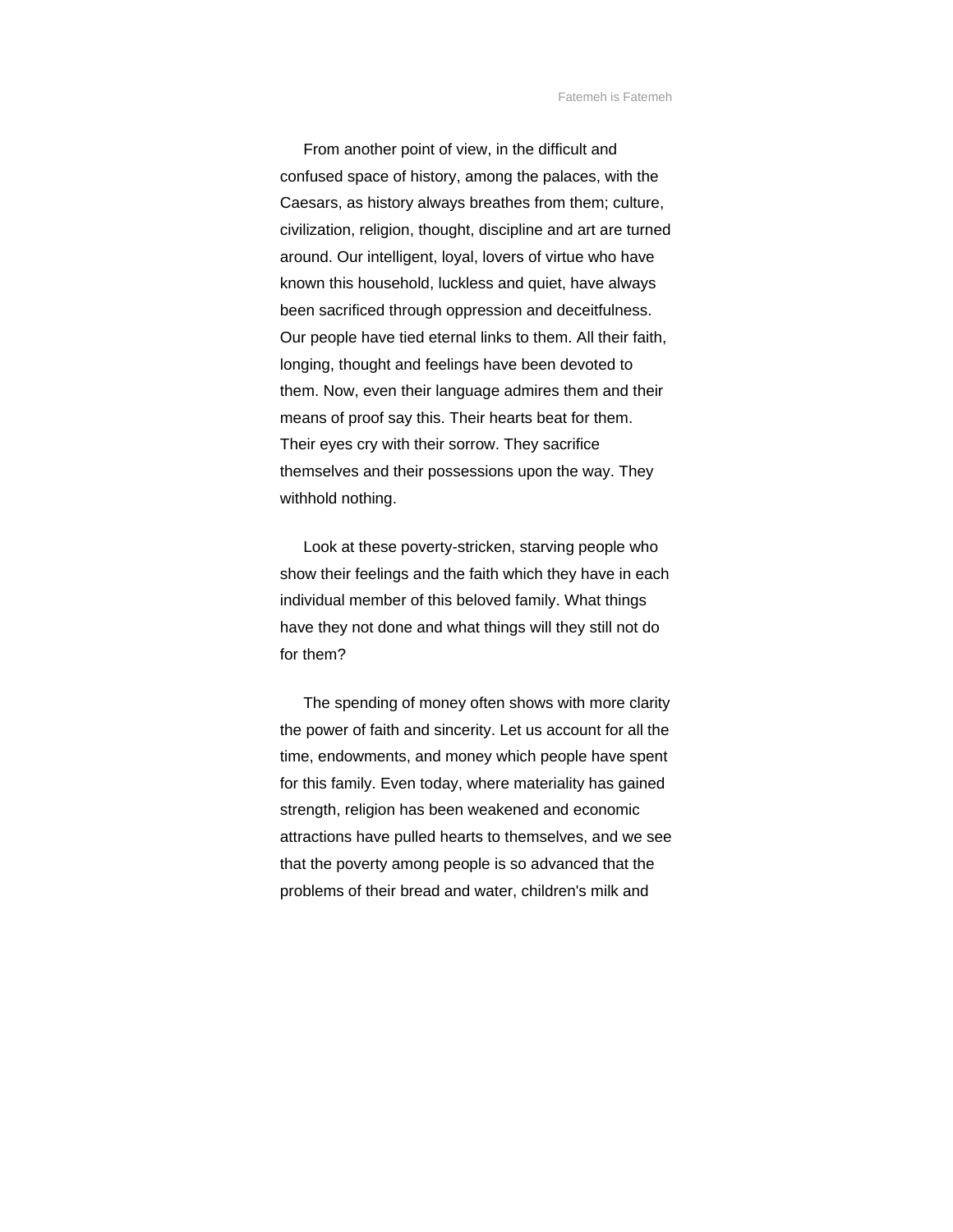#### Fatemeh is Fatemeh

medicine for the hospitals are the most important things in their life, still, any time and under any circumstances which relate to this family, we see that over one million ceremonies are held in their honor.

Over 150,000 clergy exist for reciting the congregational ritual prayers along with speakers of that prayer. There are more than 700,000 seyyids [descendents of the Prophet's family] who speak at the lamentation ceremonies along with eulogists and lamenters whose task it is to restore the memory of this family. How much is spent on the building of the *hoseiniyyehs* [buildings for the ceremonies related to Imam Hussein], *tekiyehs* [places where the passion plays are performed], *heyats* [neighborhood clubs where young men meet to form a group which participates in religious ceremonies], *dastehs* [the generic name of the groups], that which is endowed for lamentation ceremonies and food, that which is held in the name of taxes *(khums),* the religious leaders' share, that spent in good works and feeding poor people, is above and beyond counting. It is particularly important when we consider that this country is one of the economically backward countries. Income, according to head count, is minimum.

If we pay attention, in particular, to the great differences in classes which exist in Islamic societies, we see that half of the capital of the country is in the hands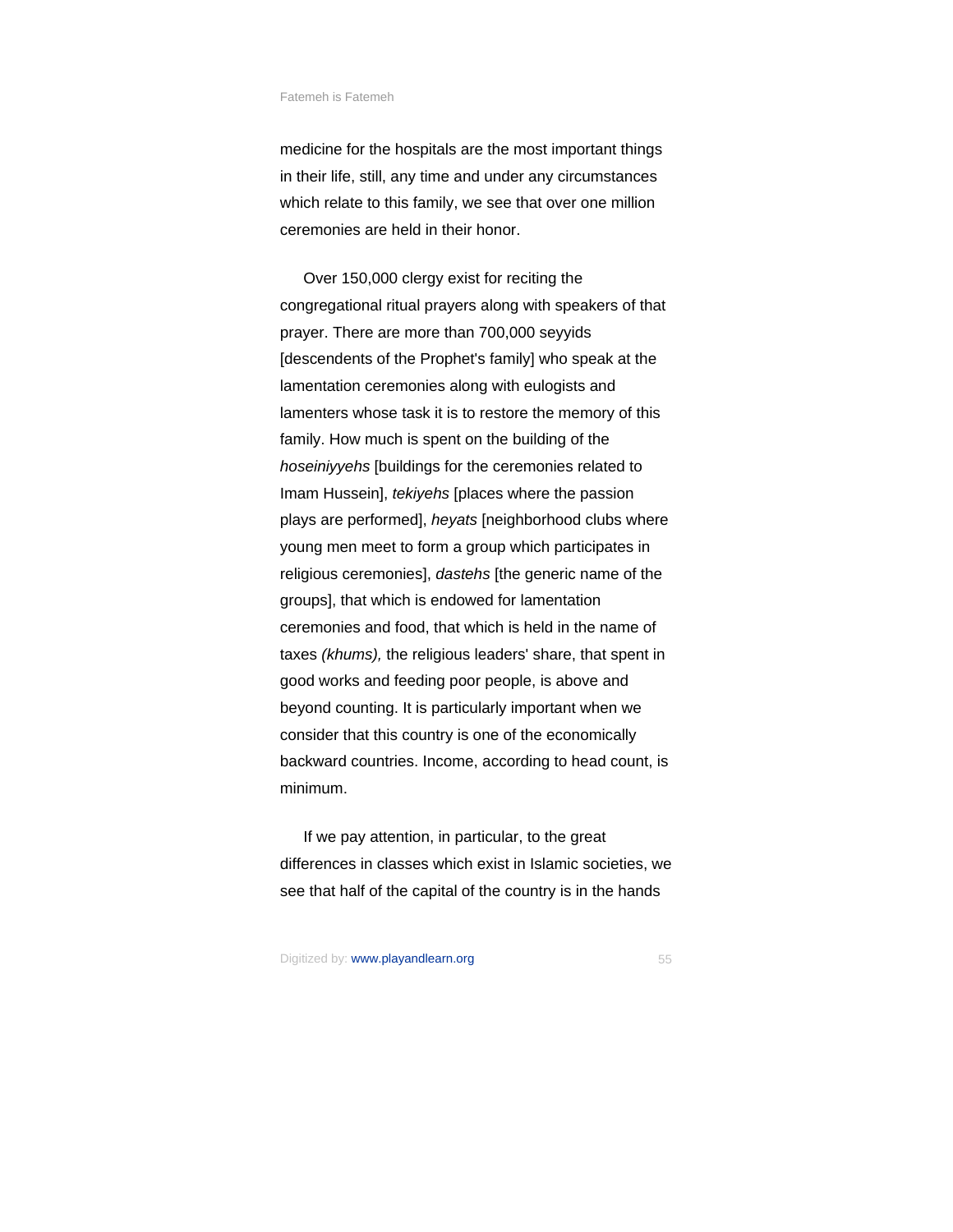of a few thousand people. We see that two-thirds of whatever there is, is at the disposal of only 10% of the population. We see that, as opposed to the past, capital has been taken from the former landlords and the former merchants of the bazaar and has been put into the hands of new capitalists, new industrialists, modern bourgeois companies and middle men who sell foreign goods or produce new products themselves.

We see that the money has escaped from their hands and has changed its place from village storage areas, from the shops of the old merchants under the old roofs of the bazaar, from the hands of local handicrafts and traditional jobs and workers, from the hands of money exchangers and indigenous professional guilds, from traditional industries and classical professions to the banks, stock exchange, foreign companies, agencies, distributors, contractors and factories. This new class, a newly created group, is characterized by foreignness and modernization. They breathe at the door of the West. They are not religious. If any of them had a memory of or inclination towards religion, it has long since been ironed out. Luxury, ceremony, seasonal things, pretentiousness and foreignness prevail in their work. All of this plus their Islam, in the words of Seyyid Qutb, is an American Islam.

People who follow religion without responsibility, without expending, without effort, most often give their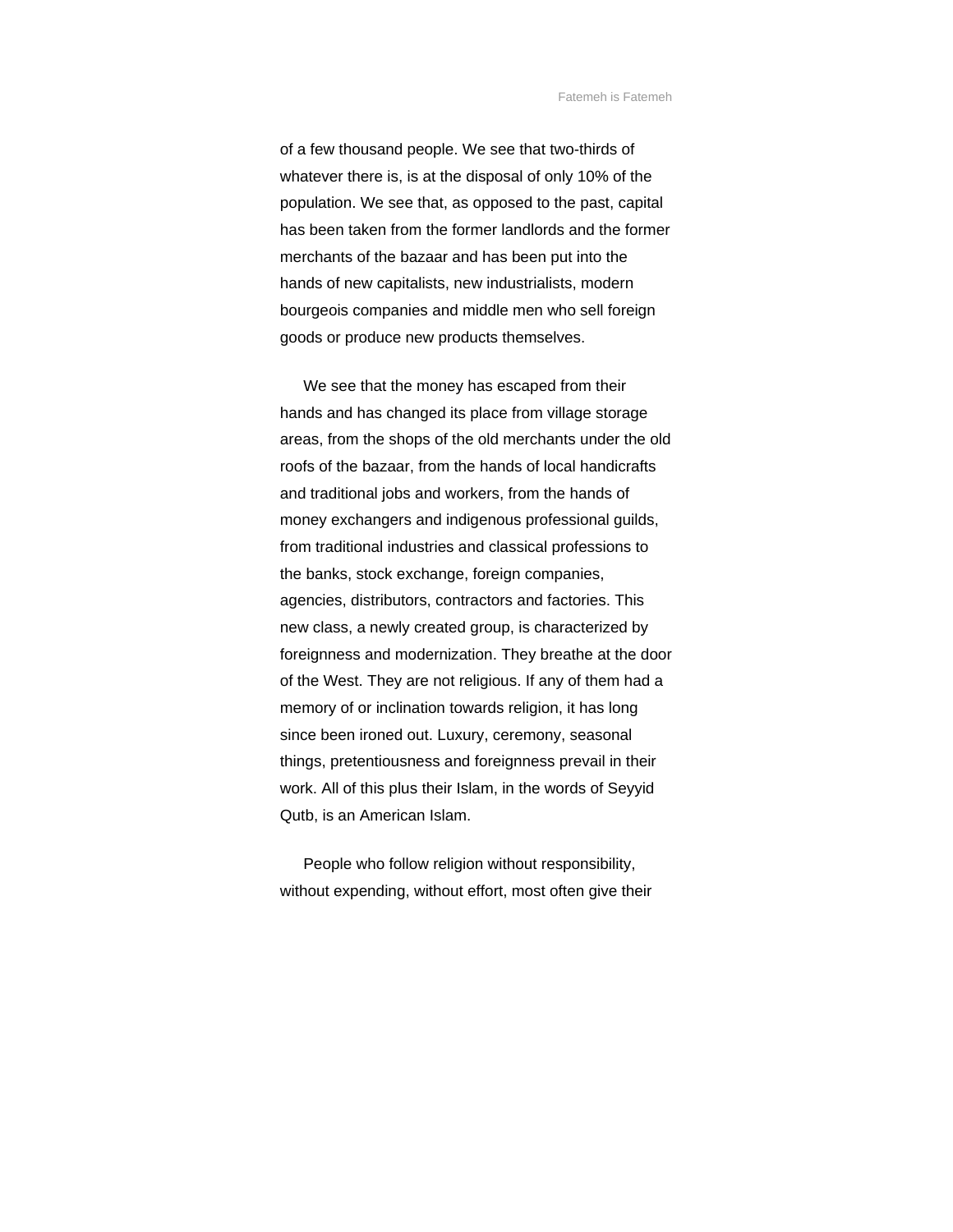#### Fatemeh is Fatemeh

opinions and present their objections without acting or investing anything. Intellectuals are brought into being who expend no money. Young girls and boys have for years had `plage' parties, dancing parties in Switzerland, Paris, England, America and Austria upon their lips. They have been most generous to these things.

They and their wives go abroad once or twice a year with their money bags overflowing with money. In the stores and Moulin Rouges, they put money into the pockets of the capitalists, clever people, and milkers of money. They are no more than domesticated cows, seen by deceiving dealers as donkeys with money, coming out of the backward countries. They place their wealth into the cleft of expensive dancers. The wealthy go slumming, and then they return .to their country, until once again they gather up enough money to go there once again and be milked. They do all this very naturally and without any mistake or error, even holding their heads high. With lies, they turn people in circles. They also put people under obligation. They call this progress, modern living and a sign of civilization.

At the same time, a small merchant or villager gets ready for his pilgrimage (hajj) to Makkah or Karbala after a lifetime of work and anguish and production. He goes on the principle that this is the only thing in his life which will be both a time of rest as well as pleasure, a journey, a `tour', traveling abroad and coming to know other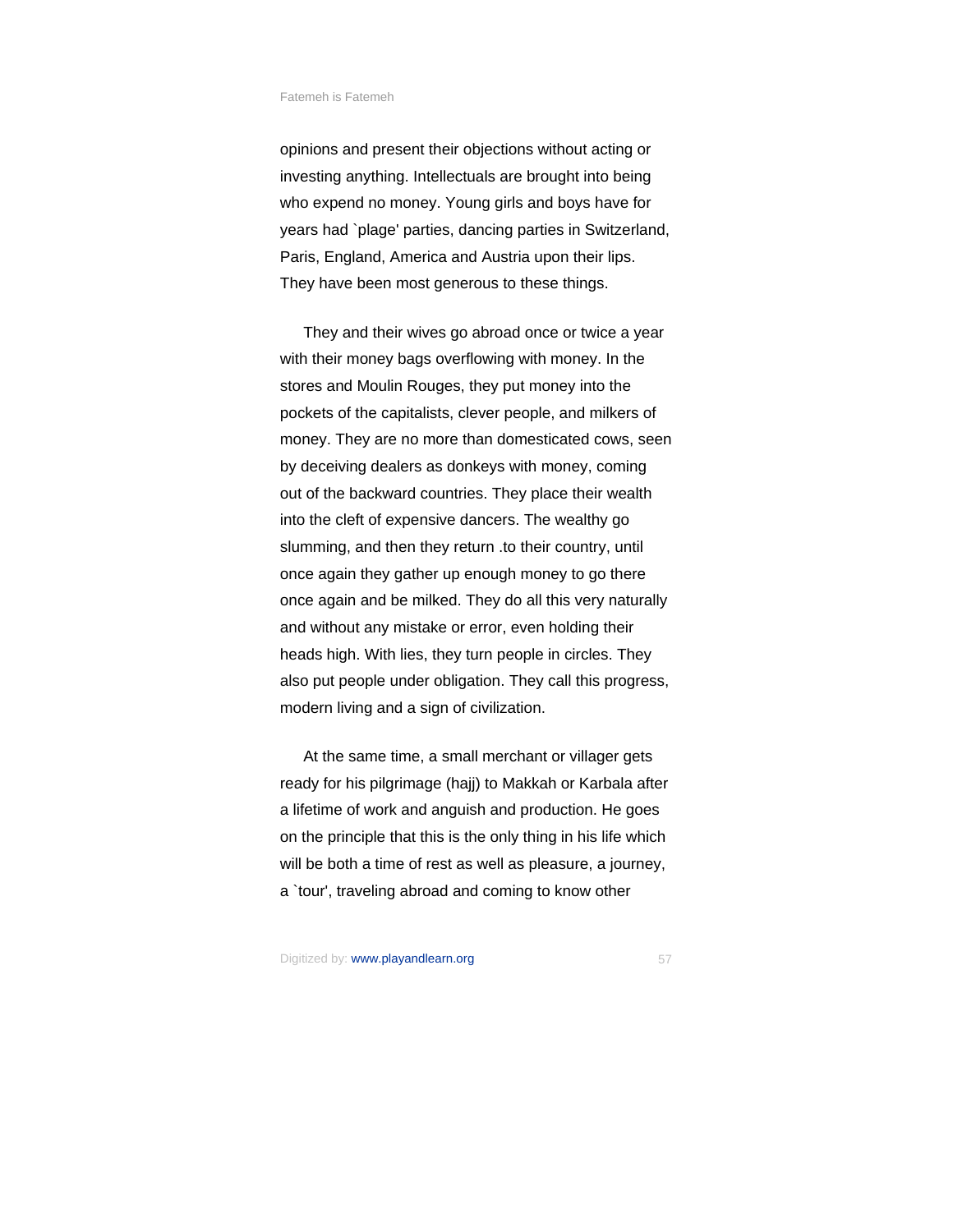countries. He will be seeing the world and renewing his faith, his beliefs and his union with his history. He unites with his culture. He makes the pilgrimage to his beloved people. He comes to know the remains of his civilization. He sees art which relates to himself. Because of the truth of his love, his desires and the longing of his spirit, his feelings and needs and finally, the duty of his religious faith, once in a lifetime, he intends to make the pilgrimage. He takes \$ 700. He has to pay \$ 400 for his plane ticket and the rest he uses for his expenses there and to buy gifts which he takes back home. That which he spends there is the money he pays to rent a tent or a bus and buys a few days of food supplies. The total of all this does not reach the cost of one night of Mr. and Mrs. Champagne in the Lido or one of their caviar breakfasts in the George V Hotel. It is even cheaper.

When the memory of this pseudo-intellectual, he who supposedly understands the subtle points of things, this most recently reborn (financially), open-minded man, with a brand new wallet, recalls a little merchant or a villager, who lacks splendor and sophistication, all of the human feelings of this `gentleman', his worthwhile knowledge, class perception, the sense he has for his country, the sympathy he feels towards society, his national pride, his economic information, his progressive ideas and the remains of his being an intellectual, spills out at one time with such venom that even Che Guevara could not stop him.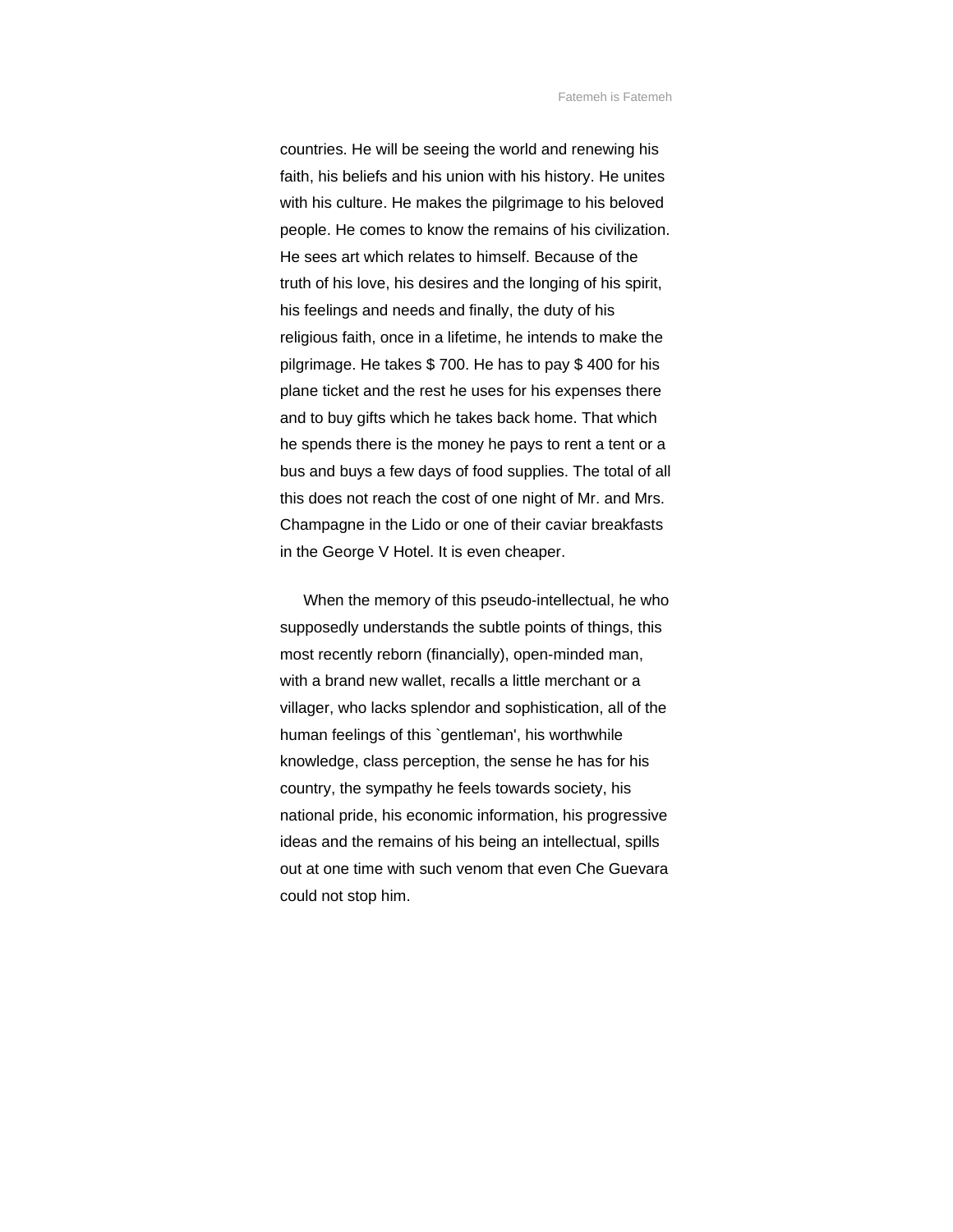We see with the changes in this particular class, side by side with general economic poverty, that town dwellers and village dwellers have become poorer, entangled with affliction and hunger and the class of minor landowners and merchants has become weak and dispersed in face of the growth of new classes. The majority of them have remained in the same class. A minority of people change classes and move to a new one.

We see only two groups, modern types and traditional types, those loyal to their beliefs and religious rites-in a sense are part of these two groups. Because of these identical and perceptible socio-economic changes, the loyal ones remain quietly in the same class with few economic changes, or else they are forced into weakness. The strength of religion which they participated in, and the great expenses which are incurred in respect to rites and the inaugurating of places for gatherings or buildings for religious purposes, all are a sign that the binding of our peoples' spirit with the Prophet and Ali's family is unbelievably deep and strong. It shows to what extent their faith and sincerity is strong and pure.

It is after considering these things that the question, `Who is Responsible?' suddenly drops upon your head like a sledge hammer. A person who has until now followed the problem and with precise study, logically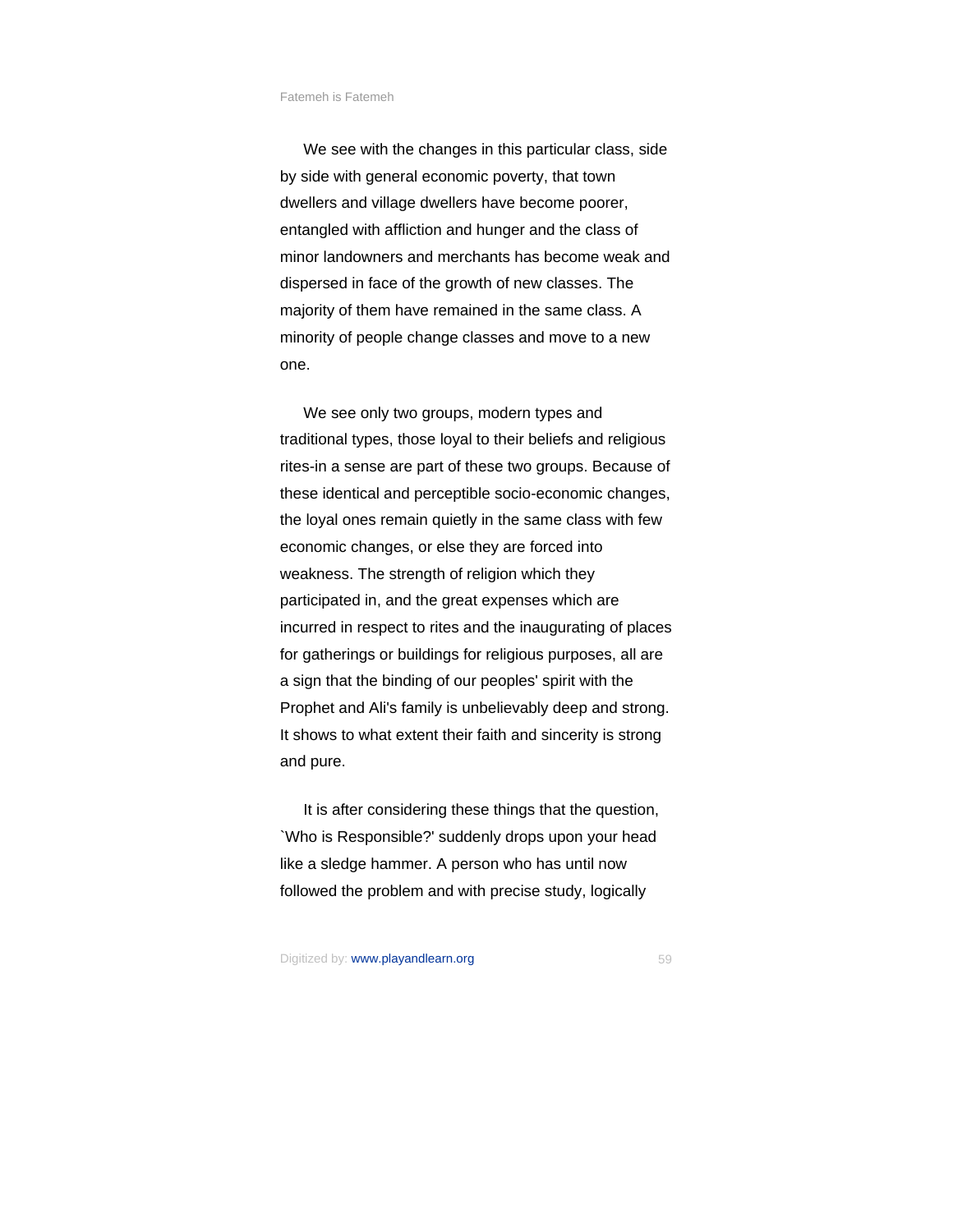and clearly uncovered all sides of the issue, studied it .and phase by phase has seen that all is correct, takes a good look at Islam and Shi'ism.

## **Islam**

Islam, the last historical, religious school of thought and the most perfect, Mohammad, the Quran, the Companions and their histories are models of life, chastity and civilization. They bring law, progress, strength and culture to society.

# **Shi'ism**

The religion of imamate and justice, followers of Ali and his children, Shi'ism has had a history full of jihad. Its believers show perseverance. They are inspired by freedom and justice. They are an unacceptable fire for despots and for the prejudiced. They have submitted to the way. Linked to the anger of Truth, its followers are enemies of anything which conceals the Truth. They are enemies of a politics which reduces one to slavery. They are enemies of economic exploitation and spiritual despotism.

To see the issue from another point of view, our people, warm with faith, melting with love, with more than a religious belief, with truth in thought, give their love to this family. Their name raises their spirits. The mere mention of them makes blood boil in their veins. In their longing for sacrifice, pure blood flows to their. They are ready to be martyred out of their love for them. They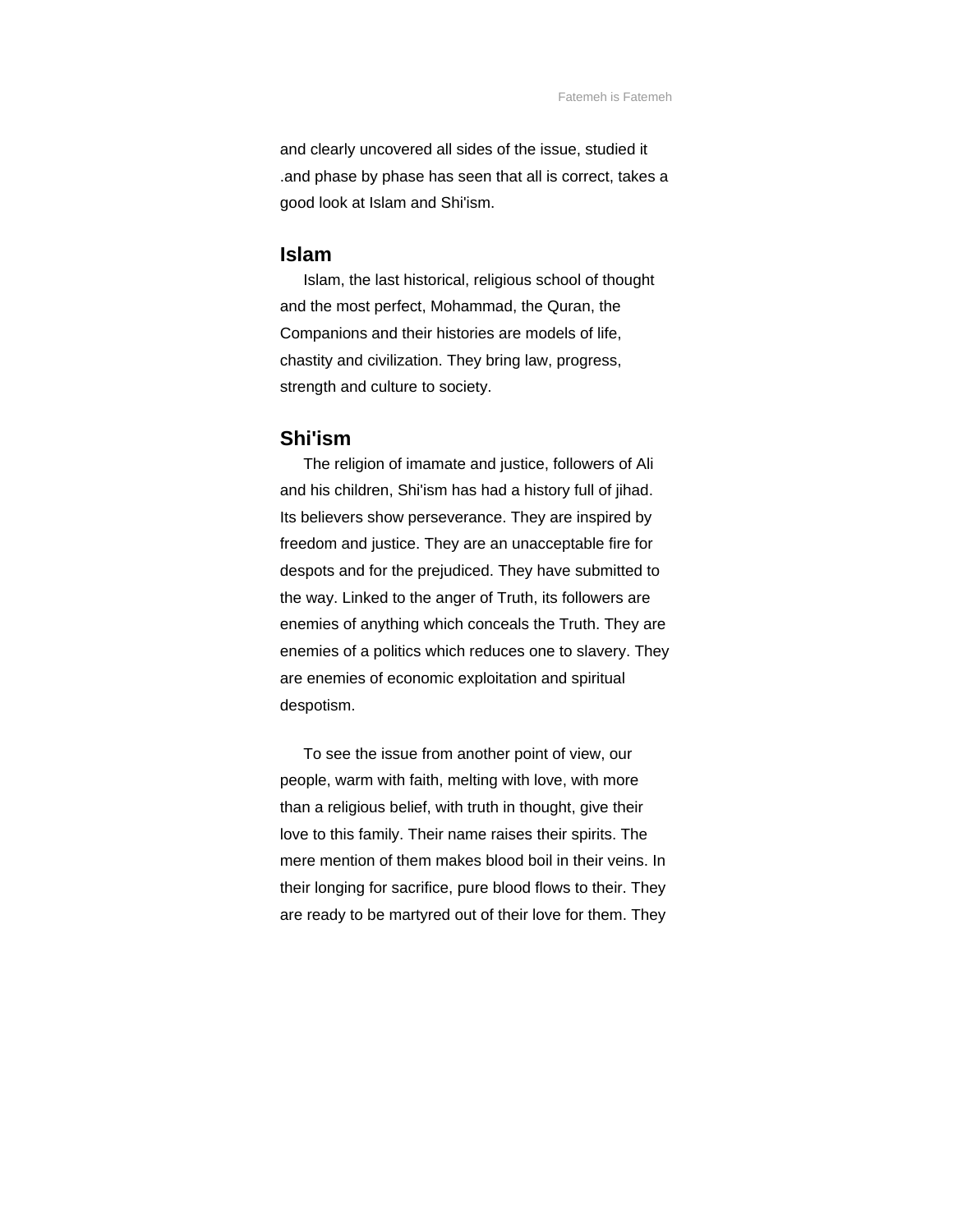cry in pain from their sorrow. They are full of sorrow because they were not present on that bloody day of 'Ashura. Then bloodied tears run. Sometimes, insane like, they draw their daggers and strike it upon their heads. They lament all year long. Their sorrow is real. All year they think about those who went before them then-full. Full of praise for their positions and the description of their titles, united as lovers, head to toe dressed in black, from one end to the other, drowned in tears and pain. They long with their whole being to play with their lives. Their love brings on thirst, restlessness, anguish and it finally consumes them.

From yet another point of view, our enlightened thinkers are sensitive people, awakened, aware of the fate of the world and the fate of their society. They are familiar with the spirit and movement of time. Their timely demands are in need of a boiling faith. They seek out revolutionary thought. They think about freedom, equality and awareness of people. They attempt to bring about feelings, movement, responsibility and self-awareness among their people. They see their people and the religion of Hussein, Zainab, justice, imamate, strength, theology, jihad, torture, martyrdom, Karbala ...and they wonder...

Why are there no vestiges when each one of these could give life, awareness, enthusiasm and encouragement to those who are faithful to these ideas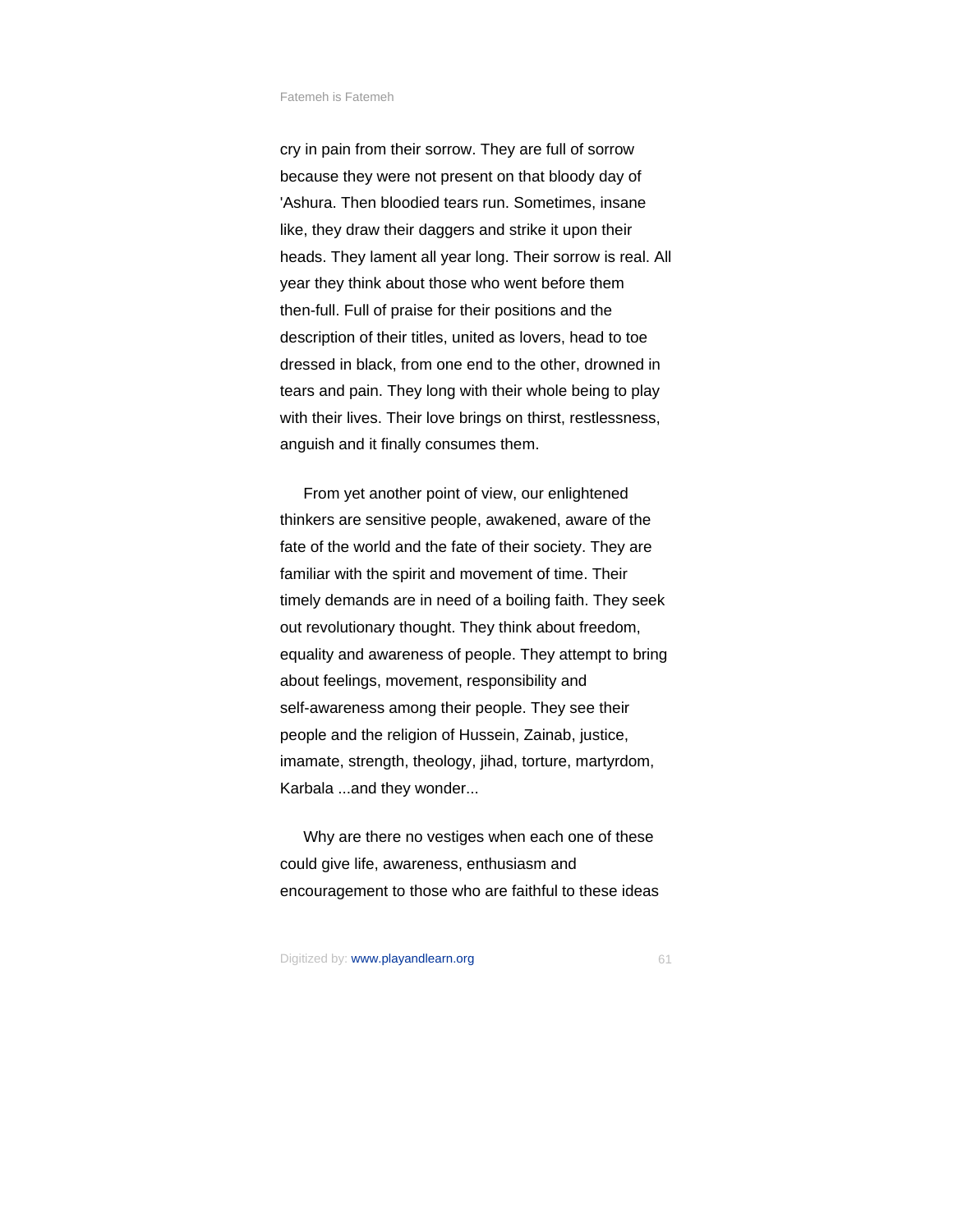which overflow with life and liberty? Why do these loyal forms, whose origins lie in the majesty of humanity, not bear fruit?

Then, who is responsible? In one word, the scholars. It is they who should have made Ali understandable. It is they who should have taught the thoughts of Ali.

In Islam, the scholars are not wise people who guarantee nothing. They do not have a handful or a bucketful or a truckfull of knowledge. Science does not consist of hundreds of pieces of information and knowledge. In their hearts, there is a ray of light, the Light of God. It is not a question of a Divine science, illumination or Gnosticism. It is also not chemistry, physics, history, geography, jurisprudence, principles, .philosophy or logic. These are all types of scientific knowledge.

A science becomes illuminated with light when the knowing of it brings about a responsibility, a guiding knowledge, a science of ideas. In the Quran, this is called jurisprudence, but today it is known as 'the science of rules of the Divine Law and things related to it'. This science should not remain in or with darkness. Rather, it lightens space and breaks the night apart. It shows the way.

It is not the normal teacher of students, the selected sage. It is the teacher of people. Its knowledge is not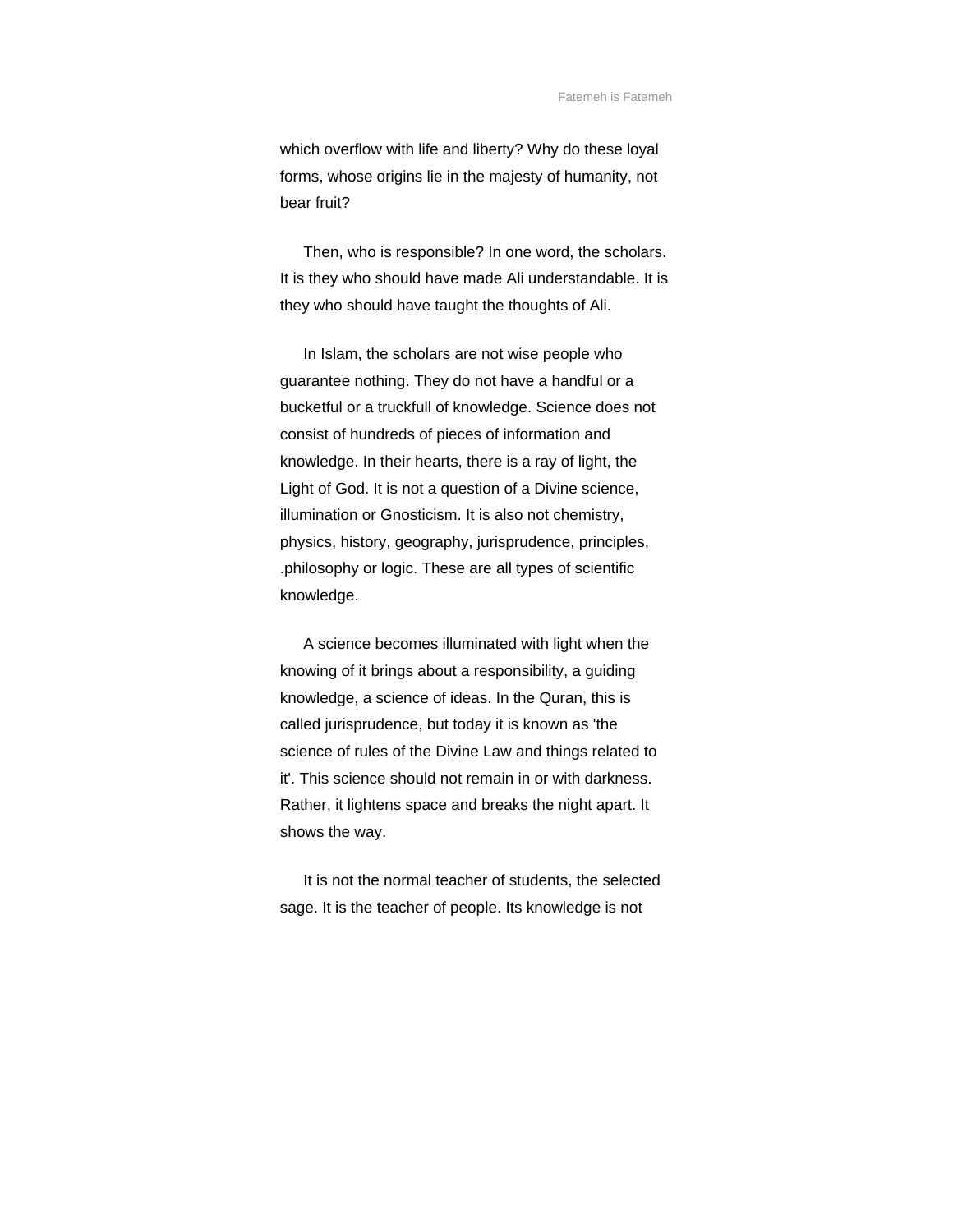Platonic, academic knowledge; it is the knowledge of the mandate of the Prophet. It is these learned people who will be the inheritors of the Prophets. The 'knowledge of knowns' is a kind of power and the 'Knowledge of light' is guidance. The enlightened sage is an intellectual with clear vision. Intellectuals should be thinkers who sense a responsibility when expressing their thoughts in relationship to their own beliefs or the beliefs of their people.

The responsibility of the Shi'ite sage is even more important and clear. He is the vice-gerent of the Imam. With his knowledge, he accepts the responsibility of the imamate and the imamate brings with it the responsibility of prophecy.

The learned Shiite is the vice-gerent of the Imam. He takes the religious taxes on behalf of the 12th Imam. The most evident of his responsibilities is to have people come to know who the Imam is. Who were the Imams and what did they think? What did they say? What did they do? How did they live? What role did they play in history? What was their school of thought? Against what thought, what crime, what order and what regime did they live and did they resist?

And if we see that these thoughts are not made available to people, not written in their tongue, if we see that the extent of books that there are about a European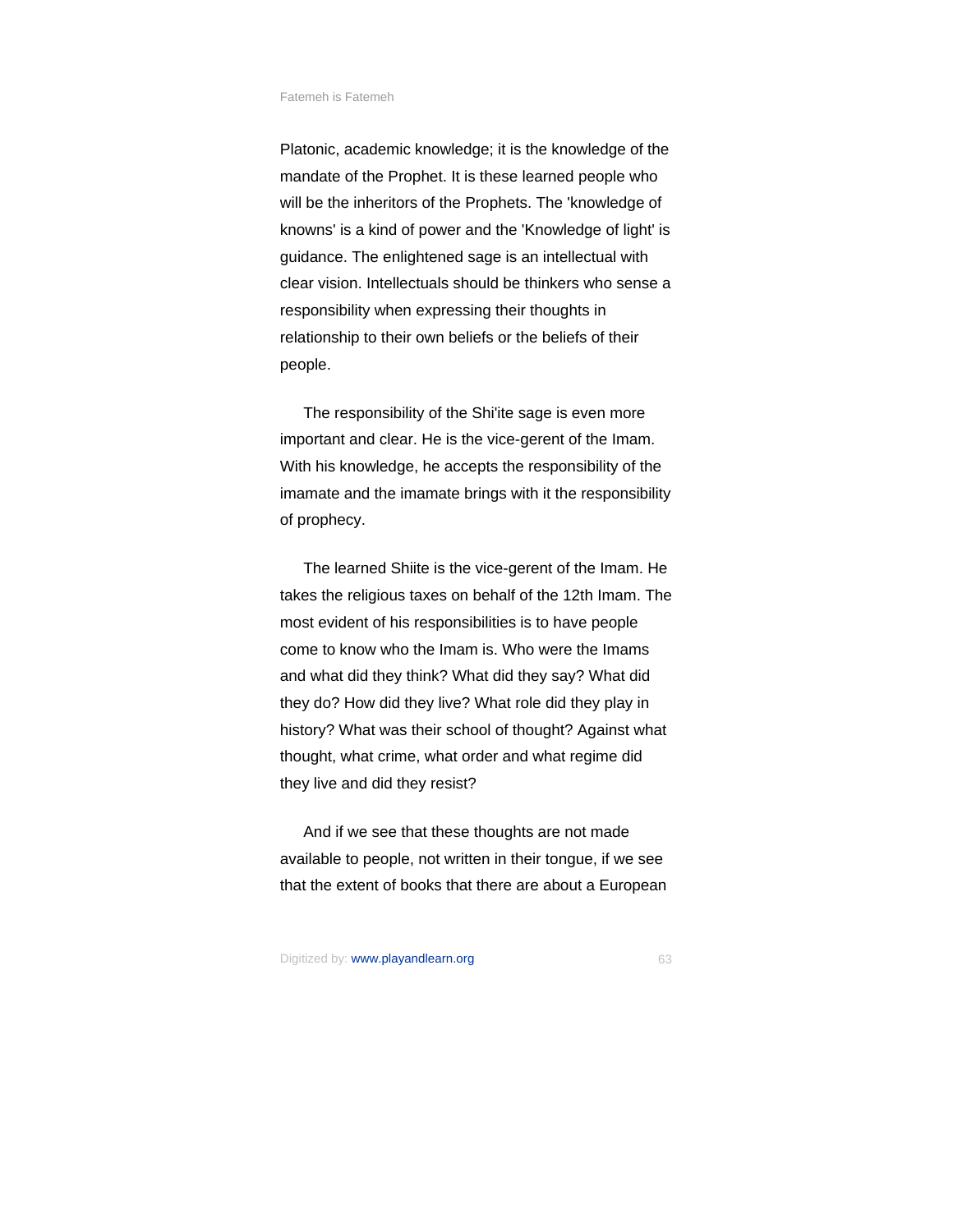film star, there are not books about all of the Shiite saints, the scholars are, then responsible.

If an educated Shiite today knows the desires and playful games of Bilitis, the ancient Greek whore, through a beautiful Persian translation of her most enchanting songs and poems, whereas a good translation of Ali's words cannot be found, if our people only know a few names of some of the ancient Shiite leaders and they know a few miracles, good deeds, phrases of praise, and virtues of each of their Imams and, from their whole lives, they only know the day of their birth and the night of their death and nothing more, then, the scholars are responsible.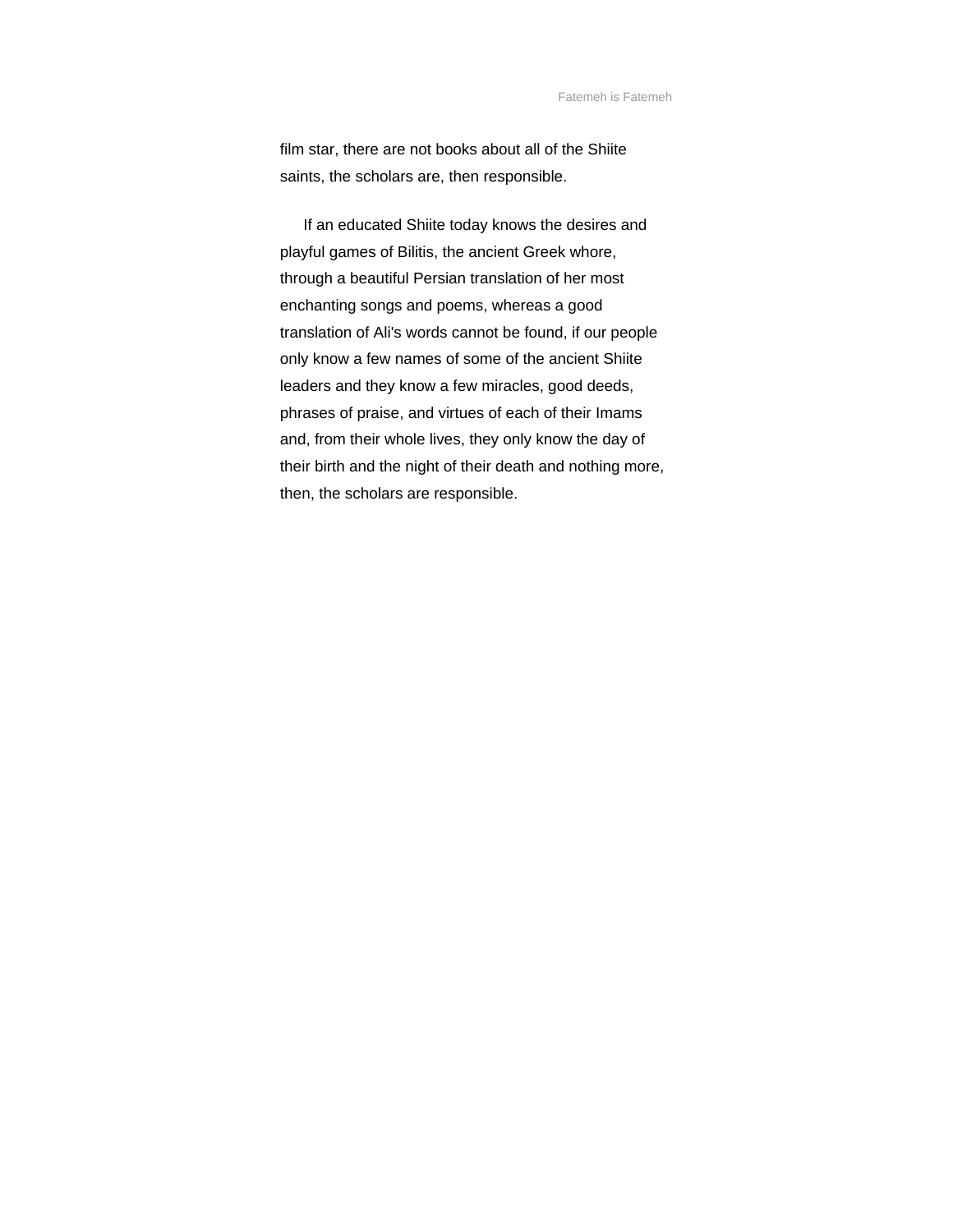## **What Should Be Done?**

Ali distributes freedom. People are in love with Ali and yet, the young intellectuals are aware of the weaknesses and the decline of Ali's followers. The main reason for this contradiction is `not having come to know'. It is coming to know which has value. Love and faith have no value if they precede coming to know and choosing or commitment. If the Quran is read but is not understood, it is no different from a blank book or white notebook. Ali gives his followers awareness, greatness, chastity and freedom when they know who he is. When a book is read in our language which does not correctly give his character, when a book with his sayings is not given to his longing people, what effect can loving him, praising and eulogizing him have?

Love and faith follow coming to know something. It is that which moves the spirit and brings up the nation. This is why the face of Fatemeh has remained unknown behind the eternal praise, eulogies, crying and lamentations of her followers.

In Iranian and other Islamic societies there are three visages of women. One is the visage of the traditional woman. Another is the visage of the new woman, European? Like, who has just begun to grow and introduce herself. The third is the visage of Fatemeh which has no resemblance whatsoever to that of the traditional woman. The visage of the traditional woman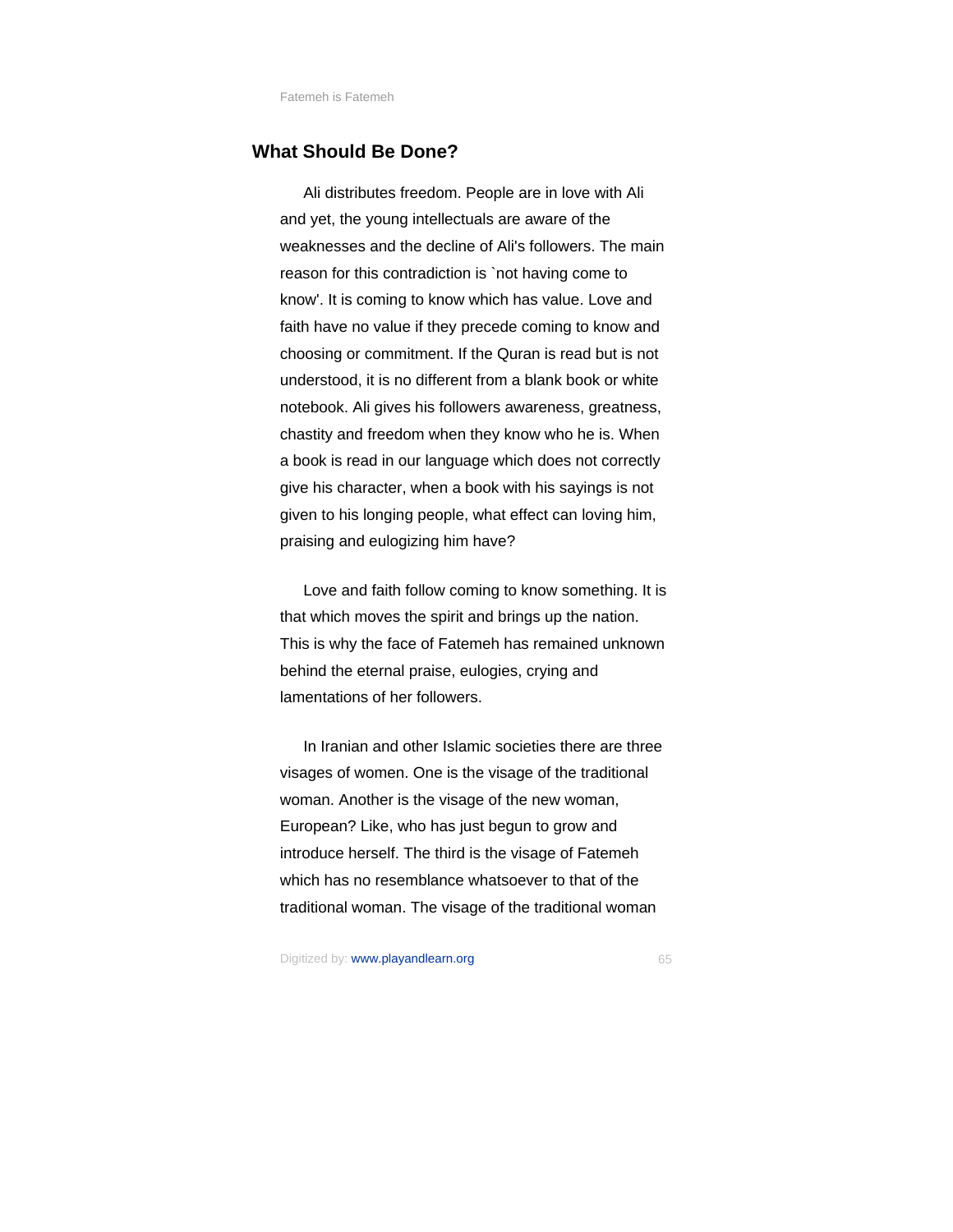which has taken form in the minds of those loyal to religion in our society is as far away from the face of Fatemeh as Fatemeh's face is from the modern woman.

The reality which we are facing in the world today, in the East, and in particular, in an Islamic and Iranian society, the contradiction which has appeared, the crises, the change, comes from the breaking down of human qualities. It comes from the creation of a very strong agitation which affects the way a society behaves and its way of thinking. Principally, the changing human form has produced a particular type of intellectually educated man and woman, modernists, who contradict the traditional man or woman. This contradiction had to come into being. There was no one potent enough to stop it. It was a compulsion which no power could have prevented.

This is not to confirm this change or to deny it. That is not within the scope of this discussion. Rather, we refer to the change in society, the change in the dress of man, his thoughts, his lifestyle and his direction in life. Women also follow this change. It is not possible that she remain in her traditional mould.

In previous generations, a son was inclined to fit exactly into his father's mould. His father had no fear or apprehension that his son may be other than him. There was no difference between them. There were such strong feelings and ties between them that no doubt or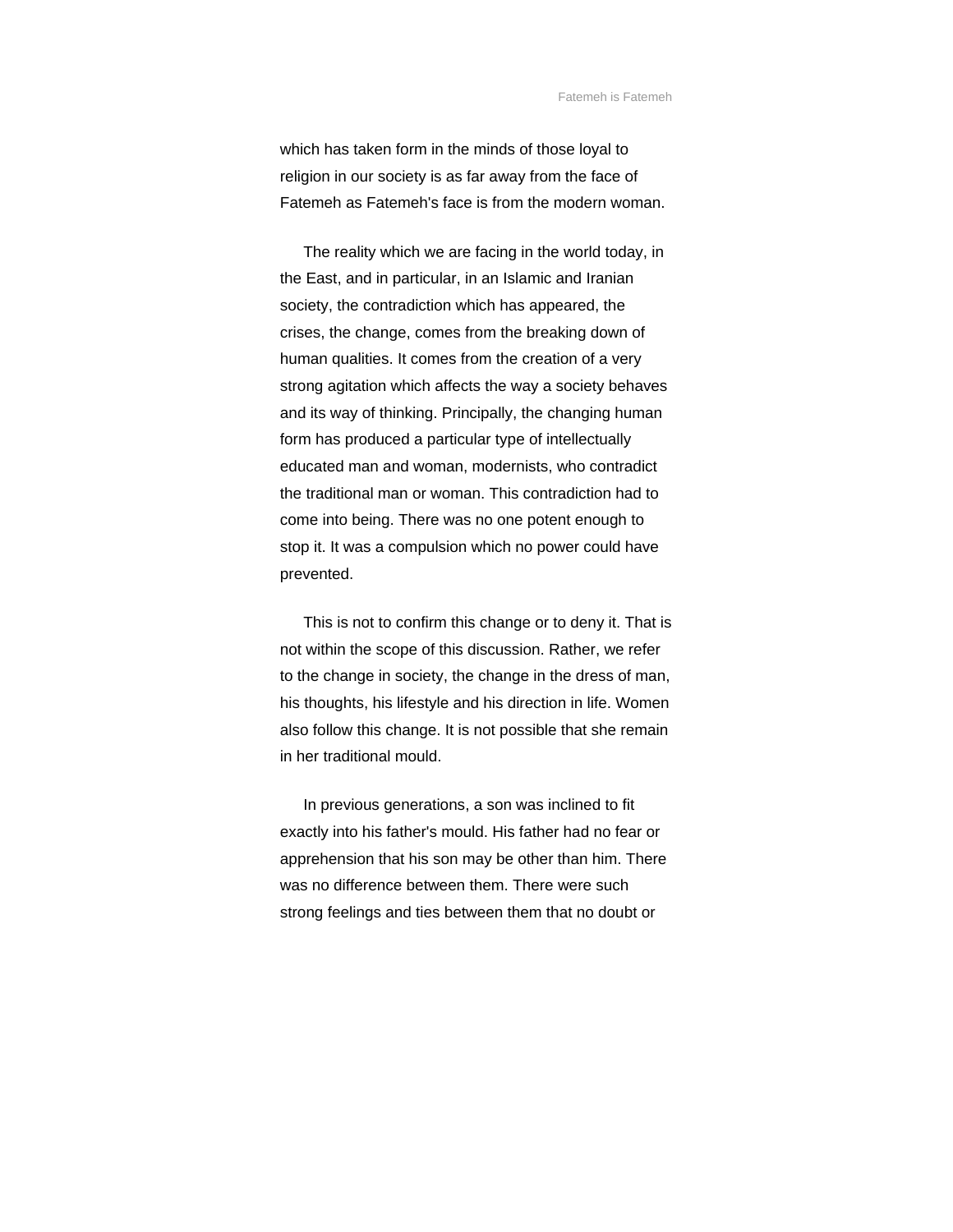#### Fatemeh is Fatemeh

indecisiveness could be heard in their words. But today it is not like this. One of the peculiarities of our generation, whether in the East or in the West, is the distance between the two generations. From the point of view of 'calendar time', their distance is 30 years, but from the point of view of society's time, 30 centuries.

Yesterday, society was permanent. Values and social characteristics were incapable of change. In a period of 100, 200, 300 years, nothing changed. The foundation of society, the forms of production and distribution, type of consumption, social relationships, government, type of religious publicity, religious ceremonies, created things, negative and positive values, art, literature, language, and all other things were the same during a father's and a grandfather's lifetime as in the time of their children and grandchildren.

# **The Worthy and the Unworthy**

In such fixed worlds and closed societies, where society's time stands still, men and women are of a permanent type. It is perfectly natural that a daughter be an exact copy of her mother. If there is a difference of opinion between a mother and her daughter, it only relates to extraneous things in life or it arises from daily conflicts. If it has its roots in the difference between a forbidden or corrupt personal ethics, it would have been something which all groups and all social types agree to. They all agree to and accept the same things as being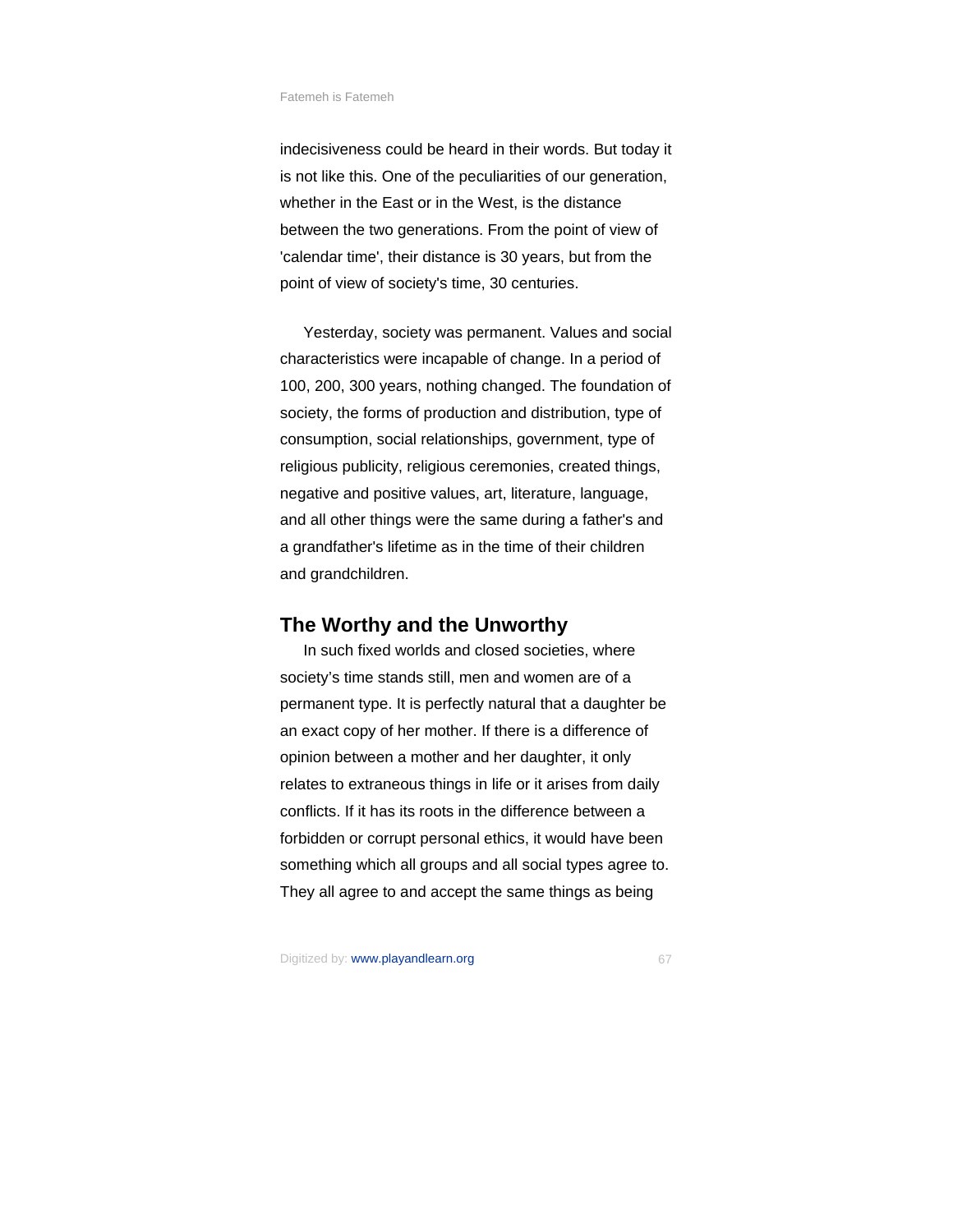corruption. It is not the case that one group considers such and such an action to be proper whereas another group considers its description alone to be corruption as is the case now.

But in the world today, a girl, without having gone astray, without having fallen into corruption, creates a distance between herself and her mother. They are strangers to each other. An age difference of 15, 20 or 30 years separates them into two distinct people, two human beings attached to two different social cycles, attached to two histories, two cultures, two languages, two visions and two lives. Their relationship is such that only their home addresses are the same.

In the external forms of society we see the same contradiction and historic distance between two generations, two types of visions. Just as we see flocks of sheep grazing on the asphalt streets of Tehran, with the shepherd milking the sheep in front of the consumer-resident of the capital, at the same time, pasteurized milk is available in the stores. Or, you see a camel standing next to an automatic shift Jaguar sports car. The distance is the same as that which separated Cain and Abel from the electronic age and automobiles.

We see a mother and daughter, with this distance between them, walking shoulder to shoulder down the street, one eating a traditional Iranian ice cream and the other chewing gum.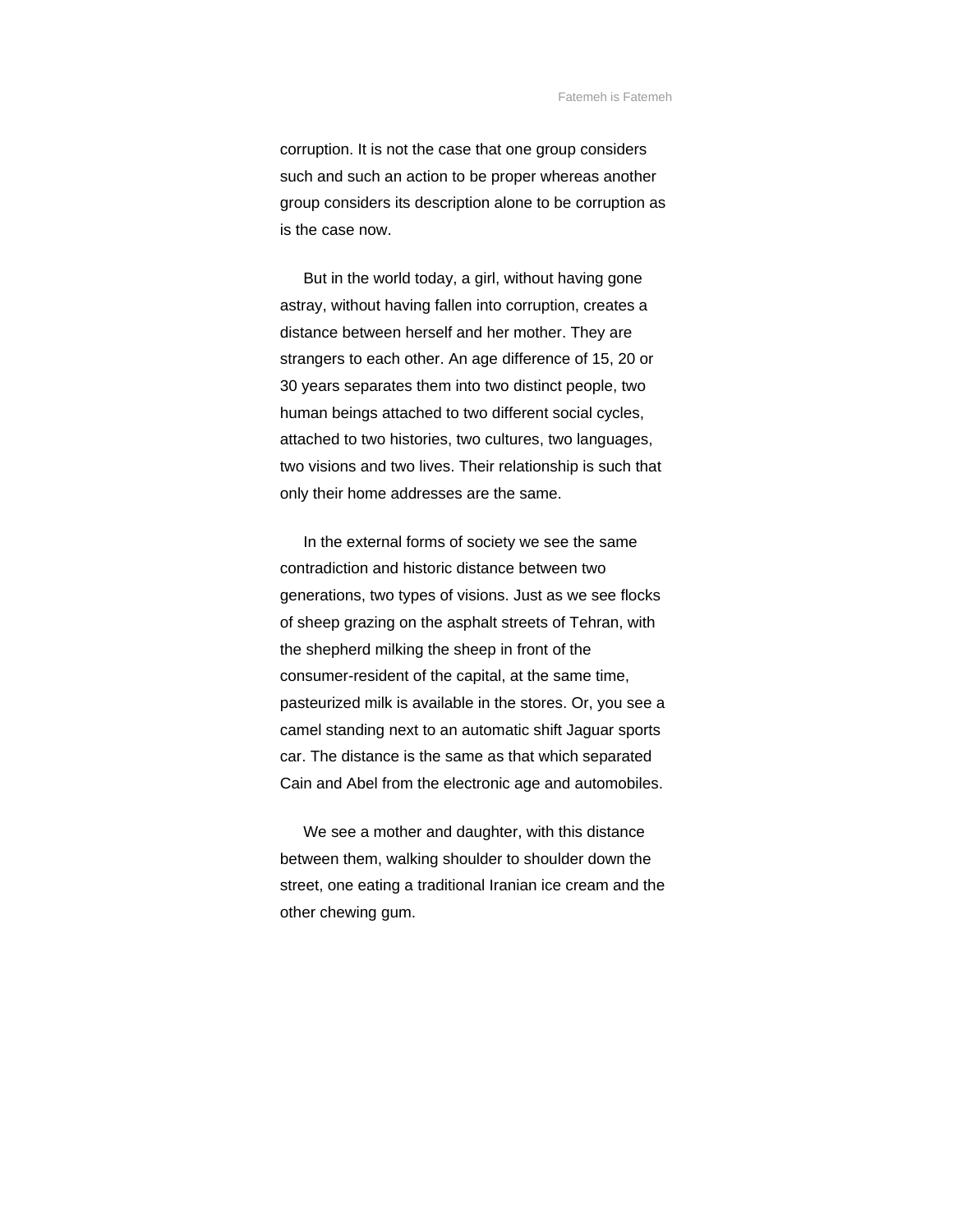When you add these two together, you do not get a natural, permanent sum. It is obvious that the mother is beginning the last years of her life. She is pulled and preserved by habit. The daughter, on the other hand, is just beginning the first days of her life's journey. It is clear that the days of the traditional ice cream will set in tomorrow's mother, but she will never return to the type who eats traditional ice cream.

The mother and daughter will eventually become identical. The distance in terms of social time will become one. It will be exactly the same relationship that her mother had to her grandmother. Her daughter will be a 'worthy' child, a copy similar to the original.

The change from the traditional type of 'mother' to the new type of 'daughter' is inevitable. Face to face with this reality (whether it be the truth or an erroneous reality, it is certain), beginners who think and begin to write about this phenomenon of change, just hit the tip of the issue. They have not sensed the abusive language, accusations, aspersions, anger, fighting, pressure, punishments, inflictions and deprivations. They have not sensed the chains and irons around their necks; they have never screamed or cried out in pain; they have never fainted from loss of strength.

While these observers of change in society are just beginning to touch upon these issues, and predict them, they occur. The work has been done. They are wasting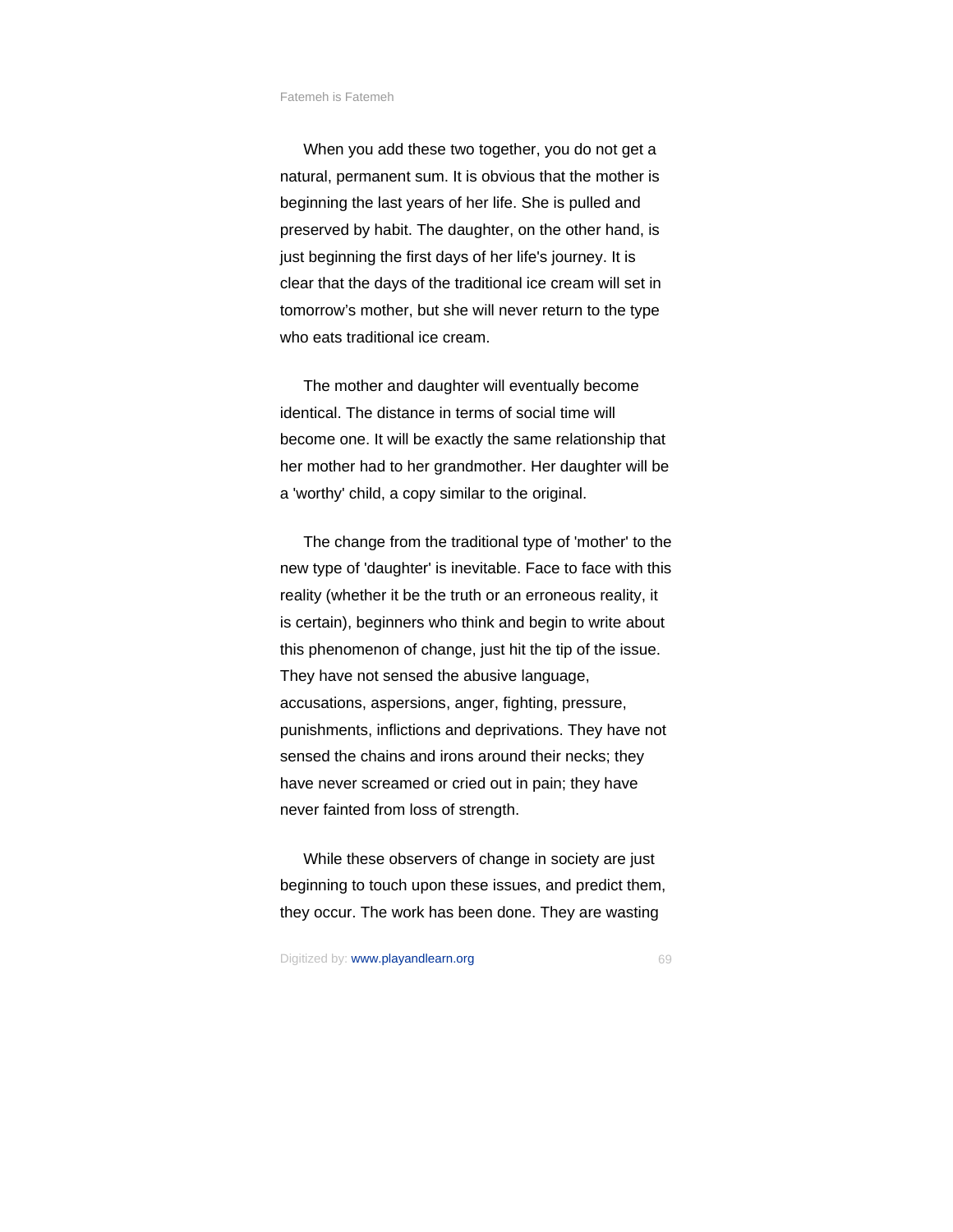their efforts. As the change is swift, their results are worth less than zero. The opposition's front is strengthened.

Those who act as guides, who give explanations, and suppositions in the name of faith; belief, religion and charity are also mistaken in trying to save each type of form which has been inherited from the past. They try to preserve old traditions and habits, and are referred to in the Quran as 'tales of the ancients', `the ancients,' `legends of the ancients', 'legends of the ancients', 'fathers of old', 'fables of the ancients', 'stories of yore.'

These words all refer to the first traditions, first myths and first fathers. But they see old as being synonymous with tradition. As a result, they call every change, including even change in dress or hair-do, 'infidelity'. They mistakenly believe that the spiritual source and the belief in submission (Islam) can only be preserved through the worship of tradition and anything which is old. They turn away from anything new, from any change and from any re-birth.

Woman, in their view, must also remain as she is today because, simply enough, her form exists in the past and has become part of social traditions. It may be 19th century, 17th century or even pre-Islamic, but it is considered to be religious and Islamic, therefore it must be preserved. They accept this view because it has become part of their way of life or because it suits their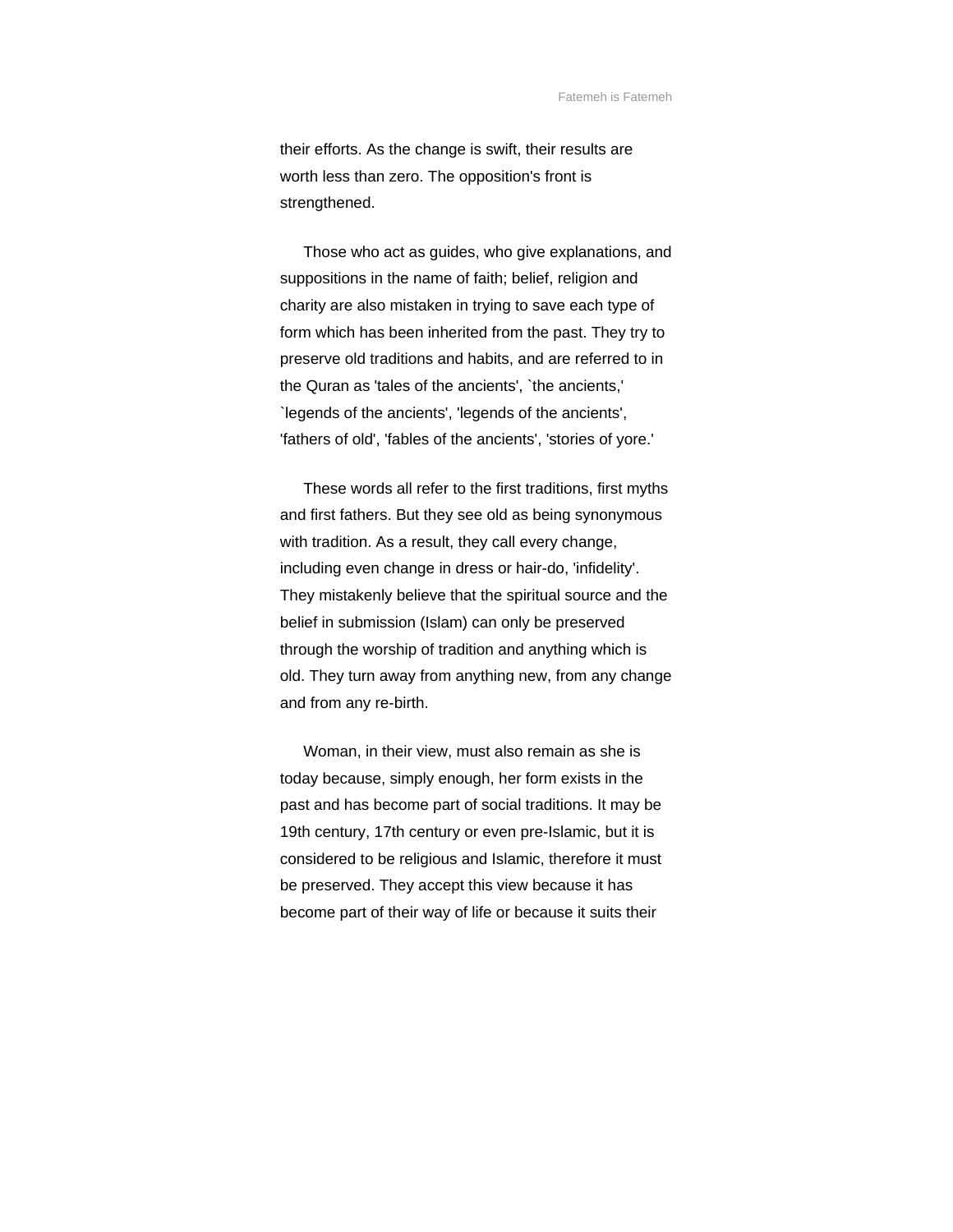interests. They try to remain the same and hold onto things of the past forever. They say, 'Islam wanted it to be this way. Religion has taken this form. It should remain like this until judgment Day.'

But the world changes. Everything changes. Mr. X and his son change. But a woman must retain her permanent form. In general terms, their point of view is that the Prophet sealed women into this form and she must retain the inclinations which make Haji Agha, [her husband], happy. He has molded her.

This type of thinking tends to lead us astray. If we wish to keep the forms because of our own inexperience, the inconsiderate speed of time itself will run us over. We must realize that destruction is also a reality. The insistence upon keeping these forms will bear no fruit because society will never listen. It cannot listen because these are mortal customs.

They try to explain social traditions, which have come into being through habit, in religious terms. Ancient customs cannot be retained by the force of religion for if this were so, it would mean that religion is mortal. When we equate religion and social traditions, we make Islam the guardian of declining forms of life and society. We mistake cultural and historical phenomena with inherited, superstitious beliefs. Time comes along, and as it moves in haste, it changes habits, forms of life, social relationships, indigenous, historical phenomena and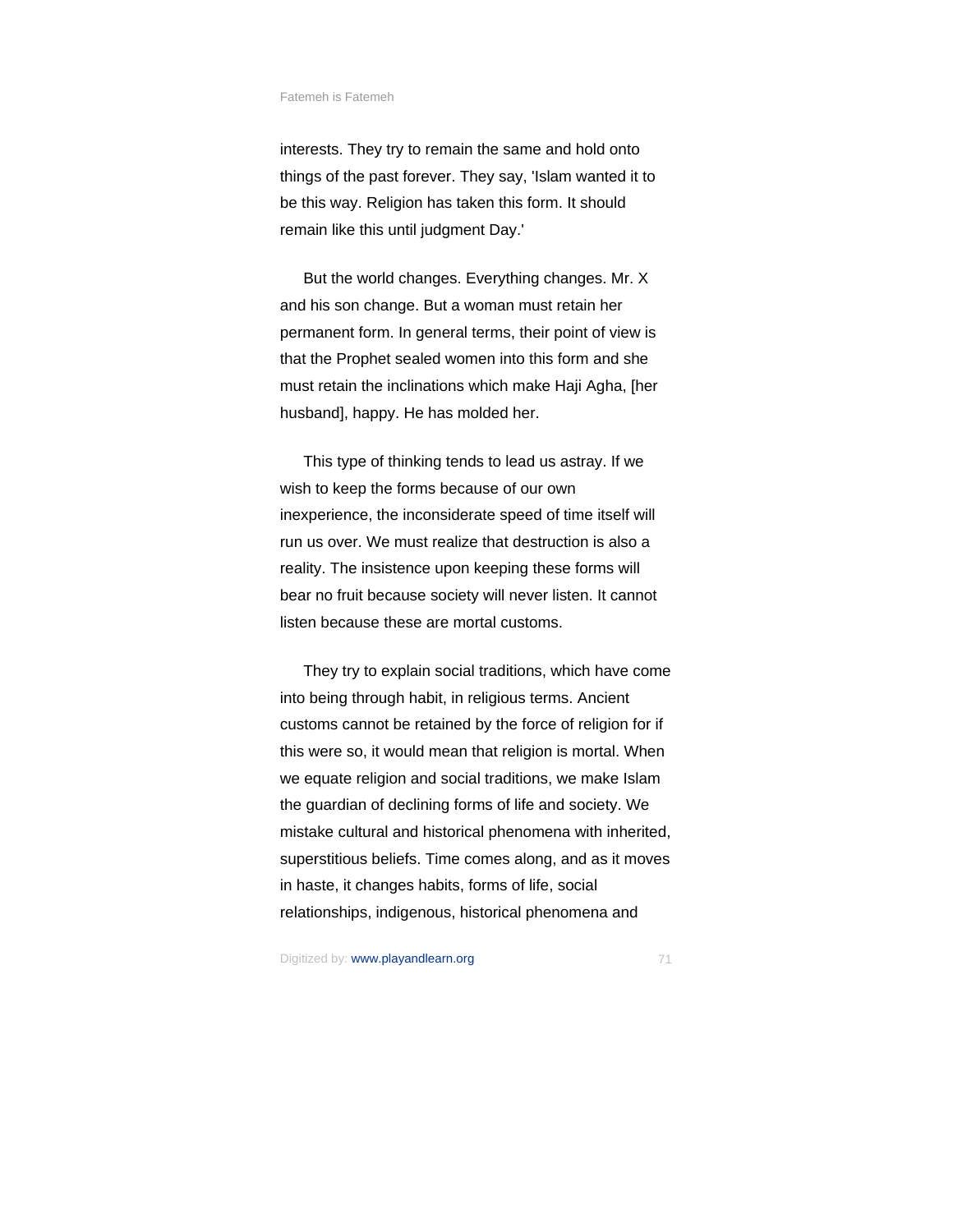ancient, cultural signs. We mistakenly believe the Islamic religion to be these social traditions. Aren't these great errors being committed today? Aren't we seeing them with our own eves?

## **Three Clear Methods of Problem Solving**

There are three well-known methods of problem solving:

Conservatism is the method of approach used by the traditionalists and the guardians of the Traditions. It is used by a leader who guards society, preserving a phenomenon with his or her total being. Knowing all the superstitions of society, he or she still preserves them because of the more important role of guardian.

The logic of the conservative is this: If we change the customs of the past, it is as if we had separated the roots from the body of a tree. The social relationships which are preserved in that custom are connected to the body of society like a hierarchy of nerves. That society will suddenly fall into anguishing difficulties which are very dangerous.

It is exactly because of this that after a great revolution, anguish and confusion and/or dictators come into being. They are the binders and the bound of each other. Hastily digging out the roots of social, cultural and traditional phenomena in a quick, revolutionary manner, will cause society to face a sudden void. The results of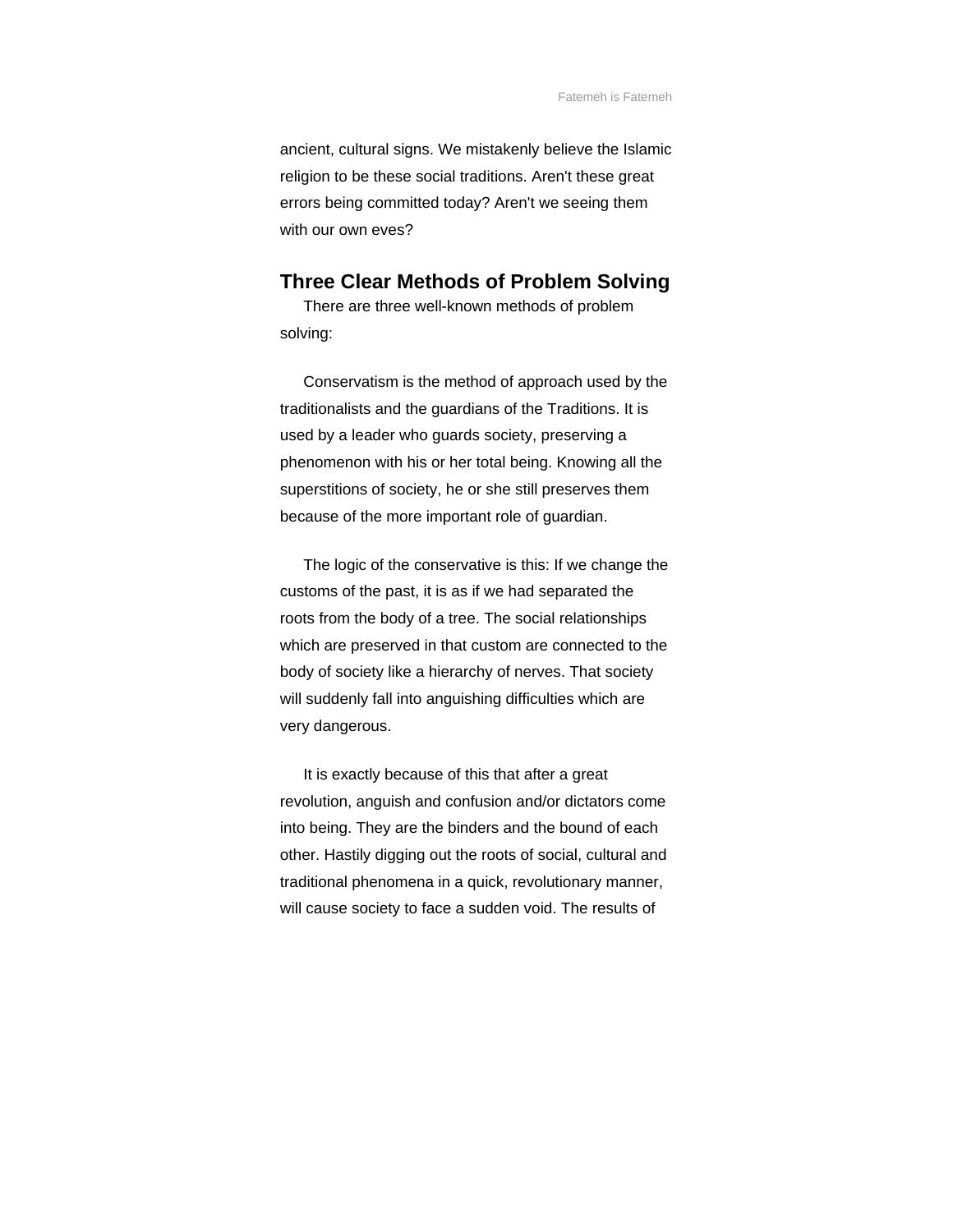this void will be made apparent after the revolution subsides.

Revolutionarism is a method used by a leader who strongly and unconsciously tears out the roots of a phenomenon because it is a custom based on old superstitions thereby making it reactionary and rotten.

The reasoning of the revolutionary runs like this: By retaining out-dated customs, we keep society outdated, living in the past. We will preserve stagnation. Thus a revolutionary leader says that we should do away with all forms we inherited from the past which clamp themselves like chains around our wrists, feet, spirit, thoughts, will and vision. We should suddenly break away and face everyone. All of our relationships to the past which were the least bit despotic or which were simply habit should be done away with. New rules should replace them. Otherwise, society remains behind, fanatic, and stagnant, bound to the past.

Reformism is a method put into effect by a person who believes in gradually changing a tradition. This person lays the groundwork for a gradual change in social conditions. This is a middle way between the other two.

The reasoning of the reformer is just as weak as that of the other two methods. He takes a third way believing that changes should be quiet and gradual. This method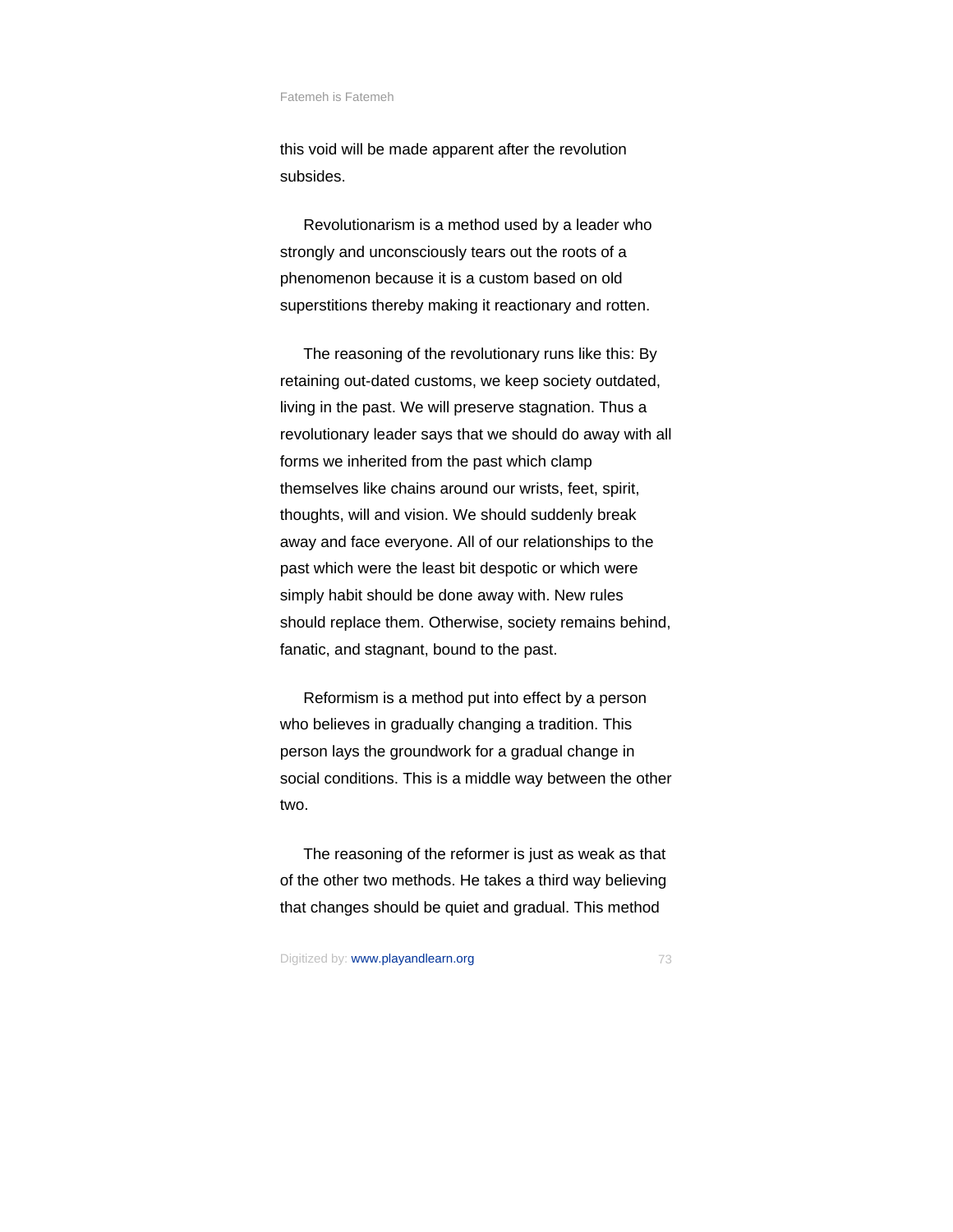saves society from the stagnation of customs. Changes should be very gradual so that the different factions do not oppose each other.

If change is gradual, the foundation of that society, their thoughts, will not take on a revolutionary form but rather will change over a long period of time. Programs should be phased to reach this end.

But the method of reformism and gradual evolution usually faces the difficulty of negative, strong reactionary forms -in the hands of internal and external enemies which occur during the long time period required by this method. The goal and purpose gradually changes. These forces either stop it or destroy it.

If, for instance, we wished to change the ethics of our youth, or if we wanted to enlighten the thoughts of all people, we would be destroyed before we could reach our goal. Or, perhaps, corrupt, provocating circumstances would dominate and deceive society and would paralyze us. A leader, who tries to gradually bring about change in society through a relatively long period of time, believes that he used logic in calculating his programs but that which he does not take into account is the program of a neutralizing power which is against the changes. This force does not always give the time necessary in order to leisurely implement the gradual changes. The factors which were considered minor, are seeking an opportunity to make themselves manifest.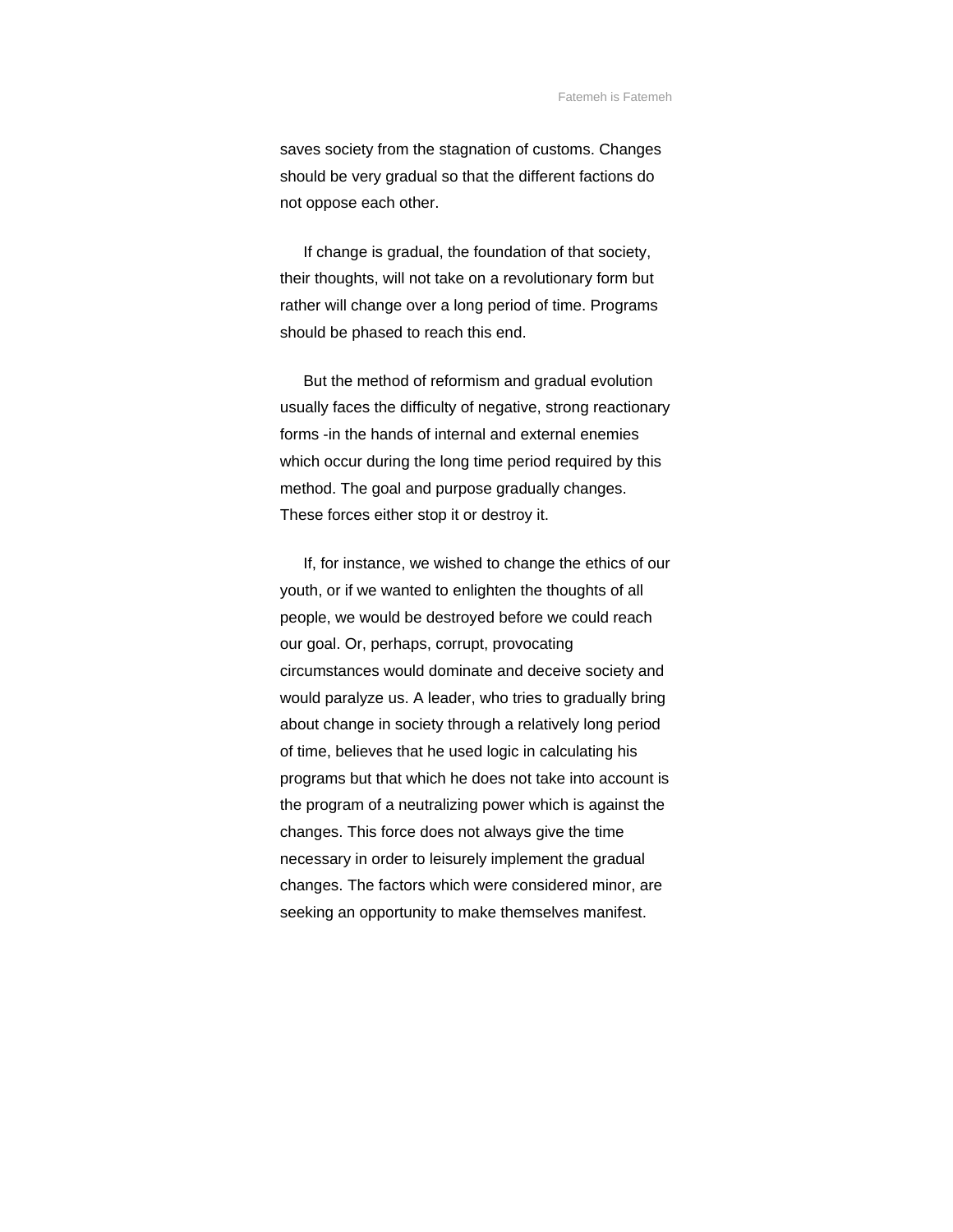Then the conciliation begins to slowly spin the roots and the tables are turned.

# **The Particular Method of the Prophet Stemming from his Traditions**

The Traditions of the Prophet, which are so important in Islam, consist of the words which he spoke, the laws he brought, his conduct in relationship to the deeds he performed, things he remained silent about or did not disagree with and deeds he actually performed in his lifetime without telling others that they should perform them. The Traditions of the Prophet, then, are his words and his conduct. These become the rules of Islam which are divided into two groups: First, that which existed before Islam which was confirmed by the Prophet (signed rules); second, that which had not existed previously and Islam established (created rules). Other than these two, in other words, signed and created rules, or the words and deeds of the Prophet, the principle of a third one can also be understood. It is my belief that it is the most sensitive. It is the `method' that the Prophet uses.

The Prophet preserves the form, the container of a custom which has deep roots in society, one which people have gotten used to from generation to generation, and one which is practiced in a natural manner, but he changes the contained, the contents, spirit, direction and practical application of this custom in a revolutionary, decisive and immediate manner.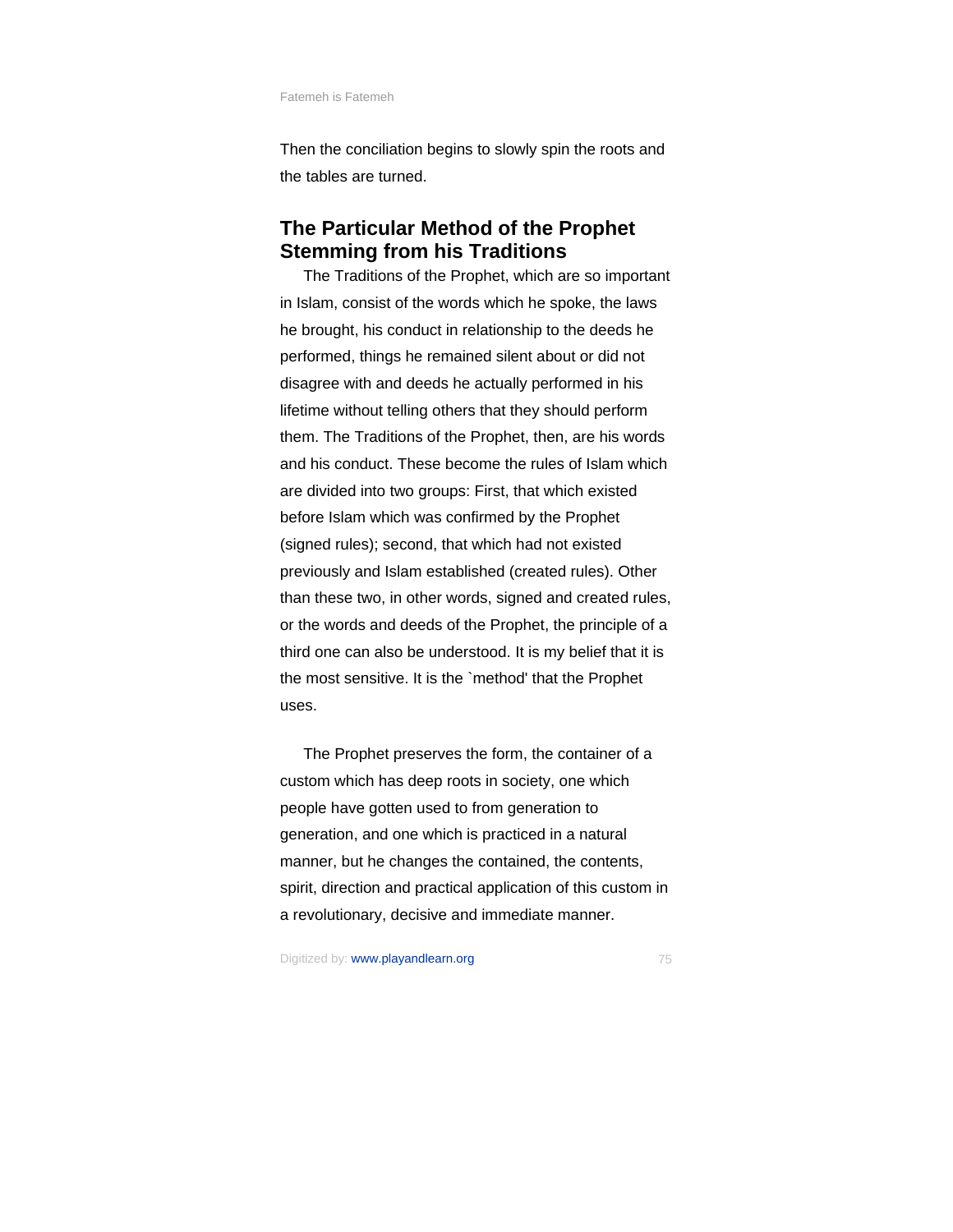He is inspired with a particular method which he uses in social combat as a leader of society. Without producing negative results, without containing any of the weak points of the other methods, his method contains the positive characteristics of the other three. Through the customs of society which apply the brakes, he quickly attains his social goals. His method is this: He maintains the container of a social tradition but inwardly changes the contents that which it contains, in a revolutionary manner.

He uses this method in reconciling social phenomena. He adopts a process and method which is a model for all problem solving. The method can be applied to two problems or two phenomena which in no way resemble each other. Recognizing how important this is, we cannot fully develop it here. We can only clarify it by a few examples.

Before Islam, there was a custom of total ablution which was both a belief and a superstition. The pre-Islamic Arabs believed that when a person had sexual intercourse, he or she incarnated the jinn [spirits which inhabit the earth] and their body and soul would be made unclean. Until they found water and performed a total ablution, they could not rid themselves of the jinn.

Take as another example, for instance, the pilgrimage to Makkah. Before Islam, it was an Arab custom, full of superstitions ancestor worship. It was a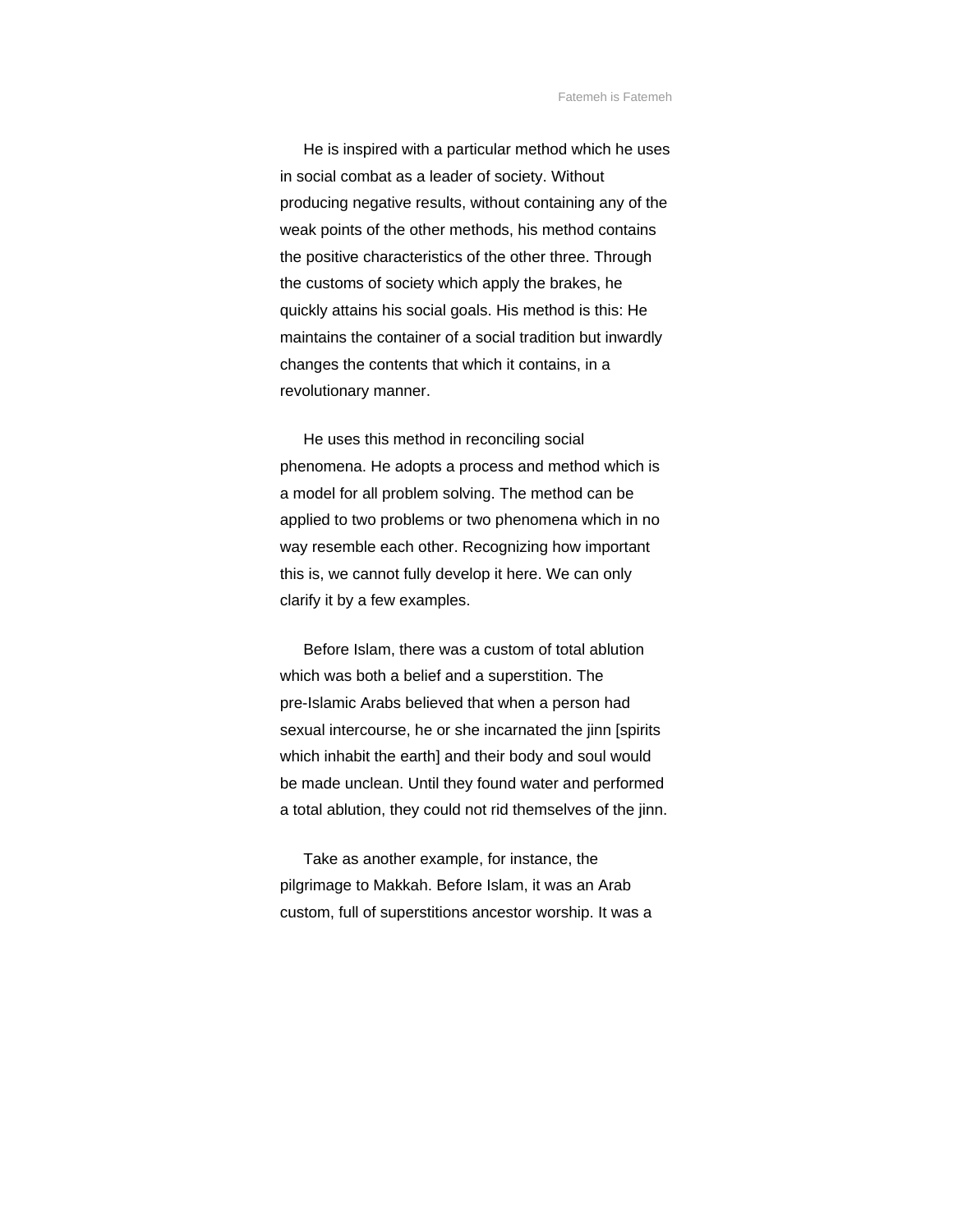glorified type of idol worships which held economic advantage for the Quraysh tribe. It had gradually come to assume this form from the time of Abraham. Islam 'keeps the pre-Islamic custom within the context of the Abrahamic tradition, for at the same time that the pre-Islamic pilgrims had used it for their idol worship; they believed that Abraham, the Friend of God, had built it [that is, the `house'; Kaa'ba, which held their idols] .

The basis of the pilgrimage had been twofold: To protect the economic interests of the Quraysh merchants in Makkah, and to create an artificial need among the Arab tribes for the Quraysh nobility. It was revealed to the Prophet of Islam to take the form and change it into the largest, most beautiful and deepest rite founded upon the Unity of God, the oneness of mankind.

The Prophet, with his revolutionary stand, takes the rite of the pilgrimage of the idol worshipping tribes and changes it into a custom completely contrary to, and opposite of, its original use. It is a revolutionary leap and notion. As a result, the Arab people undergo no anguish nor separation by going back to the time of Abraham, no loss of having their values thrown together, no loss of their beliefs, but rather, they sense the revival and truth or cleansing of their eternal customs. They move easily from idol worship to unity whereas centuries of history exist between them. Suddenly, and more unexpectedly than any cultural or intellectual revolution, society does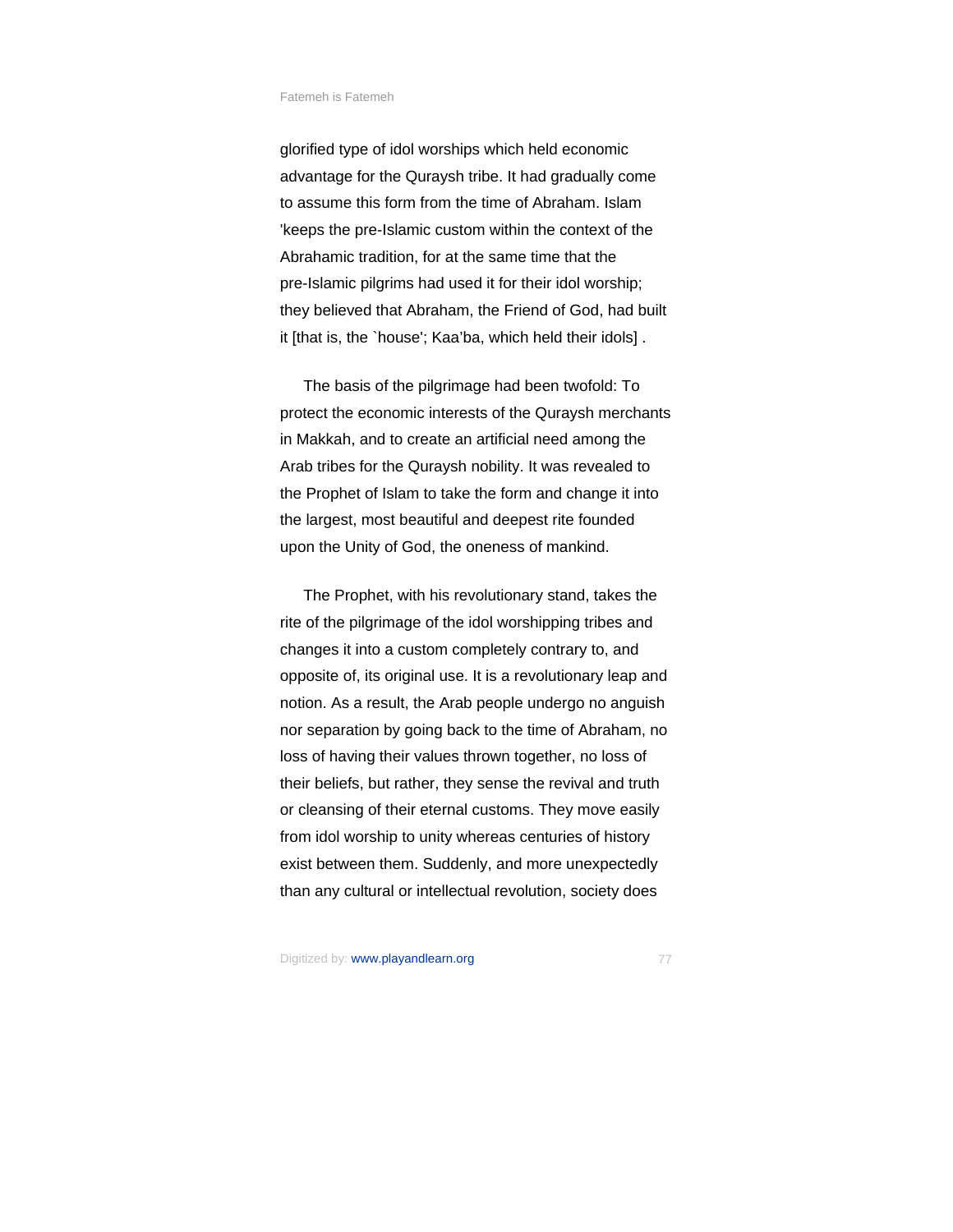not realize that it had left the past; it is not aware of the fact that the buildings and foundations of its idol worship have been torn down. This leap, this social method found within the Traditions of the Prophet is a revolution within a custom which preserves the outer form but changes the content. [That is, maintaining the container as the permanent element while changing and transforming that which is contained].

Thus the conservative, at whatever cost and in whatever form, tries, to the last bit of his strength, to keep his customs, even if , it means sacrificing himself and others. The revolutionary, on the other hand, wants to change everything into another form at one time. He wants to annihilate everything and then suddenly jump, whether or not society is prepared to leap in their direction and move from phase to phase. But if they bear up under it all, and the only possibility is that of a revolution, they must turn to anger, dictatorship, judgment and extensive public murders not only against a person who opposes the power of the people but also against the people themselves. A reformer always gives a corrupter the opportunity to destroy. The Prophet, through the inspired method of his work, shows us that if we understand, and if we put his method into action, we will have accepted a most enlightened and correct way.

A clear-visioned intellectual, who is confronted by unused customs, ancient traditions, a dead culture and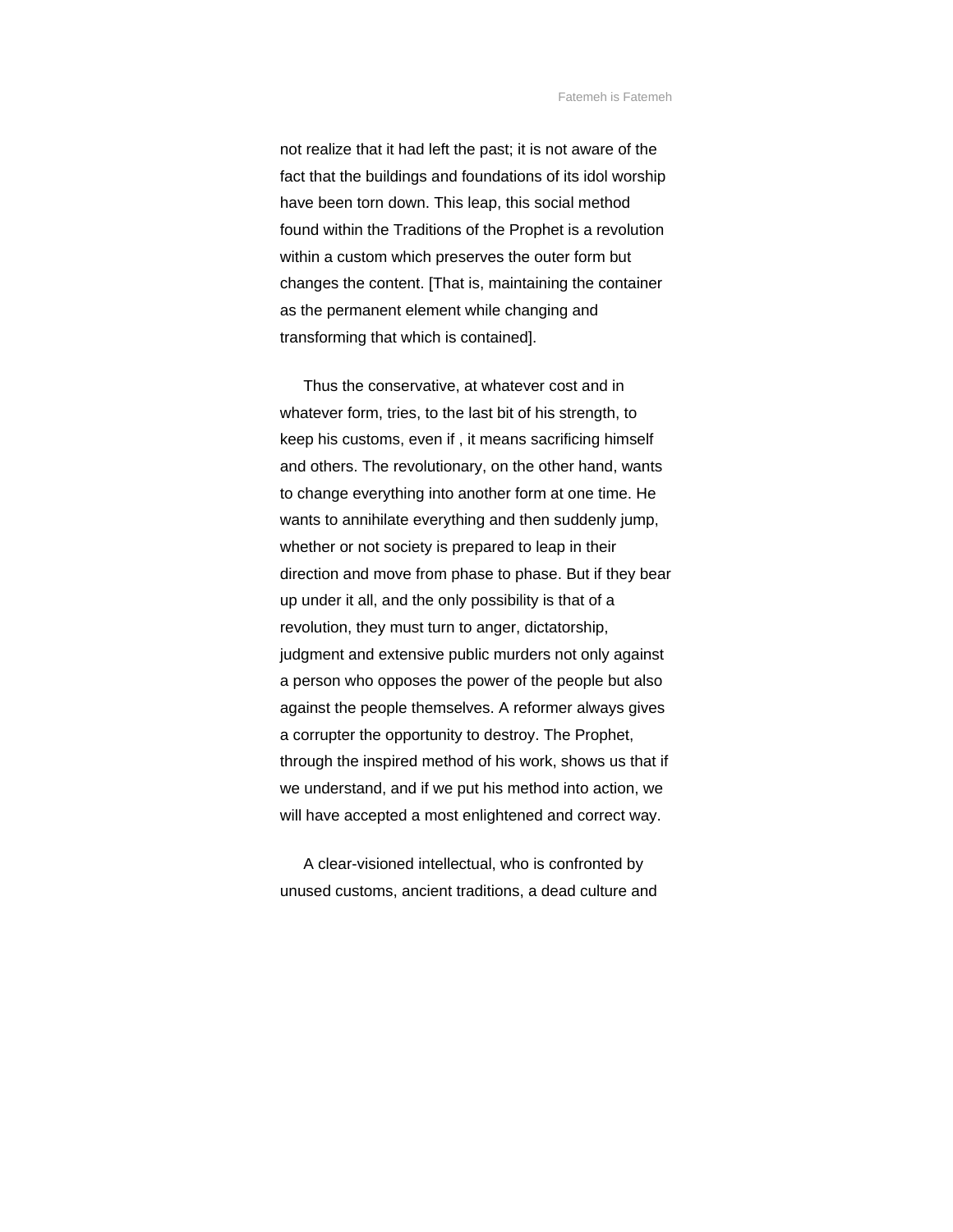an unbelievable metamorphosis in their religion and social order, takes up the mandate of the Prophet rather than submit to the prejudices and beliefs which remain from the past and which put one to sleep. It is with this method that one can reach revolutionary goals without forcibly bearing all the conclusions and customs of a revolution and without opposing the basis .of faith and ancient social values. By doing so, one does not remove oneself from people, nor does one become strangers to them so that people then turn around and condemn one, because the Prophet received knowledge from the Divine Infinite and asked for the help of revelation and made use of it.

# **Realism: A Means of Serving Idealism**

One of the peculiarities of. Islam is that it accepts both beliefs which are identical to it as well as coercive beliefs of society. It admits to the existence of both. Here the perception of Islam is special.

The idealistic schools of thought lean upon the highest values, the absolute and most desirable ideologies. Each and every reality is categorically rejected if it does not suit them. They have no patience. They deny realities and dig out the roots of anger. Anger, violence, the seeking of pleasure and lovers of wealth are realities which exist. Moral idealism or religious idealism (i.e. Christianity) ignores them and denies their existence. They are condemned in any form.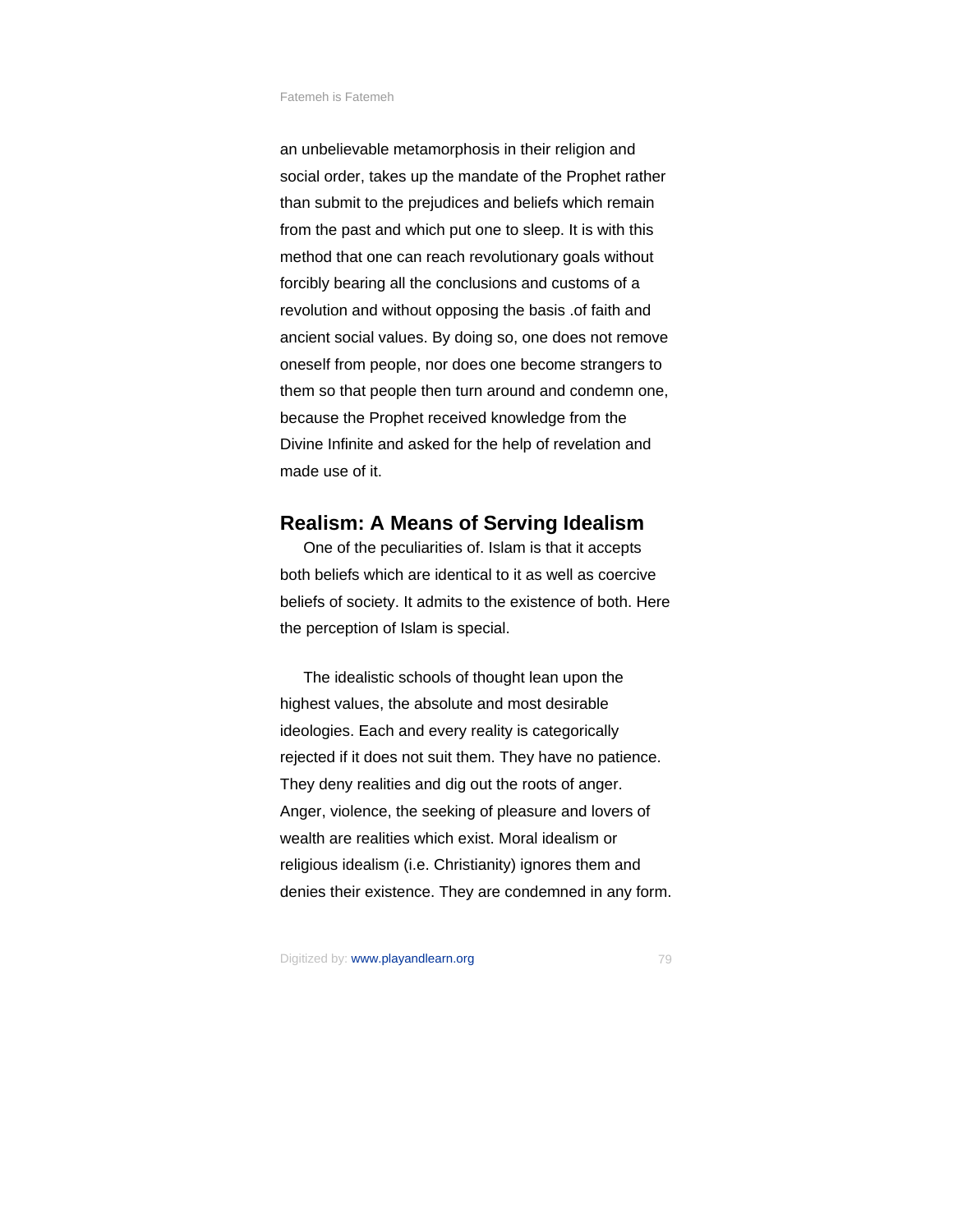On the other hand, schools of thought who are based on realism accept all things as the basis of reality. For instance, sodomy is accepted in England or in Christianity, due to religious idealism, not reality, divorce is prohibited because of not wanting to destroy family order and believing that marriage is an ideal, sacred link.

But reality is other than this. Some human beings cannot preserve the first, sacred marriage and remain loyal to each other. It so often happens that human beings grow apart during their lifetime. They become strangers. They live together like two pitiful people. That which has joined them is' not love, it is the ties of the law. They are two inflicted people. They might even become lucky with someone else. This is a reality which has existed in the past, exists in the present and will exist in the future. Civilized and uncivilized people, the religious and the nonreligious have felt it and continue to feel it. Statistics show it, but Christianity denies the reality. They bind marriage to the sacred. They force a family to stay together even when there is a real hell behind the doors and the family has become a center of murder, adultery and corruption. The door of divorce has been closed but thousands of windows of swindle and illegality have been opened.

#### **Concubines: Foreign** *siqehs*

Social realities are such that if we do not open doors to them, they will spring out from the windows.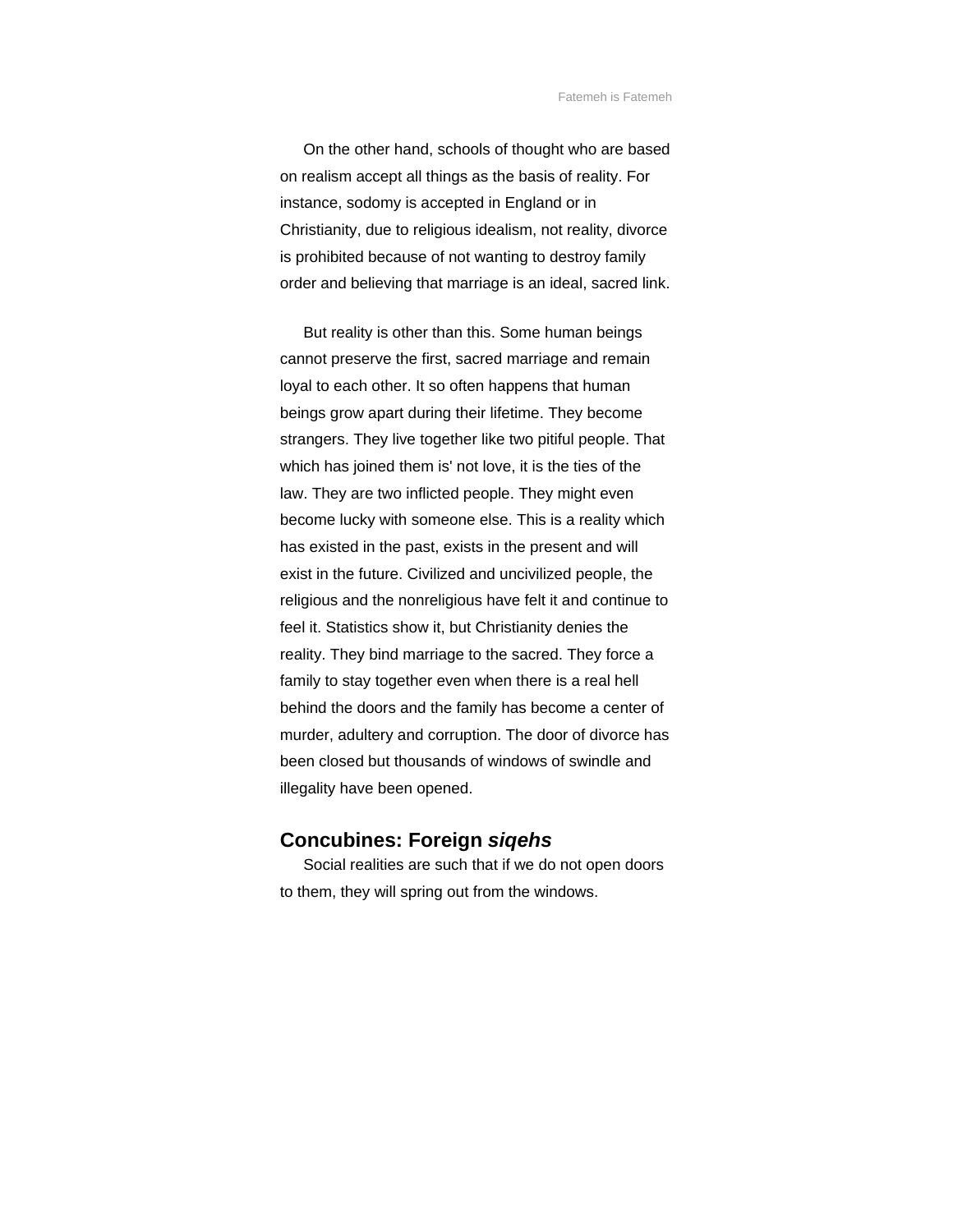Forbidding divorce brings about a type of concubinage. That is, a man who cannot live with his legal wife actually separates from her, without being able to get a divorce. The same is true for a woman. She cannot get a divorce but she lives separately. They each live for years separated from each other with another man or woman. The children who are born out of this situation are natural but illegal. They have sick beliefs and complexes. They become frightening murderers. Their spirit is anti-social.

A woman and her legal husband become strangers. They begin opposing each other. They reach the same conclusion. Their relationship of husband and wife is not just sleeping together. It cannot continue. They cannot even live as neighbors. It is natural that they separate. The man leaves the household and goes looking for the type of woman he always wanted. Love, the need for a family life, and the pull of sex, one way or the other, helps him to find a natural tie. They find a place and live together. The wife's life takes exactly the same pattern and the same fate. As a result, we see that nature and reality builds two new families, two incompatible types who are replaced by another two.

But Christian ideology does not accept this reality. Therefore, no one, including that man and woman, is responsible. They close their eyes so as not to see it. As a result, it accepts, in legal terms, a decomposed house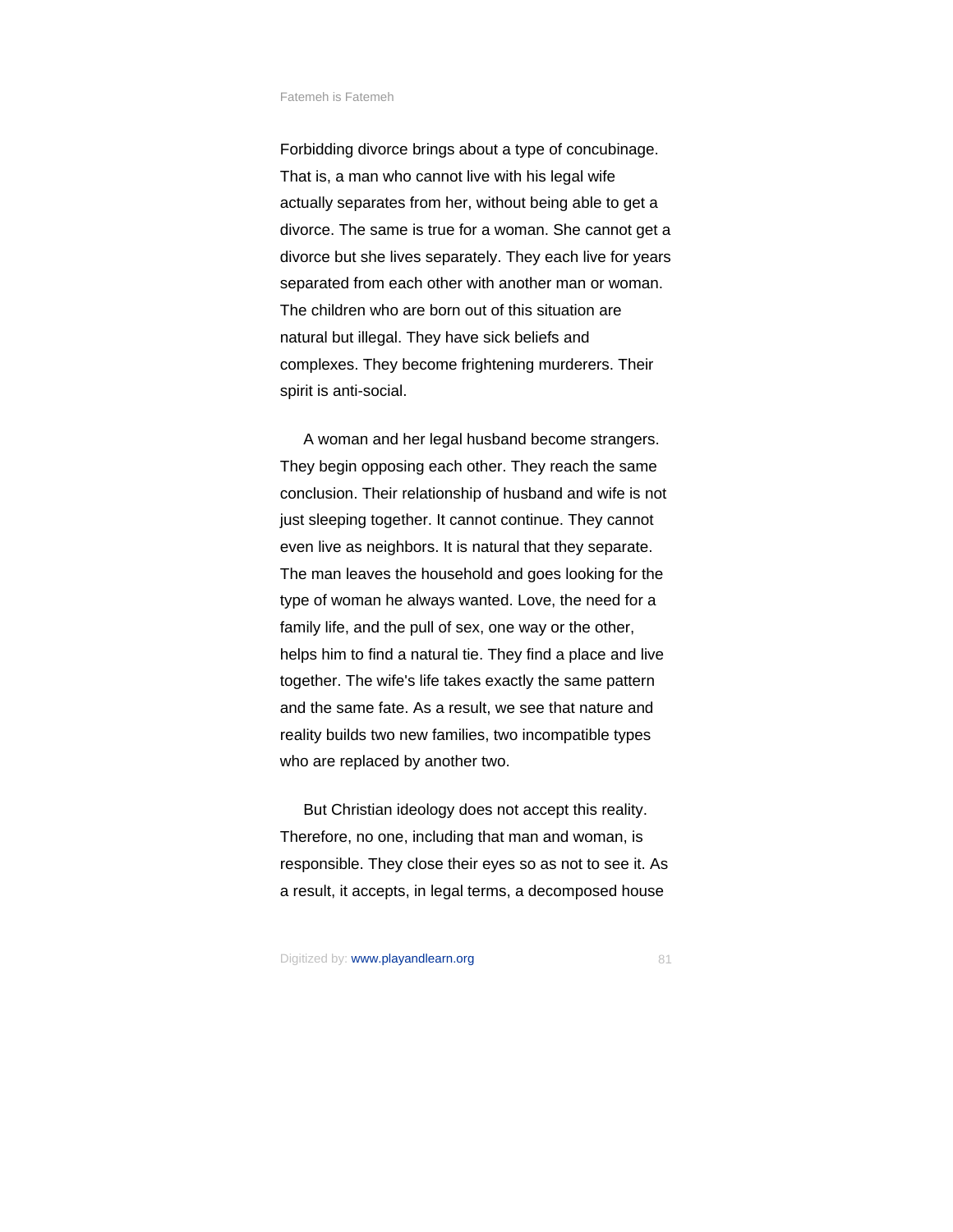which has no external existence. Its materials have all been used to make another house. It is the former house which they know as official and they deny these two natural families.

Here we see the distance between common law, civil law and religious law and how natural forces, realities and oppositions arise. As a result, families, which are religious or Christian, do not actually exist and families which are real and natural are considered to be corrupt and sinful. Christianity, by denying this reality, causes the family which comes into being to be illegal. The children who are born out of this union of concubinage are also illegal. From the point of view of a religious society, they are criminals and murderers. They do not have a share in the kindness of the family nor the purity of society. Society looks upon them as sinners. Complexes arise within them. They suffer anger and an anguish which is beyond the imagination. They take their revenge on society.

All these crimes which occur in Europe and, in particular, in America, do not exist in backward and underdeveloped countries. The reason is that in these Western societies, even though they have civilizations in the sense that they have culture, ethics, nourished minds, freedom of thought, the individual, society and religion, there is also something born into this generation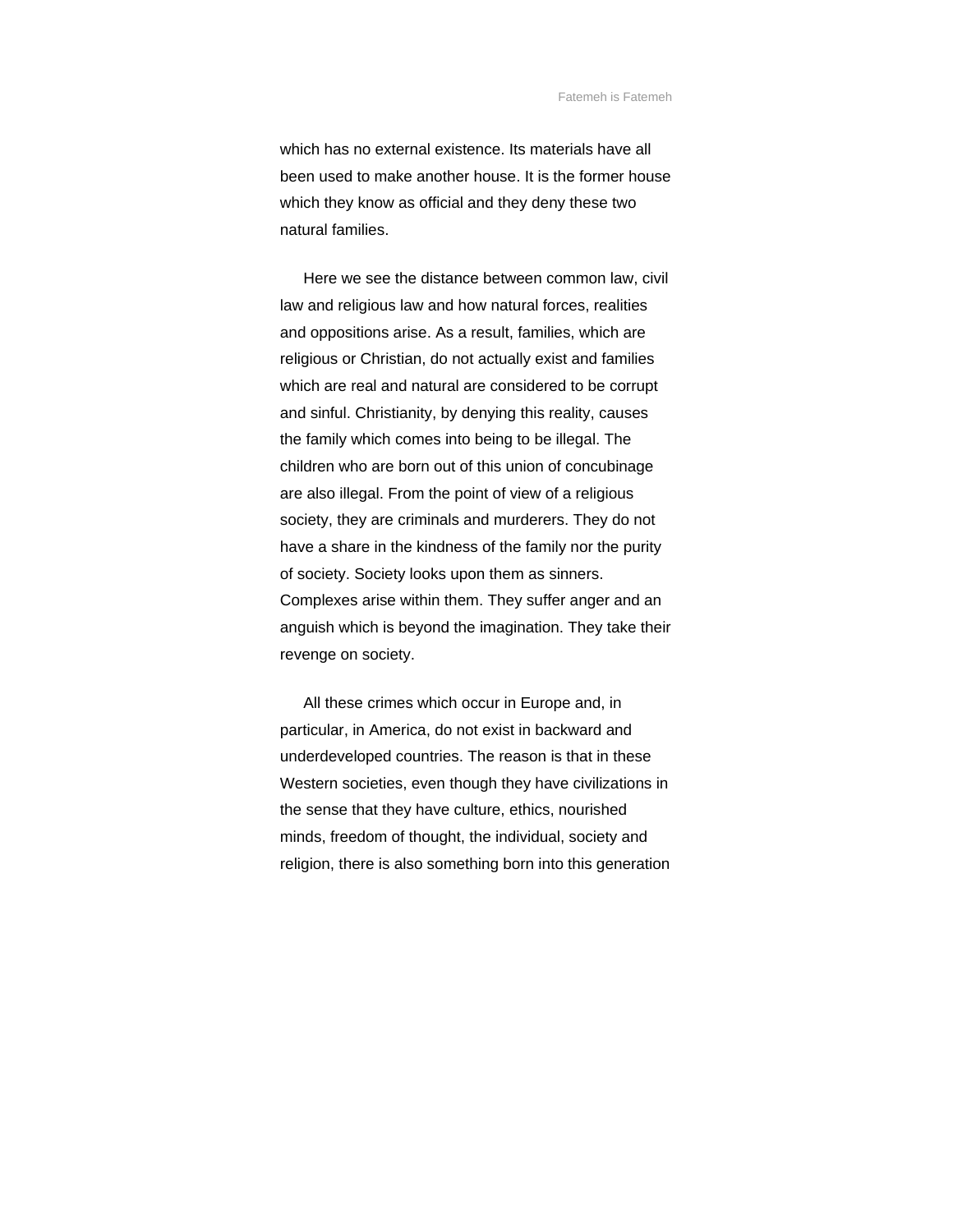which fills up their beliefs and makes them take revenge-upon society in the worst of forms.

An Englishman had built something which resembled a very small bow and arrow. -He had attached this to a box upon which he had displayed cigarettes, selling them along the streets and at movie houses. He shot a tiny poison tipped arrow into a group of people which either blinded or killed them. The police could not find the killer. They were looking for a motive connecting the murderer and the murdered. But the murderer had no particular reason for murdering those people. He murdered simply because they were accepted by society and he was not.

Such a murder can be explained according to the principles of society. It is the effect of complexes which the church refuses to accept and closes its eyes to. It has had a hand in bringing it about. Fortunately, we have not yet seen such complexes because there is divorce in our society, there are no illegal families and because there is divorce there is no family which is a non-entity because families are not forced to live with each other through common law. They do not bind them together through the force of law.

A child wanted to go out of a room, but a samavar, a teapot and various dishes were in the way. He closed his eyes and tried to pass through. He thought all the obstacles were gone. Idealism is like a child who does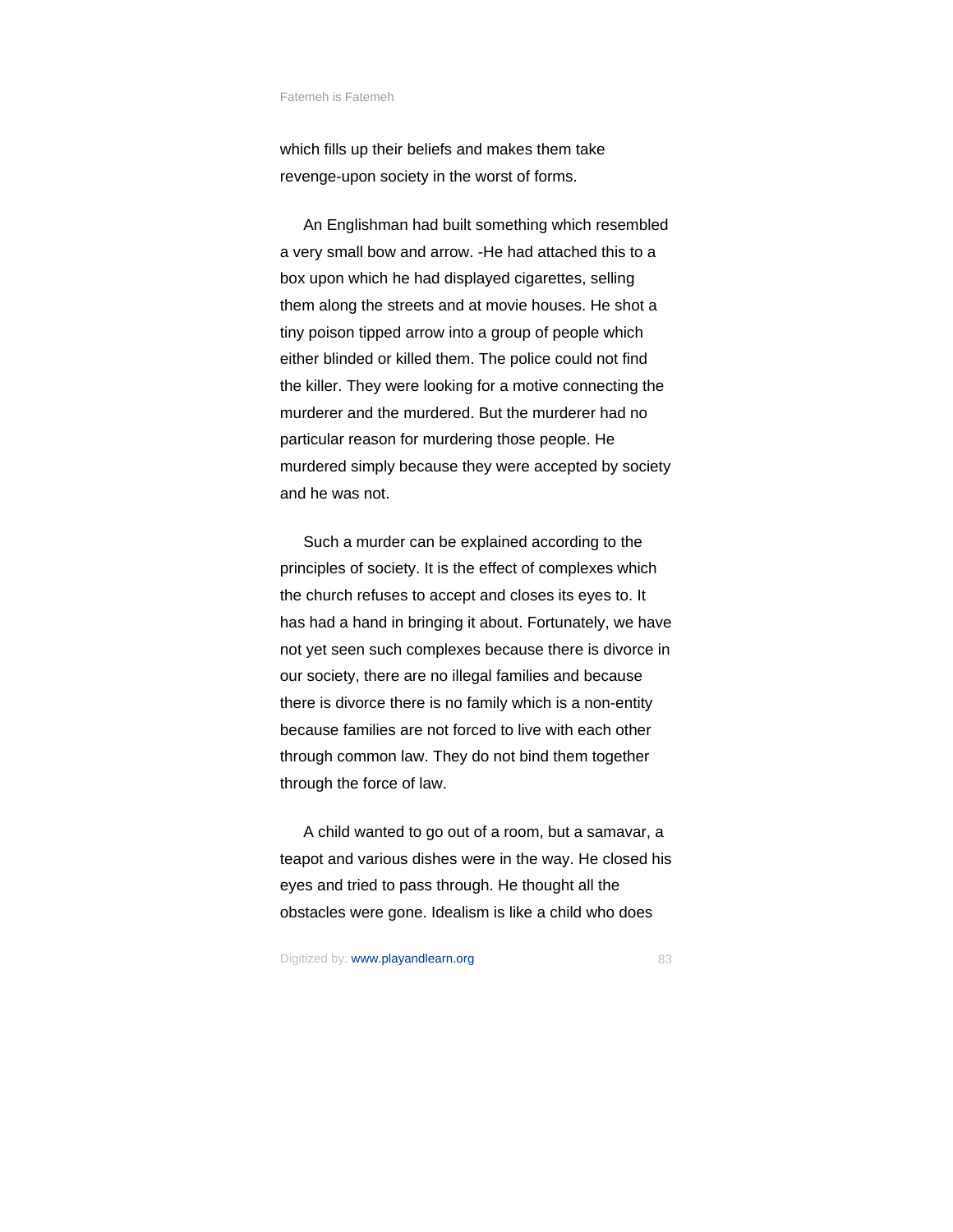not see reality. It does not want to see reality. It closes its eyes to that which it does not want to see. Because it does not see them, it thinks they do not exist.

The opposite of idealism is realism. Its followers see everything, no matter how ugly or unpleasant, simply because it has an external existence. They accept a thing, attach their hearts to it and find faith. They oppose and reject, however, all beauty, truth and correctness, simply because these do not agree with existing realities. They reject them because these are ideal and through this rejection, they become unbelievers.

One of my students, who was among the pseudo? enlightened of this country, drew only one conclusion from our conversations. As he was a supporter of dialectic materialism and l was religious, a believer in Islam, he rejected whatever I said because of his pre-conceived notions. Even if I said something which agreed with Marxism (and which he too should have agreed with) as I didn't explain to him whose idea it was, he rejected it.

One day I was speaking about the murders committed by the Umayyids and the disagreements which existed between the classes. They had a political dictatorship which dominated religion in order to explain their situation. They wanted people to believe that whatever happened was God's will. This, they said, was particularly true about their own government. -1 spoke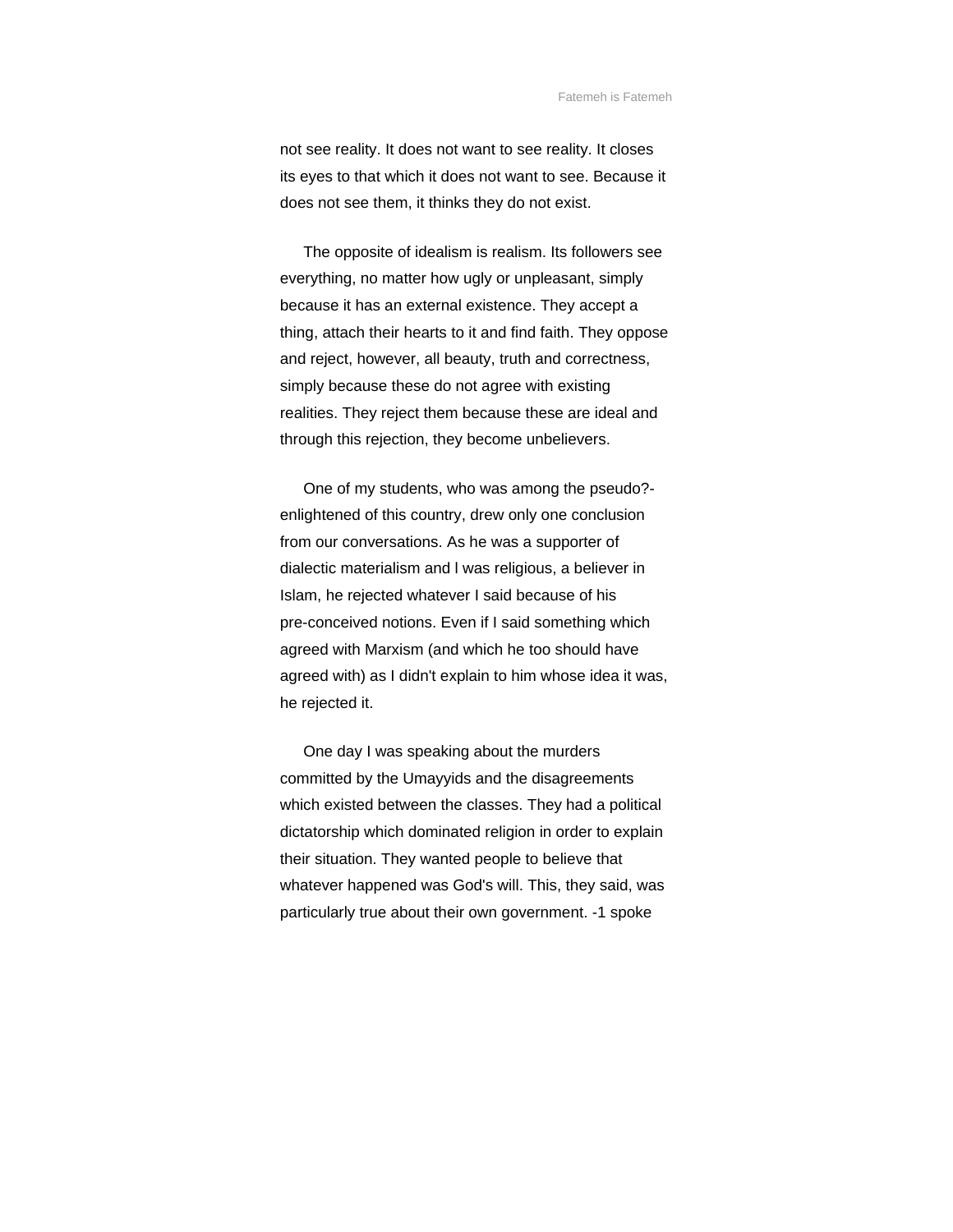about the people who opposed them and resisted the situation. I saw how my student suddenly became unhappy. I was opposing the Umayyads and praising Ali, Fatemeh, Abuzar, Hojr and Hussein as leaders of a movement for justice and human freedom, and against prejudices, oppression and ignorance. What could this first class enlightened thinker do? He yelled out, `The despot is history!' That is, according to the Marxist philosophy of history, society must move through historic phases and it had to reach this stage in order for it to be a historical reality. Ali, Hussein and Abuzar were ideologists who opposed the despotism of history. I said, `The Mercy of God be upon this enlightened one.'

I see that I was right in re-iterating the fact that when the level of thought and vision of a society is transformed, the religious, non-religious, enlightened, reactionary and ignorant scholar are all the same. When a religious view prevails, when it comes upon an unknown and uncomprehended fact, it calls it fate and destiny, meaning the Divine despot. It believes that whatever occurs is the Will of God.

When a society becomes Marxist, it believes in the despotism of history. It believes that whatever happens is beyond human will. Whatever exists, is accepted because it is a reality which results from the despotism of history the despot of society. I said, 'No. look my friend, the sword is the despot here, not history.'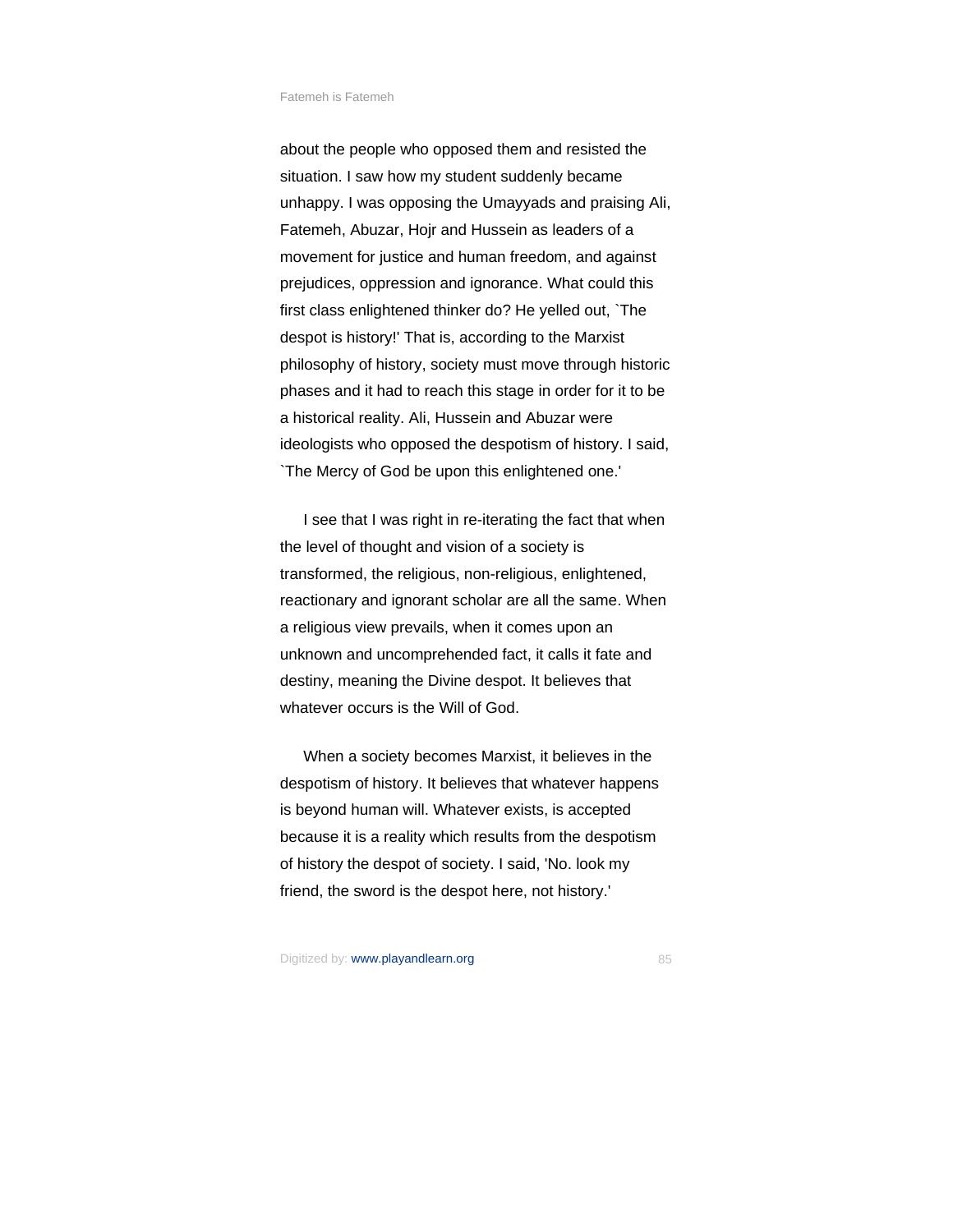We see that realists believe that whatever exists should be as it is! The members of the Parliament in England defend the laws of homosexuality because it is an objective reality which exists in society. Therefore, it must be made legal.

To oppose this realism is to worship idealized fantasies which form the basis of politicians and pseudo? Intellectuals. You do not hear them argue that Israel is a reality (Yes! It is). But the settlement of the Palestinian people in lands occupied by Israel shows the manifestation of someone who worshipped the ideal. Even though it is wrong, it is a reality which must be accepted. Although it moves against the grain of humanity, although it is murder, it exists. Politicians and intellectuals accept it and officially recognize it.

A magazine entitled `This Week' has recently been published for young people. All the articles, translations, news items and photographs are the total writings of two or three well-known writers using pen names. These writers visit whore houses and then, damn them. They write for our young people giving them a point by point description of events which take place. One of the top writers, who is knowledgeable, is a politician who officially represents Islamic culture! He advises women who are overweight and unhappy because of it, in order to develop a better form, become better looking and prevent the growth of further layers of fat, they should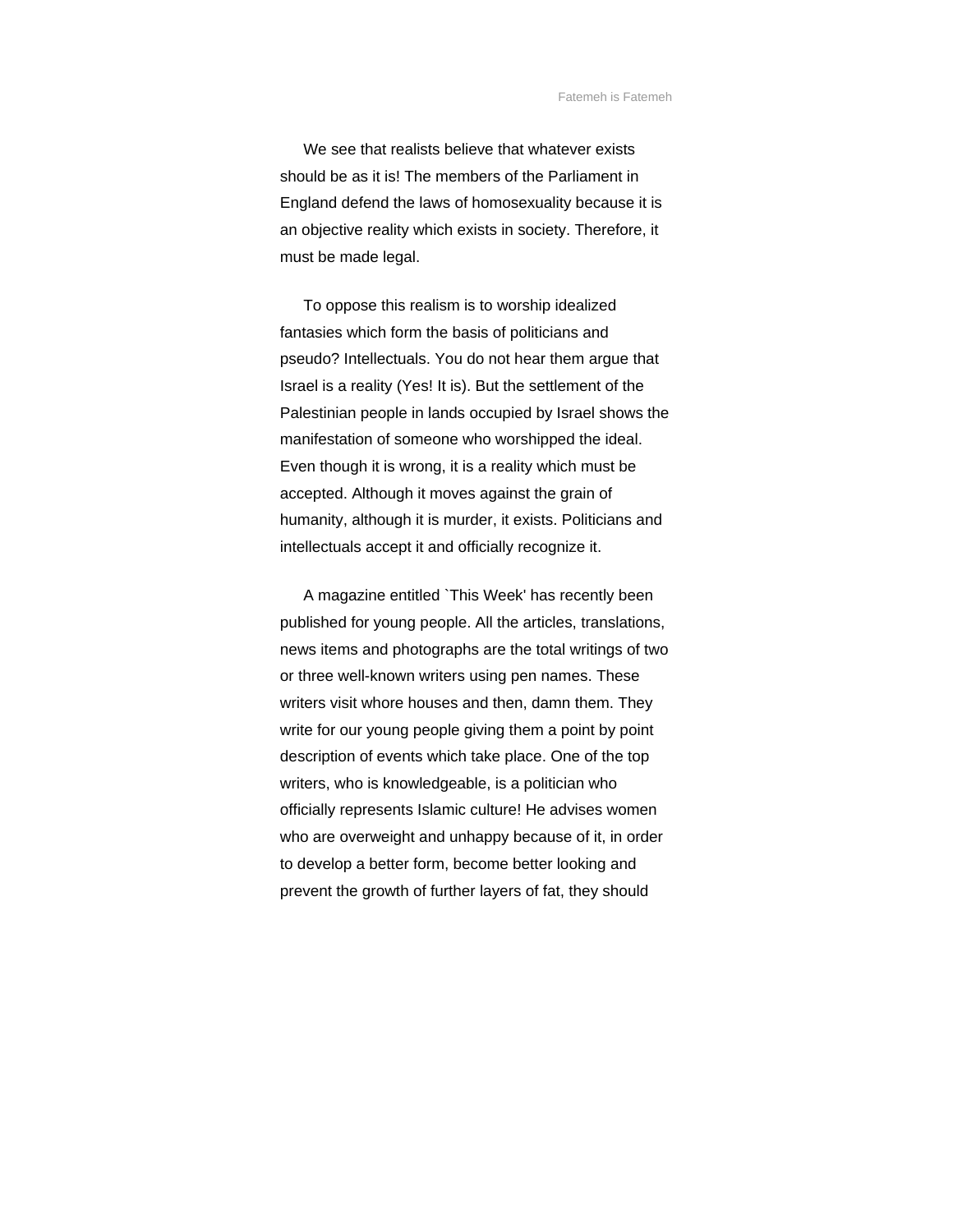find an illicit lover for awhile. This is all a reality. Most probably the committee of writers had themselves first scientifically experienced this and had practically gained from it.

The weakening of the weak by the strong is also a reality. Oppression and suppression of certain classes is also a reality. Reality seekers are completely objective viewers. They see the external form which is a scientific and sensible reality. Then they judge. They face no difficulties with imagination, ideology and ideas which are not translated into real forms.

We see that an idealist, a thinker, a reformer is called towards mental desires, ideals and sacred values, goodness and the highest of needs and he denies or rejects the realities which deviate from his beliefs and act as existing barriers. It is impossible to negate them. He turns his back on them, or else, through inexperience, rejects them. He pulls himself away from realities. He thinks in terms of imagery. He occupies a sacred place but does not realize that he is in an idealistic environment. He drowns himself in objective and sensible phenomena and the existing situation.

A realist, on the other hand, kills flights of thought, mounted spirits, visions, efforts, longing desires and the seeking of perfection. A realist keeps everything (as it is). He builds walls around the framework of existing values and within the existing situation. He paralyzes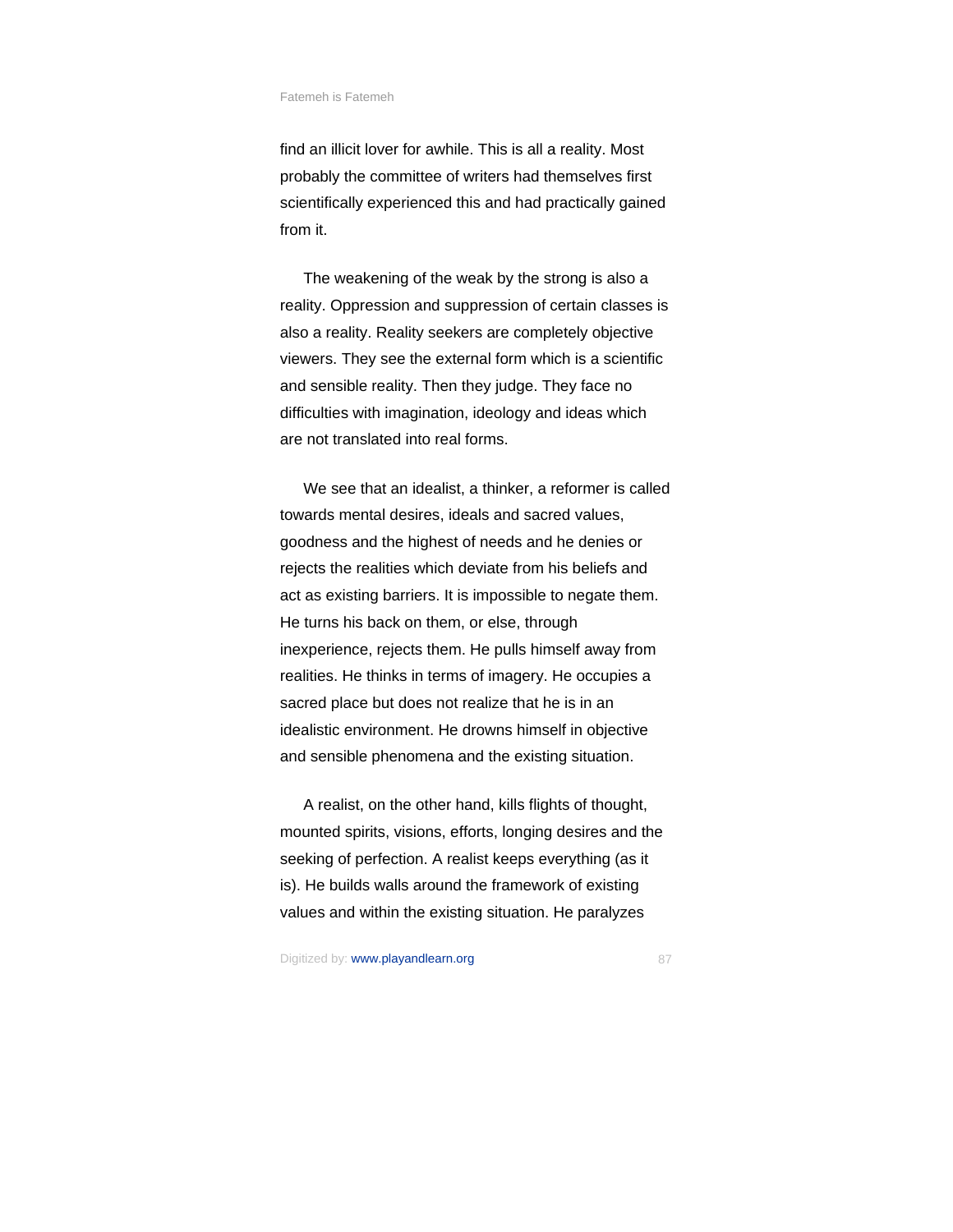creative thought, rebellion and the deep changes of life. The changes in the coercion of history and social conditions are desensitized along with changing ways of thought, the type of needs and desires and the present, external purposes of mankind. They surrender to realities and nourish that which exists.

### **Neither Idealism nor Realism: Both**

Islam is a pure tree which belongs neither to the East nor the West and has its roots in the heavens and its branches reaching towards the earth. Contrary to idealism, Islam recognizes the existing realities in life, in the body, and in the spirit of an individual, as well as in those found in community relationships, those which reach the depths of a society and can be seen in the motion of history.

Islam, as with the realists, admits to their existence, but as opposed to realism, it does not accept the status quo but changes them. It ch4nges their essence in a revolutionary way. It carries realities along with its ideals. It uses realities as a means to reach its idealistic goals, its real desires, which are non-existent by themselves. Unlike realists, Islam does not' submit to realities, but rather, it causes the realities to submit to it. Islam does not turn away from realities as idealists do. It seeks them out. It tames them. Through this means, Islam uses that which hinders the idealists as a composite for its own ideals.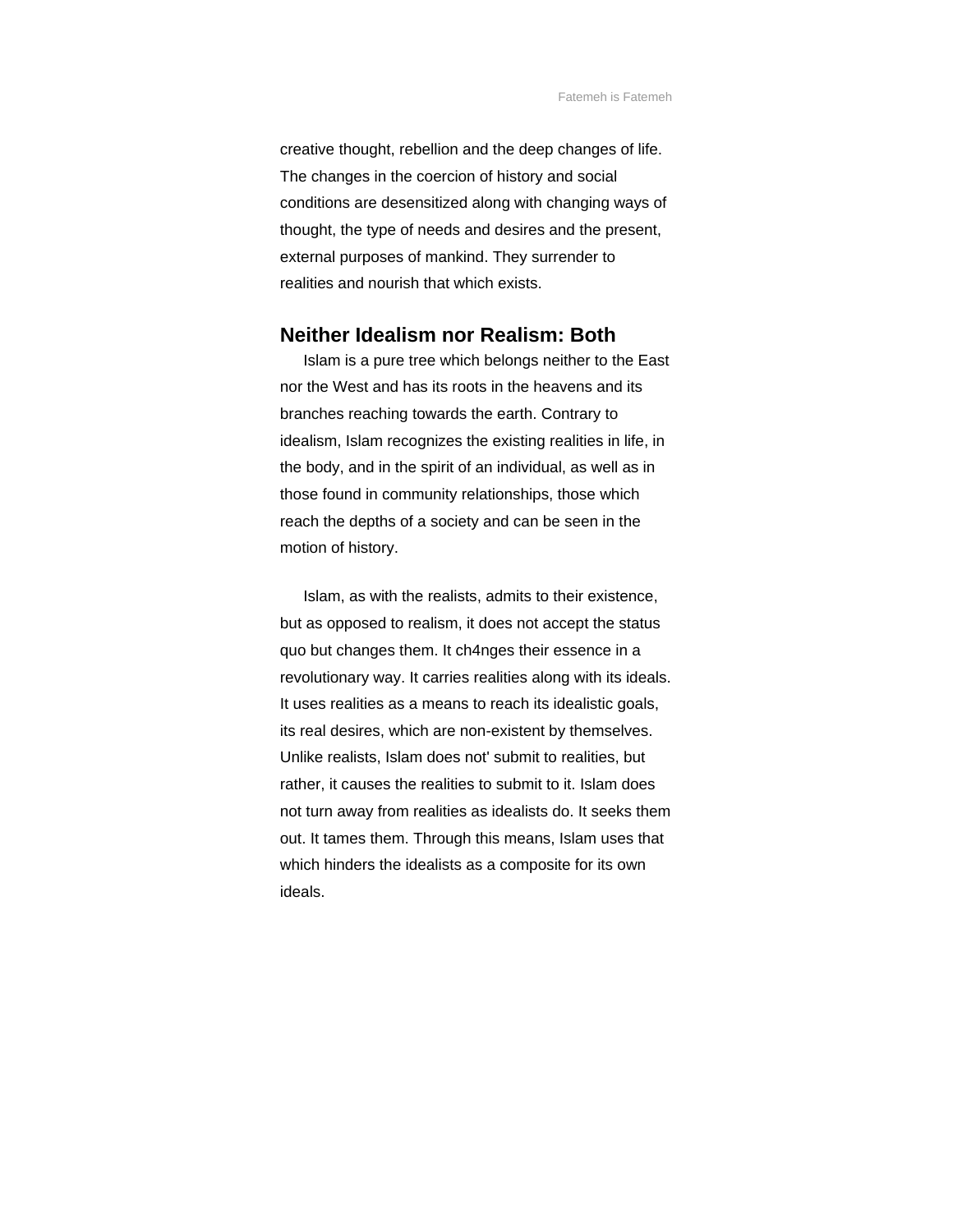Take concubinage, for instance, which in Europe is considered to be an illegal, abhorred and an unclean marriage. But it exists. It exists throughout Europe and America and in very religious societies and groups as well. But Islam accepts divorce, a new marriage contract and temporary marriage in certain very exceptional cases. Islam accepts divorce in certain social circumstances. If it did not accept divorce, divorce would still exist, but it would be outside its control. By accepting an unavoidable, natural reality, it makes it into a legal form. As a result, one can conquer the sense of guilt one has in the eyes of God and society. Thus, their contract is based upon ethical principles and religion is preserved. These people can nourish their environment. Society does not look upon them as sinners or at their children as illegal and impure.

Islam succeeded the day it admitted the existence of these social and human realities. Because of this, it can control its results. It can give realities a legal form. It can correct their form. It can give them an ethical and religiously accepted form. By confirming and admitting the existence of a reality, Islam gains strength. It can then control, guide and dominate the reality within a framework.

If we deny realities, they will dominate us. Without knowing it, we will be pulled wherever they want us to go. As can be seen, realism is drowned in existing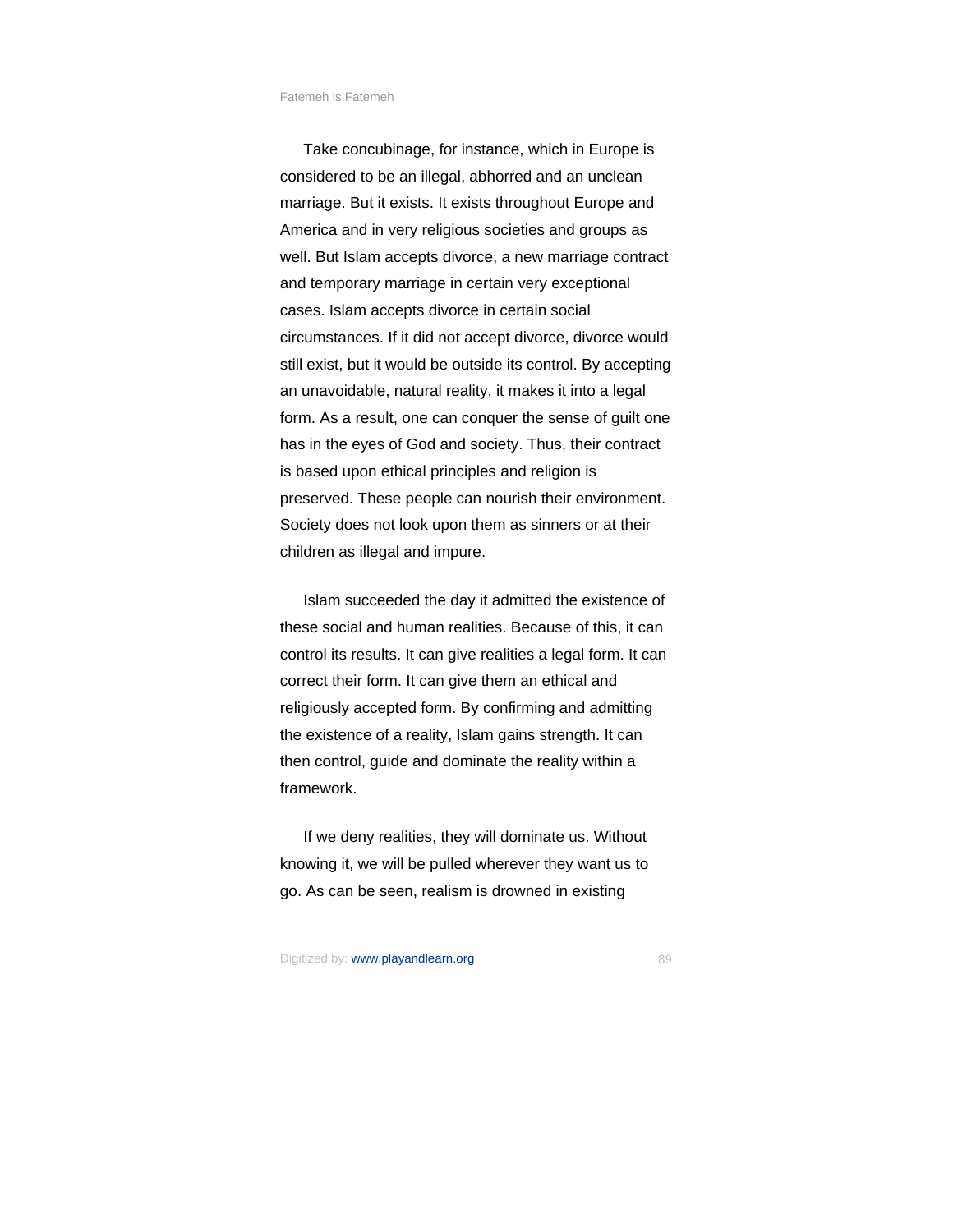realities, whether good or bad. On the other hand, realism can be seen running away from those very same realities. Idealists sacrifice more as they are imprisoned in the chains of useless customs. Realists move along with realities and accept them, whereas idealists, who do not recognize them, do not see them and deny them through their ignorance and their attachment to imaginary ideals. Idealists then face an attack; they fall on their knees because they are defenseless, inexperienced and weak. They will be destroyed.

We don't see the form that girls who are raised in very strict religious homes take. We don't see her when she covers her face so that, God forbid, the fish in the courtyard pool do not see her. What happens when she enters the ocean of society? She vigorously swims but she is so afraid that she loses control of herself and drowns. In order to make up for what she lacks now, she pays her fine a thousand times over.

The same is true for young men who grow up in a pious society. The nouveau riche have just moved from the former world of their idealistic pseudo-religious environment. There they were prohibited from learning physics or chemistry, or studying, at the university. The women are forbidden to have a high school or college education. The men do not shave their beards; they sit in coaches instead of in buses or in taxis. They wear no neck-tie; they do not let their hair grow long; they do not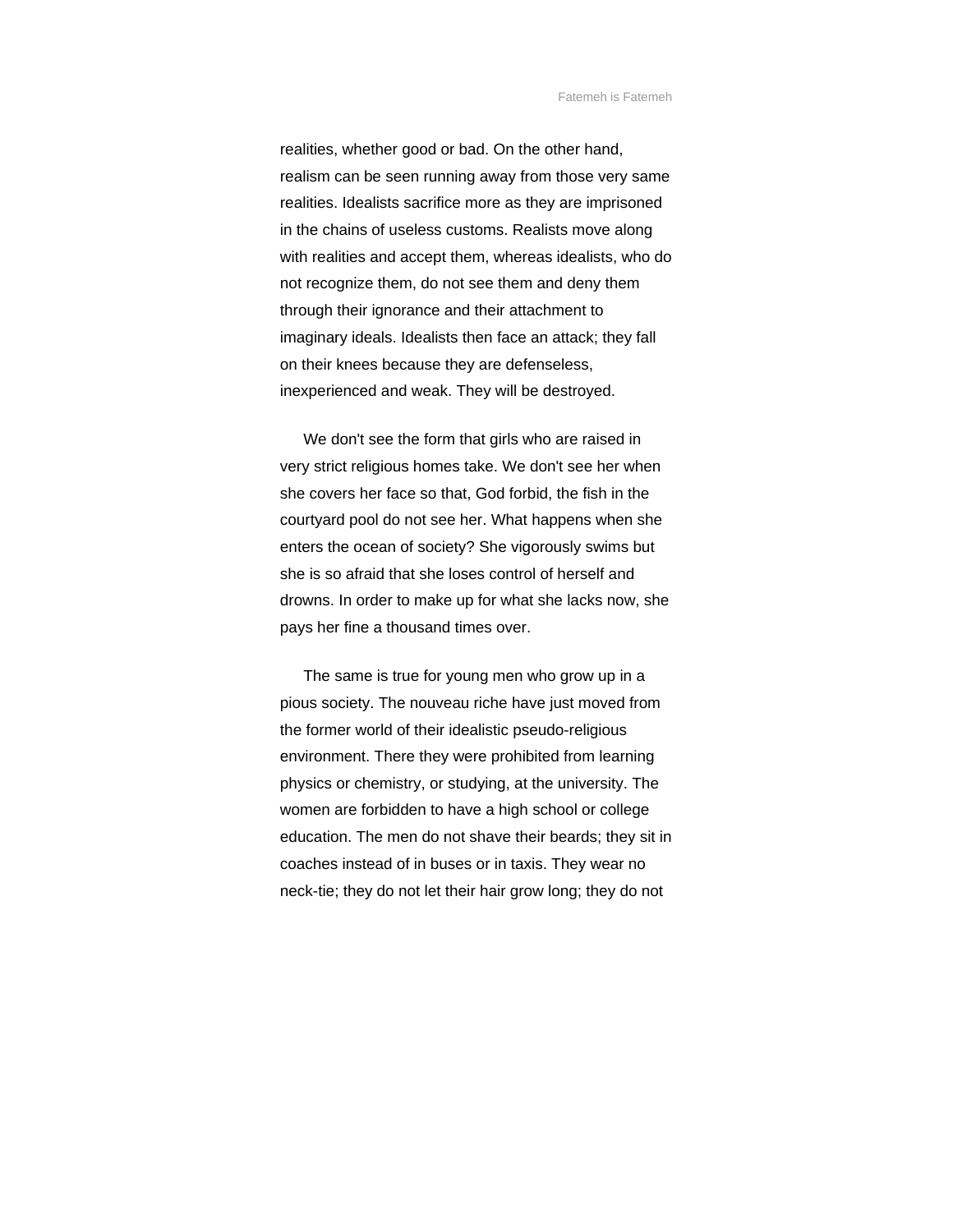change the form of their clothes or their hair-style. They neither buy radios nor do they spread the word of the Quran through a microphone! Suddenly, these young people face the new world of realities, full of twists and turns.

You see what confusion it has caused. He sees the pretense. He has learned certain airs through having had them translated in films into Persian. He learns about showing off luxury and being silly. He sees the exaggeration of it all. It is so exaggerated that even foreigners laugh about it. Why? Because they exist side by side with reality whereas we deny them before we even come to know them. This is why we have been captured.

This new civilization has attacked all boundaries and watch-towers of the world. They have been made to fall down. The new generations have been caught by the speed of the wind of the Renaissance, the intellectual movements, the great French revolution and the industrialized life styles as they blow continuously. These changed the weather of the world. The changing of the atmosphere of our, country is also a reality. It is a most certain reality. It is clear that sooner or later the lightening will strike. V1hen it does, machines, printing presses, universities, democracy, radios, television, movies, newspapers, books, schools, women's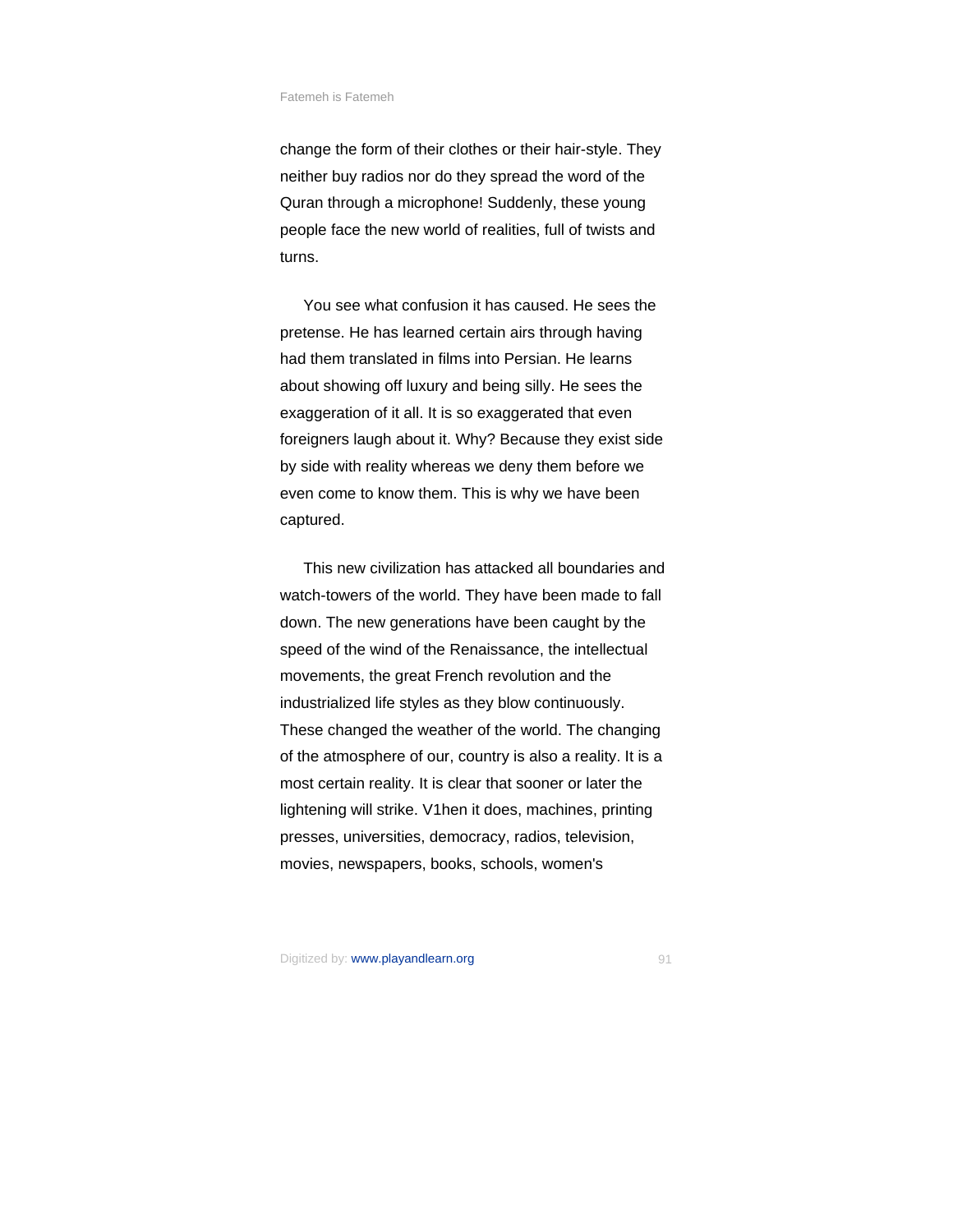education, new techniques, new sciences, and many other new things will come and will change them.

The leaders of the people, those responsible for their ethics, those who have been given the responsibility of guiding their lives and thoughts, those who stand face to face with unavoidable realities, have closed their eyes. They have given their hearts to mental ideologies and to their ancient thoughts. They have tried to preserve their horse drawn carriages side by side with taxis.

And they still light lamps, having electricity. They are aware. They even correctly predict this truth. They predict the phenomenon of the rush to the inferior world. They know it will bring about the decline of much of the beliefs, faith, piety, health and independence. They know that corruption will find a home deep within people's brains. But face to face with this coercion and this rush towards a new phenomenon, knowing the order and relationship which it imposes when it reaches the furthermost points and the most backward tribes of society, even those in the depths of the desert, they only say one thing and one thing only: Forbidden! Radios? Don't buy one. Movies? Don't see them. Television? Don't watch it. Loudspeaker? Don't listen. University? Don't go. The new science? Don't study it. Newspapers? Don't read them. Vote? Don't give it. Office work? Don't do it and ... women? Shhh ... Don't mention that word!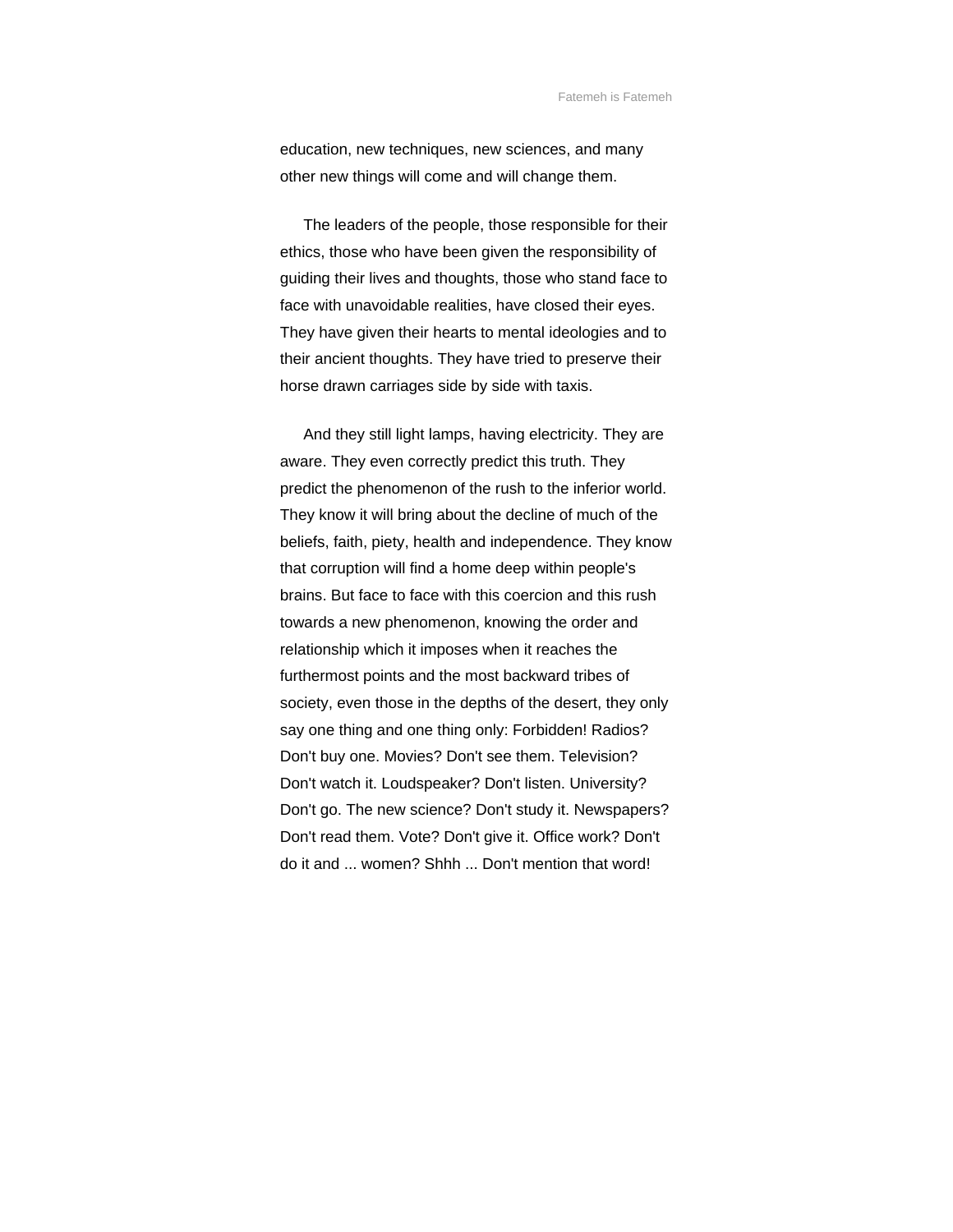Face to face with the flood of industry which covers the world and the changes which have taken place in .the world order, seeing a civilization which sells refrigerators to the Eskimos, they stand to prevent it from coming about by completely defending the past. Their total army and defense consist of two things only, a word along with a negative command: `Forbidden!' and `NO!'.

What is the result? What we see is what happens. Events and realities break the barriers and tear down the watch-towers. Realities tear down the bricks of the walls and destroy the defenseless defenders of the past who are hidden behind them with their eyes closed or who have turned their faces away as a sign of their disapproval.

The force of these realities ruins everything at once. They attack the city's inhabited areas, the bazaars, mosques and even our homes like wild bulls, wolves and chained dogs. They plunder everything. But they do not leave. They come, they kill, they burn and they take, but they do not leave as the army of Genghis Khan had done. Why?

Because no one even sees them. Our border guards, our watchmen, don't like them. They are so exasperated that they don't even bother to look at them. They don't want to go and separate the good from the bad and correct them. They don't want to adapt them to the climate and the people of our country. They don't want to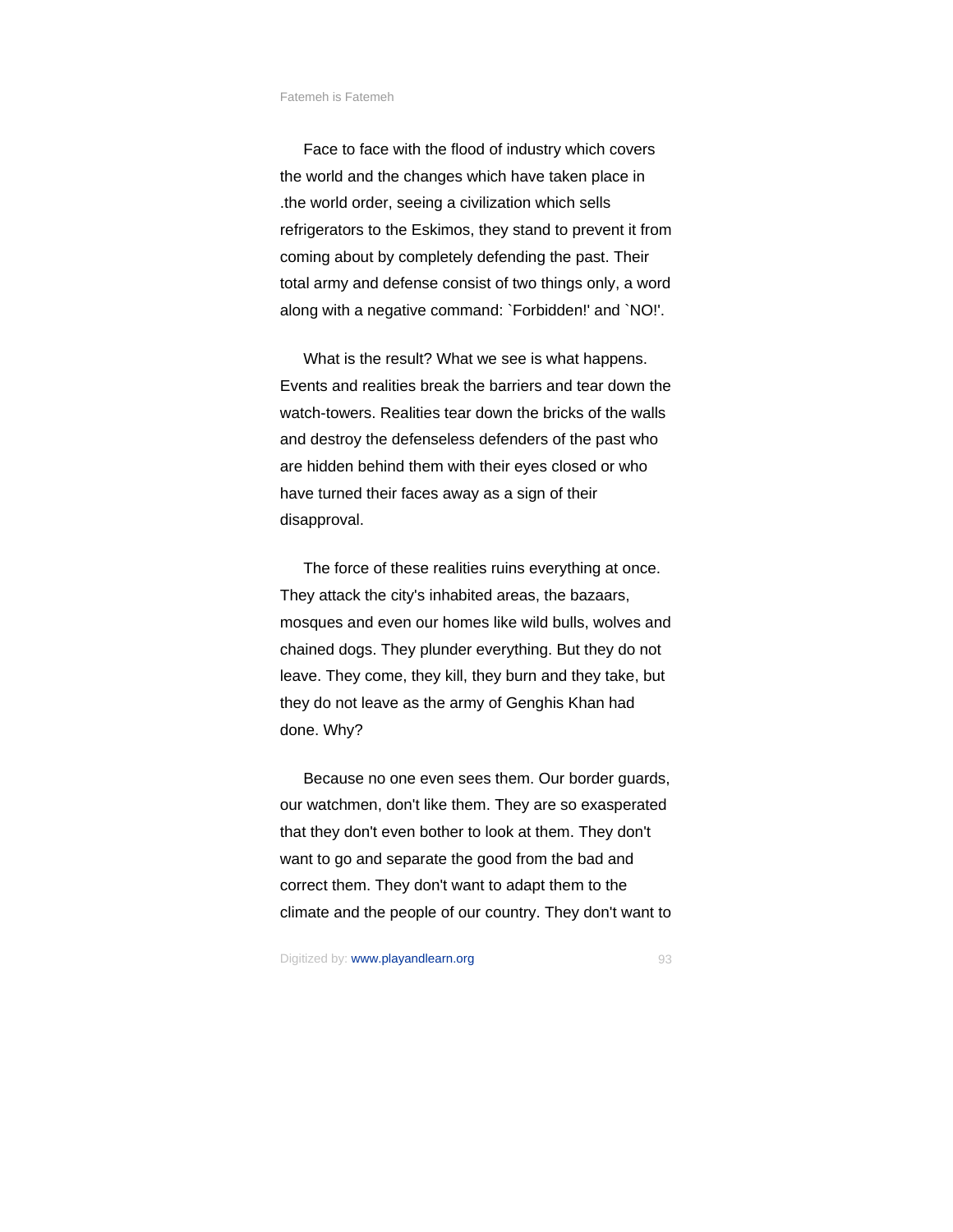choose among them. They don't want to shame, control and dominate them. They stand in the middle of the road facing a driverless car. They are run over and crushed.

They is why veiled women who want to give birth to their children, scream, `Why men physicians? Why should women not be treated by women physicians?' She wants her child to go to school and to the university. Her cries increase - is this the faculty of literature or a fashion show? Is this an Islamic university? Is this an Islamic society? Does this school smell just a bit of Islam? Does it contain a bit of ethics and meaning? Is this the radio of a religious country or just a noise box? What kind of a translation is this from one culture to another - this television, this publication, this gathering, these laws which act as balancing scales, these banks? What film is this? What theater? What art? What craft? Really, what kind of a civilization is this? But then again, as Hafez [the great Iranian poet] has said,

*As our destiny has been made in our absence If just a little bit is not according to our wishes, don't worry*

And, in our case, we have to say: *if all of it is not according to our wishes don't worry!*

When these realities come and find a place for themselves, when they begin to work, you are absent. You have run away. When you, a pious man, a religious,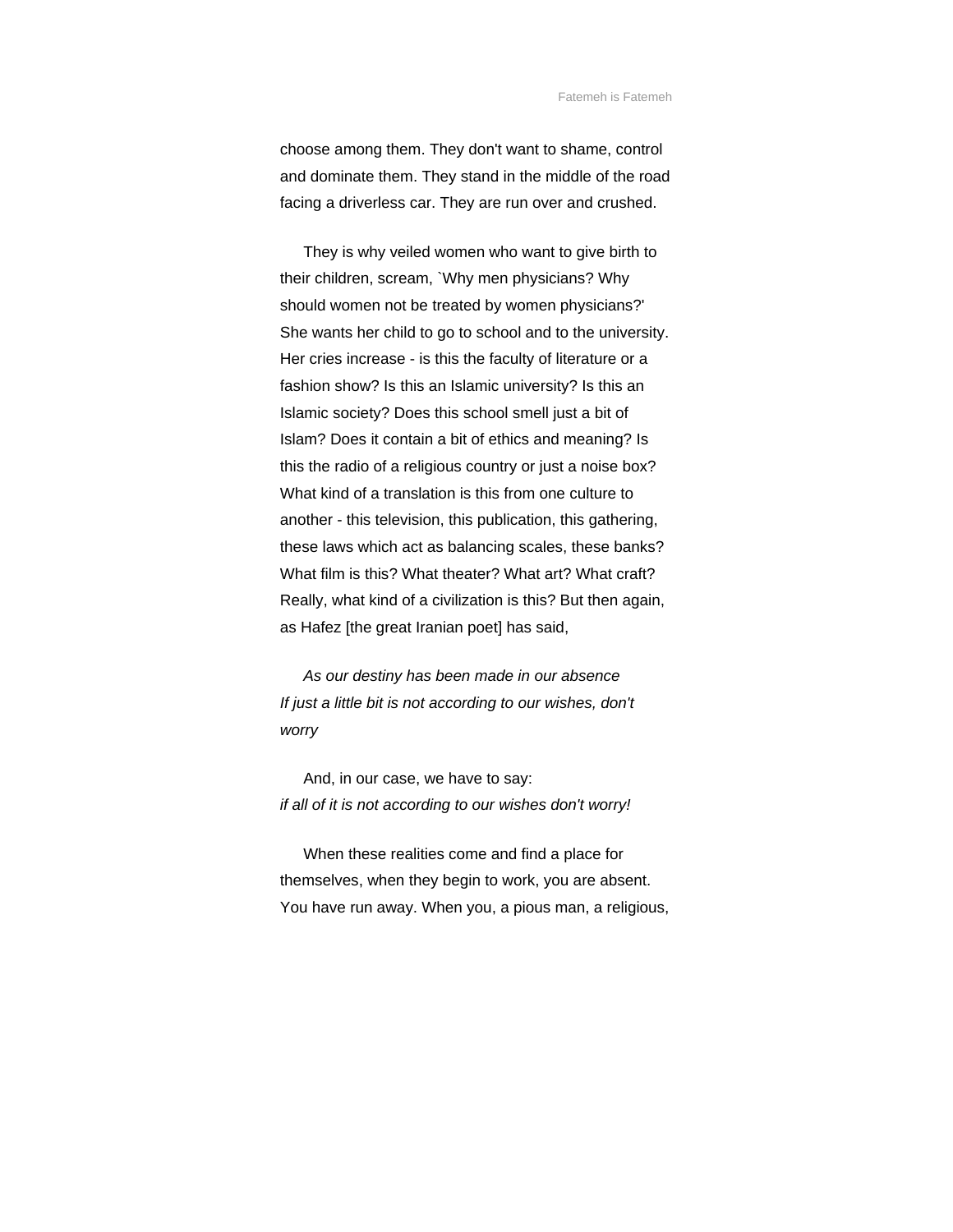#### Fatemeh is Fatemeh

ethical Moslem, sensitive to people's feelings, responsible for the spirits and thoughts of society, preserver of the Islamic culture, sulk and retire into a corner, you allow a Khan, [Reza Shah] to bring and to put a new civilization into effect and employ a new industry and science for your society.

It takes great effort to effectively interfere in events which unfold. Yet it is only through this effort that you can guide the determined motion of society. People who believe we should preserve that which is incapable of being preserved and that which is dying, and who are in a position to advise those who inspire, those who appease and those who give condolences, do not recognize the dangers. They create believers from among those who accept the unacceptable. They delude the majority of society. They keep them in a state of bending forward, silent, weak and submissive.

Those who seek a flowing and active society and want a better human life, acknowledge realities. They know pain. They take their strength from these realities in order to heal their wounds. This does not include those who, as demigods, defend that which is incapable of being defended, nor those who take the public into their own hands, nor those who follow the styles of the day, nor those who praise according to what is fashionable, nor those who try to attach themselves to something.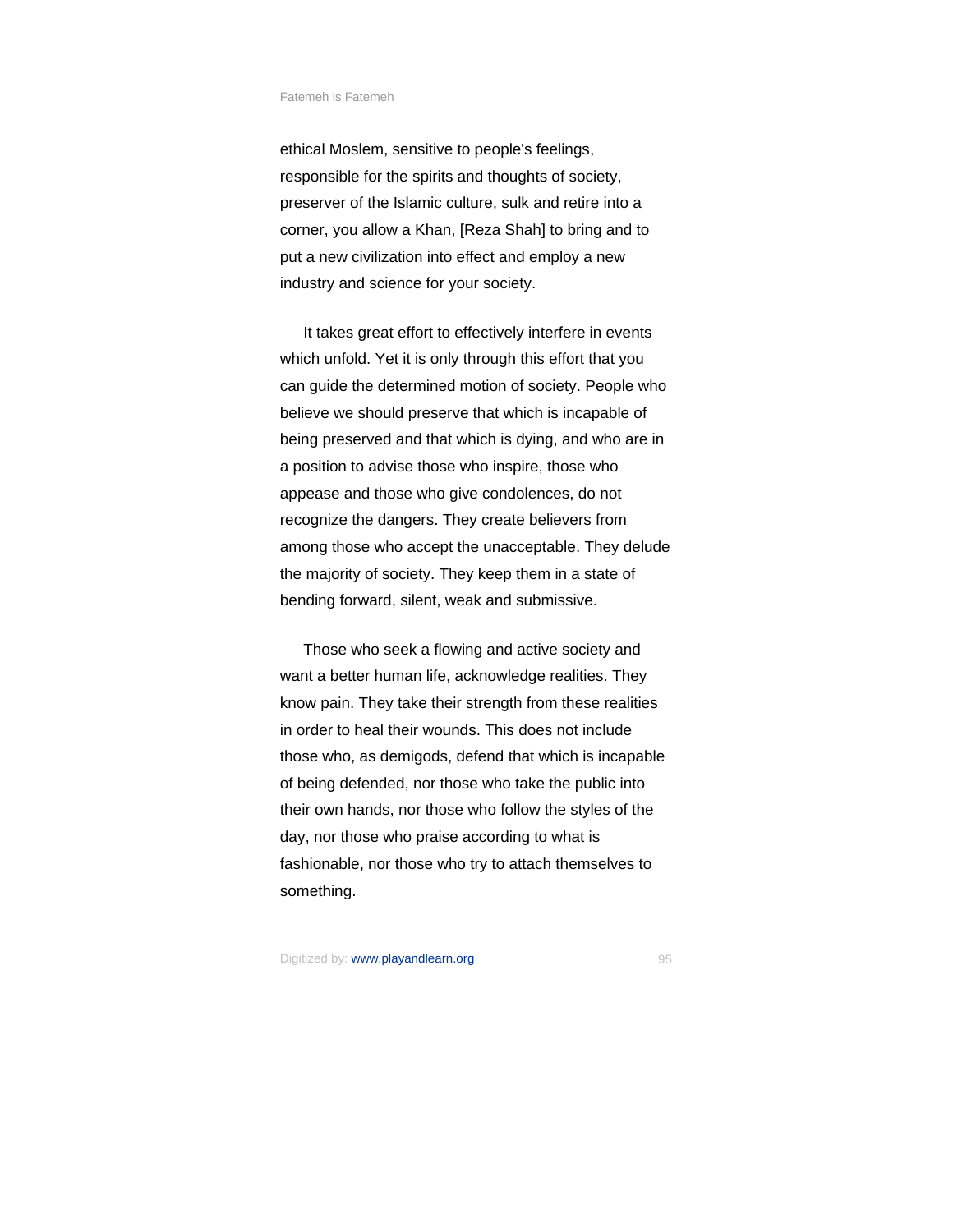Those who acknowledge realities are people who know time moves. They know that society has a skin which it sheds. They feel that the strong forces of the world have turned to us to make us change. Neither are they sufficiently without pain to sit down and watch, nor are they without shame to be able to take whatever job is handed to them. They are not so stupid as to react in such a way that when they see a flood has come to cover their town, they should try to protect only their wife and children, keep them safe and pull their own carpet from the water, because they know it is a wrong and useless act. They know that today is not like the past where families were living in a closed society. Now, even if you hide your daughter in the back room of your house, national and international television will follow her, find her and show her the attractions and shows of the outside world.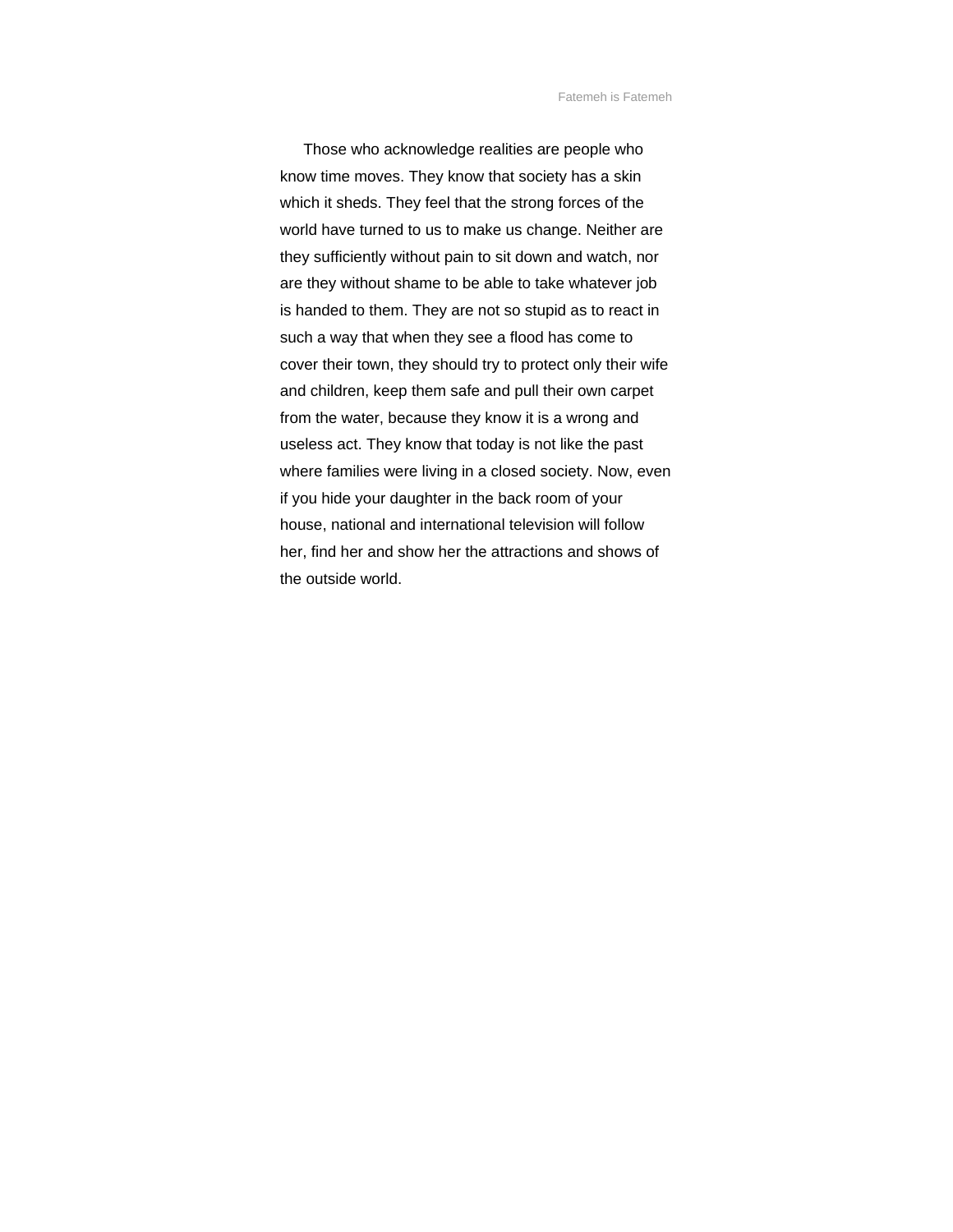Fatemeh is Fatemeh

# **Which Mould Do They Fill?**

# **Traditional or Absurd**

In reality, in our society, those who ask, `Who am I? 'Who should I be?' or `What is my identity?' are of two types. One type is a person who is attached to out-dated, existing traditions that are called religion and ethics, which that person wants to impose upon others. He can't. Even though he knows he can't, he still sticks with them, he still retains them. He tries to impose them upon the young people.

There is another type who is afraid to act even under the pseudo-name of intellectual, modern or freedom seeker because he thinks, 'If I interfere or if I negate or agree and control the `ifs', I will be condemned as being old-fashioned, eastern, backward and religious. So against the social changes, changes in the types of young men and women, he plays the role of a `dead person'. In other words, his child acts while the mother and father create possibilities for him. They are called intellectual parents. But their silence and surrender does not stem from their intellectual abilities. It does not come from their beliefs but rather from their impotency and weakness. He says to himself, 'if I interfere, I will give up my outer, external strength and my inner emptiness will show.' Prestige, Papa!

These are two types, two types of people who can be molded. One is attached to the traditions of the Chahar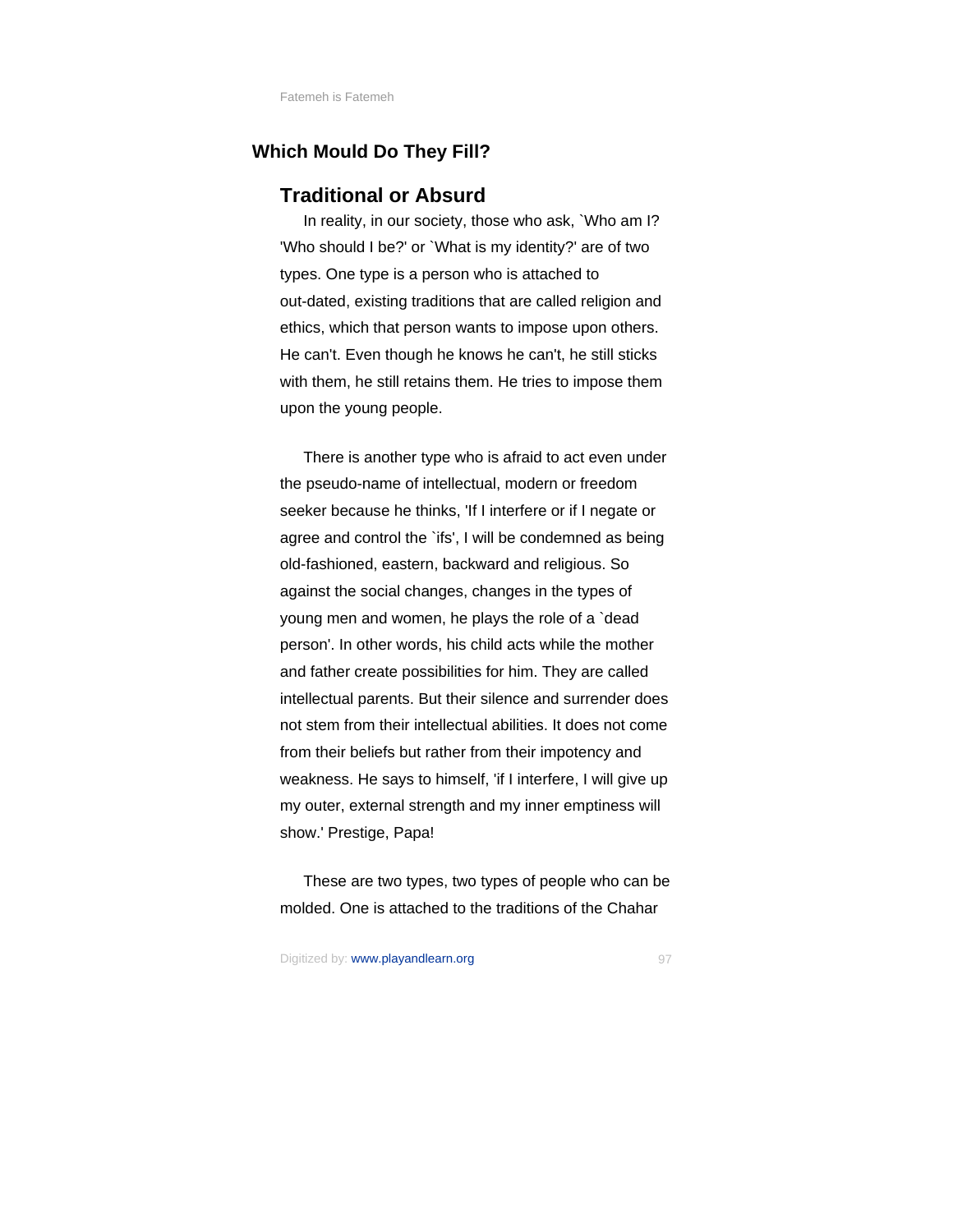Bagh in Isfahan - huge, ugly, crooked and decayed. The second is a product of European brick kilns - straight; subtle, without endurance, hollow and absurd.

These are two types and two ways, both are incorrect and lost. Why? One stands against the roaring flood of realities which is about to ruin everything. He tries to turn back the waters with his hands. He tries to stop the flow. He swears, cries out, laments, sobs, and cries at the flood which builds up and flows out and takes everything in its way.

The other one stretches himself out next to the flood waters, like a dead person, like a useless observer. This dear man who has no personality of his own, is quiet, works from morning until night, commits murder, rips people off, is a pickpocket, performs a thousand dirty deeds, praises, tricks people and then fills his pockets in order to have them emptied by foreign companies and to have himself poured into their pockets.

### **Women -We cannot Know**

There are only some European women whom we have the right to recognize. It is they whom we always have to refer to. They are the women introduced through films, magazines, television and sexy movies by writers who have given them sex. They are introduced to us as a universal type of European woman.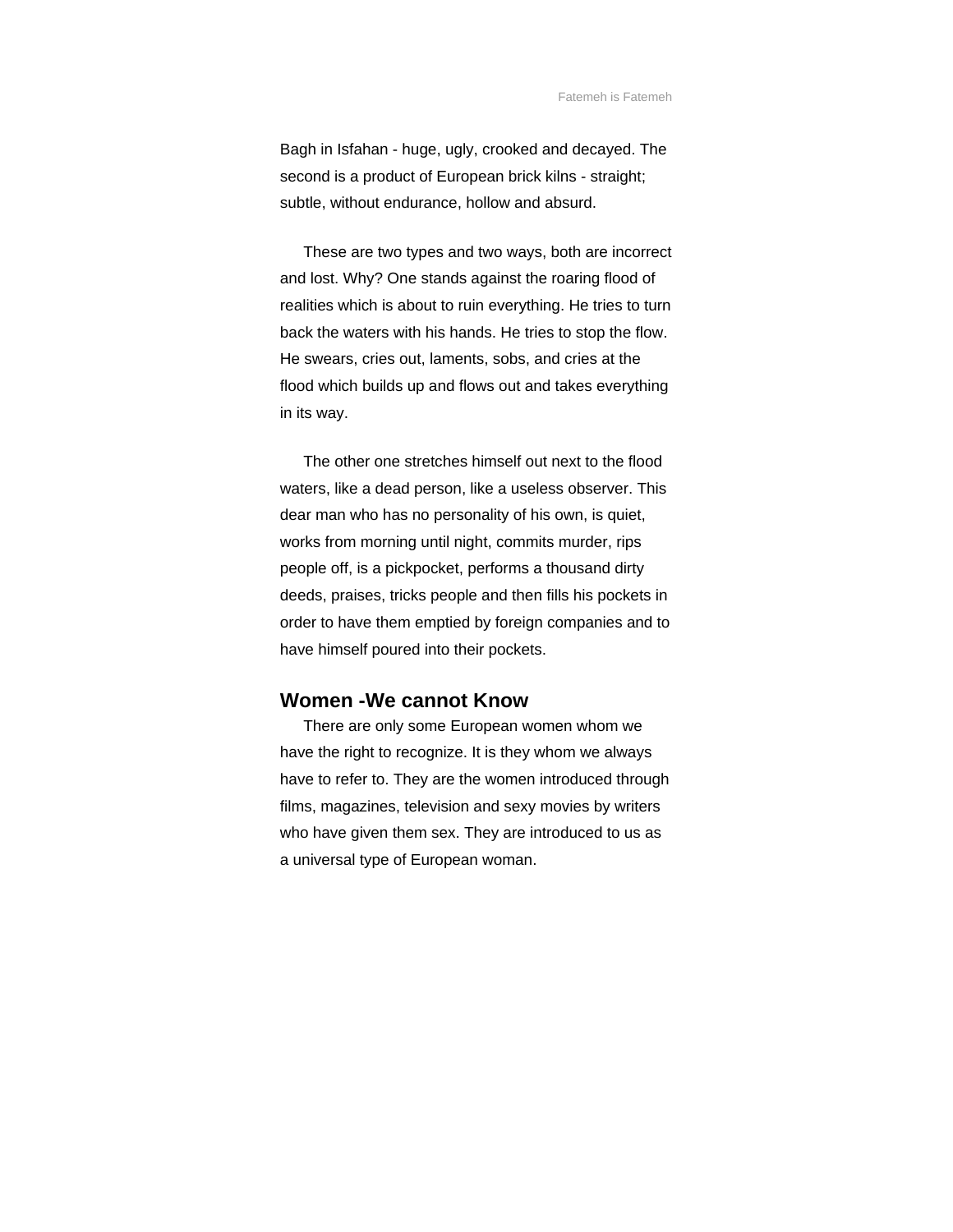We have no right to get to know the European girl who at the age of 16 went to the deserts of Nubi, Africa, the deserts of Algeria and Australia. She spent all of her life in wild places. She lived with the threat of sickness, death and wild tribes. Throughout her youth and old age she studied the waves emitted from the antenna of ants and the antenna which receives them. When she grew old, her daughter carried on her work. The second generation of this European woman returned to France at the age of 50. At the university she said, 'I discovered the language of the ants and I learned some of their signs of communication:'

We have no right to come to know Madame Guashan who spent her whole life studying and finding the roots of philosophical ideas and the wisdom of Avicenna, ibn Rushd, Mulla Sadra and Haji Mulla Hadi Sabzevari in Greek philosophy and many of the works of Aristotle and then compared them. She showed what our philosophers received from them. She corrected that which they had badly translated and incorrectly understood for the 1000 years of Islamic civilization.

We have no right to know the Italian Mme. De la Vida. One of her works was to edit and complete the `Science of the Soul' of Avicenna from the ancient Greek manuscript of Aristotle on the soul.

We have no right to know Mme. Curie who discovered quantum and radioactivity or Resass Du La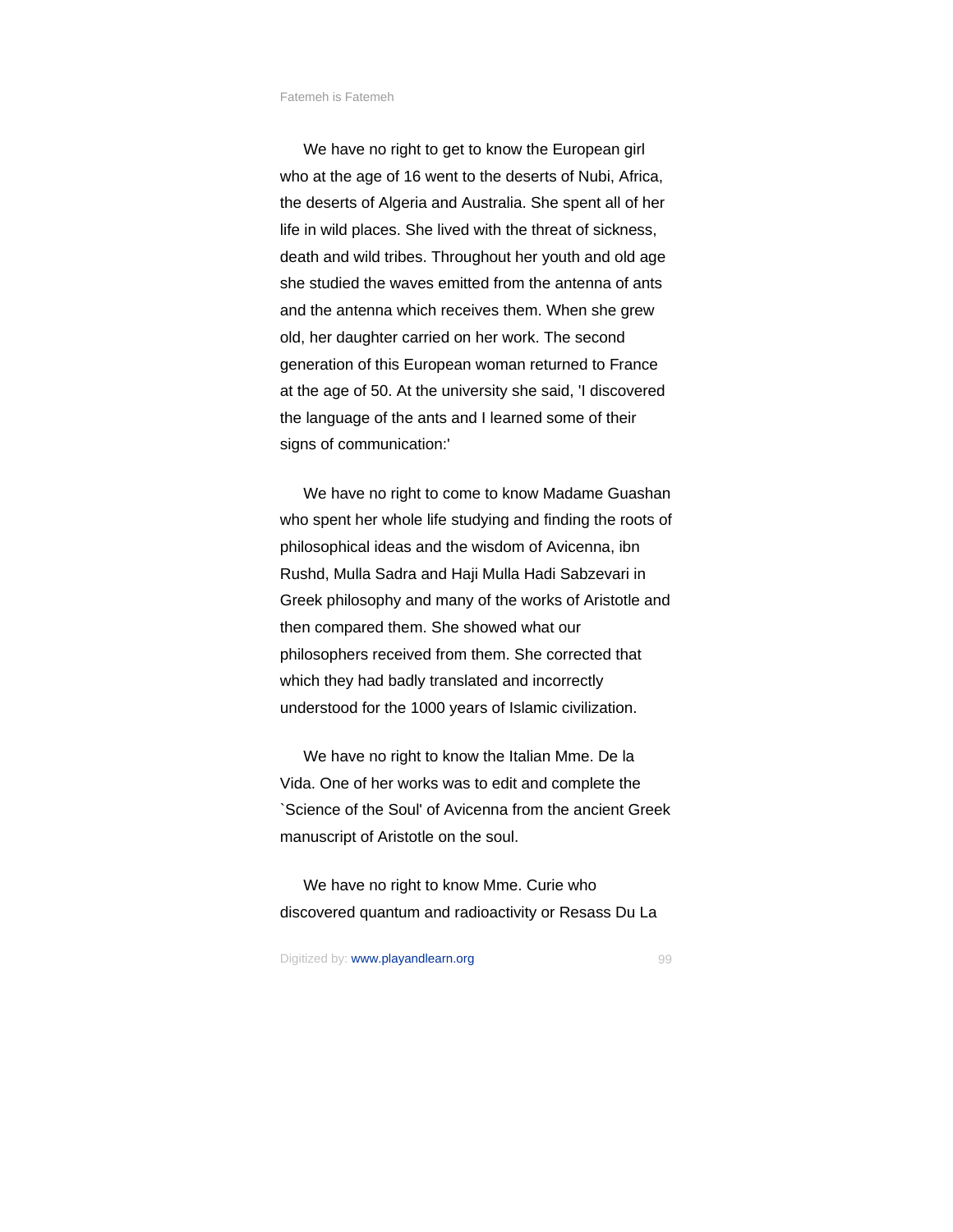Chappelle who knew more about the sanctity of Ali than all the Islamic scientists and even all the Shiites who claim today to be aware of Ali and the Alavis. She was a young, beautiful, free Swedish girl, born far from Islamic culture. She was distant from Shiite behavior and beliefs. From the beginning of her youth, she devoted her life to knowing that spirit which had remained unknown in the structure of Islam. She followed a man who had been covered over by the hatred of his enemies, and caught in traps laid by hypocrites and embellished by poetic praises and meaningless friends. She discovered the most correct manuscripts about Ali. She came to know the most subtle waves of his spirit, the depth of his feelings and his highest leaps in ideas. For the first time, she felt his anger, pain, loneliness, brokenness, fear and needs. Not only did she show Ali in the Battles of Uhud, Badr and Honein, but she found Ali praying in the mihrab of the mosque in Kufa. She discovered his nights and his complaining around the wells of Madinah. She gathered together the *Nahjel balagah* which the Arab Moslems have access to through the literary edition of Mohammad Abduh, the great Sunni Mofti, whereas Shiites have the lectures of Javad Fazel which is related to Ali or the Faiz translation (which is correct but has to be read with the help of the Arabic text!).

This girl - a disbeliever destined for hell - who gathered all of the writings of Ali in this and that book, notebook or recorded in a manuscript, hidden here and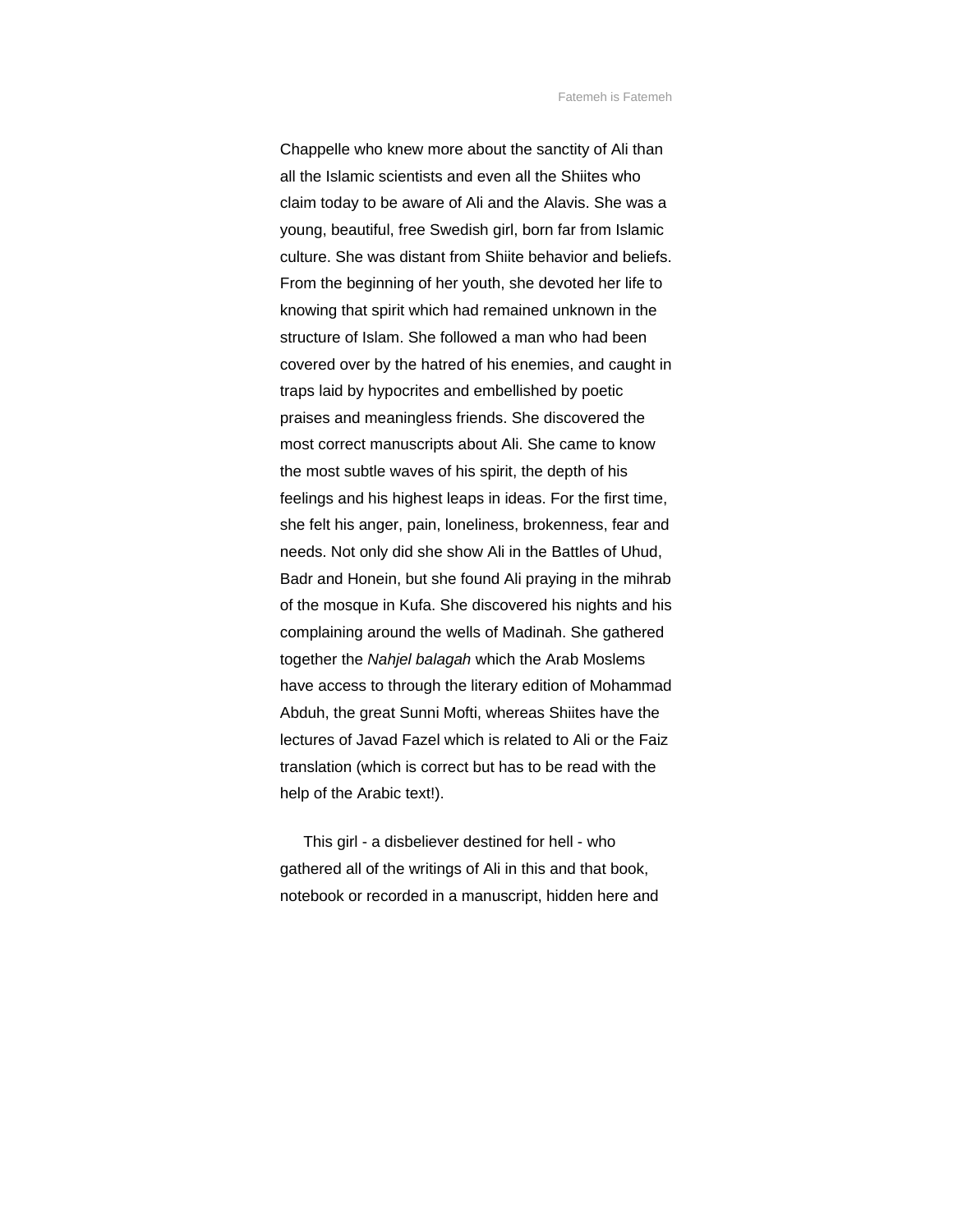there. She read all of them and translated them and interpreted them. The most beautiful and deepest writings ever written about someone flowed from her pen. For 42 years she has continued to study, think, work and research Ali.

We have no right to know Angela; the American girl in prison who is not only the hope of two countries, but of all the free people of the world, of all the wounded, all those condemned through humanity's racial discrimination - the oppressed.

We should not know that foreign women are not just toys of the Don Juans who take money, unattractive things and jewels - female slaves serving men as long as they want them, as long as they are interested. We should not believe that they are only worthy of the attention of their pleasures, desires and lusts. After that period, they are like machines that have become out-dated. Rather, the foreign women have progressed to the point of becoming the embodiment of an ideology of a country and place, of salvation (escape), pride, and the honor of a generation. But we have no right to know them.

We only have the right to know Mme. Twiggy! And as the final level of the ideal manifestation of Western civilization, the Queen of `71, and along with her, the highest form of European woman, Jacqueline Onassis, who uses her money as a means of exchange for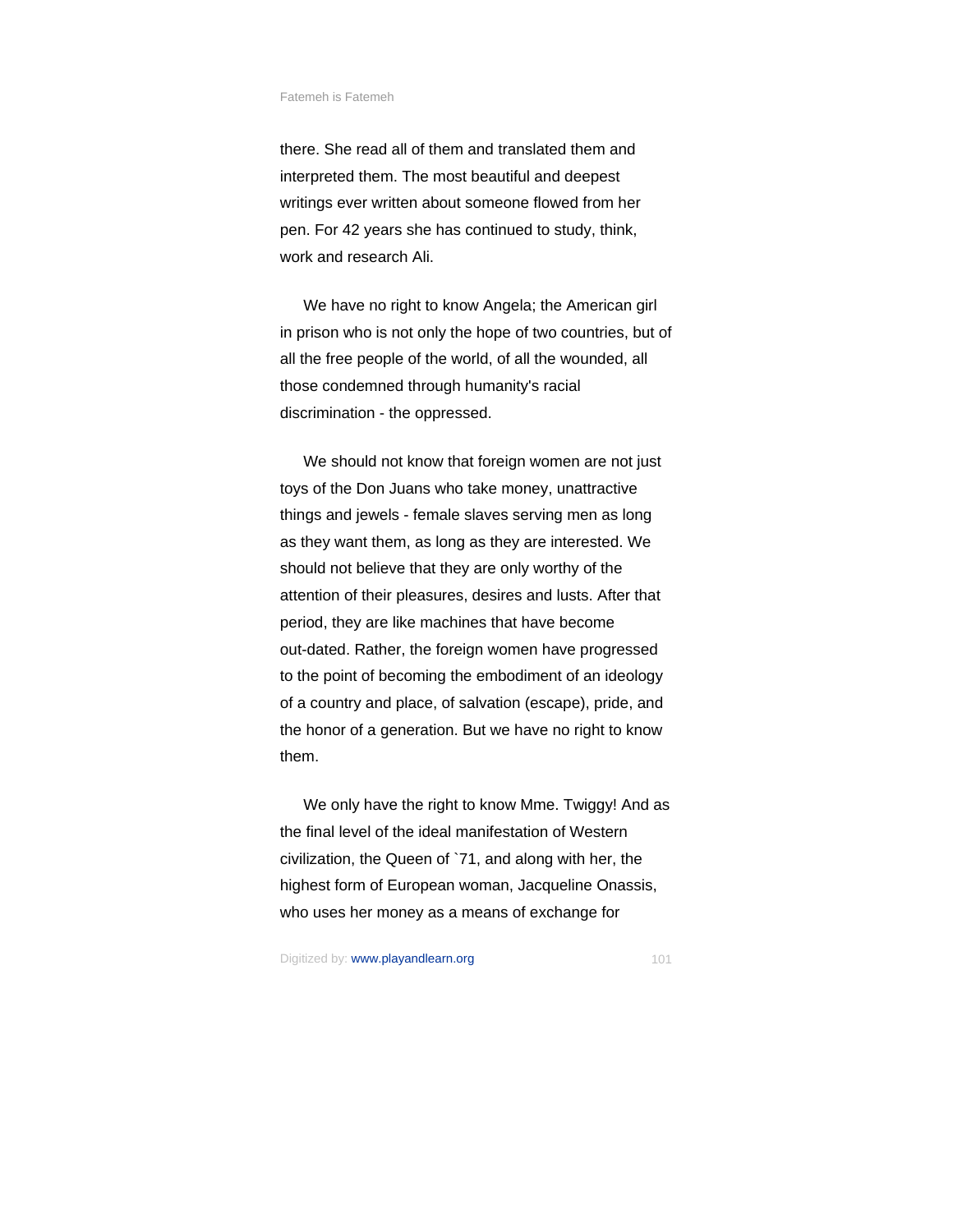everything, B.B. and the Queen of Monaco and all of the 7 female guards around James Bond. They are the sacrifices of the departments of the production of Europe. They are the toys and wind-up dolls of the wealthy and the slaves of the new civilization for the houses of the new merchants.

We Iranians only have the right to know them to be examples of women of European civilization. I have never seen photographs from Cambridge, the Sorbonne and Harvard University showing and telling about female .university students who go to the library and work on 14th and 15th century manuscripts and artifacts from 2500-3000 years ago in China, or who bend over Quranic manuscripts based upon Latin, Greek, Cuneiform and Sanskrit texts without moving and without allowing their eyes to rove. They don't take their heads out of their books until the librarian takes their books away or asks them to leave.

You men and women, seekers of knowledge, scholars, researchers, have you- ever heard of the famous contemporary German scholar, Frau Hunekeh? Have you heard that she has recently written a very comprehensive study of Islam and its influence upon European civilization which has been translated into Arabic and is entitled; *The Arab's Sun Spreads over the West.*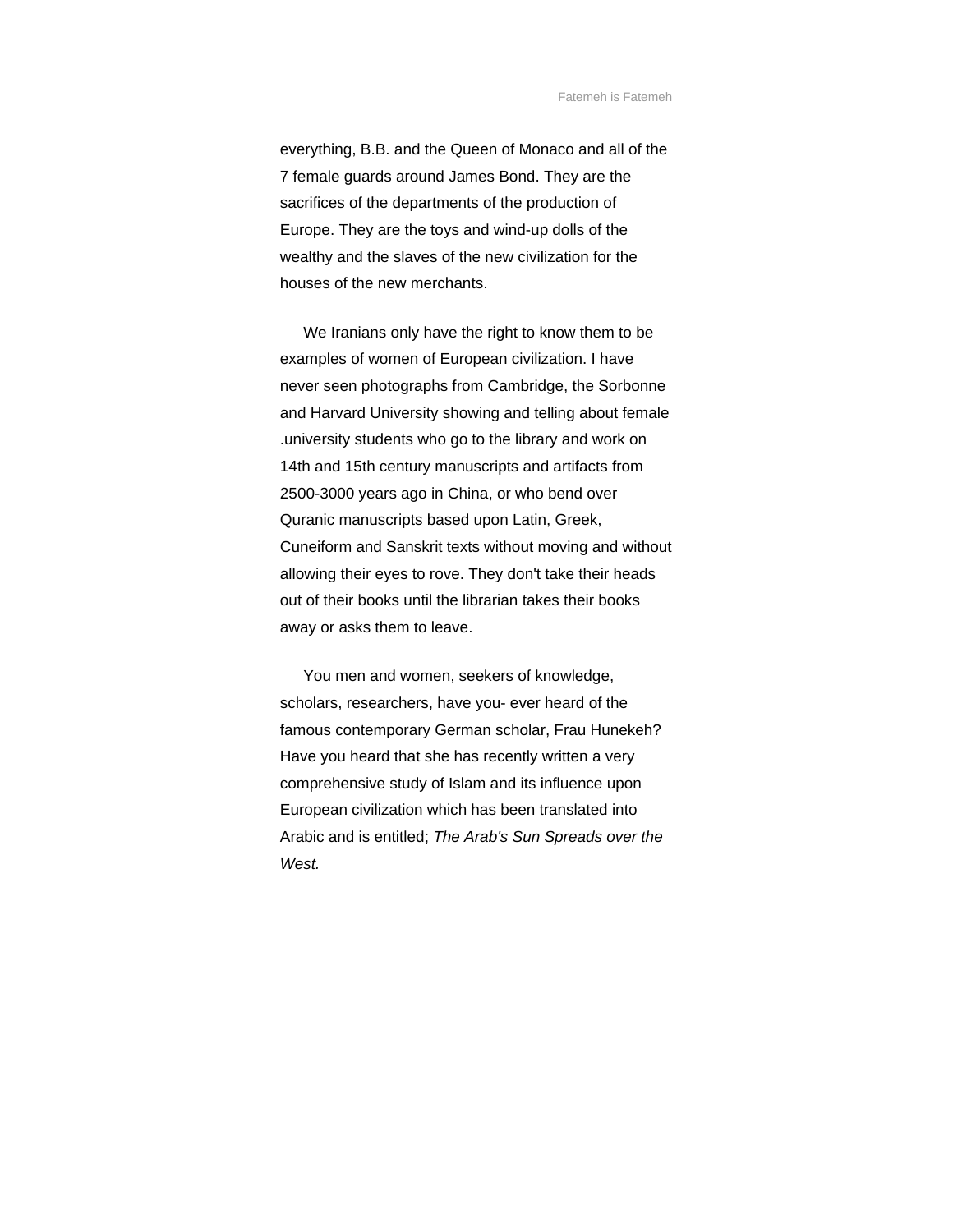These are not today's women and they should not be known. Why? Because one group is old fashioned. They are tradition seekers. The other is superstitious and hidden and at the same time known and apparent. If they join hands, they will awaken us. They will destroy everything we have. So people are obliged to take the form of tamed consumers and quiet slaves.

These two old-fashioned, traditional and newly wealthy, for all practical purposes, work together so that a new type comes into being, one under the name of ethics and religion and the other under the name of freedom and progress. The old-fashioned worshippers of tradition hit women with prejudicial fanaticism and push her, leaving her without bread and water. They show her anger. They have no compassion. They treat her so badly that the woman, half crazy with her eyes and ears closed, throws herself into the skirts of those with cylindrical hats and goat-like beards, who welcome her, take off their hats respectfully and with correct manners, bend their heads forward politely and with a smile upon their faces, treat her gently.

This very European woman whom we have come to know is a woman. of today. She delivered herself but she is the progeny of the Middle Ages. She is reacting to the inhumane treatment and fanaticism of the priests of the Middle Ages, who, in the name of Christianity and religion, misguided women and cursed and enslaved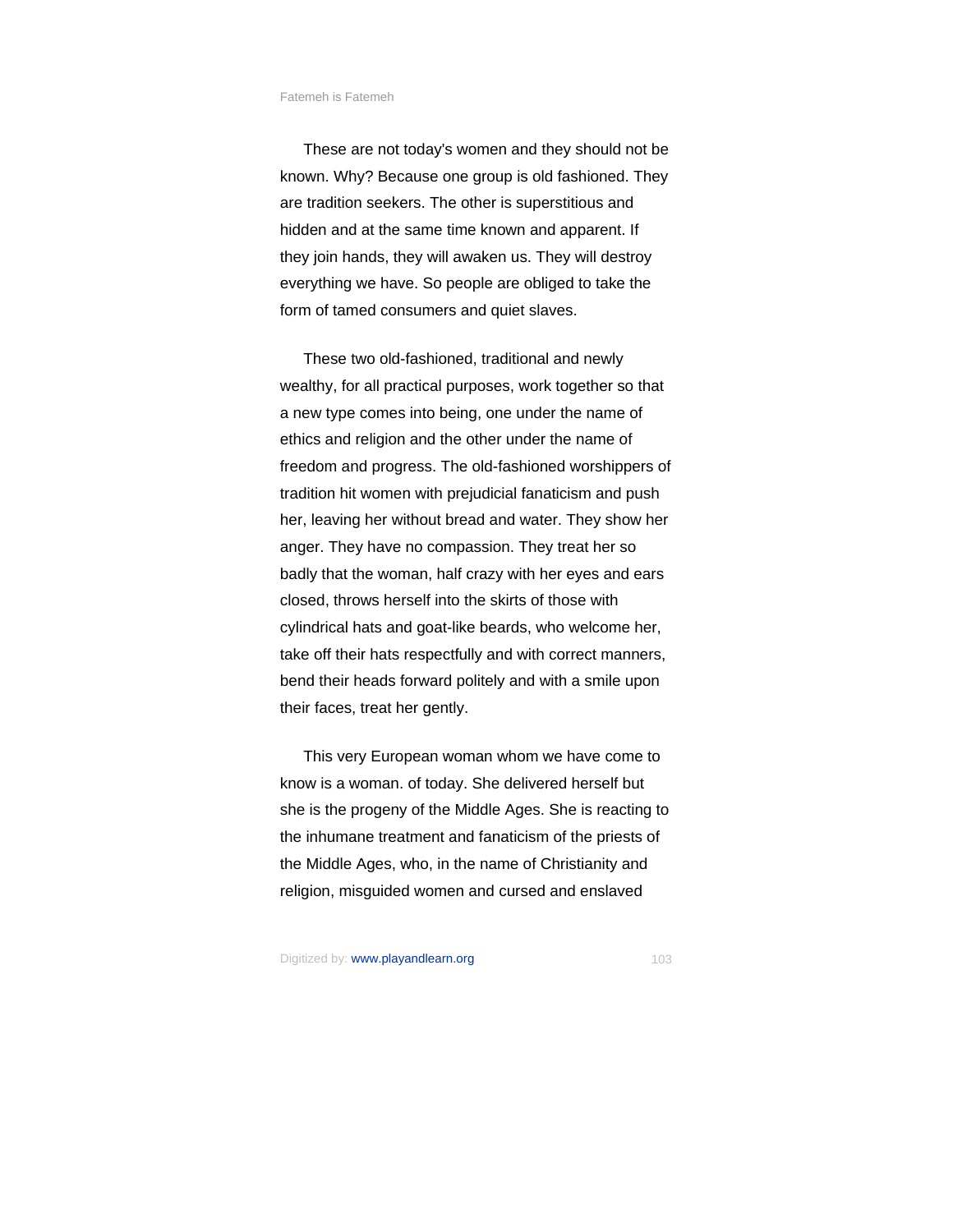them. They even showed her to be hated by God. They were the activators of corruption. She was the main cause of Adam's fall from Paradise to the earth!

In the Middle Ages, they asked the priest: If there is a, woman in a house, should a man, who is not related, enter? They said, `Never. Because if the man is not related and he enters the house where there is a woman, even if he does not see the woman, still he has sinned.' In other words, if an unrelated man goes to the second floor of the house and a woman is in the basement, sin occurs. It seems that the sins of women spread through the air.

St. Tomas Dakin said, 'If God should see the love for a woman upon a man's face, even if the woman is his wife, he becomes angry because no love, other than the love of God, should sit upon his heart. Christ lived without a wife and a man can be a Christian, never having touched a woman. This is why Christian brothers and spiritual fathers and even Christian sisters never marry, because marriage is a tie which arouses God's anger. We should only join with God through Jesus Christ because two loves do not fit into one heart. Only those who remain unmarried can carry the Holy Ghost.'

In Christianity, the first sin was the sin of woman. Every man, as the child of Adam, who, turns towards a woman, even if that woman be his wife, as Eve was the wife of Adam, repeats the first, primordial sin. The sin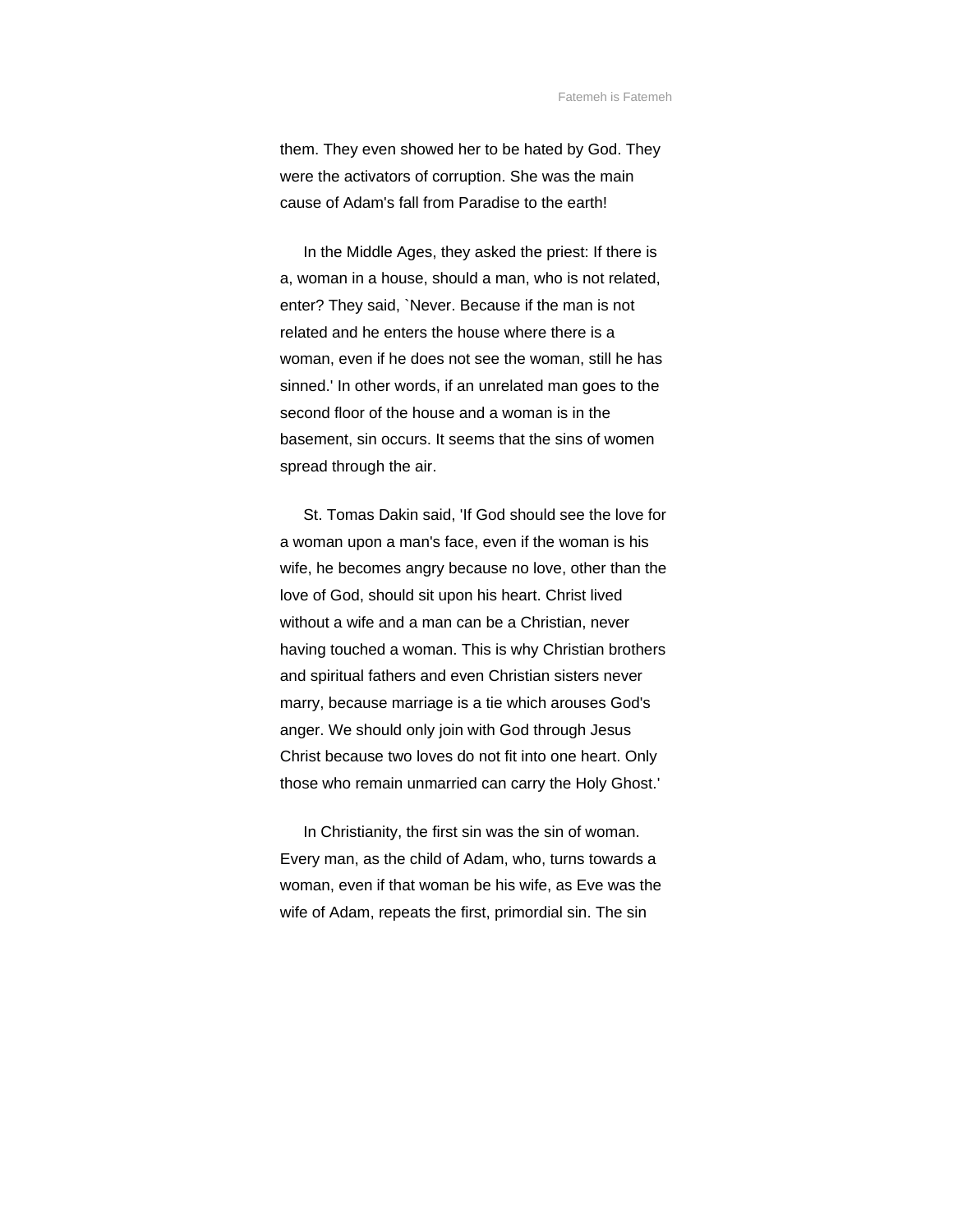and disobedience of Adam is renewed in the memory of God!

Thus one must do something so that God will forget Adam and his sin! This is why a woman in the thoughts of the people of the Middle Ages is so hated, weakened and held back from the ownership of anything. It even extended to the point that when a woman, owning property, went to her husband's house, she lost the rights to her own property. Her ownership was of itself transferred to her husband. A woman had no legal status. The effects of this can still be found in European civilization, which is completely unacceptable to us.

Even today, if a woman marries, she changes her name. This is not just for use in her home or unofficially. Her education certificates, her identification, her passport, everything is replaced from carrying her father's name to her husband's name. This means that a woman herself is nothing. She has no essential existence. A name is significant. A creature who lacks significance stands through others. In her parent's home, she uses her father's name. She lives with her first owner. When she goes to her husband's home, the name of another man, her new owner, distinguishes her. She does not possess sufficient value or credit to have a name. This tradition has also influenced Iran because it is a European tradition. Their traditions are better than ours. Even if it is a tradition from the slave age, even if it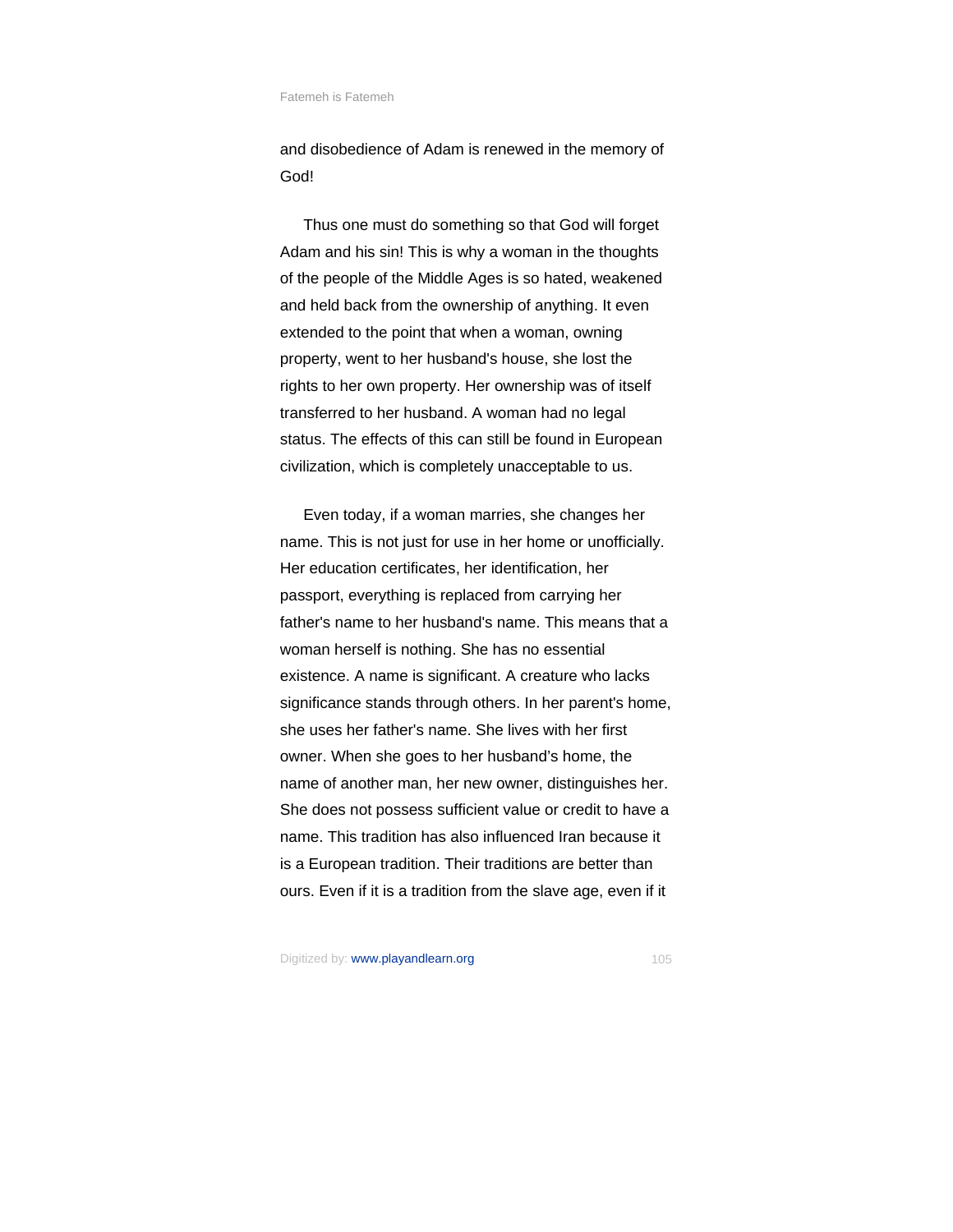is nonsense, a distasted and ugly action, the very fact that it has a foreign mark upon it, is sufficient for our modernists, characterized by their impotent imitation.

In imitating, whether a modernist or a traditionalist, reflection in choosing. There is no questioning or judgment about good or bad, no distinction between the useful and the useless. The basis of their imitation is the principle that 'whatever defect the King accepts, is art.' They confirm him until it reaches the point where if he says, 'Day is night', they add, 'Yes. I see the moon and the stars.'

In the official European marriage forms, the two people to be married are asked, 'Name?' Secondly, girl's family name. In answering the first question, the family name which will be taken after marriage, that is, the family name of the husband-to=be is recorded. In answer to the second question, her unmarried family name, the name of her father, is recorded.

In other words, a woman belongs to the owner of the house. Even if a house had originally belonged to her, she could not continue to own it because she is a woman. In her father's house, it was his name and in her husband's house, it is his name which is used. This is why she officially changes her name through marriage.

Our modernists have recently become aware of this foreign tradition. She also changes her first name after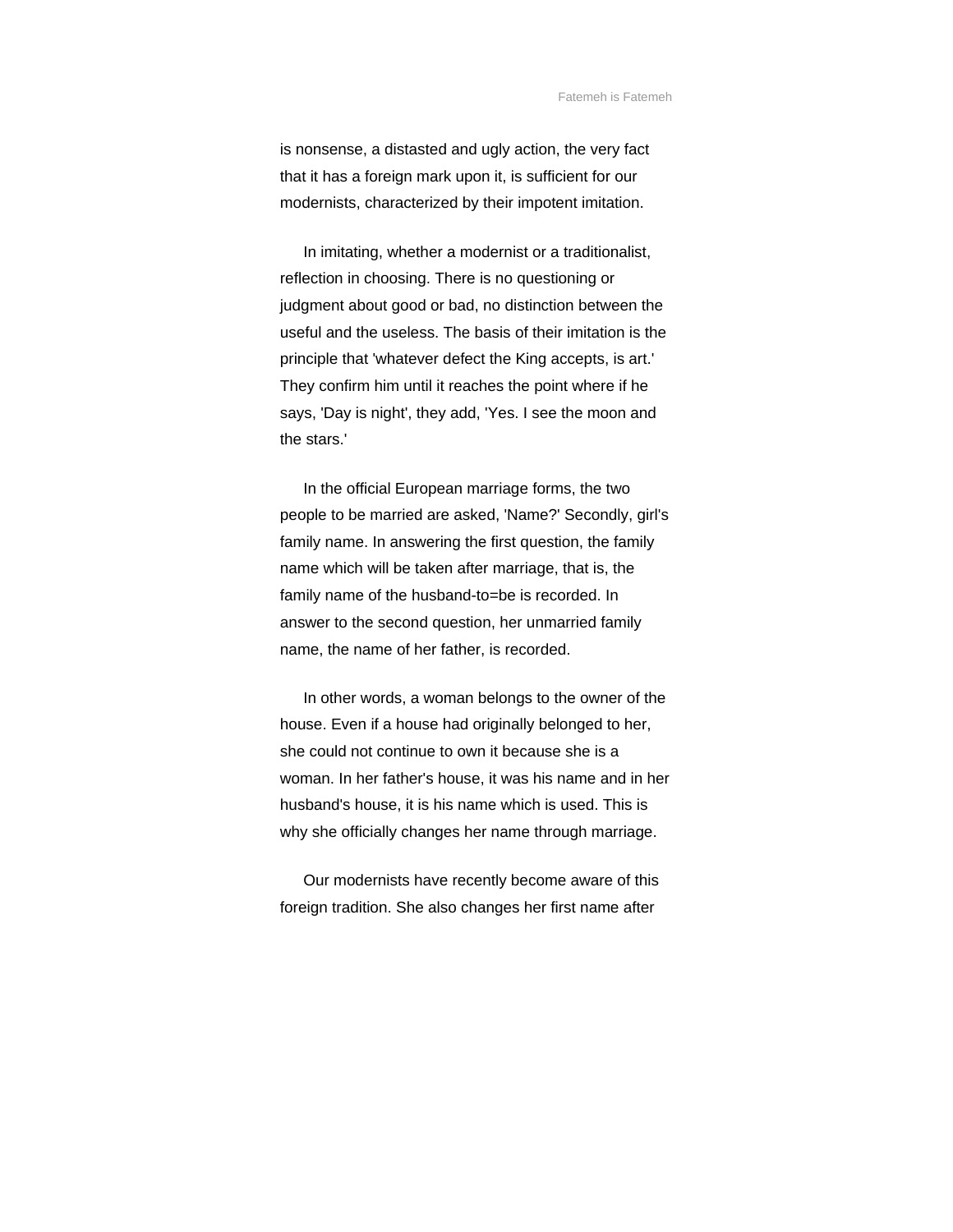marriage - she does not change her family name, but rather her first name! This is ridiculous. This is just an example which our pseudo-foreigners take from the foreign 'better race'. Whatever that race does is copied without even knowing its reason, purpose or value, because our modernists have no common sense.

This idiot ridiculously, unconsciously acts and thinks like a foreigner because he or she cannot distinguish. This is why we say pseudo-foreigners have been born into our modern societies who do not resemble foreigners and pseudo-Europeans have come into existence for which no example in Europe exists.

According to the present divorce law in France, when a woman separates from her husband, she has absolutely no right to her children. Whereas in Islam, from the very beginning, the purest form of Islam, not the present composite form of Islam, she is completely independent in respect to woman's rights. She can even seek payment from her husband for nursing her child. She can carry on her own businesses without any interference from her husband. She can work. As to production, she can independently and directly put her capital into effect. She has the most economic independence of any member of society.

All of the anti-human and pseudo-religious pressures committed against women in the name of religion have caused a reaction among European women. This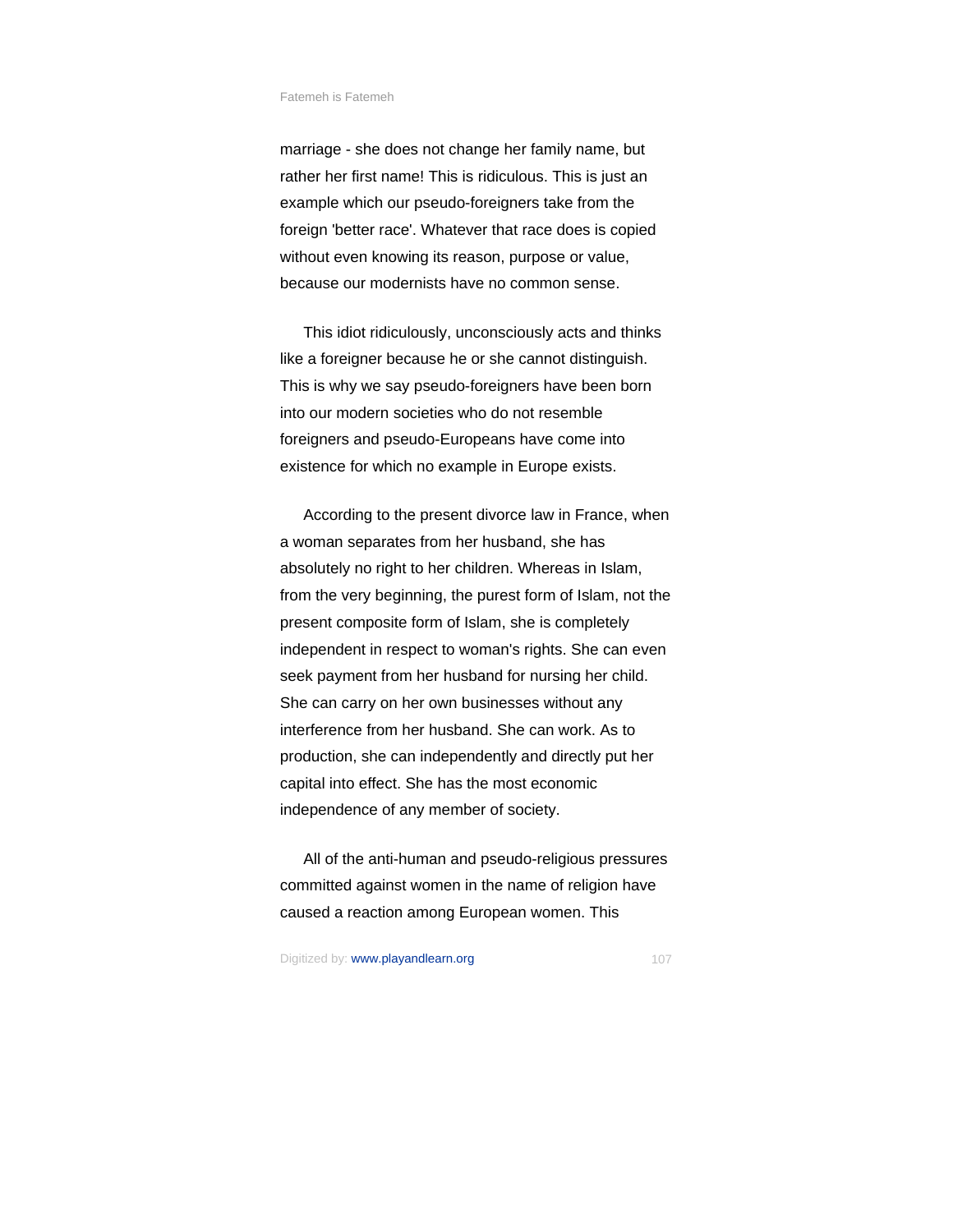reaction by women is directed against the Middle Ages. The memory and thought of it has remained with her. In Italy and Spain where religion is still strong, women are denied many of their human rights in spite of the signs of freedom and emphasis upon human rights and other such grand jokes.

We are talking about human freedom and social rights, not sexual freedom and sexual rights. We see with what speed the latter becomes prevalent. In return for the second world's (the previous third world) oil, diamonds, rubber gum, copper, coffee and uranium which inexpensively enters Europe, Europe exports freedom, ethics, techniques, culture, art, literature and, in particular, sex, to this hungry, plundered world - freely and with generosity. All means of communication and advertisement, social, technical, artistic and educational possibilities of an underdeveloped country come into the service of propaganda, promotion and distribution. These things are all other than freedoms and the rights of man!

Sexual freedoms are deceiving. It is part of a new exploitation, a type of limitless deception, which the impure system of Western capitalism in today's world, causes both the East and West innocently and of itself to reach out towards it until it gets to the point that the influence of. Western people and the influenced Eastern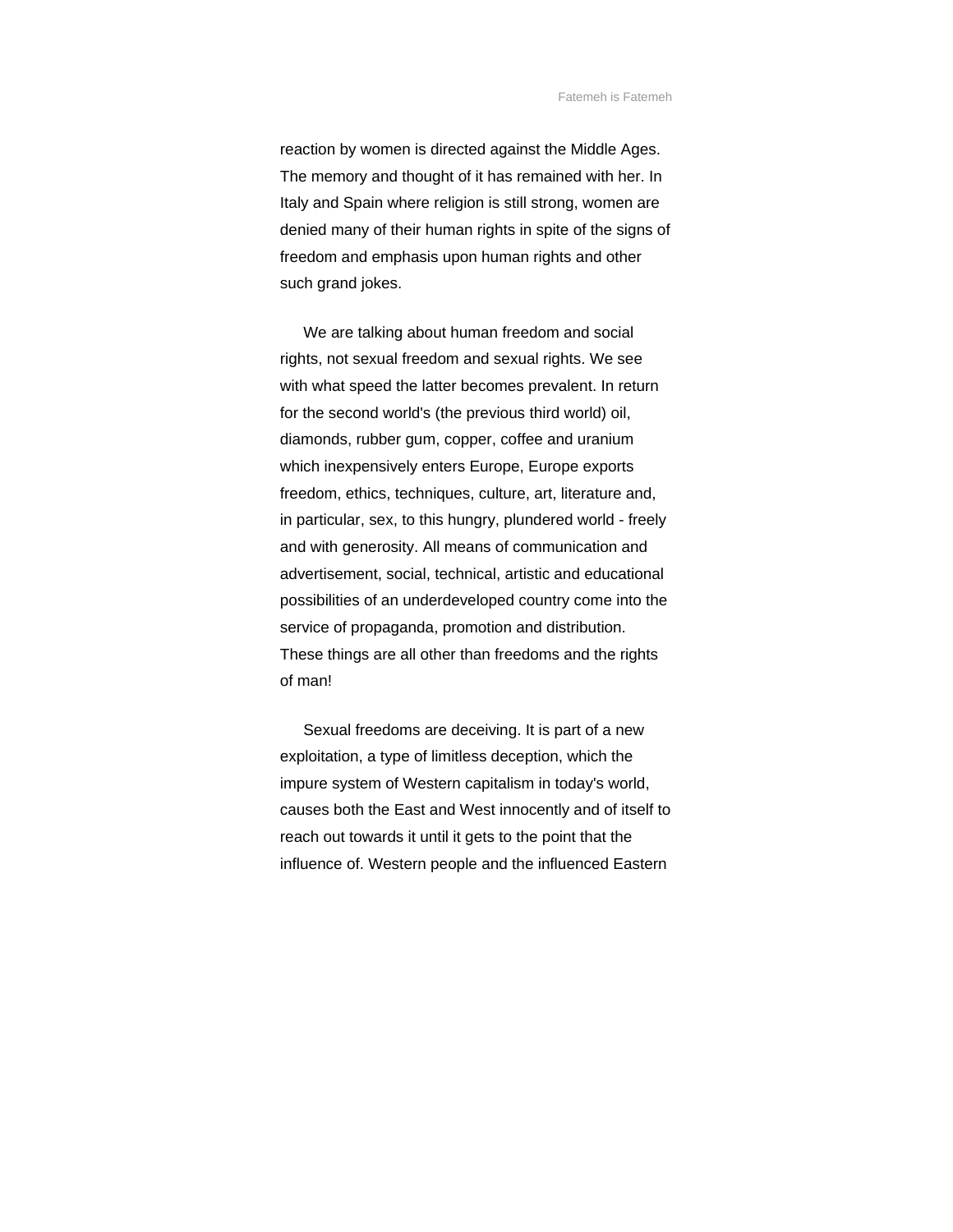countries find a secure and safe environment for themselves and find continuity.

The young generation, in particular, those who contain both the elements of rebellion and audacity and those who lack patience as well as those who are not stupefied by religious stipulations and have released the hereditary chains of traditions which crimp their thoughts because they find they do not relate to their sensitivities. At any moment it is possible that, based upon rebellion, they take up a notion contrary to their interests and as a result put their heads into an inexpensive foreign lover's cesspool and become so drowned and giddy in the artificial freedom as presented by capitalists that they no longer know what the world is about. They so completely saturate themselves with it that they no longer sense their poverty and slavery. This is why we see to what extent the internal conditions of despotism in Asia, Africa and Latin America result. in an insane-like emphasis, seriousness and insistence upon the rights and freedom of sex by the Western capitalists. It is emphasized and strengthened so that the groundwork is laid for its daily increase.

We can, with a little bit of caution and discernment, come to know what is behind these attractive forms of the thunder struck, sexuality which is none other than the denial of the modern world. We have to come to know these great idols and the three faces of the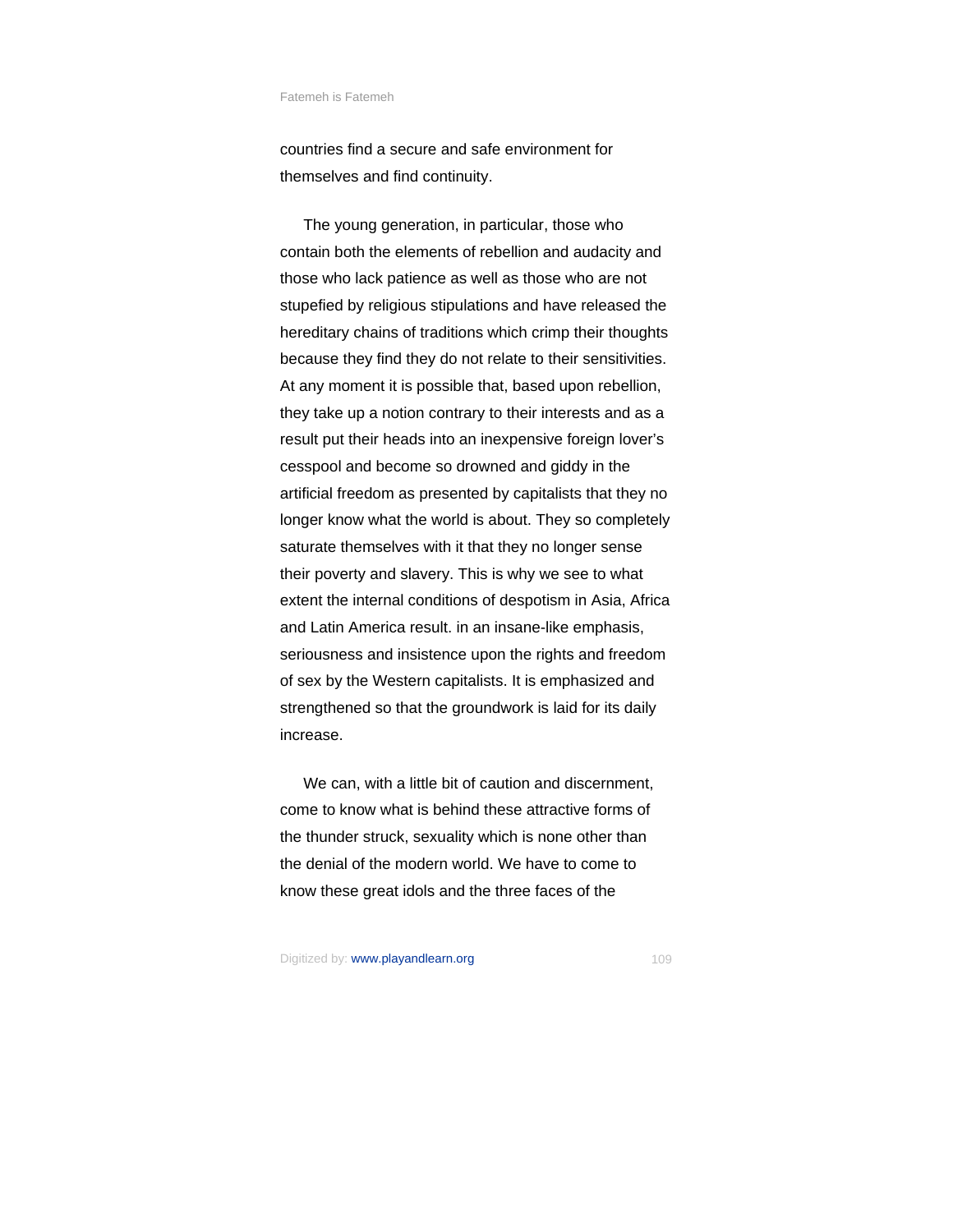contemporary religious trinity: exploitation, colonialization and despotism. They make Freud a prophet of lies. From Freudism they build a scientific and human religion. From sexuality, an ethical conscience, a real institution and finally, from lust, a blessed temple is built. They build this place of worship and create a powerful servant hood. The first sacrifice recorded in the threshold of this temple is woman.

## **Who is the Contemporary Woman? Serving Oneself vs. Serving Others**

In the 15th and 16th centuries, following the Renaissance, 'with the passing away of traditions and ancient religion, the thoughts of Descartes and the logic of analytical science replace natural sensitivities and religious feelings.

According to Durkheim, the concept of individualism, in other words, individual independence in one's relationship to one's society (family, tribe or country) or the serving of oneself replaces the spirit and unity of society and the serving of others (the socialism of Durkheim). Utility replaces values. Realism replaces idealism. Instincts replace spiritual- efforts. Welfare and the problems of life replace the seeking of perfection, consciousness of God and self-sufficiency. Intelligent logic is consciously chosen on credit to substitute for the sacred, spiritual and cultural roots which, through an unacceptable process of analysis are related to a kind of eternal pleasure.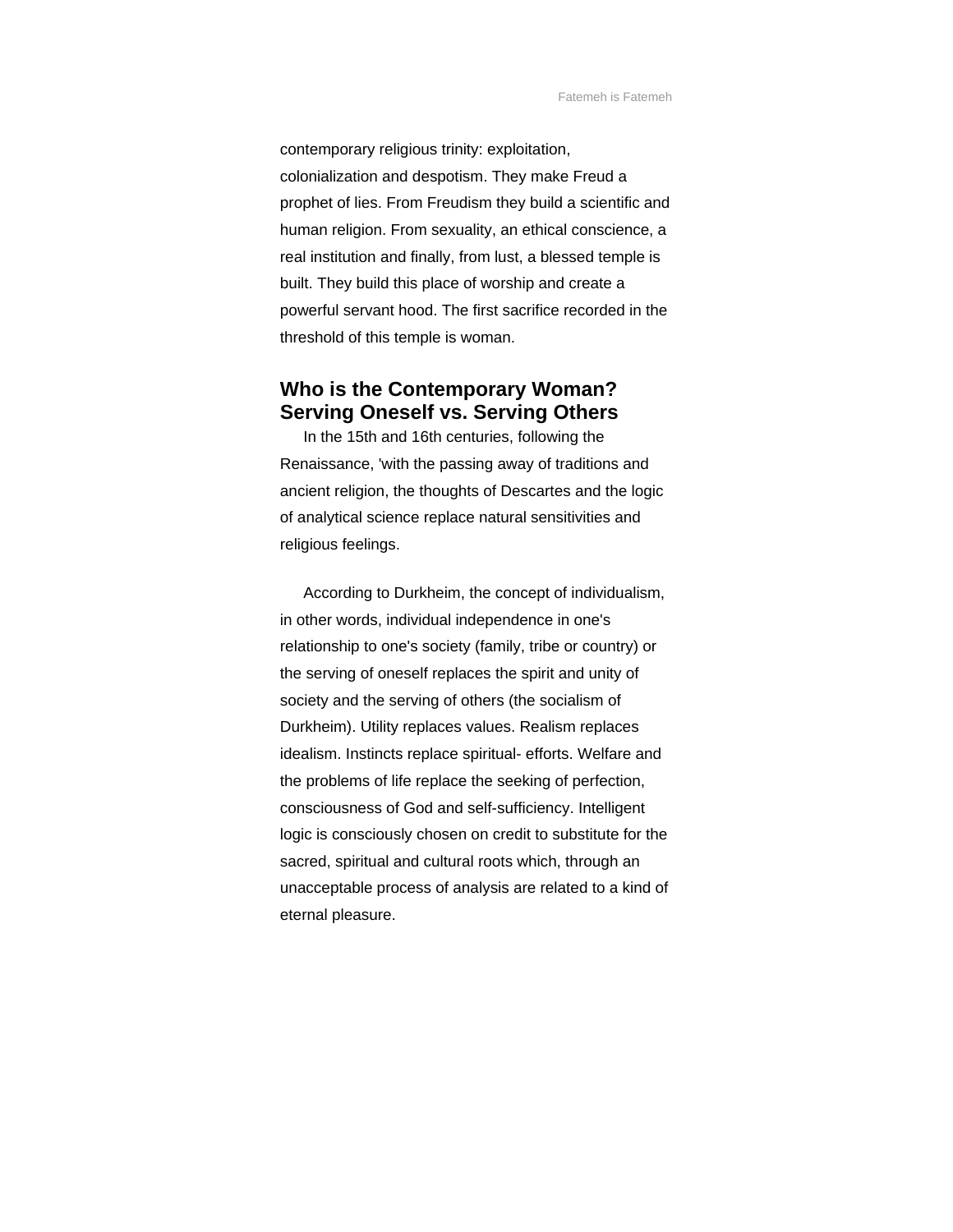Finally, known and suitable phenomena, capable of analysis and synthesis, which are reasonable, can be considered to be relative and materialistic, in totality, form the world as they accept change. They form the people, life, culture, all of the dimensions of the earth, elements of society and the unlimited attractions of the new spirit. They replace the essence of inspiration and the composite truths of values which are above one's individual will. They do away with anything which is only understood by the supra-intellectual, that is, everything which is beyond the intellectual continuity of logical science such as the eternal, the hidden and the Platonic.

The roots of these things exist in the depths of being. Since the beginning of humanity, they have poked their heads through. They are enigmatic attractions from another -world. They are from the essence of fate. They are absolute. Their source is divine destiny. Finally, nature replaces metaphysics. Science replaces inspiration. Pleasure replaces chastity. Happiness replaces perfection. Tranquility replaces piety. As interpreted by Francis Bacon, `Power has replaced Truth.'

This spiritual and intellectual change in the deep evolution of human values, the change in the main direction of culture, knowledge and feelings, the new means of earning a livelihood in families, new views of love and the relationship between men and women, the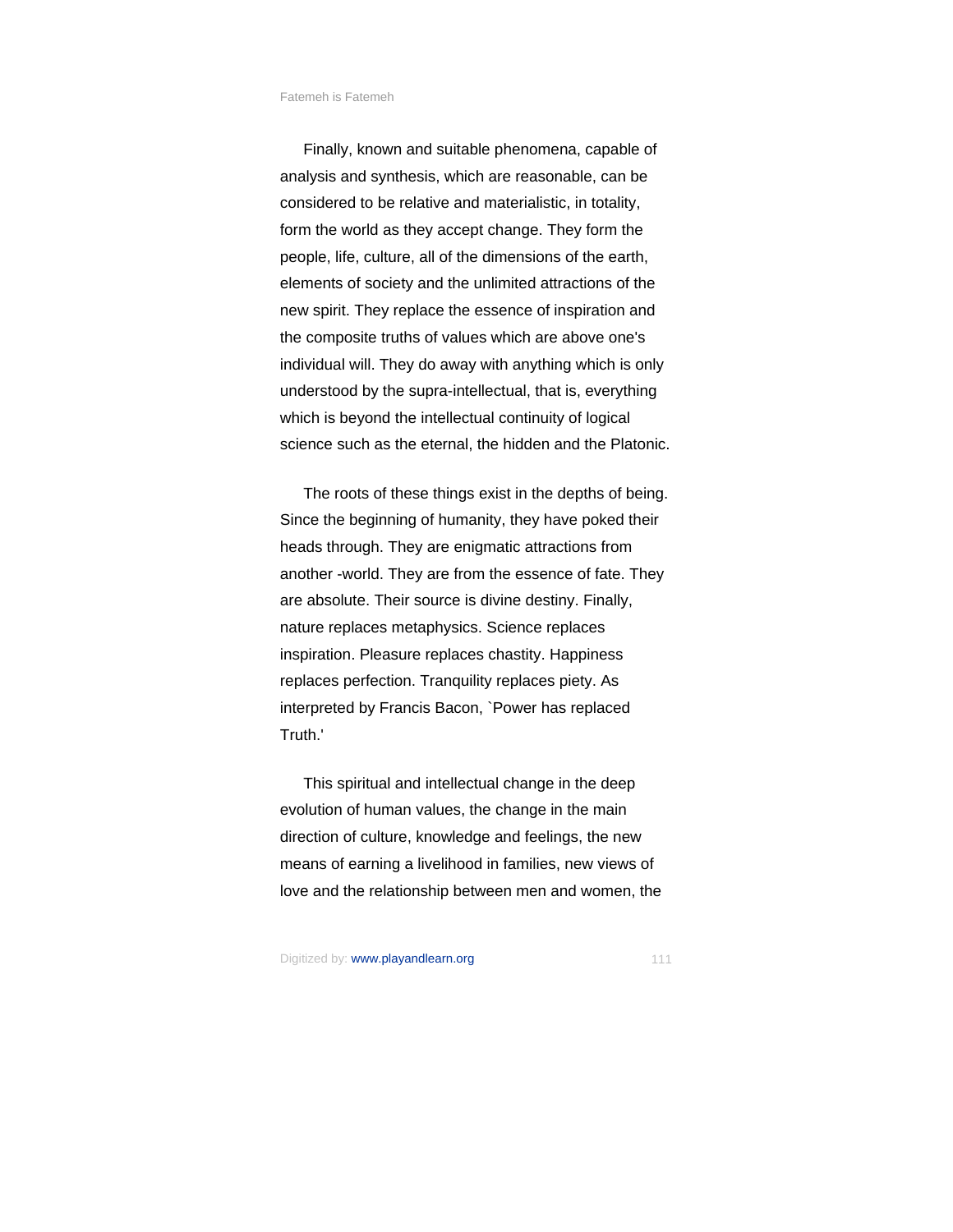place of women in society and their relationship to men, has left revolutionary effects upon the roots of the fabric of life, literature, art and sensitivities.

All things are analyzed according to the science and logical vision of Descartes. This includes the sacred and ethical principles which people have always looked at with the view that they were values above human knowledge, that is, divine virtues. These are now analyzed as material things. Among the values are women and love which had previously existed together in a halo of sanctity. They were hidden in the imagination, spirit, inspiration and common sense, where these forms remained untouched. They place them upon a blackboard and analyze them.

One of the people responsible for this is Claude Bernard who saw human beings as corpses without a spirit. Freud considers the spirit to be a sick pig, and in the view of the bourgeoisie, life is money. The result of their research is what we see now.

Opposed to these were the Christian priests. Next to their laboratories were churches. They had nothing to offer other than `excommunication'. They were club wielders whom on one feared. Compared to these people whom at least reasoned and gave- examples, they simply cried out, `Religion is dying!' They issued unreasonable cannon laws. They constantly threw the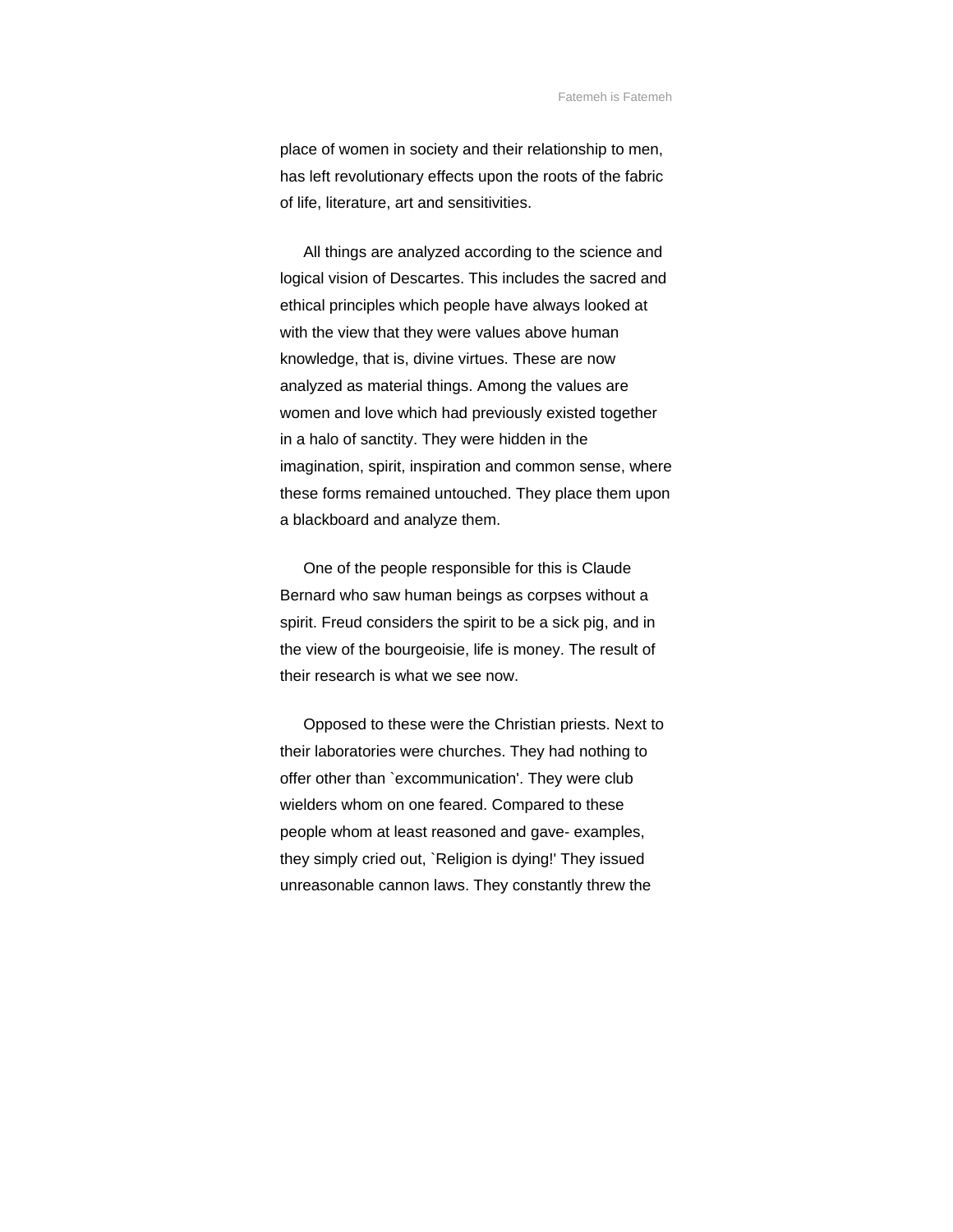fire of hell into the faces of their parishioners but to no avail.

A woman, as far as her life was concerned, was part of a family. Even though she had no independent human personality, at least she could easily be dissolved within the family, which was one spirit. Little by little she became economically independent. She began working outside of the home. With industrialization in full motion and full of new twists, with the daily progress and improvement in social occupations, women were pulled out as well and went to work.

From society's point of view, economic independence has also made her socially independent. Thereafter she finds individual existence beside her husband and children. Today, before marriage and setting up a household, she has individual independence. Because she has developed intellectually and logically, this has of itself altered her relationship with others a man, her lover, her father and with her family. It is no longer based on sensitive feelings or instinctive attractions or deep, unconscious, spiritual efforts but rather upon the policy of intellectual accounting and detailed calculation. She has been freed from many social, family and religious chains through her accountant's vision of the situation. She is now capable of seeing reality, being able to analyze and intellectualize, seeking the self, finding her own interests and individual profits and spending for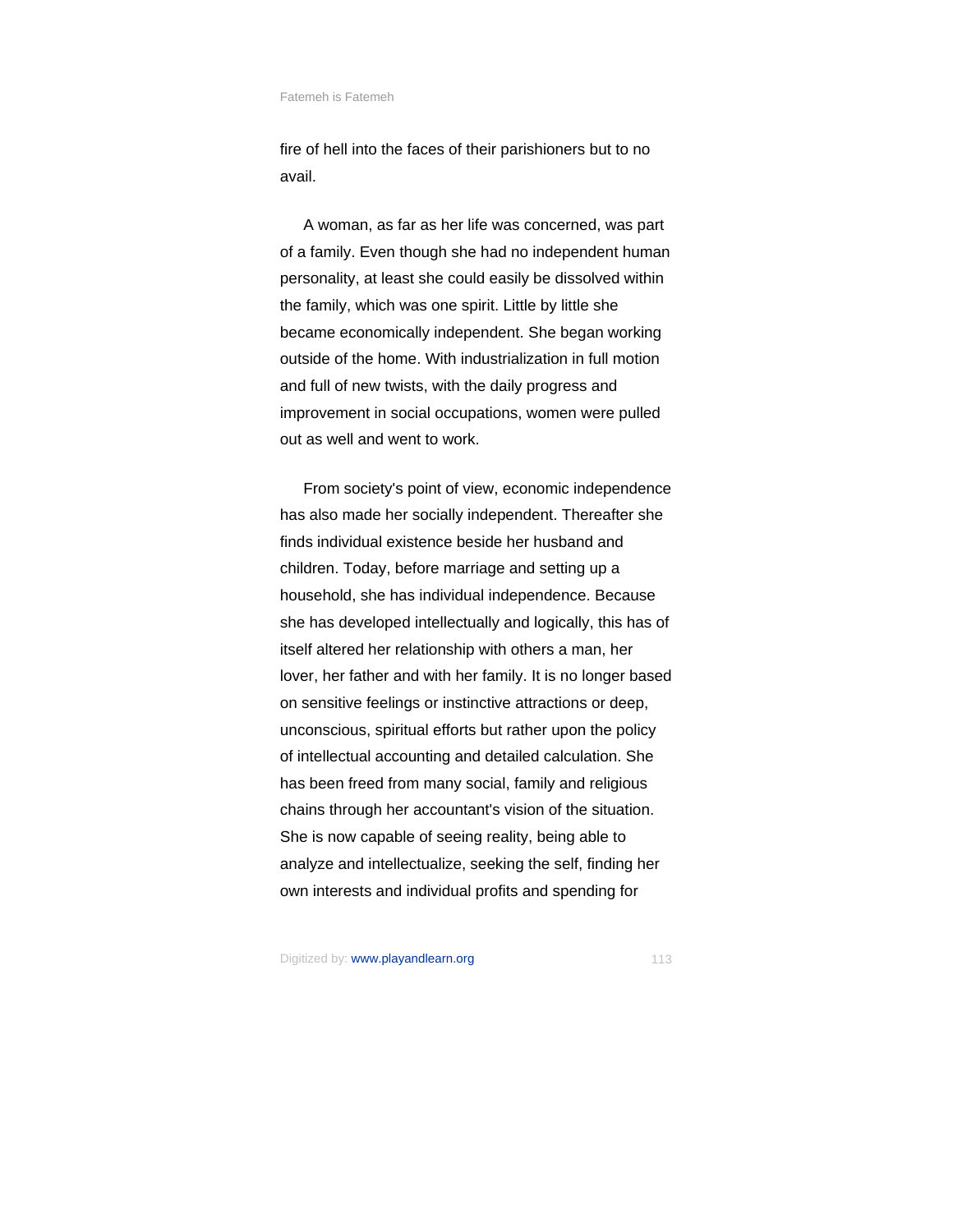herself. She authentically seeks pleasure, encounters things, and looks for tranquility, intelligence and happiness. At the same time, however, many of her deep feelings have been taken away from her. Her hereditary feelings, which are other than the intellectual, have been removed. Her humanness has suffered (and has left her lonely). But it has made her independent.

Durkheim has shown that in the past, the social spirit was strong. Whenever economics and individuality grew, from the economic point of view, individuals cut their family roots, their sensitivities, their traditional ideas and their spirit. They became independent. This independence gave them multiple possibilities. The very fact that an 18 year old girl can very easily get her own apartment and live alone without any supervision is one of them.

A woman is allowed many freedoms in her home because of economic reasons. Whenever she becomes angry over life, she can flee from her situation as she has individual rights. Because she has economic independence and because she exemplifies an intelligent behavior, having the patience to bear the sorrow of another does not fit with a healthy intelligence, therefore, whenever she must make a sacrifice, or give in abundance, she closes her eyes.

For peace of mind, pleasure, freedom, and for anything which affects her own well-being, she opens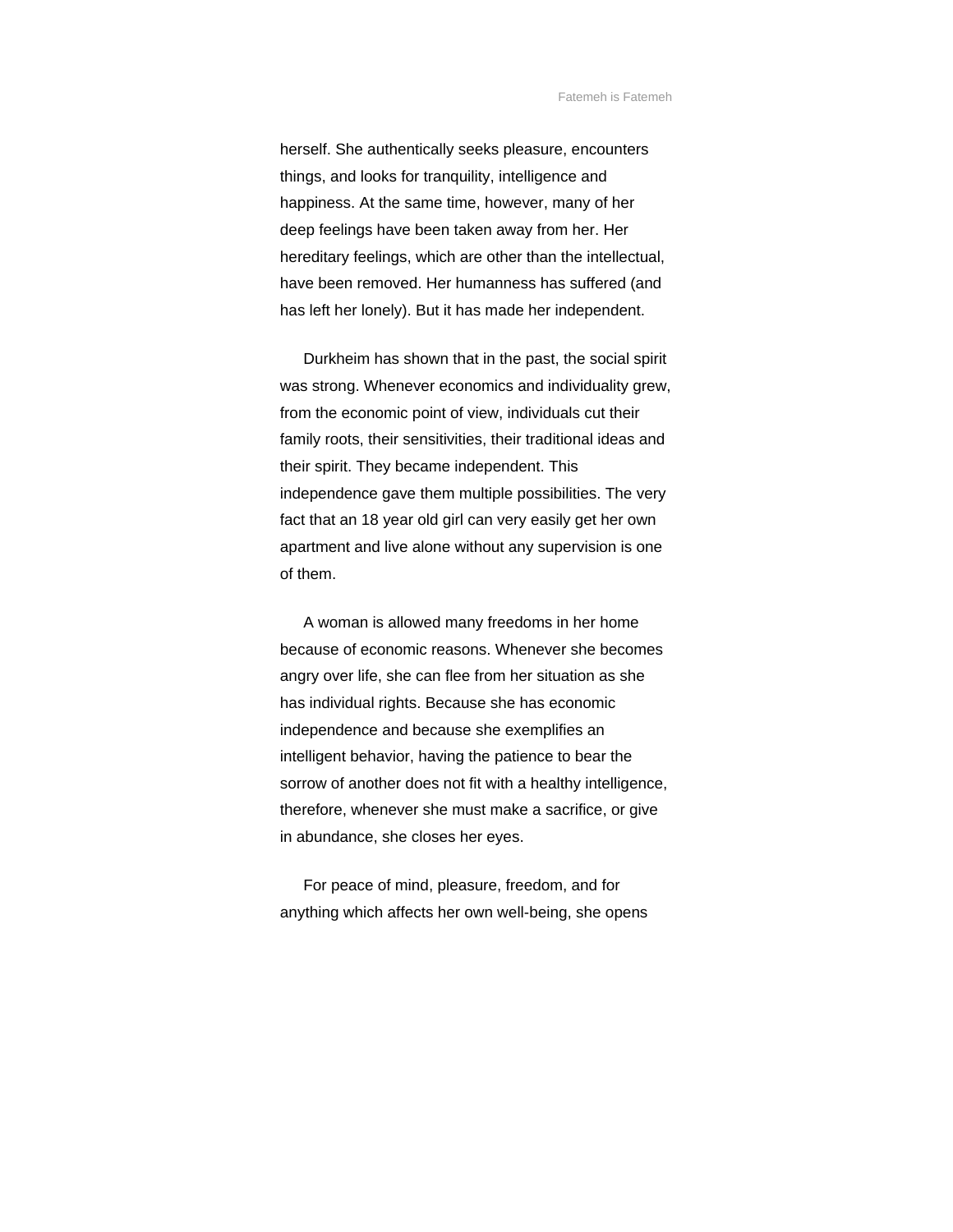#### Fatemeh is Fatemeh

her eyes. This is because things like loyalty, sacrifice, generosity, gratitude, pledges, contracts and love are all spiritual and ethical things. They are not capable of intellectual and logical reasoning.

`Sacrifice my life so that others may live,' or 'bear sorrow so that others may have peace,' are transactions which do not pay off no matter how you account for them. 'I have no need of him!'

Then who can answer her question, `Why should I sacrifice myself for he who needs me? Why should I remain loyal to him? Why should I remain with this ugly, weak man because 'of a promise, an agreement, an agreement that was made when he was handsome, strong, and he was the only creature around me at that time? I bore him patiently. Why should I now close my eyes to the handsome, strong man who is available and who understands my spirit and, my goals?'

Sartre presents an example. A woman is the wife of a man who has no attractive qualities. In comparison to him, there is an attractive man who loves her. The intelligent way is clear. Both men need her. One needs her as a wife, the other as a lover. The woman does not need the first man but rather the second.

By remaining loyal to her husband, two needs are sacrificed and one is satisfied. In fleeing from him and letting, him go, two needs are satisfied for one. The duty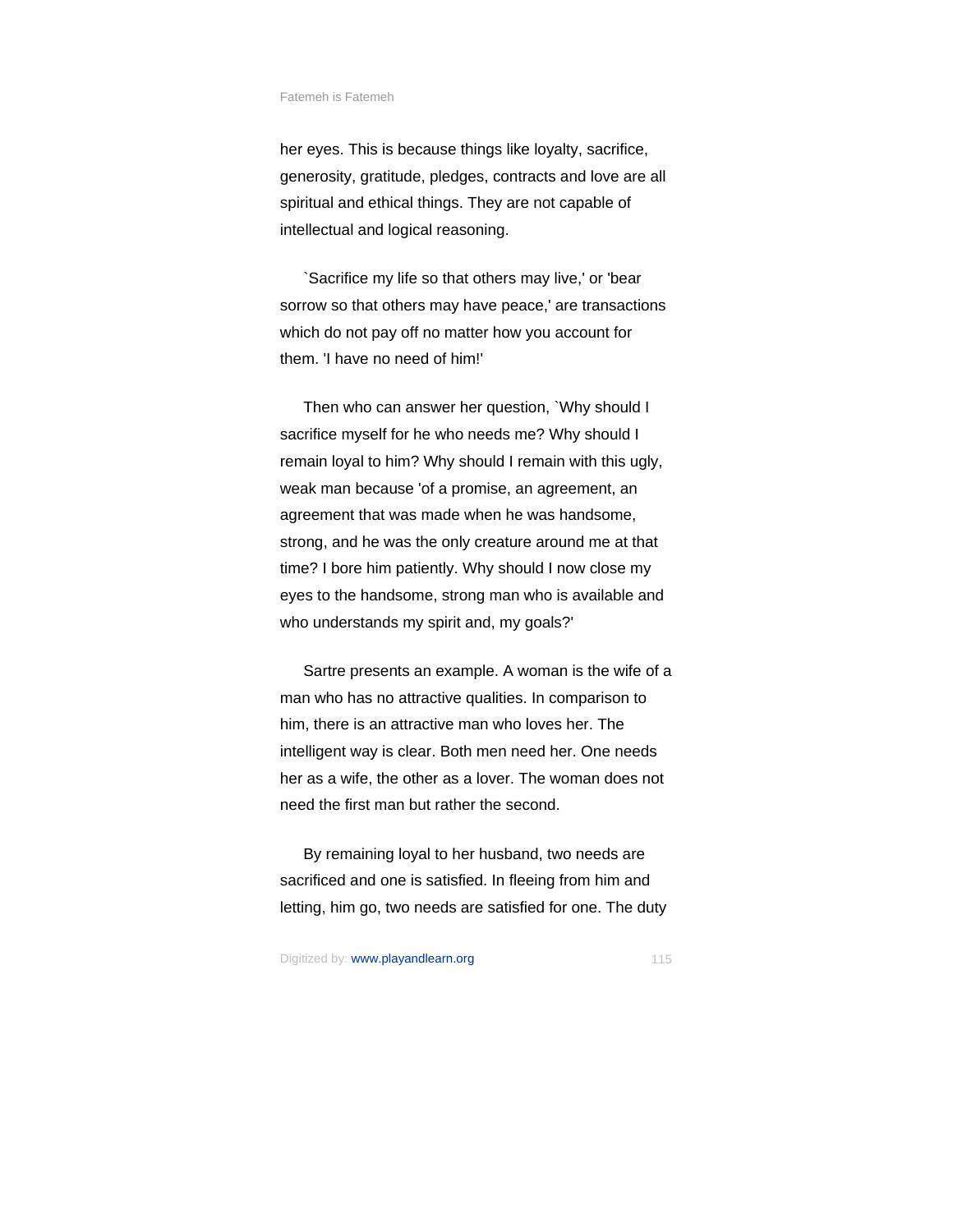of this woman is clear. Her intelligence makes the decisive decision, a clear mathematical formula. The reason behind why a woman would sacrifice two needs for one is not simply an intellectual, logical Descartian or Freudian one. An intelligent woman thinks and acts logically. Economic reasoning and social rights present her with the possibility of doing it. She does it.

Children come into the world. A child restricts the freedom of her mother and father. Intelligence cannot accept the fact that the peace of mind and freedom of two people be sacrificed for one person. They either do not bring children into the world or they leave them with a nurse or in an institution. Among all of these impractical roots, illogical feelings, ethical and traditional binds, there is a conscience, a spirit which a woman holds onto. She solves it by immersing herself into the fabric and spiritual depths of a family.

There are a hundred unclear, irrational and impractical rationalizations which encourage her to choose forgiveness, suffering, sacrifice for her husband, children, home, family, relatives, principles and the sensitive values of life which have all been disconnected. Because of economic and social independence, a logic which may underlie feelings and seeing reality in her search for truth, she had developed an individual spirit and independence instead of gaining a social spirit where the individual is dissolved.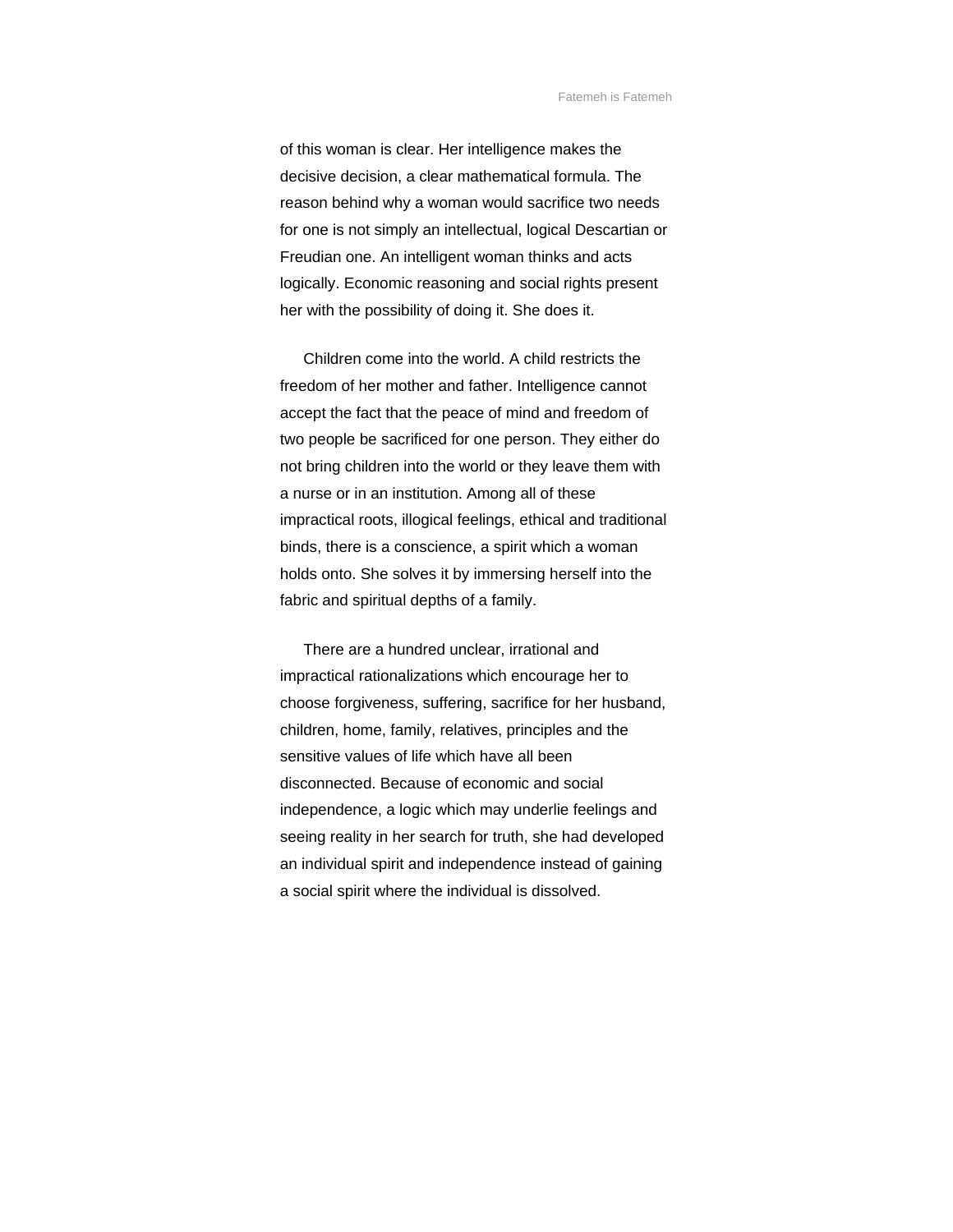### **Loneliness**

Loneliness is the greatest tragedy of the century. Durkheim has analyzed the situation in his book entitled, 'Suicide. Suicide in the East is an exception. It is not a common accident. In Europe it is not looked upon as an accident but as a social phenomenon. It is not a happening or an accident. It is a reality. Its curve grows higher and higher everyday in developed societies, The rate of suicide in Spain, which is an underdeveloped country, is less than in other European countries. In Northern Europe it is more and in North America it has the highest rate. This same curve exists in a country between the villages and the urban centers, within an urban development between the developed areas and the more underdeveloped areas and within a society between the non-religious, modern group and the old-fashioned religious group. Why? Because people are lonely.

Religion ties people together. It causes a common spirit which is born in its followers to be shared. It nourishes a sympathy between each individual and God. In the past, each individual was linked through hundreds of connections with others - family, friends and tribes. Social and economic self-sufficiency makes them each needless of the other.

It used to be society which gathered individuals together. Now instead of gathering individuals, the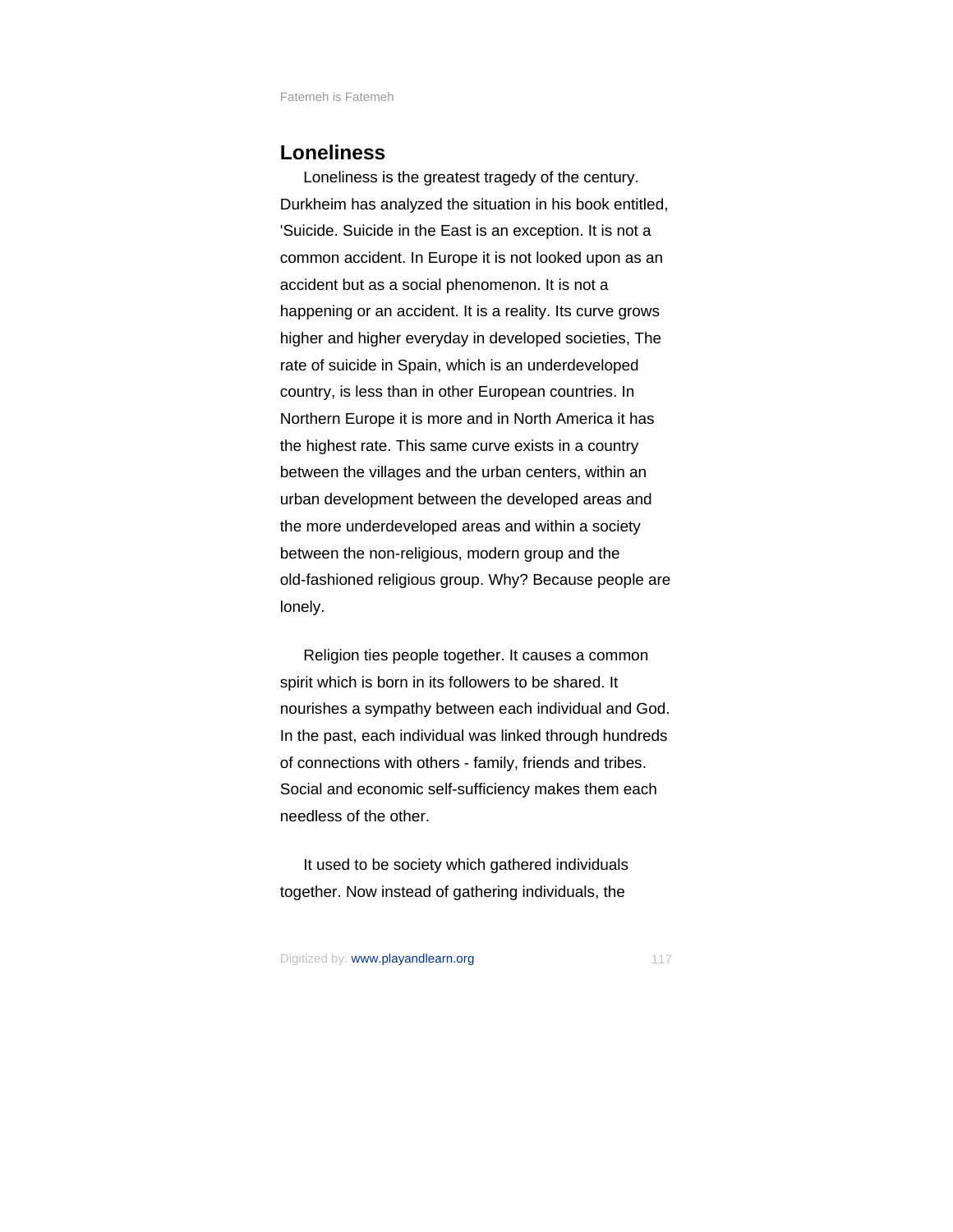family, neighbors, mothers, fathers, children, friends and relatives, defend the individual and his or her material needs. Intellectual growth and logic attack the spiritual and traditional religious connections. Intellectual growth, the logic of mathematics, the spirit of materialism, innate changes and encounters cause the spiritual connections to become unstable and other than intellectual.

The individual became independent. Individual reasoning of necessity becomes self-seeking. It becomes needless of others and then it stands alone. Because others have become as this and no longer needing an individual, they uproot themselves from them, each person then seeks out his or her own interests and benefits. Individuals are alone on their islands. Then the thought of suicide attacks them (because suicide is the neighbor of loneliness).

Women choose their men and men, their women. But the very fact that men and women are both independent and powerful and without, need causes them to move towards each other only because of sex. Other factors such as feelings, love, kindness, social and traditional roots, inclinations towards friendship and sympathy, friendly companionships are not taken into consideration. Today, these sorts of invitations have died. Then what remains? A frail intellectual calculation without light, a logical necessity or a force.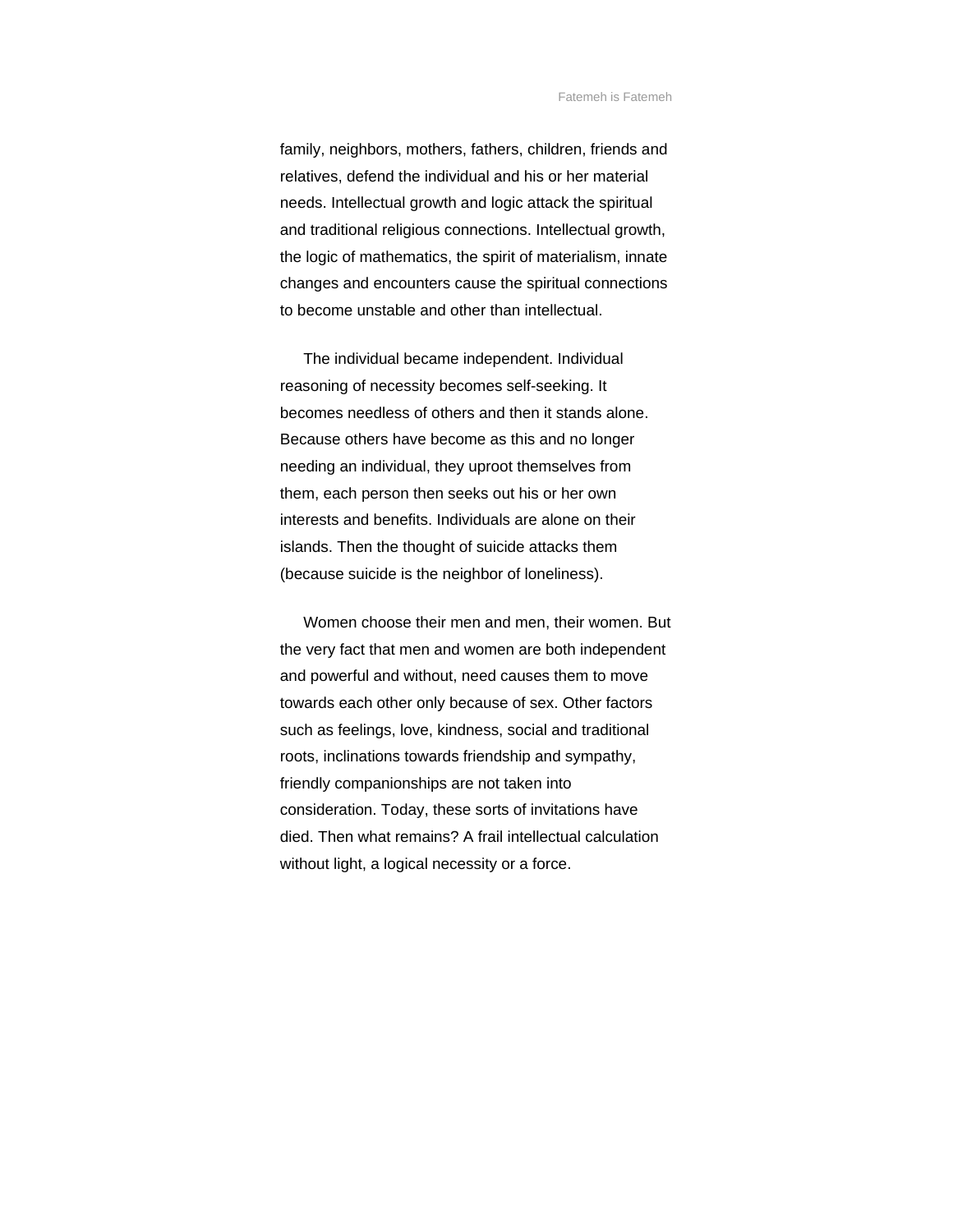Sexual freedom in men and women's thoughts, which officially begins at puberty but for all practical purposes begins whenever one wants, brings a phenomenon into being. That is, in order to satisfy a sexual urge the only requirement is the sexual urge. And, if it is weak, its weakness can be eliminated with money. Only money is necessary. At different levels or with different amounts of money, the sexual urge can be satisfied. One can at any time and under any government be a Don Juan or an Onassis. The First Lady of America can also be-bought for a price. The difference between her and those who stand on the street is one of rate. Since boys and girls both enjoy sexual freedom, neither one wants to restrict themselves for the whole of their lives. It is not to their interest to restrict the power of their sexual urges.

And here, none of the answers of logic or wisdom justify an individual choosing one person for one's whole life thereby restricting all of the freedoms of choice as to pleasure, beauty and attractive things in life.

# **Forming a Family**

At the present time, men and women freely satisfy their sexual urges in universities, restaurants, outings, and various gatherings of this kind. They continue until a woman comes to herself and sees that it is empty around her.

No one any longer seeks her out and if they do it is to review, to revise the memory of the past. When a man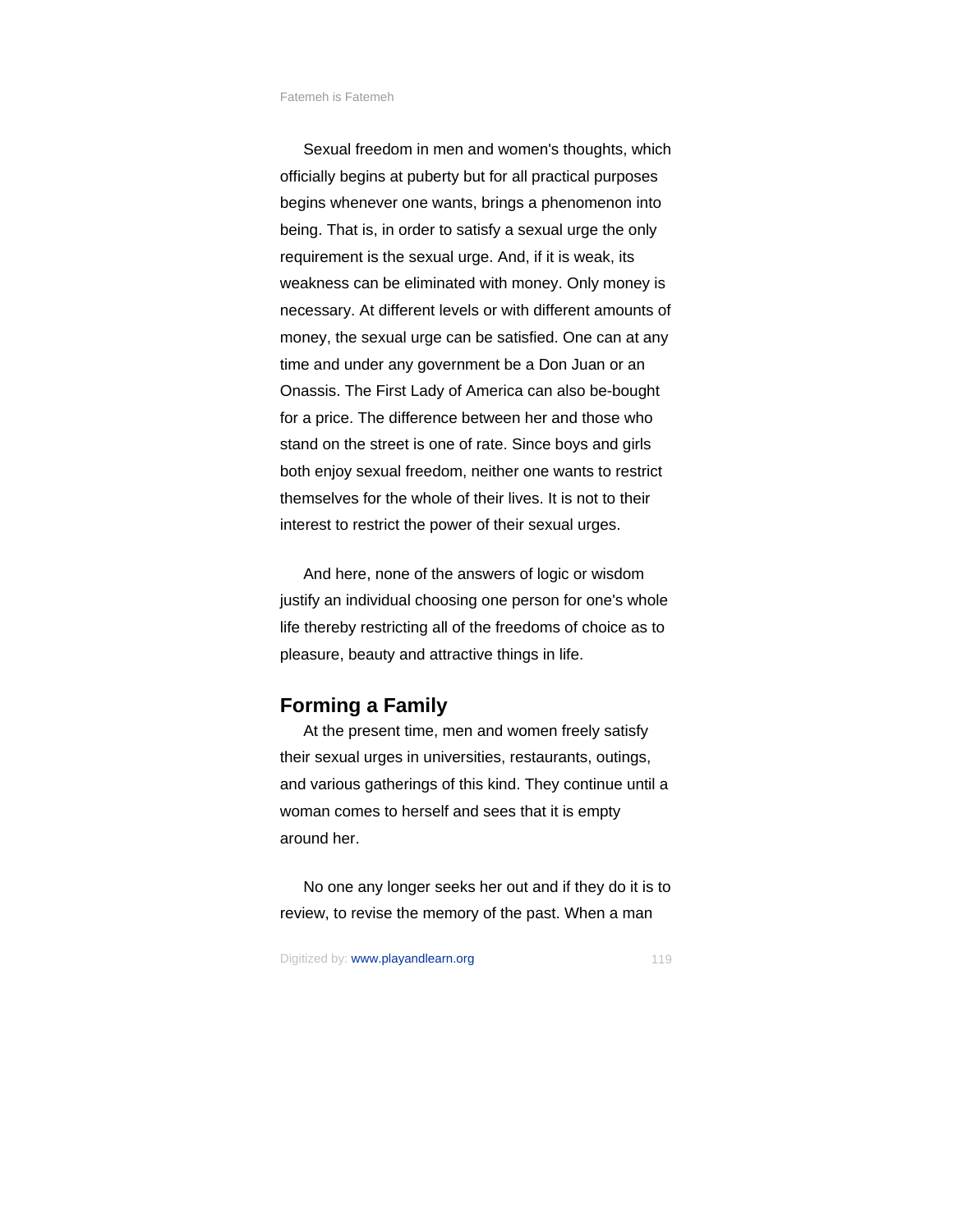has passed the freedom of his sexual cycle, when he has picked a flower from every garden and from each flower, its perfume, and it has passed, there is nothing any longer for him which is interesting or new. His sexual urges have subsided. It has been replaced by attachment to his position and his money. He seeks fame and worships position. His inclinations are now towards getting a house and forming a family. These feelings appear in his being.

A woman, face to face with the reality that she is no longer busy, and that no one seeks her out, and, a man, exhausted from his freedoms and forbidden endless sexual experiences which have finally turned his heart, confront each other. They reach out towards each other at the end of along and tiring road. They want to form a family.

A family is formed but that which drew these two together, that which caused them to join hands, is the fear on the part of the woman of bankruptcy and no longer being attended to. The man is- tired and no longer interested in anything. A family has been formed but in place of love and the 'intensity of an ideal, instead of creating feelings, pulsations, happiness and imagination together, exhaustion and fed-up-ness sets in so that nothing is new. They know what is there. Nothing!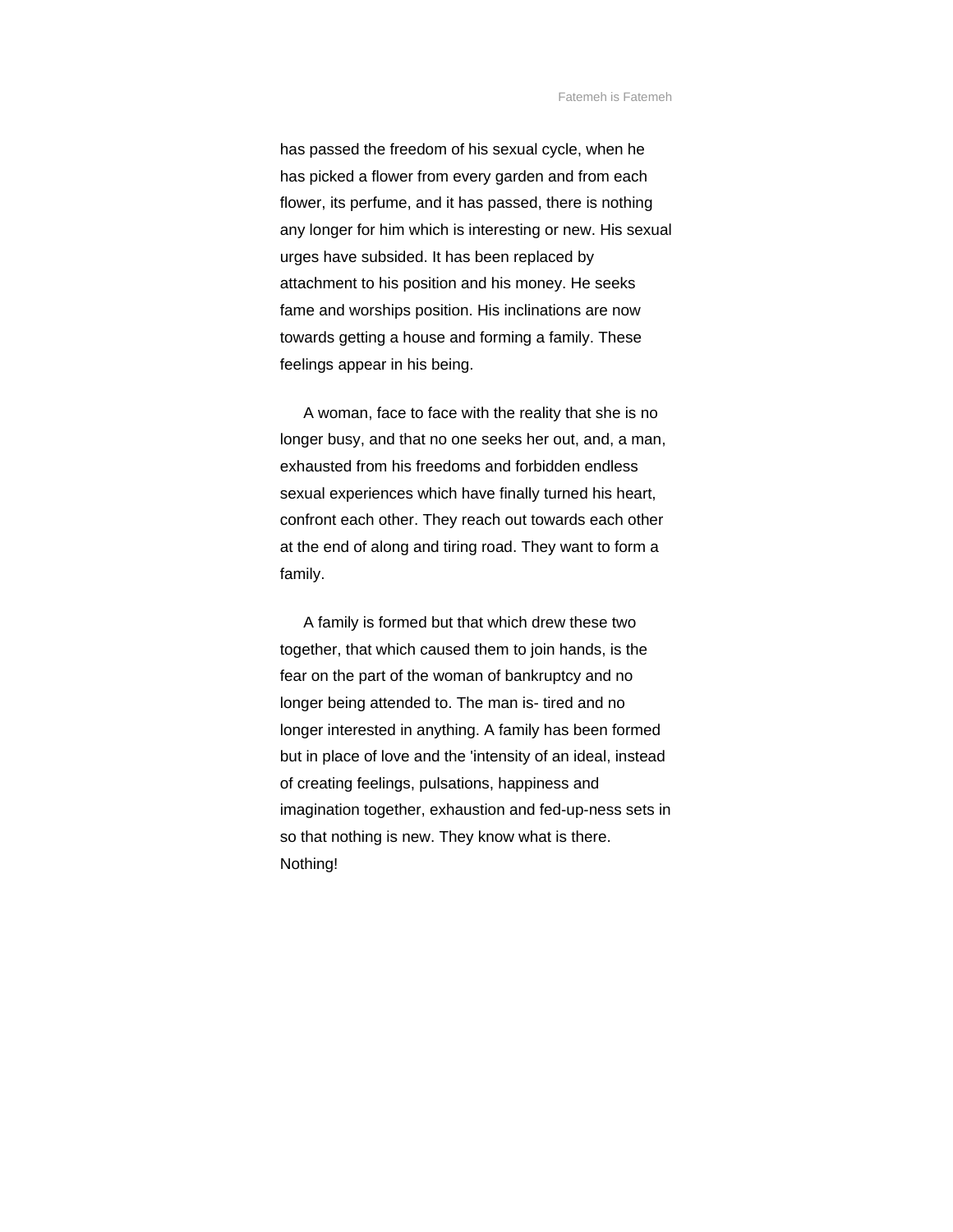There is nothing which their hearts beat for. They know why they have found each other. They know what needs they have from each other. Both completely conscious, calculating, aware, seek each other out. Each knows what the other meant by the words, 'be my divine sacrifice'. Each has achieved their means. Both sacrifice for the other. Both die for the other. But in the opposite way from which we normally understand it.

This is why on the day of their wedding; the main hall of City Hall is filled because they are not allowed inside the churches. Someone from City Hall, with a medal on-his coat, looking like an employee of City Hall, attends to them, not a clergyman who is a symbol of the spirit, faith, reverence and sainthood. Each couple is called forward exactly like molded sugar cones. Their names are read from a list. They answer, 'Yes.' Often several children standing behind the bride and groom also answer yes. It shows their existences have influenced the 'yes' of their mothers and fathers. They pay their money. They sign the register. The ceremony is over. Each returns to their mould, their home. The interesting part is here. From among the 200-300 brides only 20-30 wear a bridal gown. Most of them say, 'What, at my age, in my condition, it would be degrading to wear a bridal gown. It is not right.' Then the wife goes to work and the man as well. They have a rendezvous with their friends to meet at noon in a restaurant and eat lunch together. This, of course, only happens when the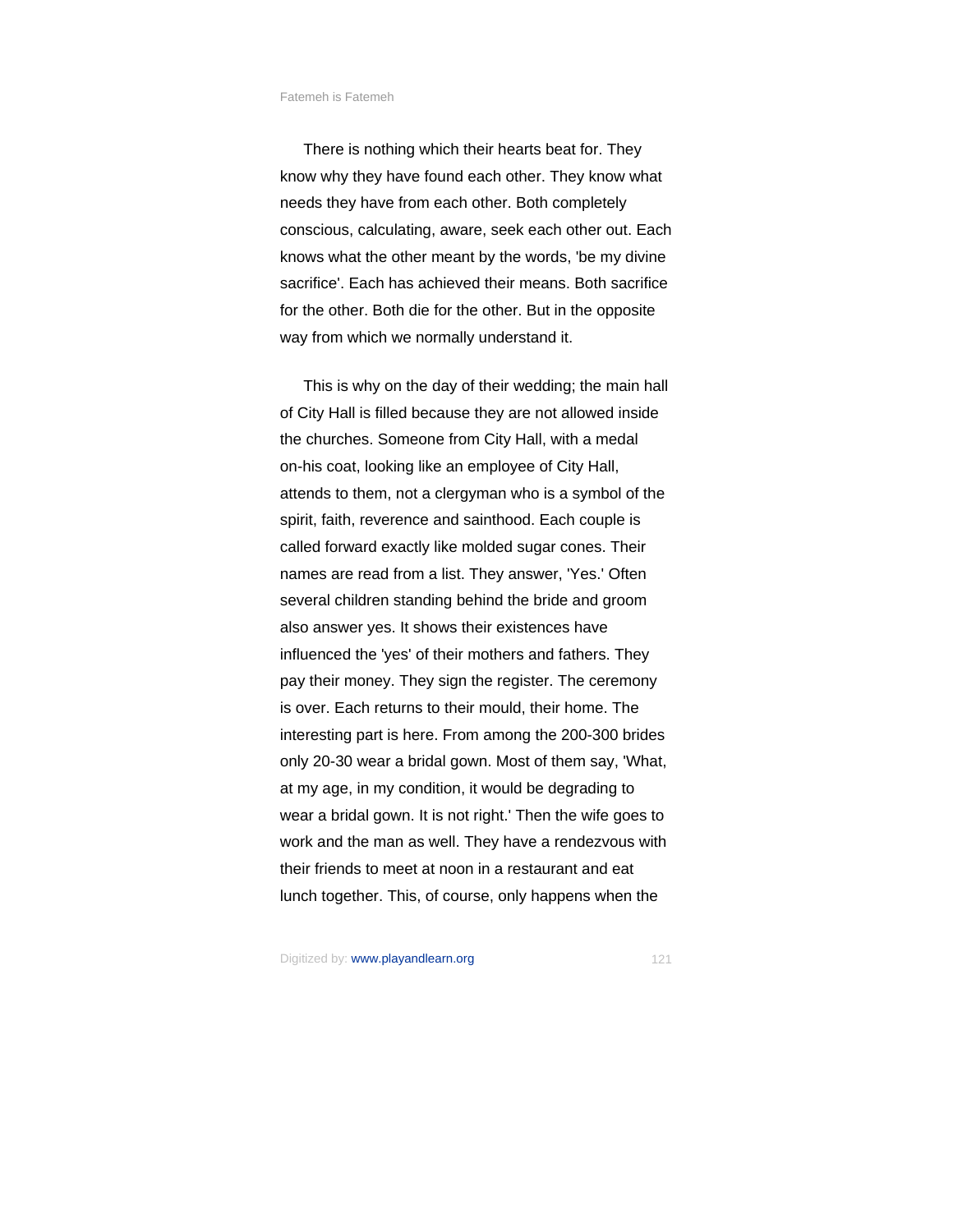wedding to some extent has been full of happiness and excitement. Otherwise they forget what had happened and what event had occurred. Most often, outside City Hall after the civil ceremony, the bride and groom, who have been living together for a year or years and each one has spent a year or even years living with someone else, give each other a cold look as if to say, 'So what? Where should we go? Fun? We've gone out a thousand times together. Embrace each other? We've tasted each other a thousand times and we've fled from the taste. Home? We came from home. What appeals to them? Do they excite each other's imagination and feelings? Not at all. Then its best if each continues their work each day like always.

Families are formed in this way. Both the man and the woman, with good scheming, found each other and they formed an economic company, or else, they were married because of the pressure of the law. Perhaps a child was born causing the father and mother of the child to become a bride and groom. They show no understanding, feelings and desires towards each other. They do not sense any secrets in each other, any paradox in their union. Nothing begins. Nothing changes. No imaginary points, no heart beats. Not even a smile upon their lips. This is why the foundation of a family becomes frail. Once the foundations have weakened, the children in that family no longer see understanding, warmth and attractions. Because the mother and father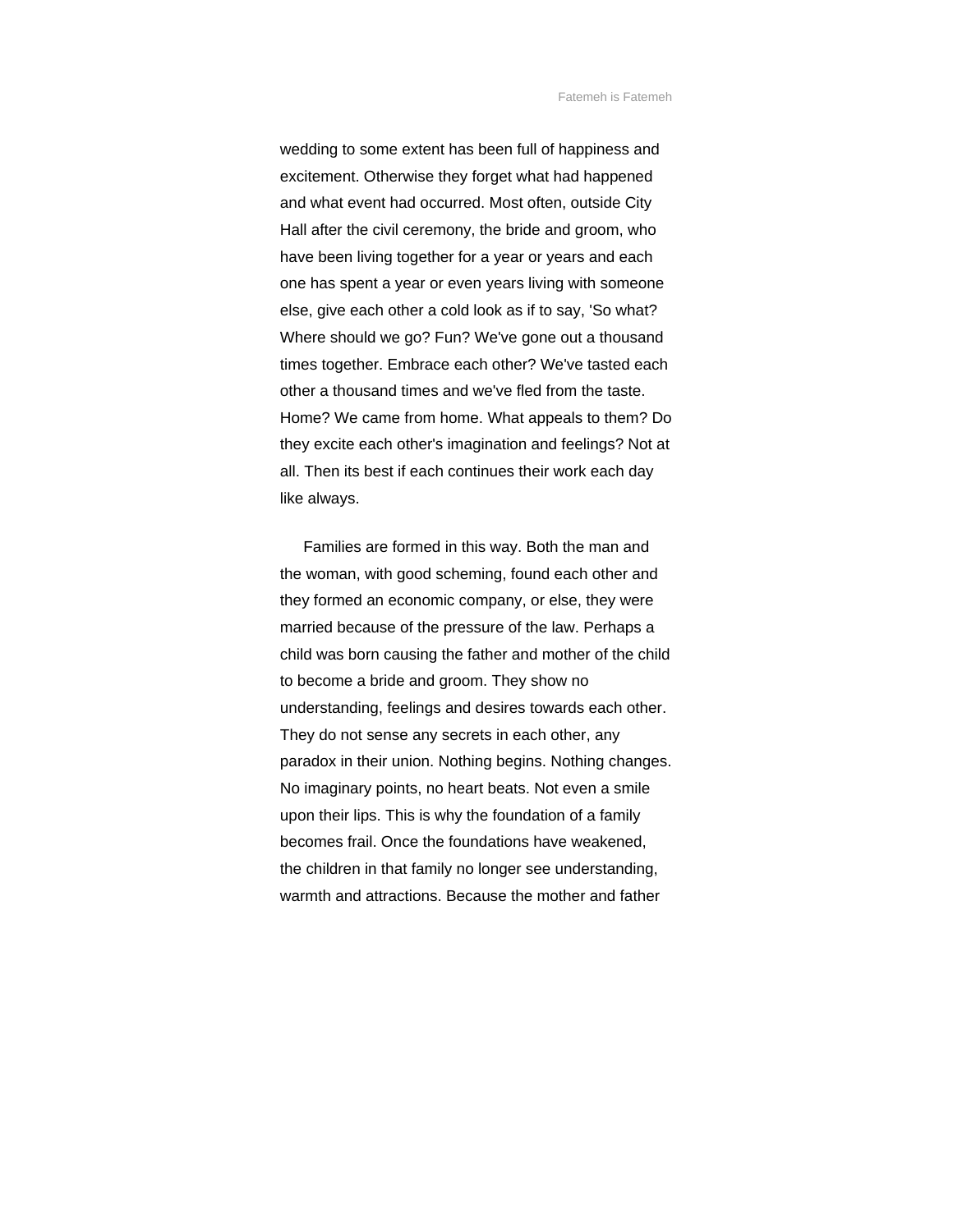#### Fatemeh is Fatemeh

cannot sacrifice all of their freedoms for their children, they put their child in a school or pension and they only give it money so that they can continue their free life.

Afterwards, having formed a logical and deceitful partnership according to the laws and having created a family, they then separate from each other and the spirit and those possibilities continue for the man who has experienced thousands of warm and young embraces. How can this woman who is tired and fallen in spirit and whose masculine dominated actions cause disgust in the man, satisfy his needs? And keep him? And visa versa? A woman, who can make a thousand comparisons, takes the worn-out man into her arms. Through her comparisons, his number is up. In such a situation, within a household which lacks understanding, feelings, novelties, and is as unattractive as always, with the loss of embraces, he turns to cafes, fraternities, new experiences, official and unofficial centers. Once again, contrary to the original invitation, the factor which keeps these two within the same household is an illogical one.

# **Women in the Consumer System: Sex instead of Love**

Societies which only authenticate things in the economic terms of production, consumption, consumer goods and products only understand economics. Women are no longer creatures who excite the imagination nor speakers of pure feelings. Neither are they the beloveds of the great lovers nor do they have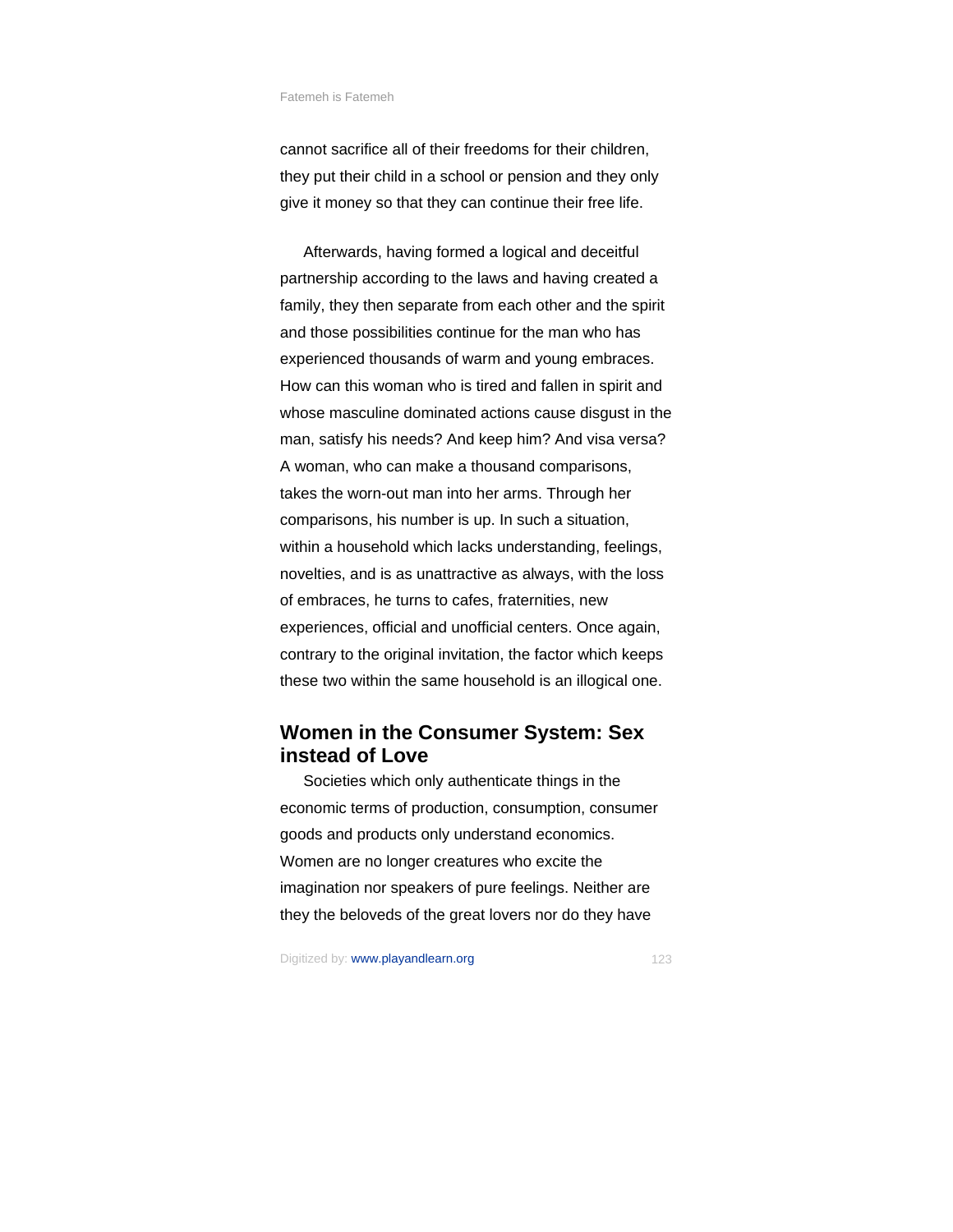sacred roots. They are no longer spoken of in terms of mother, companion, center of inspiration and mirror of life nor are they faithful. Rather, as an economic product, women are bought and sold according to the positive-negative qualities of their sexual attractions.

Capitalism, as a result of having developed leisure time, has shaped a woman to serve two purposes. In the first place, she fills the time between two jobs which is part of the fate of society. The bourgeoisie exploit her and create a dry and absurd future for her without any purpose whatsoever. Should she not ask, `Why am I working?' `Why am I living?' `Whom am I suffering for?'

Secondly, women are used as an instrument for entertainment. As the only creature that has both sex and sexuality, has been put to work so that workers, office employees and intellectuals can think about ways of spending their capital during their leisure time instead of thinking about the ideas of classlessness, for instance. Women have been put to work to fill every empty moment of the life of society. Art quickly joins the market so that they can meet the orders of the capitalists and the bourgeoisie. The main purpose of art has always been beauty, spirit, feelings and love which have now been changed into sex. The market of Freudism, the worship of the most vile and wretched sex has been given as an intellectual philosophy. Realism is presented today in the form of an intellectually aware person.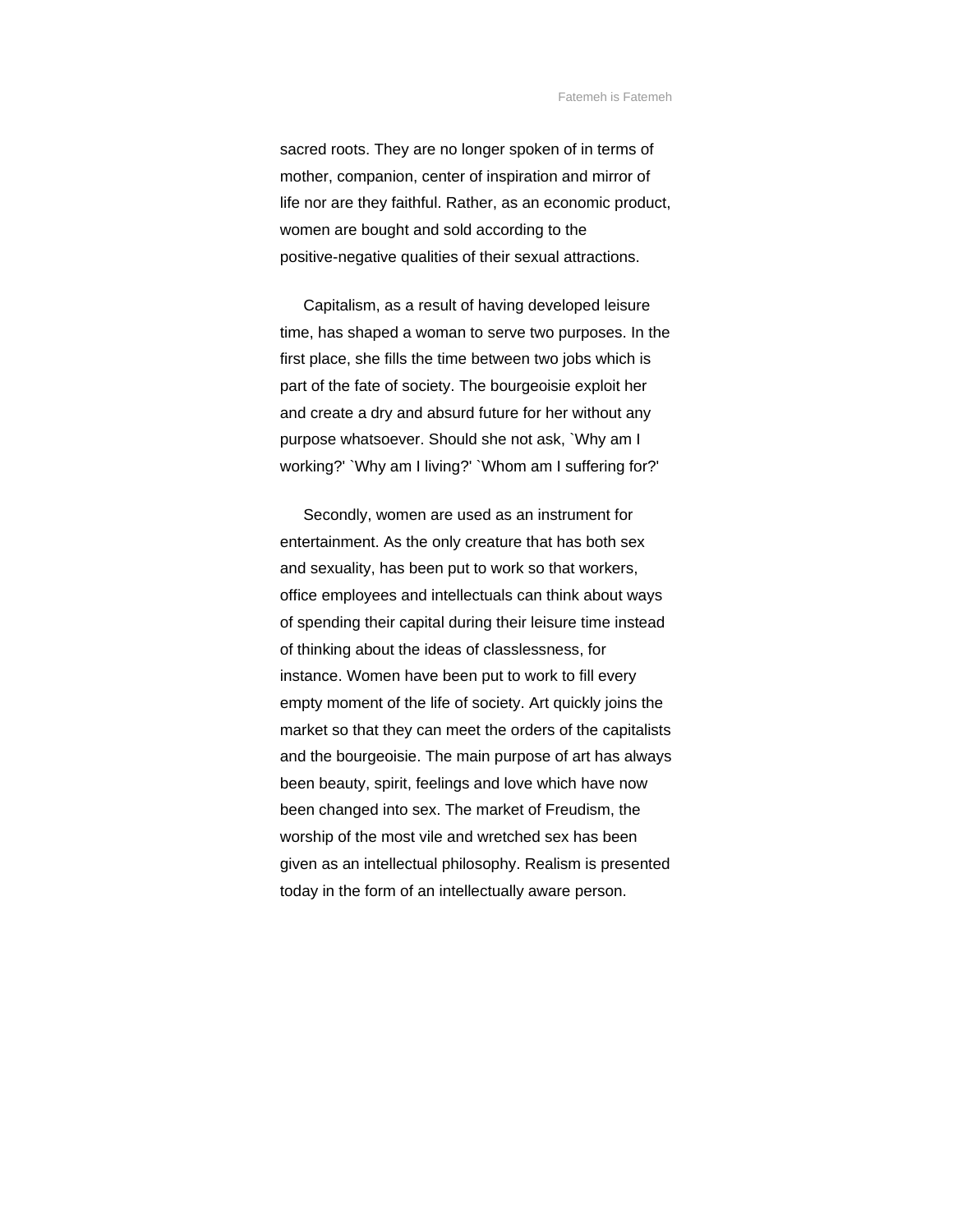#### Fatemeh is Fatemeh

Imagination, poetry and feelings of idealism have been emptied and sex is introduced as the virtue behind contemporary art. This is why we find instant paintings, poetry, films, theater, stories, novels and plays surrounding us in the framework of sexuality.

Capitalism encourages people to consume more in order to make people more dependent upon it. It is also to increase the amount consumed and the products produced. Women are presented only as creatures that are sexy and other than this, nothing. In other words, .she is used as a one dimensional creature. She is placed in advertisements and used as propaganda for creating new values; new feelings and drawing attention to new consumer products. They bring about the necessity of artificial feelings in people. In order to kill the feelings which endanger the profits of capitalism, women are thrown in. (n order to kill the great and spiritual feelings which destroy capitalism, she participates to prevent capitalism's death.

Sexuality replaces love. Woman, the imprisoned creatures of the Middle Ages, has taken the form of free slaves in the new age. In history, it is in great civilizations with progressive religions that women have held a high place through the kind of love she can give, in people's feelings and -in the arts even though she does not have absolute unity or a direct relationship with art. But, she is looked upon as the point of inspiration,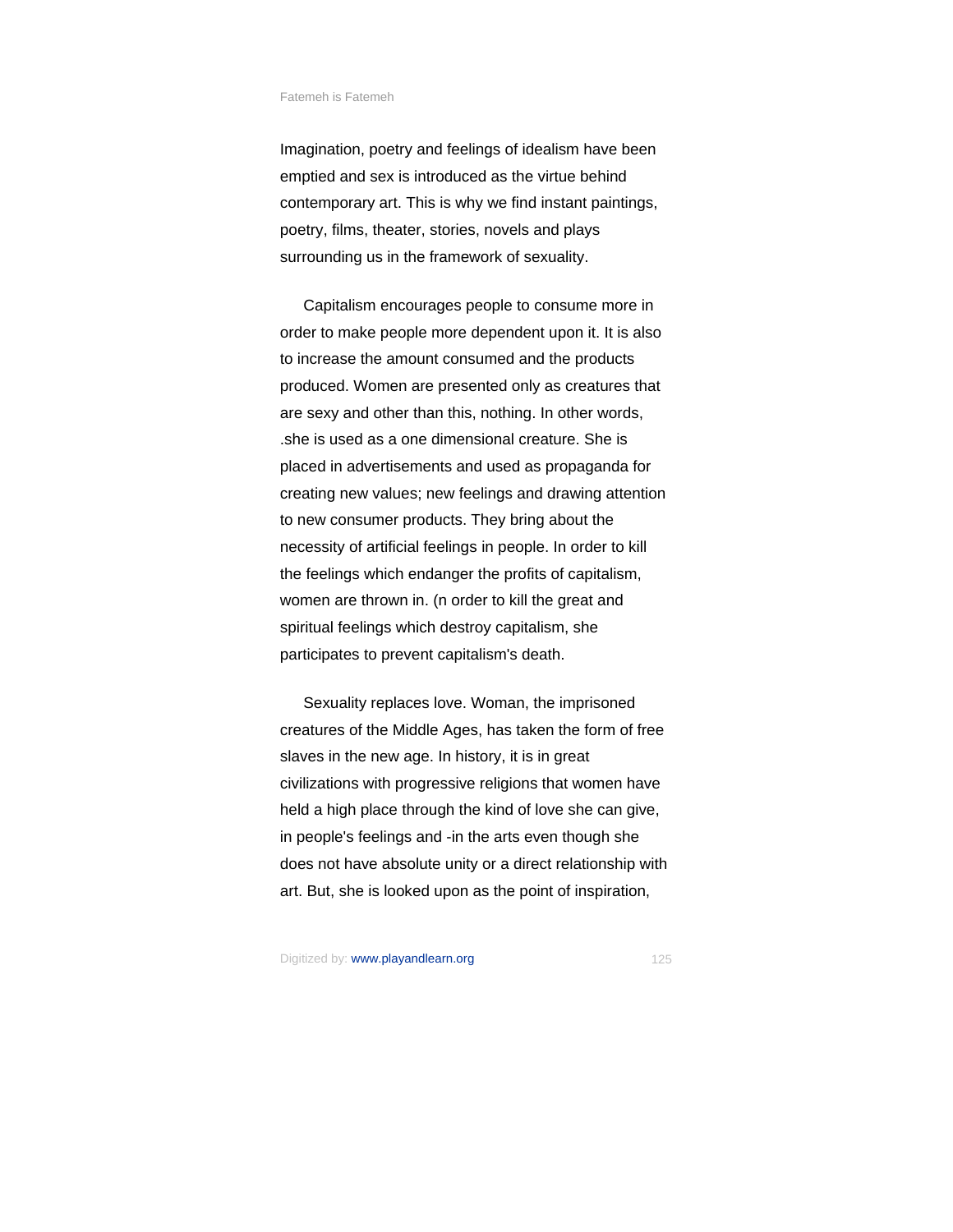feelings and spiritual characteristics. Now she has taken the form of an instrument employed for serving social and economic purposes. She is used to change the form of society. She is used to destroy the highest values of the traditional societies. She is used to change ethics. She is used to change a traditional, spiritual, ethical or religious society for the sake of an empty, absurd, consuming society. She is used to transform art which had been the theophany of the divine spirit of humanity. She is changed into an instrument for sexuality in order to change the type of humanity.

### **But in the East**

Now it approaches the East. It is our turn. Here its work is very easy. Since the Middle Ages, especially in the West, in Sweden, Norway and even France and Germany, the sexual feelings of boys develops late so that at 17 or 18, a boy feels no attraction towards the opposite sex, whereas girls are at the peak of their sexuality and seek out the boys. That is why men get the feeling of wanting to- escape and women take on the offensive. It is this condition which causes disgust in men and brings about a deviated sexual life which, until the end of their life, hangs around their necks and even has an affect upon their home.

It is because of this that sociologists and psychologists of northern European societies have many plans and designs- about awakening the sexual urges of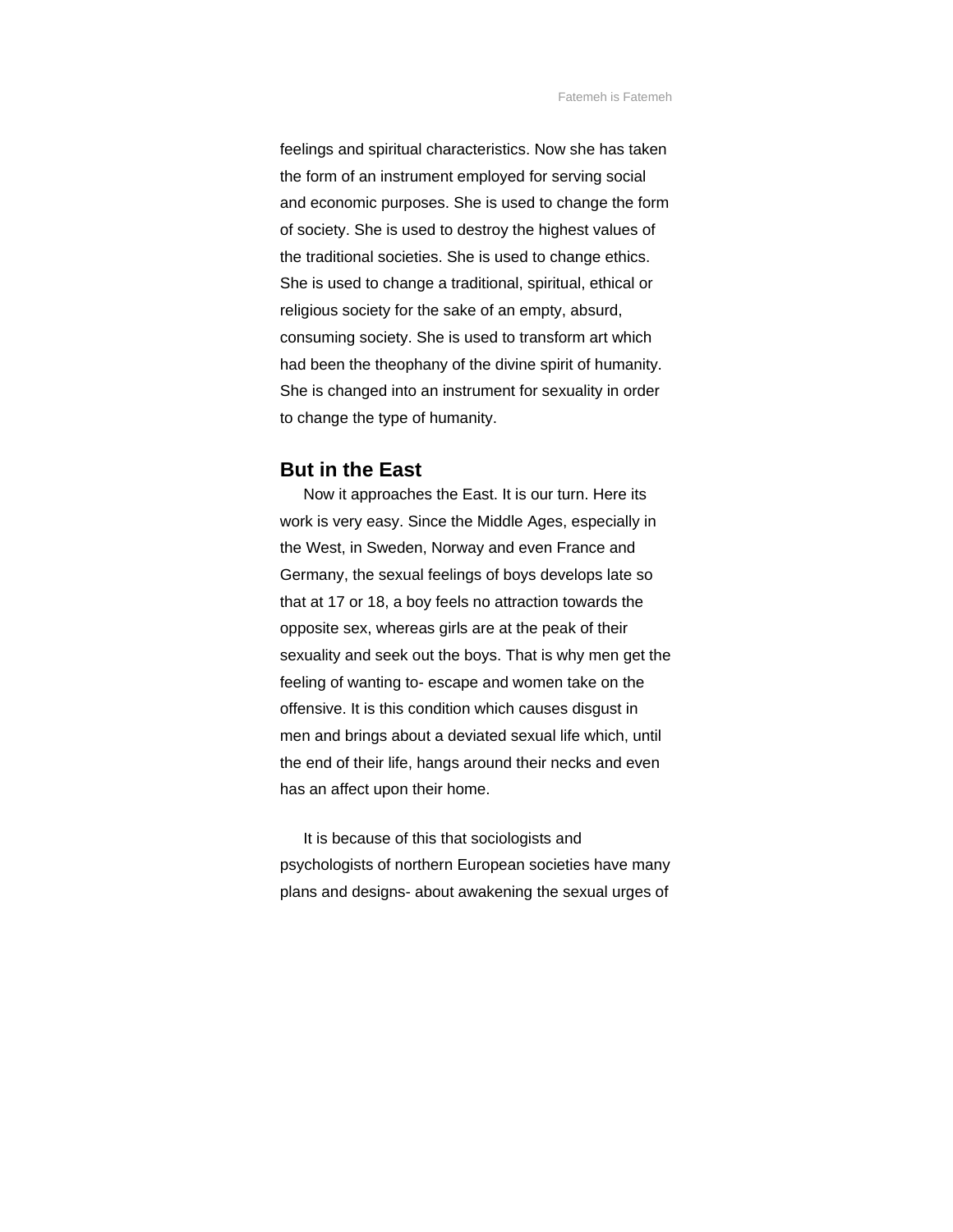young European men with artificial stimulation and natural sex urges by means of women.

In the East, this is not a problem. Young eastern boys, before they reach the age of puberty, reach sexual puberty and it is this very early sexual awakening which causes eastern sociologists and psychologists to face many other problems. But where .is the owner of this generation who thought about them? There is a war between two groups. And because of other things, conversations lead to type of clothes, special behavior, habits and tastes. Human problems, whether they are new or old, do not concern either side. The war is between being old-fashioned and modern. Winning is to the advantage of neither of them. One, lying, is called civilized and the other, lying, is called pious, religious. Neither one of them relate in the least to either civilization or religion. One, the ideological type, calls out, Fatemeh, Zainab and the other, `European woman'. Both are insulting to each other. Either they are lying to each other or their own ideologies are innocent and even separate from themselves.

Europeans want to change eastern societies so that they can plunder our property, ride upon our thoughts and our feelings. They want to take the food from our mouths as well as to destroy our common sense values. Without destroying these things, they cannot take the food from our mouths; they cannot take our property.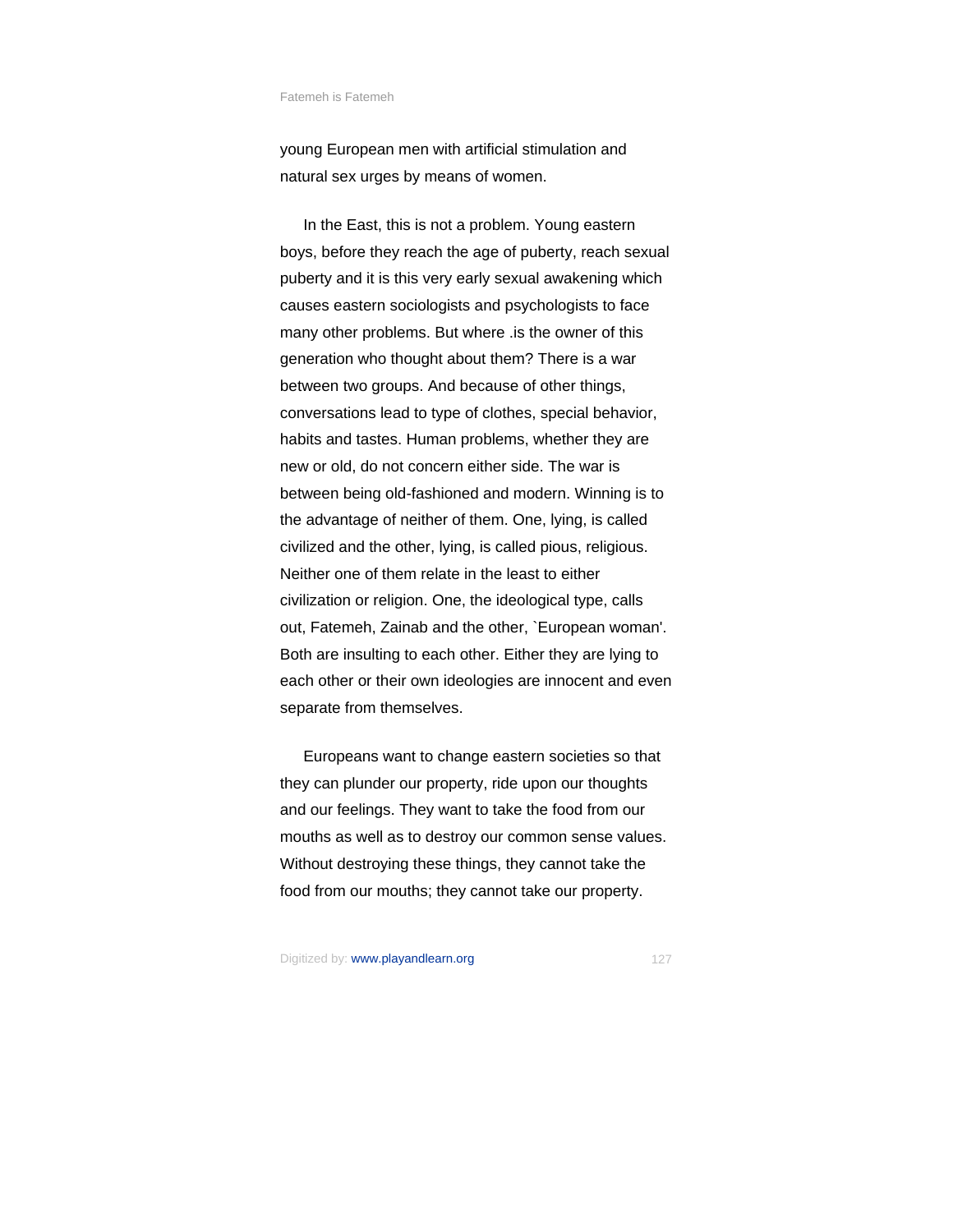Thus we must first empty ourselves and leave our moulds. We must forget all of our human values and all of our traditions which were the very things which kept us upon our own feet. We must give these up and break them within ourselves. Once, empty-headed with an impotent spirit, crippled and without content, we must become exactly like garbage cans which are filled with dirty and useless things and then are emptied.

With the brain and the spirit of the East, they are doing this. They empty their contents. When they have no faith in anything, they- have no intelligence or awareness so that they have no hero, they think their past is completely without value. When they believe their religion to be empty and full of myths, they feel spiritual meanings to be old-fashioned, reactionary and that way of life to be ugly and detestable. They either do not know themselves, their children and their spirituality or else they know it badly. So what form do they change? They come out empty and thirsty and in need of the orders of the exploiters. Whatever the exploiters want to pour into their interior, in whatever order they choose, they get to work plundering.

It is because of this that they assign permanent slogans to plundering the East, emptying the minds of Muslims, Buddhists, Hindus, Iranians , Turks, Arabs, Blacks and Whites. All must take one form. They should only have one dimension. They must be consumers of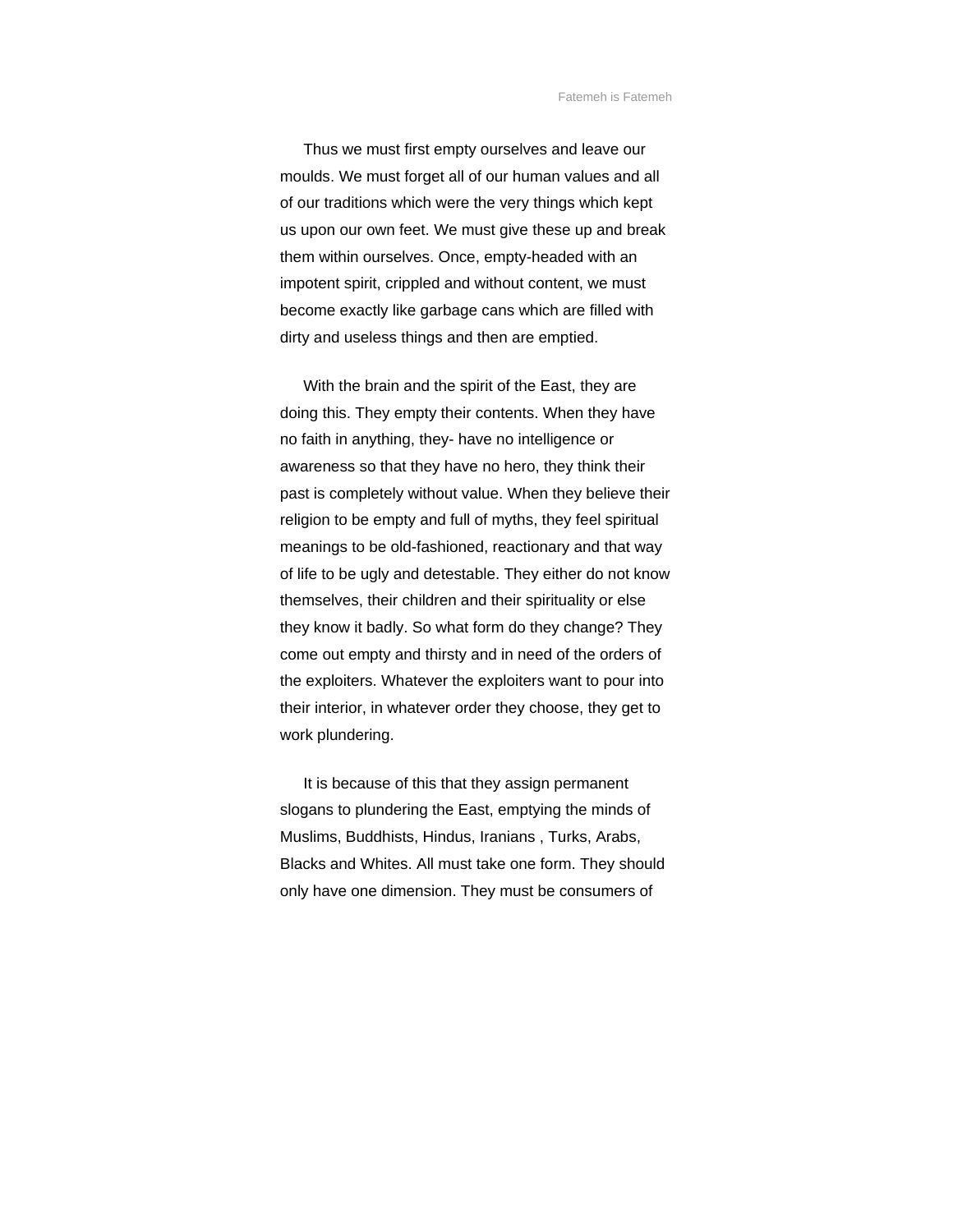Western economic products and have thoughts, but not think for themselves.

Insistence upon old values, human values, tradition and religion which are full of meaning, close the way to the West and guard the East. Insistence upon traditional values stands like a watch-tower with a strong spirit against the West. They defend Islam and independence. Foreignness does not penetrate. Moslems are overflowing with honor, spiritual meaning, values and pride. Their history, people, culture, faith and religious characteristics give them independence, greatness and something to hold their heads up high for.

They see the Westerners as nouveau riche and newly civilized. They criticize them, humiliate them and confront them. But the West falls upon the soul of the Easterners like termites. Little by little they empty out the contents. They even destroy all of the forces of resistance which remain. In place of the brave guardians of the watch-towers, full of spirit and pride, they build a people empty of common sense, perseverance and pride. The Easterners even forward to meet the enemy. They take whatever the West gives and do whatever they want them to do. They become exactly as Westerners had, willed they would be.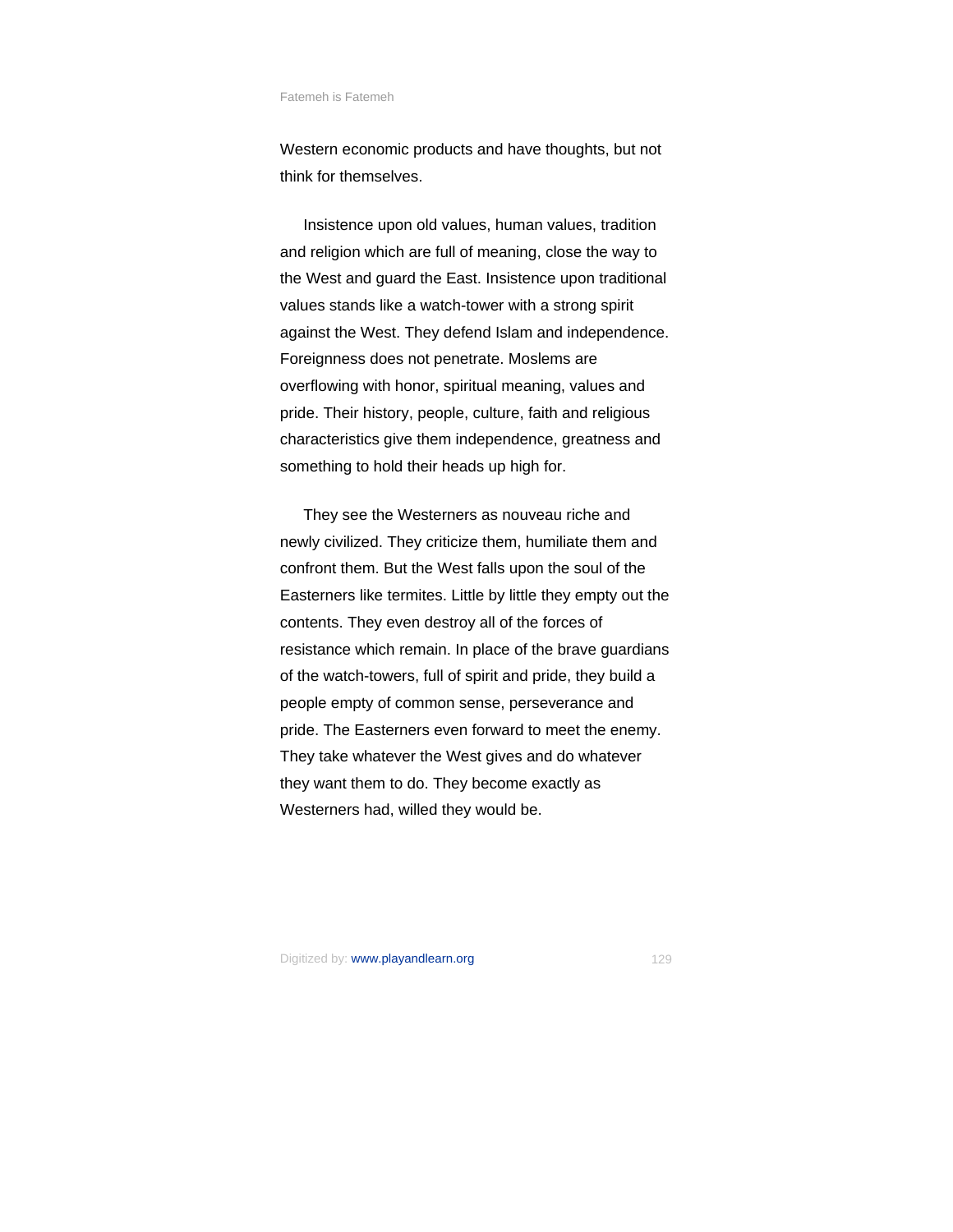### **What Role Did Women Play In the Attack?**

Women in Islamic countries held a power whereby they could have changed the traditions, old systems, social relationships, ethics, spiritual values and, most important of ail, consumption (in- the same way that they held a power to preserve them). Why? Because of the sensitive spirit which they have, in particular in the East. They tend to accept the luxuries of civilized life and new products more quickly and more easily. This is especially true when they are confronted by bright, new, eye-catching things of beauty especially when opposed to these, they find nothing but ugliness.

During the time of the exploitation of Africa, European imposters would move among the black tribes offering glass beads and fake jewelry, which is usually even brighter than the natural stone, and in all of the ceremonies, the better-off among the tribes, the kings, the large farmers and the feudal lords could all be pointed out. This was particularly true of the local ceremonies and weddings because their actions were based one hundred percent upon psychological laws. Those who like the fake things the most were the most primitive.

We see that today, those who worship luxiourous ornaments are the Arab Sheikhs, the heads of the Black Africans, the Movie Stars and the newly wealthy people. So a few of these fake lights and glass beads were given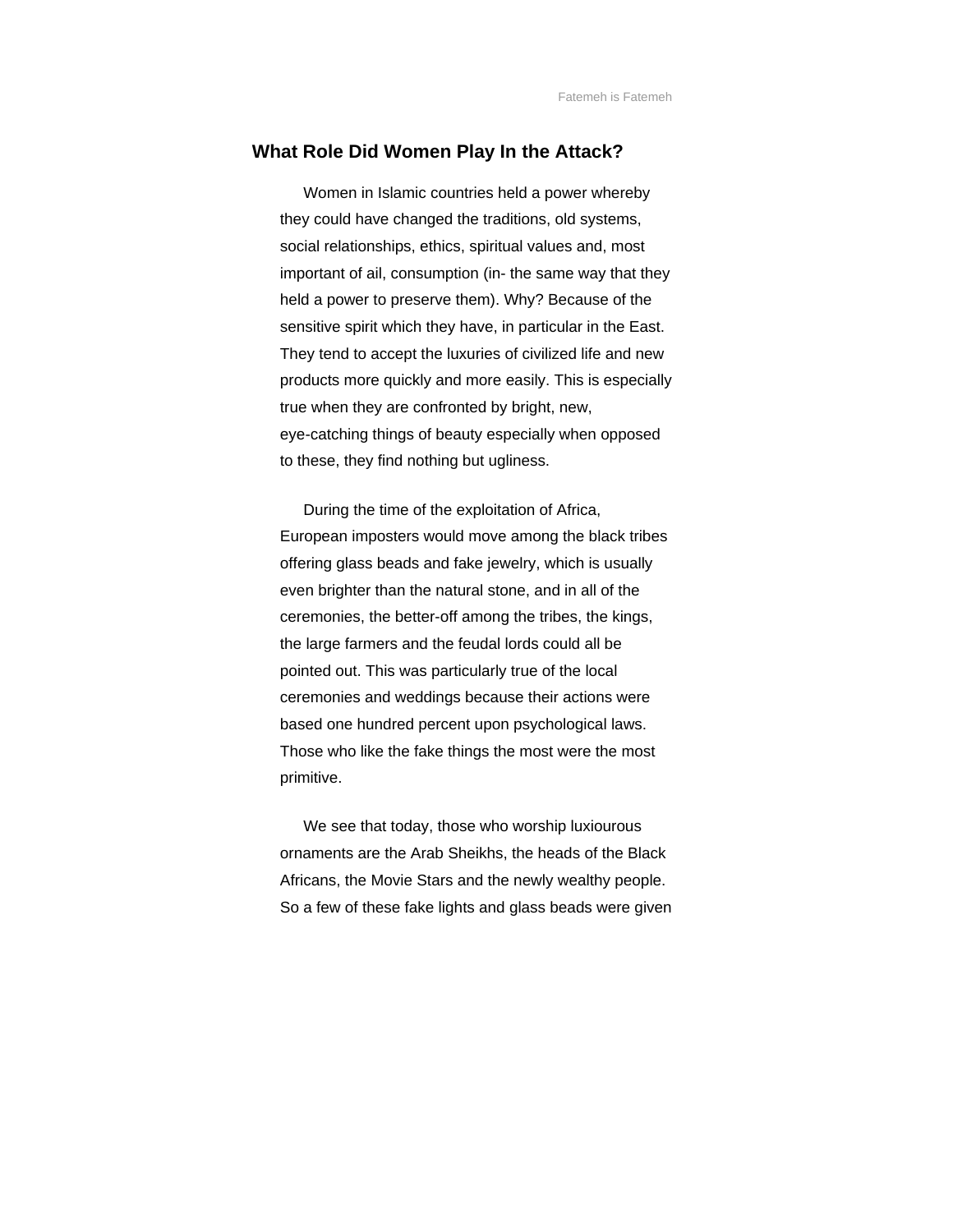#### Fatemeh is Fatemeh

to the heads of African tribes and in return they received a herd of sheep or a great pasture land or the rights to mine diamonds or permission to plant coffee. It is obvious from this how important the role of the newly modernized African woman is.

It is also apparent how sheltered, Eastern women suffer from social rules presented to them in the name of religion and tradition like the present day Islam. They are presently denied learning, literacy, many of the human rights, social possibilities and freedom to develop. They are not able to explore and. nourish the spirit and their thoughts. Even the rights and possibilities which Islam itself has given to women, have been taken away from them in the name of Islam. They have placed her in the same category as a washing machine. Her human values have been lowered to `mother of the child'. She no longer even has a name but is called by the name of her child even if her child happens to be a boy. She is called Hassan's mother. This is exactly like paralyze her and then saying that because she is paralyzed, she is rived of everything. The sorrow lies here.

# **Oppressors and the Oppressed**

Hazrat Ali said two parties are required in order to bring about oppression. One is the oppressor and the other is the one who accepts the oppression. It is the co-operation of these two which brings about oppression. Oppression cannot be one-sided. An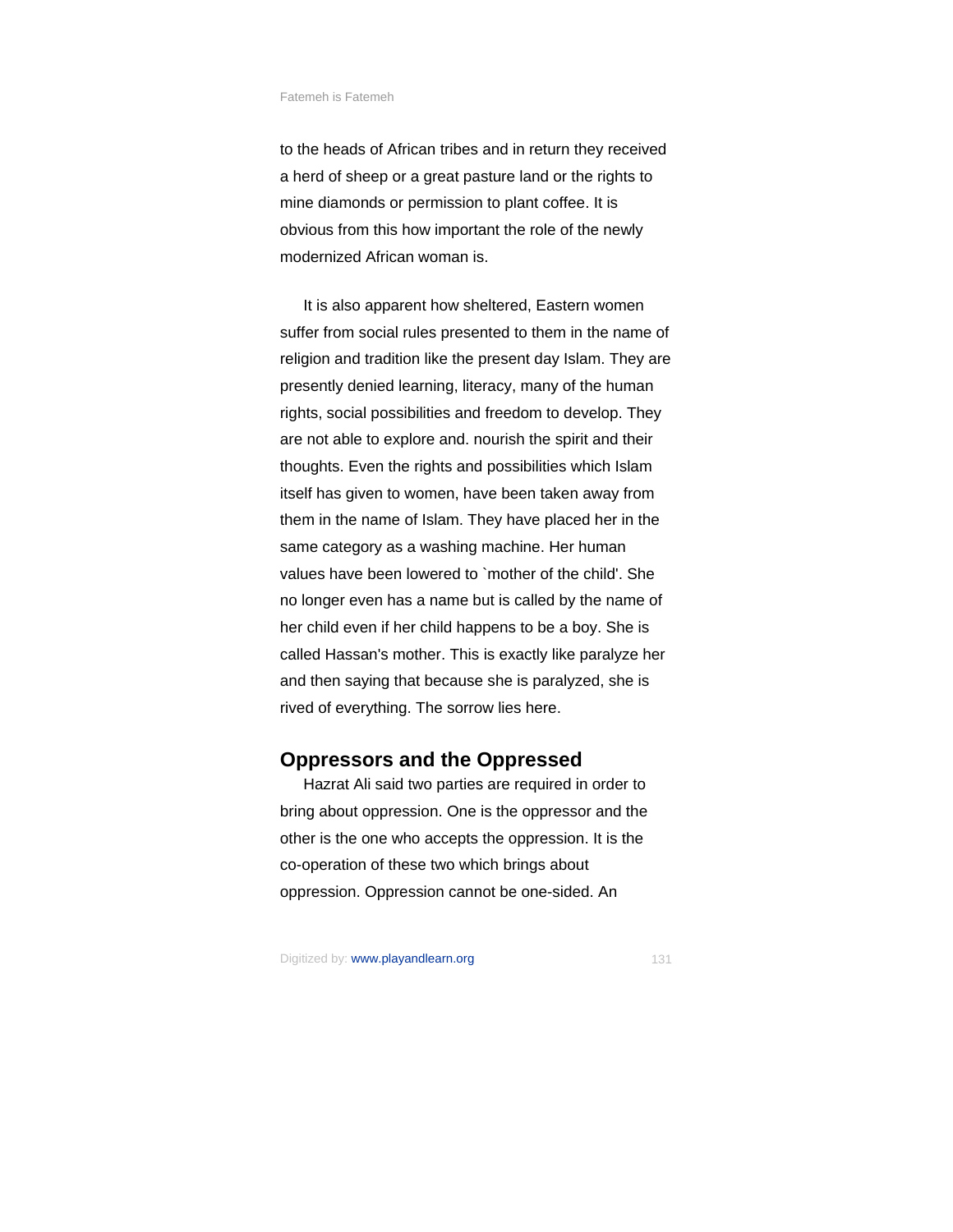oppressor cannot perform oppression in the air. Oppression is like a piece of iron which is formed by the striking of the hammer of the oppressor upon the anvil of the oppressed.

Not only is oppression a result of corruption, deviation and misery, but it requires two sides working together to come, into being. In the defeat of a society, it is not just the victor who breaks it; society must also be broken. For instance, in the 7th century A.H., it was not Ghengis Khan who defeated us. It was we ourselves who were corrupted from within. From the 5th to the 6th century, we were preparing ourselves to be defeated. It was because of this that Ghengis defeated us. He only kicked the corrupted states once and we fell down and were defeated. The termites who had built their homes inside our tree and had begun eating away the body from the inside, left it empty, dry and without roots. These termites caused the tree to fall to the earth and not the strong wind which blew upon the tree. Strong winds always blow in the forest. Why is it that just this tree or that one falls down?

The creation of superstitions and the spreading of ignorant backward beliefs of family traditions, the inherited faulty systems of order along with servitude, the tradition of `father power' in the community, the lack of psychology, all weave themselves together like a spider's web. And it is this very web which impoverishes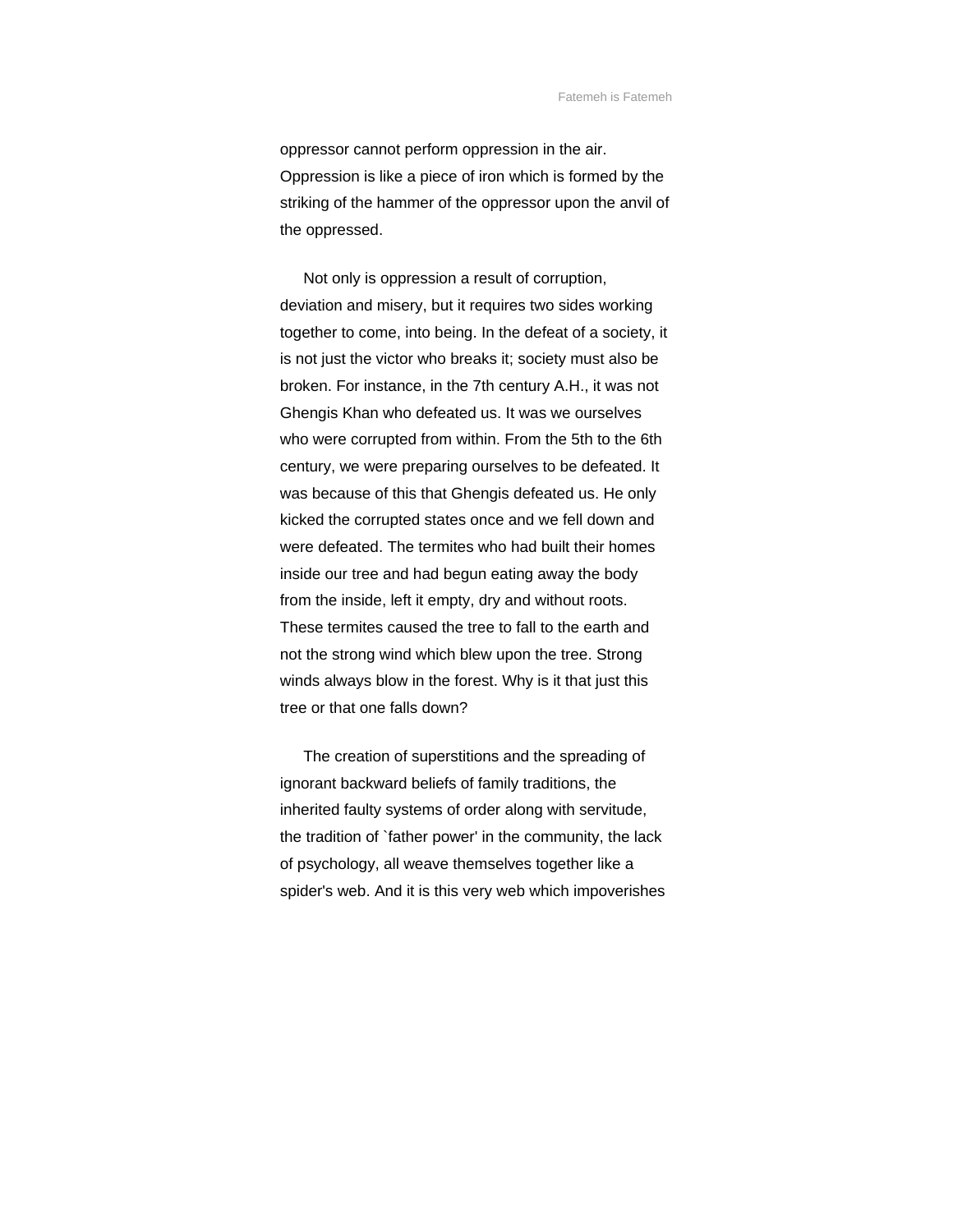the woman within itself. She becomes known as `someone who is behind the curtain'. All of this occurs in the name- of Islam, in the name of religion, in the name of tradition and worst of all, in the name of `similarity to Fatemeh'.

It is explained to her in terms of chastity and the necessity to nourish her children. I don't know how a person who is herself incomplete and useless, who is missing a part of her brain and who is excluded from literacy, books, education, discipline, thought, culture, civilization and social manners could possibly be worthy of being the nourisher of tomorrow's generation.

Most probably they mean fattening their bodies when they say nourishing their children. What can this weak creature of the house, born to sit behind a curtain without thought or culture, who has not been educated, do for the development of her child? How can she develop her child's sense of completeness? Can she awaken the depths of the spirit within the person? How can she learn to accept the complicated ideas and feelings of her child?

What can she do other than nurse her child and change her baby's diapers? In disciplining her child she can only swear at it or use lewd language or cry or scream or curse her fate. If none of these have any effect, she strikes the fear of an older brother or the father within the child. If this doesn't work, she calls upon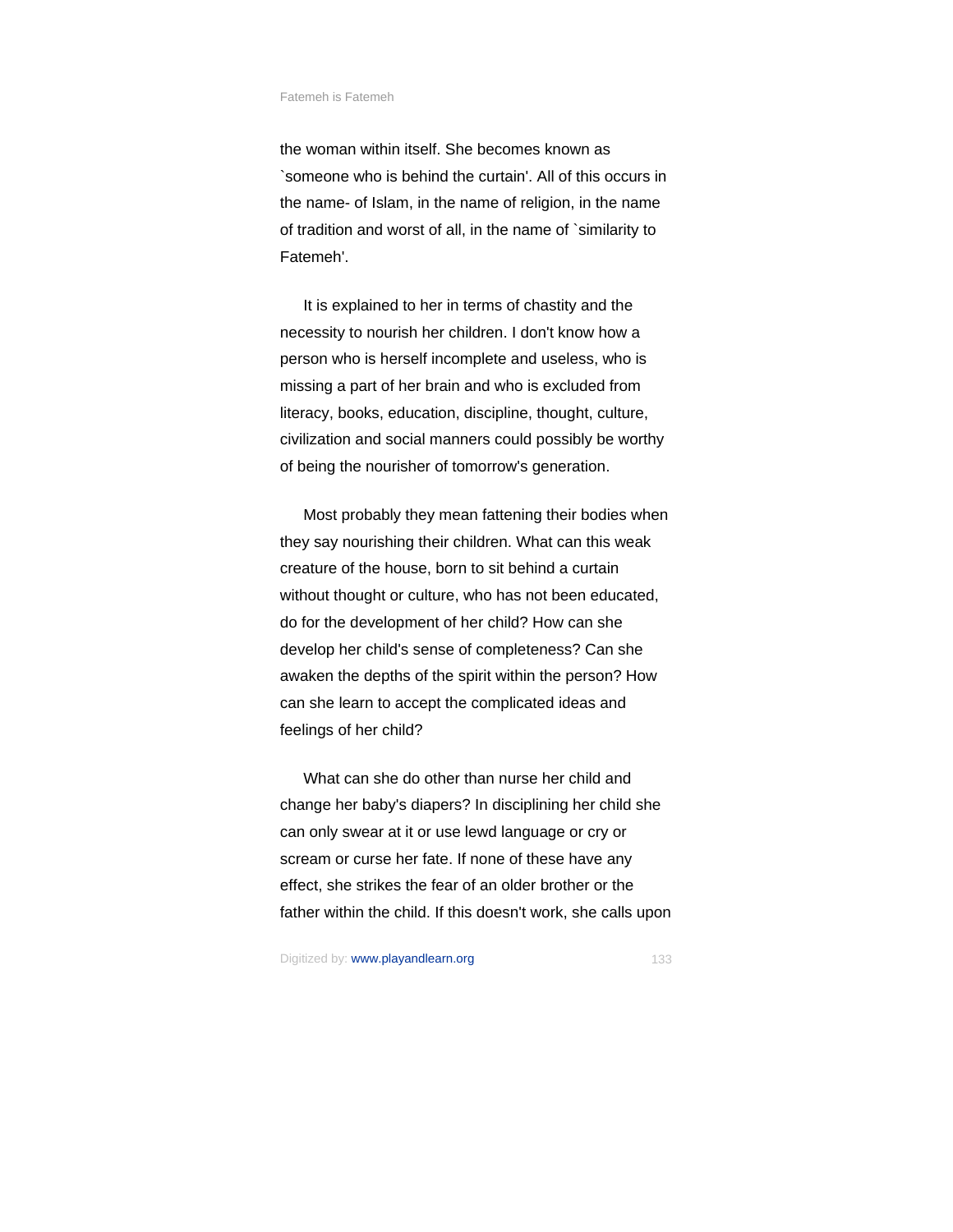the jinn and the angel of death or threatens the basement or the well.

And if this bad child with a roguish father, should die young, if he should be burned in the fire of brawls, there is nothing this hidden creature can do when news of the death of her child is brought to her. She herself had created additional hidden creatures who are more terrible than the devil. She had called forth the dead, dark monsters.

Yes! These are the ways and means of educating and disciplining a child in a system where the only duty of a woman is to nourish her children. It is perfectly natural to think that if she spent her time making use of her cultural and social abilities, if she were to become part of civilization, she would not be able to perform her special mandate which is to bring up children. If she were to develop and nourish her thoughts and her spirit and become aware of the system she is part of, some would obviously conclude that her mandate would suffer.

Thus we see the fate of women in our traditional, conservative society which has had false undertones of religion added to it. She grows up in her father's home without breathing any free air. She goes to her husband's home (her second lord and master) in accordance with an agreement which is made between a buyer and a seller. She is transferred to her husband's house where the marriage license or ownership paper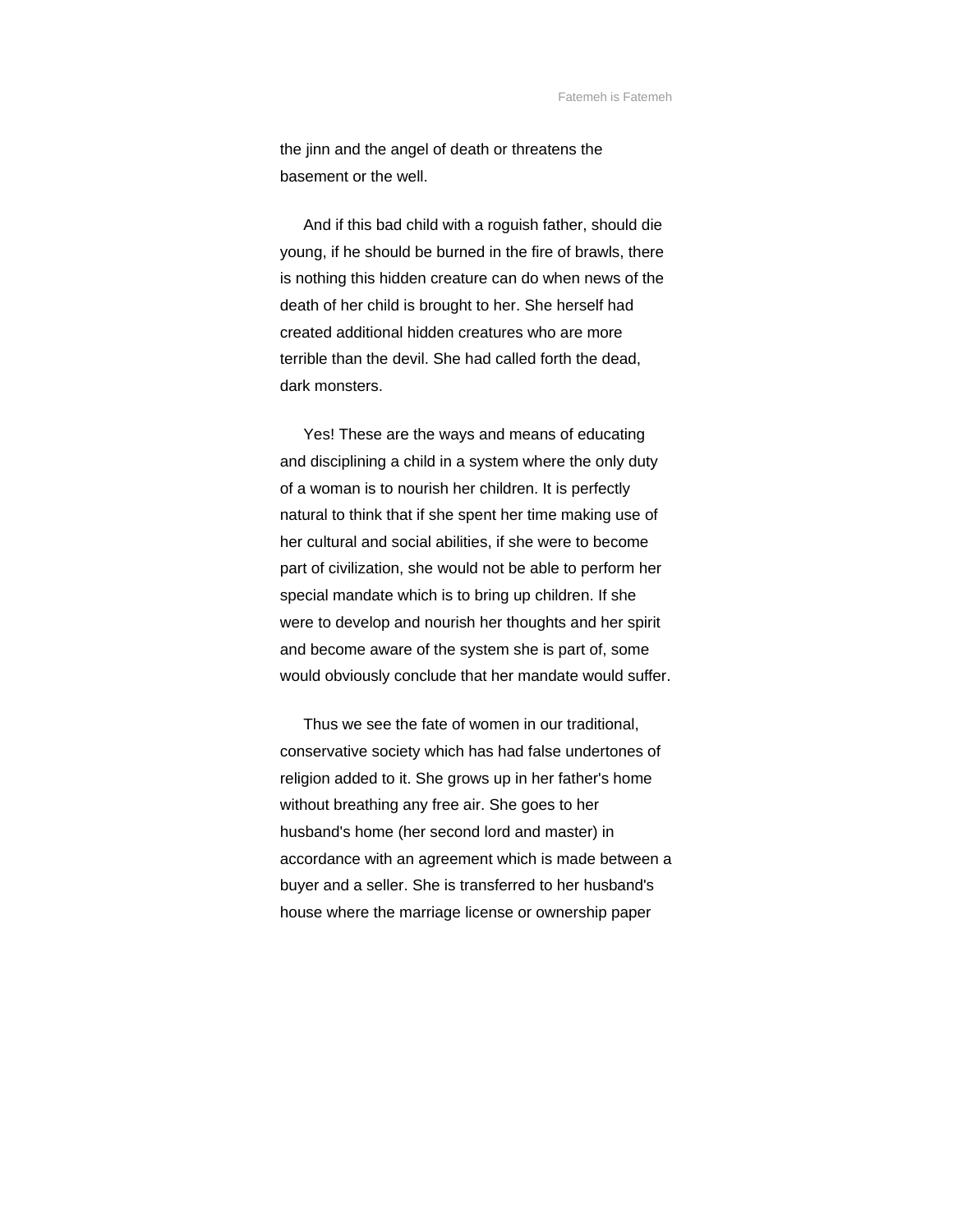#### Fatemeh is Fatemeh

shows both her role and her price. She becomes a respectable servant. A married man means someone who has a servant who works in his house. She cooks food, nurses babies, watches the children and sees to the cleaning and ordering of the house. She manages the inside of the house.

She is a household laborer and a nurse but because she works without any wages, she has no rights. Because she does the work of a servant in the name of common law, ritual or civil law, and as she could not be a servant, she is called a lady. Because her lord is her husband, she is called wife. As she acted as a nurse to the children, she is also called mother.

At any rate; she is working for herself. She is an expert at her work even though the level of work she does is equivalent to the work of a servant or a nurse. It is no more than this because she has not been trained to do more than this. She is uneducated.

We must point out here that our objection is to the well-established fathers and wealthy husbands who condemn their daughters or wives and who do so cautiously because they are women. They keep her from an education and from self-completion in the name of religion and inclination towards faith. There are many women in Islam who reached the level of being authorized theologians, established centers of learning and wrote important texts on science and ethics.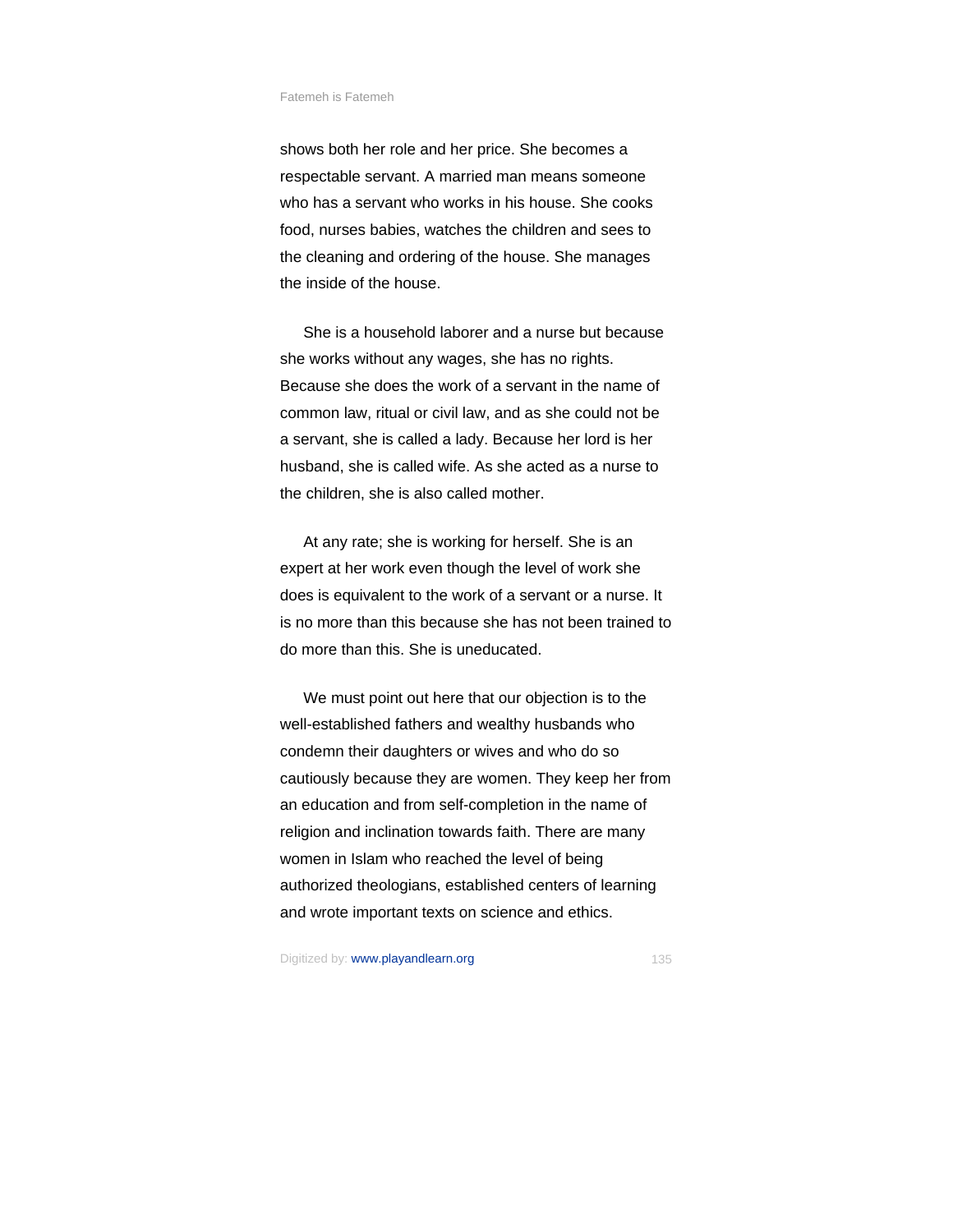But girls who do not have the economic means to pursue education and who work hard in their father's or husband's house, are most worthy of praise. Such a girl is the woman of the tribe or the farm who helps her husband, who shares in production, either by taking care of the animals or by helping in the fields, who brings in an income as well as doing the household work. She weeds, gathers greens, spades the earth, gathers fruit, grapes and cotton. She gives water to the animals and milks them. She then makes butter, yogurt or cheese for her family's consumption or for selling at the market. She beats cotton and wool; she spins thread, she weaves cloth; she sews clothes. At the same time, she nurses her child, she cooks food, and she cleans the house. Often she produces handicrafts within the home as well. She is a wife, a nurse, a mother, a worker, and an artist. She grows as freely as the trees of the gardens. She gives her love with the purity of a turtledove. Like the deer of the plains, she gives loving, motherly birth. She remains faithful in this free house though no force is applied. She gives freely of her love to her family. Yes! She has the freedom to give-and she has something to give, as well. Her freedom has not been taken from her so that she can no longer move. It is not as if she would want to run away if a force were taken from her. Finally, she pushes her fingers into the earth of the fields to cultivate it. She plays with her child in her home. In the bedroom of her husband, she removes his tiredness.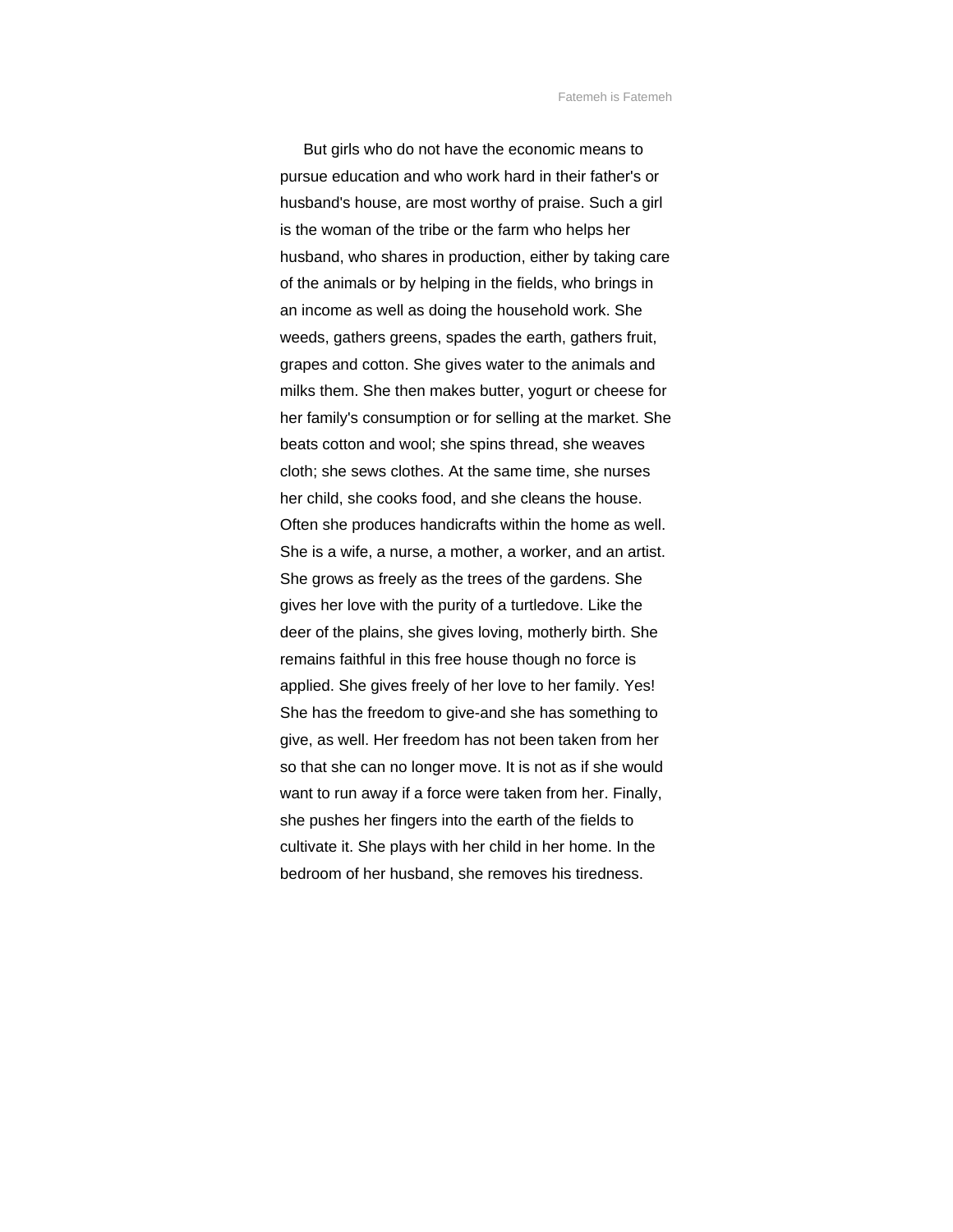She creates the most beautiful and colorful handicrafts for the bazaar. She is the woman we praise.

The funniest woman, on the other hand, who must be called 'absurd', is the lady of the house. She is a frightening creature. The absurd woman is neither traditional nor European. She is not like the European woman who is a member of a household of two partners where the husband and wife are equal, where both work outside of the home and where both do the household duties inside the house. When the European is a girl, she is free exactly like a boy. She is free to grow amidst everything society has to offer. She is experienced from her encounters. She has seen everything. She has come to know all types. She has seen corruption and the correct way, the right way and the wrong way, the bad way and the good way, treacheries and kindnesses and finally, all of the colors, designs and architectures of life and society. She has seen all the things in her own environment. She has sensed them. She has received an education like any boy. Like a boy she has specialized. She has achieved social independence. She has her own economic income. She makes her own choice of husband or partner in. life.

The absurd woman is the woman who sits at home and is good for nothing. As she can afford it, she has a servant, a cook, a nurse and it is they who actually do the work. She is a woman who stays at home to take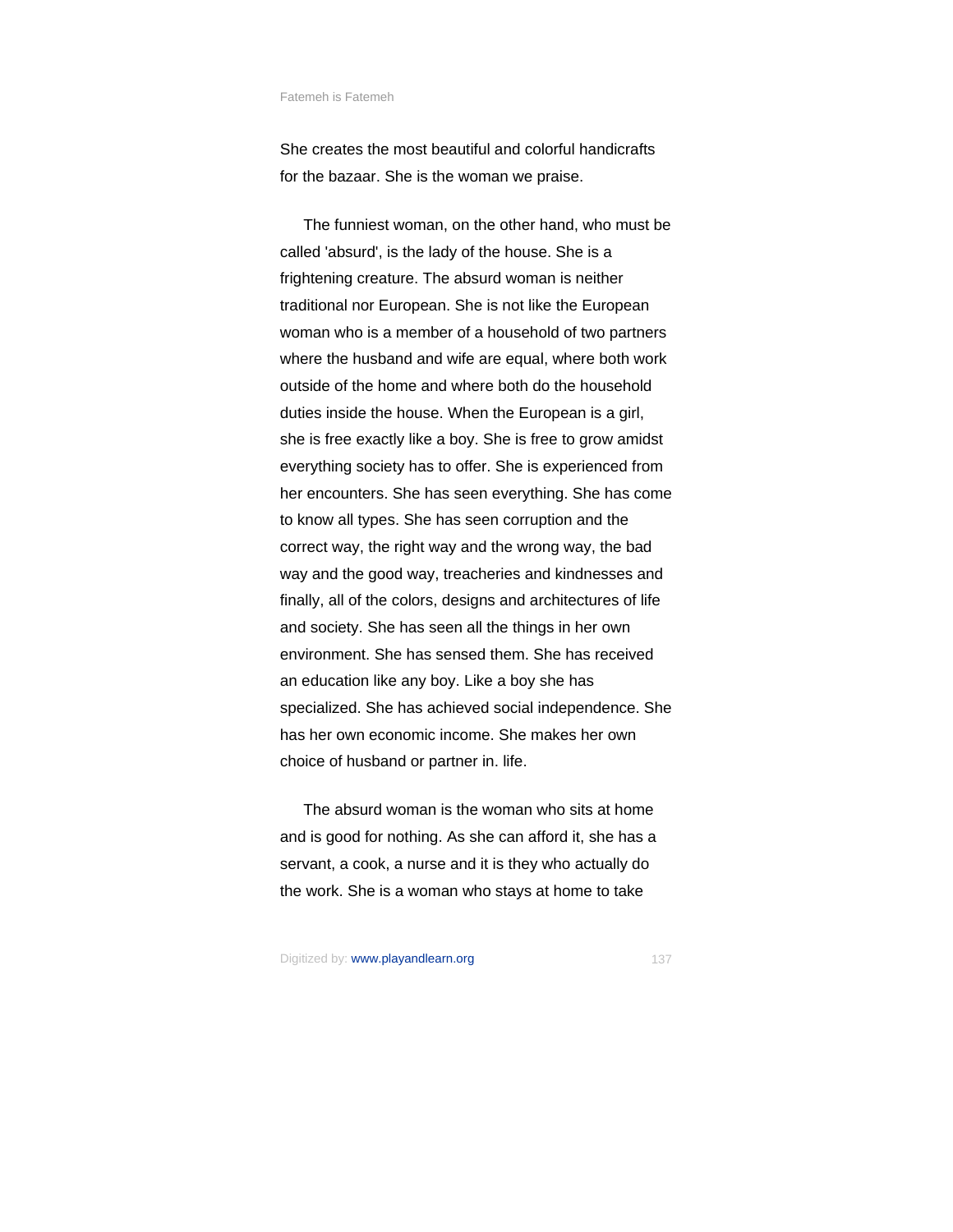care of it but others actually do the work for her. As she is not a village woman, she does not work and co-operate with her husband in the fields. As she is not literate, she does not read books, nor does she write books. Because she has no artistic talents, she is not productive. Because she has a wet nurse, she does not nurse her children. Because she has a man servant, she does not do the shopping for the house. Because she has nurses, she does not care for her children. Because she has a cook, she does not cook. Because she has an F.F. system, she does not even open the door of her house!

What does this living creature do? Nothing. What role does she play in the world? None! Can it be that a woman does not fit into either an eastern or a western mould, modern or old-fashioned? Neither a woman of the office nor of the factory? Neither a woman of a school nor of a hospital? Neither a woman of art nor one of science, nor of the pen nor the book? Neither a woman looking after the home nor a woman looking after the children? Not even the most common-place woman of women's magazines. Yes, she is a Saturday night woman!

Really, what is her work? Who is this person? She is the lady of the house, Daddy's lady of the old days. What is her profession? Consuming and only consuming. How does she pass her time? Her time? As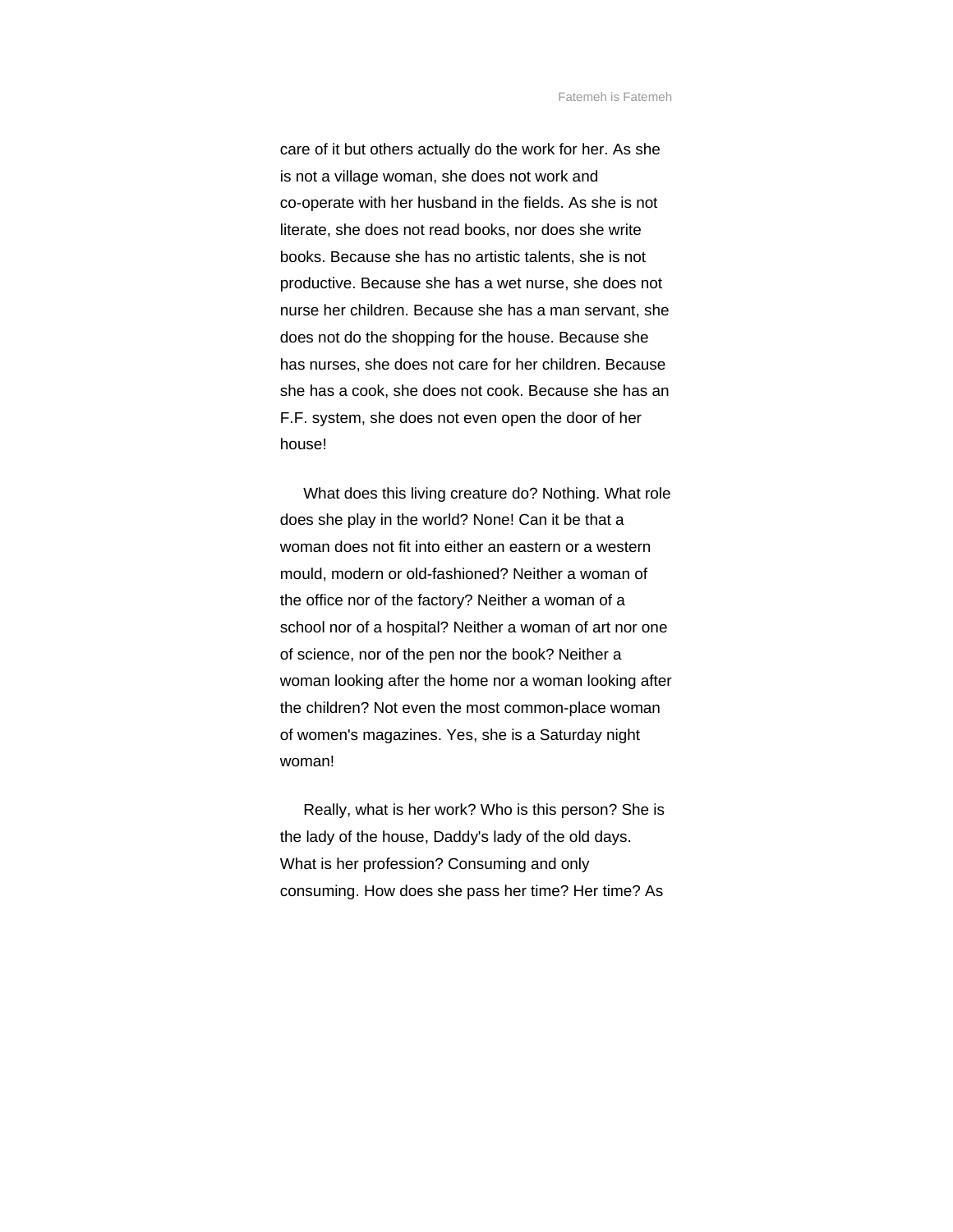a matter of fact, she is very busy. She is busy night and day. She is a thousand times busier than the village woman: For instance, what does she do? She gossips, she develops jealousies, objections, affectations, ornamentation, rivalries, pride, false friendship; she complains, grumbles, ogles, has a mincing air, full of coquetry and falsity. This lady of the house is always busy. In her type of society, and in her social relationships, she fills her frighteningly empty life.

The public woman's bath was a weekly seminar where all of the chaste women, who had nothing to do, who suffered no pain and-who were with welfare, went. They gathered together and each one told the biggest and most important event of her weekly life, either honestly or dishonestly, through insufficient explanation. They sold each other on their pride; they told their stories one after the other; their imaginations took flight; their sweet ignorance implemented their lack of intelligence. Surprisingly, all of them were also aware of these groundless pretentious which only compensated for their spiritual complexes.

Each one had such a scenario. Each one listened to the lies and exaggerations of the other -one with relish, amazement, deep understanding and faked feelings. Each would believe the other until it was her turn when she became indebted to them for listening to her. Thus the others gave her a free chance and a carte blanche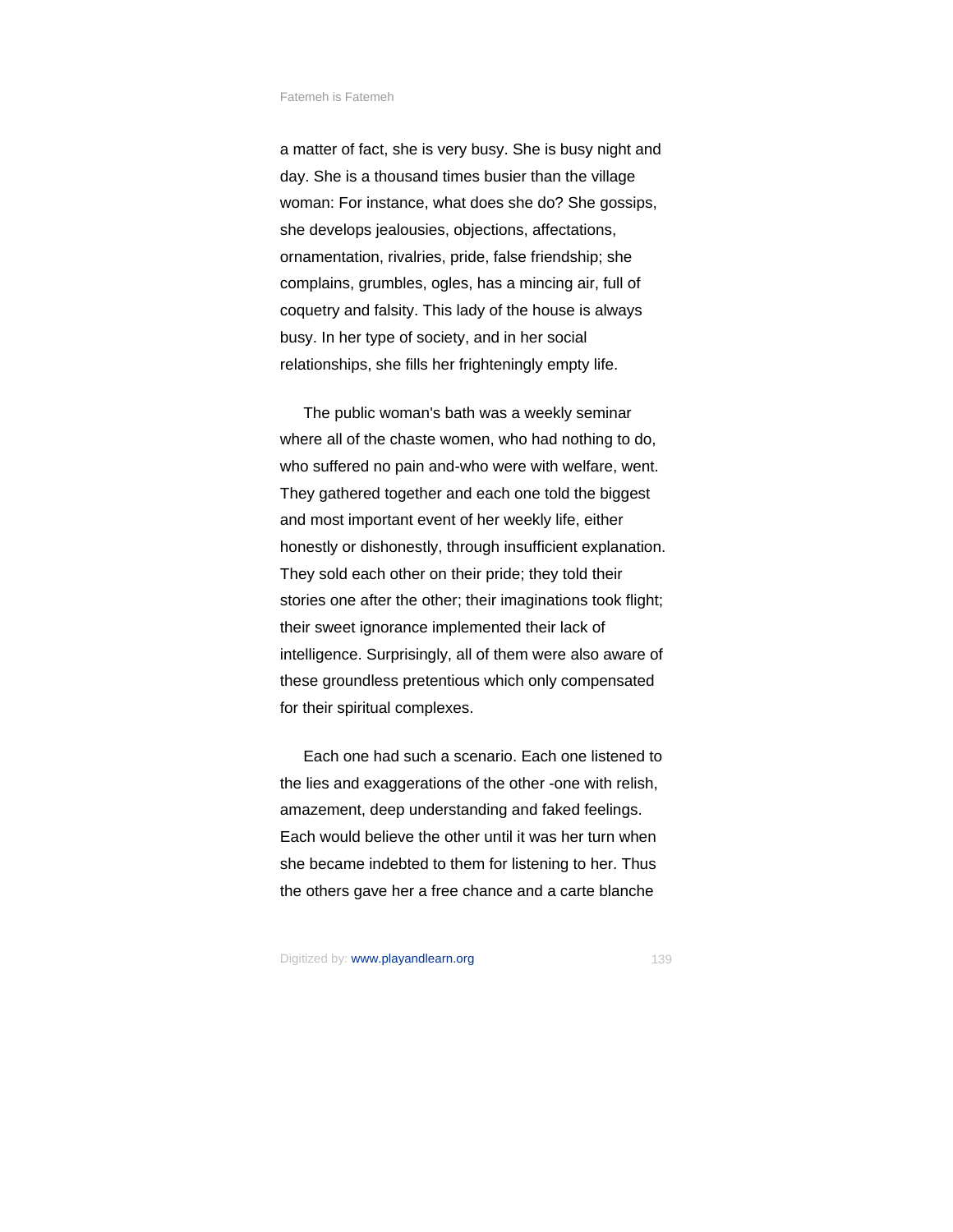so that she could speak of all of her bruised beliefs, namelessness, and lack of excitement, uselessness and ineffectiveness. Her existence, her inner emptiness and hollow life to be was spread out to show off her ability, her current price, her fantasies and her revenges.

Now the public women's bath has been closed to women of this class. Modern living has prevented these women from such social halls of 40 columns and 40 windows, where one full day a week would be spent. To replace them, they have opened women's clubs under various names. Absurd women leave their homes and enter these cold women's clubs which even lack the steam and water of the previous establishment.

If our women today are crazy and constantly changing color and look like foreign dolls (not foreign women), if we look at the other side of the border, we see the innocent economics of exploitation, whereas on this side of the border, we see ourselves, working hand in hand with them. We caused our women to run away. Then they very simply hunt her out. We call her the weak one', `broken legged', `servant of her husband', `mother of the child', and even `lacking manners' and `goat'.

We separate her from humanity. When assuming she could learn, we thought that if she had a beautiful handwriting, she would write to her lover. (With this type of thinking it would have been better if we had blinded her so she would never see a `forbidden' person). In this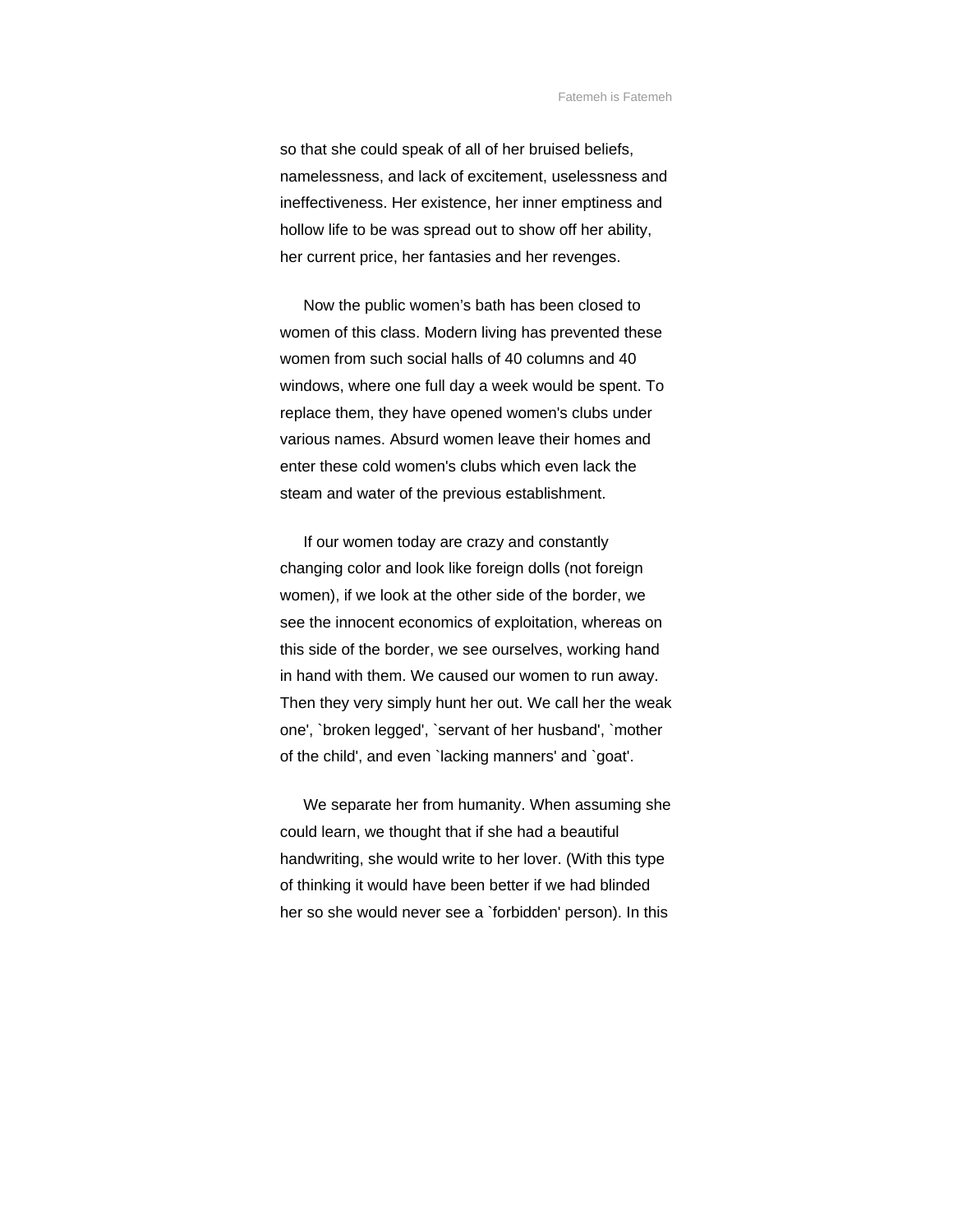way, Mr. Jealous; who feels the weaknesses of his personality, would not have to worry about the disloyalty of his wife. He would be safe to the end of his life.

The virtue and chastity of women is preserved in this way, with a wall and chains, not as a human being who thinks and who nourishes common sense and comes to know things. We present her as a wild animal, incapable of being disciplined. She will never be tamed. The only thing to do is to keep her in a cage. Whenever you leave the cage- doors open, she will slip away. Her chastity is like dew. When it sees the sun, it is gone. Women are placed in a prison which neither leads to a school nor a library nor to society. Like an unclean creature, like the untouchables of India, she is not counted as a human being by society. People who are called human beings are men, social animals. Women are kept apart from society.

It was the Prophet Mohammad who said, `Education is necessary for Moslems, both men and women.' But it is always men who have had the right to be educated, and women, other than those wealthy women who are educated with private tutors, are denied education. They cannot take advantage of this important Tradition.

Parties centering on religion or old religious traditions are no longer open to today's young woman. Ceremonies for gaining favor and seasonal lamentation are not interesting to her, nor are the special animal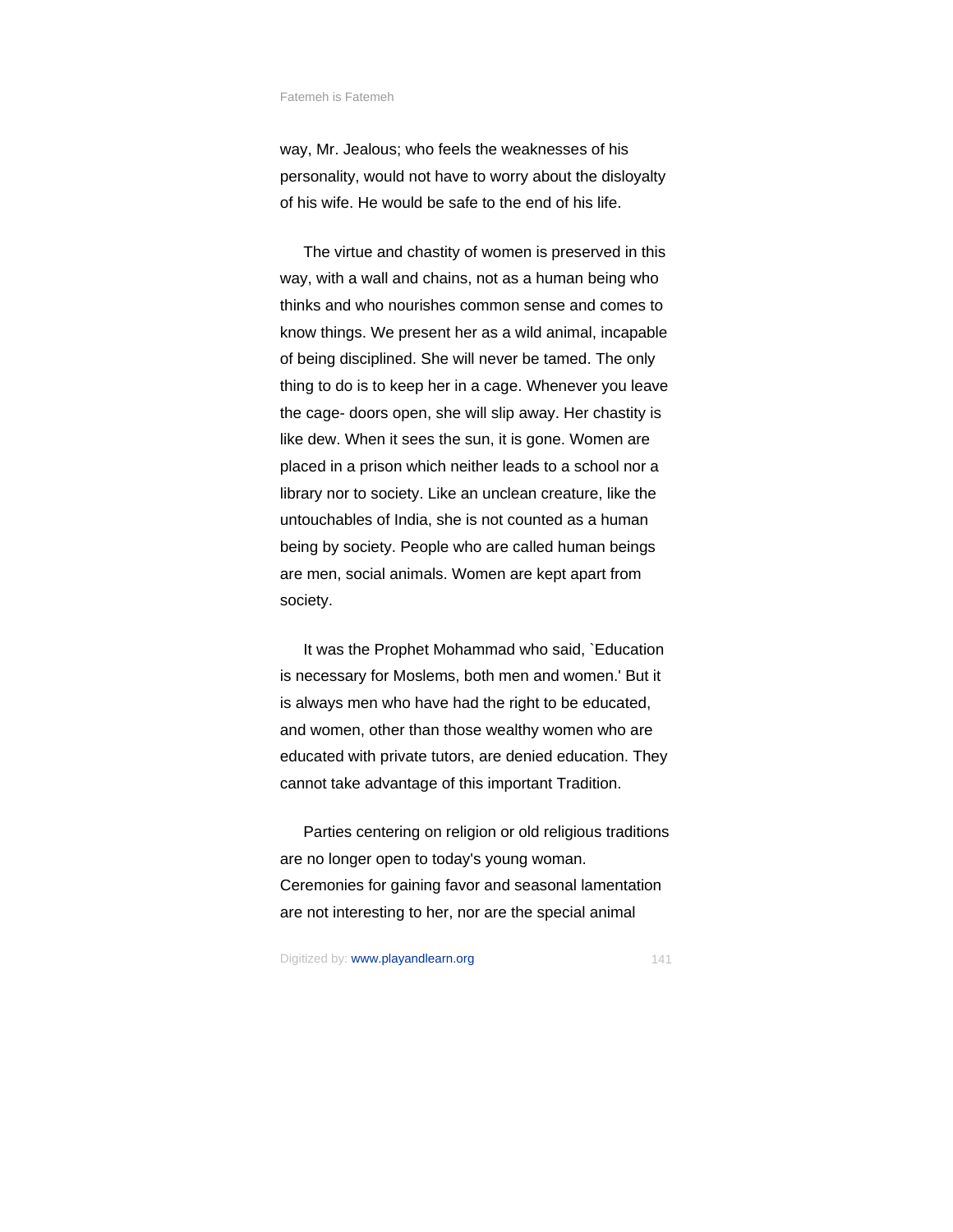sacrifices, nor the cooking of a special stew on the third day after someone departs on a journey, nor wedding activities prepared without the groom or hunting parties for a groom.

The young women sense the loneliness and nothing to-do-ness of their mother which is covered over by religion and tradition. This, they know, gives their mothers a feeling of positive action. It gives them a sense of responsibility. They are busy with comings and goings, attractions, work, sensitivities, designs and false plans. But to the young women these channels have all been closed.

The opportunities which their mothers had to show their beauty, the latest mode, ornamentations, jewelry and the method of fixing themselves are now gone. Younger women no longer force themselves into the falsity of these sessions and parties. If they go, they take on an unattractive, cool, strange appearance and it is obvious that they are looking for a way out.

The daughter of this woman, who belongs to another generation and another season, lives in an intermediate world having two meanings, The world of the grandmother is for her a complex of stupidity and structured rites full of ugly men and restrictions. They want to keep their gathering, their circle of friends, and lamentation ceremonies like they were in the olden times. While for her, books, translations, novels and art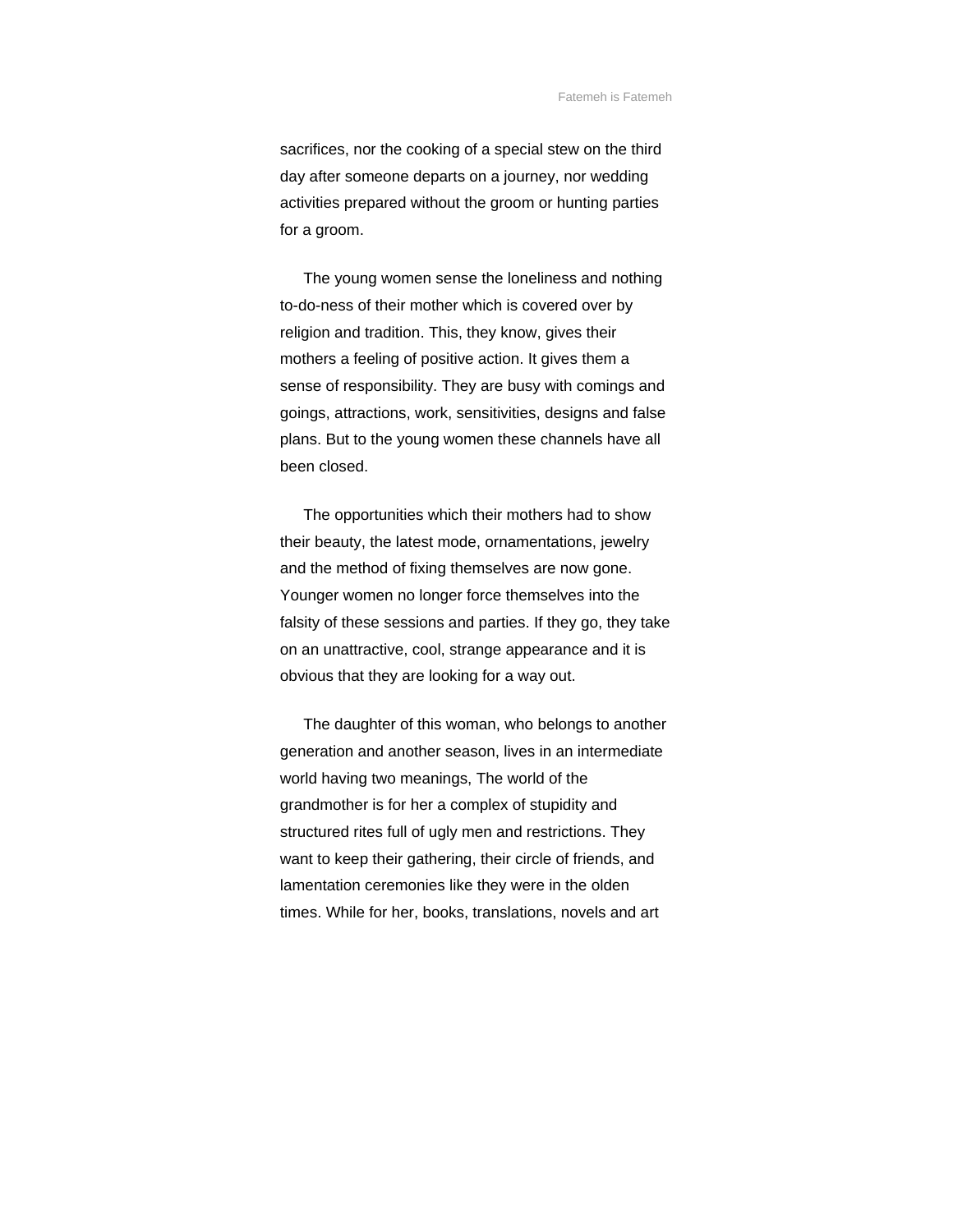products are important. She has more or less sensed the cultural spirit of the world. She has whiffed the scents of learning, knowledge and progress in school.

The sermons which are given for women at their ceremonies, which were mostly ceremonies of praise or lamentation, are usually given by illiterate lamenters. The exhausting continuation of this is unbearable. She wants to fly away. But to where? There are hundreds of invitations for parties. There are dancing parties, surprises, bars, night clubs and dirty cafeterias which look upon her as a free and easy hunt. They pull her to themselves.

But she wants to retain her human characteristics with faith, ethics and loyalty, but she sees that what her mother, father, uncle and other members of her family, offer her in the name of religion, ethics, character, chastity and strength is a collection of: `No, don't go, don't do that, don't sing, don't see, don't say, don't know, don't write, don't want, don't understand!'

We see that the mother lives in a type of comfortable, empty wasteland. She has no direction, no responsibility, no philosophy of life and no meaning to her existence. She has money and no problems and no reason for living. Day and night she turns her house around but there is nothing to fill her life. Out of boredom, she leaves the house to go shopping and then, under a veil, she tries to compensate for her losses with amusement,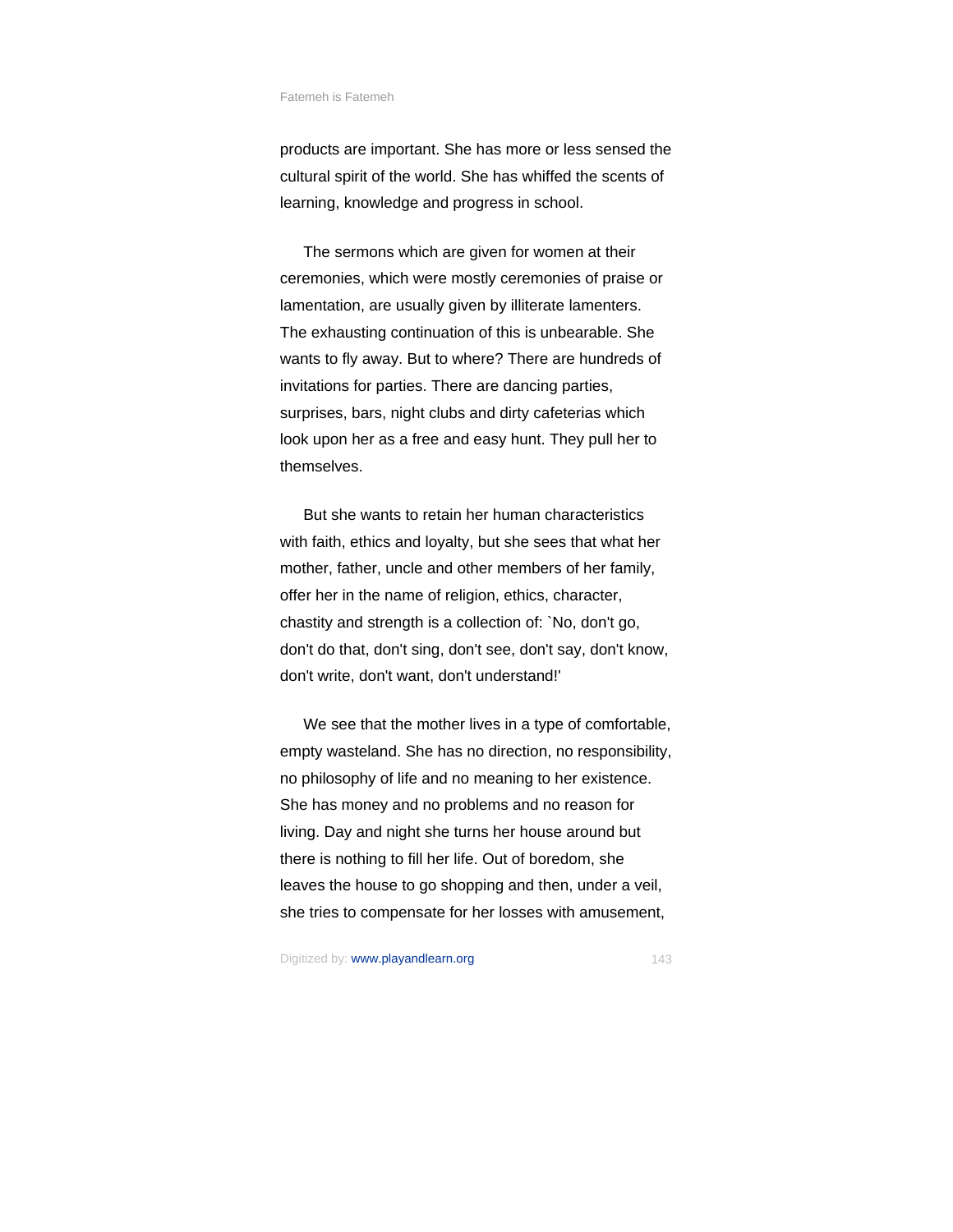exaggeration in jewelry, make up, the multiple changes in decorations that it can bring about and expensive purchases of strange things so that she can induce wonder-and amazement in others.

But her daughter is not moved by these wonders. She breathes a different air. She is like a doll found in the second grade school books. She is caught between two bearded children who understand nothing. Each one pulls her towards themselves until the doll is torn to shreds. She becomes crushed and steam-rolled.

Now, her heart is in colorful clouds, romantic thoughts, the attractions of freedom and love, the whisperings of her budding sex, the crises of youth, blossoming, intellectual endeavors and. attractive images of the new world which exist outside her wall. Sometimes she looks through a peep hole or turns to the windows like a thief. She is drowned there but her body is under the influence of the commands of her mother and the advice of her father. She is like a fly caught in the spider's web of no! no! She remains imprisoned. She feels that the only crime she can be convicted of is being a young girl. She is an illegal, dangerous entity who must remain hidden in a corner of the house until an authorized thief comes and takes her as his mate to his haram. And there, the only rambling sight of her existence will be the space between the kitchen and the bed. It is only the man's stomach and that which is under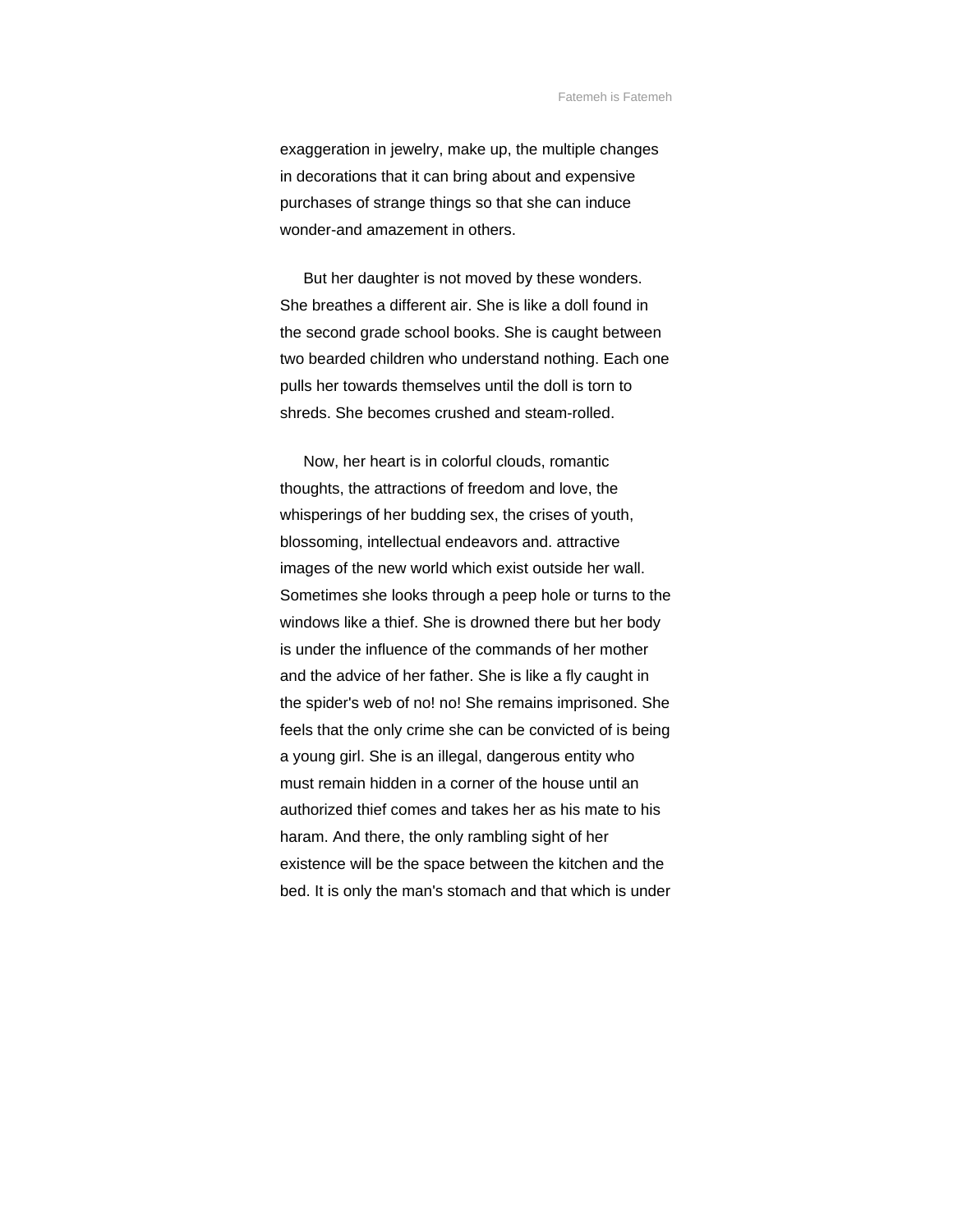his stomach which can give her existence meaning and her human mandate! The man doesn't even allow her to attend religious meetings or entertain religious feelings. Even religion is separated in this system of thinking.

Speaking, chanting, the lamentation ceremony and table offerings for gaining favor, is the religion of women, whereas centers and sources for schools, libraries, lessons, discussions and lectures constitute the religion of the man.

## **The Cries of Exploitation**

What has prepared the groundwork for exploitation which cries out, `Free yourself!'

#### From what?

It is no longer important to know from what. You should be freed. Your breath is cut-off. You have nothing. Free yourself! Be free of all things.

The one who is burdened under the heaviest of loads and is drifting off only thinks about awakening, getting free and rising above those things which cause one to drift and which bring about pressure. She does not think, `How should I arise?'

They said, "Women will be freed but not with books or knowledge or the formation of a culture and clear-sighted vision or raising the standard of living,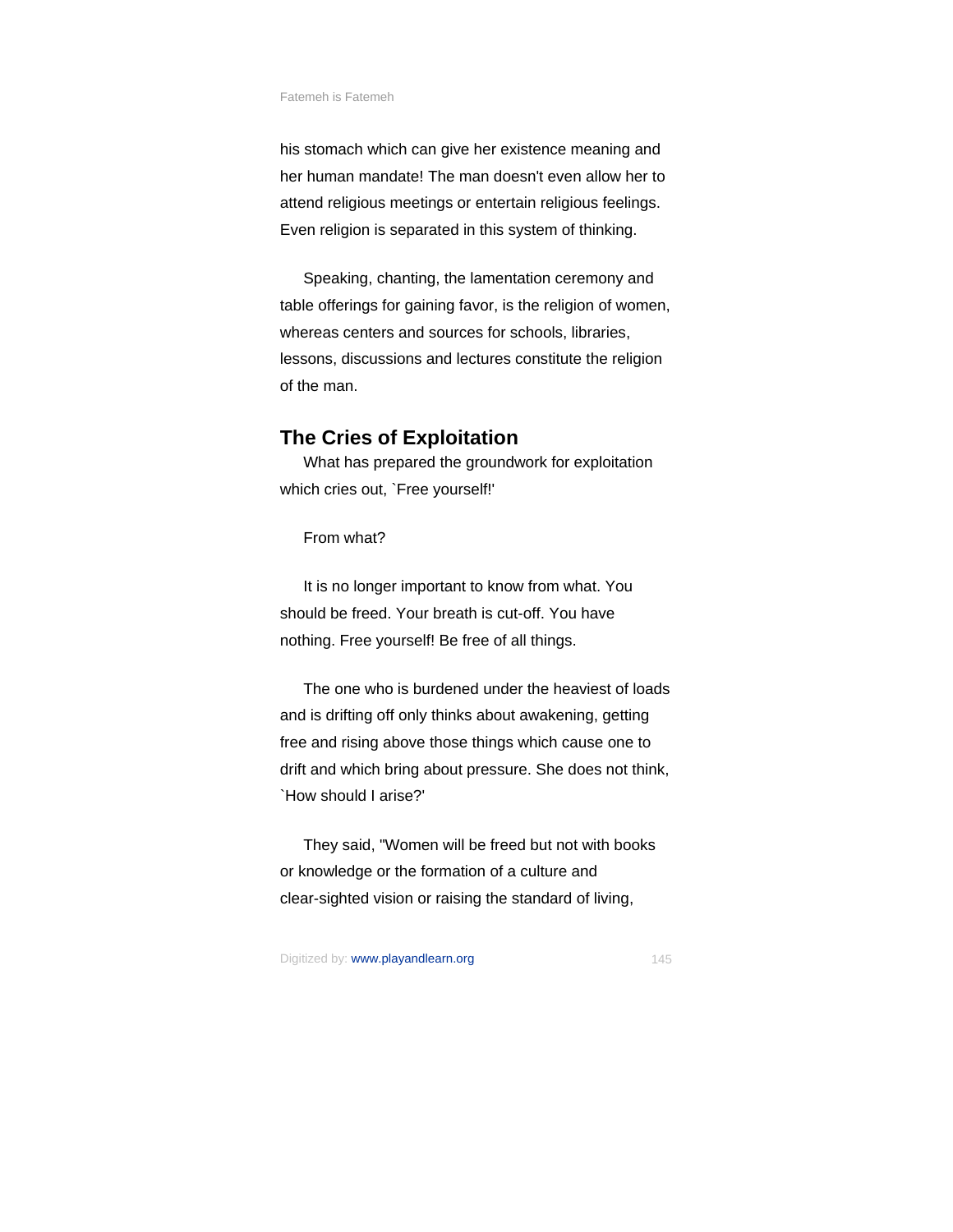common sense and the level of feeling and the level of vision of the world but rather with a pair of scissors. Yes. Putting scissors to the chador! "This is how they think that women will all at once become enlightened!

The complexes of Moslem and Eastern women have become the greatest documents of psychologists and sociologists in the service of exploitation and world economics as they describe women in the following way:

`A woman is a creature who shops!'

The description of a society and its barriers which Aristotle gives of humanity when he says, `A human being is a rational animal, is transformed when it relates to women. It becomes, `A human being is an animal who shops.' She knows nothing other than this. She has no feelings and essentially, plays no role. She has no spirituality, no beliefs. She is valueless.

In one of these magazines devoted to Eastern women, it was written that in Tehran from 1956 to 1966, the amount of cosmetics and beauty centers increased 500 times.

500 times is a very great quantity. It is a miracle. It has never happened before in the whole history of humanity. The consumption of economic goods usually increases 8%, 9%, 10%, 20% but not 500%! This is a symbolic consumption. That is, if 10 years ago the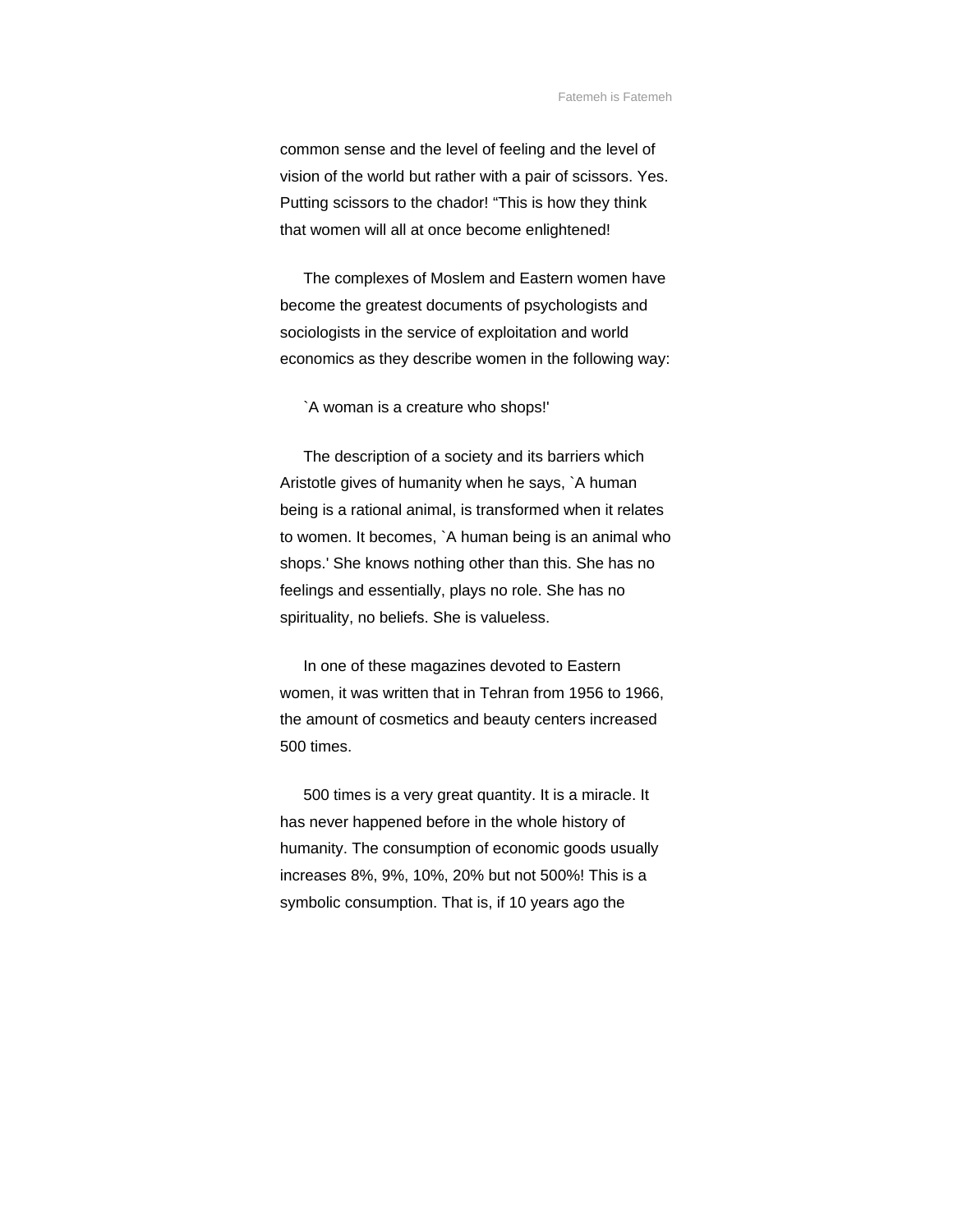consumption of cosmetics in Tehran was 100,000 tomans per year, today it is 50,000,000 tomans.

In a society, a new consumption is followed by other consumptions. For instance, as soon as the traditional coat, the *qaba* changes, the coat and trousers replaces it. The old type of shoes, giveh are replaced by leather shoes. Traditional styles of hats are replaced by new ones. In homes, carpets change to modern furniture and old houses are replaced by new ones.

Thus, when Europe sends a new product to our society, it paves the way for consumption of further new products. When consumption changes, it is a sign that a person, a consumer, also changes because there is a very sensitive relationship between a consumer and a product.

In order to change consumption, the type must change as well as the taste, tradition and history. Society must be destroyed. This is why the capitalists put a fire in the royal palace for the sake of a handkerchief.

Women in Islamic societies must not only be changed from being consumers of goods exported from Europe and America 'but they must also become active participants within their households. They must learn to relate according to today and tomorrow's generations. They must change the form of society. They must have an effect upon the ethics, values, literature and art. They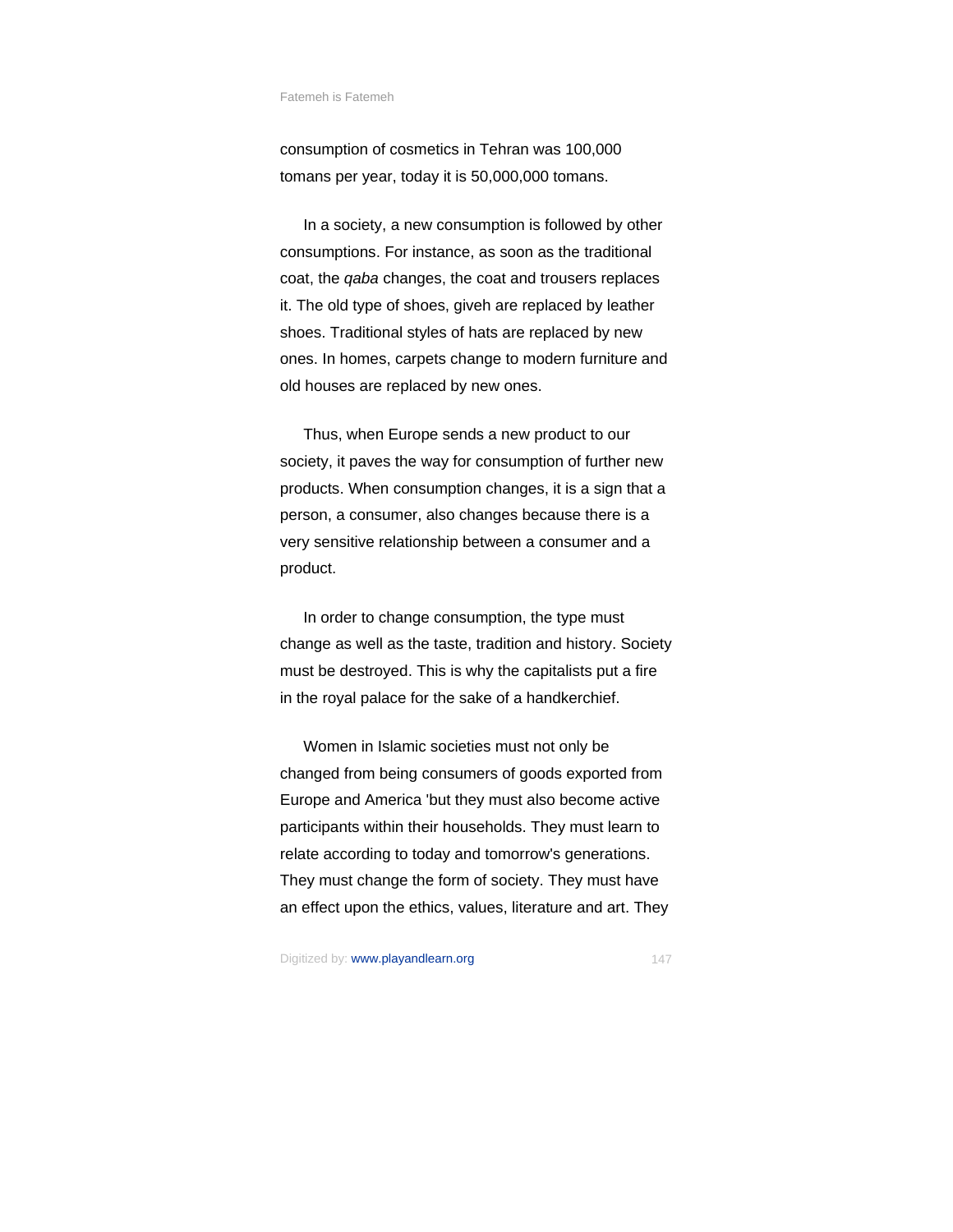must have a deep revolutionary effect upon everything. They should be put to work upon this way.

Time, culture, social possibilities, new economics, changes in social relationships, new thoughts, all of these conditions in an Islamic society by and of themselves change the types and traditions. Women become obliged to change internal and external conditions because the past conditions for women today are no longer practical nor sufficient.

Now that things must be changed, now that the new thinkers and the newly awakened ones of our society are inexperienced and unaware, isn't it logical that capitalists should get busy and prepare their moulds so that as soon as a woman puts aside her traditional mould, their mould can be forced upon her? They make her into a form they want and then place her instead of themselves in a position to corrupt society.

### **What Should We Do?**

In the midst of this disruptive thought which has been imposed upon us and will continue to impose itself upon us, what can we do? Who is it that can take up the mandate?

The one who can do something, and, in saving us, play an active role, is not the traditional woman who is asleep in her quiet, tame, ancient mould nor is it the new woman who is a modern doll that has assumed the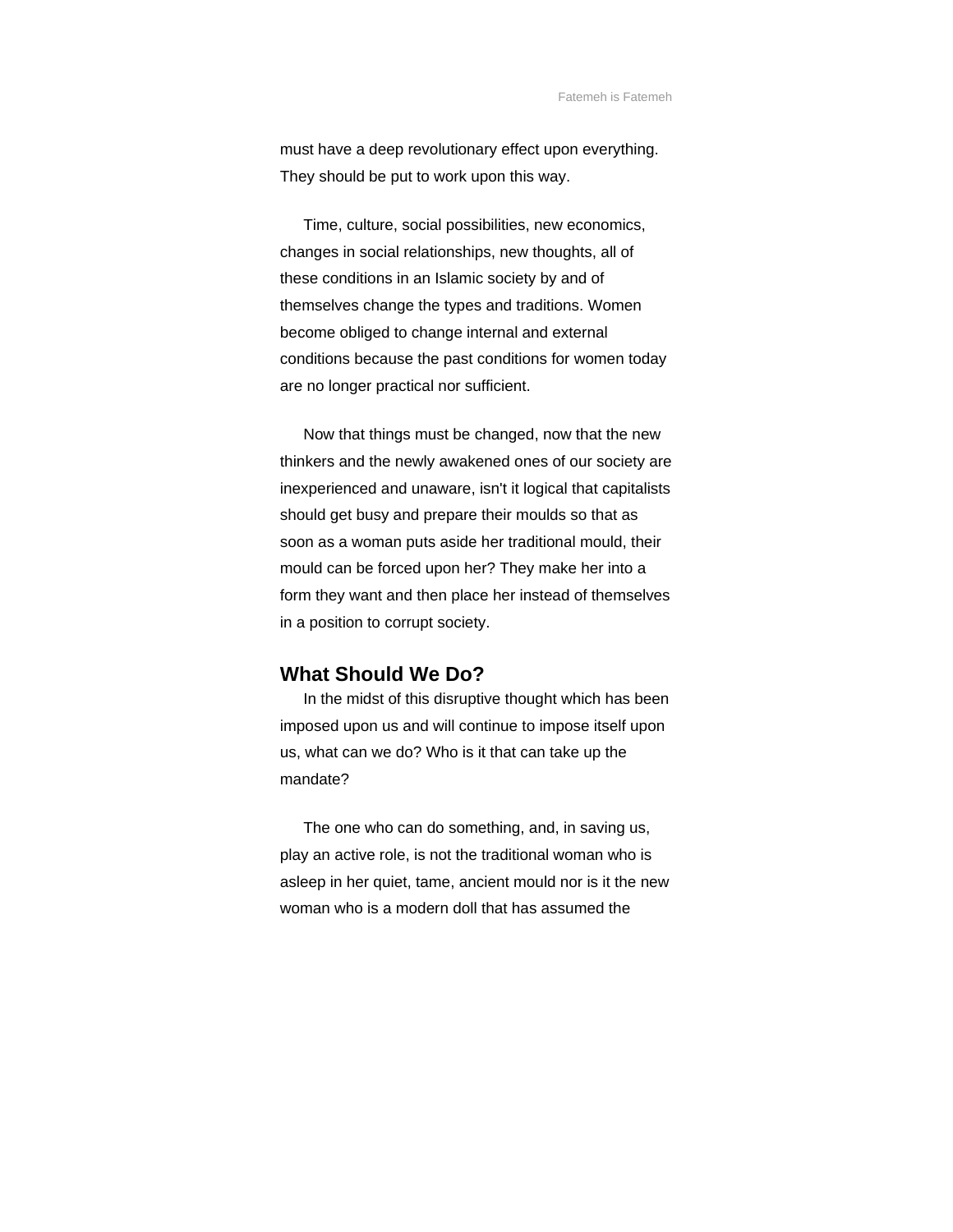mould of the enemy and in the process has become full and saturated. Rather, one who can choose the new human characteristics, who can break the fastenings of old traditions which were presented in the name of religion, but in fact, were national and tribal traditions ruling over the spirit, thoughts and behavior of society, is a person who is not satisfied with old advice. Slogans which are given by doubtful sources do not enthuse her. Behind the prepackaged. Slogans of freedom [of the monarchy], she sees ugly, frightening faces which act against the spiritual, which oppose humanness. She sees that they are in contradiction-to the spiritual, the rational, the human. They are against women and the human reverence of women.

It is these people who know where those things which are forced upon -us come from. They know where they get their orders from. What creatures they have sent to the market place! Creatures without sensitivities, without knowledge, without pain, without understanding, without responsibility and even without human feelings. Fresh, clean dolls, 'worthy ones'. It is obvious what their worthiness is in and for what work. Their means of support and its derivation are also obvious. This is thrown at our women and they know why.

It is because of them that 'Who am I? Who should 1 be?' is pertinent, since they neither want to remain as this, nor become that. They cannot surrender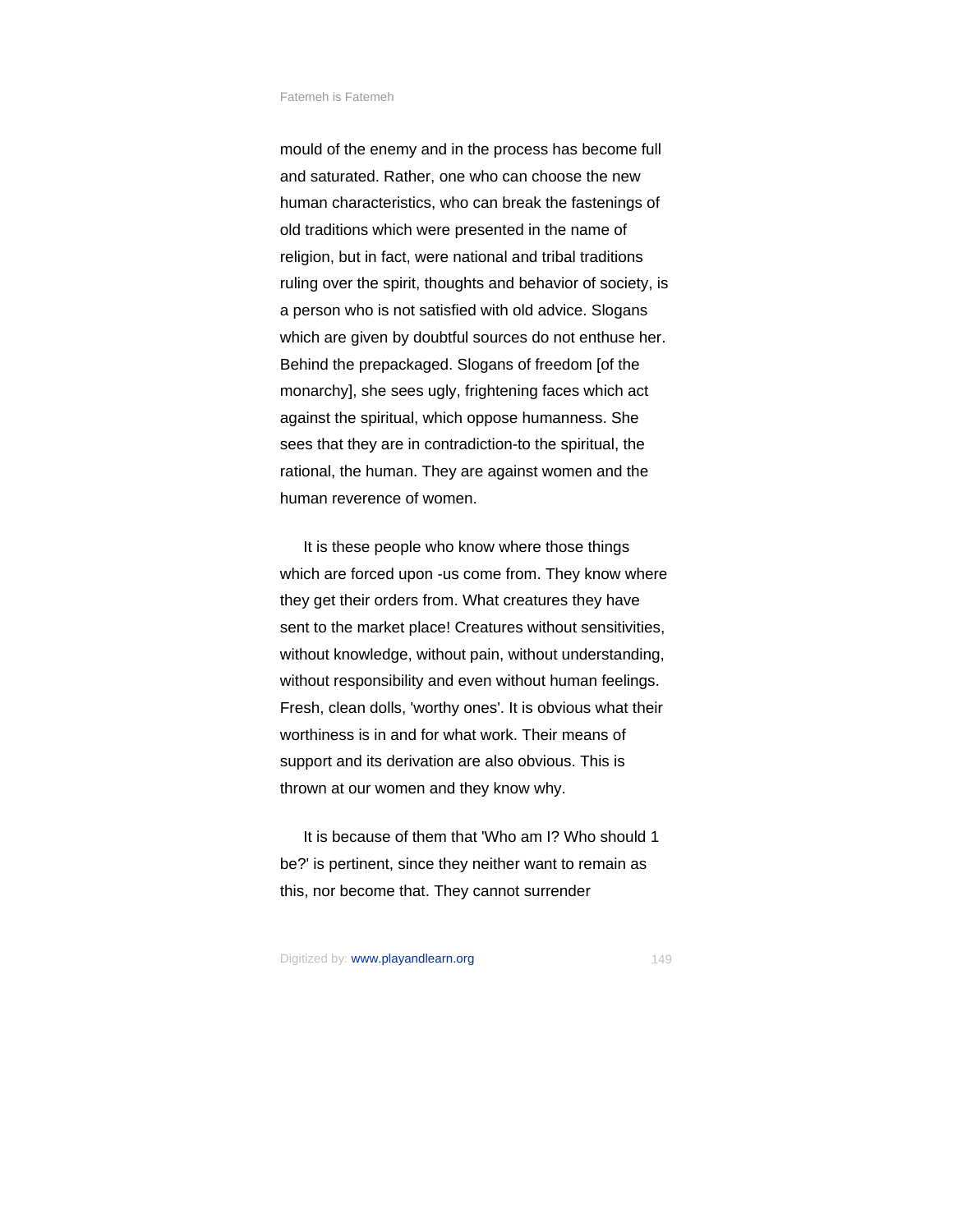themselves to whatever was and is, without their own will and choice playing a role.

*They want a model.*

*Who?*

Fatemeh.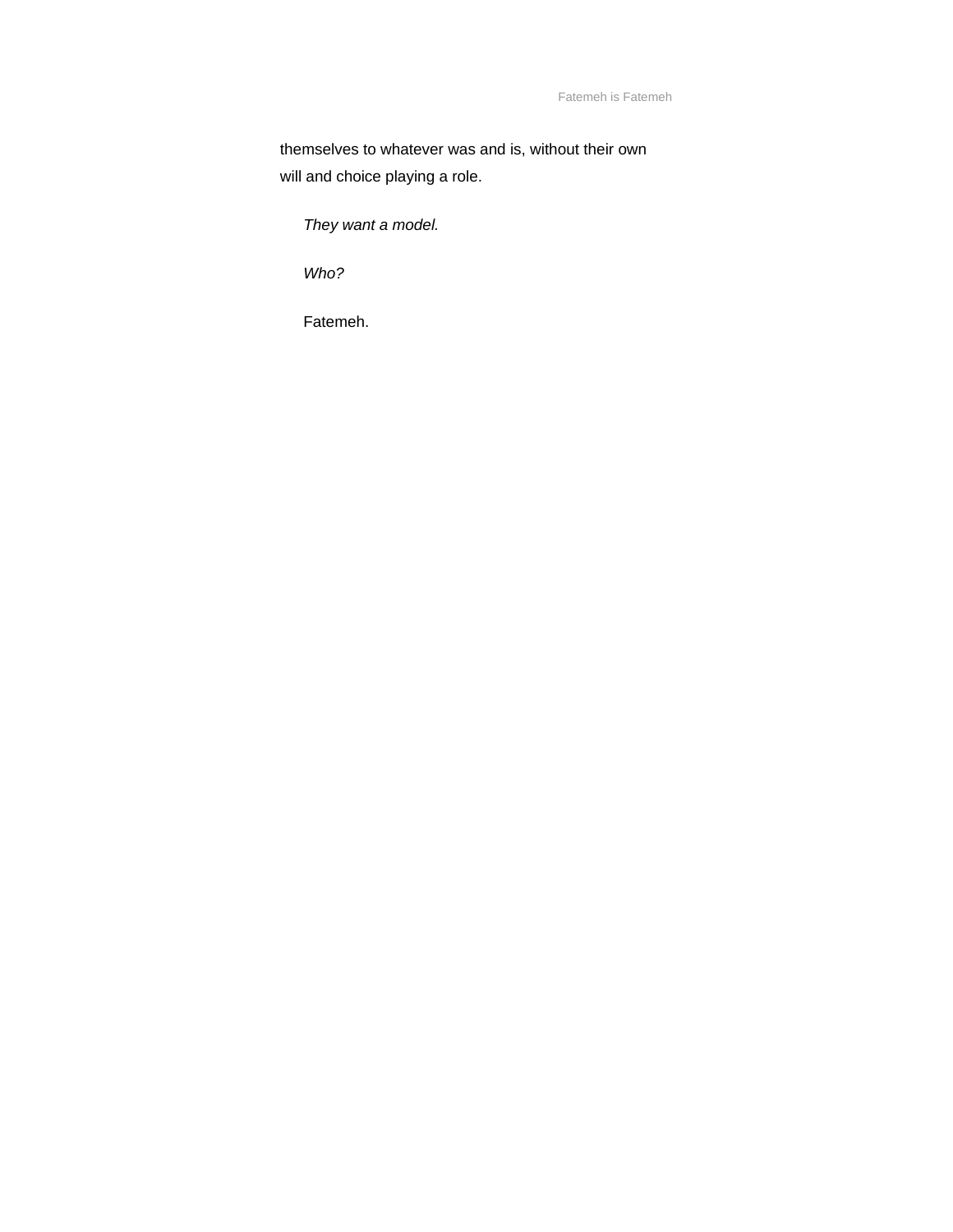## **Introduction: Part II**

## **The Social Customs of the Hejaz**

Fatemeh is the fourth and youngest daughter of the Prophet of Islam. She is the youngest daughter of a household to which no sons survived. She is a girl born into a society where both the father and the family place special value upon a son.

The social order of the Arabs had passed beyond the Age of the Matriarch centuries before Islam. During the Age of ignorance, prior to the mission of the Prophet, the Arabs had established the Age of the Patriarch. Their gods had become masculine whereas their idols and their angels were feminine (that is, daughters of the great god, *al-lah*). The tribes were governed by `white beards' and the family was ruled by the grandfathers. Essentially, their religion was a kind of ancestor worship. They adhered to whatever beliefs and practices their fathers had had.

It was against the religion of ancestral fathers that the great prophets, mentioned in the Quran, revolt. When confronted with the revolt against ancestor worship and myths which sought out their first fathers, the tribes stood for the preservation of the masculine traditions. It was a kind of inherited, imitative worship based upon the principle of father worship.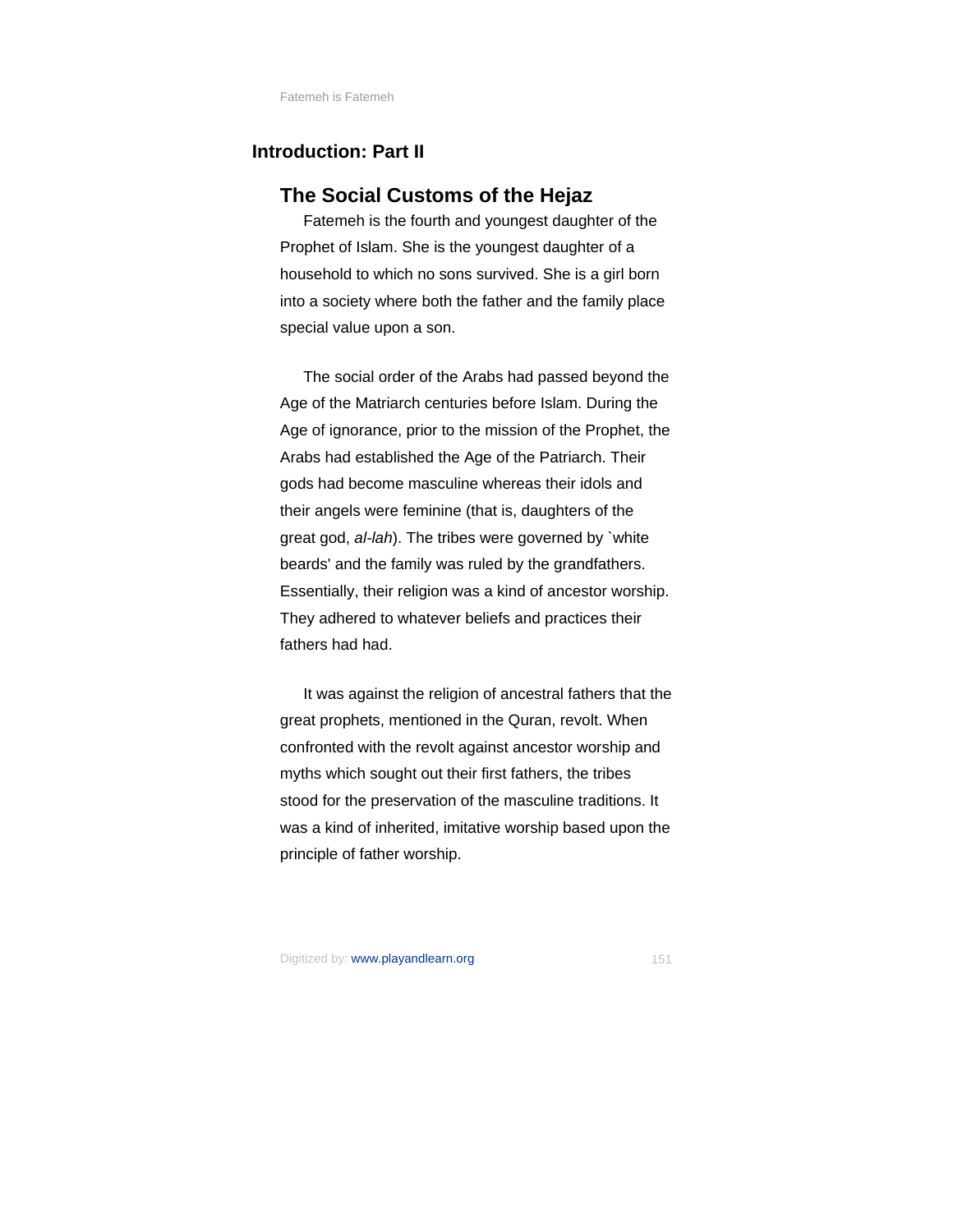The Prophets bring a revolutionary message. They try to awaken a thought based on the principle of worshipping God. Beyond this, the difficult life of the tribes of the dry desert is filled with hostility between one tribe and another, for the basic principles of life are 'defend and attack' and `keep your promises'. In this society, the son plays a special role which is based upon the `uses and needs' of the society's social and military principles.

According to a universal principle of sociology, where profit is substituted for value, being a son is by and of itself of the highest essence. It means embodying virtues, meaningful social and ethical values and human nobility. For this very reason, being a girl or having a daughter is humbling. Her frailness is substituted by `being weak'. Her `being weak' pushes her towards slavery and slavery causes her human values to lessen.

She becomes a creature who is the slave of a man, the disgrace of her father, the toy of a man's sexual urges and the 'goal' or slave of the home of her husband. Finally, this creature always shakes her man's sense of honor because she is the highest form of shame and disgrace. For the betterment of society and the relief of one's mind, how much better to kill her while still a baby so that the honor of her fathers, brothers and ancestors, all men for that matter, is not stained. As Ferdowsi tells us in the *Shahnameh:*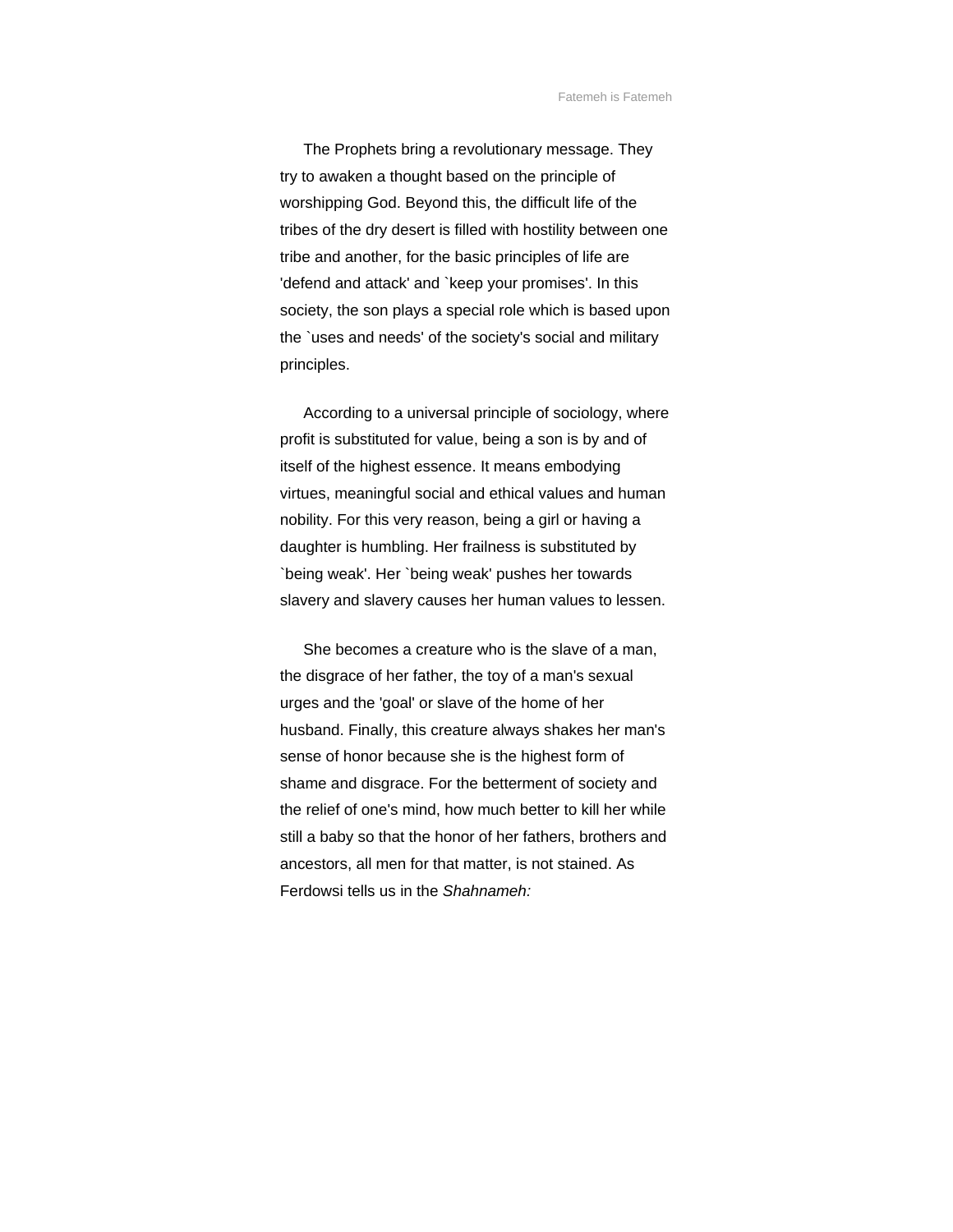*It is better to bury women and dragons in the earth. The world will be better off if cleansed of their existence.*

An Arab poet tells us, 'if a father has a daughter he wants to remain, whenever he thinks of her future, he should think about three different son-in-laws: one, the house which will hide her; two, the husband who will keep her and three, the grave which will cover her! And the last one, the grave, is the best.'

The idiom which refers to the grave as being the best son-in-law has existed in all languages of the wealthiest and most honorable men. All of the indigenous and honorable fathers and brothers who are bound to and place emphasis upon their family, father and male ancestors, all of those who understand the ideals of name and honor are ready for and live in anticipation of dying so that they' can seek the hand of their sister or daughter in marriage. The bride and the frightening groom are united either by their own hands or the best possible son-in-law is chosen for the bride. A poet reminds his daughter of the most beloved of son-in-laws, `The most beloved son-in-law is the grave.'

This is that very same poem that says women and dragons are both better to be covered by the earth because it is a means of exchange. `Covering the girls with earth is a way of preserving honor.' This is why the Quran, in the strongest terms, warns of the dangers of this frightening 'highest honor' when it says: *'He hides*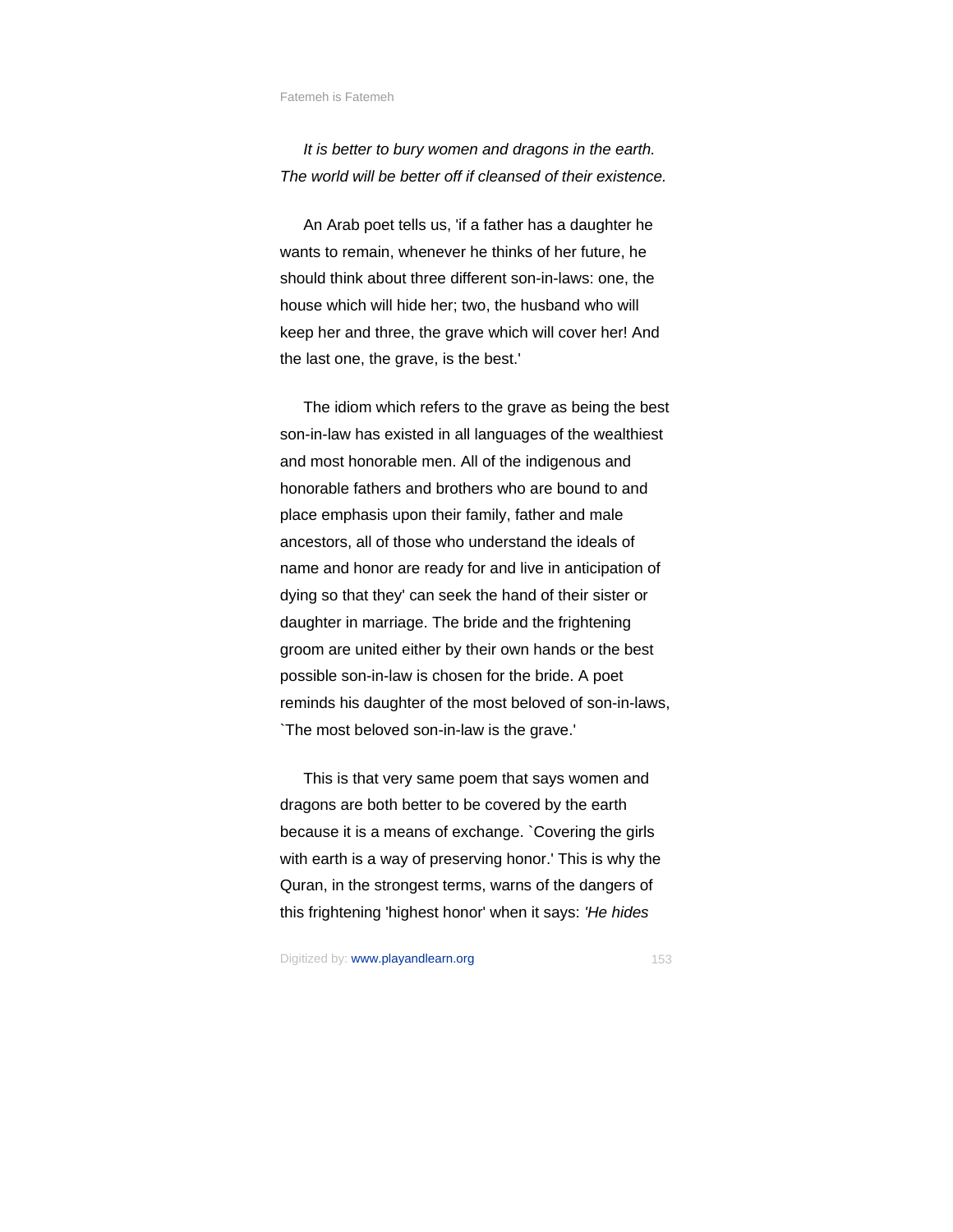*himself from the people of the evil for the tidings given him. Should he keep her with disgrace or bury her alive in the dust? Behold, evil is what they decide. ' (16:59)*

The sensitive point which a contemporary Islamic writer has found in the Quran is that the tragedy essentially has economic roots because of society's fear of poverty which was prevalent in the Arab Age of Ignorance.

The principal belief, which most of the sociologists today accept and confirm, is the nobility in having a son and the disgrace and baseness in having a daughter. This ethical and spiritually based belief, this feeling and sensitivity, stems from the discussion of spiritual values about honor, integrity, dignity, respect and the virtue of man and woman or soil and daughter. Girls have been buried alive because of the fear that they may bring dishonor in the future by marrying an unsuitable husband or they fear falling into the hands of an enemy during a war and then becoming slaves in a strange land. All of these are secondary phenomena or, as they say, they are the apparent facts which result from transformed realities which have taken on a new form. But the basic reason is an economic one.

As we previously indicated, in the tribal system, people are faced with the hardships of life and production (particularly in the deserts of Arabia) and the constant difficult relationships among the tribes. Such a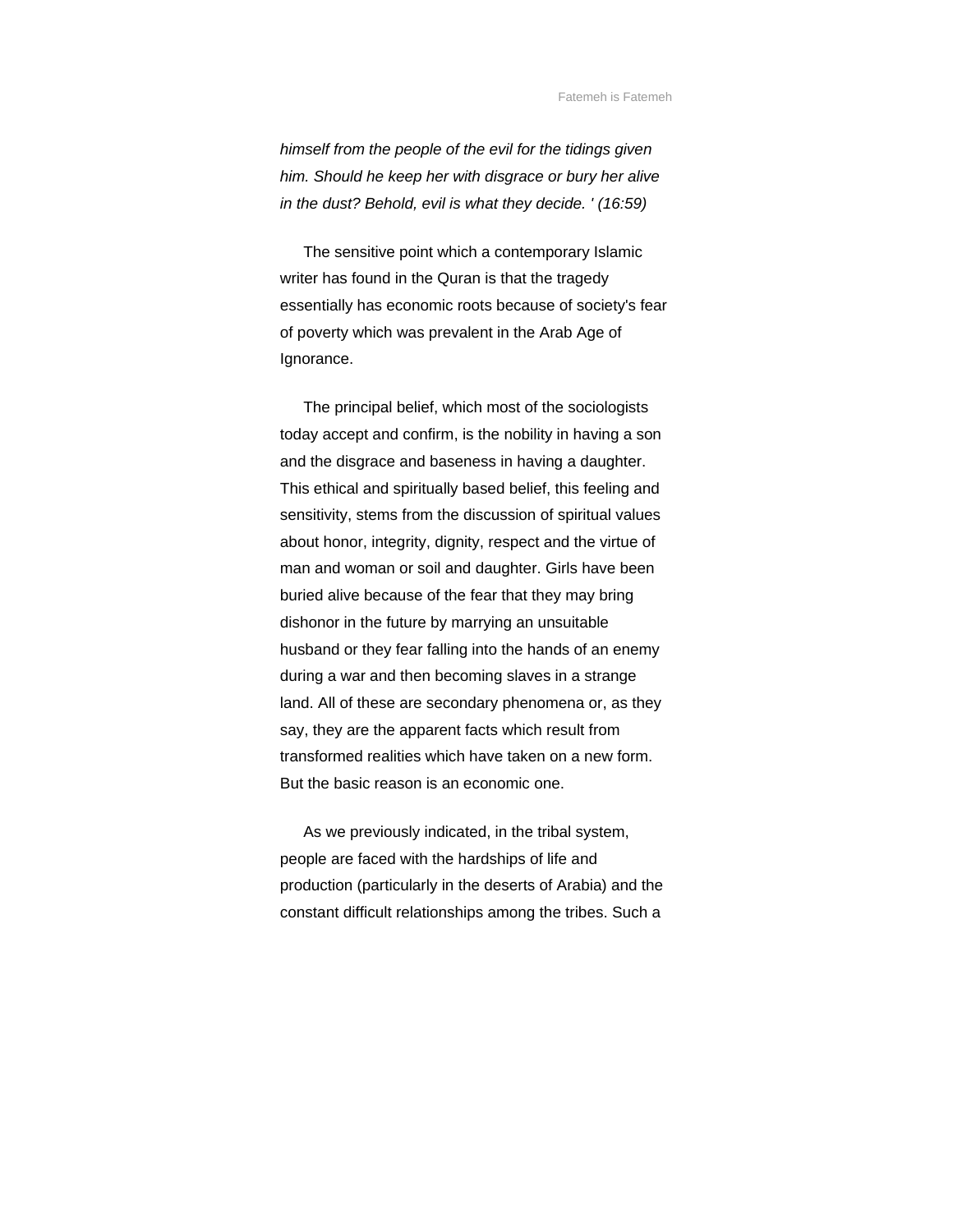#### Fatemeh is Fatemeh

life requires a strong and powerful support. Automatically, a son becomes an important factor in the economic and social situation as well as in the defense of his family or tribe. He is a necessary social element of a family or tribe. A son brings bread but a daughter eats it. It is natural that the sexual differences cause class differences. Men fall into the class of ruling and owning and women fall into that of the ruled and the owned.

The relationship between a man and a woman is like that between a landowner and a peasant. A man and a woman, as economic entities, have a different human and spiritual value placed upon them. As an economic landlord brings about a blood-line, inherited nobility for his family, as well as ethical and essential values, virtues and great generosity; the opposite is true of a peasant or a woman.

Poverty sends all the male gains or can gain to the four winds. This is why she could become the cause of the family losing self-respect. The possibility always exists that she will disgrace the family by marrying someone who is not at the same level as this family. In my opinion, this fear, which is an ethical phenomenon, is related to a clear economic factor, that is, to preserve the ownership of land and to assure the continuation of centralized wealth for -the next generation of the family.

In patriarchal societies, when the father dies, the oldest son inherits everything, not only the land, but also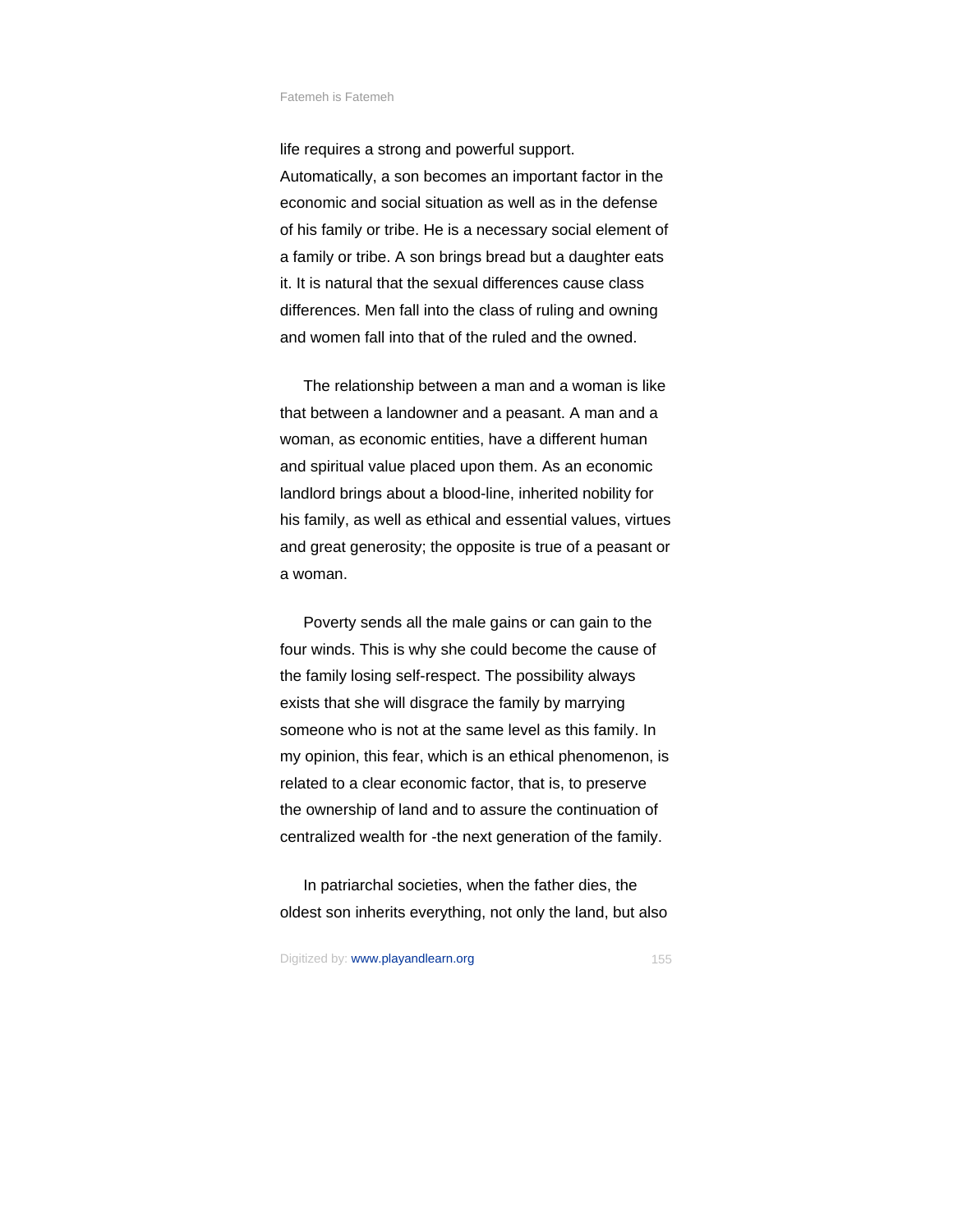the wives of his father, including his own mother! It was for this very reason that the daughters did not inherit so that the wealth of the father would not be divided up and be distributed to other families through the daughters. This is the reason why in our old wealthy families there is still a very strong emphasis placed upon the daughter marrying within the family. They pledge an uncle's daughter to an uncles' son `in heaven' so that the uncle's daughter does not take her inheritance out of the family which would be the case if she were to marry a stranger in City Hall.

This is why ancient historians and modern scholars who write the history of religion, have different explanations for the burying alive of female children in the Age of Ignorance. Beginning with the fear of shame, disgrace, scorn, prejudice and fear of marriage with an unsuitable person, or, scorn, as some of the scholars say, in primitive religions, girls were sacrificed for the gods. But the Quran most strictly and clearly says that the fear was the fear of poverty. In other words, it was an economic factor. The other explanations are just words.

In my opinion, this clear interpretation and description is not only to express scientifically, the reason for these murders, but also to emphatically disgrace and degrade people who talk about the ethical, chaste and noble responsibility a tribe had in burying new born females alive. Their crude, cruel action resulted from their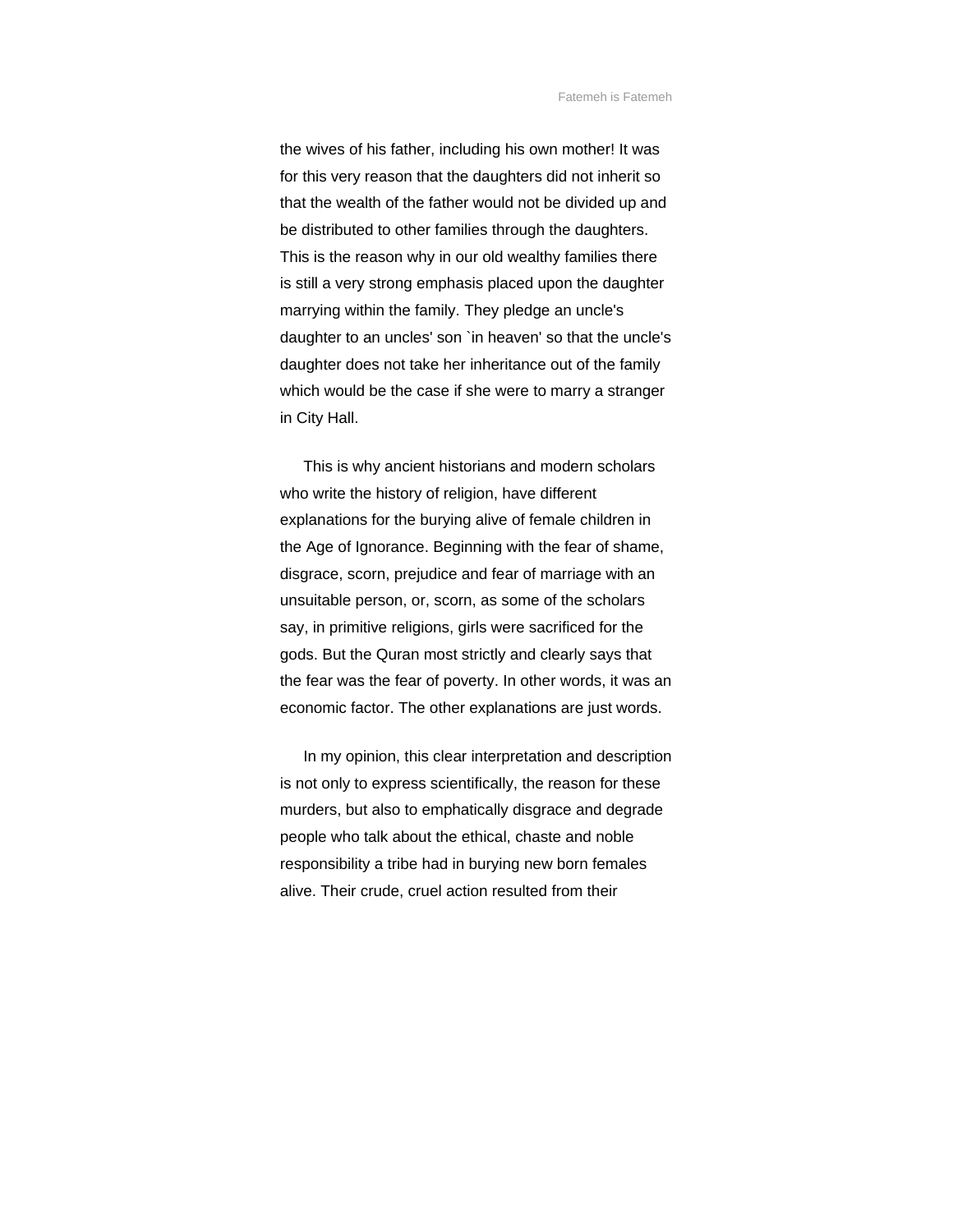#### Fatemeh is Fatemeh

baseness, vileness, fear of poverty and love of wealth It was a direct result of their fear and weakness, their drawing of the curtains of deception to hide their deed by trying to explain it with the noble words of honor, integrity, chastity, respect.

The Quran emphasizes, *'Do* not *hill them from fear of poverty for We will provide for you and your children.*  (6:1 51). It expresses the main reason for the tragedy. It awakens people. Secondly, it negates the false, ethical and human explanations. It directly and straightforwardly says that this practice is neither ethical nor noble but rather, one hundred percent economical. It stems from greed and wealth, from weakness and fear.

Before this, the public was not aware of their real feelings. Other than the deprived class, the majority of the people believed it to be a reaction of the public conscience: They believed it showed a brave spirit and that it protected the family honor. The Arab tribal society gave all the human values to a son, whereas a daughter was considered to lack all virtues and human authenticity.

A boy is not only capable of earning his livelihood, but he is also a help to his father, a protector of his family, the family and tribal hero as well as the pride of his ancestry, the bearer of the values of his heritage, the continuer of the existence of society, the spirit of his family, the owner of a name, the protector of institutions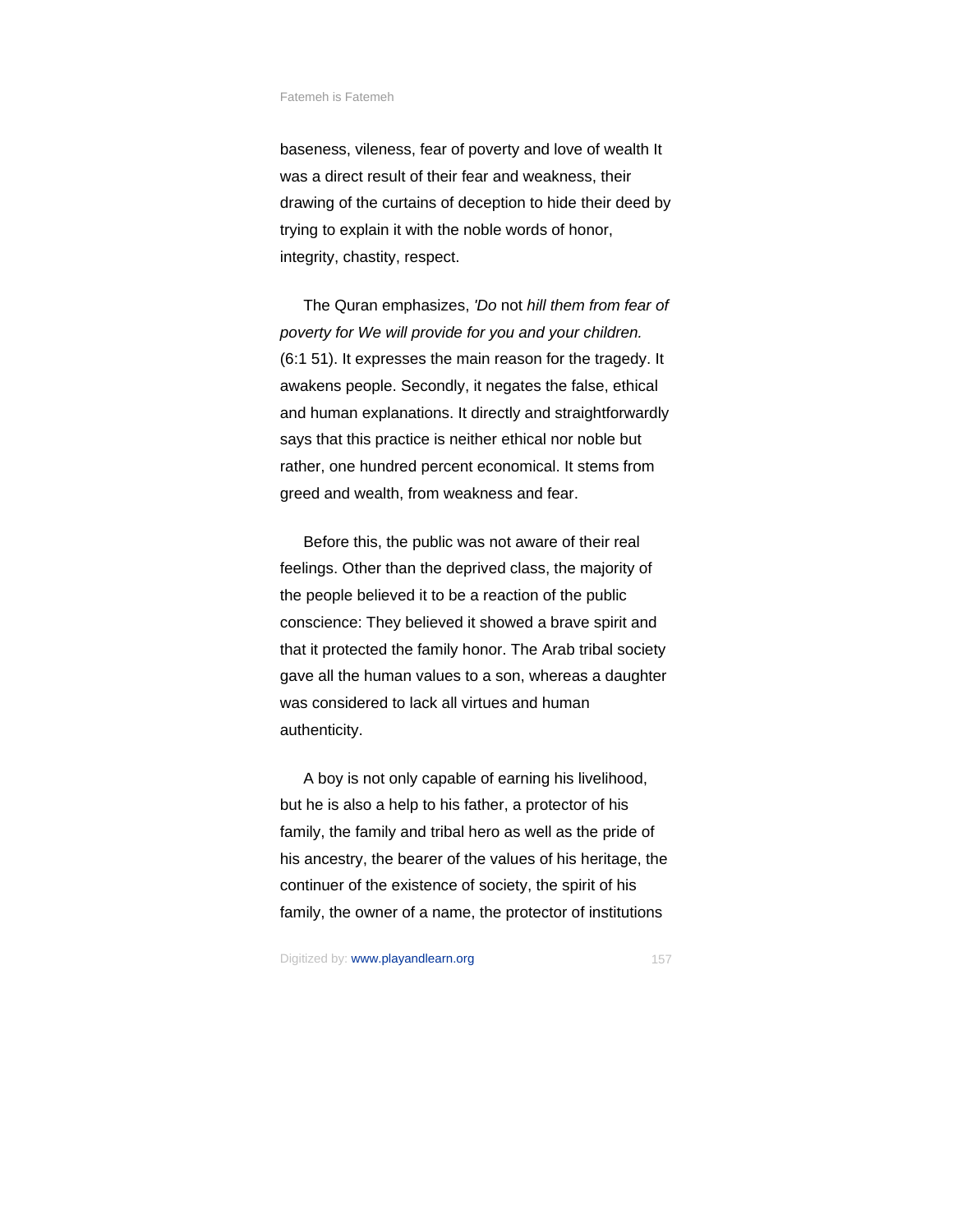Fatemeh is Fatemeh

and the flame which lights the family lamp upon the death of his father.

A daughter is an element within the family, a living piece of furniture. After she marries, her personality dissolves in a stranger's house. She becomes the furniture in another house where she cannot even retain her family name. Her children belong to a stranger. They carry his name and are inheritors of a heritage, both of which are strange.

A boy has the material power of economic capital. He aides society and assists in the patriarchal system. He decorates life; he has prestige, fame, value and spiritual credit. He supports the authenticity of the family. He is the giver of security and subsistence and the future authority of that family. But a girl, nothing. She is the total private parts of the house, the bearer of a family. She is so weak that she must always be protected.

Like a bird whose foot is tied to a stone that prevents it from flying freely, she, like the stone, prevents a warrior from freely attacking the tents and castles of the enemies. And when defending his tribe, the warrior is always anxious that she not be taken as a slave. His slightest negligence may put her into the hands of the enemy. Then the entire tribe would suffer the shame of her enslavement.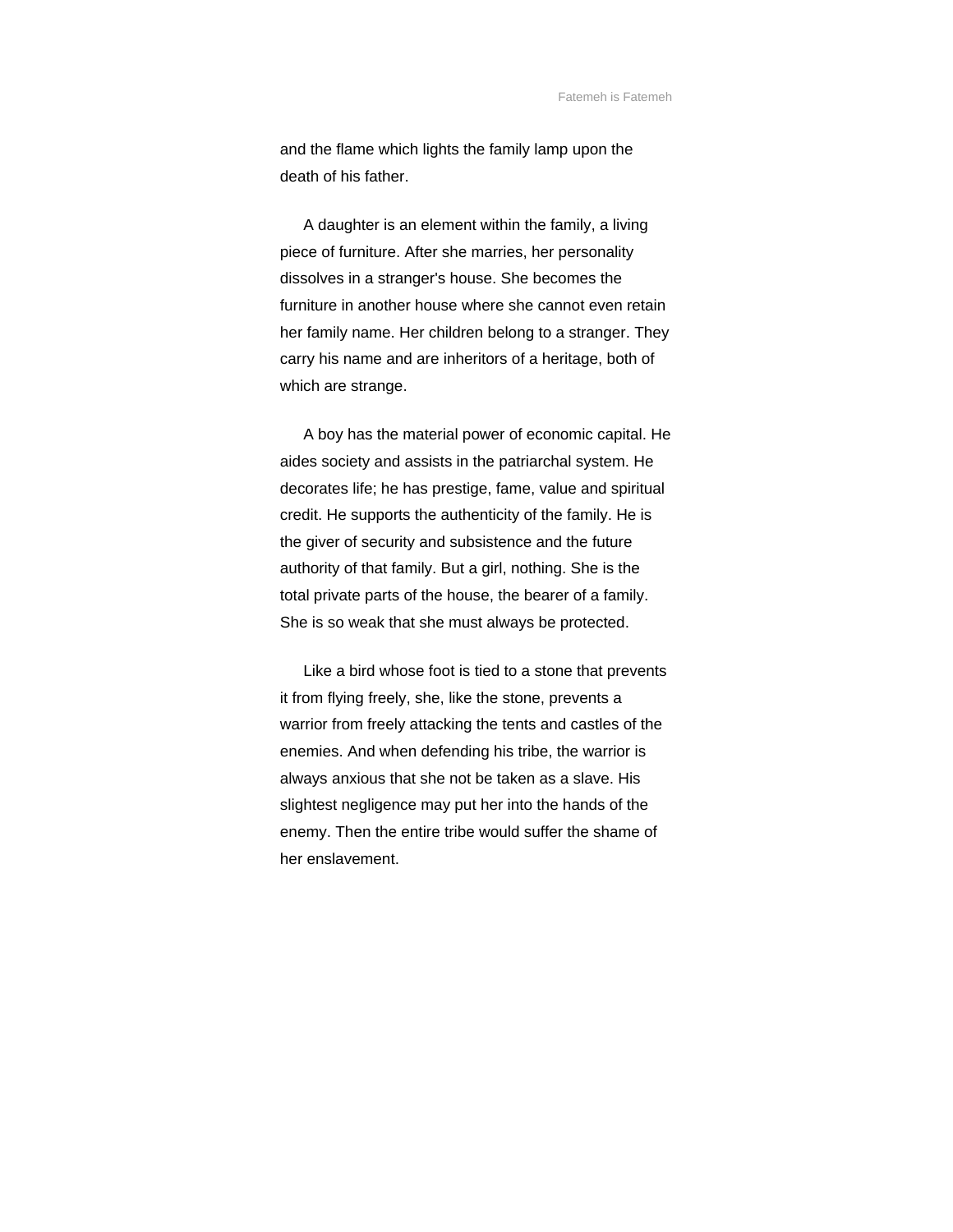During times of peace, the family must be careful that she doesn't cause them shame. After all of these troubles, efforts, sufferings, expenses, anxieties, a stranger comes and takes her away. She is like a field that another cultivates and bears off the crops. This is why the best solution is naturally none other than that at the moment she is placed in her mother's arms, she should be given over to her death or at an early age, she should be given away in wedlock and call the cold grave, 'son-in-law'.

A man who has no sons is called 'cut-off'. He has no progeny and no continuation; he is barren. Yet the word *kawthar* in the Quran means fullness, advantages, blessings as well as meaning having progeny and many children. God in answer to the disbelievers who called His beloved Prophet 'cut-off' gave him the good news that he will have many progeny.

In such an environment, the moment is ripe for fate to render aside the veil which conceals it. It is the time to participate and direct the state of things. Life had become a quiet, spoiled lagoon. It is time for a serious, creative revolution. It is the moment for a strong wind to blow. Suddenly an amazing plan is put into action, sweet but difficult. Two people are selected to carry out this plan, a father and a daughter. Mohammad (the father) must carry the heavy load and Fatemeh (the daughter)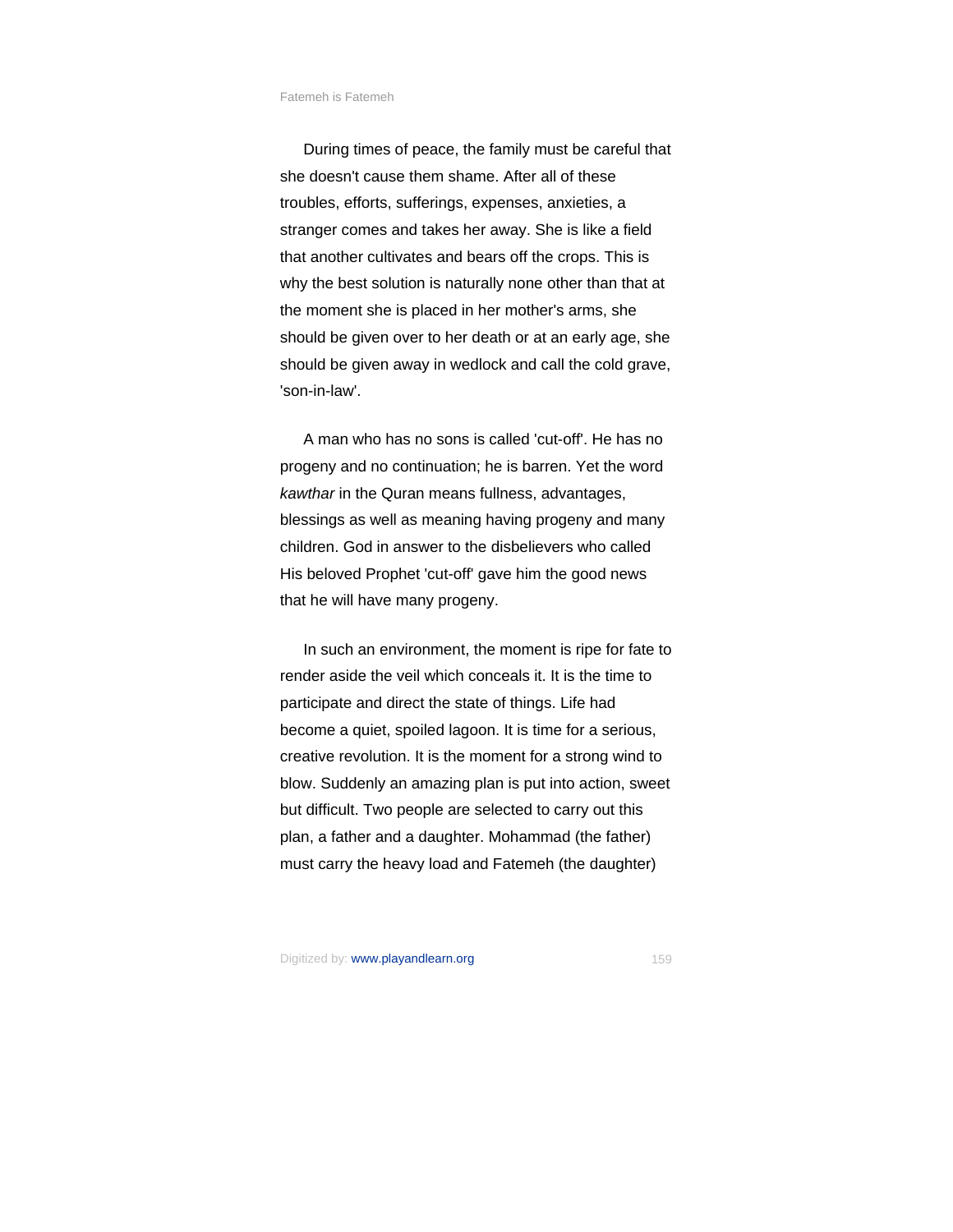must reflect within herself the newly created revolutionary values.

# **The Birth of Fatemeh**

The largest Arab tribe is the Quraysh. The Kaa'ba is in their hands which, naturally gives them tribal nobility. They are divided 'into two families, the Bani Umayyad and the Bani Hashimi. The Bani Umayyad are the wealthiest but the Bani Hashimi are the most honorable for they are in charge of looking after the affairs of the Kaa'ba.

Abdul Muttalib is from this family but at this time, he is dead and his son, Abu Talib, the leader of the Bani Hashim, does not have the power that his father had. He has gone bankrupt in his trading. He is living in poverty and has distributed his children to be cared for among his family.

A very strong rivalry has broken out between the two tribes. The Umayyids are trying to gain control of all of the property and honors of the Quraysh. They wanted to, at the same time, break the spiritual hold of the Hashimis. Among the Hashimi tribe, the family of Mohammad has received new credit. The grandson of Abdul Muttalib has just married Khadijah, a wealthy, well-respected widow of Makkah. This gives him a stronger social position.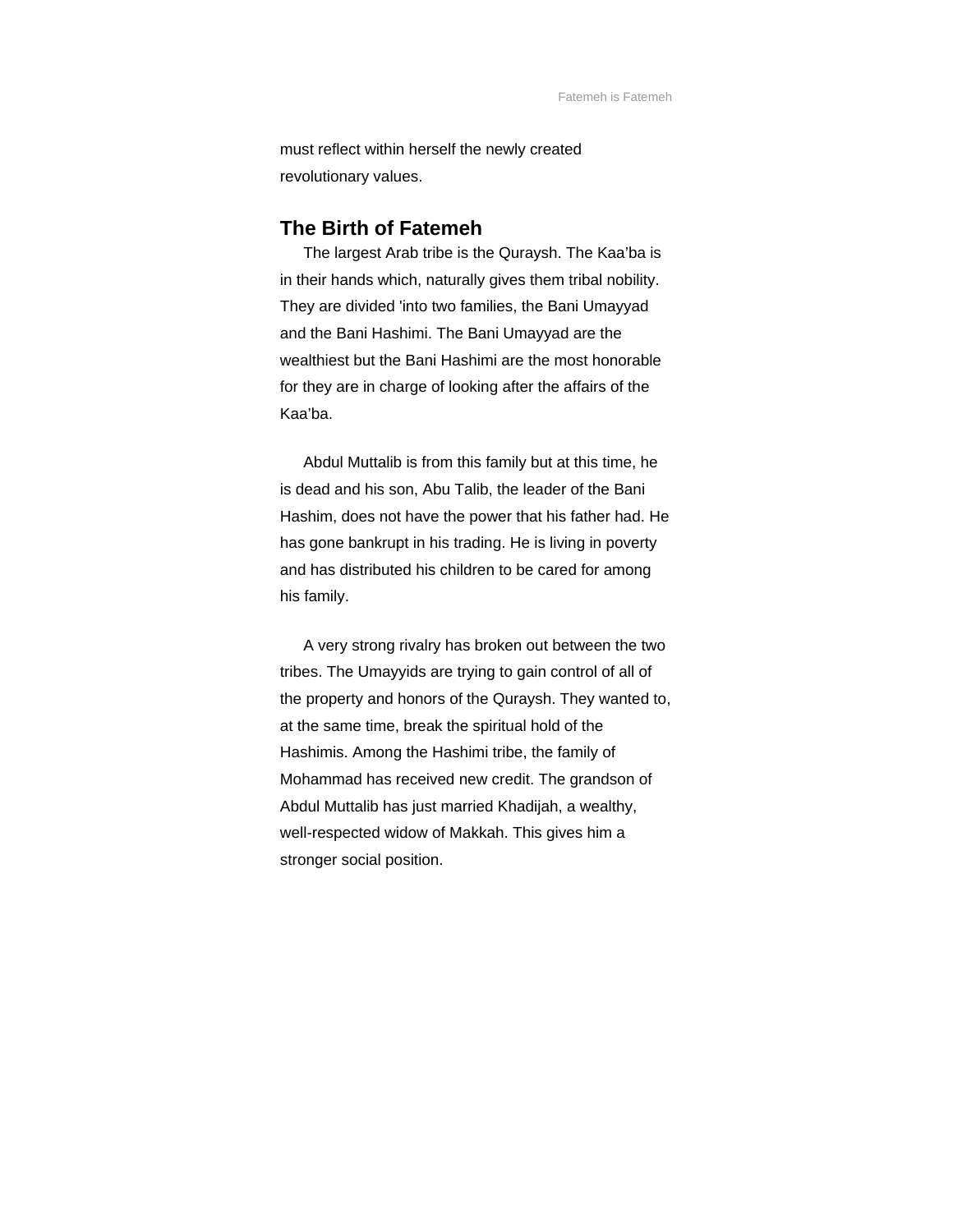The personal standing and personality which Mohammad shows, the trust and credibility which he has among people and, in particular, among all the Hashimis and the leaders of the Quraysh, makes everyone aware of the fact that he reflects the honor of Abd Manaf and is the protector of the nobility of the Hashimis. In particular, they sense he will be the activator of the honor and nobility which Abdul Muttalib had had.

Hamza is a youth; an athlete. Abu Lahab is a man without credit. Abbas is wealthy, but without character. Abu Talib is honorable, but without money. It is only Mohammad, who along with his wife, have character. He has youth as well. They have a respectable amount of wealth and are part of the family tree of the Bani Hashimi. Great developments should be strewn from this family. Their shadow will fall over Makkah.

Everyone is awaiting the sons to be born of this family, sons to bring strength, credit and nobility to the family of Abdul Muttalib.

The first child born is a girl, Zainab.

But the family is anticipating a son.

The second child is a daughter, Ruqayyah.

The anticipation grows stronger and the need also increases.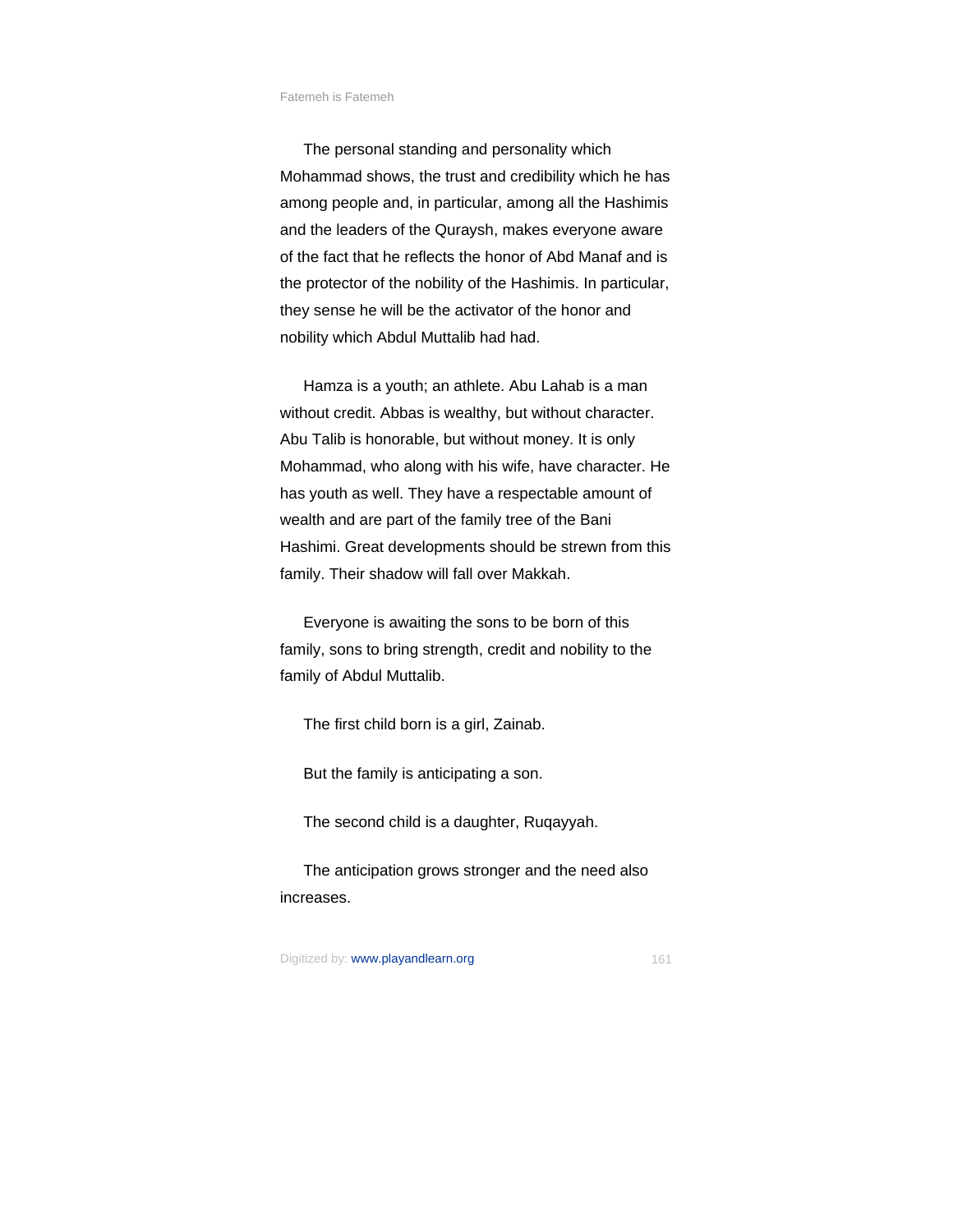The third, a girl, Umm Khulthum.

Two boys, Qasem and Abdullah are born. They hold great promise. But they do not blossom. They die in infancy. Now there are three children in this house, and all three are girls.

The mother has aged. She is over 60 years old. The father, although he loves his three daughters, shares his tribe's feelings and their anticipation.

Can Khadijah, who is almost at the end of her life, bring forth another child? Hope has become very dim.

Yes! Happiness and hope once again fill the house. The excitement reaches a peak. This is the last chance for the family of Abdul Muttalib, the last hope.

But once again, a daughter.

They name her Fatemeh.

The happiness and hope of the Hashimi tribe falls to the Umayyads. The happiness of the enemies! Whispering bad names and screams of 'Mohammad is cut-off', the man who is the last link in his family chain has four daughters. Nothing more.'

How sad. What a beautiful and strange game fate is playing. Life passes on and Mohammad drowns in the storm of his mandate and his being appointed as the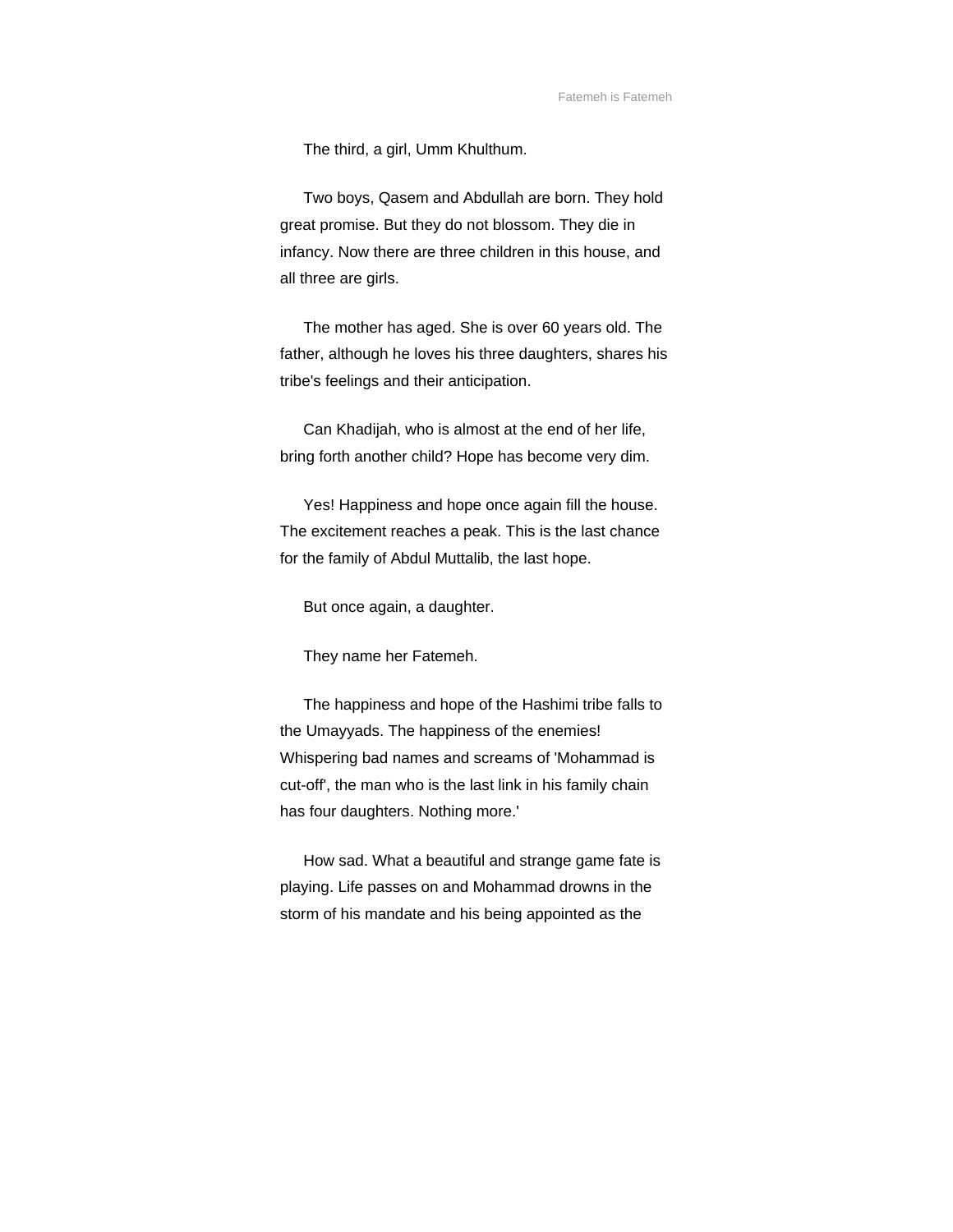Prophet of God. He conquers Makkah and frees al the Quraysh prisoners. All of the tribes are under his leadership and his shadow is thrown throughout the whole of the Arabian Peninsula. His sword crushes the faces of the Emperors of the world. His song rings through the heavens and the earth. In one hand, strength, and in the other, prophecy, the full honors which would never even enter the heads of the Umayyad, the Hashimi tribe or all of the Arabs and non-Arabs.

And now, Mohammad is the Prophet. In the city, filled with the most significant waves of happiness, he has the power and greatness which a human being could never conceive of a tree, which does not grow from Abd Manaf or Hashimi or Abdul Muttalib, but rather, grows from a light under a mountain, `Hira'. It extends from one end of the desert to the other, from horizon to horizon of the earth. Till the end of time, it encompasses and will continue to encompass all of the future until the end of history.

And this man has four daughters.

But no, three of them died before he did. And now, he has only one child, a daughter, the youngest, Fatemeh.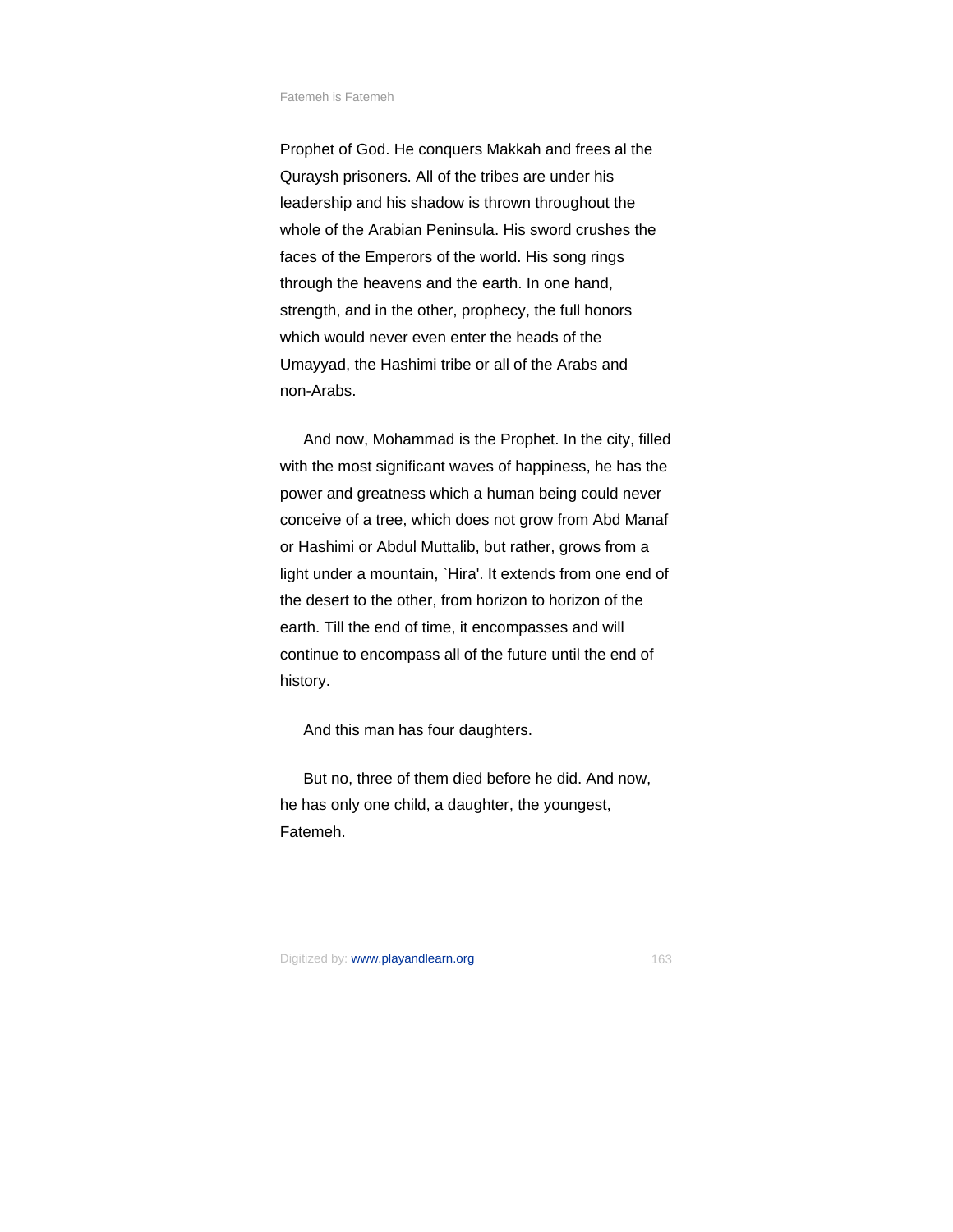#### **Islam Revolutionized the Position of Women**

## **The Quranic Word,** *kawthar*

Mohammad is heir to all of the family's honor, inheritor of a new kind of wealth which is neither based upon blood nor earth nor money but the phenomenon of revelation. Born of faith, jihad, revolution, thought and humanity, he is a beautiful weave. Of the values, he receives the highest spirit. Mohammad is joined to the history of mankind, not to that of Abdul Muttalib, Abd Manaf, the Quraysh nor the Arabs. He is the inheritor of Abraham, Noah, Moses and Jesus and Fatemeh is his only heir.

*We gave you kawthar, oh Mohammad For your Creator, establish the prayer and sacrifice a camel. It is he, that very hated enemy of yours who is cut-off.*

He, your enemy with ten sons is cut-off. He is useless, cut-off without the highest form of inheritors. `We gave you Kawthar, - Fatemeh.' It is in this way that Revolution appears in the depths of the conscience of time.

Now, a daughter becomes the owner of the values of her father, the inheritor of all the honors of her family. She is the continuation of the chain of great ancestors, the continuation which began with .Adam and passes through all of the leaders of freedom and consciousness in the history of mankind. It reaches Abraham and joins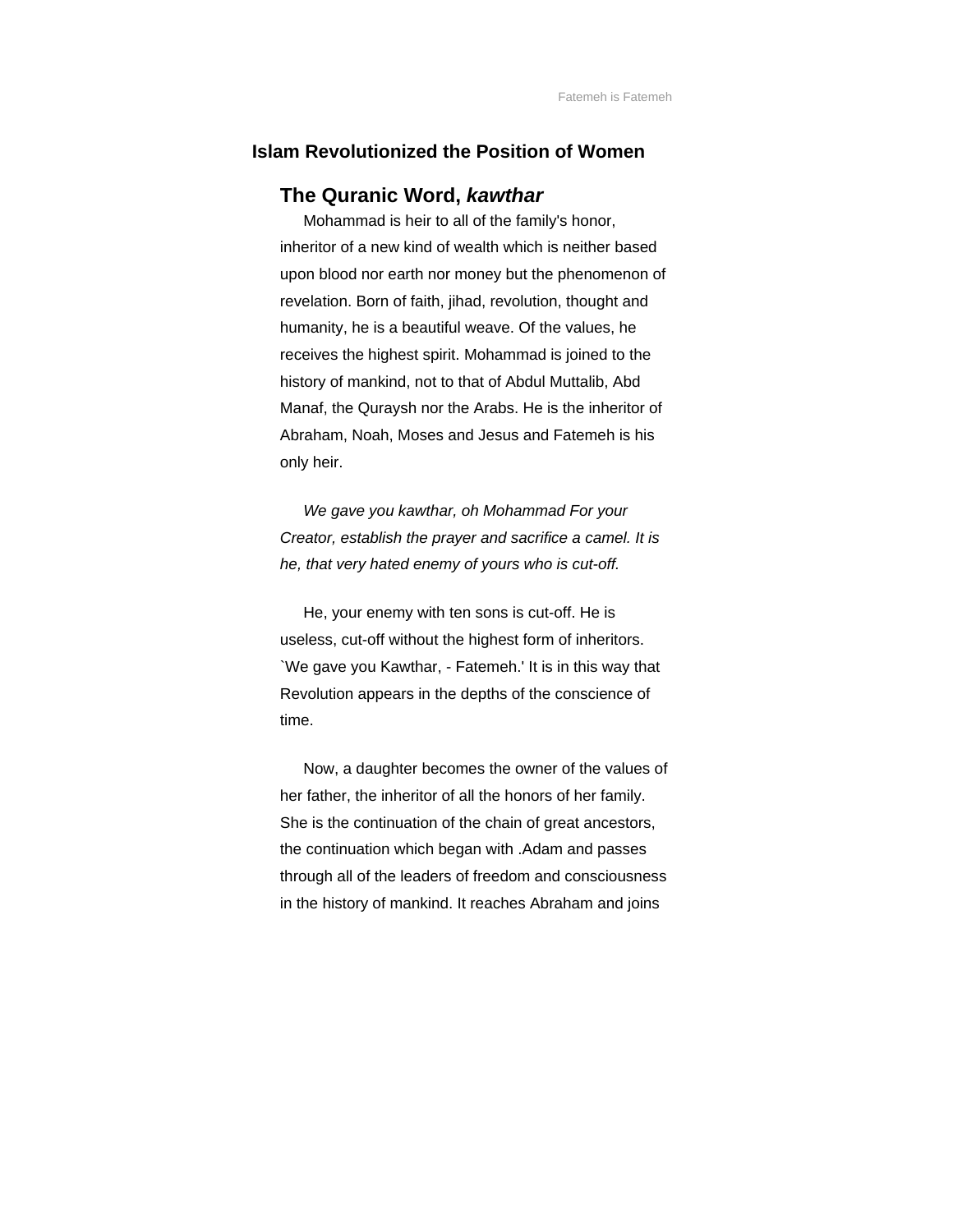Moses and Jesus to itself. It reaches Mohammad. The final link in this chain of Divine justice, the rightful chain of truth is Fatemeh, the last daughter of a family who had anticipated a son: Mohammad had known what the hands of fate had in store for him. And, Fatemeh, also, had known who she was. Yes! This school of thought created such a revolution. A woman, in this religion, is freed like this. Isn't this the religion of Abraham and them, his heirs?

## **The Honor Bestowed Upon a Female Slave**

Nobody has the right to be buried in a mosque. The greatest mosque in the world is the Masjid al-haram in Makkah. The Kaa'ba. This house belongs to God. It is devoted to God. It is the direction to which all of the ritual prayers are oriented. The house is ordered by Him and Abraham builds it. It is a house which the Prophet of Islam is honored with the mandate of freeing. He frees this `House of Freedom', circumambulates it and goes down in prostration towards it. All of the great prophets of history are servants of this house. But no prophet has the right to be buried here. Abraham built it but he is not buried there and Mohammad frees it but he is not buried there. In the whole history of humanity, there is only one and one person only who has been given this privilege. God of Islam honored one person with this honor to be buried in His particular house, to be buried in the Kaa'ba.

Who?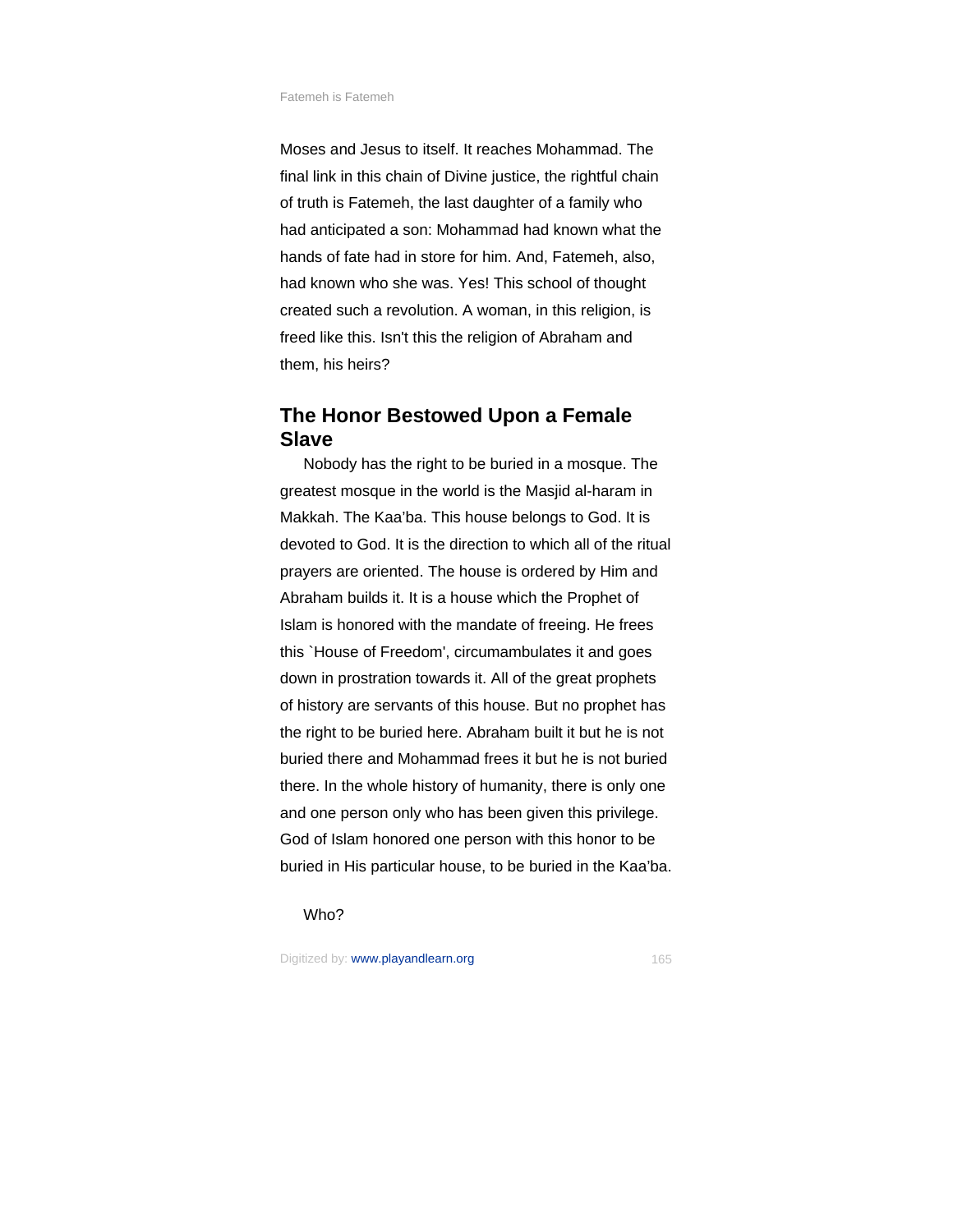A woman. A slave. Hajar [the second wife of Abraham and mother of Ismail]. God orders Abraham to build the greatest house of worship of humanity and, alongside it, the grave of this woman. Humanity must forever gather around the tomb of Hajar and circumambulate there.

The God of Abraham chooses a woman from among this great human society as his unknown soldier, a mother, and she, a slave. In other words, God chose a creature who, in all systems of humanity, lacks nobility and honor.

## **The Honor Bestowed Upon the Prophet's Daughter**

Yes, in this school of thought such a revolution took place. In this religion, a woman is freed in this manner. This is how Islam appreciates the position of womanhood. And once more the God of Abraham has chosen Fatemeh. Fatemeh, a girl, replaces a son as the inheritor of the glory of her family, maintaining the honorable values of their ancestors and continuing the family tree and credibility.

In a society that feels the birth of a daughter to be a disgrace which only burying her alive can purify, where the best son-in-law a father could hope for her to have is called `the grave': Mohammad knows what fate has done to him and Fatemeh knows who she is.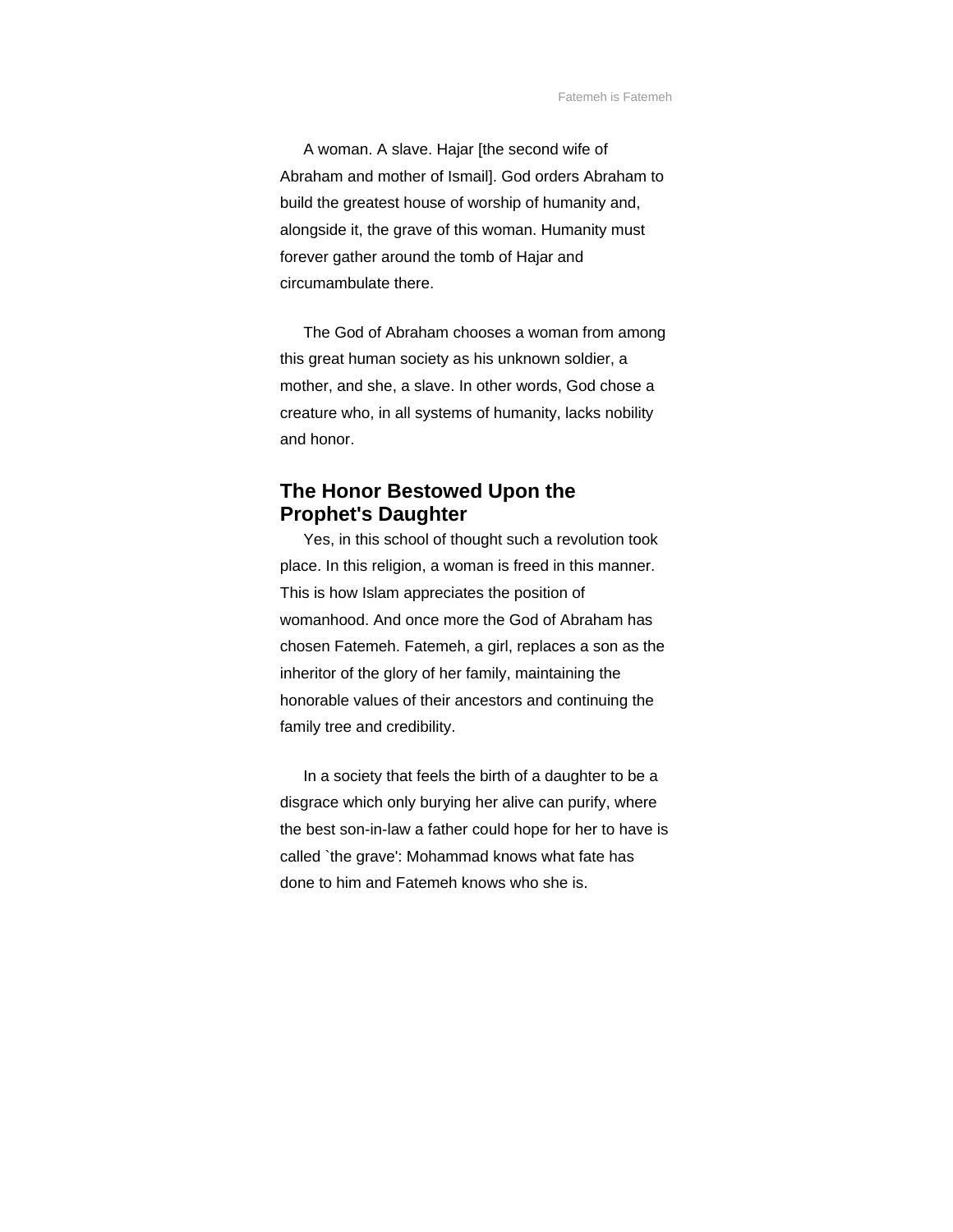This is why history looks in amazement at the way Mohammad behaved towards his young daughter, Fatemeh, the way he spoke with her and the way he praised her.

We will come to see that the house of Fatemeh is next to the house of Mohammad. Fatemeh and her husband, Ali, are the only people who live next to the Prophet's mosque. They are of the same house as he is and there is only a courtyard of two meters separating the two houses. Two windows; facing each other, open the house of Mohammad to the house of Fatemeh. Every morning the Prophet opens his window and greets his young daughter.

We will see that whenever the Prophet goes on a journey, he knocks at the door of Fatemeh's house and he says good-bye to her. Fatemeh is the last person who bids farewell to him. Whenever he returns from ajourney, Fatemeh is the first person he seeks out. He knocks on the door of her house and he asks how she is.

In some of the historic documents, it is recorded that the Prophet would kiss the face and hands of Fatemeh. This sort of behavior is more than just the relationship of a kind father and his daughter. A father kisses the hands of hit daughter, and that, his youngest daughter! Such behavior in such an environment strikes a revolutionary blow to the families and inhumane relationships of that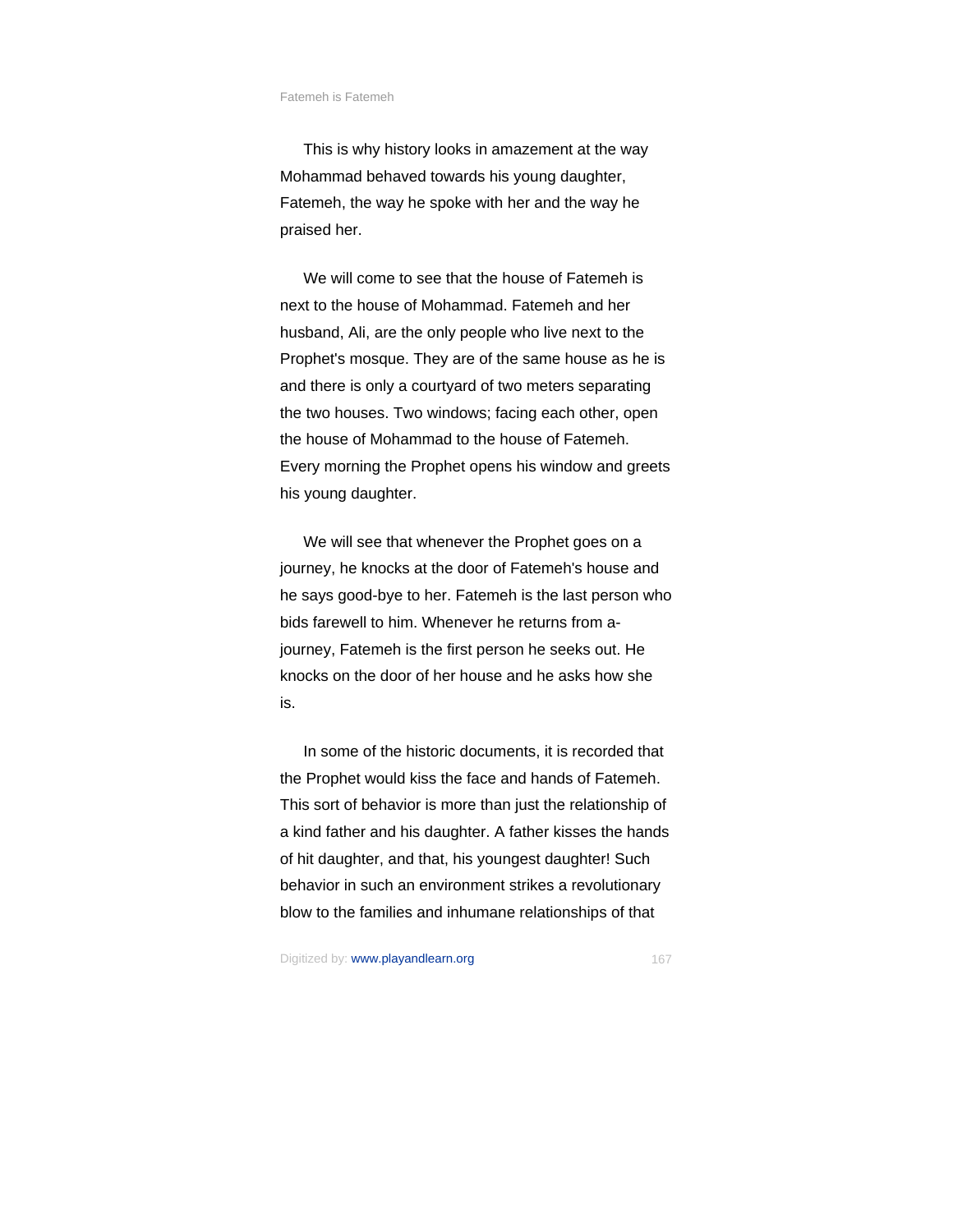environment. `The Prophet of Islam kisses the hands of Fatemeh.' Such a relationship opens the eyes of important people, politicians and the majority of the Moslem people gathered around the Prophet in amazement towards the greatness of Fatemeh.

This sort of behavior on the part of the Prophet of Islam teaches humanity and mankind to come and to release themselves from the habits and the fantasies of history and traditions. It teaches man to come down from the Pharaoh-like throne, to put aside his pride and rough oppression and to bow his head when confronted by a woman. It teaches a woman to reach towards the glory and beauty of humanity and to put aside her old and new feelings of inferiority, humility and baseness.

This is why the words of the Prophet not only show the kindness of a father but also bring out her responsibilities and strict duties. He shows his appreciation for her and speaks about her in the following terms: `The best women in the world were four: Mary, Assiyeh [the wife of Pharaoh who brought up Moses], Khadijah and Fatemeh.' `God is satisfied with her contentment and becomes angry from her anger.' `The contentment of Fatemeh is my contentment, her anger is my anger. Whosoever loves my daughter Fatemeh loves me. Whosoever makes Fatemeh content makes me content. Whosoever makes Fatemeh unhappy makes me unhappy.' 'Fatemeh is a part of my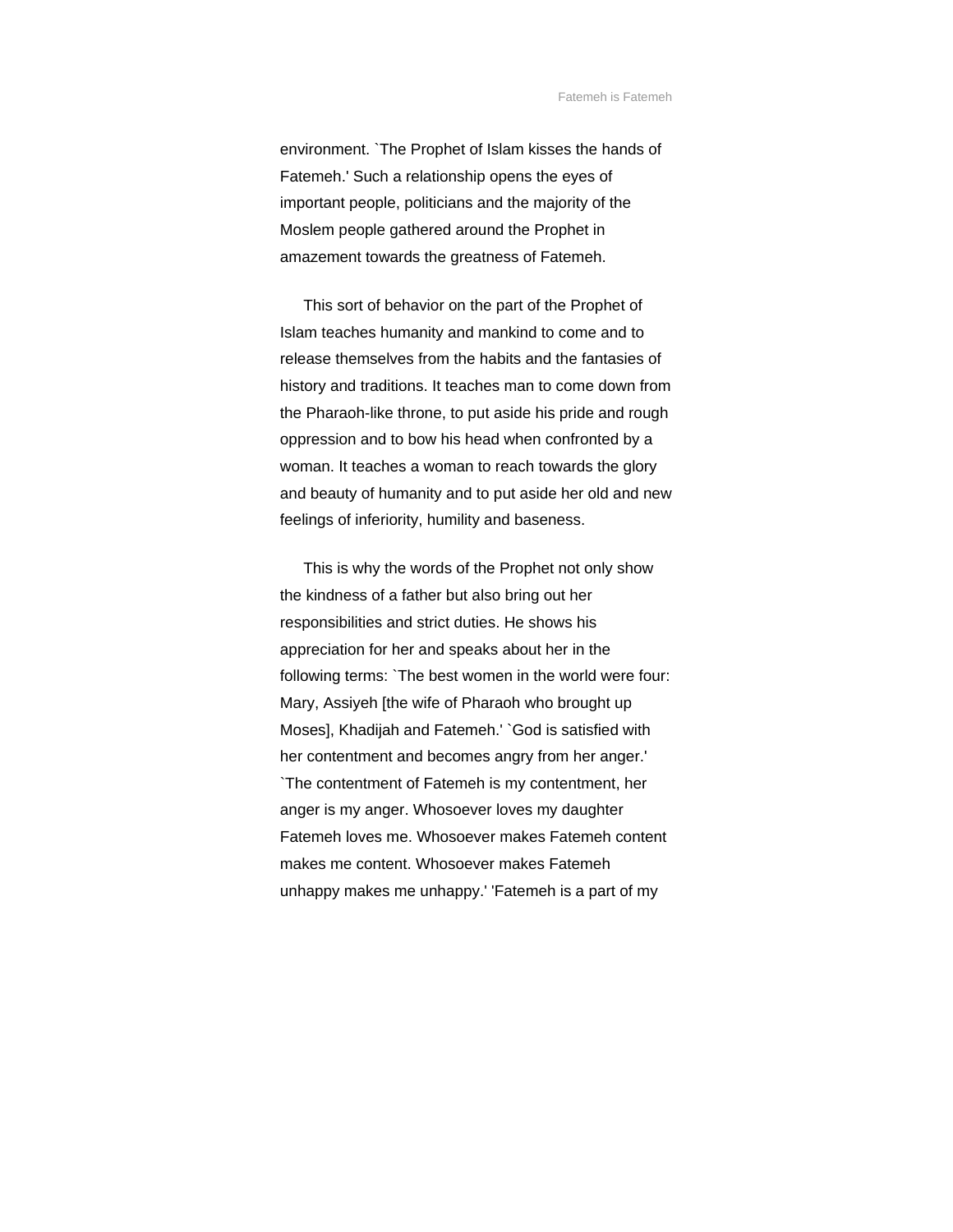body. Whosoever hurts her has hurt me, and whosoever hurts me has hurt God.'

Why all this repetition? Why does the Prophet insist upon praising his young daughter? Why does he insist upon praising her in front of other people? 'Why does he want all of the, people to be aware of his special feelings towards her? And finally, why does he so emphasize the contentment and anger of Fatemeh? Why does he so often repeat the word `hurt' in relationship to Fatemeh?

The answer to this is very sensitive and important. It is clear. History has answered it all: The secret of these wondrous actions will be unveiled in the near future, in the few short months after the death of her father.

## **The Mother of her Father**

History not only always speaks of the `great ones', it only attends to them. Children are always forgotten. Fatemeh is the youngest child in the family. Her childhood passes in a storm. Her birth date is debated. Tabari, ibn Ishaq and Sirah ibn Hashim mention five years before the Prophet's mission. Morravej al-Zahib Masoudi mentions the opposite, five years after the Prophet's mission. Yaqubi takes the middle, but not exactly, by recording, `after the revelation'. Thus, there is a difference of opinion among the recorders of the Traditions. The Sunnis, then say, five years before the mandate of the Prophet and the Shiites say five years after his mission.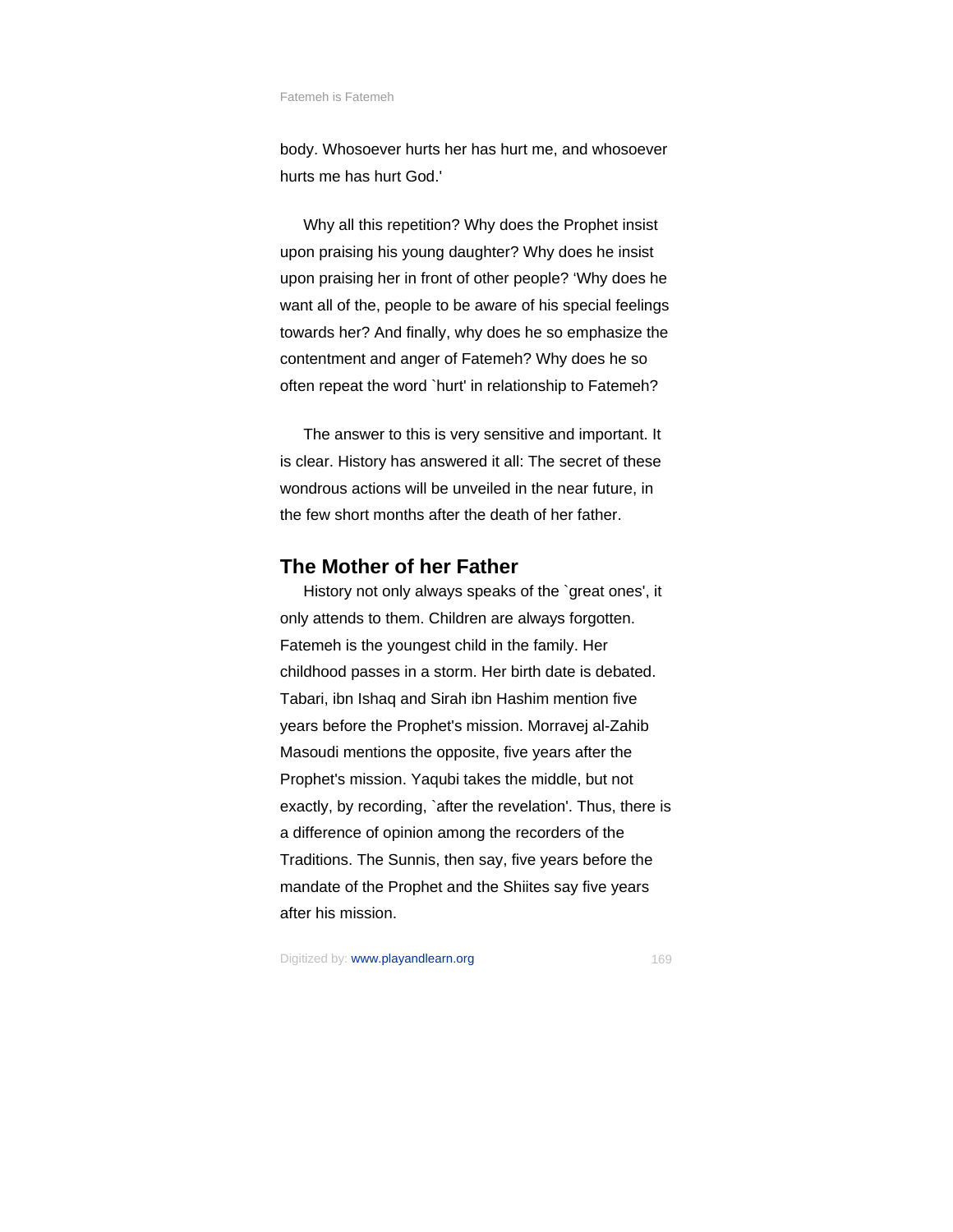We leave this discussion to the scholars so they can enlighten us as to the exact date of her birth. We are concerned with Fatemeh herself and the reality of Fatemeh. Whether she is born before or after the mission of the Prophet does not concern us here. That which is clear is that Fatemeh remained in Makkah alone. Her two brothers die when they are infants and Zainab, her oldest sister, who acts as the mother of this beloved child, goes to the home of Abi al-Aas. Fatemeh bitterly accepts her absence. Then it is Ruqayyah and Umm Khulthum's turn. They marry the sons of Abu Lahab, and Fatemeh remains even more alone. This is if we accept her birth as having been before the mission of the Prophet. If we accept the second, then, essentially, from 'the time she opened her eyes, she was alone. At any rate, the beginning of her life coincides with the heavy mandate of the Prophet. It is filled with great struggles, difficulties and punishments whose shadows fall upon the house of the Prophet.

While her father bears the mandate of consciousness for mankind upon his shoulders and suffers the enmity of the enemies of the people, her mother nurses her beloved husband. With the initial experiences of childhood, Fatemeh tastes the suffering, sadness and anger of life. Because she is very young, she can move about freely. She makes use of this freedom to accompany her father. She knows her father has no life of his own to be able to take hold of his child's hand and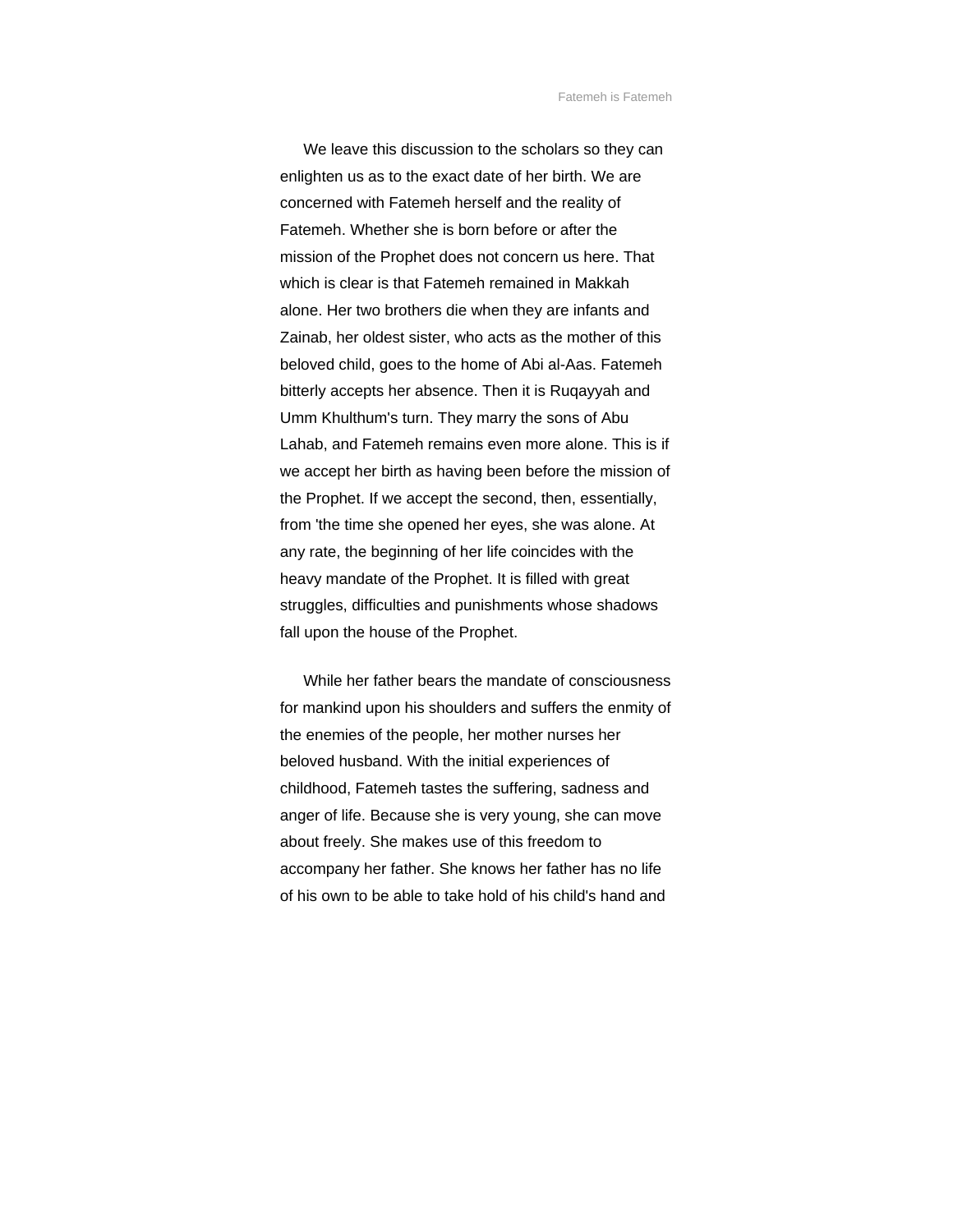walk freely and easily down the streets and into the bazaar. He always goes alone. In the wave of the town's enemies and enmity, he swims with dangers on all sides. The -small girl, who knows her father's fate, never lets him go alone.

Many times she sees her father standing amidst a crowd of people. He speaks to them softly and they, in turn, harshly send him away. Their only answers are to make fun of him and show him enmity. He feels lonely and friendless again: But quietly and patiently, he gathers, another group together. He begins his speech all over again. At the end, tired and having brought forth no result, like fathers of other children who return home from their jobs, he also returns home seeking a bit of rest and then returns once more to his work.

History reminds us that once when he had gone into the Masjid al-haram, and is called bad names and is beaten, Fatemeh, a small child, is standing alone a short distance from the scene. She watches and then returns home with her father.

The day when he has prostrated himself in the mosque and his enemies throw the intestines of a sheep at him, suddenly, little Fatemeh, reaches towards her father, picks it up and throws it away. Then with her small, loving hands, cleans her father's head and face, comforts him and returns him to their home.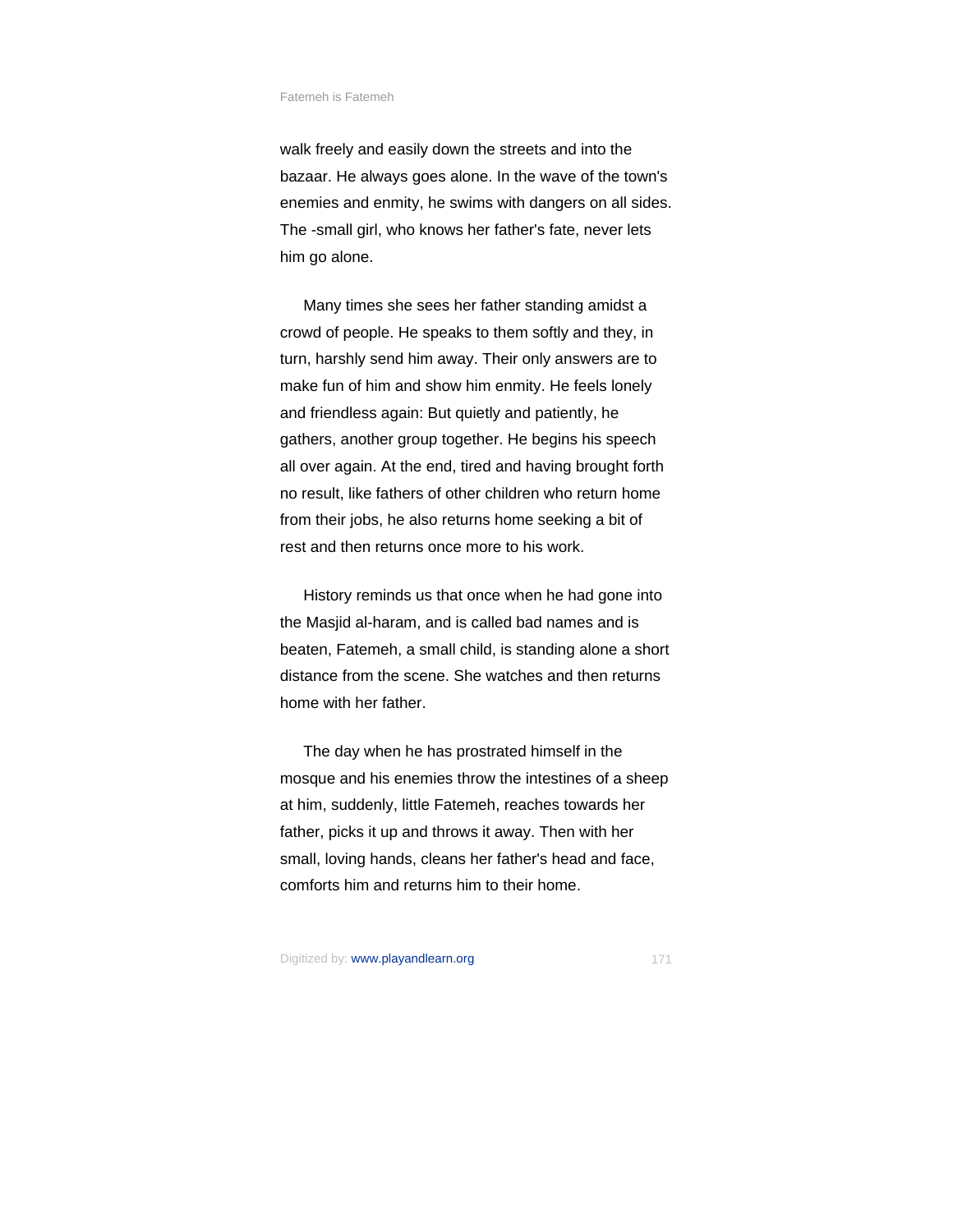People who see this thin, weak girl, alone, beside her champion father, see how she comforts him. She supports him through his troubles and sufferings. With her pure, child-like behavior, she sympathesizes with him. It is because of this that she comes to be called umm *al-abiha,* the mother of her father.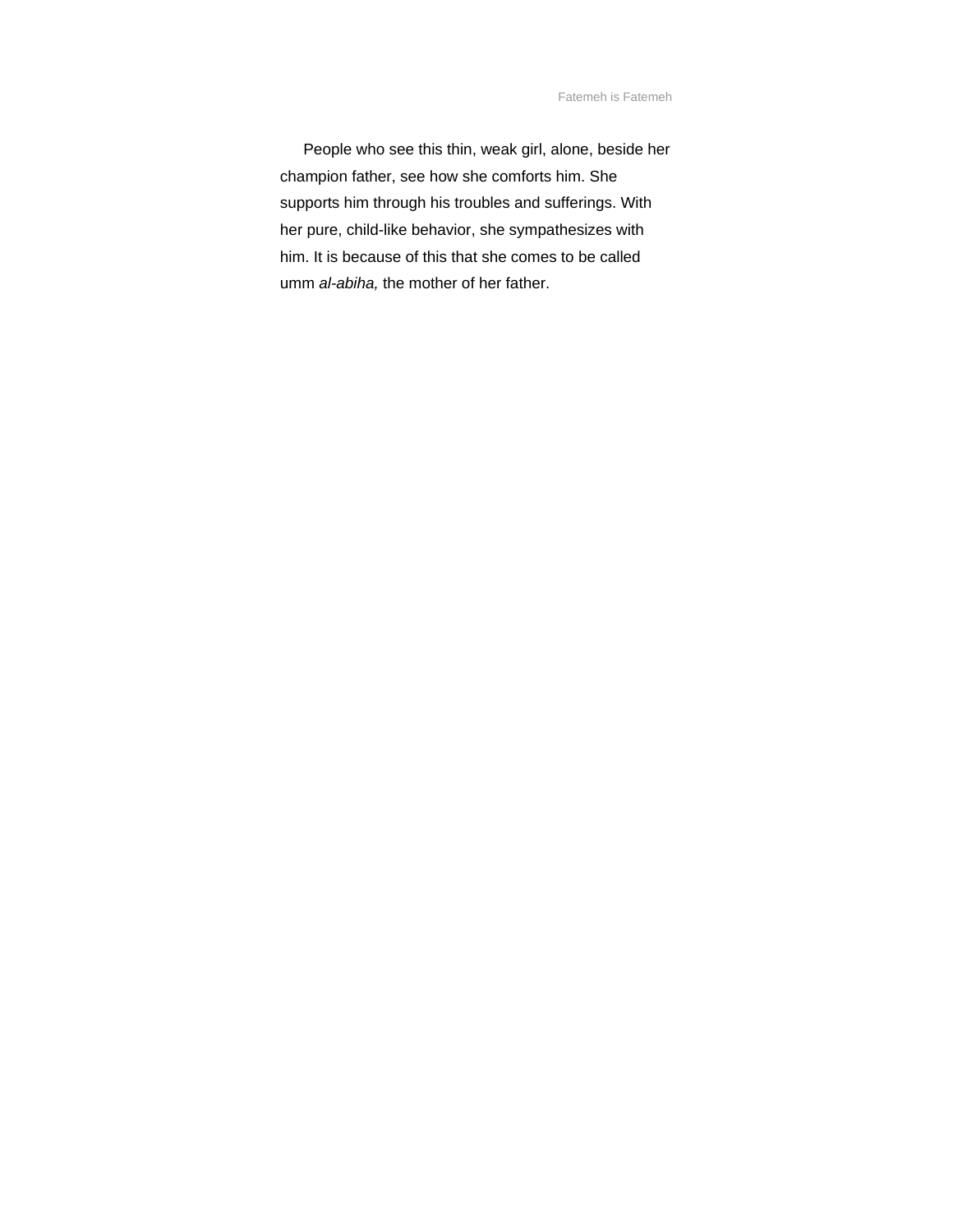## **The Confinement**

The black and difficult years of hunger begin in the valley of Abu Talib. The Hashimi and Abdul Muttalib families are imprisoned with the exception of Abu Lahab who has joined the enemies. Men; women and children are placed in this hot, dry valley. A notice is written by Abu Jahl in the name of all the wealthy people of the Quraysh and it is placed on the Kaa'ba wall:

`No one should have any contact with the Hashimi tribe and Abdul Muttalib. All relationships with them are cut-off. Do not buy anything from them. Do not sell anything to them. Do not marry any of them.'

They are forced to live in this stony prison until loneliness, poverty, hunger and the difficulties of life make them surrender to either the idols or death! They all have to bear the torture, both those who have accepted the new religion and those who have not as yet turned to the new religion.

Those who have not yet embraced Islam, but have a sense of freedom,, even though there is a difference of thought with Mohammad and face to face with Oneness, they put up a united front towards the enemies. They defend him and even though they do not know Islam and therefore do not have faith in it, they know Mohammad. They have faith in his purity. They know he is not interested in personal gain. They sense his faith. They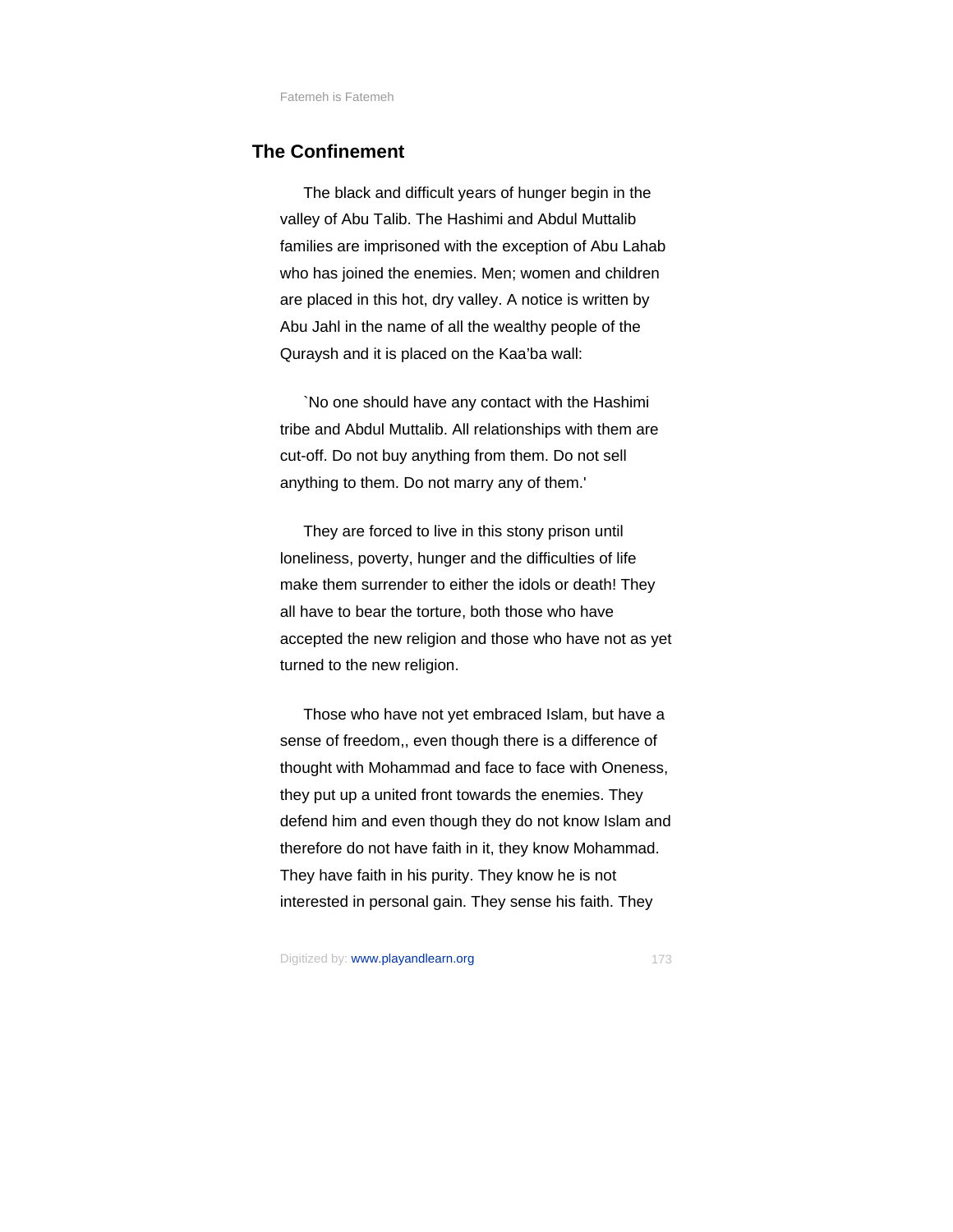hear what he has to say about the worship of the Truth. They know he sincerely wishes to free the people.

They are worth far more than the intellectuals who are filled with fear, men who are conservatives like Ali ibn Umayyad, who, having discovered progressive ideology; supposedly oppose reactionaries and the bearded men who hold onto the foulness of aristocratic society as well as the classical Arab regime with its class distinctions. But, at the same time, knowing all of this, in order to protect the wealth of their fathers, the luxuries of their family, their social position and physical health and in order to avoid any headaches, they remain on the side of Abu Jahl and Abu Lahab. They watch the torture of Bilal, Ammar, Yasser and Somayyeh. They do not move their lips in objection.

Throughout these difficult years, they leave their compatriots and their friends in this small compound, alone. They busy themselves with their lives in the city, bazaar, their homes and families. They pass their time with the pagan leaders. They even join hands. They leave behind a tradition. They open a way. Years later, followers of this way and their religion contain more people than the followers of the religion of the Prophet himself.

The real Shiites are Ali, Abuzar, Fatemeh, Hussein, Zainab and all of the Emigrants and Companions. But those like Ali ibn Umayyad are the first Moslems to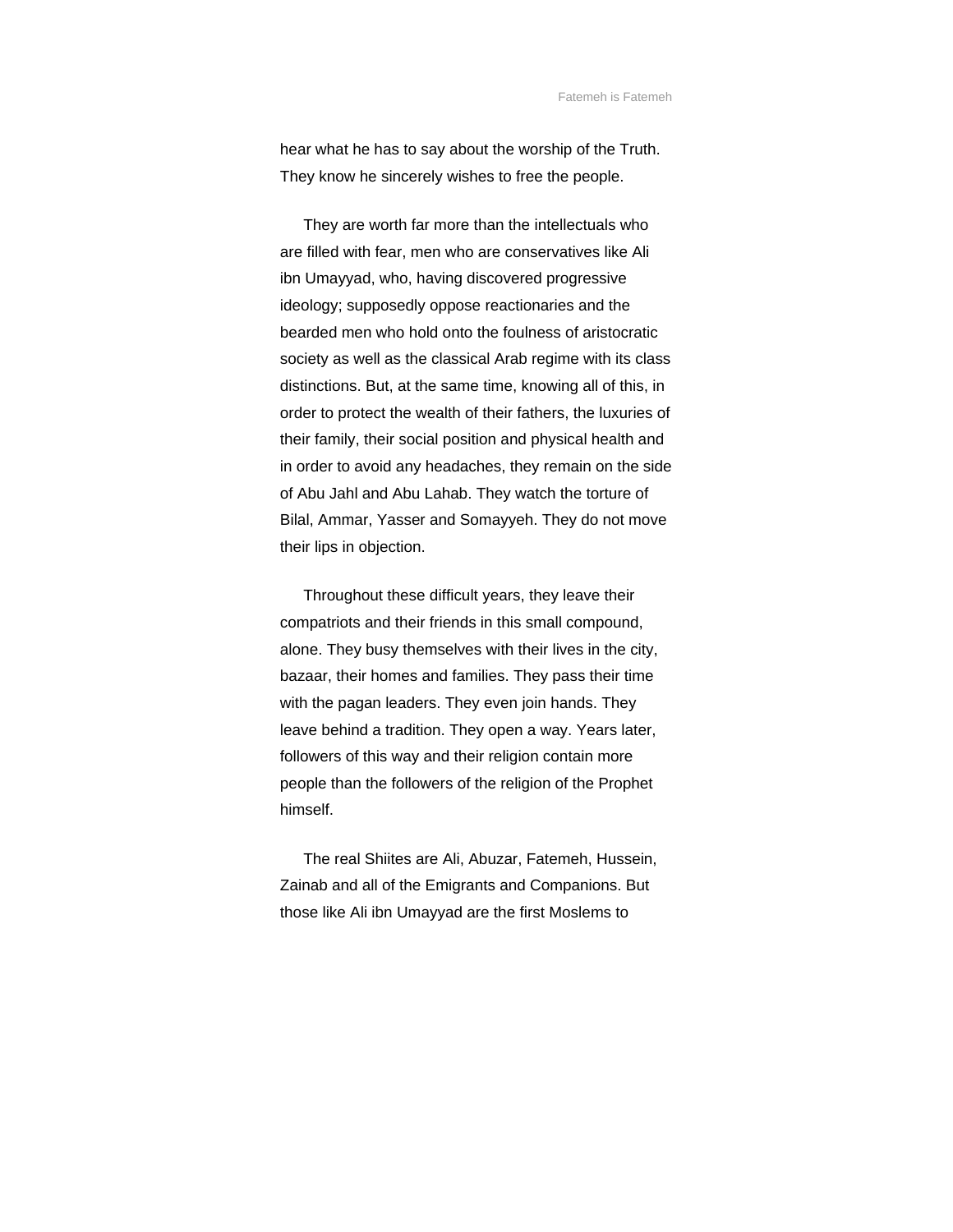continue the practice of dissimulation (pious fraud) even though the Prophet had forbidden it. They remain, loyal to this beneficial principle and do not relinquish it until their death.

It is when the fire of a new faith alights upon their spirits and a movement full of danger begins in society, based upon experiment, choice and obligatory tests where one speaks to the self clearly and without deceit that the wonders of humanity appear. The glories are accompanied by feelings of inferiority, contempt, strengths as well as weaknesses. All these are hidden within the spirit and all of them reveal themselves.

Now in this frightening compound, there are people who are not Moslems, and yet bear the difficulties with patience, silence and three years of hunger and loneliness. They share the shadow of danger. They also take part in God's great revolution of humanity. In this most sensitive moment of the beginning of the history of Islam, they share the pain, understanding the position of Mohammad, Ali and their Companions.

But the black cloud of ignorance covers the comfortable and happy city which is filled with conservatism, contradiction, painlessness and shamelessness. Some Muslims can be seen among them whose skirts are contaminated and their hands are frail. They are busy gaining security and comfort. Are they the viewers or the players in this tragedy? The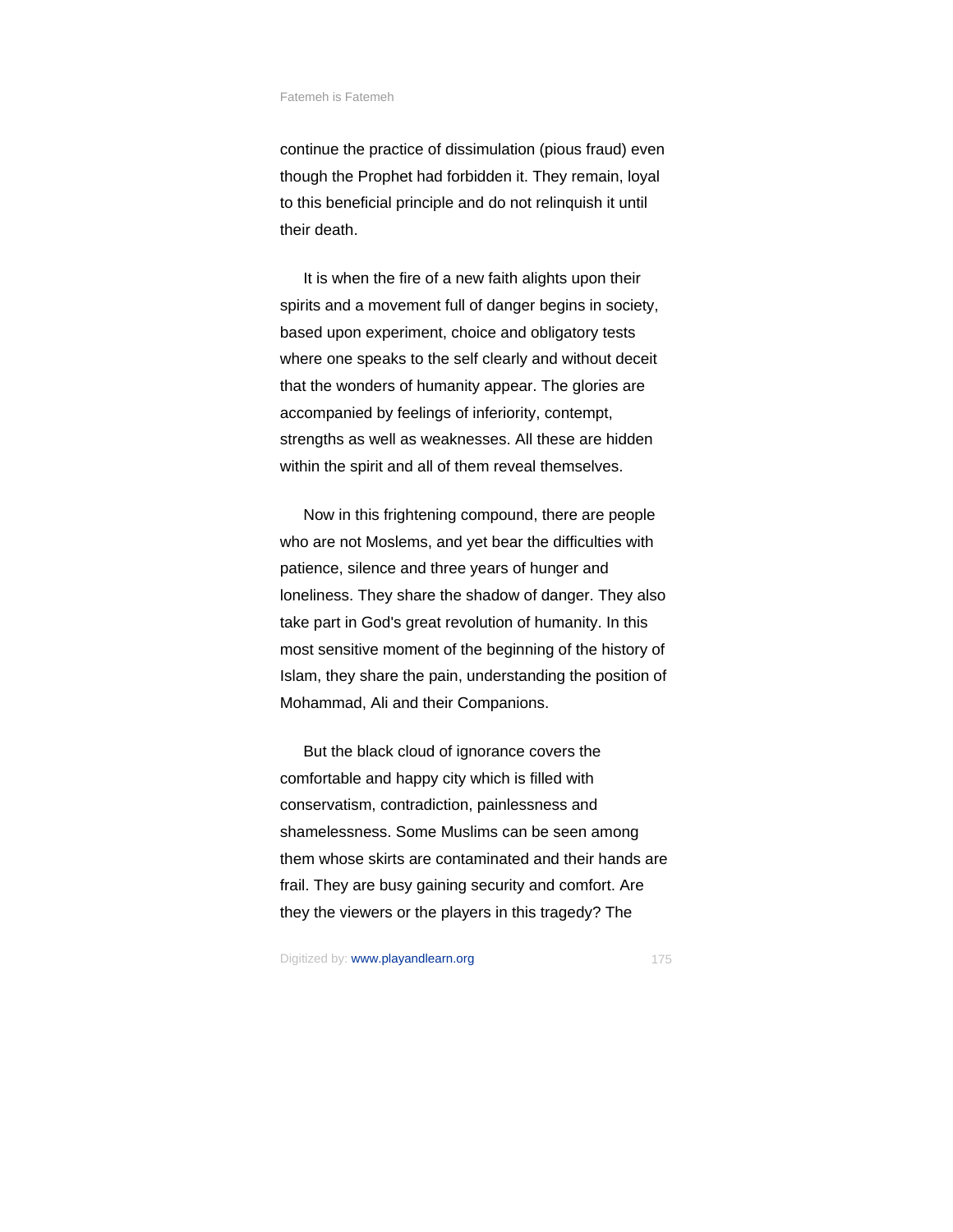question arises because in their imagination they believe they have religion. They love religious people. They feel themselves to be, enlightened.

The families of the Hashimi and Abdul Muttalib tribes cut themselves off for three years from their city, their people, their freedom and even their means of livelihood and live in this confinement. Is it possible to-leave the valley in the middle of the night and, hidden from the eyes of the spies of the Quraysh, get some food for the hungry that are waiting in jail? Could it be that a liberal family member or friend might out of kindness bring them some bread. Hunger sometimes reaches the point that they take on the image of 'black death'. But as they had prepared themselves for a 'red death', they are patient.

Saad ibn Ali Vaqas, who is confined with the others, writes, 'Hunger has brought on such dizziness that, if at night I kick at a soft and wet material, without even realizing it, I put it in my mouth and suck it. Two years later, I still do not know what it was.'

One can see, under these conditions, what passes for the family of the Prophet, even if history said nothing. All of this family bears the difficulties of hunger, loneliness and poverty for the sake of the Prophet. The Prophet personally assumes responsibility for them. When a child cries from the pain of hunger, whenever a sick person cries from lack of medicine and lack of food,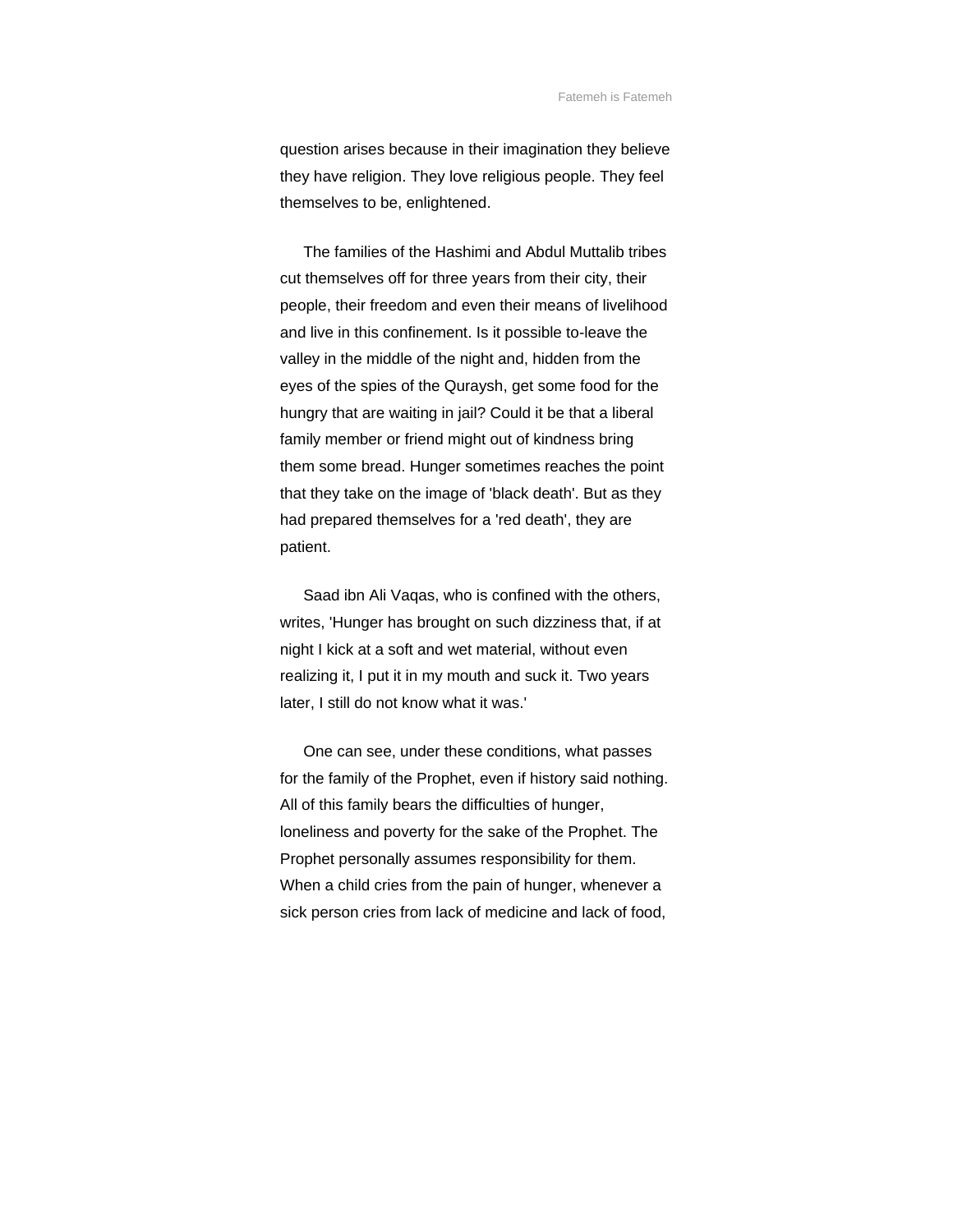whenever an aged person, man or woman, reaches their limits of bearing difficulties and pressures suffered from three years of hunger, physical torture and the tortures of this valley, they hide all they bear within themselves. The light and blood drained from their faces, they deny any problems when confronting Mohammad.

At the same time, inspite of all of the difficulties, they remain loyal and generous in faith and love. All of this shows the expressions of the spirit, of faith and human life which greatly affected the sensitive heart of the Prophet.

Know for sure that whenever food arrives in the darkness of the night and it is given into the hands of the Prophet to be spread among the people, the share of his wife and daughter is the least of all, in order that they not fear for their lives.

The family of Mohammad in this compound consists of Khadijah and his small daughter, Fatemeh, her sisters, Umm Khulthum and Ruqayyah, daughters-in-law of Abu Lahab. After the mission of the Prophet, he orders his sons to divorce them in order to hurt and show contempt for the Prophet. But Osman, who is a young, wealthy, handsome man, marries Ruqayyah and from the point of view of society, the act of Abu Lahab is answered. Ruqayyah then immigrates to Ethiopia with Osman. Umm Khulthum, whose life had fallen apart and who had given up her happiness because of her faith in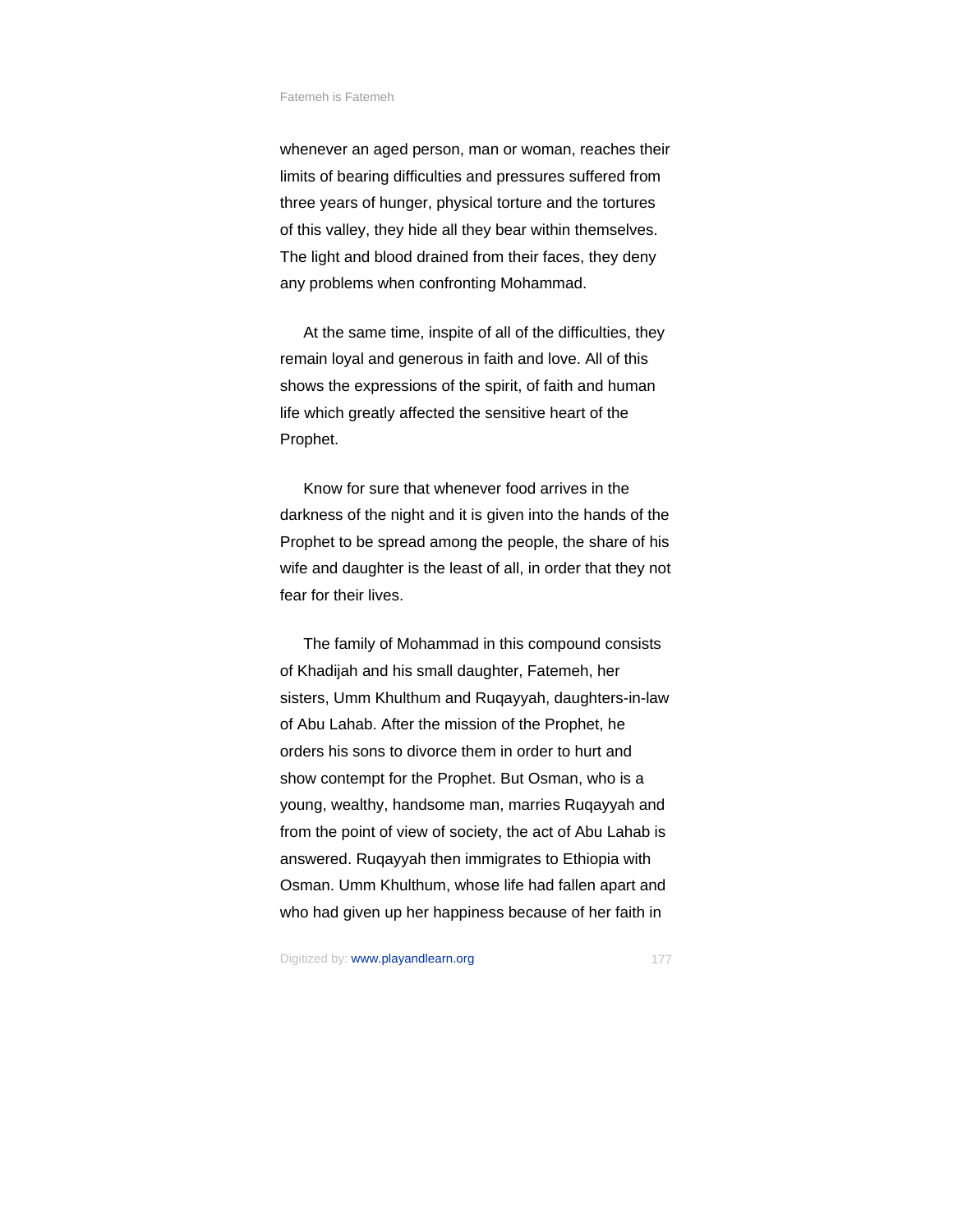her father, now found herself in the compound, preferring hunger and remaining with her generous and heroic father in the way of faith and freedom to living in comfort and ease with her malicious and conservative husband, Otaybeh.

The days pass with difficulty in this compound. At night, the black tent of darkness falls upon the residents of this mountainous area separated from life. Weeks, months and years pass with hardship, they pass slowly over their tired bodies and spirits but all continue to step in sympathy with each other and with the Prophet.

The family of the Prophet has a special position in the midst of this group. The head of the family holds the heavy weight of their bitter fate upon his shoulders. Umm Khulthum, her happiness destroyed, has moved from the home of her husband to that of her father. His other daughter, Fatemeh, is still a young girl either two or three years old or twelve or thirteen. At the same time that she has a weak constitution, she has a sensitive spirit, full of feelings. His wife, Khadijah, very aged, perhaps seventy years old, having lived through the ten years of the Prophet's mission and three years in the compound, having suffered hunger, having witnessed the constant torture of her husband and daughters, and bearing the death of her two sons, has not given up patience, but the flow of strength to her body has been stopped. At every instant death appears to her.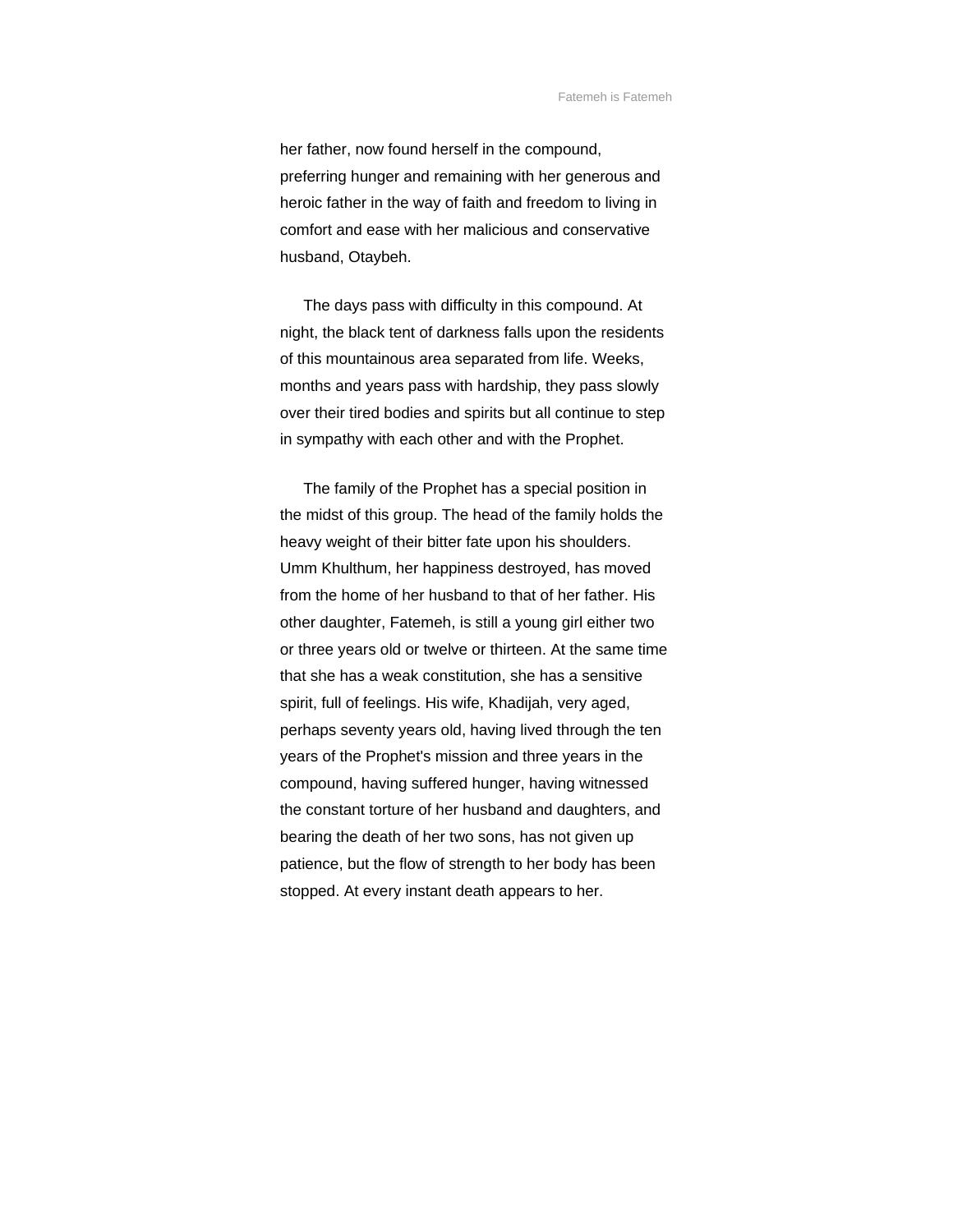In this state, the hunger in Mohammad's house cries out so loud that the aged, sick Khadijah, who has lived her life in wealth and has now given everything in the way of Mohammad, puts a bit of leather in water and holds it between her teeth.

Fatemeh, the young, sensitive girl is worried about her mother and her mother is worried about her last, frail daughter whose love for their mother and father is a common expression among the people.

A day among the last days of their imprisonment, Khadijah, who senses the approach of her death, is bedridden. Fatemeh and Umm Khulthum are sitting beside her. Her father has gone outside to distribute the rations.

Khadijah, aged, weak, sensing the difficulties she has lived through, says with a sense of regret, `If only my approaching death could wait until these dark days pass and I could die with hope and happiness.'

Umm Khulthum, crying, says, 'it is nothing, mother, do not worry.'

'Yes, for me, by God, it is nothing. I am not worried about myself, my daughter. No woman among the Quraysh has tasted the blessings that I have tasted. There is no woman in the world who has received the generosity which I have received. It is enough for me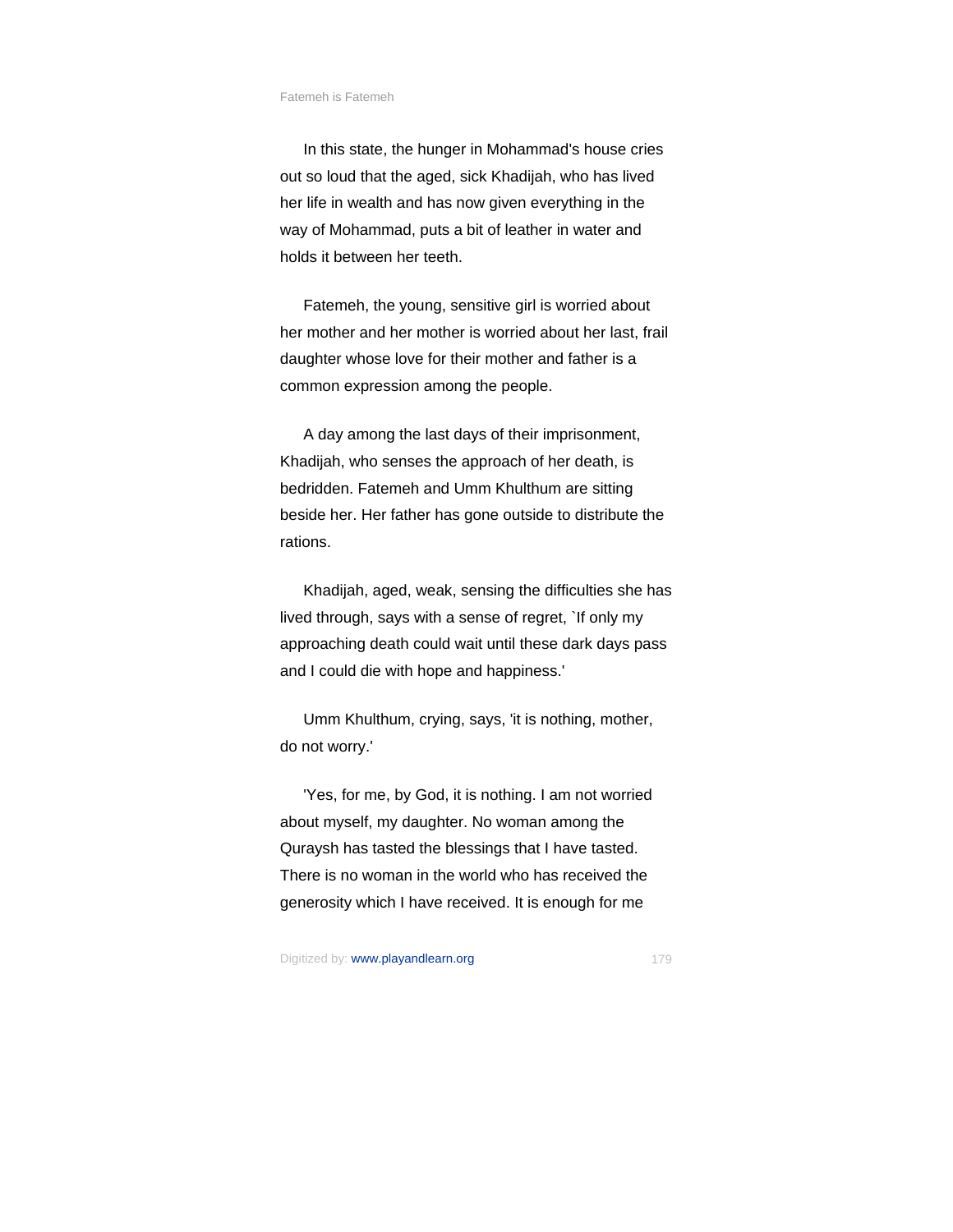that my fate in this life, in this world, has been to be the beloved wife of God's choice. As to my fate in the other world, it is enough that I have been among the first who believed in Mohammad and that I am called `the mother of his followers'.' Then whispering to herself, she continues, 'Oh God, I cannot count the blessings and kindnesses that you have given me. My heart has not grown narrow because I am moving towards you, but I do wish to be worthy of the benefits you gave me.'

The shadow of death falls upon the house. Silence and deep sorrow fill Khadijah, Umm Khulthum and Fatemeh. Suddenly, the Prophet appears illuminated with hope, faith, strength and victory. It is as if three years of loneliness, hunger and heavy spiritual asceticism have had no affect upon the body and spirit of the Prophet other than to increase his courage, will power and faith.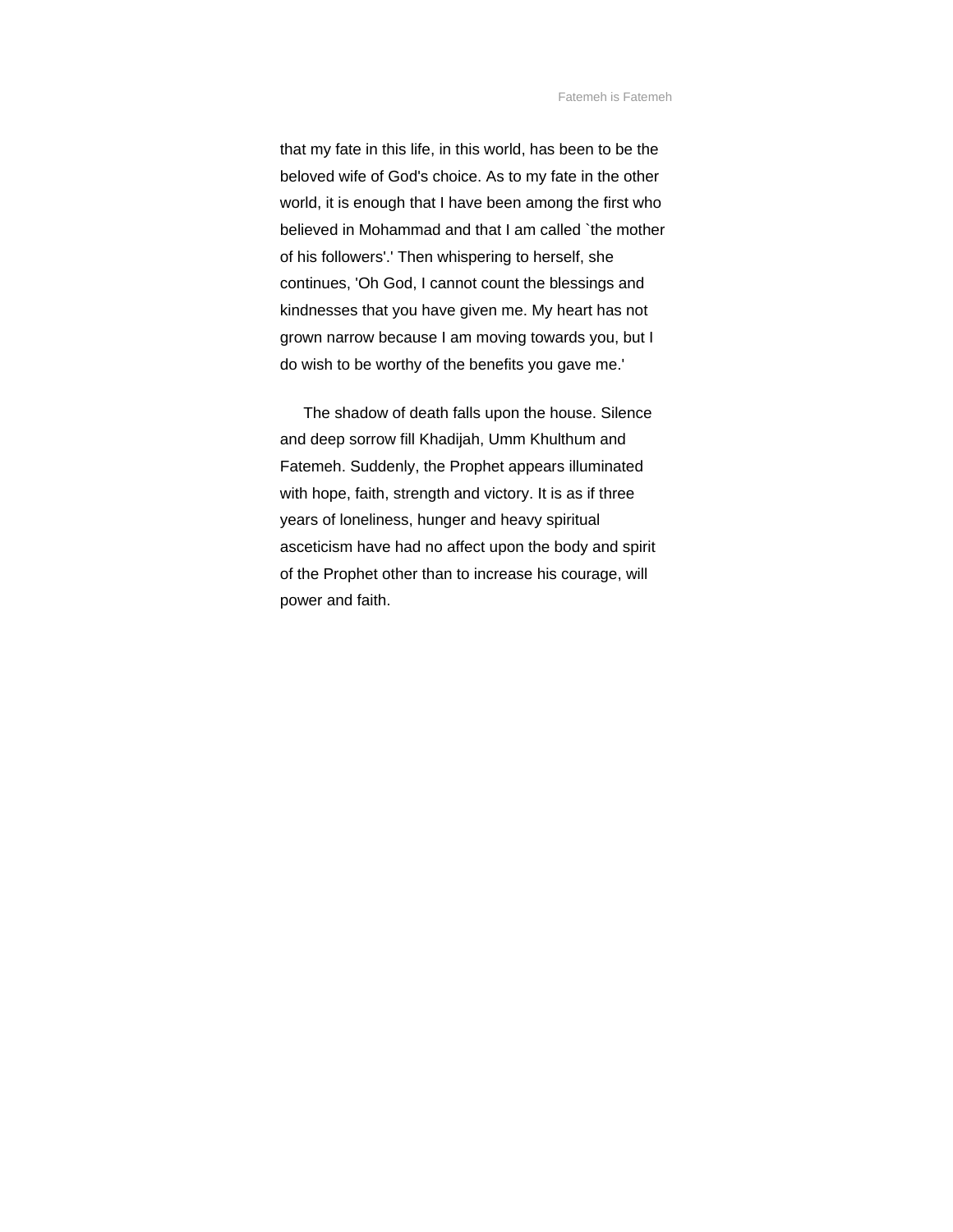### **Freedom, Tragedy, Spiritual Strength**

# **Khadijah Dies**

The dark years of confinement end. Khadijah lives to see the salvation of the Moslems, her beloved husband and her noble and loyal daughters. The Prophet experiences his first great victory over the Quraysh. But the destiny which had been sent to change our history allows for no peace or pleasure to reflect from his face, for two great tragedies fall upon him simultaneously.

Abu Talib and Khadijah both die within a few days of each other and within a few days of their freedom. Abu Talib had raised the orphan Mohammad and had made up for the kindness of his missing father and mother and his grandfather, Abdul Muttalib. He looked after the young man, Mohammad, and cared for him. He found work for him in the service of Khadijah. Finally, it was he who acted as the father at the marriage of Khadijah and Mohammad. He had supported the prophecy of Mohammad. With all of his influence, character, personality and social credit, he had protected him. He even bore the three years in confinement, the difficulties and hunger and remained with him. It was because of him that Mohammad was saved from death and the horrible torture which his companions suffered. Now, he has lost Abu Talib, his only protector against the anger, danger and hatred of the city.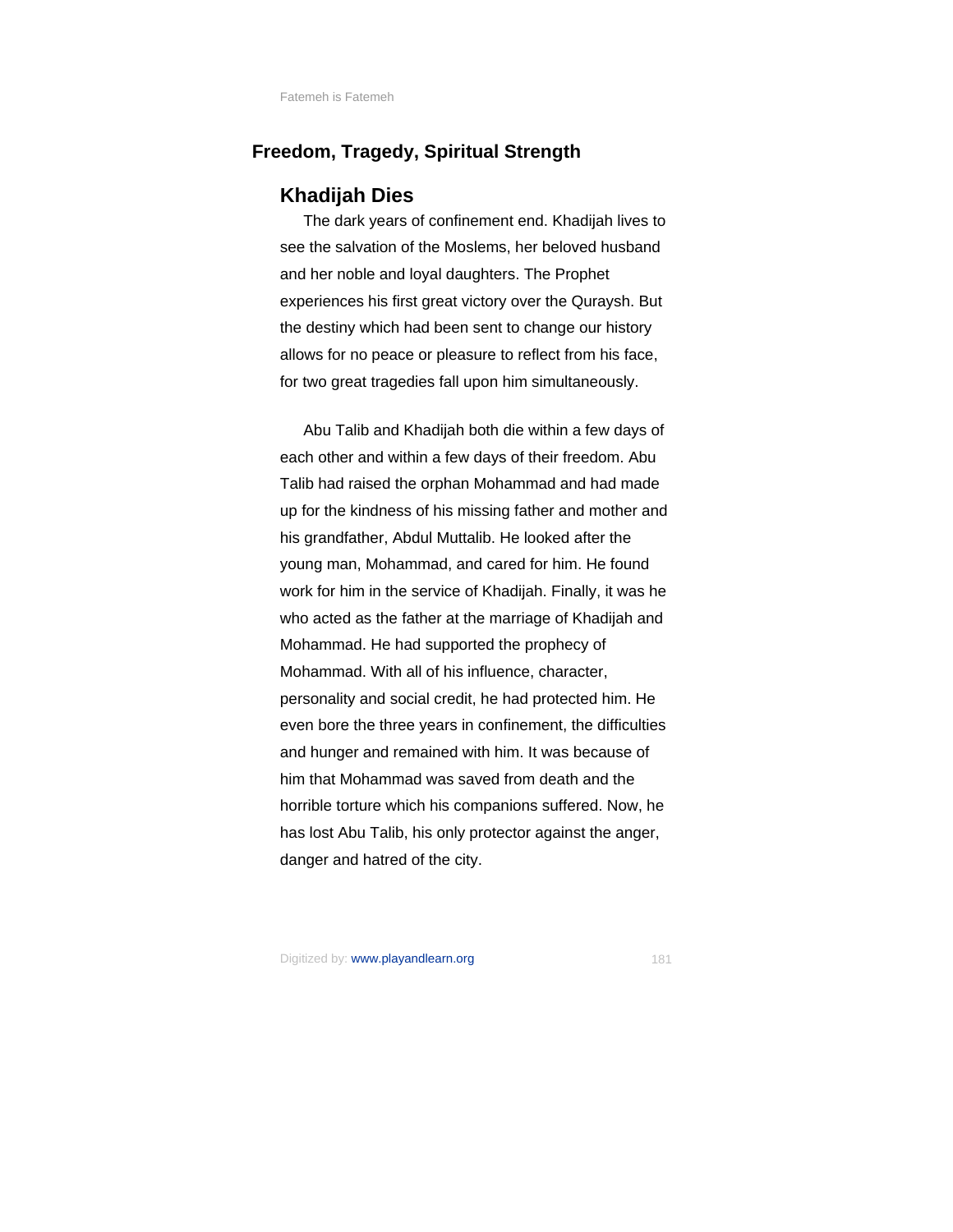And Khadijah was the woman who gave up the privacy of their life to his destiny. Mohammad (twenty-five years old), orphan and shepherd, having suffered the difficulties and poverty, now beside the wealthy Khadijah (forty or forty-five years old), comes to know her through love, with the faith of a fellow sufferer and thinker. He seeks refuge in her from the difficulties of poverty and life. He receives the kindness of a friend beside her, and the love of a mother which he had not had. He benefits from her advice and the great protection which she gave him.

Later, when he is appointed as God's Prophet, she is with him, step by step. She is beside him, beside his heart, beside his spirit. During the whole time of the thunderstorm of difficulties, fears, dangers, loneliness, years of hatred and enmity, battles, fights and treacheries; she is with him from the first moment of the revelation until the moments of her death. She is with him during all of the moments of his life. She gives all of her life, love, faith, sacrifice and wealth at the moment when he needs it the most.

Now Mohammad has lost his protector, his compassionate, fellow sufferer, the first person who believed him, the greatest giver of sympathy and finally, the mother of his Fatemeh and Fatemeh has lost her mother.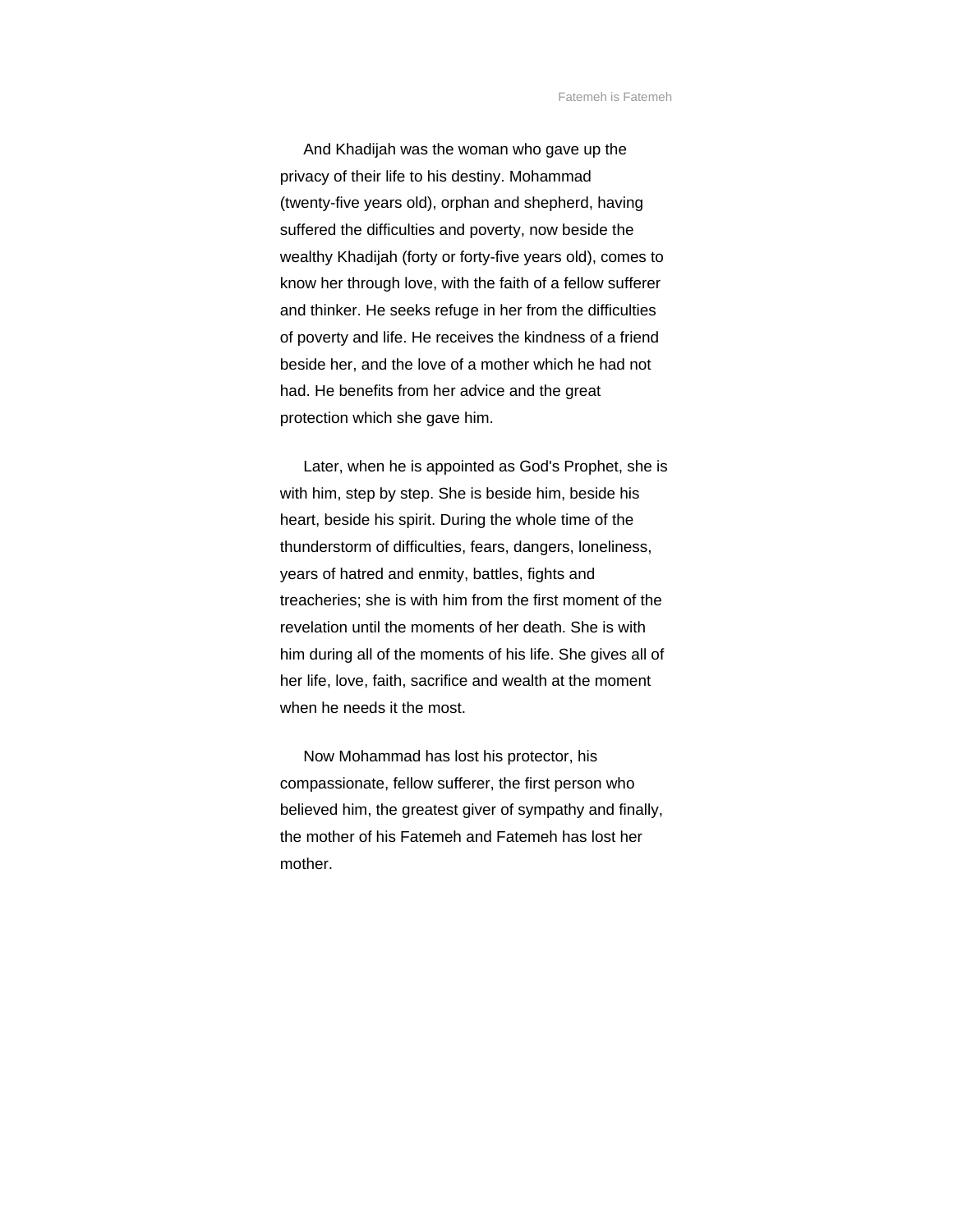Difficulties and tortures increase. Abu Talib has gone. The Prophet is left defenseless in respect to the hatred. The hatred and enmity become violent when they witness the patience, perseverance and faith of Mohammad and his Companions. Their roots become firmer and more merciless. The Prophet is very much alone. Abu Talib is no longer in the. city and Khadijah is no longer at home.

Fatemeh now more than ever senses the heavy burden of the unfortunate hatreds and grudges, because she is called 'the mother of her father'. At the time that her sisters go to their husband's homes, she is still tied to her mother's skirts.

'Mother, I never want to replace this home with another one. Mother, I will never leave you.'

Khadijah smiling, answers, 'They all say that and we say, 'My daughter, the time will come'.'

Fatemeh, imploringly continues, 'No. I will never leave my father. No one will separate me from him.'

Her mother remains silent.

Fatemeh senses-she has such a mandate. Her message is not a child's desires. Her faith in her mandate gains strength when she hears her father begin his invitation in the following way.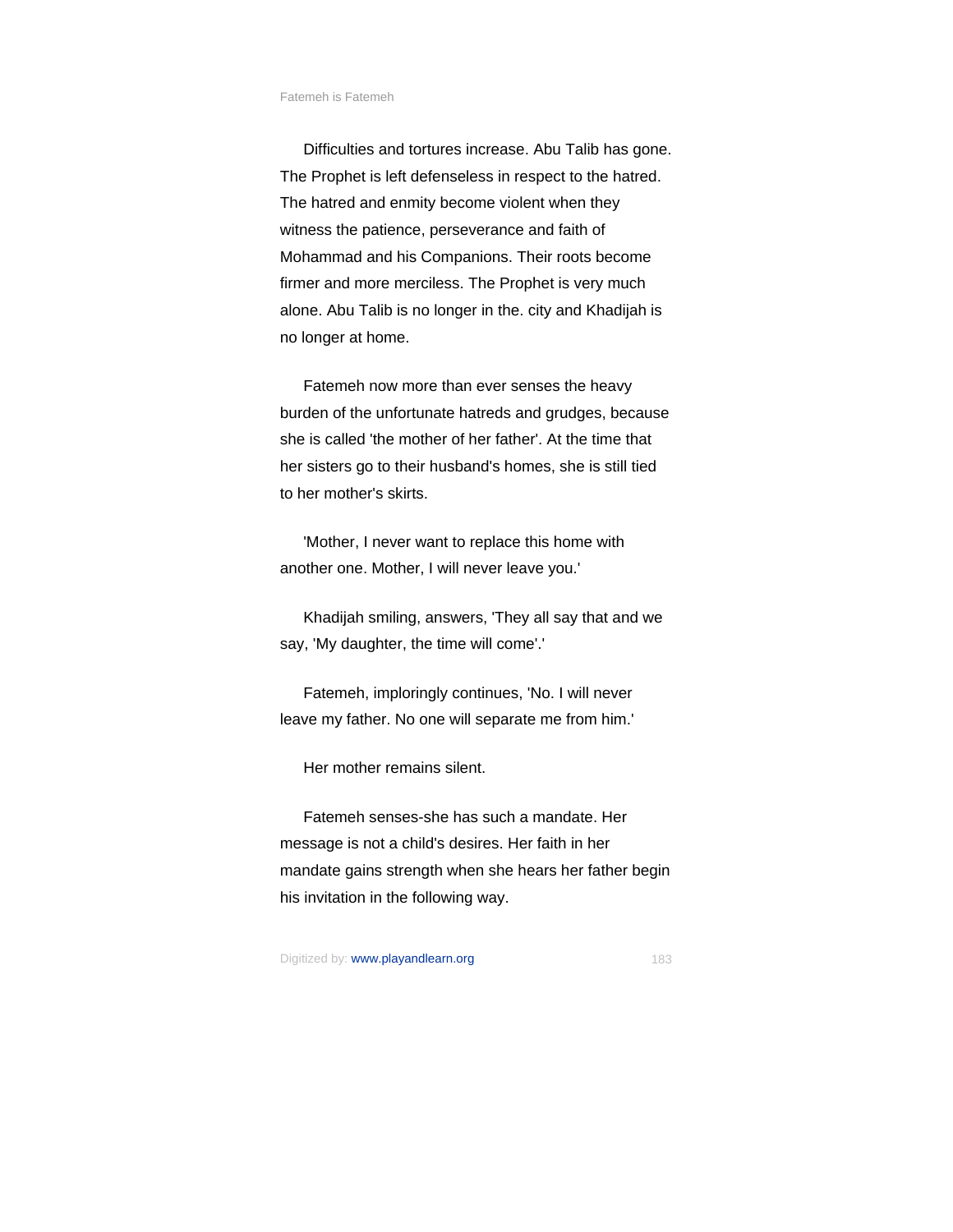'Oh, Quraysh, take yourselves back. In relationship to your God, I cannot implore anything for you: Oh children of Abd Manaf, in relationship to your god, I cannot implore anything for you. Abbas, ibn Abdul Muttalib, in relationship to your god, I...oh, Safiyeh, daughter of Abdul Muttalib...Oh, Fatemeh, take whatever you want of my wealth but in relationship to thy God, I cannot implore anything for you.'

Fatemeh, full of understanding, spiritual desire and perseverance, answers, 'Yes. Yes, dearest of fathers, the most respected of Prophets.'

How surprising that the Prophet calls upon her in the presence of the leaders of the Quraysh, as well as with the leaders of the Hashimi tribe and the Abd Manafs. Her? A young girl? She alone and only she from among her family?

The child-like feelings and loving kindness of the young girl, who hundreds of times re-iterated that she would never marry and that she would never leave her father, is growing into a serious covenant and takes on the color of a responsibility and a commandment.

The first years of her life coincide with the first years of the mission and the difficulties and tortures of the beginning of the mandate. Fatemeh, from among all of the children of Mohammad, is the worthiest to have been able to bear the suffering of the difficulties, to bear the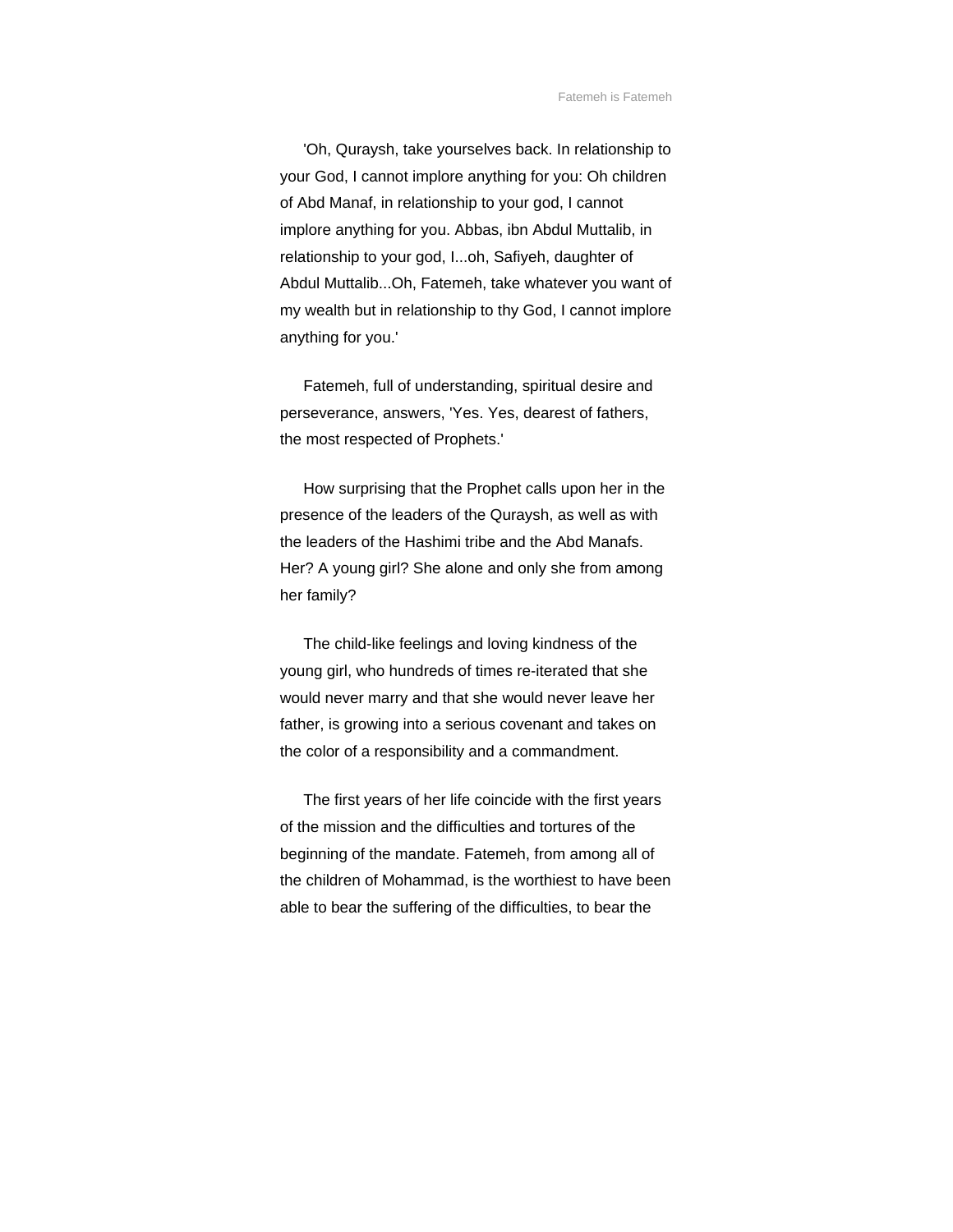#### Fatemeh is Fatemeh

heavy weight of the responsibilities of the mandate which is upon her father's shoulders. She is aware of her fate and so are her mother and father.

On one of the last days of her life, Khadijah, worried, turns to her and says, `After me what things will you see, my daughter. My life will end today or tomorrow. Zainab and Ruqayyah, your two sisters, are at peace beside their kind husbands. My mind is not worried about Umm Khulthum because her age and experience are enough to keep her. But, you, Fatemeh, are drowned in difficulties. You have to suffer multiple sorrows and tribulations which increase daily.'

Fatemeh, who shared in bearing the burdens which had been placed upon her father's shoulders, answers, `Rest assured, mother. Don't worry about me. The idol-worshipping Quraysh will have a rebellion among themselves. They will torture and punish Moslems and they will show no mercy. They will pre-judge. The souls and hearts of Muslims should rejoice in accepting this despotic torture.'

Fatemeh is the most worthy for having suffered this torture. She is special because the blessing of being the daughter of the Prophet is offered to her and because of the kindness and respect which has been devoted to her.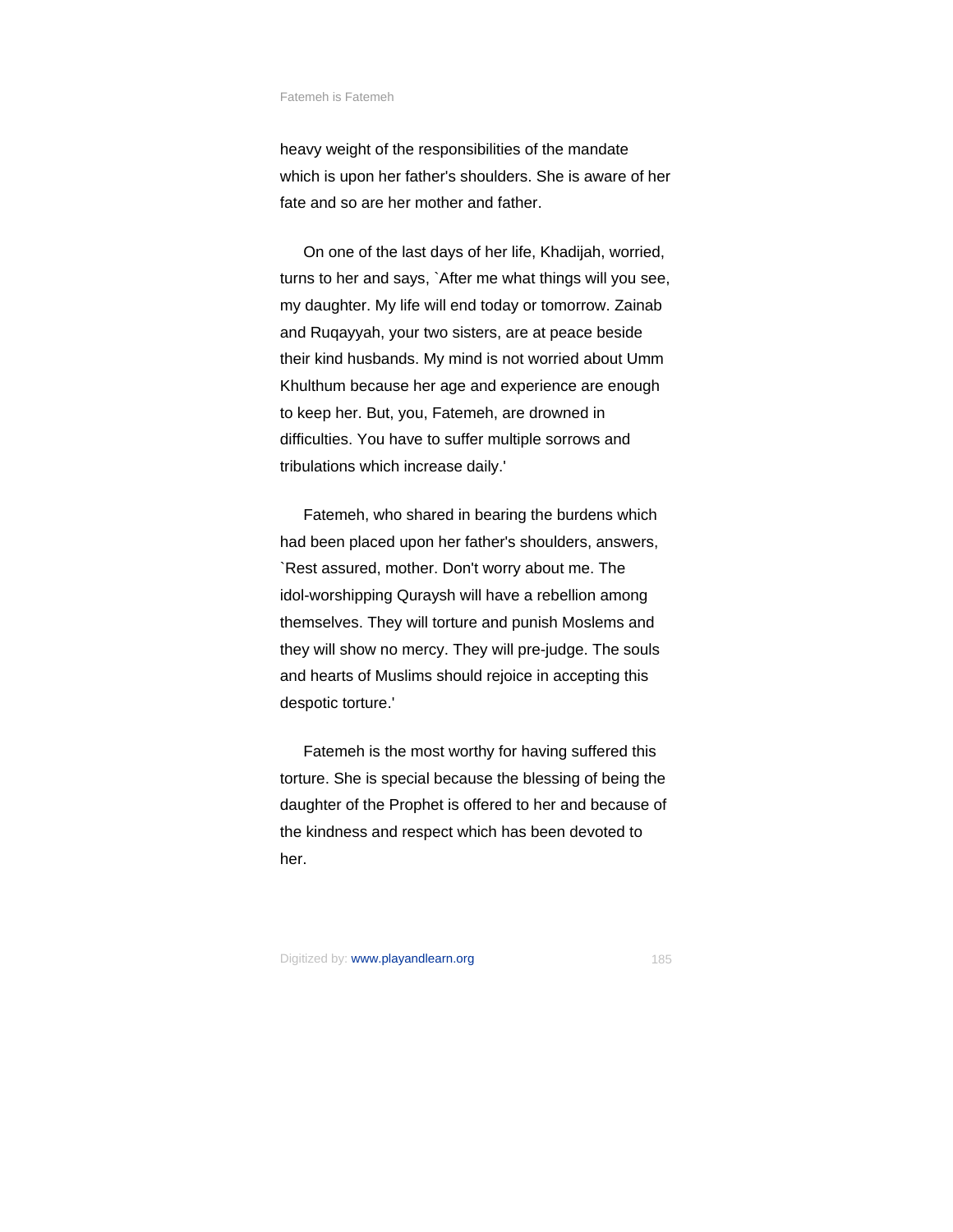## **A New History Begins**

After the death of Abu Talib, enmity and hatred reaches its peak. A group of the Companions and followers of the Prophet go to Ethiopia while another group suffer loneliness and poverty under the increasing torture of the Quraysh. Mohammad, who had reached fifty years of age, whose life had been spent in difficulties without any security, is living alone with Fatemeh, his young daughter.

But ... no. The hand of fate brings a son to this house and no one knew what role he would play.

Yes. Ali does not stay in his father's. house and grow up there. From childhood he lives beside Fatemeh. He is raised in the home of Fatemeh's father. The fate of this young boy is strangely connected to the fate of this father and this girl.

History is taking its course. In the mysterious quiet which is full of ambiguity, the stormy design of thought is nourished so that tomorrow, the stone idols are broken, that create barriers for the seekers of monopoly and that create discrimination. The first of the deceitful priests of the royal court die in the fire temples of the Persians. The great, frightening palaces of Madaen are pulled down. The lustful, blood-thirsty Emperor of Rome is pushed into-the sea.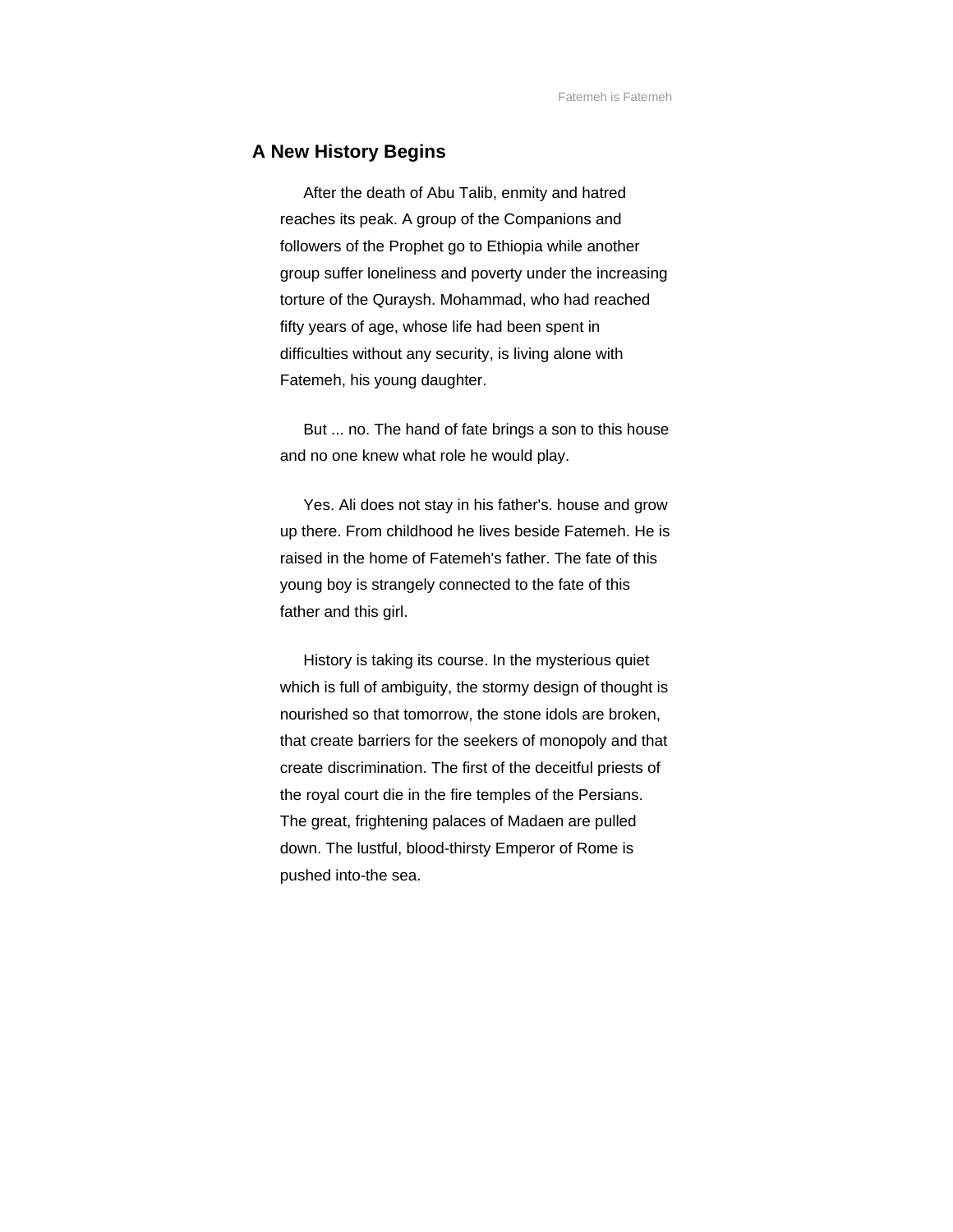But the greatest of all to fall, to be erased in the hearts and minds, is the rusted traditions and the chains of habit, the pus of superstitions and rotted myths, prejudices, feelings and discriminatory beliefs that are against humanity.

They are disconnected and washed. The previous values and honors are turned upside down and changed. In an environment polluted with bruised fairy tales of racism and pride, aristocracy and power, epics of judgment and plunder, the worship of the earth, blood and idols always cause the earth to revolt against the gods because all these things, large or small, prevent freedom, equality, justice, spiritual struggle and self-awareness for the unknown masses who lack glory and tribe. Instead of seeking history in rotted bones and fallen gravestones and rulers of the sword who hold the gold, seek history in the blood, life and motions of the people!

Seek the line which begins with the heirs of the last Chosen Prophet! Each one is to have a finer cloak of martyrdom than the' previous one. Each one either spent their life in the battlefield or teaching people or in the prison of the oppressors. This important mandate in history begins with Fatemeh and in carrying out this work, history needs an Ali.

This is why the kind hand of poverty causes the child of Abu Talib, even though he had a father, to go to the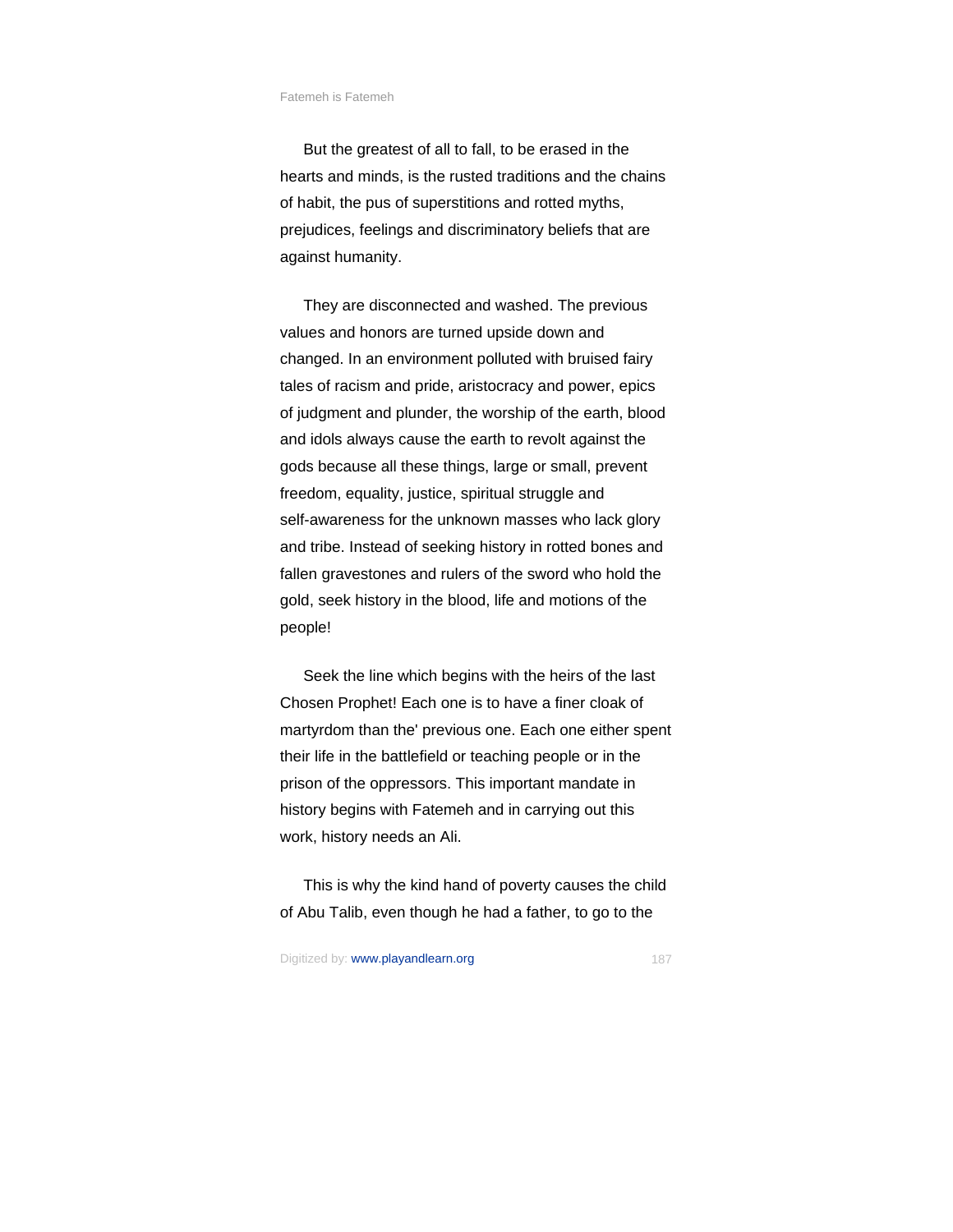house of his uncle's son so that his spirit does not become polluted by his own family's ignorance when the revelation arrives. He is present from the time of the first revelation. He is there from the moment that the mission begins. He lives through the fire of difficulties, problems and thoughts so that he can play the difficult role he has to play in the migration, so that he can participate in the battles of Badr, Uhud, Khyber, Fath and Honein and thereby guarantee the victory of the Islamic Revolution, so that he can grow up. close to Fatemeh and finally, so that with Fatemeh, he can establish the `exemplary family' and in the continuation of the work of Abraham, begin a new history.

## **Migration**

Thirteen years of difficulty, resistance, confinement and, torture in Makkah end. Fatemeh, from early childhood, patiently stood alongside her father, in thecity, in their home and in their imprisonment. With her weak constitution, she withstood the angry blows of envy and the difficulties of resistance in the savage environment of ignorance. With her little hands, she caressed her hero father like a mother.

The migration begins. Moslems go to Madinah. The Prophet and Abu Bakr secretly leave Makkah. Fatemeh and her sister, Umm Khulthum also leave Makkah. Suddenly, one of the evil men of the Quraysh who had a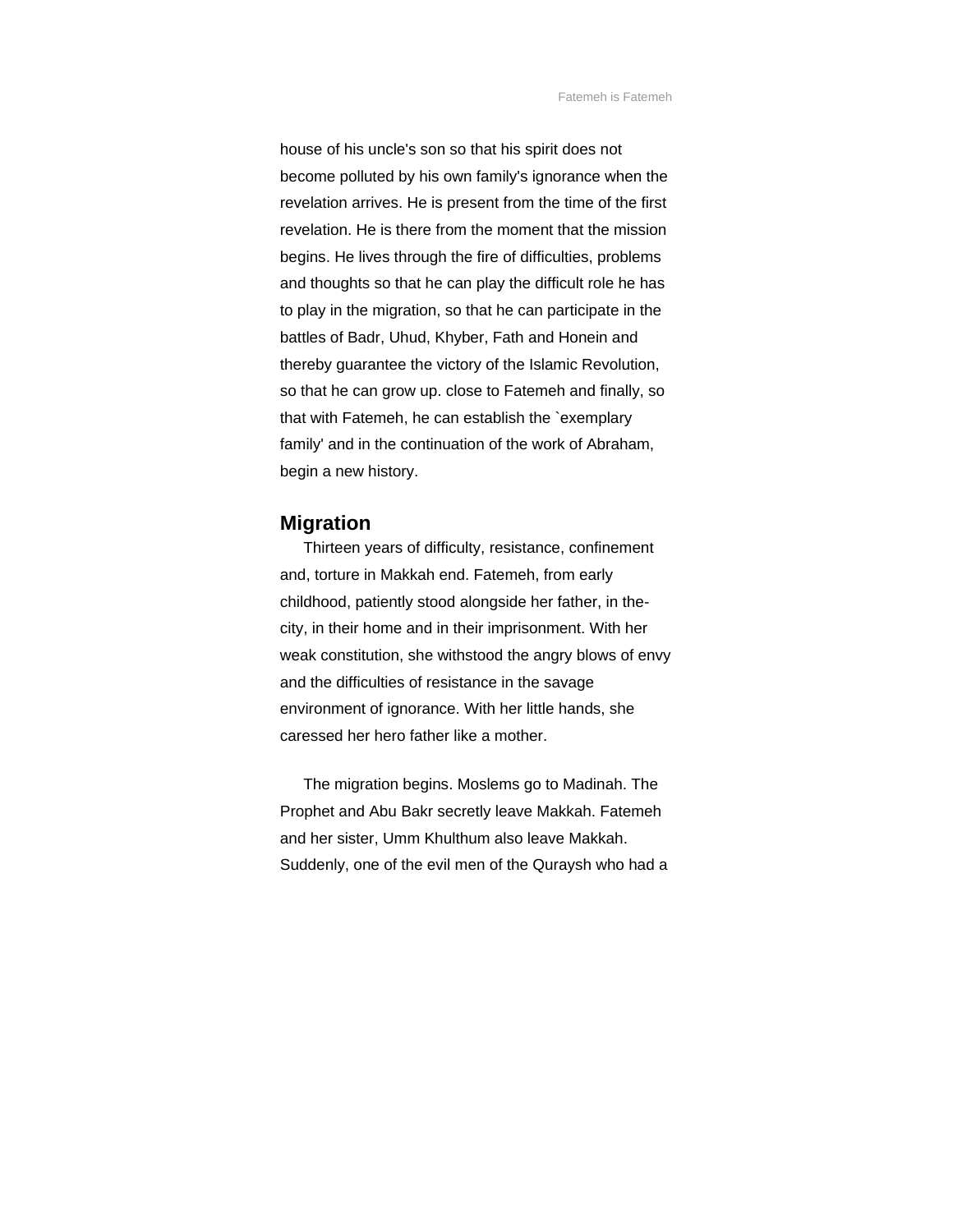history of having caused the Prophet difficulties catches up with them and violently throws them down.

Fatemeh who essentially had a weak constitution and who had suffered from the effects of three years in prison is greatly affected by this event. She suffers pain the entire way to Madinah. This uncalled for act of Huirath ibn Naqiz had such an effect upon Moslems and, in particular, the Prophet and Ali that even eight years later when conquering Makkah, they had not forgotten what he had done. His name is mentioned among those who should not be spared. They said that even if he is hanging on the cloth of the Kaa'ba, he should be killed. It was no accident that Ali carried out this order.

## **In Madinah**

Now they are in Madinah. The Prophet has built his mosque and next to it, the house which he built from mud and the leaves of palm trees. Then he announces the ceremony of `the covenant of brotherhood'. `Every two should become brothers in the way of God.' Ja`far ibn Abu Talib became the brother of Ma'az ibn Jabal, Abu Bakr, the brother of Khareje bin Zahir, Omar ibn Khattab, the brother of Ottabai ibn Malek and Osman, the brother of Uss bin Sabet and ...`I am his brother.'

# **Mohammad is the brother of Ali.**

Once again, from among all the figures, Ali is placed beside Mohammad. Ali takes another step closer to Mohammad. Fatemeh bint Assad, the mother of Ali,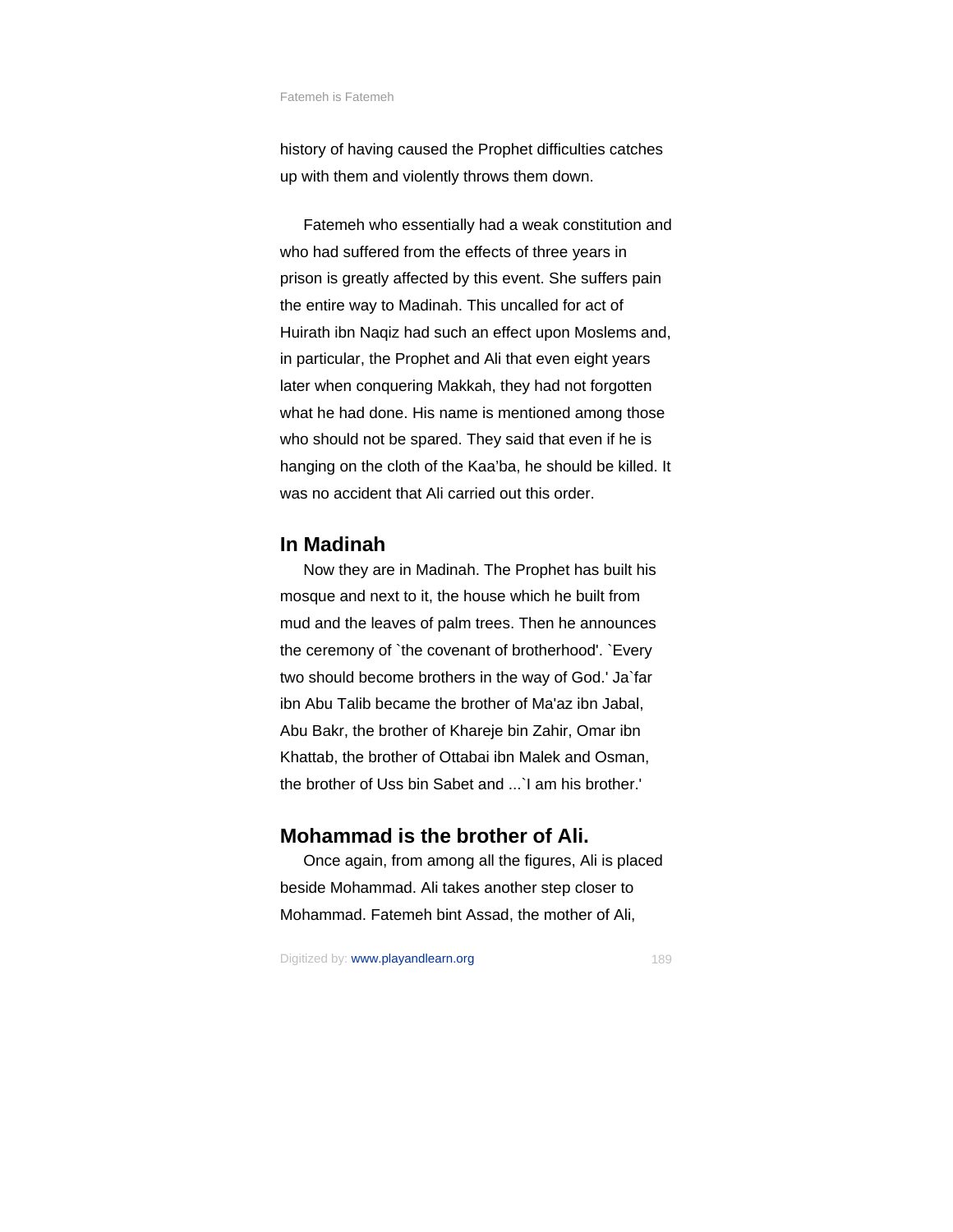nursed Mohammad. Abu Talib, the father of Ali, protected Mohammad. Mohammad grew up in the house of Ali. A4i grew up in the house of Mohammad beside Fatemeh, the daughter of Mohammad. Ali was nourished in the lap of Khadijah, the mother of Fatemeh. The son of the uncle of Mohammad, child of Mohammad has now become the brother of Mohammad.

# **The Sealing of the Link**

There remains one more step until Ali can reach the final stage which is foreseen for him in the fate of Mohammad and the honor of Islam.

Fatemeh has kept her promise. In the home of her father, she lives quietly and alone. She rejects Omar and Abu Bakr's offers of marriage. All of the Companions know that Fatemeh has a very special fate and they know that the Prophet will never give her hand in marriage without consulting her.

Fatemeh grows up with Ali. She sees him as a dear, older brother and as a beloved butterfly around her father. Fate throws these two together for very special reasons. Neither one of them are tied to the age of ignorance. They both grow up from the beginning with the mission. They develop under the light of the revelation.

What feelings does Fatemeh have towards Ali? What appears from the great, brave, courageous feelings of Ali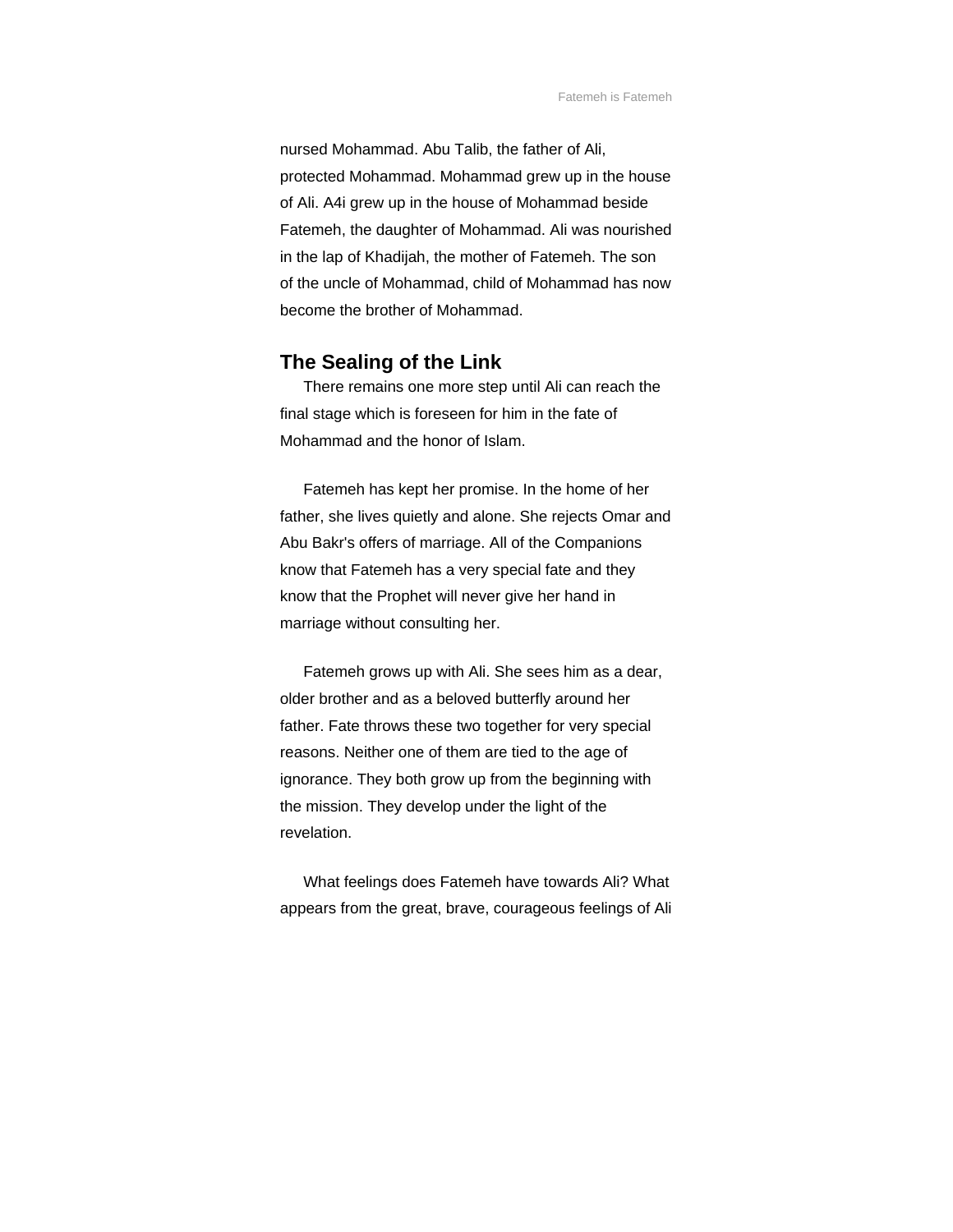towards Fatemeh? It is possible that we could conceive of them but the words to express it are missing. How can we draw the complicated feelings which arise from faith, love, spiritual strength, worship and the kindness of a brother and a sister who share the same belief and the familiarity of two spirits? They share the difficulties and troubles of fate together. Being fellow travelers, step by step, moment by moment for their whole lifetime, they encounter kindness and inspiration mixed with faith.

Why is Ali silent? He is twenty-five years old. Fatemeh has reached puberty. She is either nine years old or nineteen.

In my opinion, the obstacles before Ali are clear. Fatemeh has endowed herself to her father. She knows herself to be the mother of her father and the person who runs his house. How could Ali take her from this house where the daughter is so attached to her father, to the extent that they cannot be separated? Ask Mohammad for her hand in marriage? Ali shares the same feelings as Fatemeh does.

Suddenly the picture changes. Aiesha comes into the house of the Prophet. The Prophet, for the first and last time in his life, takes a young, alive, desiring girl as his wife.

Fatemeh, little by little senses that her father's young bride will replace Khadijah and hers, If not in his heart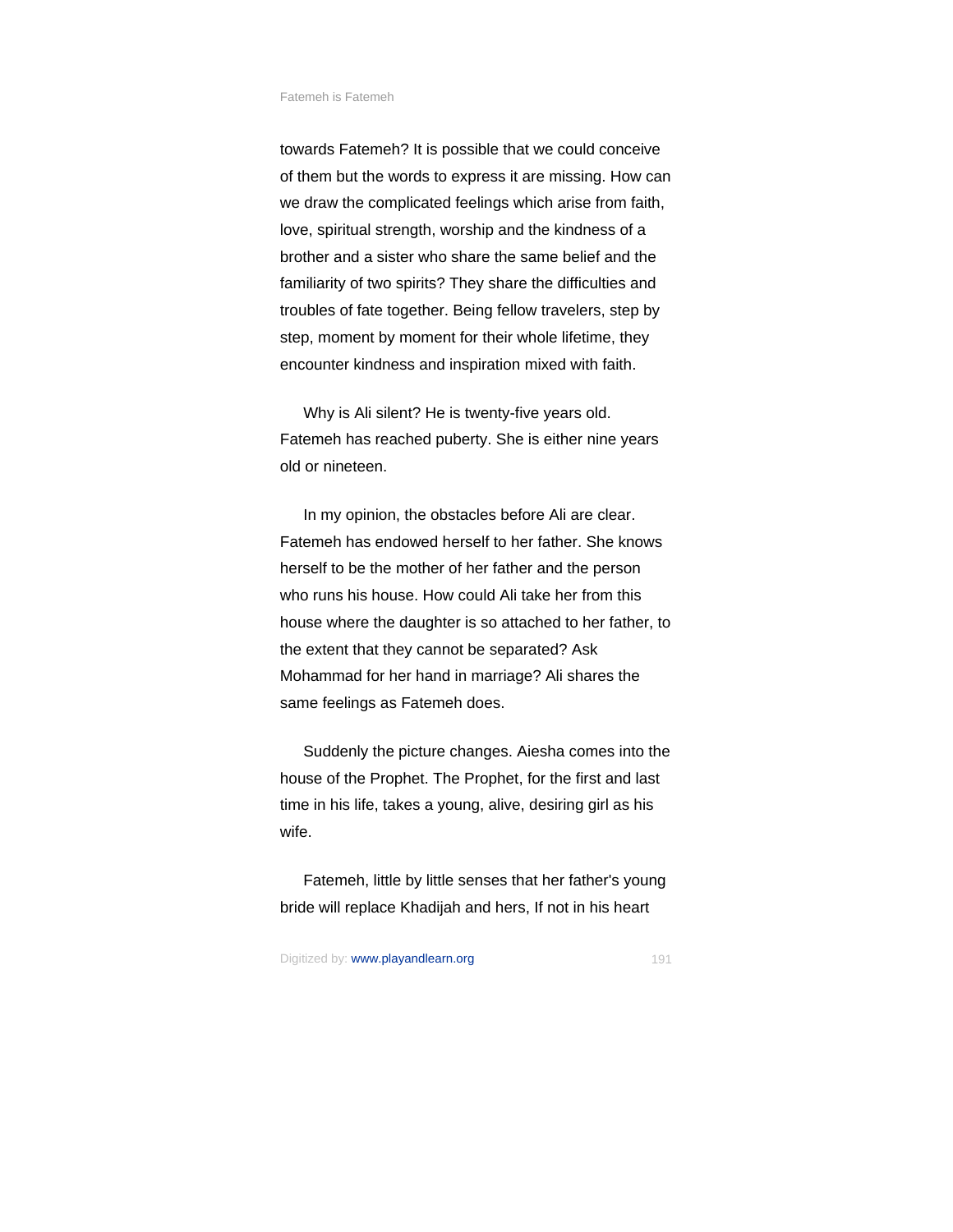but undoubtedly in his house. Ali also senses that the moment which destiny has prepared for them has arrived.

But he has nothing.

A boy who has grown up in Mohammad's house, who has spent his youth, struggling in the way of his beliefs. He did not have an opportunity to gather or save things. The only capital he has in the world is the sacrifices he has made upon the way of Mohammad, through his faith in Mohammad. Capital? Not even a house or a piece of furniture. Nothing.

At the same time we see that he approaches the Prophet. He is seated next to him. He has put his head down and speaks with his beautiful shyness.

'What do you want son of Abu Talib?'

With an answer full of shame and inner peace, 'I want to take the name of Fatemeh, daughter of the Prophet.'

The Prophet answers, 'Wonderful! Congratulations!'

The next day in the mosque the Prophet asks him, 'Do you have anything?'

'Nothing, oh Prophet.'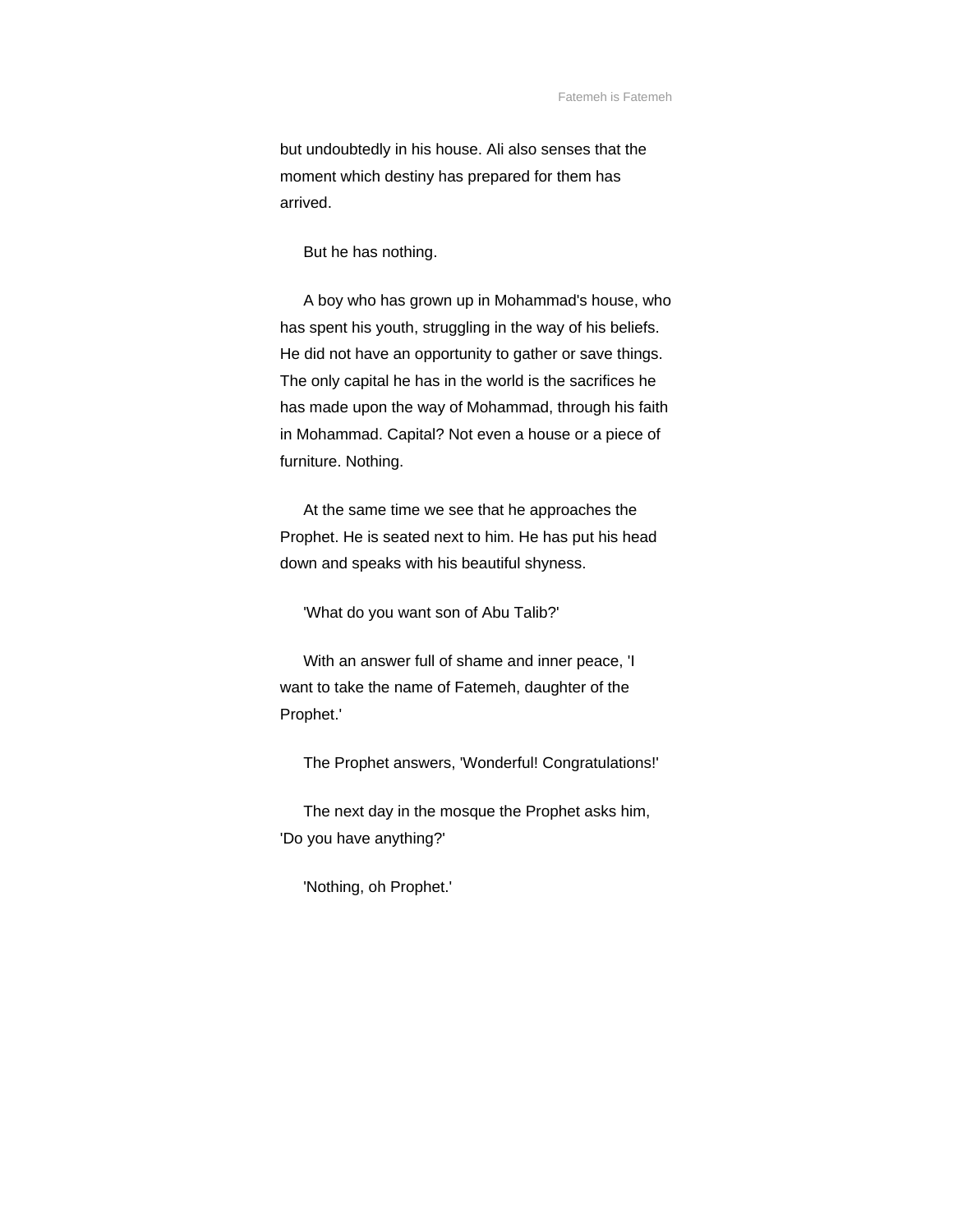'Where is the shield I gave you in the battle of Badr?' 'It is with me.'

'Give that.

Ali quickly went, got the shield and returned and handed it to the Prophet.

The Prophet ordered that it be sold in the bazaar and with its small price, he should begin his life. Osman bought the shield for forty-seven dirhams. The Prophet called his Companions together and he himself performed the wedding ceremony.

'Fatemeh, daughter of the Prophet, according to the ruling traditions, is given to Ali.'

They prayed for their sound progeny and then they brought out the dish of dates. And this was the wedding ceremony. The list of Fatemeh's .property? A hand mill, a wooden bowl and a .cotton rug.

At the beginning of the second year of the migration, Ali found a house beside the Mosque of Ghoba and he took Fatemeh there to his home. Hamza, one of the first martyrs, the great hero of the religious crusades and uncle of the Prophet and Ali, sacrificed two camels and invited the people of Madinah to his home for the wedding celebration.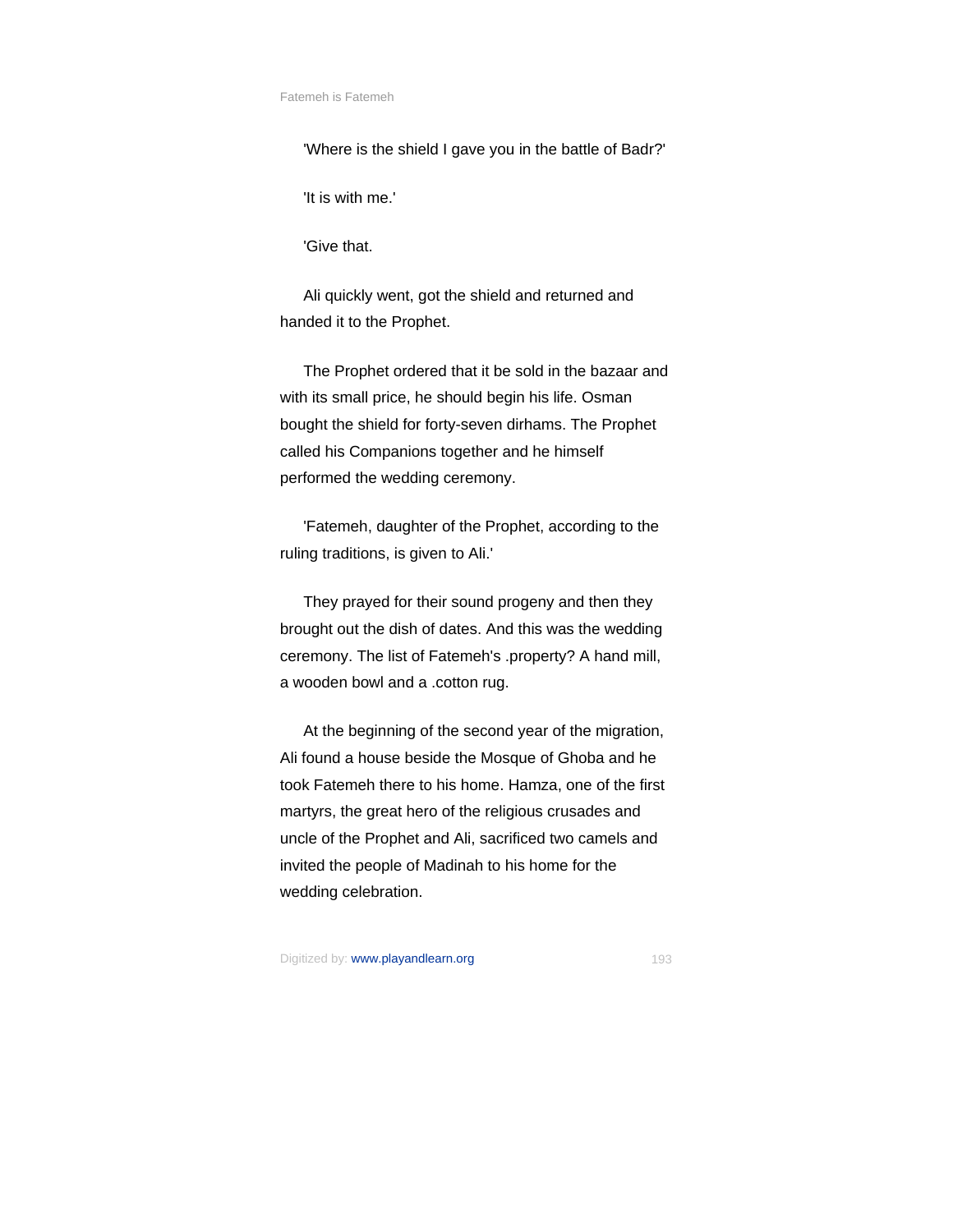The Prophet instructed Umm Salameh to accompany the bride to Ali's house. Then Bilal called the people to the evening prayer. After the prayer, the Prophet went to Ali's house. He asked for a bowlful of water and while he recited some verses from the Quran, he asked the bride and groom to drink from that water. He then made his ablution with it and sprinkled it upon both of their heads. He wished to leave when Fatemeh began crying. It was the first time that she was to be separated-from her father.

The Prophet comforted her with these words, 'I am leaving you with a person of the strongest faith, a man who is the most knowledgeable among those with knowledge, the most ethical among those with ethics and the highest of spirits among the spiritual.'

## **Struggles Continue to Renew the Spirit**

This departure from Mohammad begins the second part of her life. Destiny brings new difficulties and sorrows to this most beloved and precious beings of humanity. Fatemeh, who has grown up in poverty and with the hardships of the home of her father, now has come to the home of Ali, a home where its only decoration and furniture is love and poverty.

The difficulties of life in Ali's house begin. But the greatest difficulty of all is that Fatemeh had the same responsibilities she previously had, but they are now in connection with Ali. A youth whom she had, until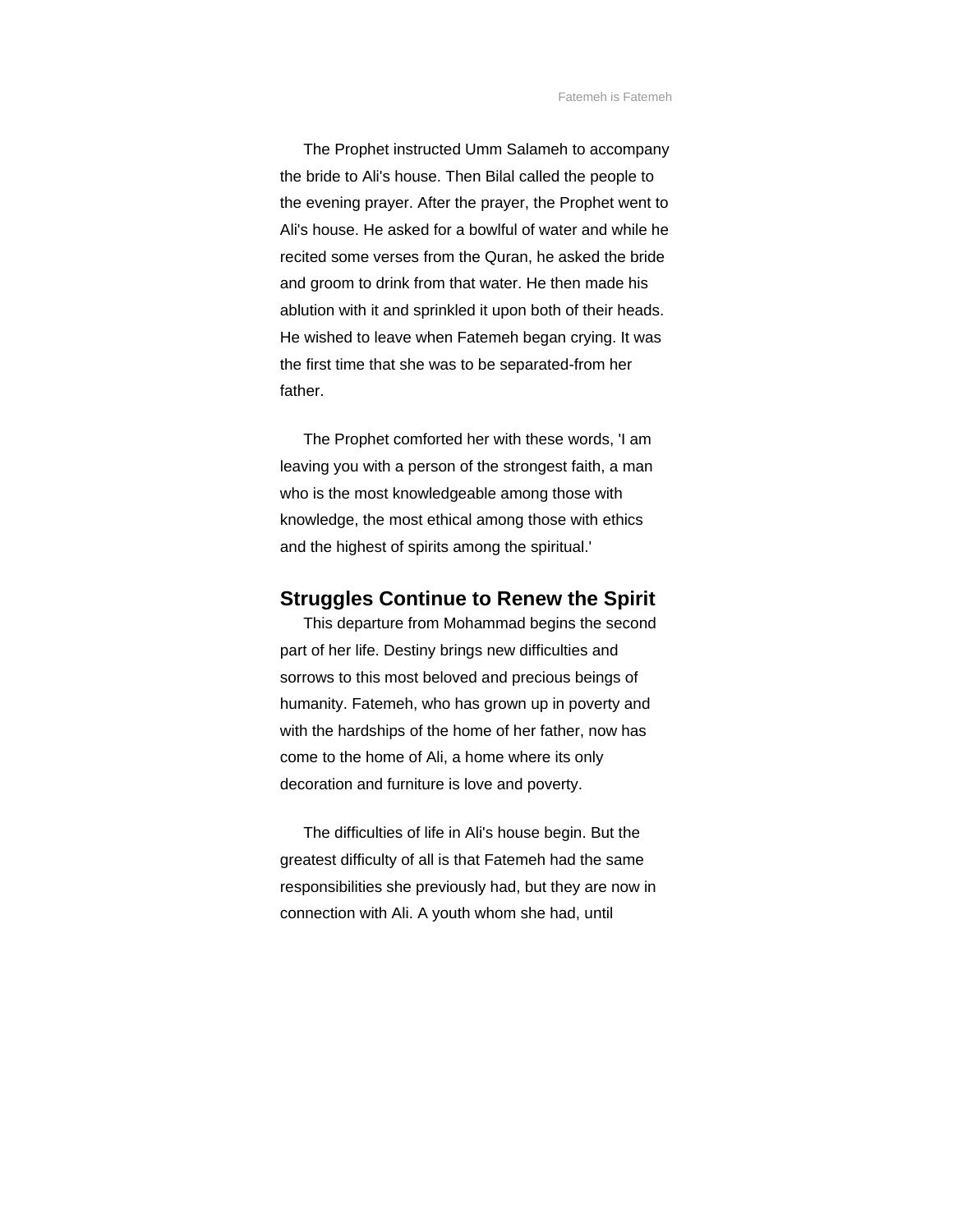#### Fatemeh is Fatemeh

yesterday, looked upon as a brother and today; as a husband. Fatemeh knows that the life of Ali will remain as this. She. knows that he only thinks about jihad, God and people. He will return home with only empty hands. Fatemeh finds herself more responsible here than when she was in her father's home. She has the responsibility of being the wife of a man who is more serious than lucky and who is greater than life.

Fatemeh grinds the wheat herself. She bakes the bread. She works in the house and is seen hundreds of times bringing water from outside her home. Ali, who knows the generosity and majesty of Fatemeh, and more than loves her for multiple reasons, knows the difficulties that she has grown up with which have made her weak and is thereby sorrowed by all of the work and labor which she must perform.

One day in a tone of sympathy, he says, 'Fatemeh Zahra, you have placed yourself in so many difficulties that my heart breaks for you. God has made many workers of Moslems. Ask the Prophet to give one of them to you.'

Fatemeh seeks out her father.

'What is it my daughter?'

'I came to see how you are.'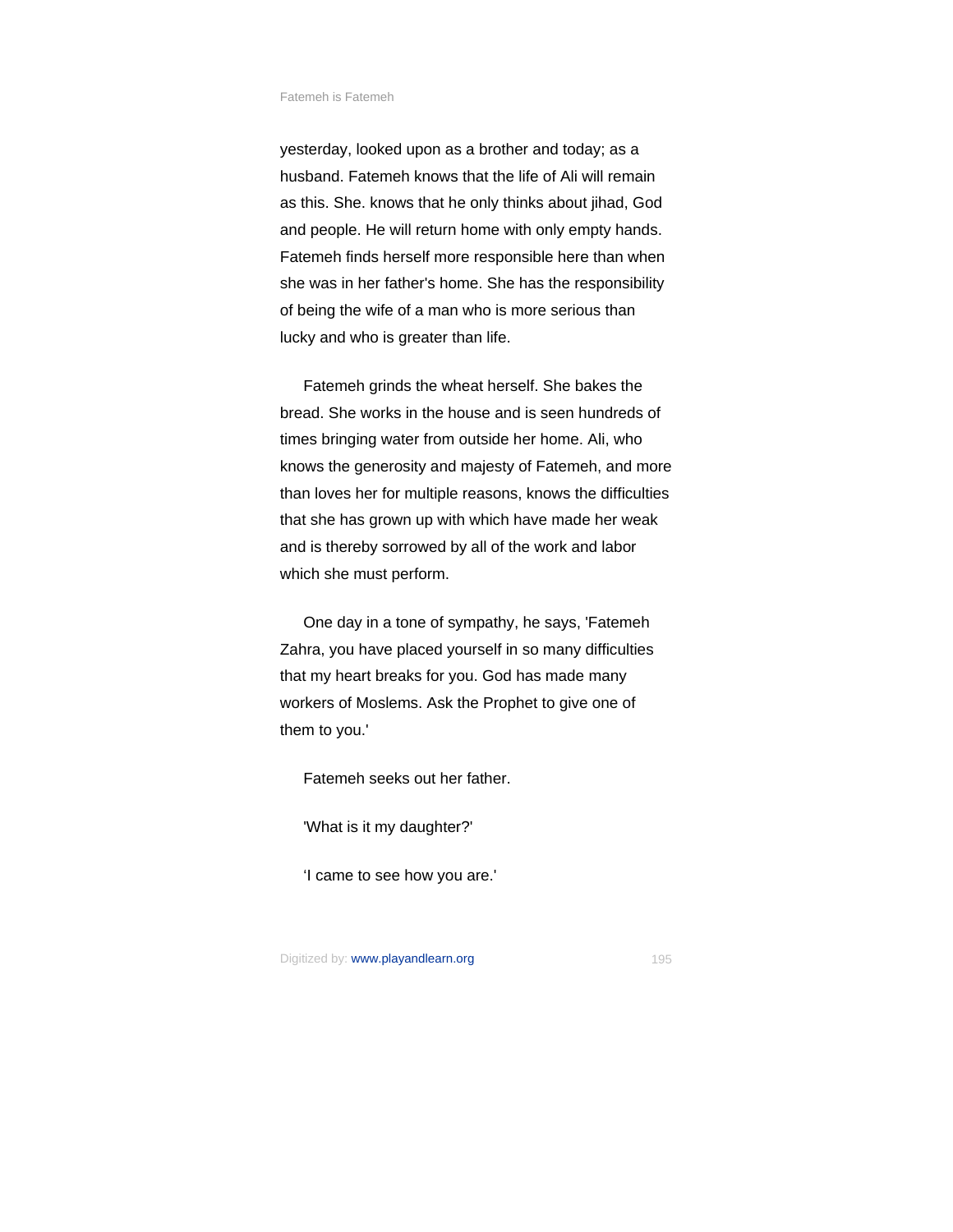She returns home and tells Ali she is too ashamed to ask anything of her father. Ali, who is struck with wonder, calls Fatemeh and they return together to the Prophet and he himself asks the question.

The Prophet answers without hesitation, 'No! By God I will not give you even a prisoner of war. The stomachs of the Companions are hungry and if I find nothing to give them, I have to exchange them and then feed the hungry Companions.'

Ali and Fatemeh thank him and, with empty hands, return home. It is recorded. The husband and wife return home to an empty house. Both remain silent thinking about what they had asked of the Prophet. The Prophet thought all day about the answer he had given his beloveds. Suddenly the door opens and the Prophet appears. It is not only the darkness of the night but also its coldness which causes Ali and Fatemeh to shiver. He sees that they had placed a thin cloth upon themselves. It is so short that when they pull it up over their heads, their feet are exposed and when they cover their feet, their heads are exposed.

Softly he commands them, 'Do not move from your places.'

Then he adds, 'Don't you want to know about something which is better than what you had asked of me?'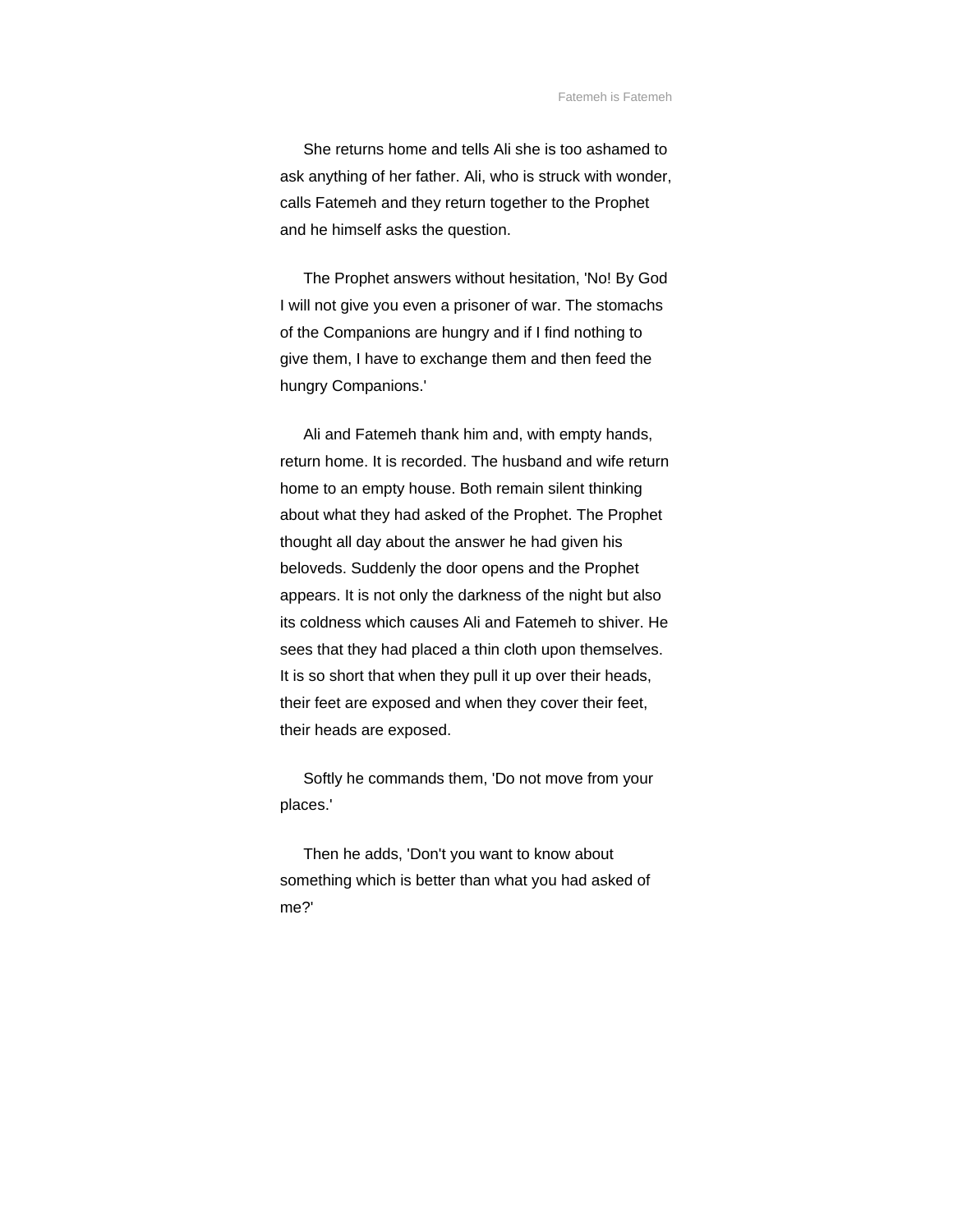'Of course, oh Prophet of God.'

'It is something which Gabriel has brought for me which I now share with you. After every ritual prayer, say *Allaho akbar* (God is Great) ten times. Say *al-hamdu-lilah* (Praise belongs to God) ten times and *subhana?'llah* ten times. When you have quietly crawled into bed, say allahu *akbar* thirty-five times, *al-hamdulilah*  thirty-three times and *subhana-'l-Ilah* thirty-three times.'

Once again, Fatemeh takes this as a lesson. Once again, with a gentle blow, she learns something which reaches the depths of her being: She is Fatemeh.

This is a lesson which she knows. Although she has learned it from childhood, such lessons should follow continuously. They require successive teachings and learning's. This is not a lesson of knowledge but rather a lesson in becoming. 'Becoming Fatemeh' is not easy. She is a holy trust. It requires that she ascend many steps and fly many flights into higher worlds while being step by step and wing to wing with Ali. She must share with Ali in his sorrows and in his difficulties. She has the greatest responsibility in the history of freedom, jihad and humanity. She is the link in a chain which extends from Abraham to Mohammad, from Hussein to the 12th Imam, survivors to the end of history.

Fatemeh has the responsibility of being the link between prophecy and imamate. These are the values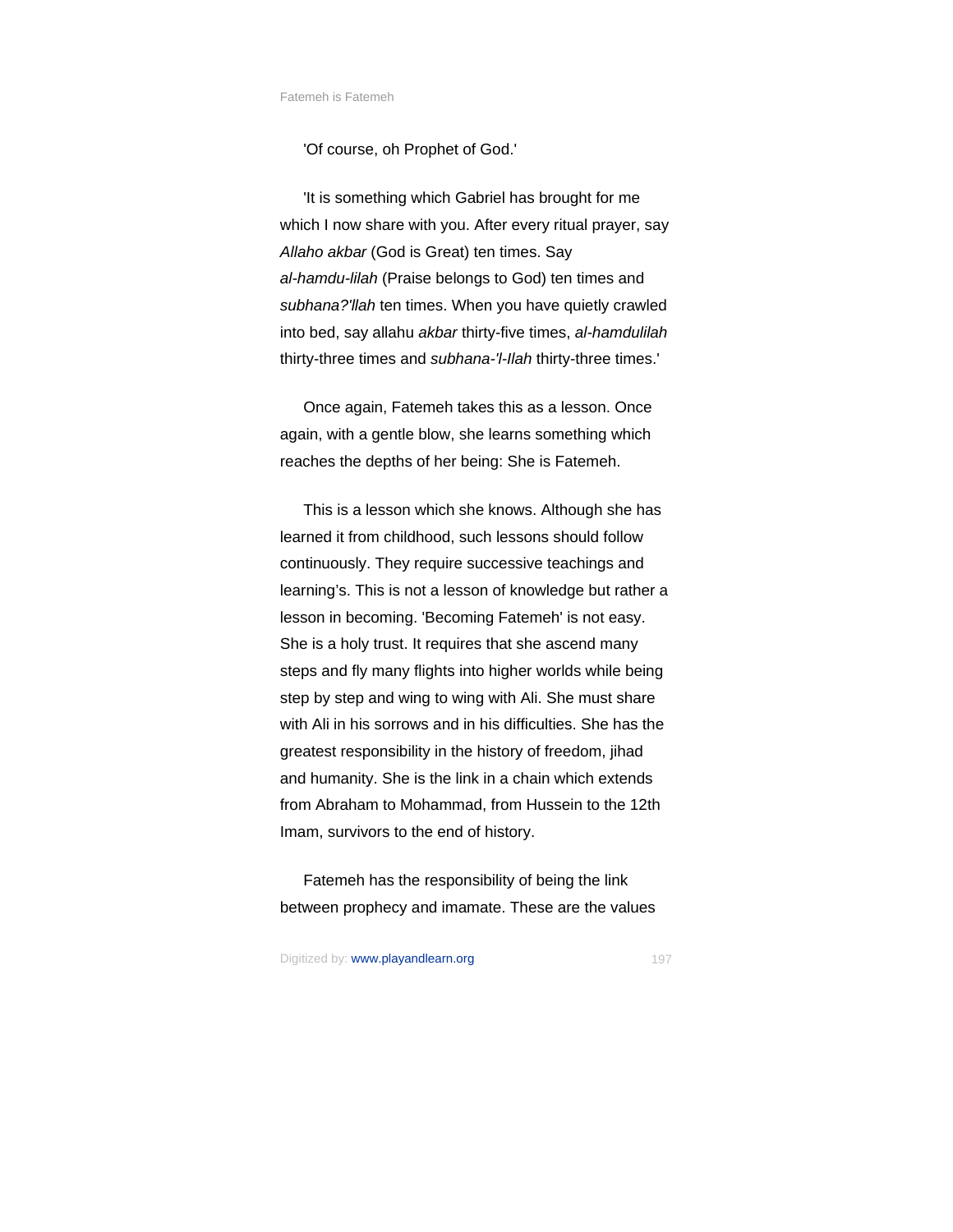of Fatemeh herself. For her to 'be Fatemeh' obliges the Prophet to be strict with this special and exceptional companion. She should not have a single moment of peace in life. for that might keep her from constant 'becoming'. Sorrow and loneliness are the water and earth of this girl who must grow under the light of revelation and bear the burdens of freedom and justice. She is the beginning of the `pure roots', where each branch which grows is appointed to take the 'fire of God' like Prometheus from heaven and give it to the people on earth. They must, like Atlas; carry the heavy globe of the earth upon their shoulders and 'bear it'.

This is why Fatemeh must always be learning, a learning which, like light and air and food; never ends for a tree, but rather, is lasting.

A Word instead of a servant! Only this wonderful bride and groom can understand that one can live by a word. They were happy, drank it and ate it and were filled by it.

These words, like the rain, must continue to fall and only these two thirsty creatures that have grown from among the highest form of humanity are obliged to drink it and grow with it. The sudden sound of Mohammad in that dark night and the meaningful silence held the call of this rain water.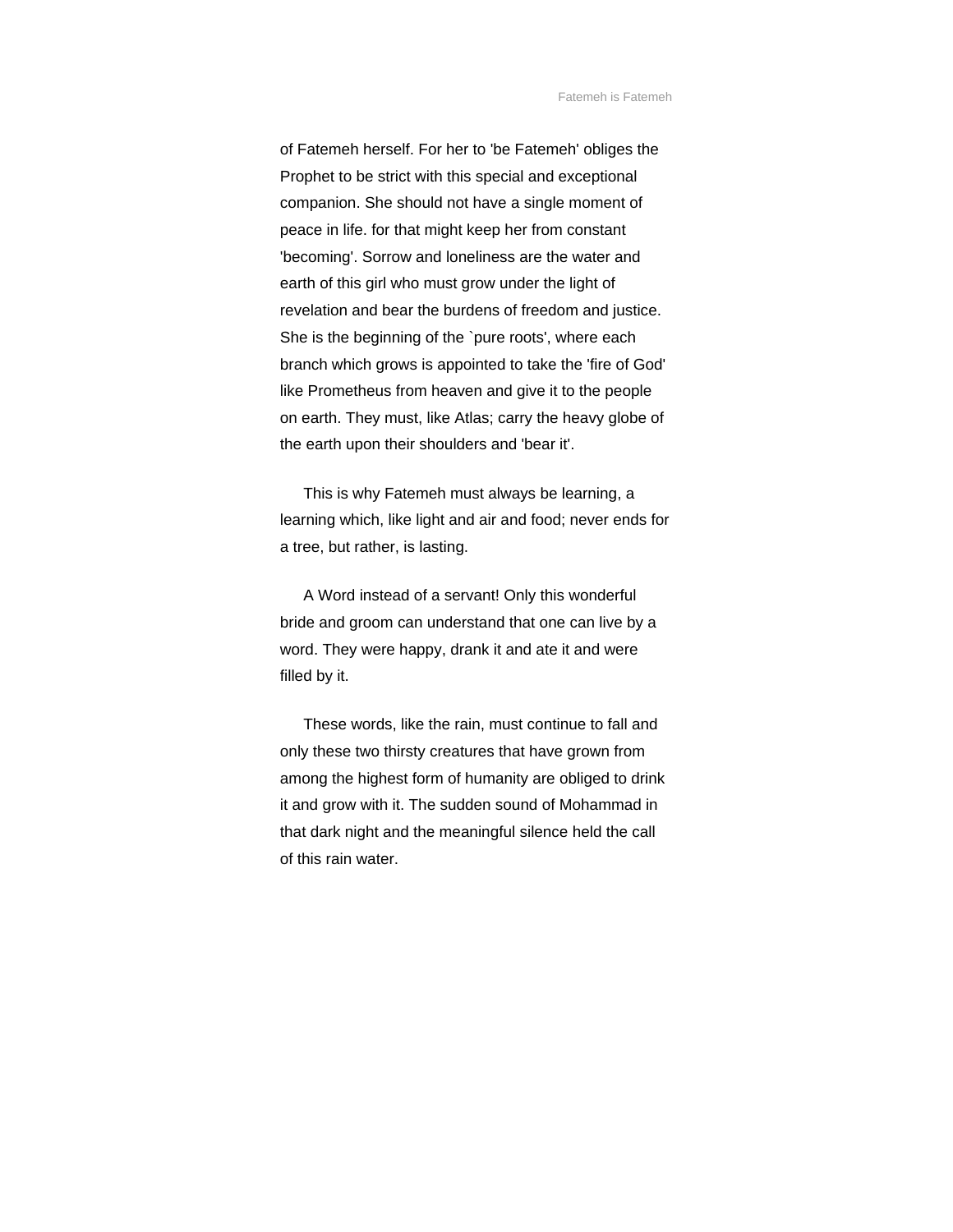Fatemeh is Fatemeh

It is not without reason that Ali, a man engaged in religious struggle, full of effort and work, the man who prays not out of habit, and who is not just busy with moving his tongue and chin, twenty-five years after this night, says, `May God be my witness that from the night. that I received this lesson from the Prophet; I have not forgotten it for a single night.'

In amazement, they ask, 'Even the night of Siffin?'

And Ali says again, emphasizing even more, 'Even the night of Siffin.'

Fatemeh also lives with this lesson until she dies. These prayers are registered in her name. It is these heavenly words which come to help her in her home instead of a servant. They are the wedding present he himself gives his daughter.

The Prophet is very strict with his beloved daughter, Fatemeh. He has learned this method from God. There is no Prophet in the whole of the Quran who is so punished and so criticized as Mohammad. Why? Because none of the other Prophets were so beloved in the eyes of God and none of them were so responsible to the people.

One day like any other day, the Prophet enters Fatemeh's home. His eye falls upon a patterned curtain. He frowns, says nothing and leaves. Fatemeh senses it.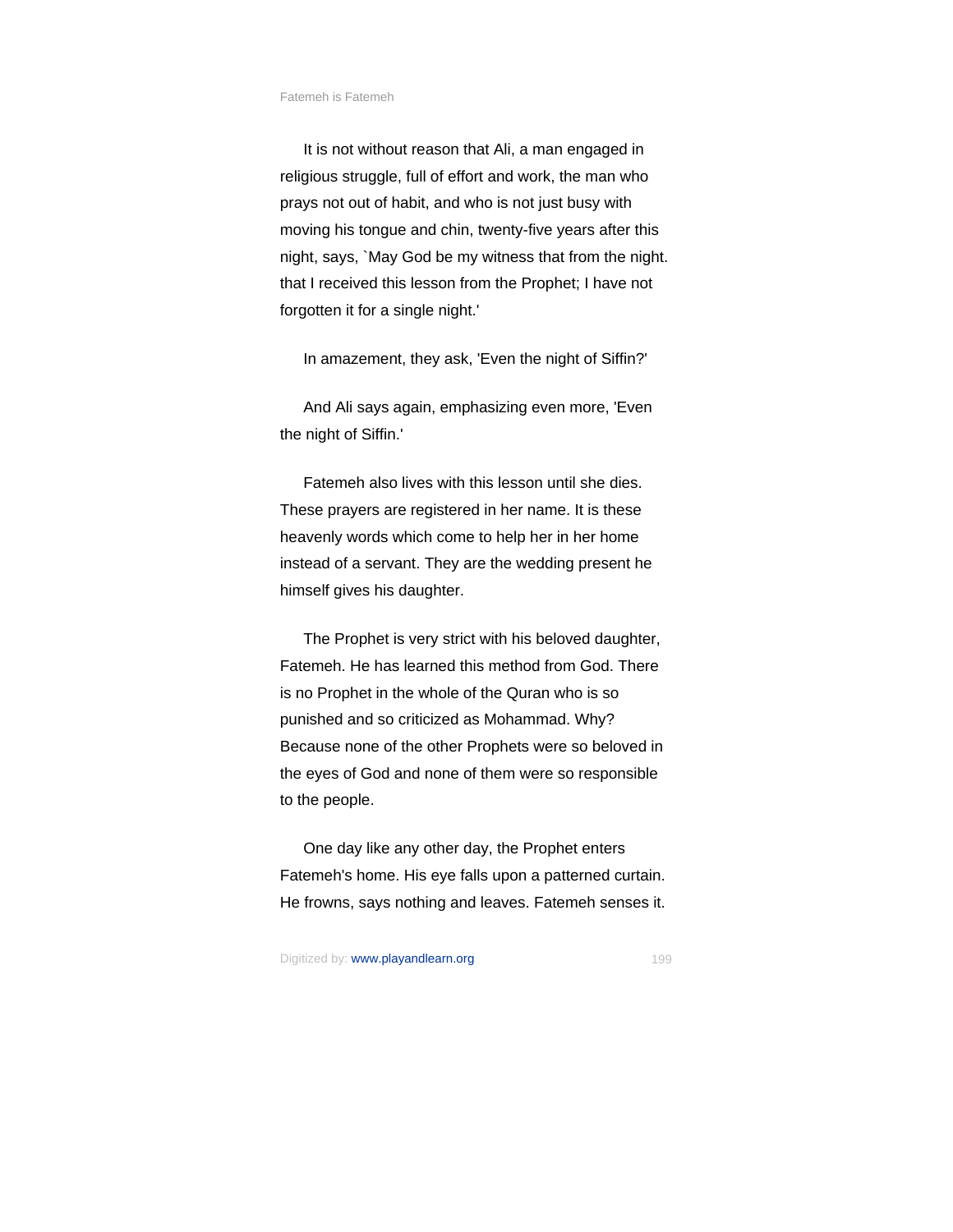She knows what her sin is. She also knows what repentance is.

She immediately takes the curtain from the wall and sends it to her father so that he can sell it and give the money to the needy of Madinah. Why so rough and strict?

Why so rough and strict? Zainab, her sister, lives in luxury and splendor in Abul Aas's house. Her other sisters, Ruqayyah and Umm Khulthum live in a wealthy and comfortable house. Fatemeh never heard that her sisters were reproached for their wealth and splendor. From the way of expression and the type of discipline of the Prophet upon her, it is clear that Fatemeh is something else, another kind of daughter, so the Prophet addresses her:

`Fatemeh, work now, because tomorrow 1 can do nothing for you.' You can see the distance between this Islam and the Islam which says, 'One tear for Hussein will put out the fires of hell,' or `Even if one's sins are greater than the foam of the oceans, the grains of sand and the stars in the sky, they will be forgiven, ' or `Friendship with Ali will turn all of one's sins into benefits on the Day of judgment.'

This means essentially that anyone who does not sin in this world or who sins little is a fool, because they will have nothing which can not be changed into benefits in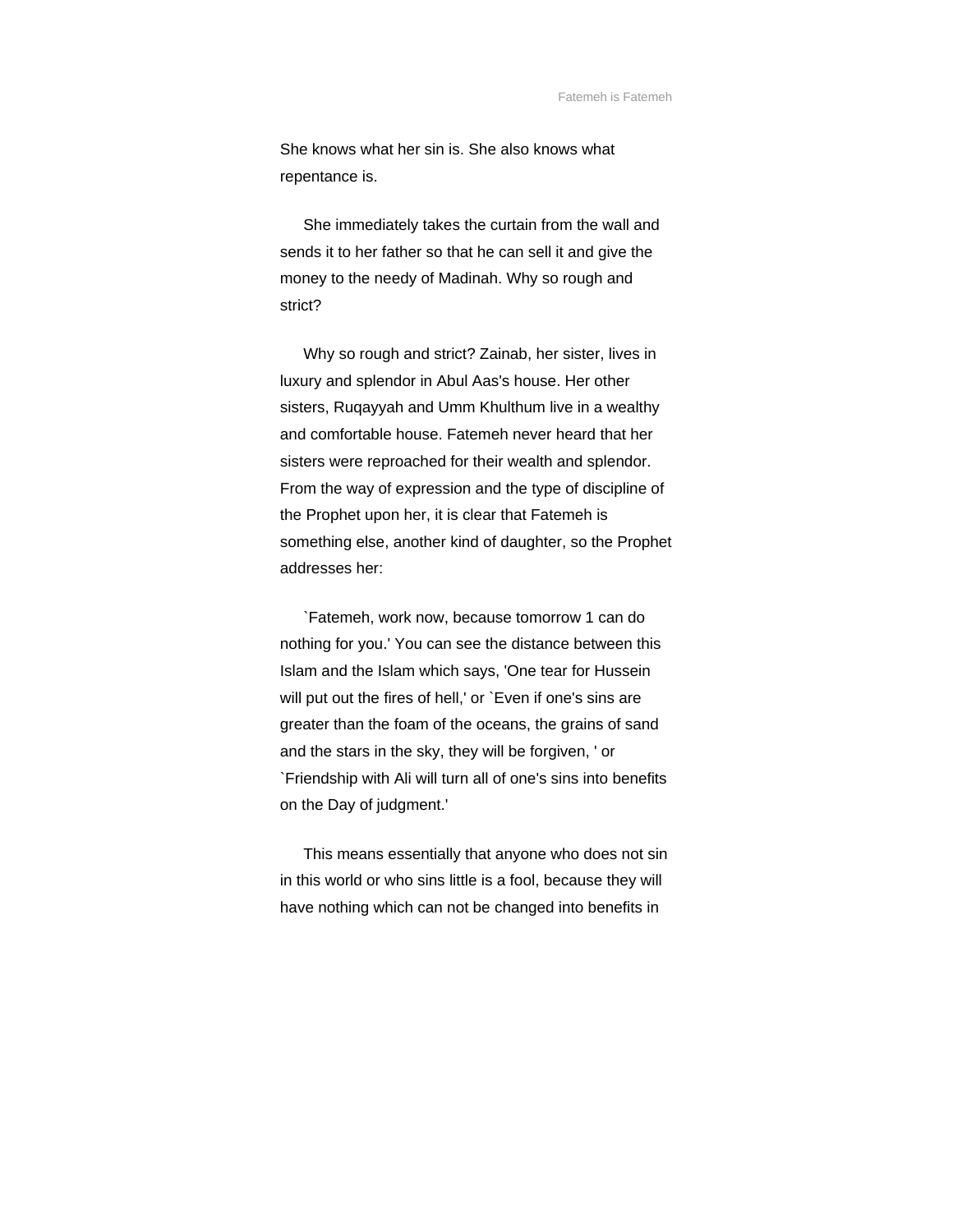the next world. More terrifying than this are the words which God is supposed to have said, `The friends of Ali are in heaven even if they disobey me. The enemies of Ali are in hell, even if they obey me!'

#### **Intercession**

Two institutions do not exist - that of God and that of Ali, two record books and two beliefs. The system is very strict. The Prophet cannot even support Fatemeh when she stands for God's judgment in the other world, in the presence of the Creator. He cannot protect her from deviation. Fatemeh must become Fatemeh herself. Being the daughter of the Prophet does not mean anything there. It may be useful here in order for her to become Fatemeh and if she does not become Fatemeh, she has lost.

Intercession means this, not cheating at an exam or Owing the right people or being at the mercy of one's family or walking a tightrope or relating to family relationships in accounting for the truth and justice of God or changing the numbers in the record book according to human nature in this world and bringing in relatives from over the wall or through hidden doors to paradise. According to the Quran, the Prophet and Imams can only intercede with God's permission which is only given to those who are capable.

Fatemeh knows this. The Prophet has taught her. He has also taught others. It is this intercession which takes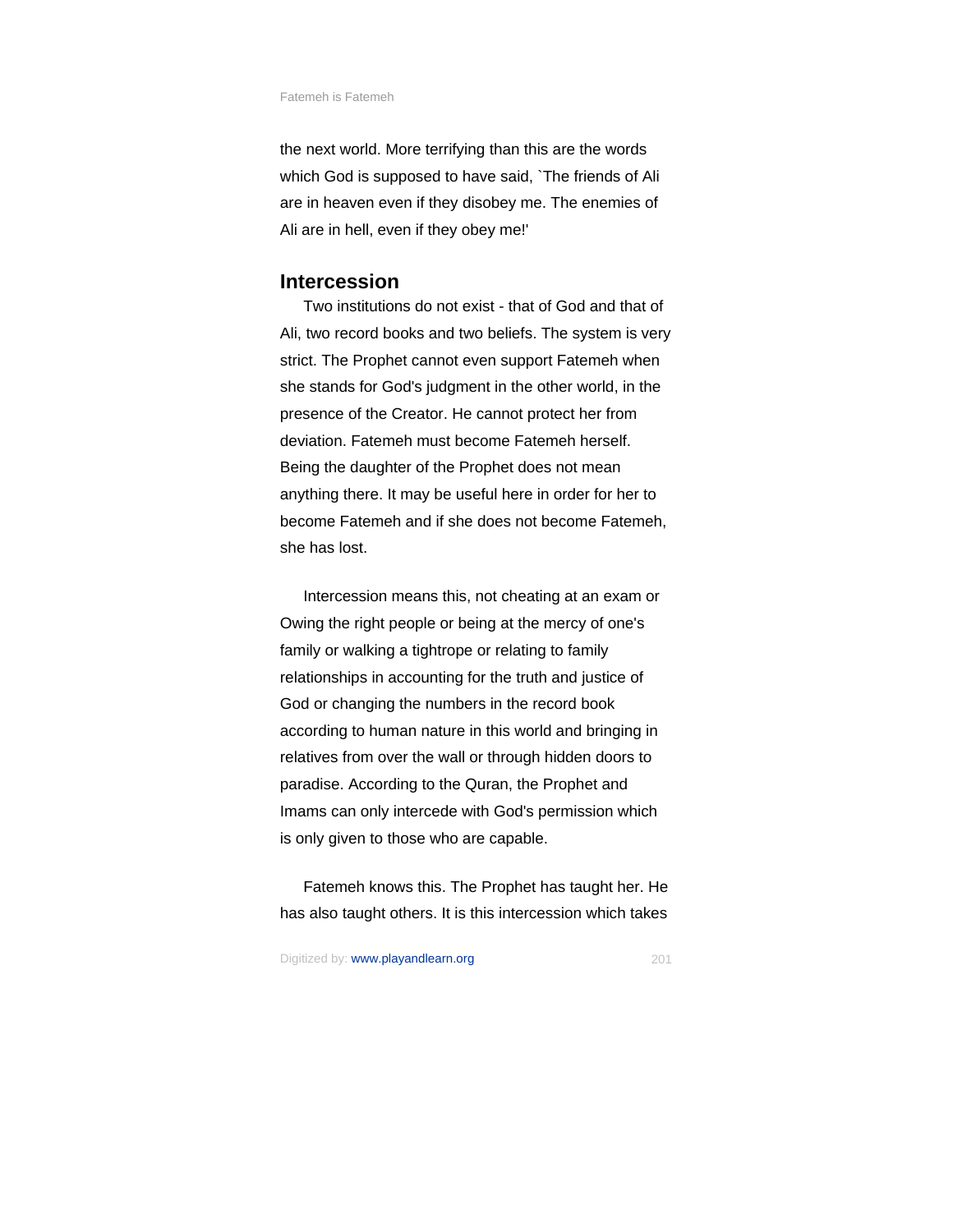the books and responsibilities which religion brings into account. It is quite different from the intercession refer? red to in the Age of Ignorance, where they appealed to their idols to intercede for them. They committed murder and thousands of dirty deeds, then offered a cow or a camel to Laat, Eeza or their other large and small idols and through cries of regret or pleas of sympathy, sought intercession from it.

I not only accept the intercession of the Prophet but also that of the Imams, Fatemeh and even the intercession of the Companions and great martyrs. What are we saying? I also believe that visiting. the grave of Imam Hussein removes sins and it is such that it influences the spirit and thoughts of a human being who thinks about these great examples of human beings and their faith brings about a revolutionary change in them.

It transforms people. It kills weaknesses, fears, tremors, idol worshipping, worshipping of one's character and the worshipping of one's own character. From this spring comes the inspiration for human wisdom, beliefs and virtues. It inspires institutions to the spirit of jihad, permanence, sincerity and the blossoming of spiritual meanings. It brings about a new set of values. It strengthens human values. It does away with sicknesses of the will and habits and kills sinful and bad attitudes which are in the depths of one's conscience. It builds a great person and it is natural and logical that the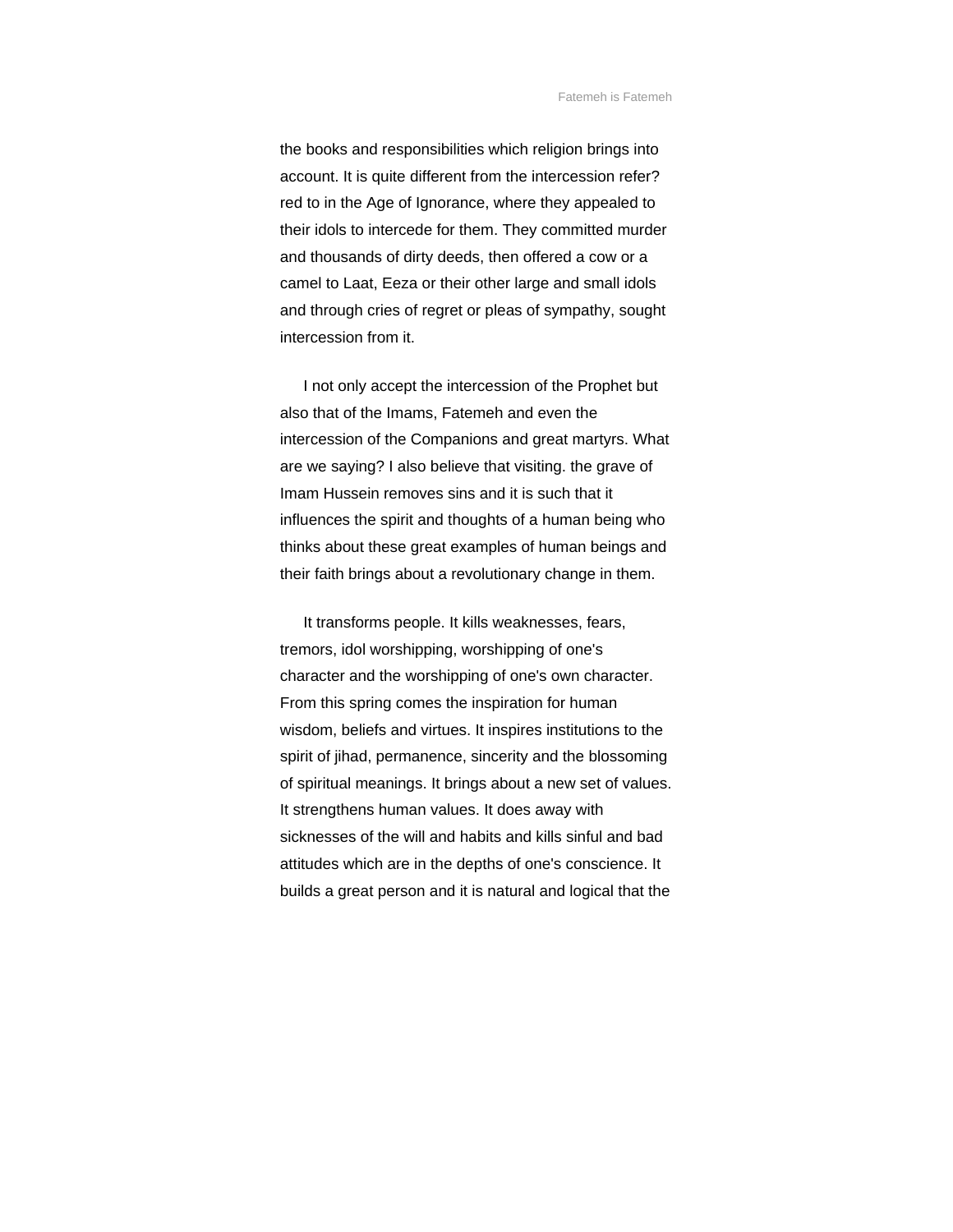past errors belong to the past and no longer exist and will never again be.

Horr, the great hero or Karbala, through the intercession of Hussein, came out of the hell of slavery and was saved from being a sinner and murderer and with just a few steps he reached the highest peak of liberty, truth and humanity.

And Fatemeh, through the intercession of Mohammad became Fatemeh. In Islam, intercession is the means of reaching 'the most worthy of salvations' not a means of 'saving the unworthy'. It is the individual who must receive the intercession of an intercessor and through this means change his or her fate, in other words, change their character and behavior so that they become worthy of changing their destiny. Yes, an individual takes that from an intercessor. But an intercessor does not give that to an individual. No polluted and valueless man can pass the exam of the Day of judgment unless he has learned in this world how to pass through to that world by using the. techniques of life, struggle, work and service.

An intercessor is one of these teachers, not a supporter of the illegal. Imam Hussein acts as an intercessor for people who love him, have faith in him and who remember him and his story, recall his having been a martyred warrior and nourish him through the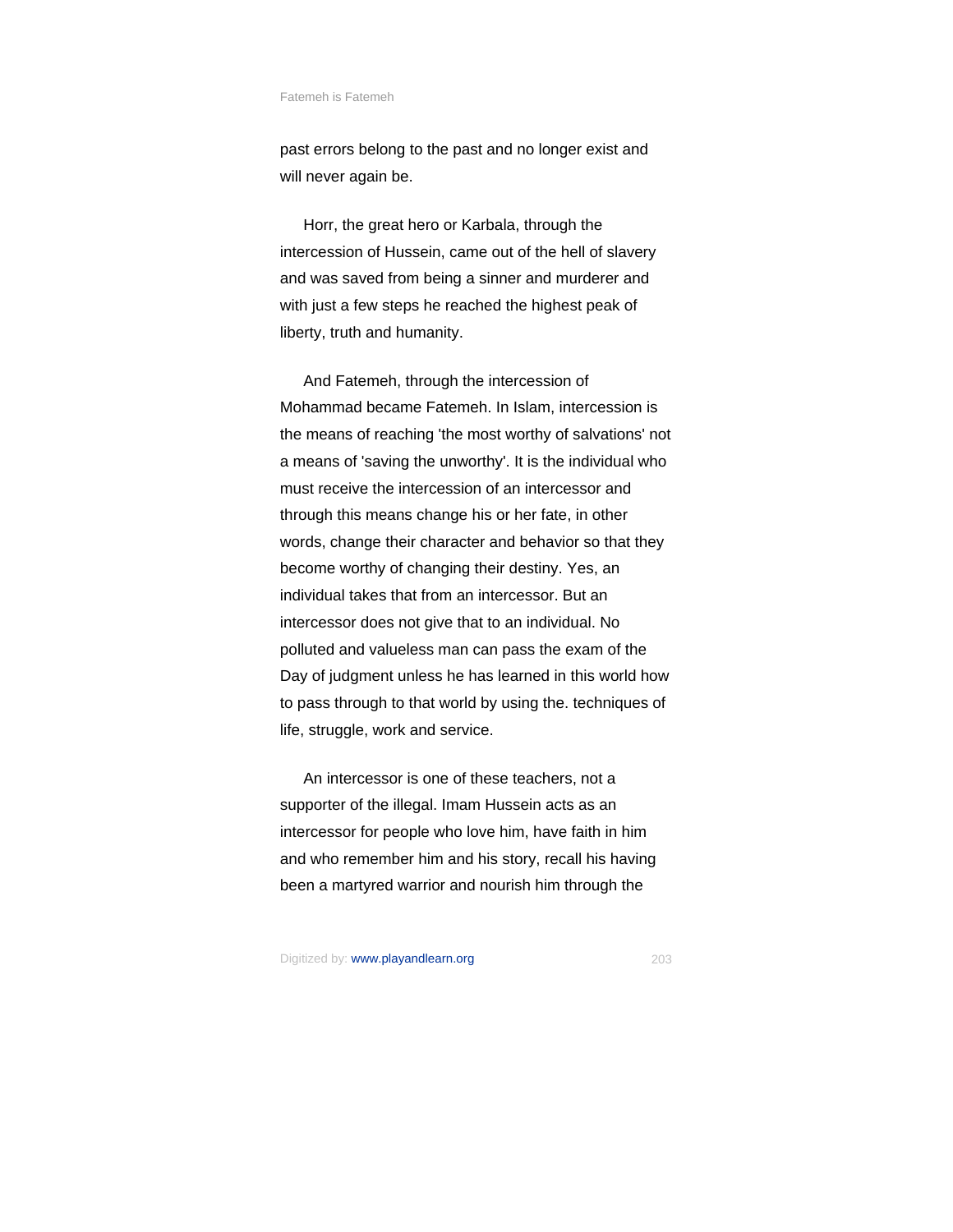recollection. He guides those who are wandering in the ways of ignorance.

'Fatemeh work today because tomorrow I can do nothing for you.' Fatemeh was like Mohammad. No exceptions are made for her in God's system of justice and- the laws of Islam. She is also responsible in her position. She must answer for every step that she takes. One day a Quraysh woman, who had become a Moslem, stole something. The Prophet hears of this. `Her fingers must be cut-off,' he said. Many people's hearts bled for her. The large families of the Quraysh, who were the wealthiest of the Arab tribes, counted this as an insult, the stain of which would remain with their tribe. They went forward to seek intercession.

They asked Fatemeh to intercede with God for this woman. She did not accept. They went to Osameh ibn Zeid. Osameh was the son of Zeid who was the step-son of the Prophet. The Prophet loved Zeid and his son, Osameh, very much. His special kindness towards the young Osameh is famous in history. Osameh, with all of his personal capital, kindness, and special closeness which he had to the Prophet, his reputation for loyalty and sacrifice and that of his father who had been Khadijah's servant and the dear one of the Prophet, had come from, the Quraysh to ask that the sin of this poor woman be over-looked. He asked the Prophet to forgive her.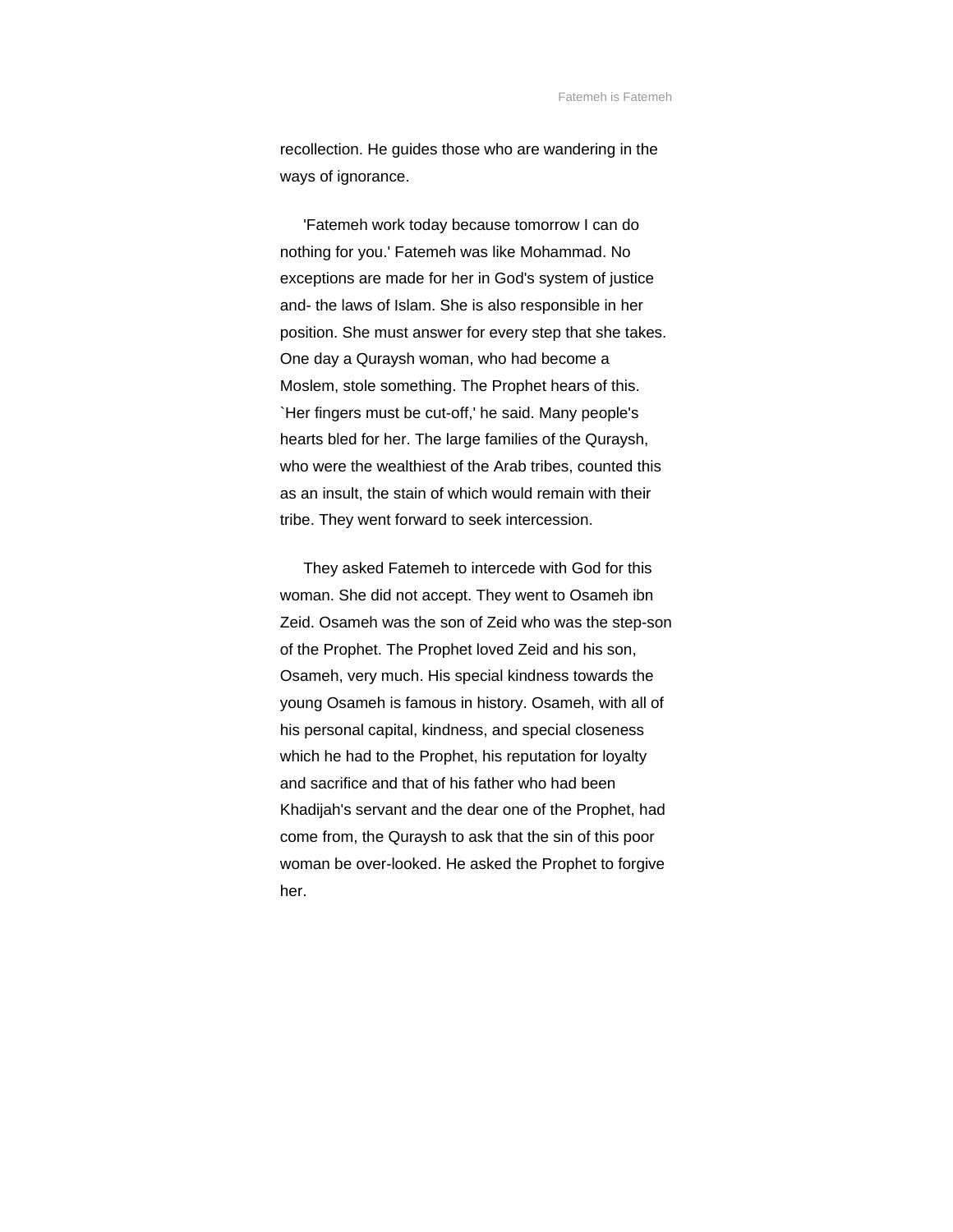The Prophet answered in no uncertain terms, `Do not speak to me, Osameh. Whenever the law is in my hands, there is no way of escape. Even if she were the daughter of the Prophet, Fatemeh, her fingers would be cut-off.'

Why did he choose the closest among all of his beloveds, the daughter of Mohammad? And why. the name, Fatemeh? The answer to this question is clear. When he spoke of his calling, he choose his youngest daughter, Fatemeh from among all of his close family. It was only to her that he spoke of Islam.

With his clear announcement, Fatemeh was to become one of the four highest images of women in the history of humanity: Mary, Assiyeh, Khadijah and finally, Fatemeh. Why the last? Because she is the last complete link in the chain of evolution, among all of the creatures, for the whole duration of time and for all of the cycles of history, the last, and among the saints, the last, Fatemeh, an ideal image of the Day of Judgment.

The value of Mary ties with Jesus Christ whom she delivered and nourished. The value of Assiyeh, the wife of Pharaoh, lies with Moses, whom she nourished and befriended. The value of Khadijah lies with Mohammad whom she befriended and with Fatemeh whom she gave birth to and nourished.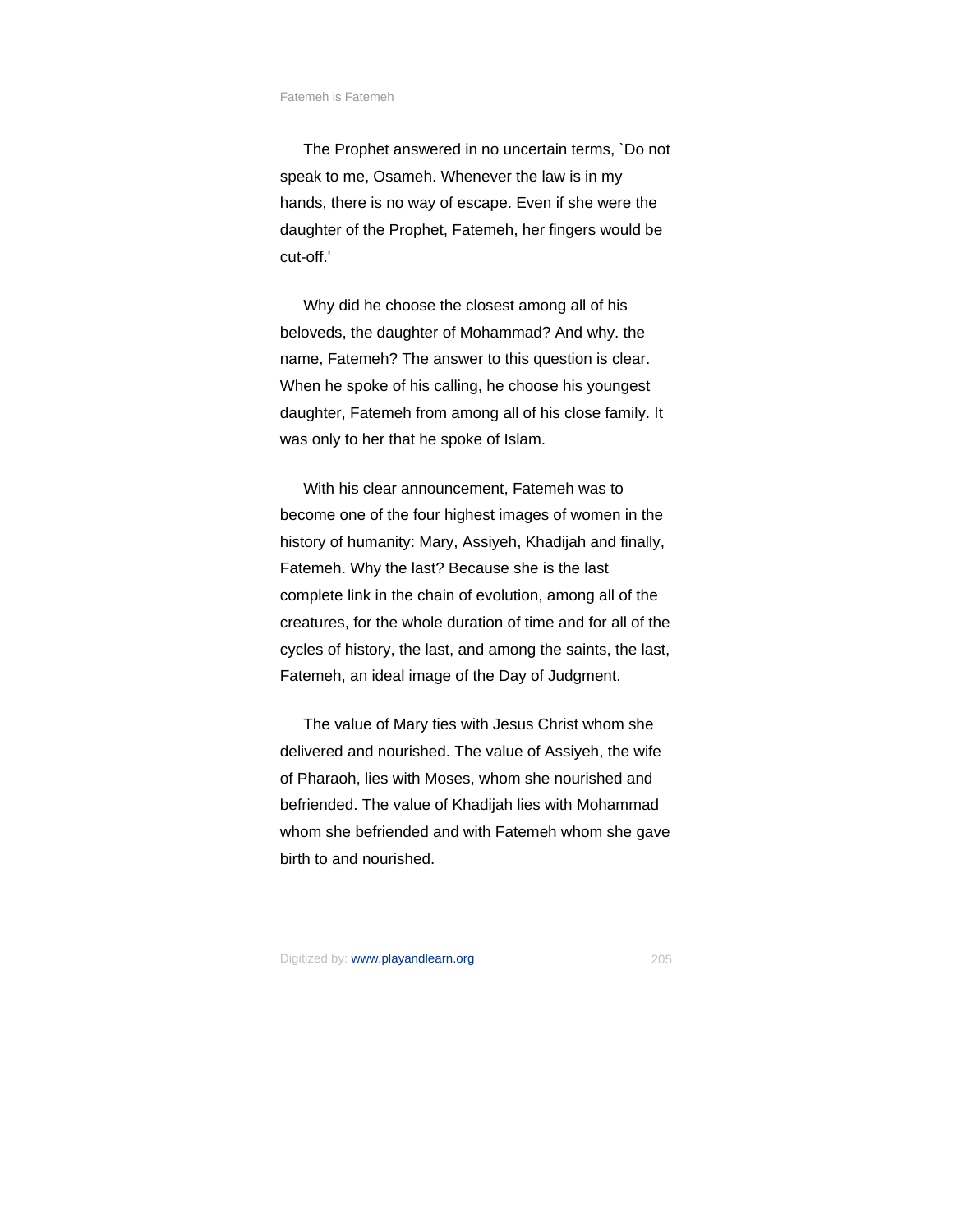And the value of Fatemeh? What can I say? To whom does her value belong? To Khadijah? To Mohammad? To Ali? To Hussein? To Zainab? To herself!!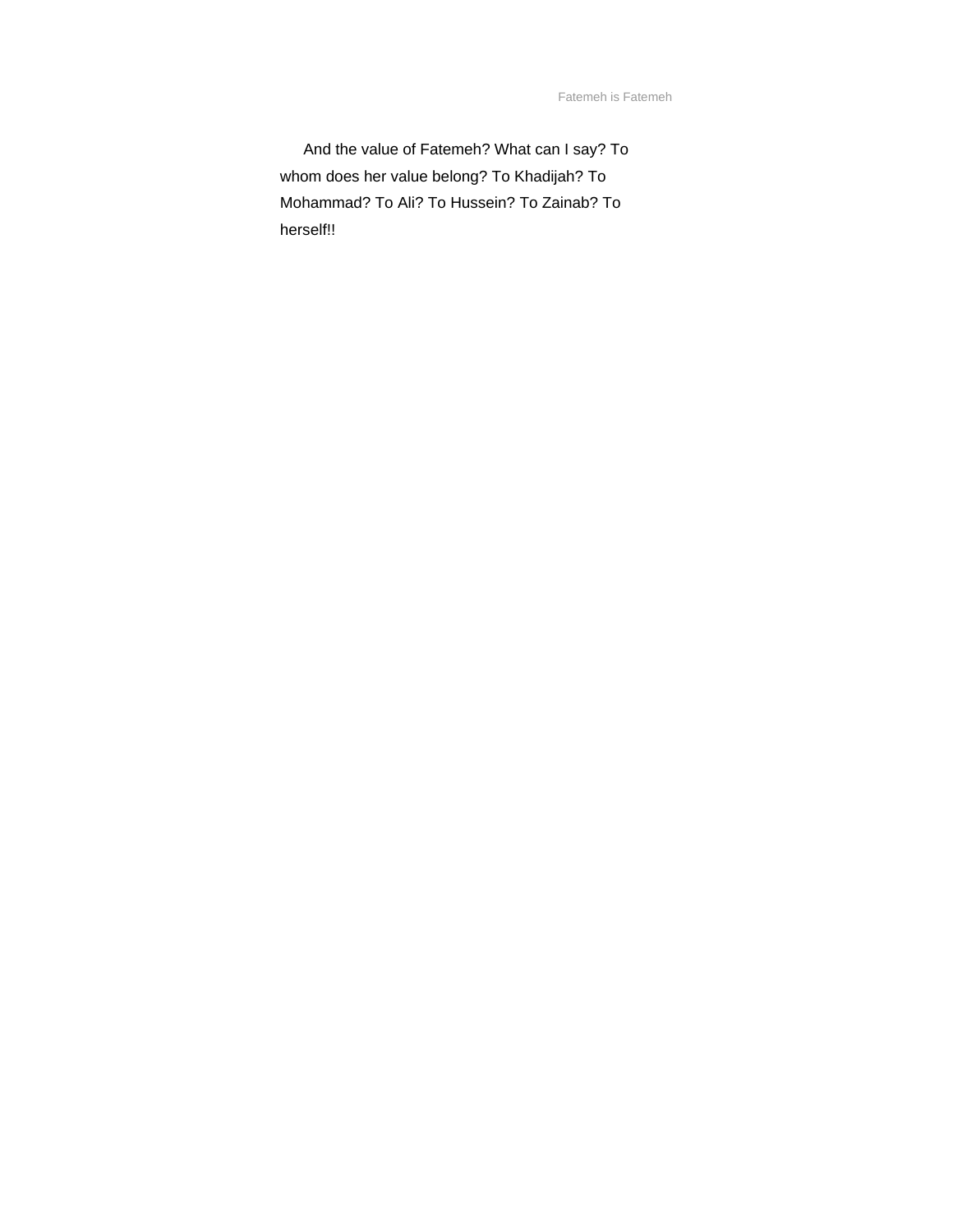#### **Why Fatemeh?**

Ali and Fatemeh are now in their home outside of the city. They live away from the daily bustle of the city, near the village of Ghoba, eight kilometers to the south of Madinah, next to the Ghoba Mosque. It is here that the Prophet upon his migration, before entering the city, spent one week and Ali, who left Makkah three days after him, caught up with the Prophet at Ghoba. It was after that that the Prophet went for the first time to Madinah and established Islam freely in this city. He put in the foundation for his new mosque and history began.

They later move from here back to Madinah next door to the house of the Prophet and the mosque of the Prophet. The similarities between these two beginnings at the Ghoba mosque and the Madinah mosque? and the comparison between these two realities is most exciting to whoever is acquainted with Shiite Islam and who knows the story of the Prophet's mosque and `the house of the Prophet'. If they do not know it logically, they will emotionally sense it.

### **The Spirit of Mohammad**

While Fatemeh and Ali are far from the Prophet in Ghoba, it is most difficult for the Prophet. These two, the spirit of Mohammad's house are living far from him, outside the city, in a home full of difficulties and poverty but with a great deal of love and faith.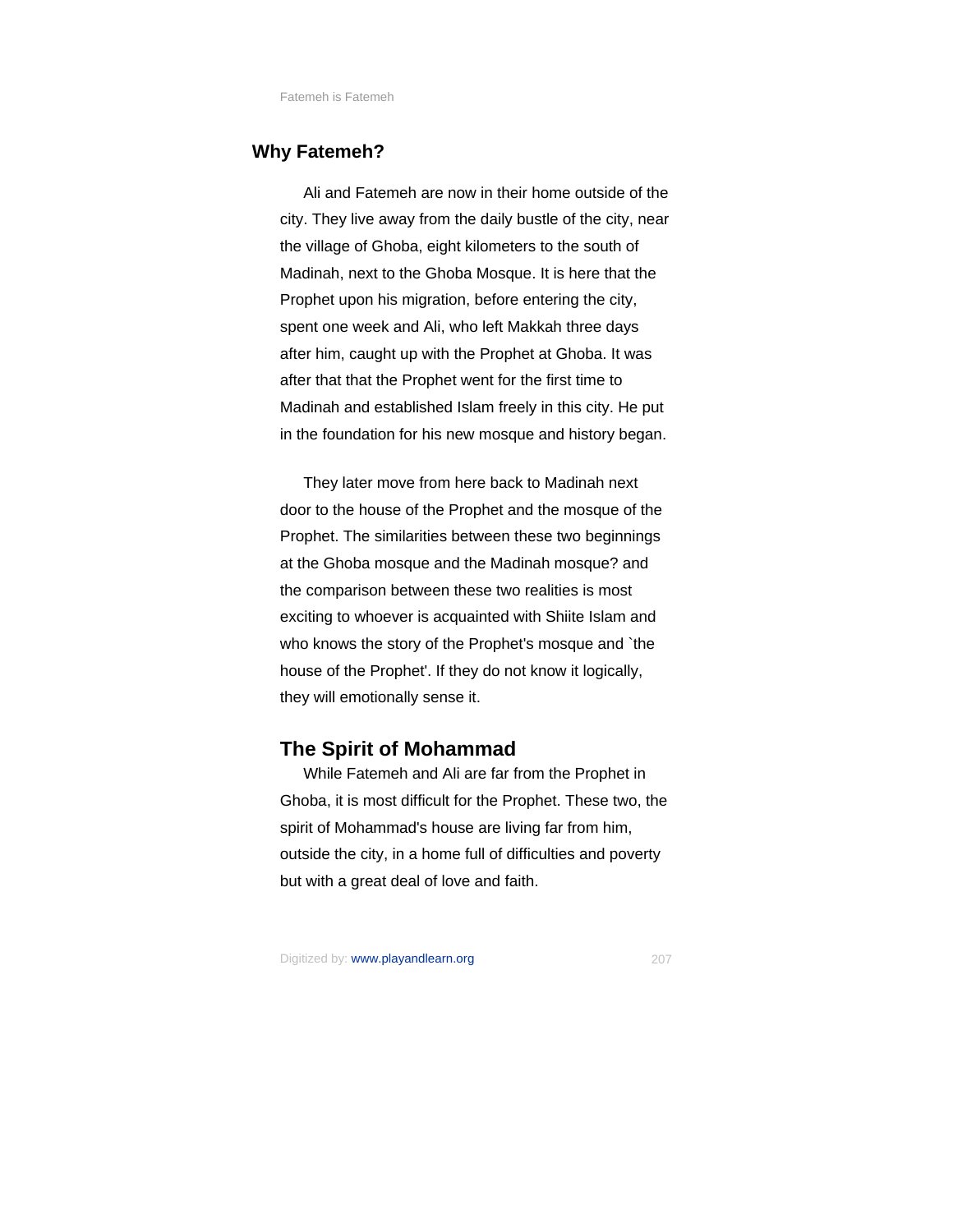Ali, from the beginning of his childhood, has lived with poverty, loneliness, difficulties, hatred, religious struggle and asceticism. He has borne his hard and bitter life in Makkah patiently. His youth and early childhood had been nothing other than being immersed in beliefs and religious struggle. He is a very serious spirit, having no thoughts about a house, life, pleasure, wealth and comfort. He has a thirst which is only satisfied by bitterness. He is built from worship, asceticism, thought and work.

Fatemeh is also an extract of sorrow, piety and poverty. She bears the tortures that her father, her mother, her sisters and her brother, Ali have borne for years in Makkah. They leave a deep impression upon her body and upon her spirit. A weak body with deep feelings, she has a most sensitive heart. Now in the house of Ali, she pressures herself once again to live with difficulties, work, poverty and asceticism. Neither is Ali a person who brings happiness and entertainment to their house, nor is Fatemeh a person who can bring routine desires and excitement to their new home so as to pull Ali from heaven to earth and tap his internal strength, depth and seriousness.

It is only the Prophet and the Prophet alone who can cause a wave to fall and bring about the happiness of his beloveds through kindness, good feelings and words,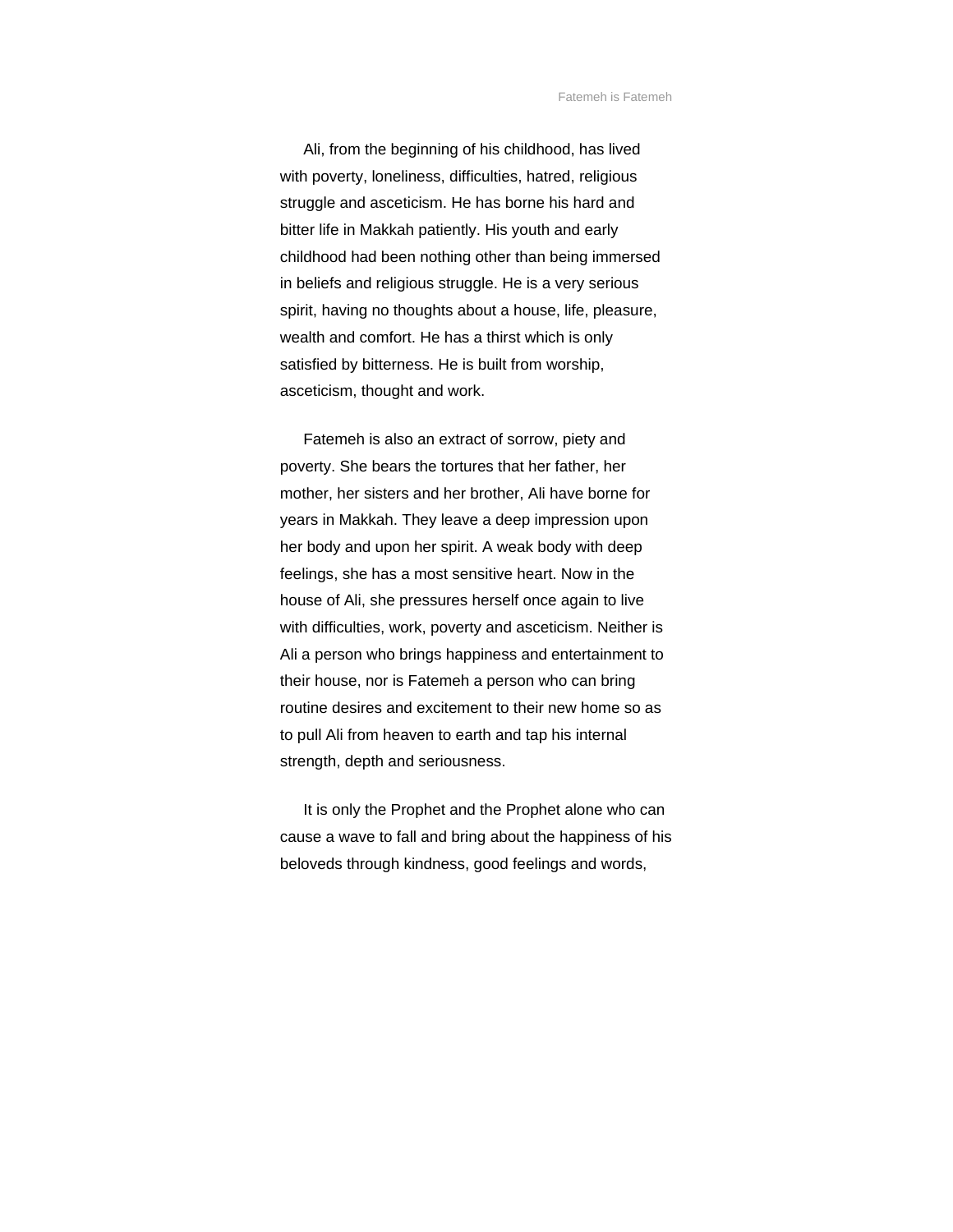each one of which contains an ocean of meaning, sweetness and power for the spirit, hope and love.

The Prophet is himself aware of this. He knows the needs of his beloveds who live because they love. He knows, `Whosoever loves Hirii has no life and to whosoever loves Him, this is life itself.' He brings his Fatemeh and his Ali close to him. Their house is made next door to his. It is made just like his of branches and palm leaves. Its door opens to the mosque, wall to wall two windows facing each other, one from the house of Ali and the other from Mohammad's house.

These two windows which face each other, actually speak of two hearts which open onto each other: the heart of a father and the heart of a daughter. Each morning they open onto each other. Each morning, greetings. `How are you?' and laughter. Each evening, a promise to meet his daughter the next day. It is this window about which it? is said, `The Prophet, everyday, without exception, unless he was on a journey, sought out Fatemeh and greeted her.'

Why from among all of the Companions, from among all of his close family, from among all of his daughters, should only Fatemeh be in the mosque and wall to wall with his home? The house of Mohammad is the house of Fatemeh. The family in which Ali is the father, Fatemeh, the mother, Hassan and Hussein, the sons and finally, Zainab and Umm Khulthum, the daughters, is the family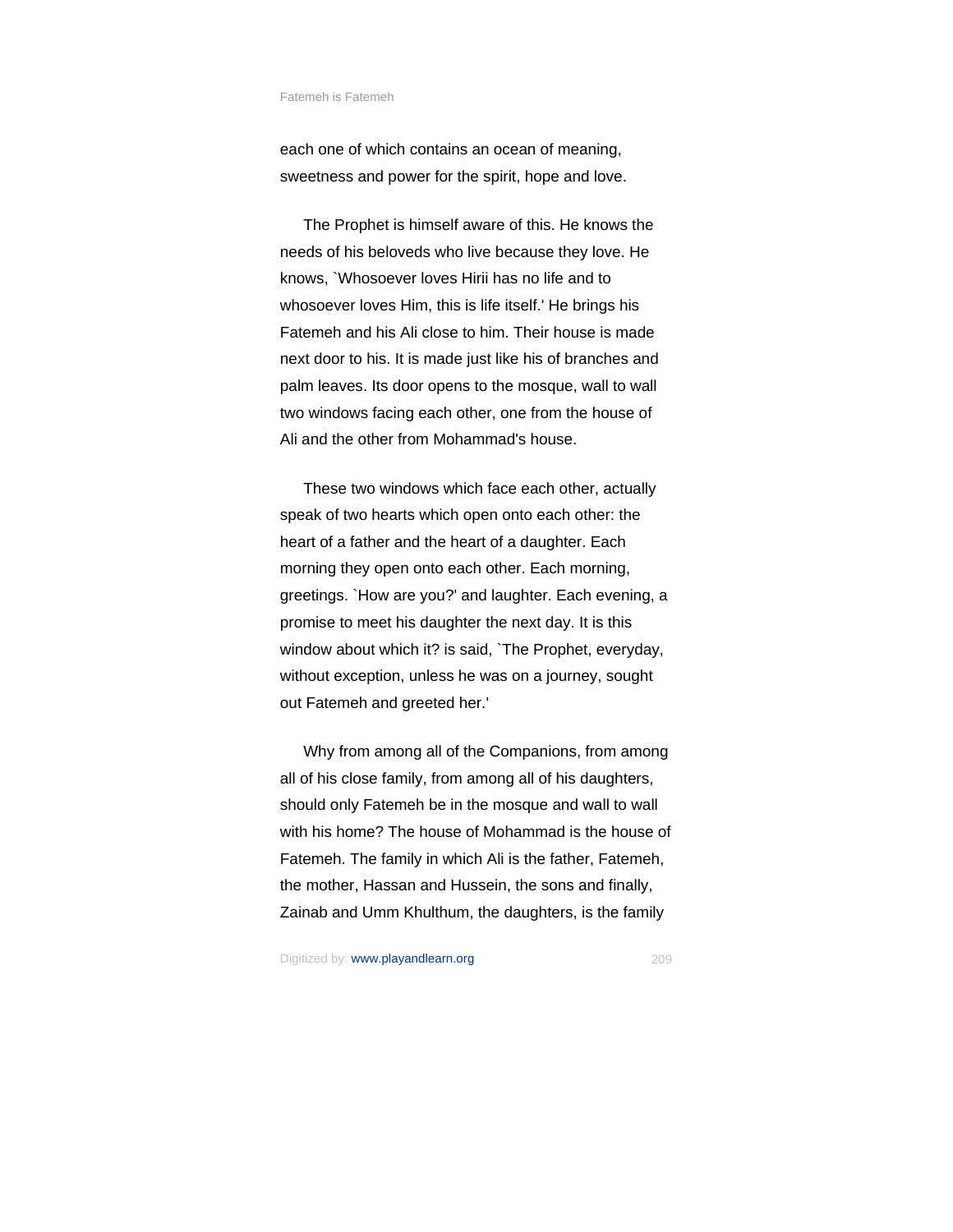of the Prophet. The family of the Prophet is this unique family, this unique home that is so emphasized in the Quran and the Traditions, and which has been cleansed of all impurities and is chaste, guards them, for all generations and ages to come.

Whosoever knows this family does not need reasoning and lengthy discussions, because even if there were no words expressed, intelligence itself will admit its uniqueness.

Now in Madinah, wall to wall with the house of Aiesha, this house built in the mosque, the fruit of this great and incomparable seedling grows. Hassan, Hussein, Zainab, Umm Khulthum. A new history has begun. With the dawn of these stars, new horizons have been found: for Mohammad, the meaning of life, for Islam, the proof of belief and for humanity, the witness of all things!

### **The Continuation of Mohammad**

The third year of the migration, one year and a few months after the marriage, Hassan is horn. Madinah celebrates the end of its waiting for its messenger. The Prophet, who for the first time during these sixteen long and drawn out years of difficulties, full of torture, hatred, ugliness, treachery, where news of the torture of his friends and death of his beloveds reach him, now tastes the new and sweet news of the birth of Hassan which soothes his tired spirit.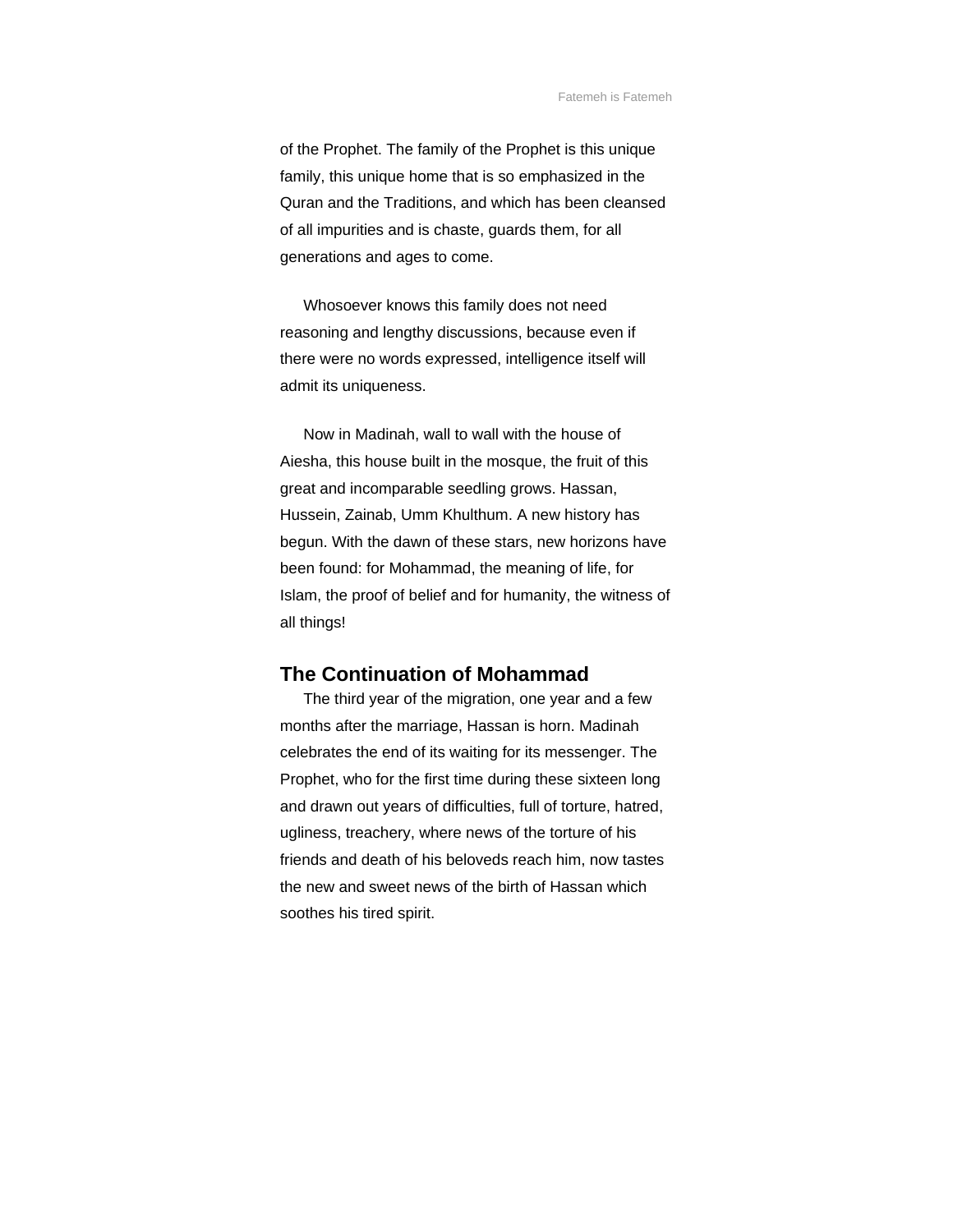Full of happiness, he enters Fatemeh's house; he holds the first fruit of the union of Ali and Fatemeh in his arms. He recites the 'call to prayer' into the baby's ear and finally distributes silver to the poor people of Makkah to the amount of hair on the baby's head.

A year passes. Hussein is born.

Now the Prophet has two sons.

Fate desired that his two sons, Qasem and Abdullah should not remain because the sons of the Prophet should be *through Fatemeh*. As the Prophet said, 'The generation of each Prophet was from his own body but mine is from Ali.'

And Ali as well. He should not remain apart from the generations which begin with Mohammad. Isn't it true in meaning that Ali is the continuation of Mohammad in spirit, his inheritor. It is Mohammad's progeny who should have continued. These two spirits join to produce the successive generations. In the mission of Mohammad, Ali is present and in the succession of Ali, Mohammad is present. Now the presence of both of them can be seen in the pure faces of these two children and Mohammad sees three faces in these two: Ali, Fatemeh and his own.

Fate decrees that these two should take the pace of his sons. These two are the fruits of the union of Ali and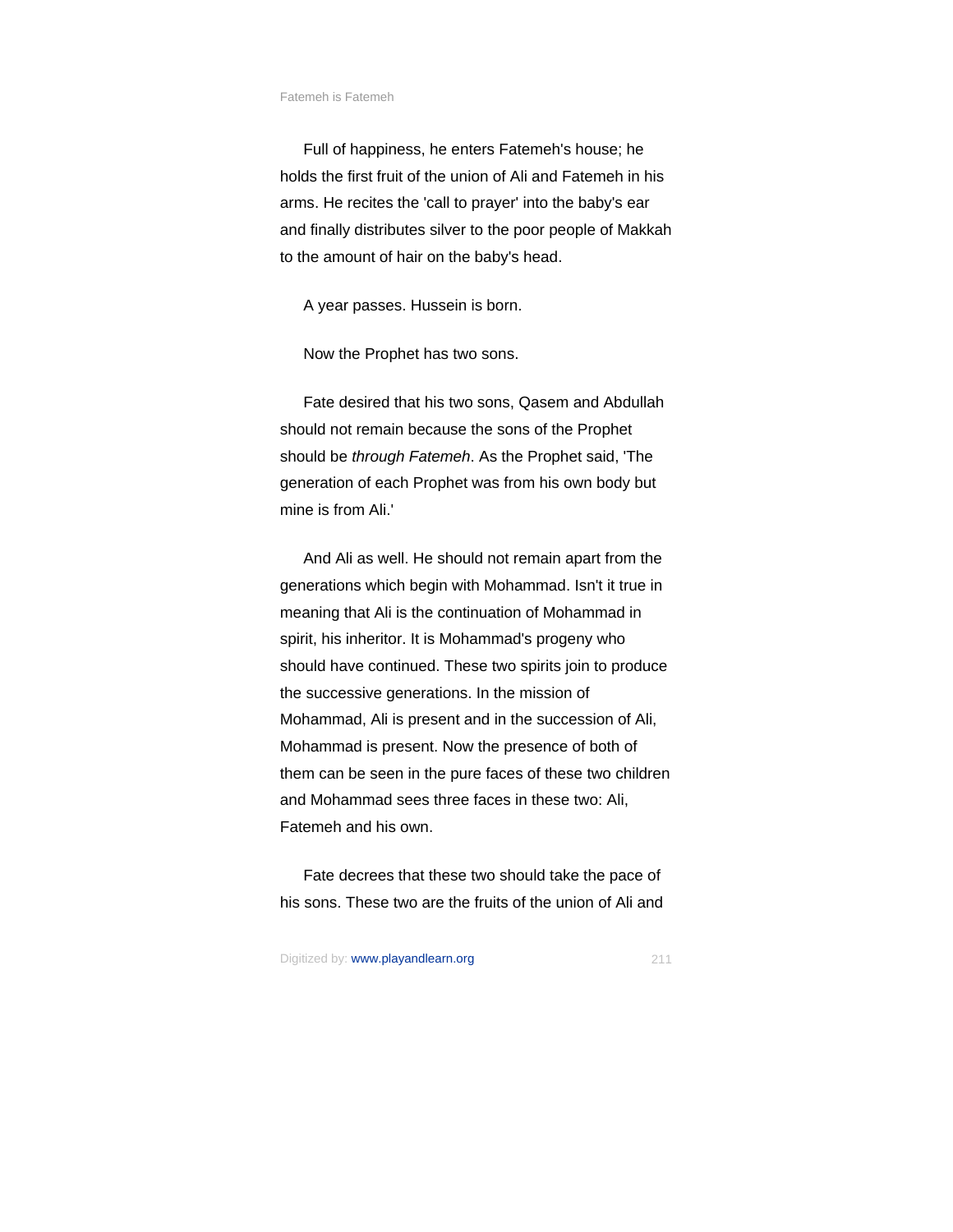Fatemeh. Fatemeh, the mother of her father, all of the Companions know and repeat 'his smallest and most beloved daughter'. And Ali? His guardian, his brother and from Fatemeh, his most beloved sons.

The roots which join Ali and Mohammad to each other are incapable of being counted. Both stemmed from Abdul Muttalib. The mother of Ali looked after Mohammad from the time he was eight years old. And his father, Abu Talib, was as Mohammad's father. Mohammad grew up in Ali's house from the age of eight to twenty five and Ali grew up in Mohammad's house from early childhood until the age of twenty five. Khadijah was as Ali's mother and the Prophet was as his father!

What similar and closer union could there have been! Their relationships are all comparable. Two human beings are symmetrical to each other. Two 'one another's'.

Ali is the first person who accepts Islam from the Prophet. He extends the first hand to the Prophet when he is hidden and alone. They join together and from then on stand along side all of the dangers and in the midst of all of the difficulties, until his death.

Before the mission, Ali is a small boy of six or seven years old. He takes him alone to Mt. Hira. He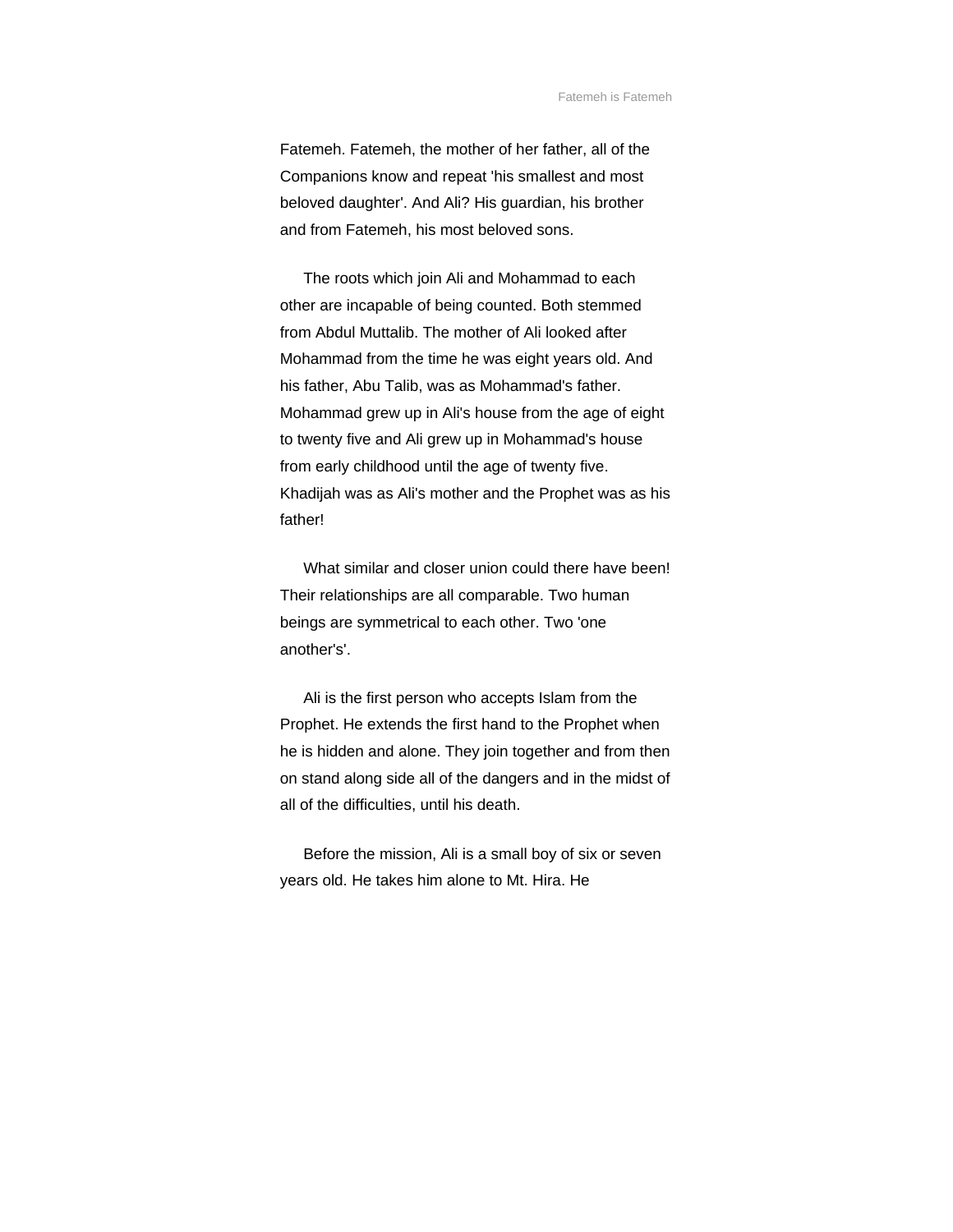participates in the depth of asceticism and wonderful prayers and accompanies him day and night.

A man can be seen standing. alone in the moonlight, in the silence of the whisperings and words of the night of Ramadhan, close to the time of the mission, upon the top of Mt. Hira. He is either sitting down or slowly pacing back and forth. Sometimes, underneath the rain of inspiration, his head falls under the weight of the whispered feelings. Sometimes he raises his head to the heavens and in the depths of the ignorance of that, he cries until he finds the way. He is waiting. He sees something which is still unknown to him. During all of these times, a small child; like his shadow, is with him, sometimes on his shoulder and sometimes beside him.

Ali is a child of nine or ten years old. One night, in the home of the Prophet, he enters his mother and father's room: Khadijah and Mohammad! He sees them kneeling on the ground, sitting for awhile and then rising and saying something under their lips. Both together. Neither one notices him. He remains in wonder. Finally he asks, `What are you doing?'

The Prophet answers, `We are performing our prayers. I have been sent as the messenger to spread the word of submission (Islam) and to call people to the worship of the One God and my own mission. Ali, I call you as well to it.'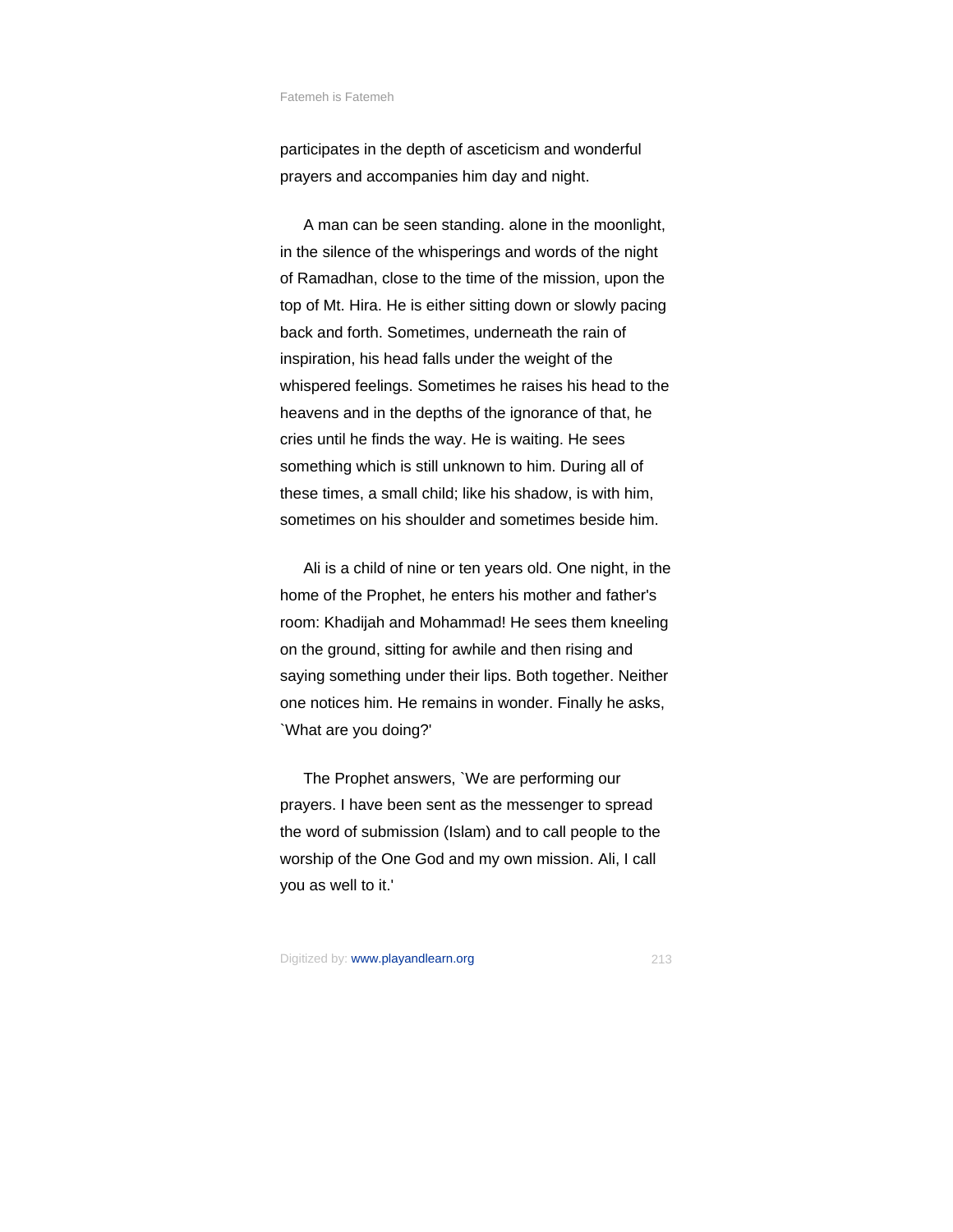And Ali, still a child, of no more than a few years of age, living in the house of Mohammad, drowned in his kindness and his greatness, he is Ali! He does not say yes without thinking. Faith must filter through his wisdom and then find its way to his heart. At the same time, his tongue has the tone of his age and years, as he says, `Allow me to talk to my father, Abu Talib, and then make my decision.'

Immediately afterwards, he runs up the stairs to his room to sleep. But this invitation is not an ordinary invitation which Ali, even though only eight or ten years old, could take quietly. He stays awake thinking until dawn.

No one knows what effect the words that night had on the thoughts of this boy but in the morning, they hear his footsteps, light, but decisive and quiet. They stop behind the door of the Prophet and in a sweet voice but with the beauty and perseverance of Ali, he says, `Last night, I thought to myself, `God, in creating me, had not consulted Abu Talib, first. So why should I now ask his opinion about worshipping Him? 'Tell me about Islam.'

The Prophet speaks to him and he says, 'I accept.' From then on he finds himself upon this way and in the midst of this union. He spends every second .of his life towards this end. He becomes. a wonderful symbol of one, who worships God, is loyal to Mohammad and a friend to humanity and devoted to the spirit. He joins with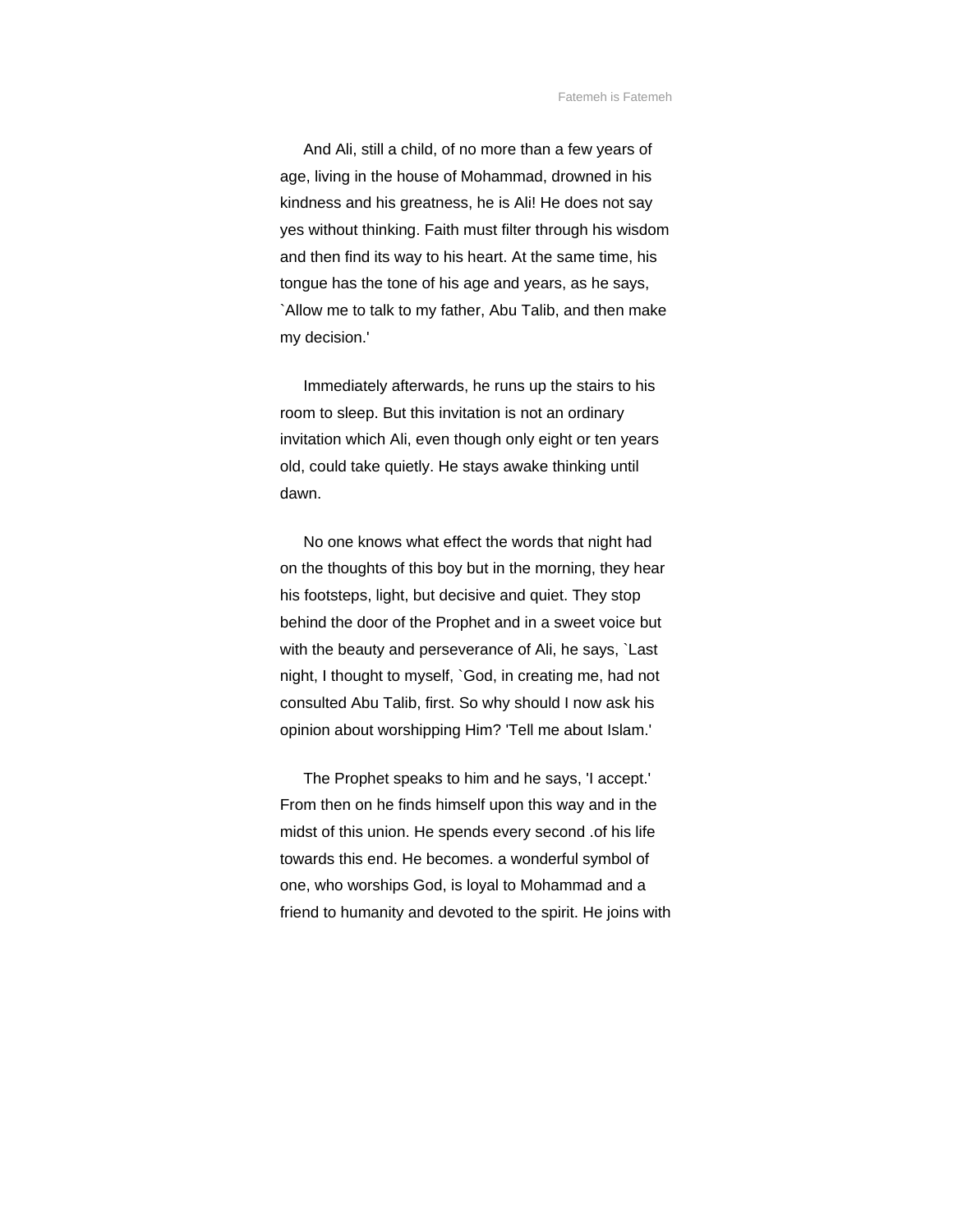the heart and thoughts of Mohammad in a thousand ways, both hidden and manifest. Everyone knows this. Mohammad knows it more than others. He senses the thousands of rays of light which fall from his spirit upon Ali. This is why one day, when his spirit is filled with the light which shone upon him from the Prophet, he becomes excited, his heart deeply desires to hear the Prophet's feelings, towards him, so he asks, Among these two, which is the most beloved of the Prophet, his daughter, Fatemeh Zahra, or her husband, Ali?'

The Prophet was at the other end of a difficult question. At the same time that he was required to answer `an impossible question', while smiling kindly and softly, he found the answer which he felt would be right for that which all concerned had in their hearts. With atone full of the victory of pleasure, he answered, 'Fatemeh is more beloved to me than you and you are dearer to me than she.'

He never tries to show himself to differ from others. Rather, it was the opposite. He would say, `I am a human being like you. The only difference is the revelation which I receive.' He always declared that he did not know the hidden world and other than that which is told him, he knows nothing. He was always trying not to stand out or seem peculiar and as far as possible, not to call attention to himself.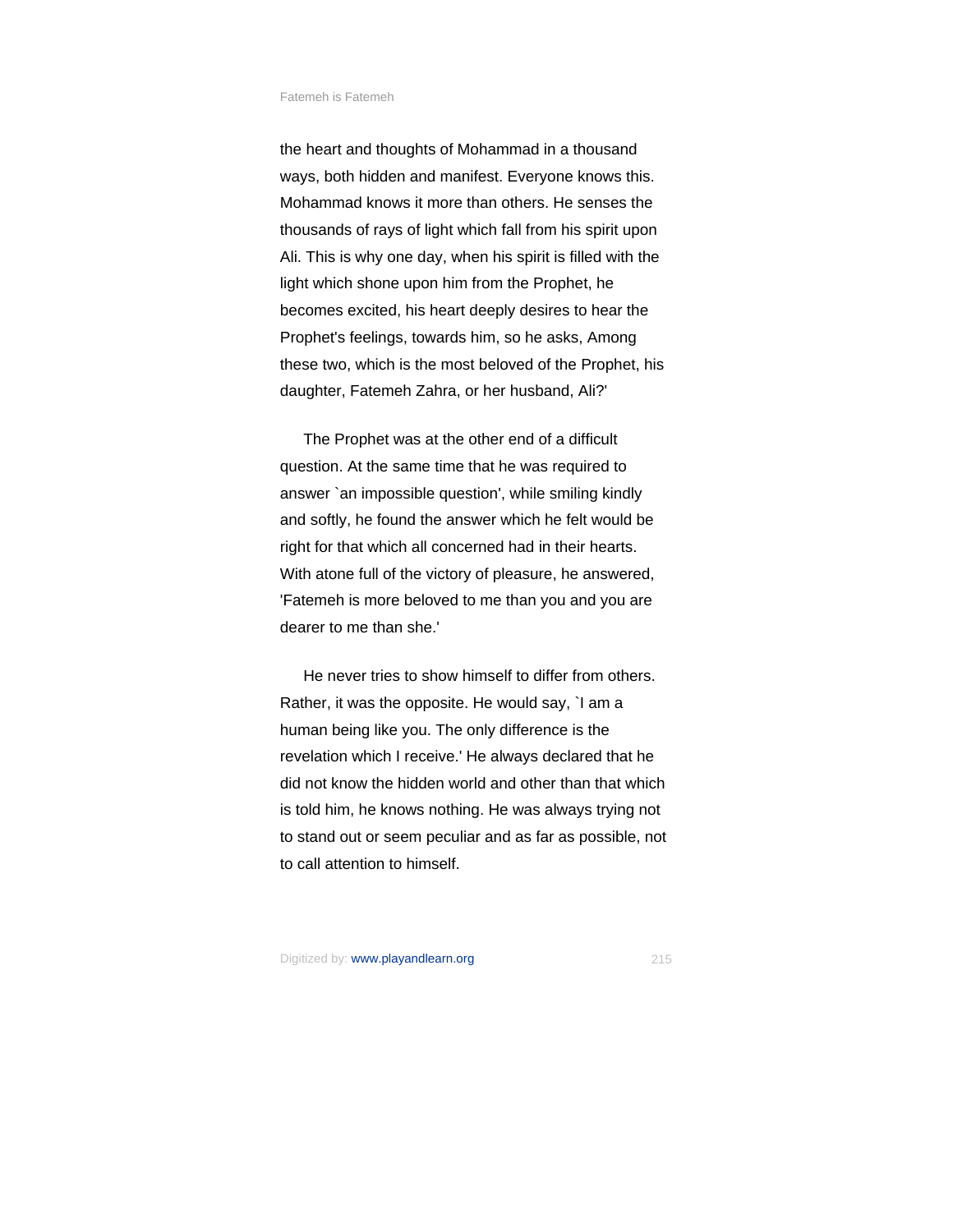One day an old woman approached him to ask him something. All the things that she had heard about him and the greatness she knew he had, had so affected her that when she found herself in his presence, she trembled and stuttered. The Prophet, who sensed that she had been struck by his person and his presence, moves simply and quietly forward. With kindness, he places his hand upon her shoulder and in a kind and intimate tone, he says, `Mother. What is it? I am the son of that Quraysh woman who milked sheep.'

The depth of his sensitivity, sympathy and the softness of his heart was most amazing. Sometimes, inside the house, he would so humble himself that the hands of little Aiesha easily reached him. He kissed the hands of Fatemeh. His analogies which came from kindness were something special: 'Ammar is as the space between my two eyes,' 'Ali is from me and I am from Ali,' 'Fatemeh is a part of my body.'

And now Hassan and Hussein are born. What things did the Prophet not do with these two beloved children! He loved them, the mirror and vital fruit of the `most beloved of his dearest ones' and `the dearest of his beloveds'. He had always showed special kindness towards Fatemeh and gave her spiritual strength to an extent which cannot even be found among men today. And now, from his only remaining daughter, two sons have been found whom he must have loved very dearly.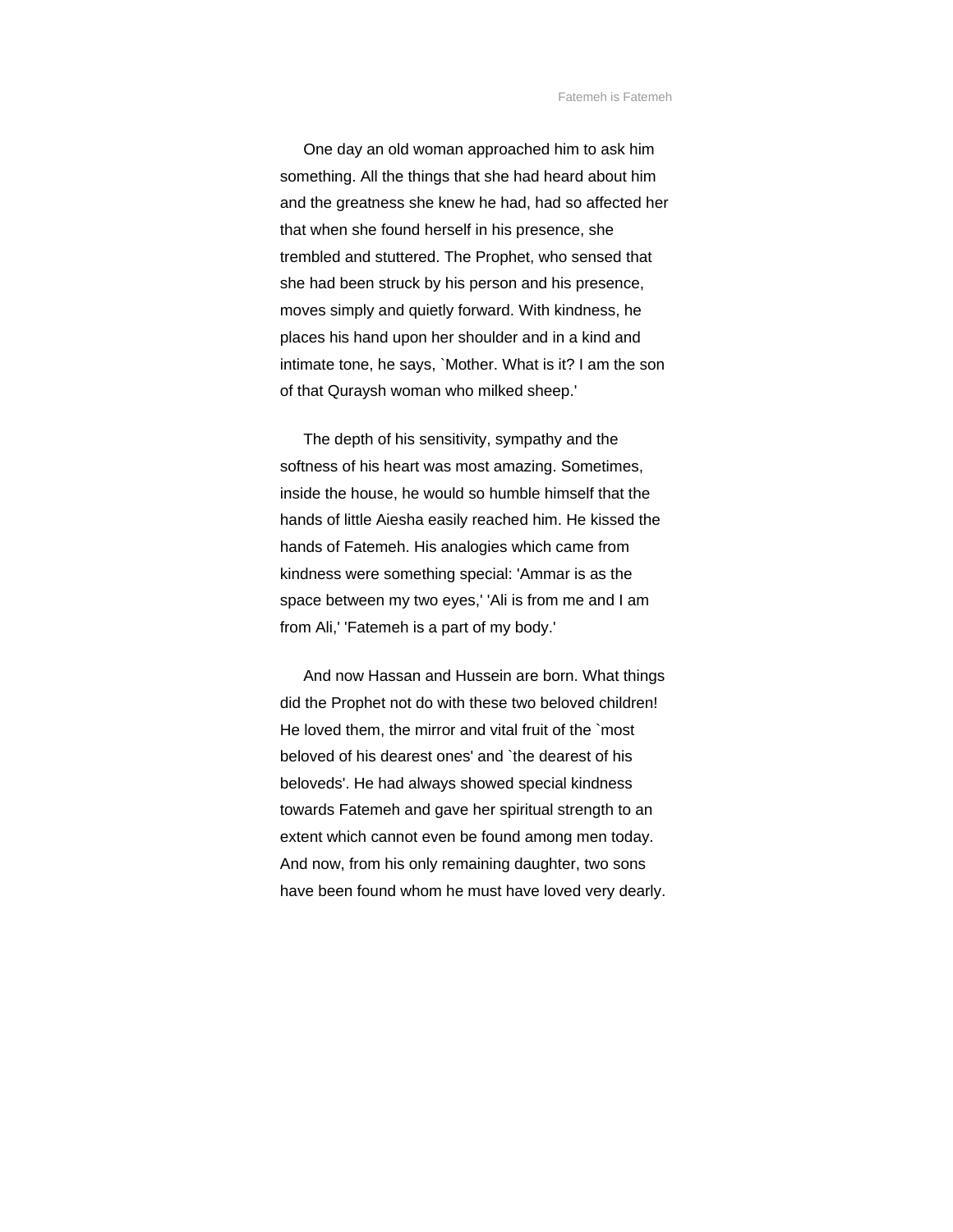He was so fond of them that everyone expressed amazement.

One day, he enters Fatemeh's house as he did everyday and from the time the children were born, every moment, every hour. He enters. He sees that both Ali and Fatemeh are asleep and Hassan is hungry and crying. He can find nothing to eat. The Prophet cannot bring himself to wake his dearest and his most beloved. Quietly and barefooted, he takes himself to the sheep in the house, milks it and gives the milk to the child until he becomes quiet.

One day, when he is hurriedly passing Fatemeh's house, suddenly the cries of Hussein reach his ears. He returns and enters the house and with his whole body shaking, he yells at Fatemeh, `Don't you understand that his crying causes me pain!'

Osameh ibn Zeid, whom we have mentioned before says, 'I had business with the Prophet. I knocked at his door. He came out. As I was talking to him, I realized he had something hidden under his clothes and he was holding onto it with difficulty, but I did not know what it was. When I had finished saying what I had come to say, I asked, `What is that which you are holding, Prophet of God?'

`The Prophet, while his face filled with delight and pleasure, pulled apart his cloak and I saw Hassan and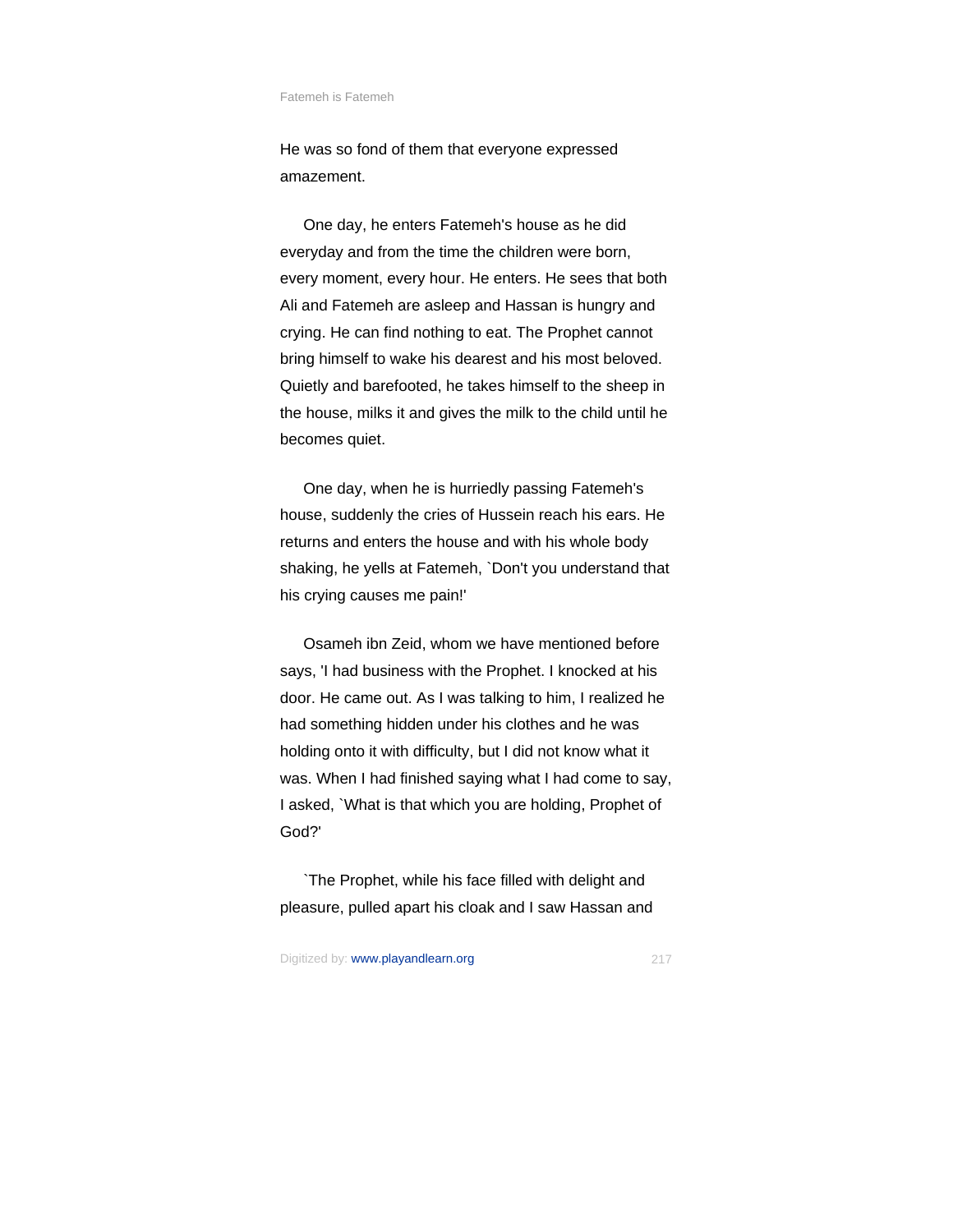Hussein. At the same time that he wanted to explain his unusual behavior to me, he could not take his eyes off of them; in a tone full of joy and happiness, as if speaking to himself, he said, `these are my two sons and the sons of my daughter'.'

Then as his voice, full of wonder, in a melody which cannot be expressed, continued, `Oh, God, I love these two. Love these two and love those who love them.'

In the words of a contemporary Arab, `If they were to. have asked Mohammad which of his daughters should continue his line and which son in law, he would have chosen the same two which God chose.'

The children of Zahra and Ali sense, in the form of Mohammad, a grandfather, a father, a friend, a relative of the family, a guardian, a companion and a playmate. They were closer to him, more intimate and freer than with their own mother and father. One day, during one of the congregational prayers, the Prophet went down in prostration. The prostration continued for such a long time that the people who were praying behind him began to wonder what had happened. [In the congregational prayer, the congregation performs the prayer behind an Imam or leader and they all move and perform the prayer in unison.] The Prophet had always been swift in his ritual prayer. According to his command, he always took the weakest people into consideration.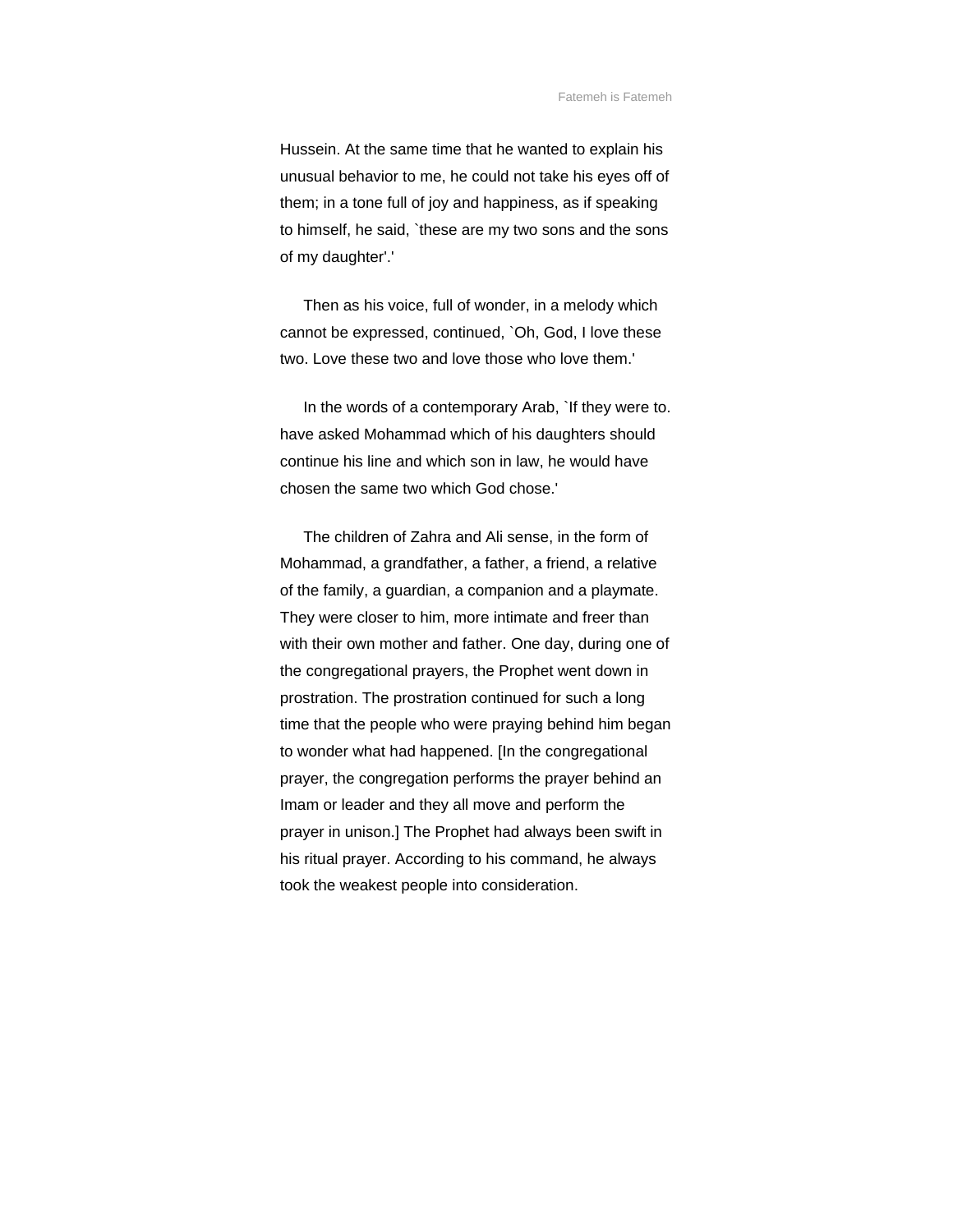They thought something had happened or else that a revelation had reached him. After the ritual prayer, they asked him. He said, 'Hussein had climbed on my back when I had gone down in prostration. As he had the habit of doing this in my home, I could not bring myself to rush him, so I waited until he himself came down. This is why the prostration took so long.'

At the same time, the Prophet insists that all people, especially the Companions, know that and see with their own eyes, how he loves these two children, Hassan and Hussein and their mother and their father with more love than anyone's heart can. hold.

If not, why does he treat Fatemeh with so much respect among all this gathering? Why does he kiss her hand and her face in the mosque so much and with such insistence? When he speaks from the pulpit, he constantly tries to show his spirit and feelings to this family, to everyone. After his prayers, he adds the words, 'God love them as well,' referring to Hassan, Hussein, Fatemeh and Ali. 'Their satisfaction is my satisfaction and my satisfaction is God's satisfaction. God, whoever bothers them, has bothered me and whoever bothers me, bothers Thee.'

These words? Why all these expressions of feelings and showing of love and showing of affection, especially to this family? The near future will answer all of these 'whys'. The fate of this family, the fate of each and every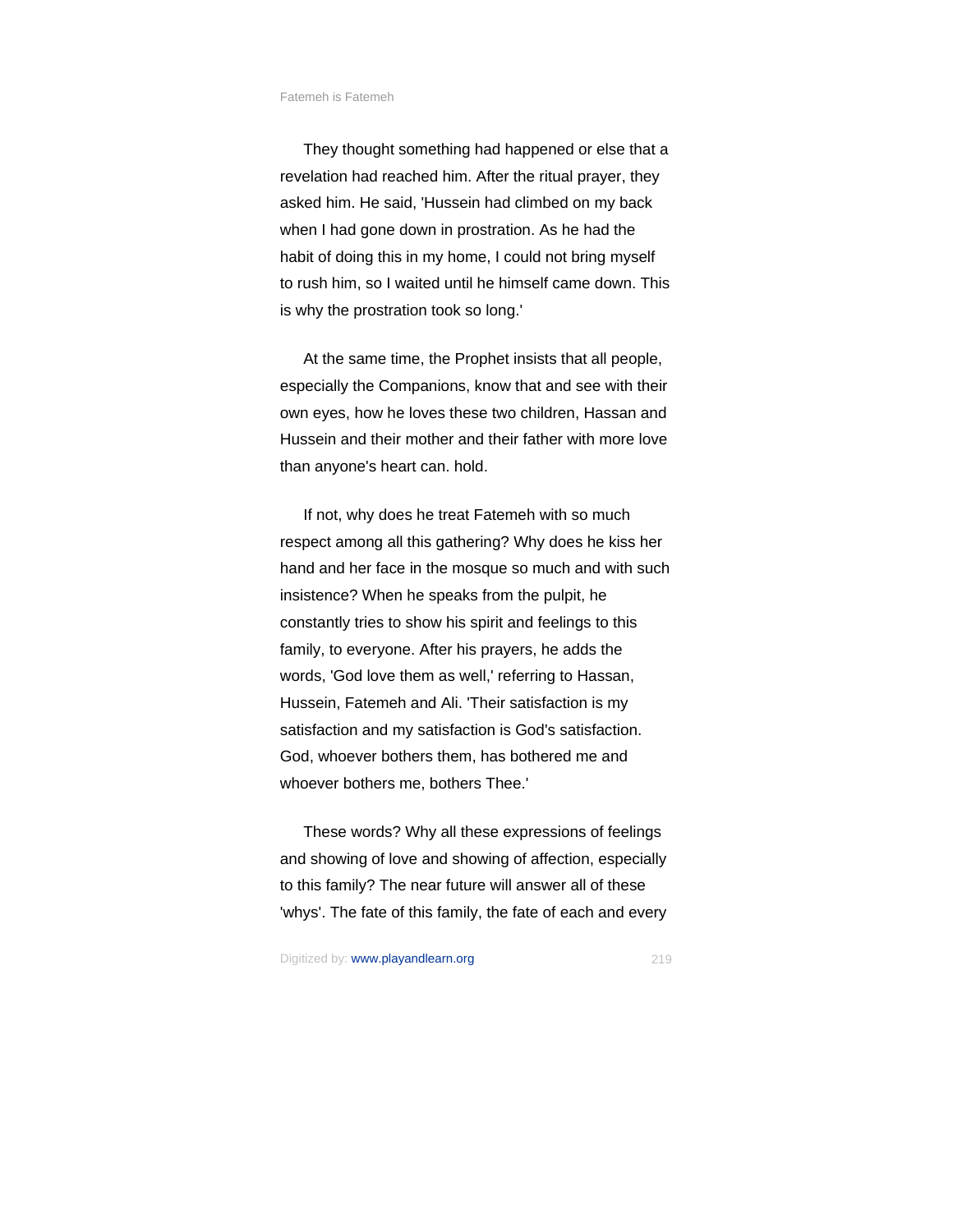member of this family, gives the answers to these 'ways'. They all begin with the Prophet. The first sacrifice is Fatemeh, then Ali, then Hassan, then Hussein, and, finally, Zainab.

In the 5th year of Ali and Fatemeh's marriage, one year after Hussein, a girl is born to this family. She had to be born and she had to closely follow Hussein: Zainab. And in the following year, another girl, Umm Khulthum. Zainab and Umm Khulthum. They have the same names as the daughters of the Prophet.

Yes. Fatemeh is becoming 'everyone' to the Prophet and his 'only one'. His Zainab dies, Ruqayyah and Umm Khulthum also die. In the 8th year of the migration, God 'gave him a son, Abraham, but he also died. Now there is Mohammad and his only, remaining child, Fatemeh; Fatemeh, and her children. This is the family of the Prophet. The love of the Prophet for Hassan and Hussein increases. These two children have become his whole life and he spends all of his free time with them.

# **The Compassion of Mohammad**

The Prophet is a man who showed great strength of decision and speech, whose sword was feared by all the Caesars, Kings and powerful rulers of that time. His enemies trembled from his anger. At the same time, he is a most sensitive person with a heart which beats with the smallest wave of kindness and a spirit which is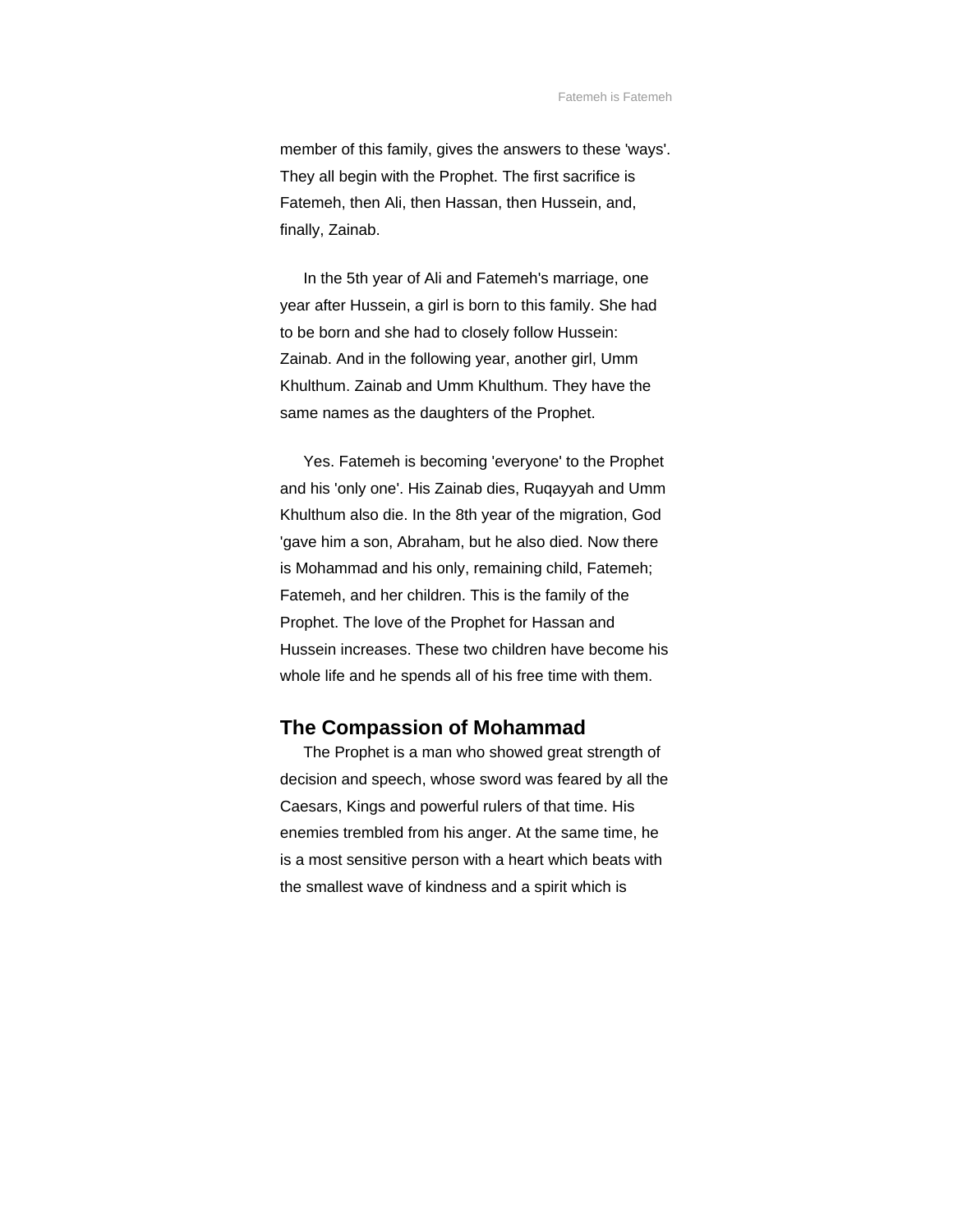excited by the slightest touch of truth, sincerity and kindness.

At the terrible battle of Honein, where the enemies had united in order to put him under their swords and destroy him and drag him to defeat and death, 6000 people were taken prisoners and 40,000 camels and sheep and other plunder was seized. A man came out from among the defeated enemy and said, 'Oh, Mohammad, among these prisoners are your wet nurse and your aunts and uncles. He then added, 'If we were in the presence of your nurse, we would expect kindness from her and you are greater than any of us.'

They brought a woman forward, 'I am the sister of your Prophet.' The Prophet said, 'What sign do you have?'

She showed her shoulder and said, `These are the marks of your teeth which you made when? I carried you on my back and you became very angry and it me.'

The memories so flooded his mind as he remembered the kindnesses of, his nurse and. her daughters and the time of his childhood in the desert amidst this tribe, he was so affected and put into a state of wonder that tears gathered in his eyes and he said, `I give away my share and the shares of all of the children of Abdul Muttalib. Be present in the mosque tomorrow. After the ritual prayer, announce your request to the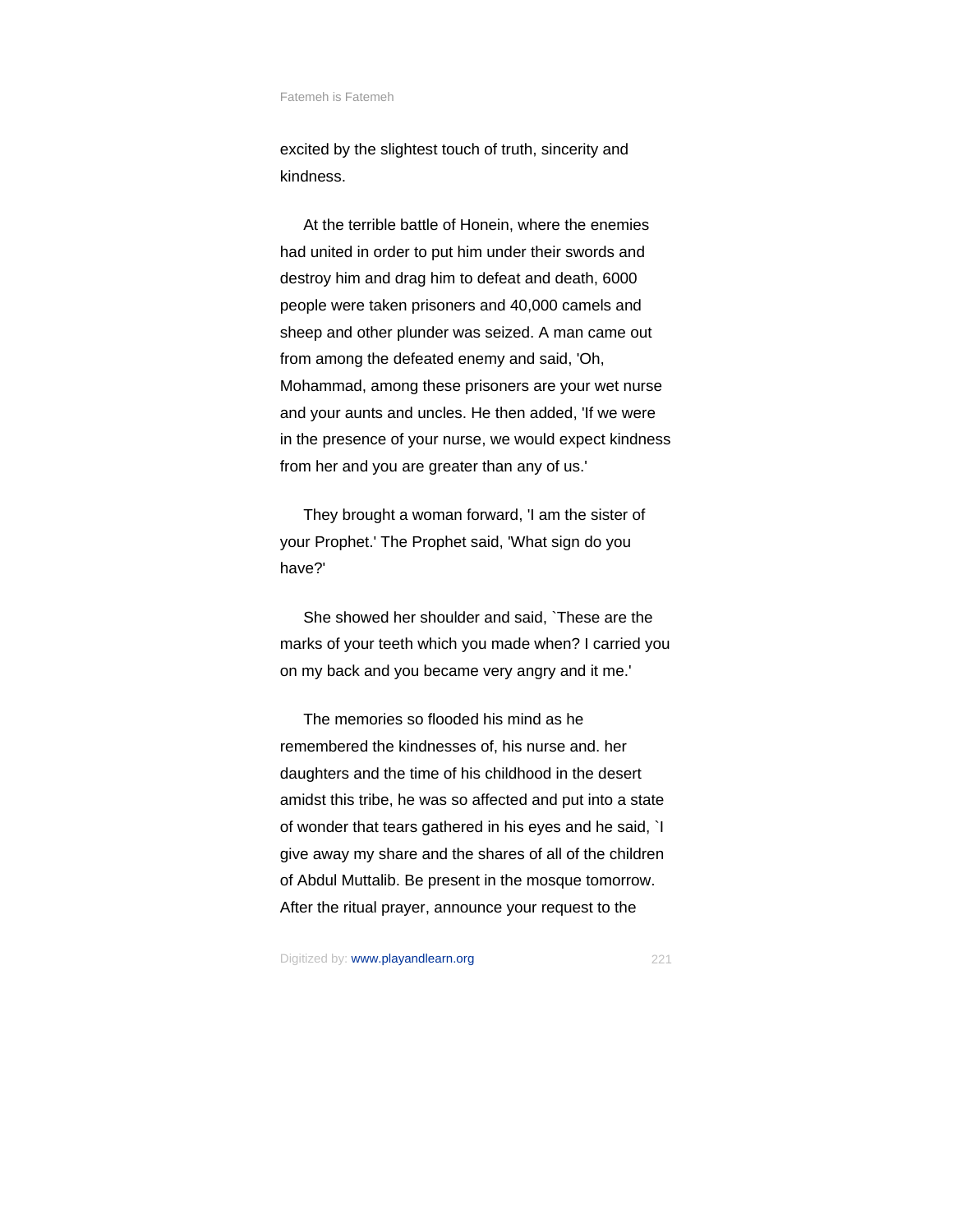gathering. I will give my family's answer to you and perhaps other tribes will follow me. The next day he did as he said he would and he freed all of them. A few, who objected to giving back everything, were satisfied when they were promised something later.

In the home and among the family, he is like this. To the outside world, he is a warrior, a politician, a commander, full of strength and power. And inside the home, a kind father, a humble husband, simple and intimate. Even though his wives were sometimes rude to him, he never once struck them. They caused him to suffer because they could not bear living with poverty in his home.

He would leave them and go out and sleep in a storage room. He would put up a ladder and sleep on the second floor of the room or he would sweep the floor and sleep on the earth. He lived like this for one month.

Finally, his wives, who both loved him and had faith in him, would surrender and would become still from the shame of their behavior. He announced they should either choose divorce and this world or he and poverty. All except one preferred the second proposal and remained with him.

Whenever he leaves his home and wherever he goes, whether walking in the streets or bazaar of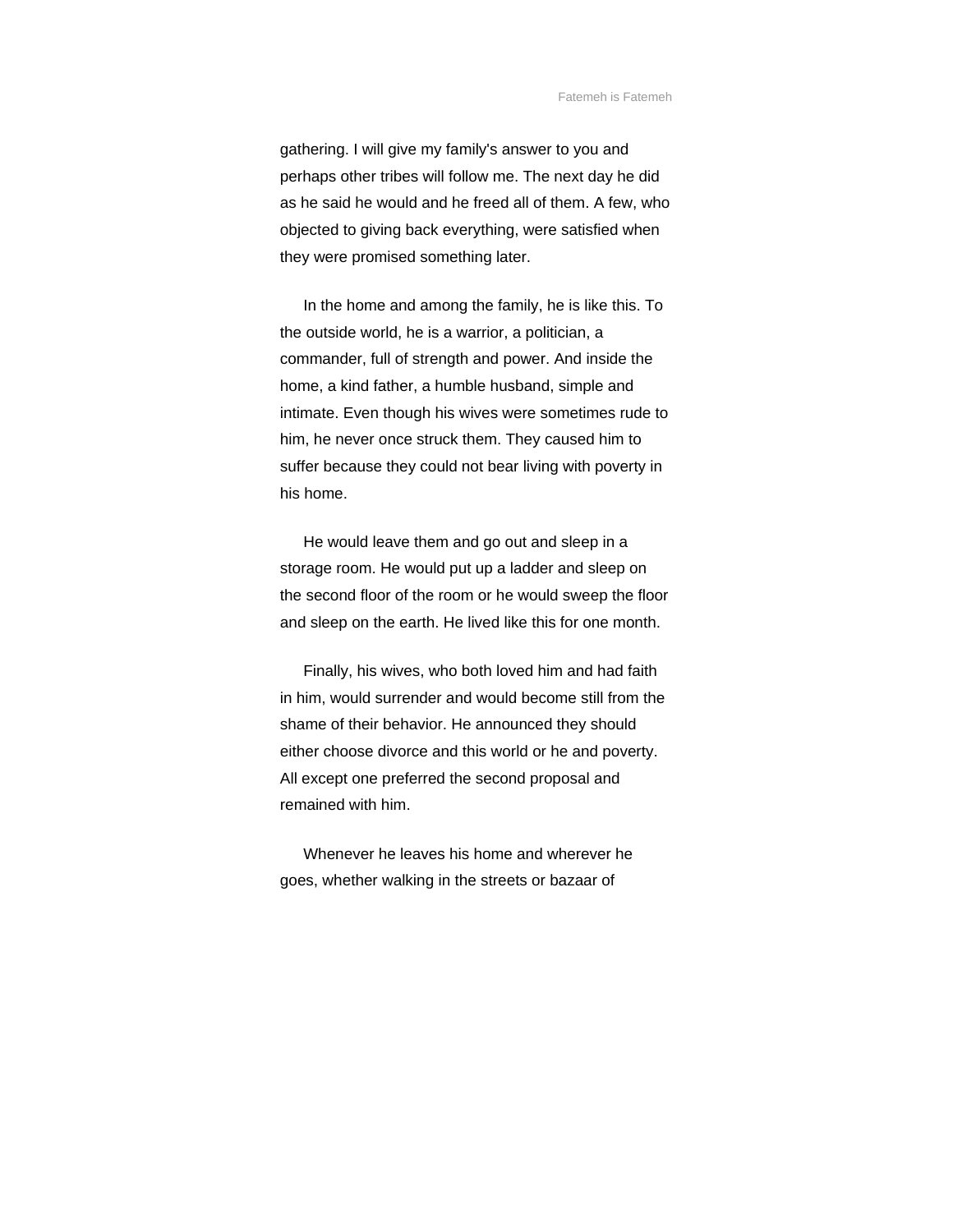Madinah, he takes one of these two children upon his shoulder.

In the mosque, he goes to the pulpit to speak to the people who are standing listening to him. Below, his grandchildren are in the house next to the mosque. They leave the house wearing red shirts, begin walking and fall down. Suddenly the Prophet's eyes fall upon them. He cannot take his eyes off of them. He sees that they walk with difficulty. They fall and get up again. He can no longer bear it. He stops in the middle of his words, anxiously comes down from the pulpit, picks them up and as he had done when they were babies, holds them in his arms, and again returns to the pulpit. He sees the people are amazed. They are surprised by the extent of the spiritual excitement of this powerful. man. They sense that he wishes to ask their pardon. Because of his children, he has interrupted his words.

While he kindly held the children, he returned to the pulpit and said, `God spoke rightly when He said, `your children and your wealth are your trials and tribulations.' My eyes fell upon these two children and I saw that each step they took, they fell down. I could not bear it so I broke off my words and went and got them.'

They say his compassion towards Hussein was different. The power and depth of his sensitivities exceeded all limits. He took hold of his shoulders. He played with him and sang for him. He stretched himself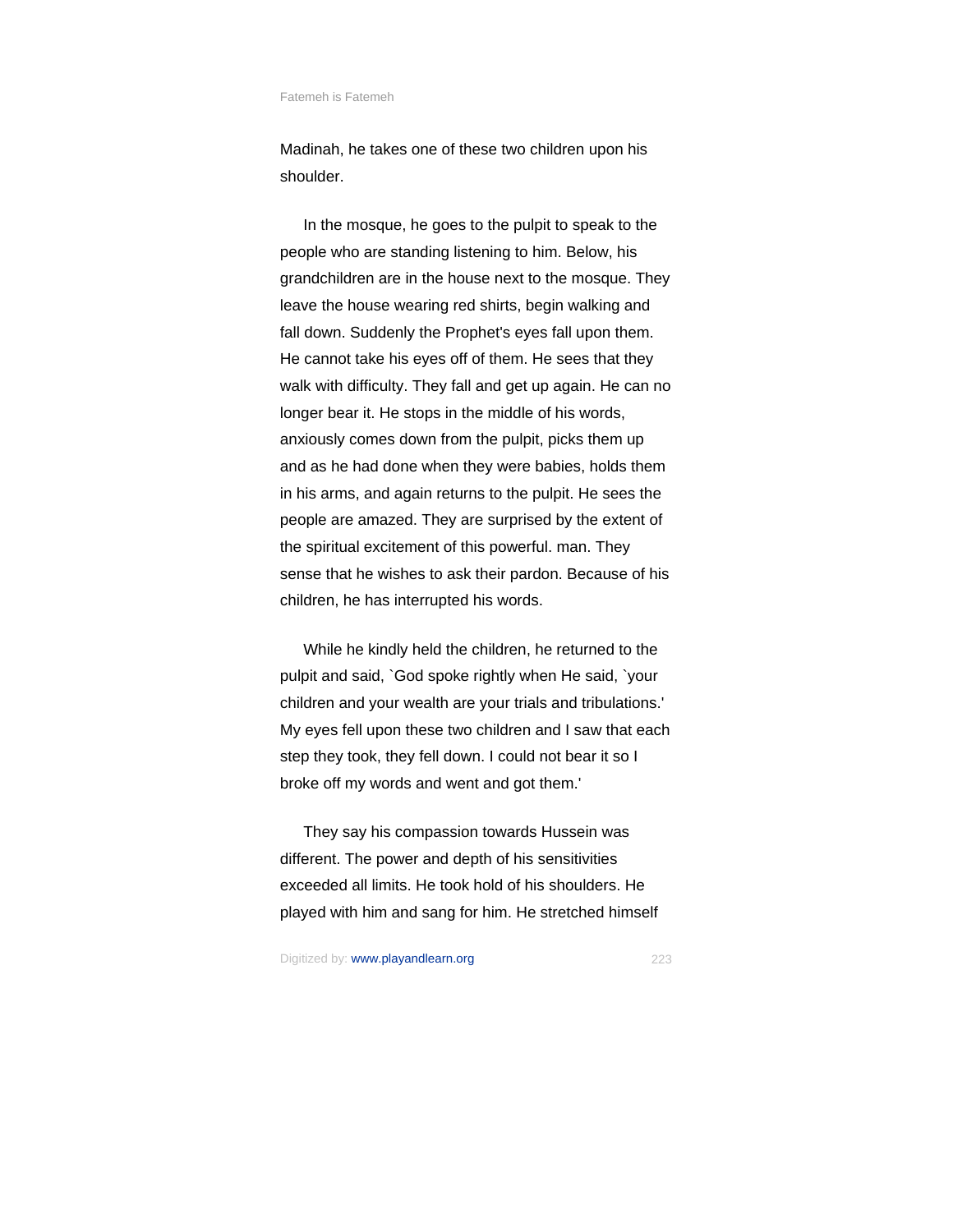out. He put his feet upon his chest and took his hand. Full of love and tenderness, he kissed him and from the bottom of his heart, he said, `God love him. I love him.'

One day he had 'an invitation to go some place. He left the house with a few of his Companions. In the bazaar his eyes suddenly fell upon Hussein who was playing with his playmates. The Prophet stood before the children. He extended his hands to take his grandchild. The child ran from one corner to the other. The Prophet, trying to catch him and laughing, caught hold of him. He put one hand on the back of the child and with his other, he took hold of his chin, kissed him and said, `Hussein is from me and I am from Hussein. God love whoever loves Hussein.' His Companions wondrously looked on. One turned to another and said, `The Prophet treats his grandchild in such a manner. By God, I have a son and I have never kissed him.

The Prophet, for all of his coldness and anger, turned to him and said, `Whosoever shows no kindness, receives no kindness.'

Days and nights came and went and Fatemeh tasted the sweet moments of happiness and the bitter memories past. The poverty she had suffered faded.

The Battle of Khyber came and the Jews gave the grazing area of Fadak to the Prophet. He gave it to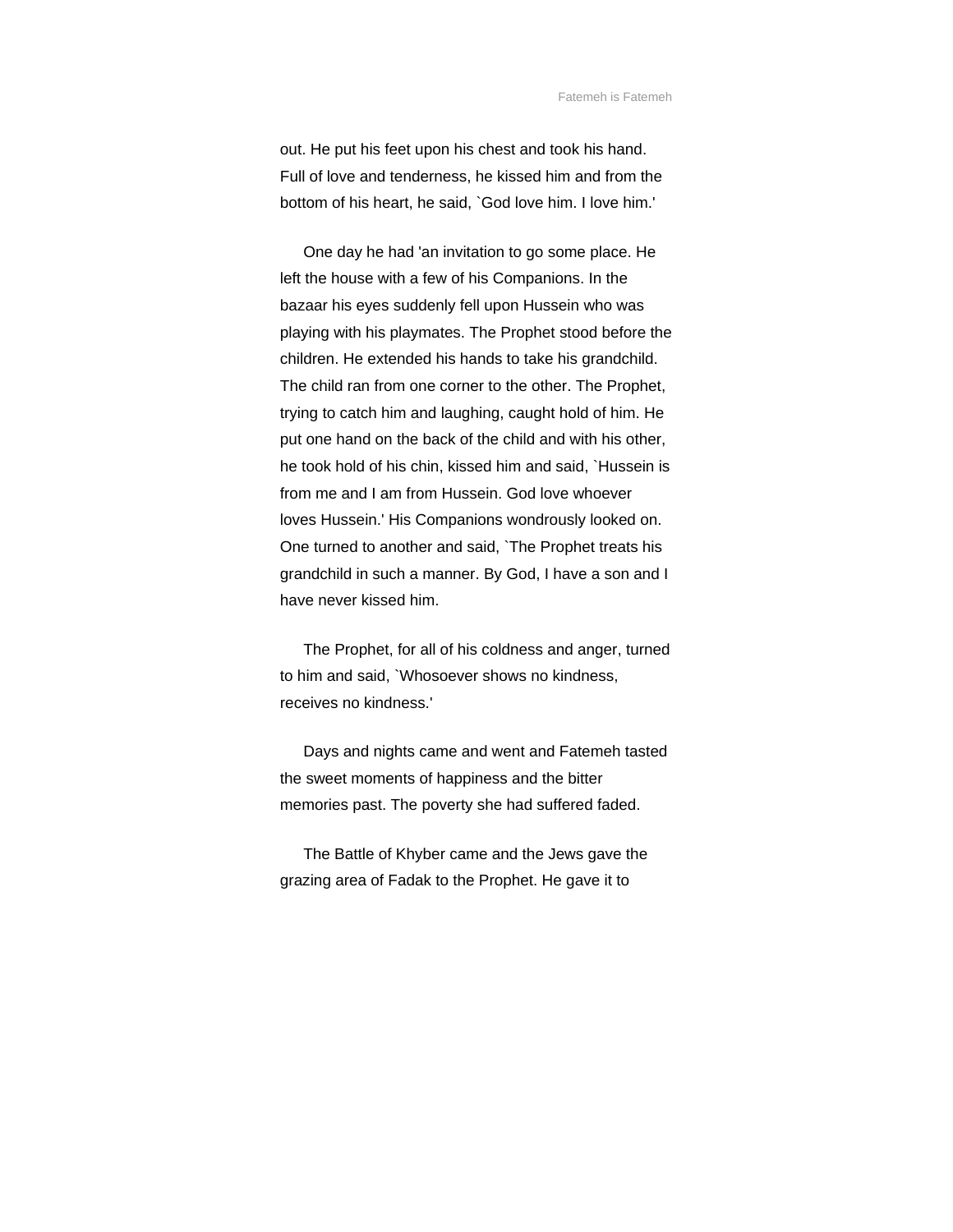Fatemeh. Fatemeh, who now had four children, finds life less difficult to cope with.

## **The Conquest of Makkah**

Makkah is conquered. Fatemeh accompanies her victorious father and hero husband who had held the flag in his hand. They enter Makkah. She witnesses the greatest victory of Islam. She revisits the city where she had been born. She remembers the good and bad times she had had in Makkah. The Mosque of the Kaa'ba and what had happened, the house of her father, her life with her sisters who were no longer alive, `birthplace of Fatemeh,' the valley of Abu Talib, the grave of her mother, Khadijah ....

She returns full of the happiness of victory and satisfaction, drowned in honors and goodness's. Her father is little by little being freed from the enmity of his enemies. His shadow falls upon the whole of the peninsula. Her husband is a blow to reckon with at the battles of Badr, Uhud, Khandaq, Khyber and the conquest of Makkah. One blow of his at these battles or even at Honein and Yemen are worth more than the prayers of men and jinn and their intimacy until the Day of judgment.

And her children. The only fruits of a life of sorrow and difficulties, a union with love and faith and the only continuation of the seed of her father and she herself, the heart of the family, center of the home and pure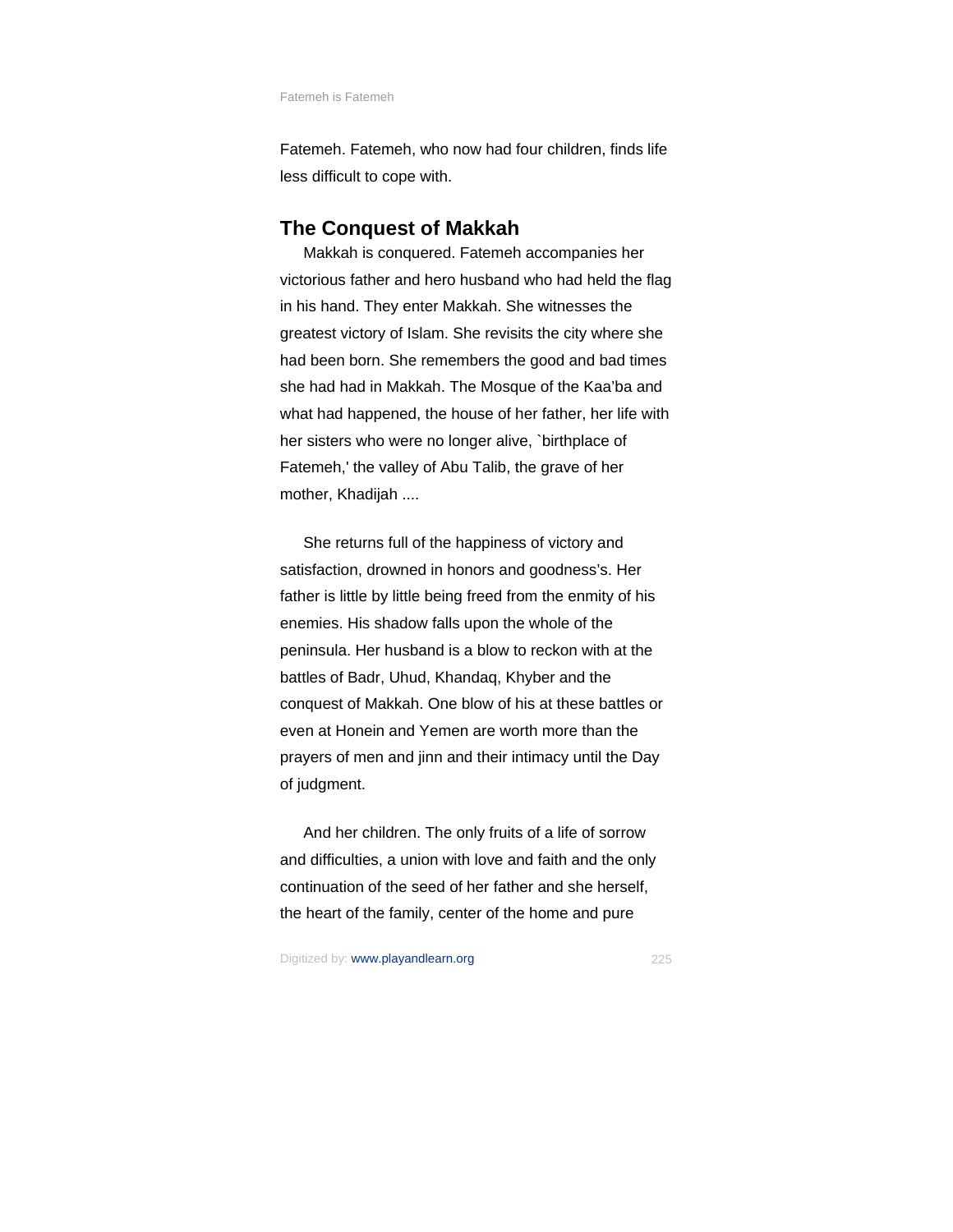family of the Prophet. Yes. It is as if Fatemeh is compensating for all of the sorrow, bitterness and virtues. That which fills her more than anything else, is that her children so fill the heart and soul of her father and she can then compensate for the sufferings of her beloved father, for whom no son remains and all of whose daughters, except her, die in their youth; who have no further children from his marriages, more than thirteen years after the death of Khadijah, other than Abraham from an Egyptian slave who dies while still a nursing infant.

Now, with her beloved children, Hassan and Hussein, Zainab and Umm Khulthum, she is compensated. The sweet taste of seeing them, the rawness which all of his life had been nothing but bitterness, had a chance to become familiar with the happiness and pleasure which life can offer, particularly since his age had reached over sixty and his feelings and needs for these children were more than ever.

Life has been kind. A sweet smile appears upon Fatemeh's face. A halo of goodness, honor and generosity fall around her house. Fatemeh, enjoying the unexplainable kindness of her father, the greatness of her honorable husband and the pleasure which her children bring her, lives in a throne full of good fortune which is close to all of her desires and aspirations.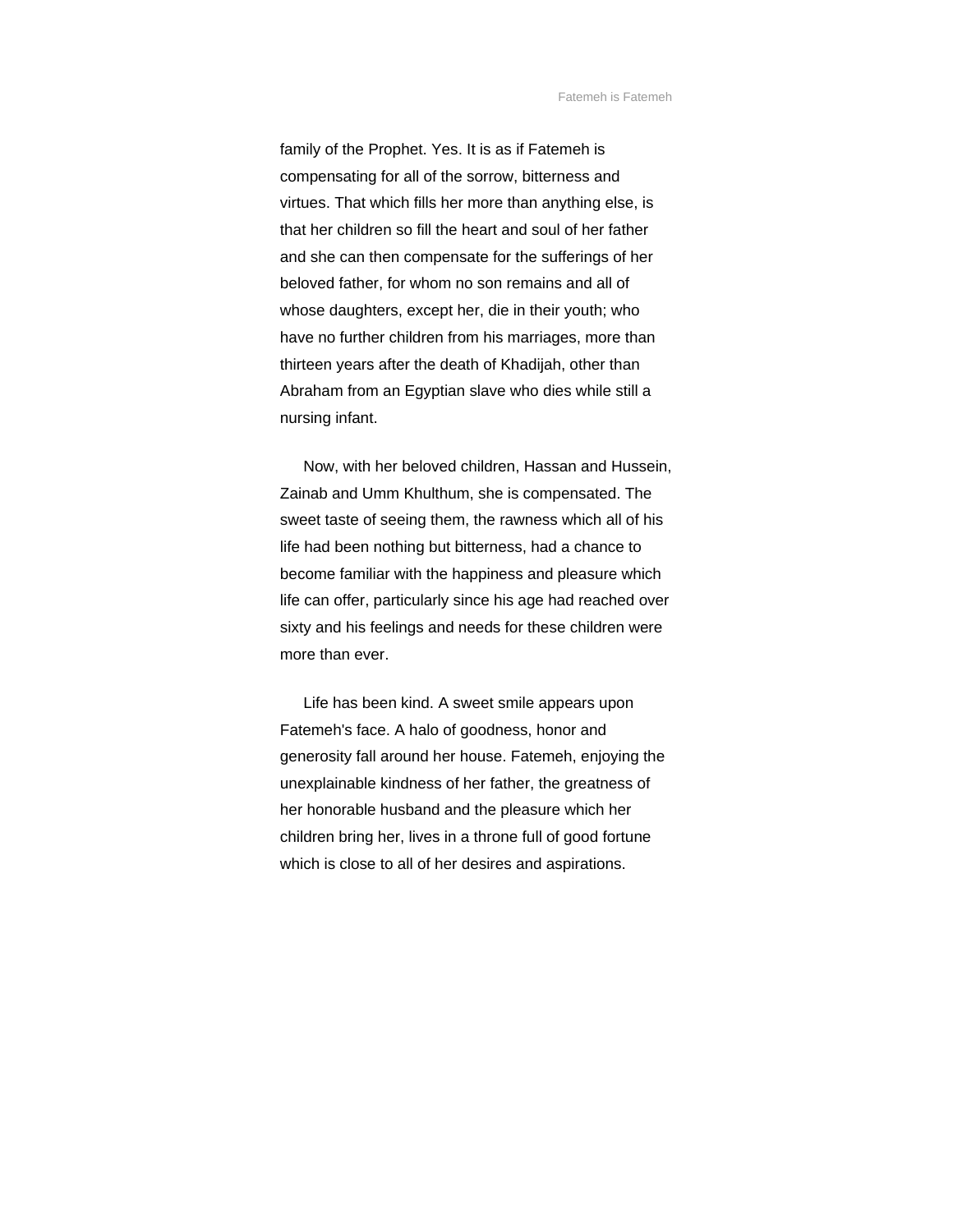Fatemeh is Fatemeh

But all of this peacefulness is just the quiet before the storm. The storm comes. It is black, frightening and like a wind, takes all of her peace and destroys her home.

The Prophet is bed ridden.

## **The Death of the Prophet**

He can no longer rise.

All images suddenly change in her eyes. The pure and good Madinah now flows with hatred and fear. Politics, pushed faith and piety from the city of Mohammad. The promises of brothers are broken apart and tribal oaths are again being renewed. The Prophet is no .longer a leader. Ali is sent for. Aiesha and Hafseh call their fathers.

Yesterday the voice of Omar was heard saying the ritual prayer and today she hears the voice of Abu Bakr. The army stands without words. Against the words and even insults of her father, they will not move. From all corners come objections about the choice of Osameh as the leader of the army, although her father had himself chosen him and had given him the banner of leadership.

Today is Thursday and what a Thursday. 'A rain of teats fall from the eyes of my father, He orders, 'Bring a tablet and a pen so that I can write something so that when 1 am gone, you will not be led astray.' They cause an uproar. They do not allow it. They say he is just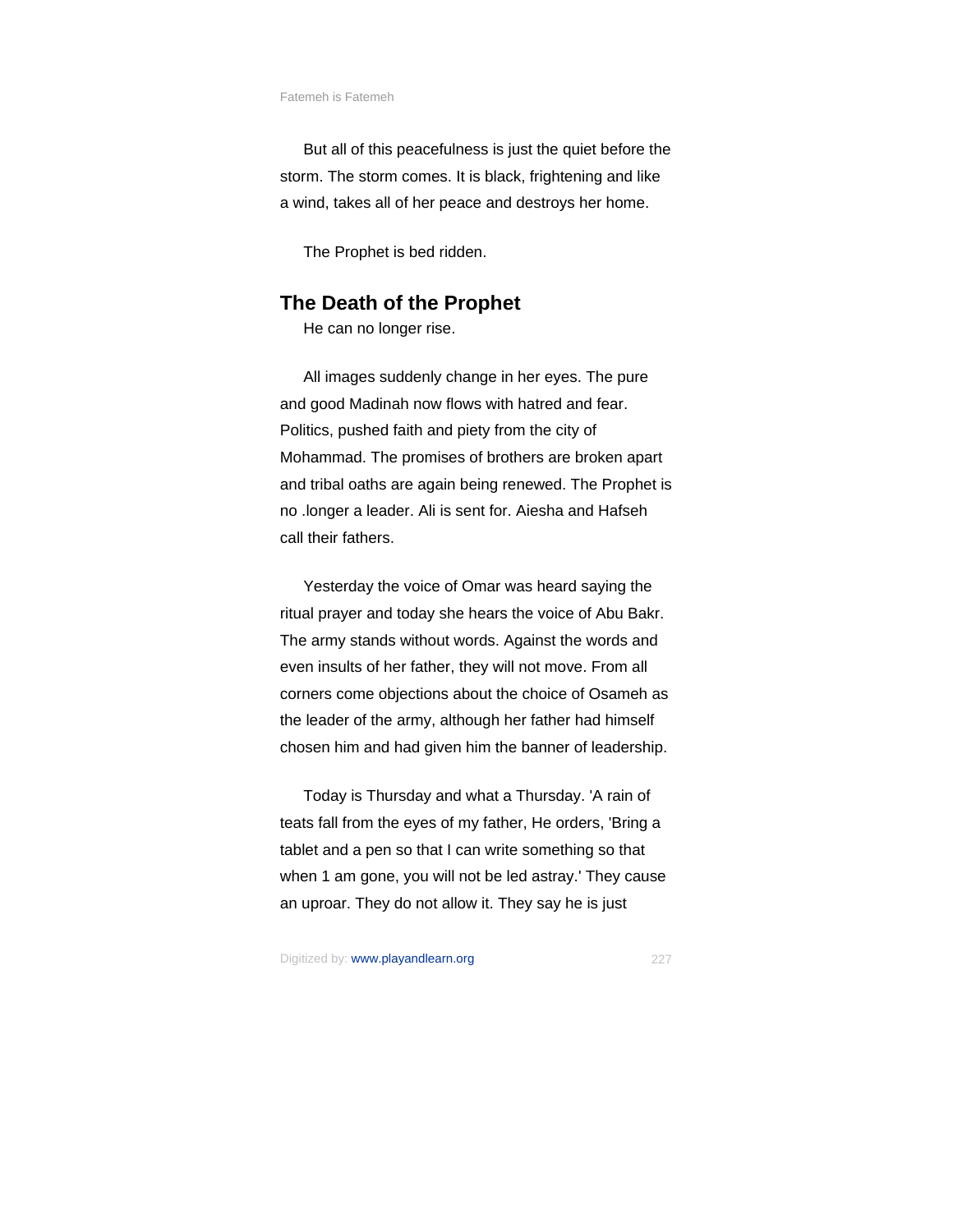mumbling. They say the book of. God exists; there is no need of writing anything.'

'And now, the father no longer speaks. Now the house of Aiesha, which is wall to wall with my house, is silent. His head is in Ali's lap. His eyes are beginning to close. He is speaking to me more with his eyes.'

'I can no longer bear all of these difficulties. He is my father: I am his mother. If he leaves me in this city with all the uproar of these people!

'He does not take his eyes off of me. He is more worried about me. He read in my face that I am suffering. His heart bleeds for me. Fatemeh, his daughter, his youngest daughter, his most beloved daughter.

'He indicates things to me with his eyes. I lean my face over and place it on his. He whispers to me that his sickness is death. 'I will die'.

'I pick up my head. Misery and terror so overcome me that I lose all my strength. The misery of remaining alive after my father almost tears my heart apart.

'Why does he just give me this message? I who am the weakest among all the rest?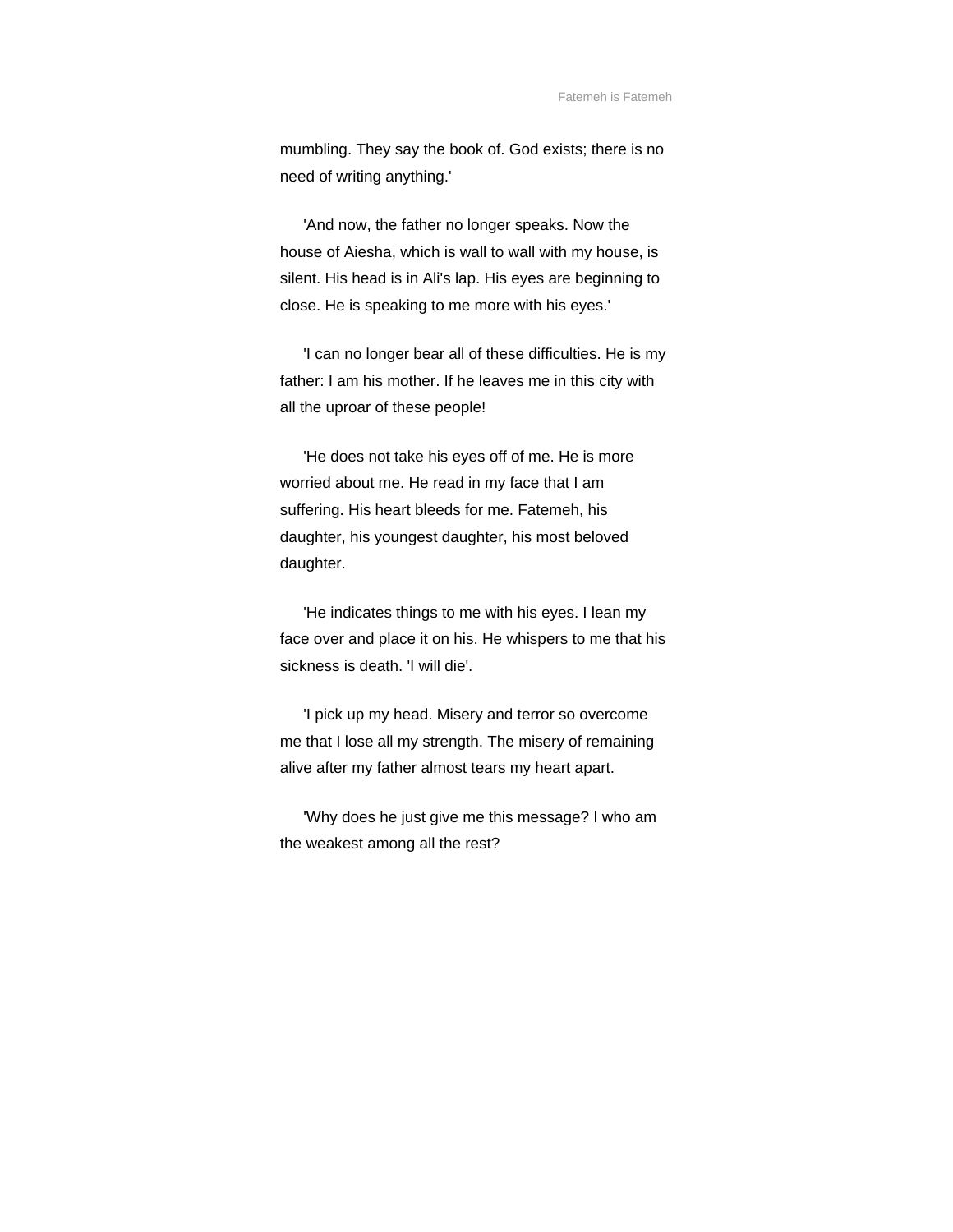'But his look is fixed upon me. His heart burns for his youngest daughter who, like a baby, is addicted to him. He again indicates that I should draw near. It is as if he wants to, continue what he had been saying: 'But, you; my daughter will be the first person from among my family who will come after me and who will join me.' Then he adds, 'Are you not satisfied, Fatemeh, that you will be the leading woman of these people?'

'What a significant condolence. What good news could lessen the pain of this misery except this. The news of the death of my father! God bless you, father. How well you know how to give condolences to Fatemeh. I understand why among all these people, I alone must hear of the news of his death. Now I have found the strength of crying and mourning: 'The man is dying. Clouds gather humidity from his white face, the protector of orphans and the refuge of widows.'

Suddenly the Prophet opens his eyes and says, 'Fatemeh, this poem is in praise of Abu Talib. Don't recite a poem in my praise. Recite the Quran. Recite!'

'Mohammad is no more than a Prophet. Other prophets have been sent before him. If he dies or is killed, you will go backwards and you will return to the reactionary, despotism of ancient time.'

Then he says, 'God curse those who set up the graves of their Prophets as places of worship.' While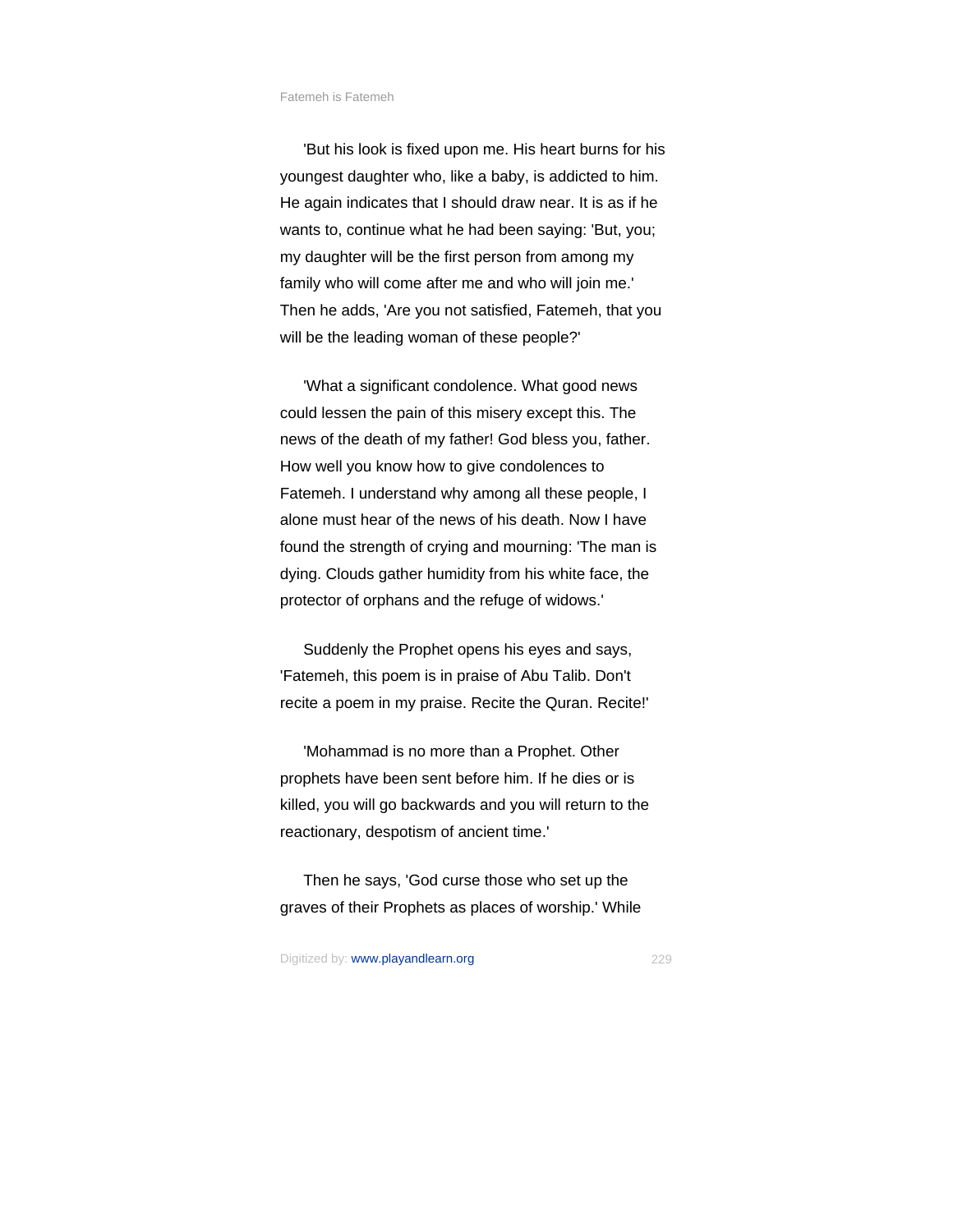whispering to himself, he says, 'is there a place in hell for oppressive dictators?' He continues, 'We have given that home in the next world to those who do not oppress and .create corruption. Whosoever does not want these, should not seek them, should not do them.'

'The politicians do not allow him to write anything, but ask him to just say what it is he wants to write. 'What do you want to write?' Annoyed, he looks at them and says, 'What I intend to do is better than what you call me for.' In answer to those who are asking him what he wants to write, he says, 'I counsel you to three things: first, push the polytheists out of the Arabian peninsula; second, accept the agents of the tribes in the way that I accepted them; third,...!

'Suddenly they all look at Ali. He is silenced by his sorrow. The father is silent. The duration of his silence continues. Looking into a corner, tears well in his eyes and he continues thinking. They leave.

'I screamed in pain. My grief is from your grief, father. In a tone of peace, in answer to me, he says, 'There will never be any sorrow for your father again.'

'My father's lips were sealed, the lips which recited the revelation, lips which had kissed his daughter and her children. He regarded us for awhile and then his eyes closed. Blood flowed from his throat. His head was upon Ali's chest. Ali held a frightening and heavy silence.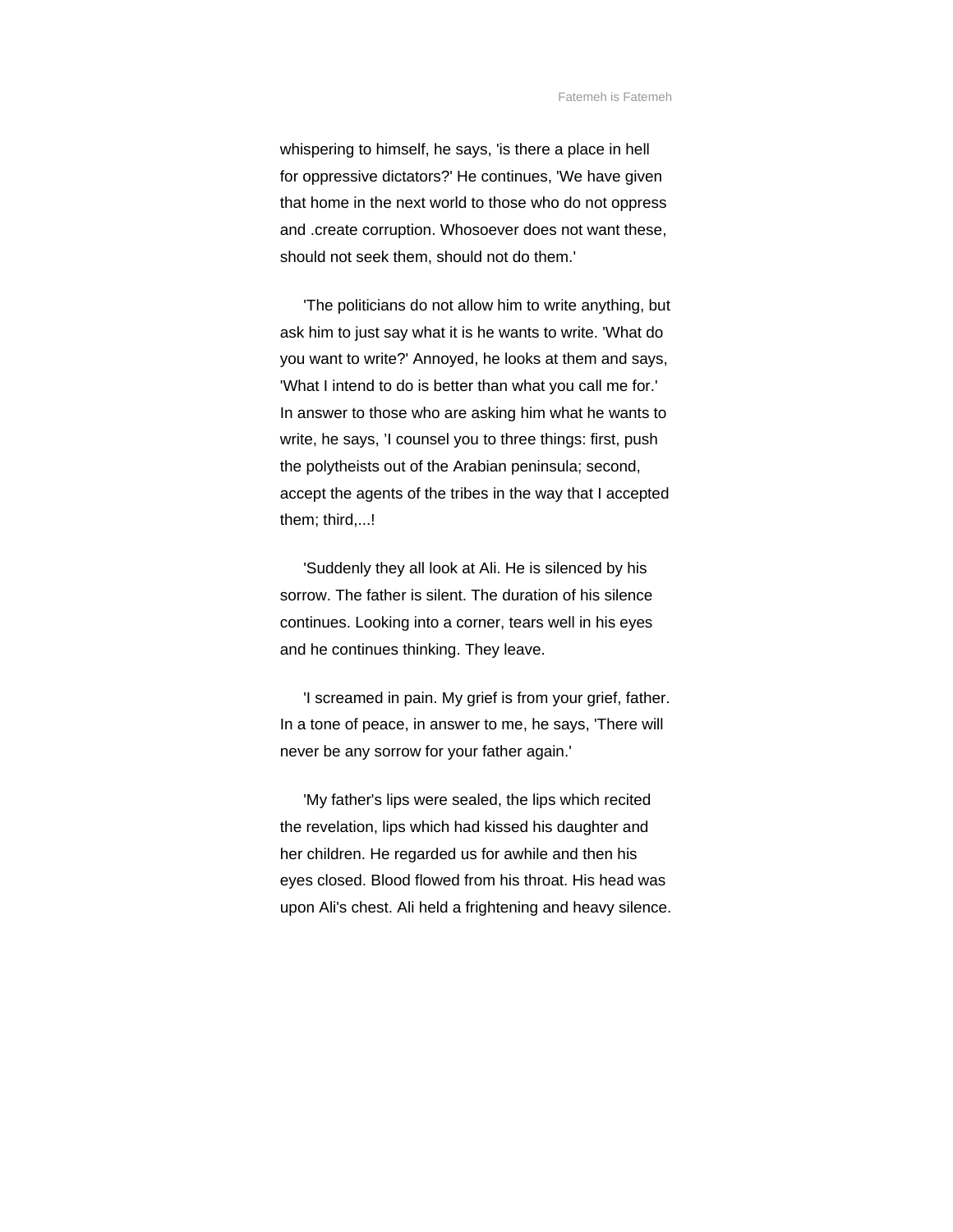As you say, he died before my father. Aiesha lamented upon my father's head as did his other wives.

'Yes. Yes.

The moments passed in the silence of death. Suddenly his hands, which were in a position of prayer upon Osameh's head, fell to his sides and his lips moved, To my highest Friend.' All things ended.

'Father, oh father! You accepted God's invitation. You went to Gabriel.'

'Outside there was uproar. The city was crying with hesitation and fear. I heard the cries of Omar, who said, 'The Prophet has not died. He rose to heaven like Jesus Christ. He will return. Whosoever says the Prophet has died is a hypocrite. I will cut off his head.'

'Several hours passed. It became quiet. I saw that Abu Bakr and Omar entered the room. Abu Bakr pulled. back the covering over my father's face. He cried and? left. Omar also left.

'Ali began the work of ablution and putting on the white cloth of the dead. My husband, Ali, Abul Hassan (father of Hassan, one of Ali's titles), washed the pure body of my father while he continued crying. He poured water upon him and fire upon my soul. People had lost their Prophet. People remained without refuge, the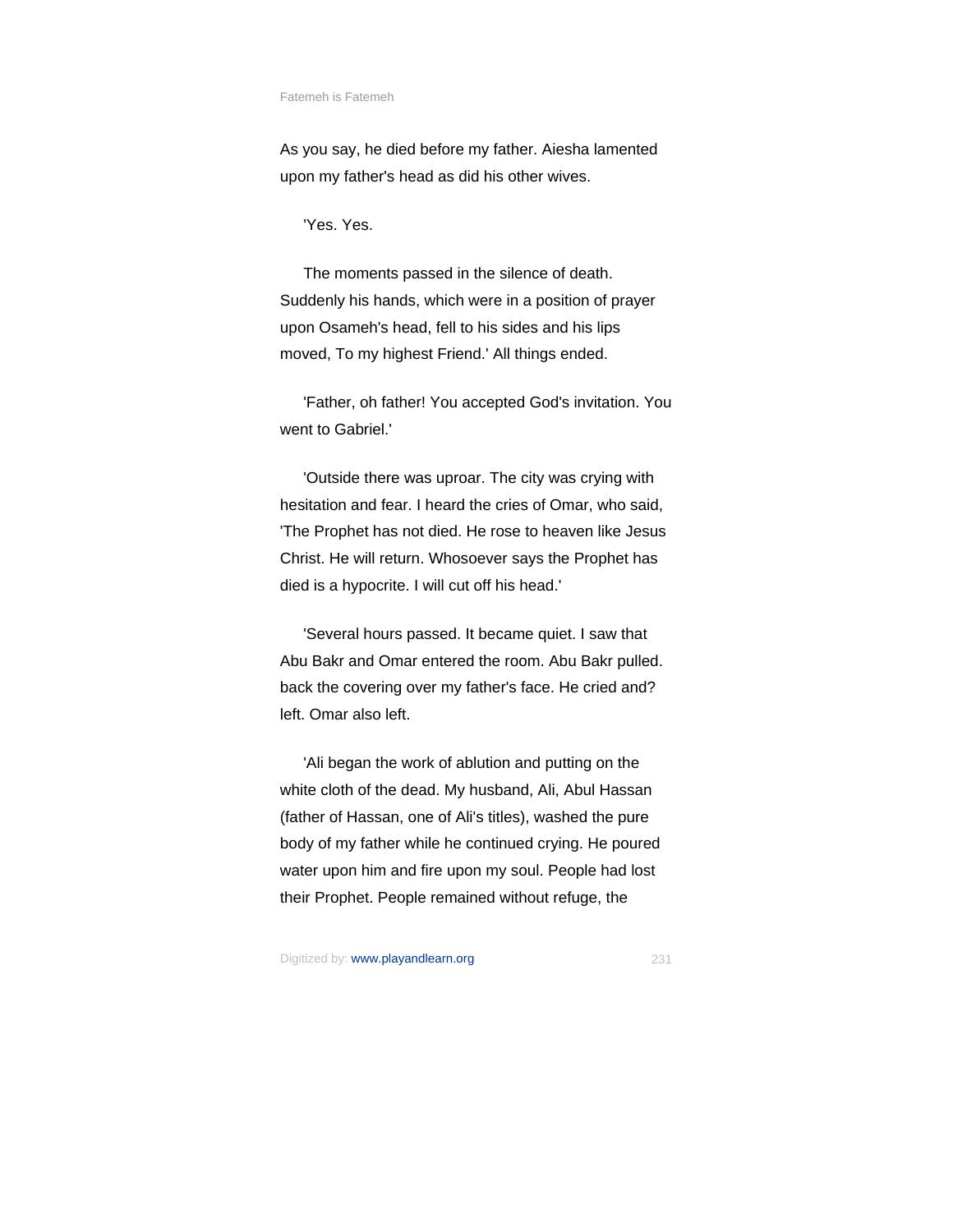Companions without a leader but Ali and I lost everybody and everything. Suddenly, I sensed that in this city, in the world, we were exposed.

'All at once everything turned around. Faces changed. Terror fell from the door and wall. Politics replaced truth. The hands which had shaken in binding brothers together to their oaths moved distances apart and relatives moved closer. The Elders and aristocracy took on a new life beside the cold body of my father, the Prophet of God and Messenger to the people.

'For Ali and me the event is so terrible that we could think of nothing but the death of the Prophet. The city was full of plans, plots and conflicts and for us, existence all at one time, emptied itself. While there was the shadow of fear upon the face of Abbas, our oldest uncle, he came and in a tone full of meaning and frightened, addressed Ali. 'Put your hands forward so that I can give my allegiance so that they can say the uncle of the Prophet of God gave his allegiance to the son of the uncle of the Prophet of God. The members of your family will also give their allegiance to you. When this is finished, no one will be able to oppose it.

'What? Is there someone who wants this position?'

'Tomorrow you shall know:'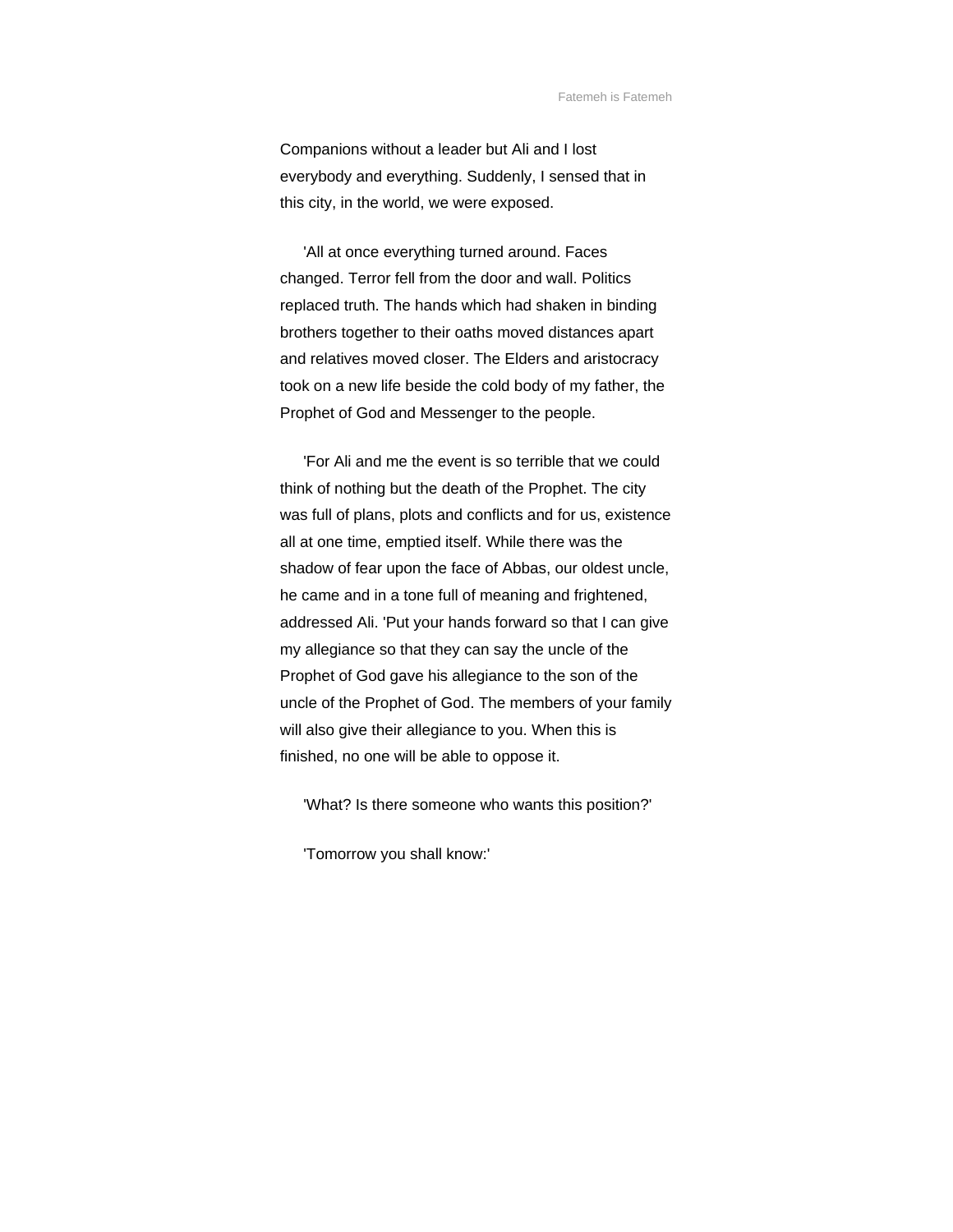'Ali sensed the danger. But this sense of danger passed through him like lightening and left. He was inwardly overflowing with sorrow. Mohammad was his relative, his father, his guardian, his teacher, his brother, his friend. The Prophet was his total capital, faith, feelings and the existence of Ali. He could not bring himself to think about the events taking place outside of this home. He sensed his spirit under his cold hands. He sensed a trembling. He did the ablution. He was busy with the Prophet and, 1, with his children, my children.'

Hassan was 7, Hussein 6, Zainab 5 and Umm Khulthum was 3. Destiny had planned a life of enmity for the young children after his death. Outside the city at Saqifeh, the Emigrants (ansvr) of the Prophet gathered together to choose the representative for the Prophet from among themselves. They felt that the Quraysh of Makkah had their own plans. Abu Bakr, Omar and Abu Obedeh have arrived and they convince them that the Prophet had said, `Leaders are from among the Quraysh.' They reasoned that the replacement for the Prophet must be from among his family. As a result, Abu Bakr was chosen at Saqifeh.

And Fatemeh tasted life in the skirts of her mother and beside her father at a time when there was no longer any effects of the wealth of her mother, the peacefulness of the life of her father, and the happiness of her youth with her sisters. Her mother became old and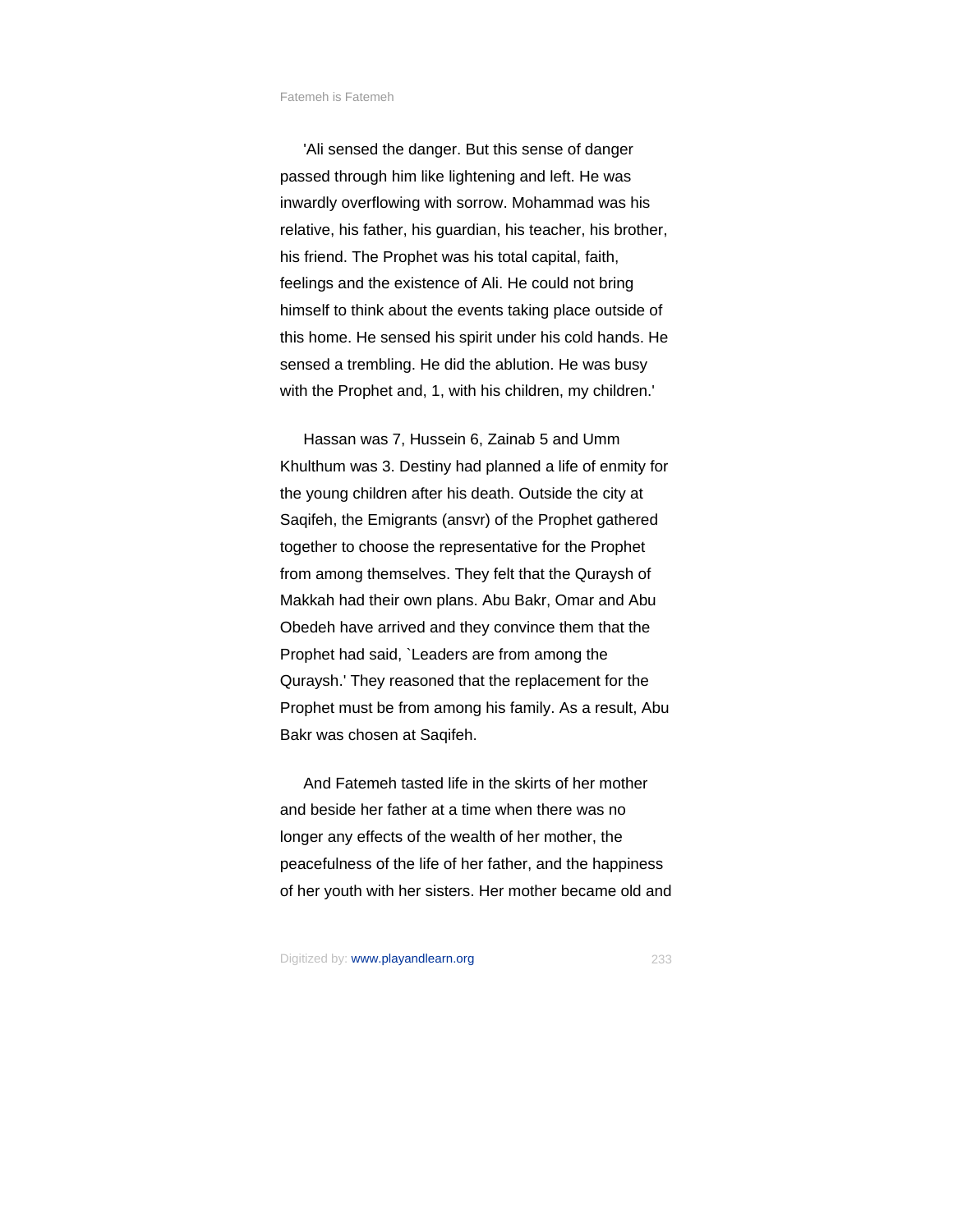broken. Her mother's age had passed beyond 65 years. Happiness, wealth and the good fortune of life were replaced by weakness, poverty, difficulties, an environment of hatred, the treachery of her family and strangers.

And her mother, Khadijah, before being the mother of Fatemeh and wife of Mohammad, was the first associate and the greatest companion of a man who had to bear the heavy load and the troubles of the mission, the one upon whom the mission of heaven had fallen, the mission of removing the blackness of ignorance, the mission of returning the fire of God to mankind, freeing people from the chains of bondage; changing the economic system of slavery from the prison of the thought of idol worship, is now the mother of Fatemeh, but completely occupied with Mohammad who inwardly has received a wonderful storm of thoughts and feelings about that which is above life and happiness. Around her, a fire full of hatred and the troubles of the worship of materiality and enmity spread. The mother of Fatemeh is busy with the difficulties and the Revolution of Mohammad. Mohammad lives amidst his troubles and his Revolution the message of God and his people.

There is no heart which would sense what Fatemeh was now feeling. The love of Fatemeh for the Prophet was much more than the love of a daughter for her father, the daughter who was also the mother of her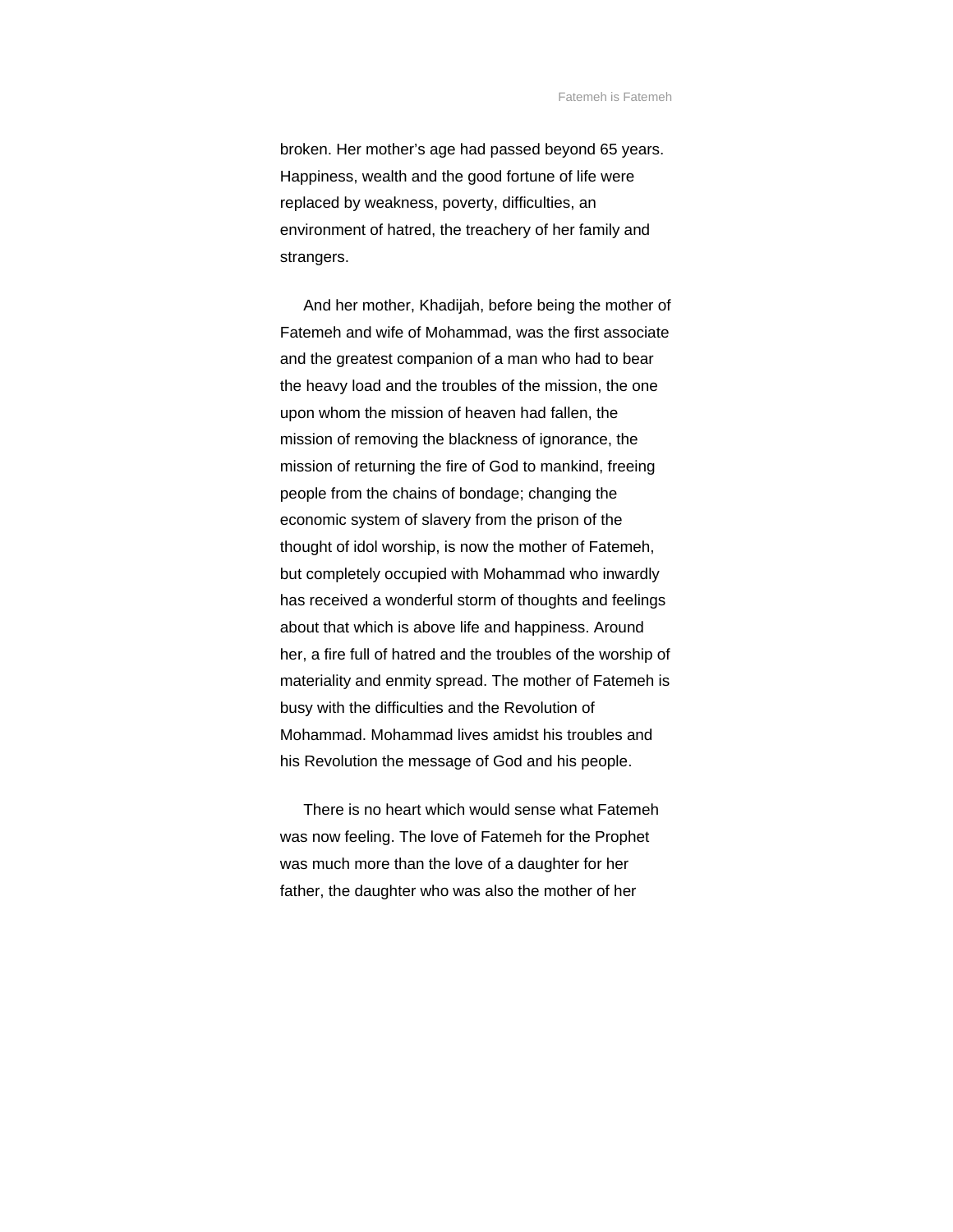#### Fatemeh is Fatemeh

father, a sympathesizer with him in his exile and loneliness, acceptance of his troubles and his sorrow, companion in the religious struggle, a link in the chain of his confines, his last daughter and during the last years of his life, his only child. After his death, she was his only survivor, the light of his home, the only pillar of his family and, finally, the only mother of his children, his inheritors, and the wife of his Ali.

Just when Fatemeh needed the love of her mother and the kindness of her father, she senses that her mother and father, who had both only lived with pain, loneliness and misery, needed her child like kindness and caresses. Her sympathies and her life with him was only 40 years of death. The house which had made them house mates was the result of their being homeless. The attraction which they had between their family had made them strangers with others and exiled in life. It was their loneliness which brought them together.

There is a saying that 'a heart which finds a friend through trouble and sorrow develops a friendship which, in comparison to a love based on happiness and pleasure, is much deeper and more certain.' The feeling with which one views how one has lived one's life and how one's friend has answered one's needs is not the same as the feeling of familiarity one senses with the friend in one's own being. For when one sees that one has sacrificed one's life and that the needs of the friend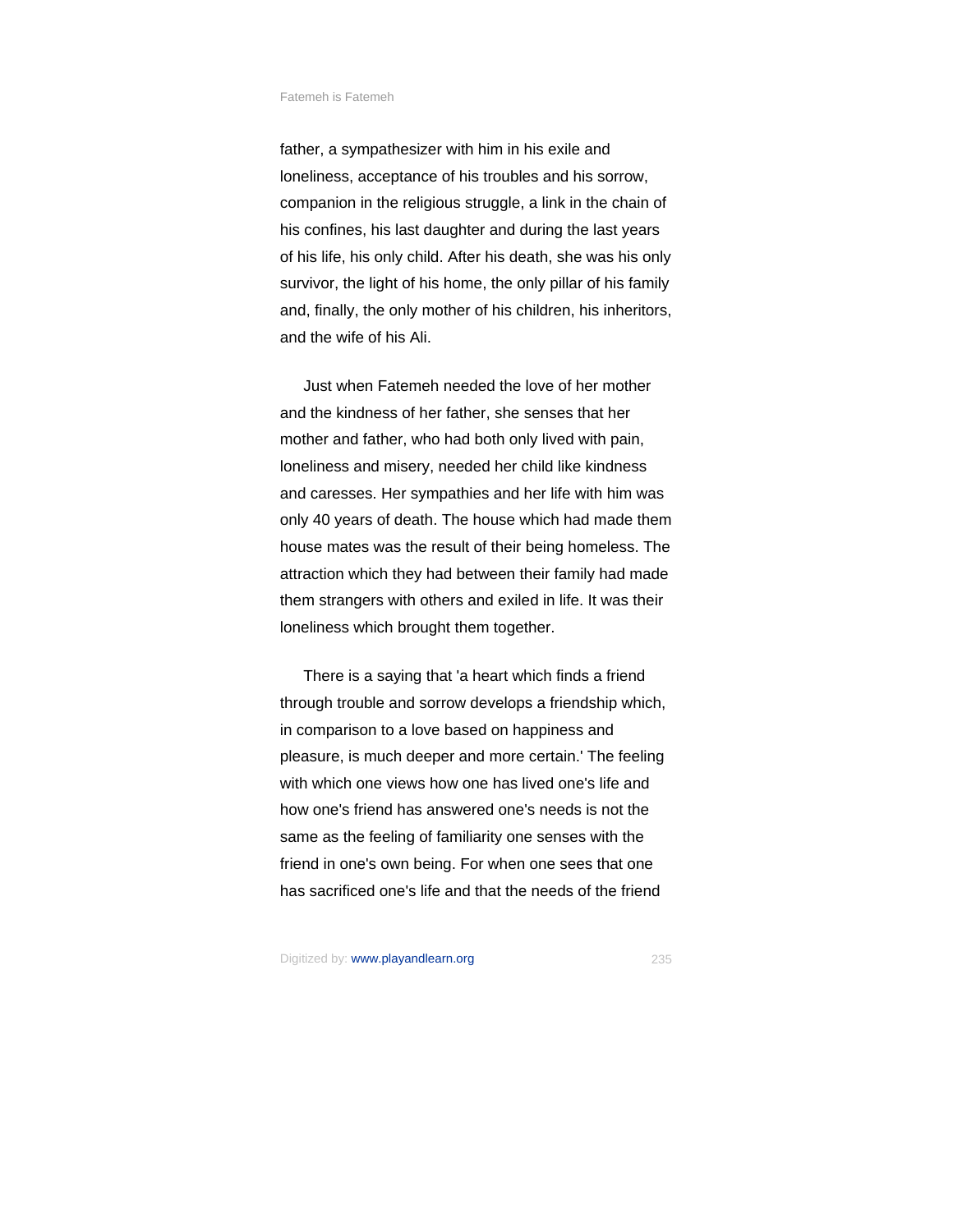have been met, the spirit in the heights of its subtleness and the depths of its feelings where friendship and faith form another spirit within the self senses relatedness with the spirit of friendship. Perhaps both feelings are the same, but they have opposite orientations. No. They are not the same because to give friendship and to give love are not one and the same thing.

And Fatemeh gave such friendship to the Prophet that there is no comparison to one who gives love to one's father. The intimacy and purity of feelings which she had towards him created a continuous link and a situation incapable of being described. With the spirit of her father within, she was able to bear the years of difficulties, hatred. feat and torture. She bore the fact that her hero father was sacrificed for he was among those who remained a stranger in his own country, an unknown in his own city, alone among his family, those who spoke his language. He remained without someone to talk to. He had to confront all sides. He had to stand face to face with ignorance and idol worship, in wild conflicts with untamed elders, petty aristocrats and hated slave dealers.

His shoulders were bent under the heavy weight of the divine mission of the One God, alone in this long walk from slavery to freedom, from the dark valleys of Makkah to the heights of the peaks of the mountain of Light, alone and without a companion while his soul was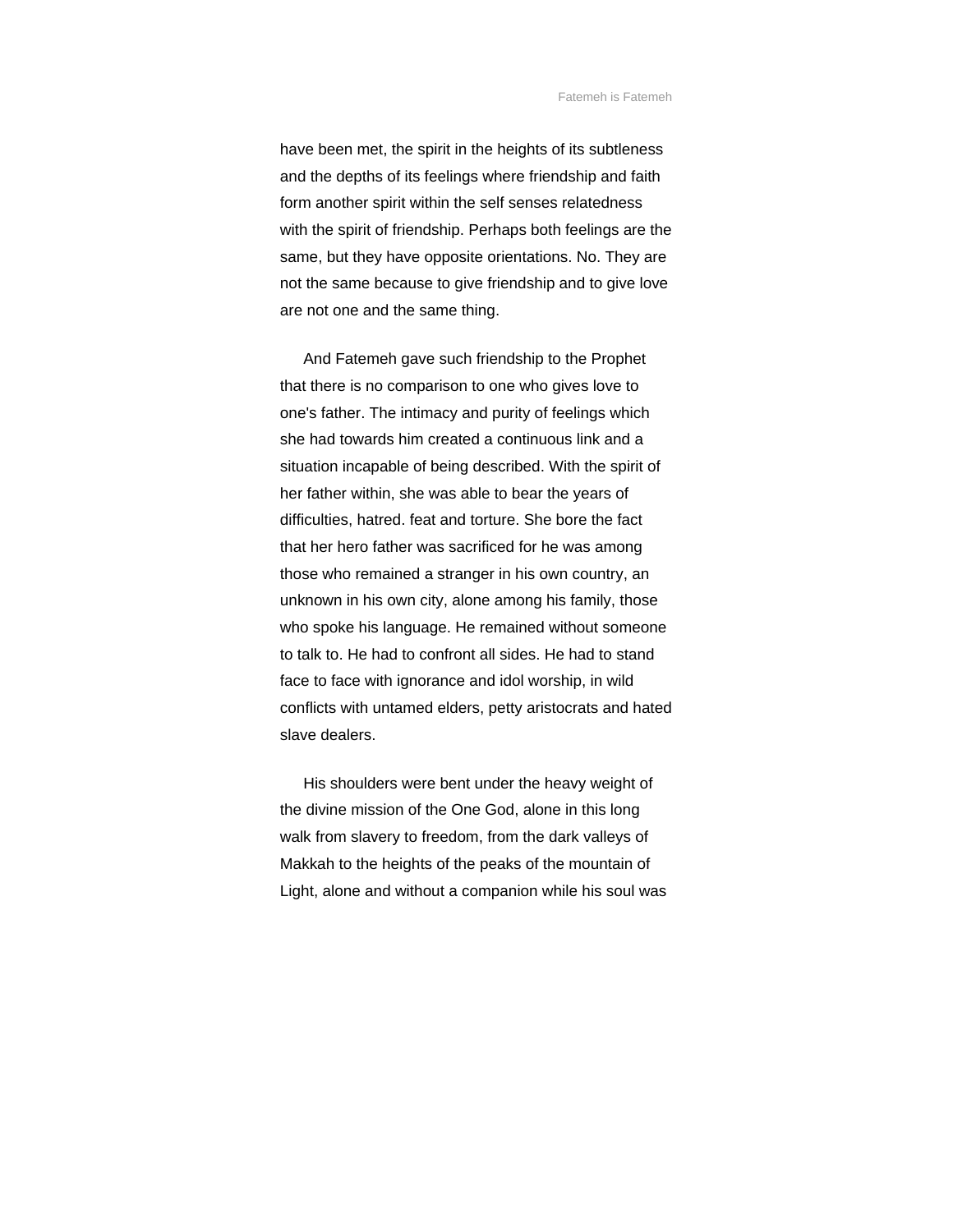suffering from the hatred, plots and un-awareness's of the people and his body was wounded from the troubles and blows of the enemy. He tried harder than anyone else to bring happiness and salvation to the tribe he was appointed to and yet he and his family suffered because of the trouble his tribe caused him. They treated him as a stranger.

On the one hand, he was alone, a suffering spirit, bearer of the Revelation and on the other, he was a storm of love and fiery faith. Tribal enmity, the unconsciousness of the people, the loneliness of not having anyone and the heavy weight of the load of the `trust' he had brought caused him anguish. God had offered the burden of bearing the weight of the heavens and the earth to the mountains but it was rejected. Only mankind was willing to accept the responsibility. In following this, the Prophet, everyday, from morning until night, would cry out a warning to whoever passed by the Safa Hill of the danger the people who were asleep and passive faced. He did this under the rain of problems that sought him out each day.

He announces the message in the sacred precinct of the Masjid al Haram, beside the dar *al-madweh,* the meeting place of the wealthy Quraysh aristocrats and before the eyes of 330 dumb, senseless, spiritless idols who are the gods of the people. He calls the people to awaken. He cries for freedom. At the end of the day,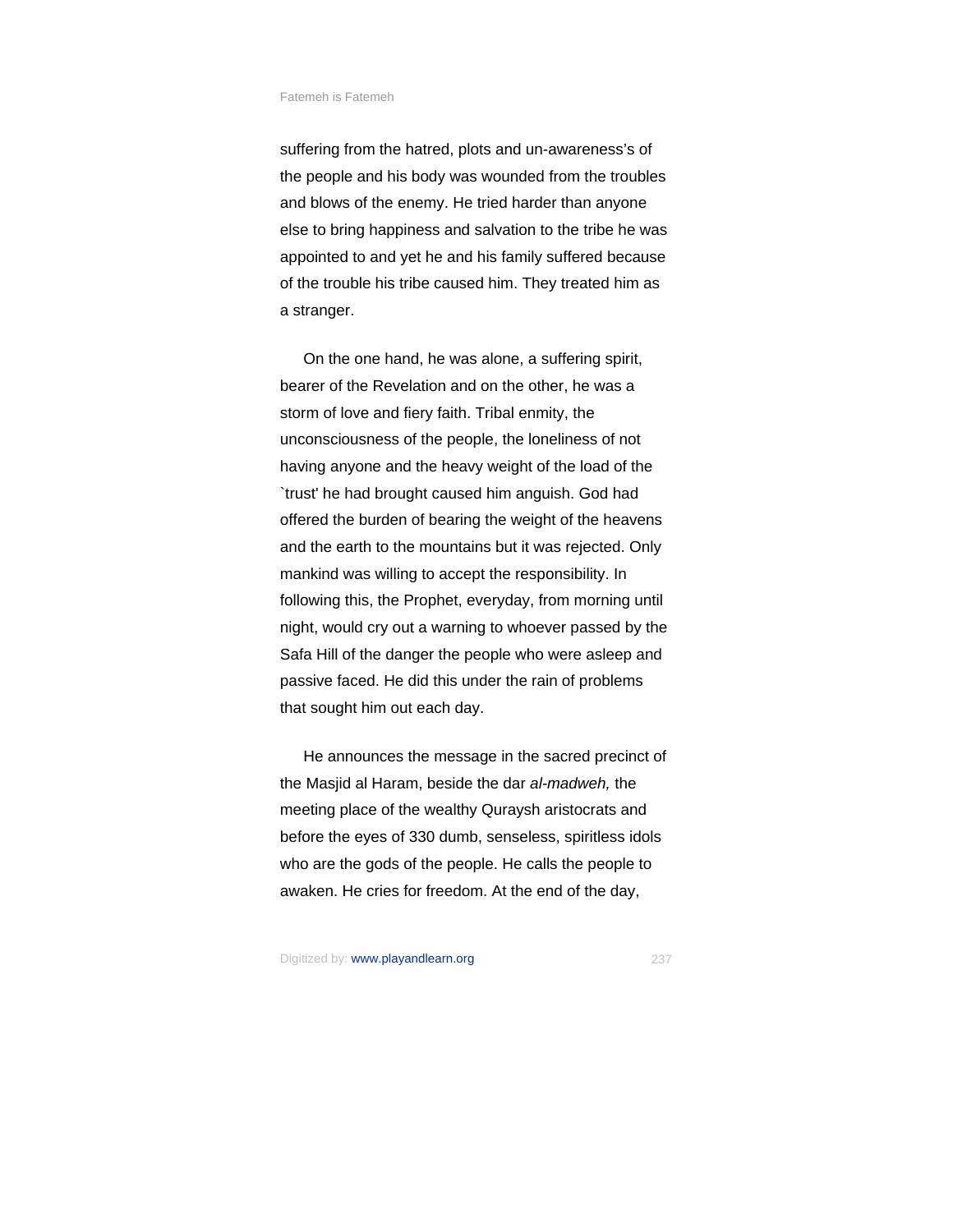tired and exhausted, wounded internally, his heart overflowing with pain, he returns to a silent home empty handed, followed by mockery. Within his home there is a woman broken under the sufferings of life, her body any! her whole existence full of love, her two eyes waiting in anticipation, watching the door.

Fatemeh, a young girl, weak, moves step by step with her father through the streets full of hatred, within the Masjid al Haram under the taunts of curses, mockery, contempt and difficulties. Whenever he falls he becomes like a bird that has fallen out of the nest. When a bird falls from its nest, the possibility arises that it will fall into the claws and beaks of wild animals or birds. Fatemeh throws herself upon her father. With all of her strength, she protects him. With her small, fine hands, she takes her hero into her arms. With the edge of her small, fine fingers, alive with kindness, she cleans the blood from her father's head and hands. She heals his wounds with her soft words. She encourages the man who carries the Word of God. She returns him to their home.

She is a link of kindness, attraction and love between a suffering mother, and a suffering father. When her bloodied father returns from Taif, she alone comes forward to greet him and with her child like, endearing efforts, attracts him to herself, inspite of all of his worries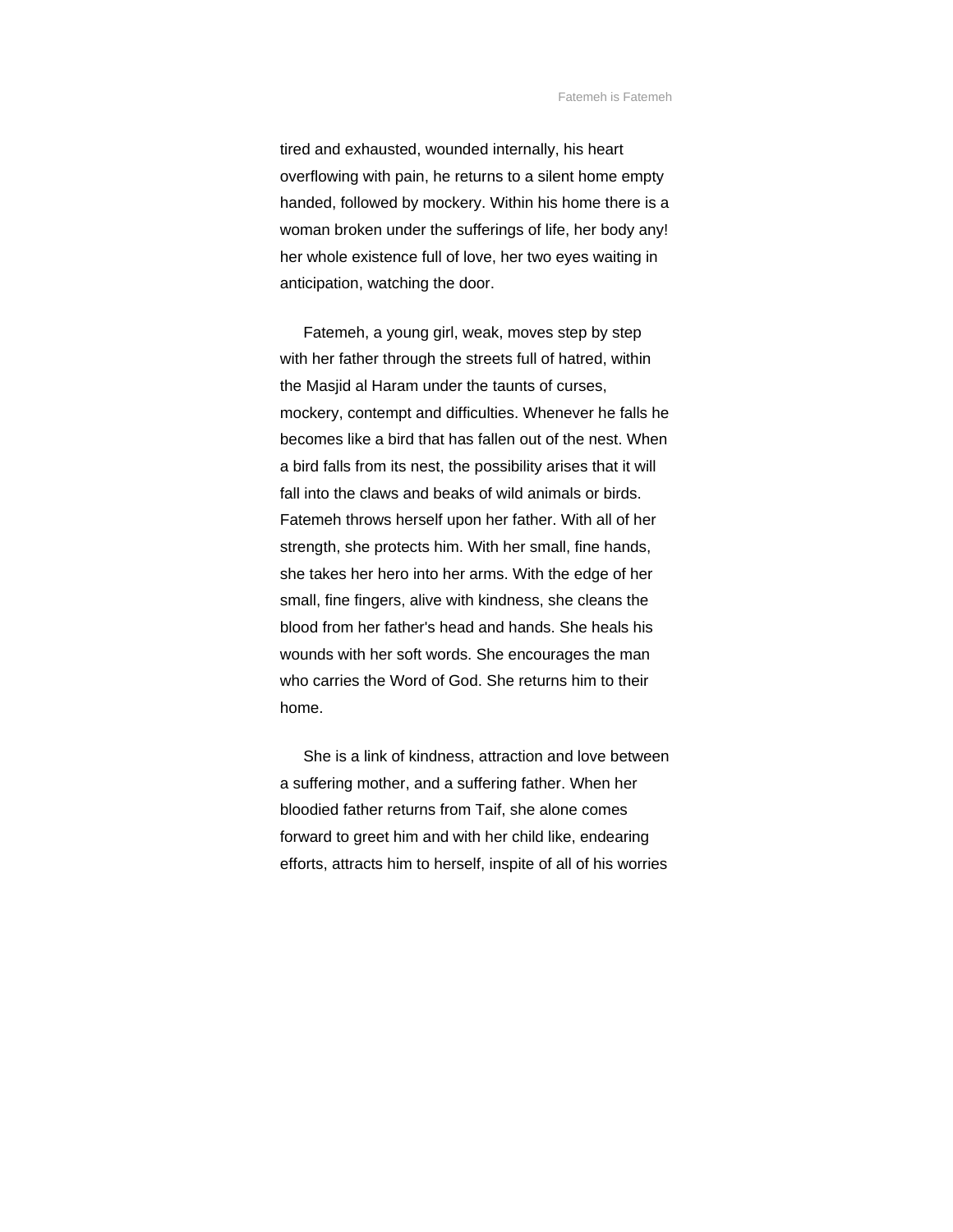and troubles. She attracts his heart towards her warm reception.

In the valley of the confine she lives three years beside her sad, bed ridden, elderly mother and a suffering father with all of his difficulties. She bears hunger, sorrow, loneliness. After the death of her mother and the uncle of the great Prophet, she fills the sudden emptiness of the life of her father with her feelings, kindness and endless understanding for he is now alone both within the home and outside of it.

She acts as a mother to her father who is now very much alone. She devotes love, faith and all the moments of her life to her father. Through her kindness, the feelings of her father are fulfilled. Through her devotion and faith in the mission of her father, she gives him energy and honor.

By going to Ali's house and by accepting his noble poverty, she gives him hope. Through Hassan, Hussein and Zainab she offers her father the sweetest and dearest fruits of her life, full of sorrows in return for the fact that her father did not have a son and had seen the death of his three infant sons and three grown daughters. These are the roots. They are deeper than those of the feelings of a child which extend for her whole life of 18 or 28 years. Stronger than life, purer than will and faith, richer than liking someone and at the same time woven together from all of the golden webs of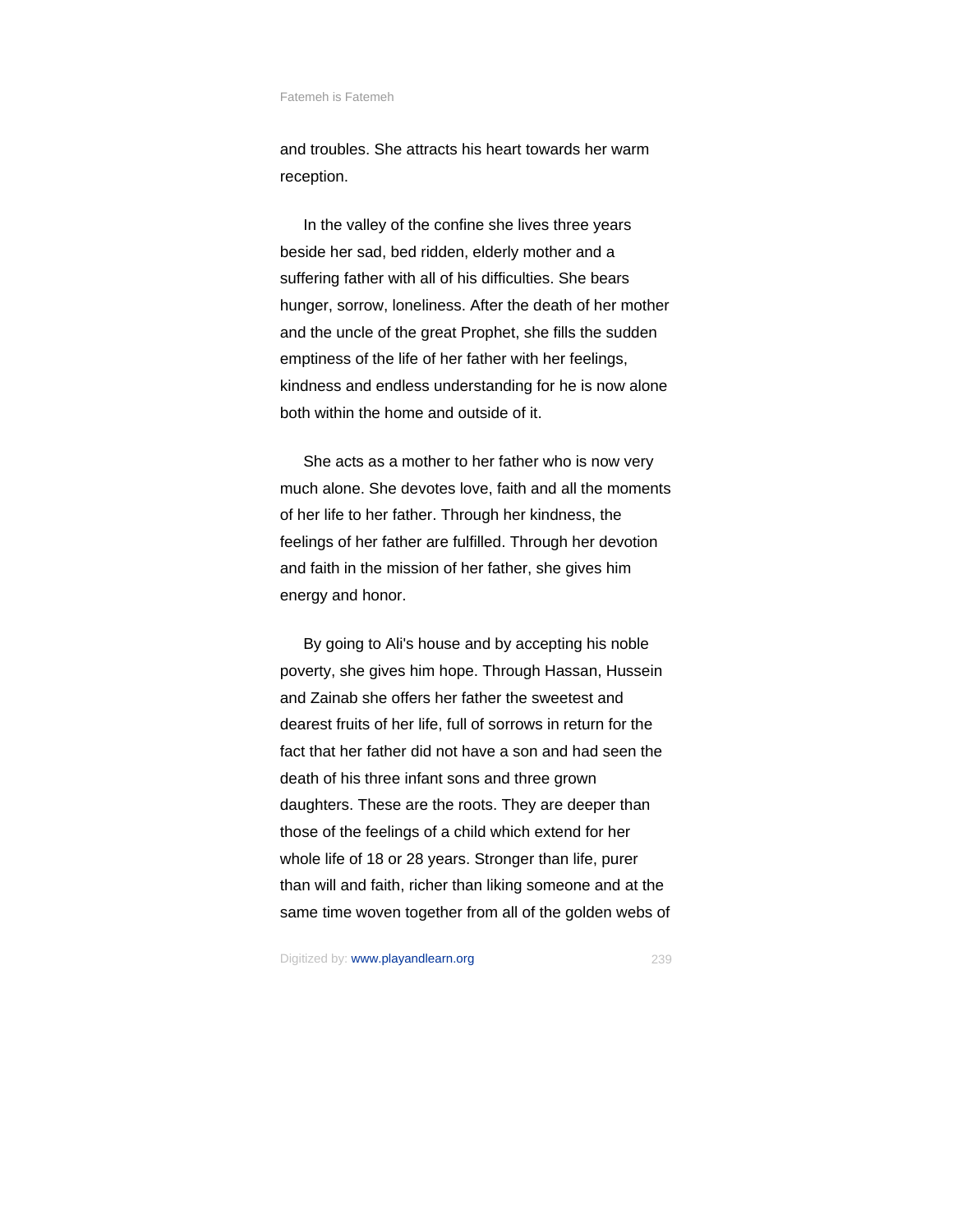the beyond are all created in the soul, depth and conscience of Fatemeh. They join her with the spirit of her father.

And now all of these roots suddenly become disconnected through the thorn of the death of her father. Fatemeh must now 'remain' without him and 'live'. How terrifying and heavy is this blow to the thin heart and weak body of Fatemeh, this girl who is alive only through love of her father, through faith in the faith of her father and because of her father.

It is no accident that the Prophet, upon his deathbed, consoles her and gives her the strength, the strength of bearing her father's death. This strength is the only gift from the death of her dear one. This special news is that she will join him sooner than any of the others.

Because Fatemeh is afflicted with the heaviest blow which nature in its power can give, she suddenly falls into the most painful and most broken state. The death of her father is enough for her but another blow comes to her as well, a blow which even though it did not have the strength of the first, it was at least as deep and perhaps deeper. The hand of fate gives her no respite, the second blow follows close upon the first with only a few hours separation.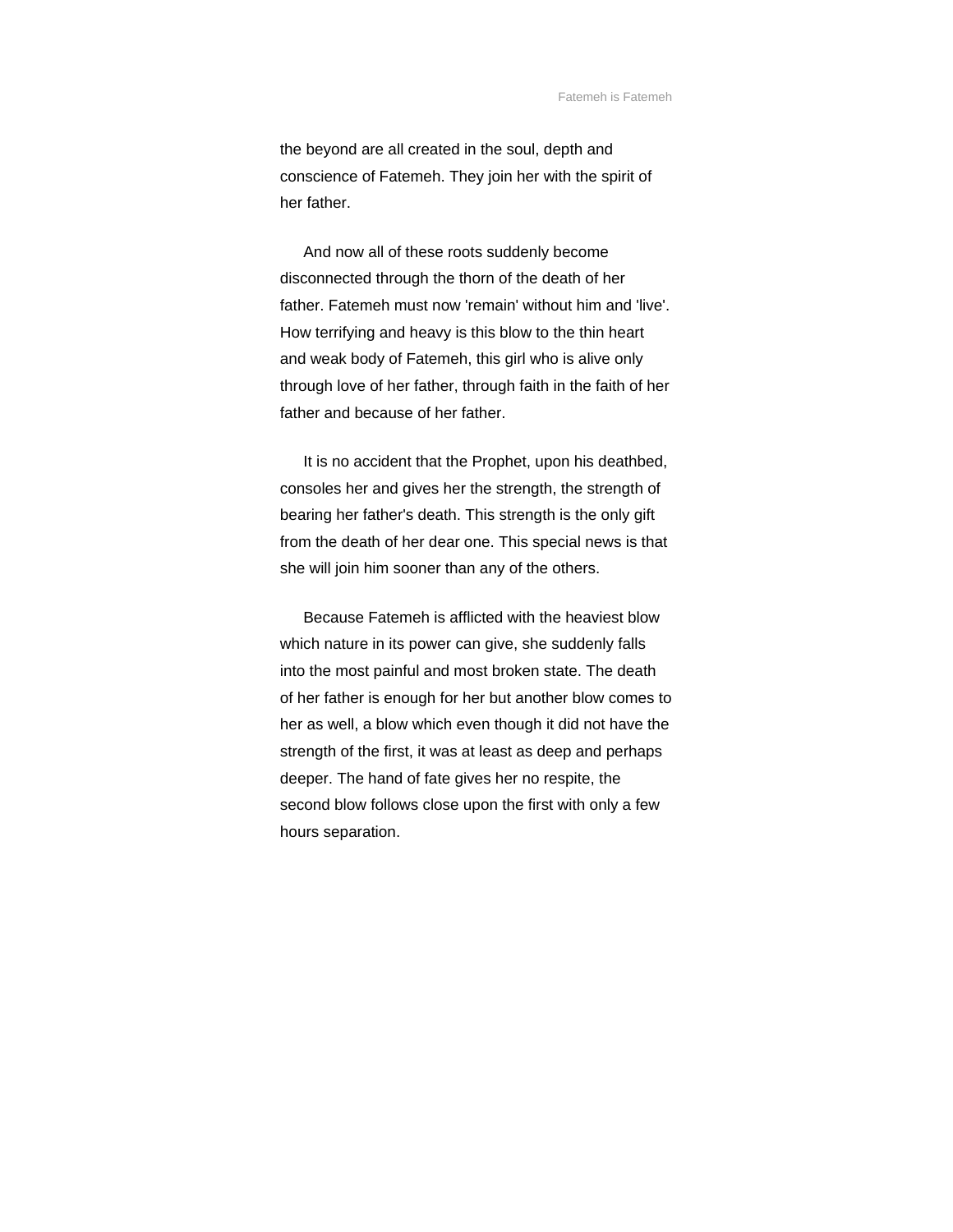Fatemeh is Fatemeh

'Someone else is elected to take the place of the Prophet.' What difference does it make if this person was Abu Bakr or anyone else for that matter. It is not Ali.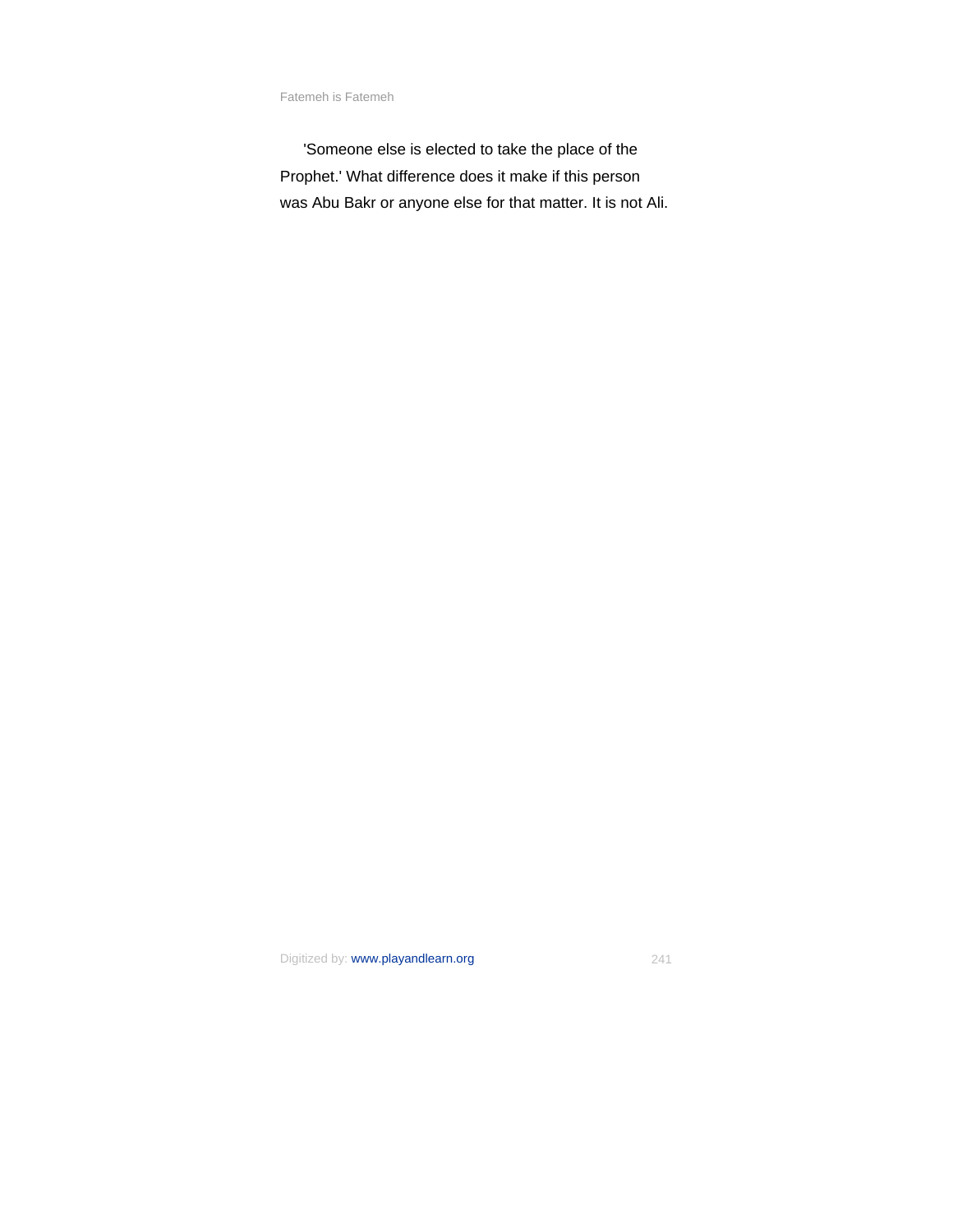## **Her Final Struggle**

# **Why Not Ali?**

Everything becomes clear. Why had the Prophet upon his return from his last pilgrimage and prayer at Ghadir Khom introduced Ali in front of all of the groups of Muslims who had accompanied him to the gathering and have them admit that the leadership of Ali was the same as his leadership?

Why was it that when the Prophet had not yet entered the city, a group of 12 people circled the mountainous road so that he and perhaps Ali would be killed? And this plot which came about after Ghadir relates to it because the elections were no accident.

And why is it that, although the Prophet is informed about the plot before hand and orders them to be taken away after the event, he does not reveal their names? It is not a small accident especially considering the particular interest of the Companions of the Prophet who have even the least important events of his life recorded with care.

Why did the Prophet in his last battle, the Battle of Tabuk, accept considering his age and the age of his great and elder Companions and those who were not military men, who were not men of the sword but more political elements that they go to this battle to fight the powerful foreign Romans in the north of the country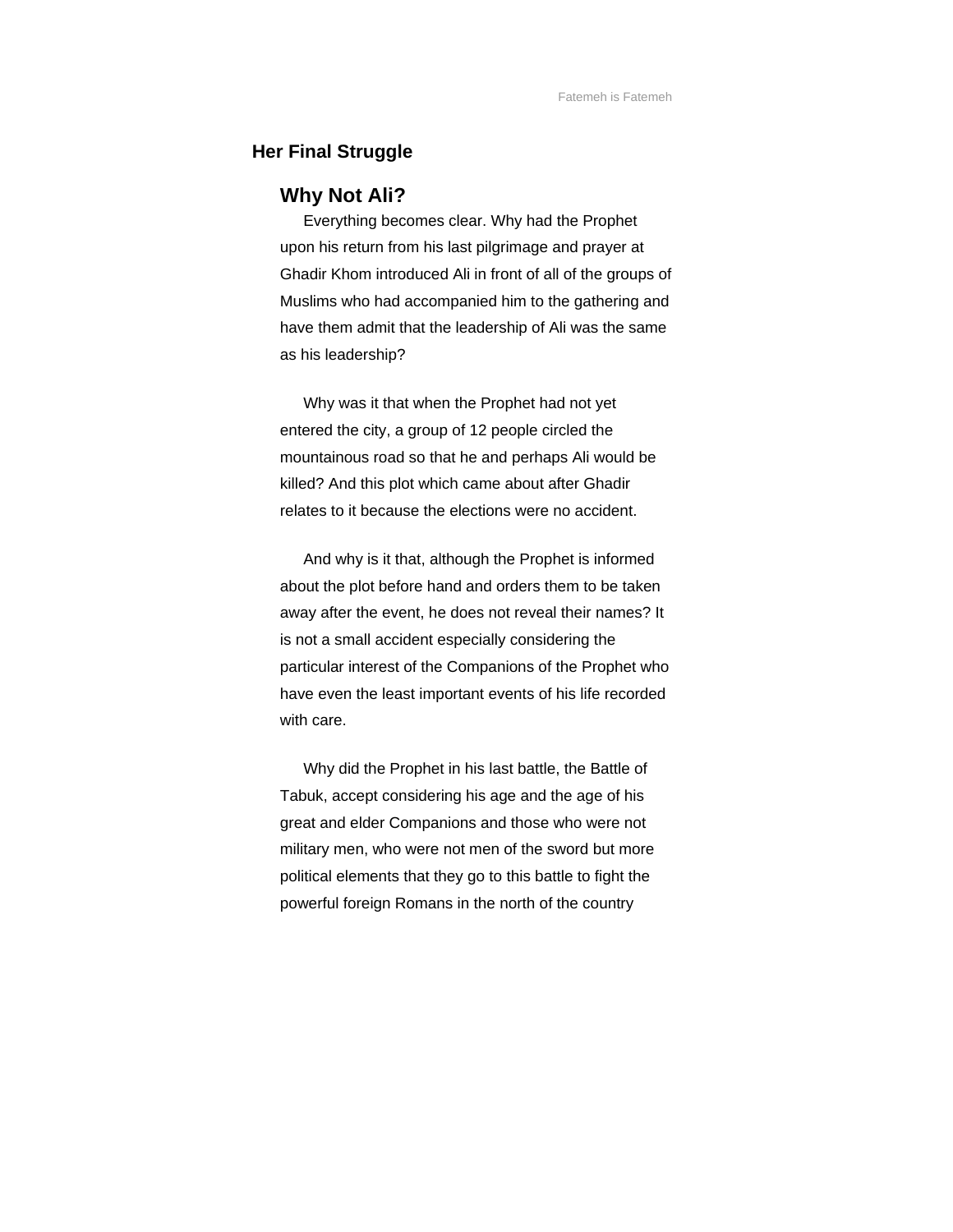where the danger of death was very great? Why did he single out Ali, and, against the will of Ali, the reproach of the Jewish people and the hypocrites, keep Ali in Madinah even though Ali is known as a man of the sword, the hero of many battles, the bearer of the flag and the conqueror of the famous and great battles of the Prophet? He says to him, ` I leave you for that which I left behind in Madinah. Are you not satisfied that your relationship to mine is the same as the relationship of Moses' with that of his brother Aaron?'

Why did he, at the time of his death, send an army to attack the Romans and not because of an emergency and/ or for defense? Why does he send Abu Bakr, Omar and the other great men and politicians who had influence along with the army? Why, with such an army, does he choose the 18 year old Osameh to lead the army while these great men are among the common soldiers? Why, when there is objection to his leadership because of his youth, does the Prophet get angry and in strong terms criticize those who think age is more important than worthiness?

And why when he is feverish and at the door of death, does he insist and persist, pray and insult so that the army would move quickly, the elders would move and he kept Ali in Madinah? Why, at the last moment of his life does he ask for a tablet and pen and say, 'I want to write down something so that you will never go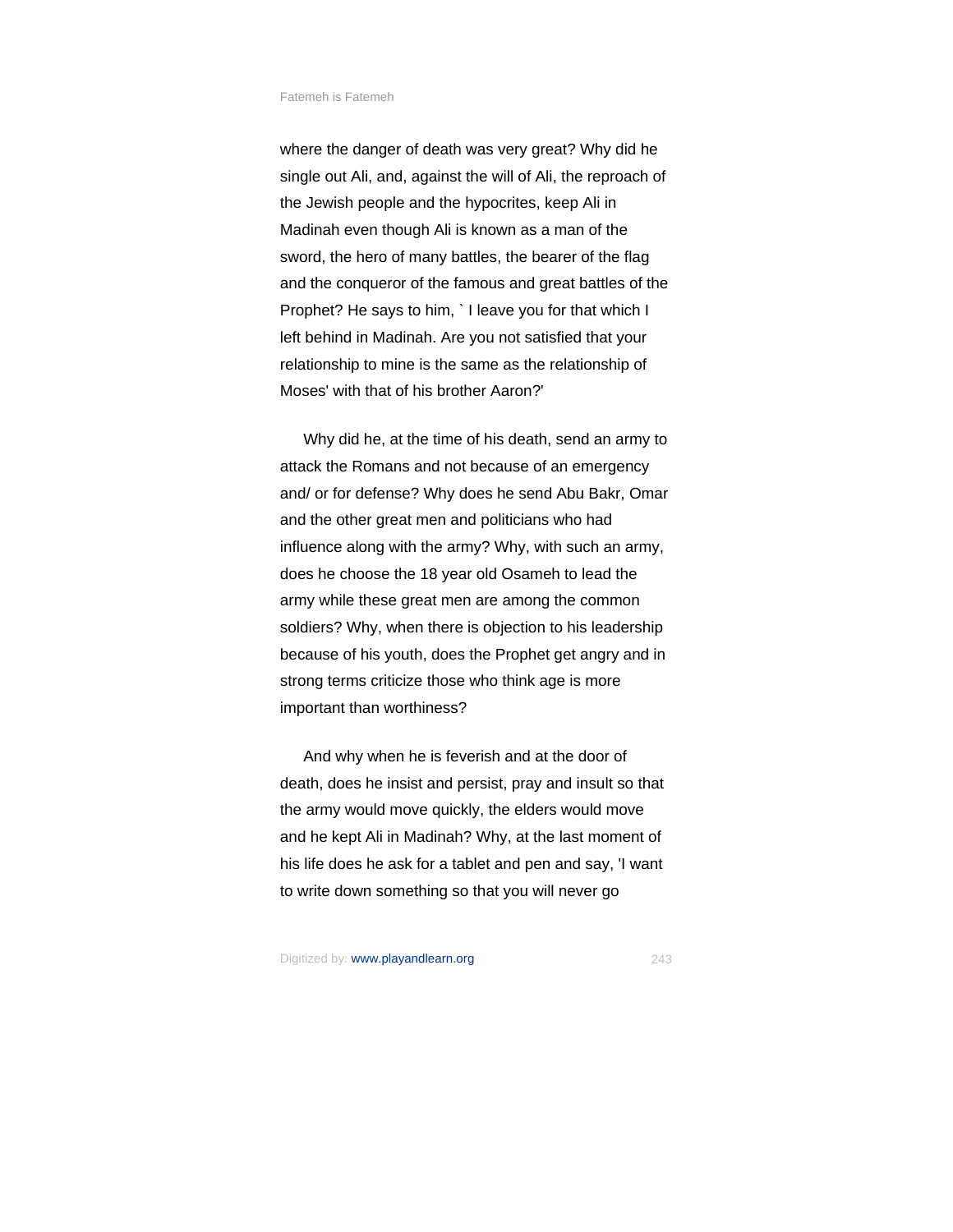astray.' Why do those who had just been elected not allow him to write anything down? They even argue in front of him and create uproar. They bother him. They even insult and protest to his wives who were crying behind the curtain saying, 'The Prophet wants to leave his last will and testament. Bring him a tablet and a pen.' They delay. They call themselves friends of Joseph until the Prophet, in anger says, 'All of those women are better than you.' and then he asks to be left alone.

Why at the end of his life, when the Prophet says, 'I have three pieces of advice for you,' he mentions only two of them and the third one, which is about Ali, remains unsaid? Why when Bilal says, 'it is the time of ritual prayer,' and he is not able to rise from his bed, he says, tell Ali to come.' Suddenly both of them appear in answer to the message of his daughter and the Prophet sees all three of them at one time and then, without saying anything, asks ail three to leave.

#### Why? Why? Why?

Why was it that the Prophet, who at the most difficult time of battles, face to face with the power of the enemy, and he lacking power, filled with loneliness, always spook full of hope and strength, certain of the future? Why during the last days of his life when he is on the edge of his victory is he so afraid and worried?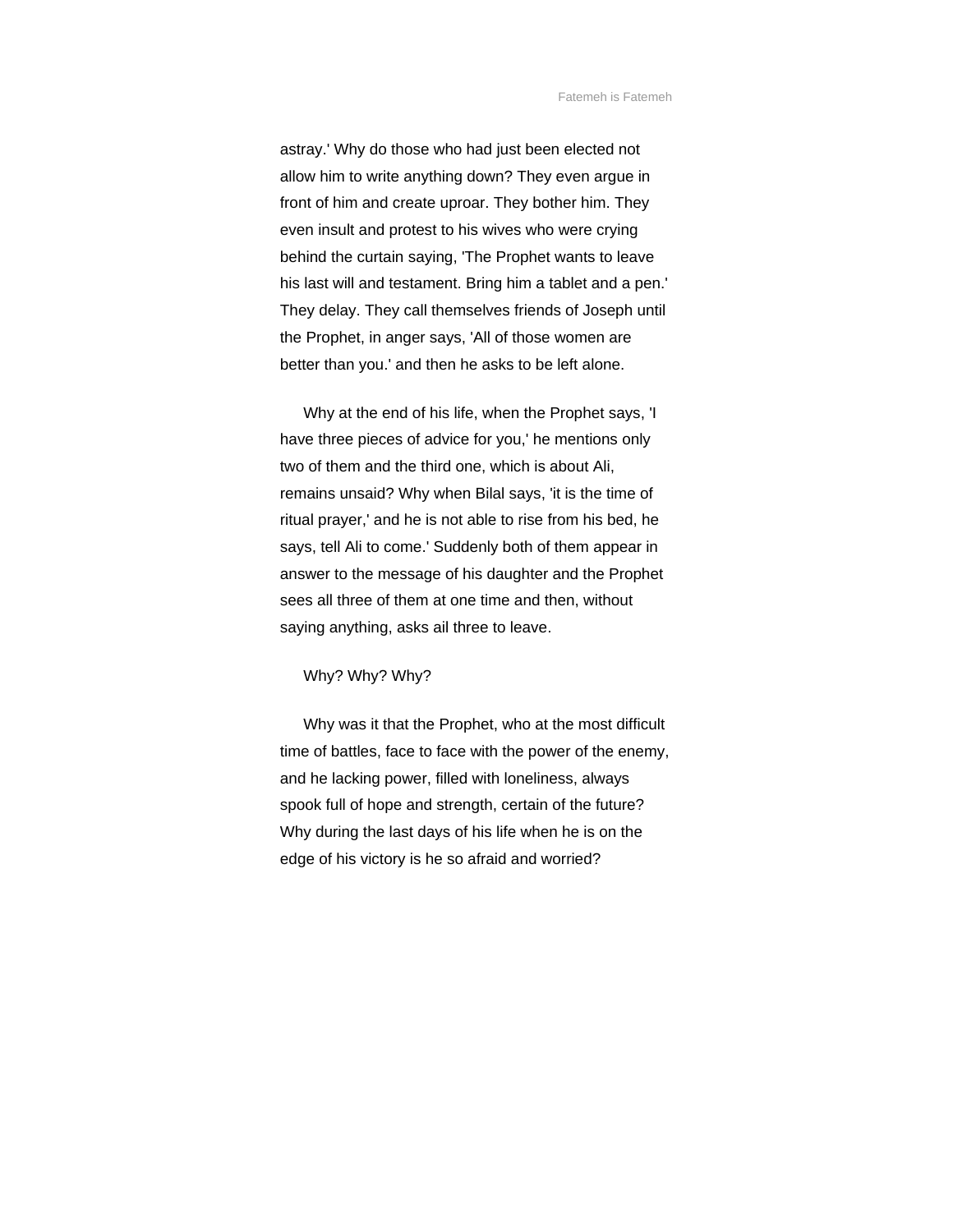Why the last night of his sickness before his death, in the middle of the night, alone with his man helper, does he go to the graveyard and spend a long time whispering to the silent corpses, with the greatest of pain, saying, 'May God bless you all. How lucky you are to be dead and therefore not facing this present situation.'

Why is it that as he gets closer to death he repeats more and more often that plots and conspiracies like parts of the black night are now continuously appearing? Yes. Now all of these why's are answered. A part of that black night has passed by. Ali has finished burying the Prophet and the great Companions, at the same moment, bury his rights.

They come from Saqifeh to the mosque so that the Caliph can announce his leadership in a message to the people. Ali returns from the empty home of the Prophet to Fatemeh's home to begin 25 years of silence, full of pain, loneliness and blackness.

And it is Fatemeh who must bear the weight and anger of this unmerciful blow along with her delicate soul. Her father, her refuge, her dearest beloved, has gone. Ali, her brother, husband, friend and only familiar family and sympathizer, sad and broken, remains at home and, like herself, remains alone. It seems like in a space of a few short hours, they all became strangers. Madinah no longer recognizes them.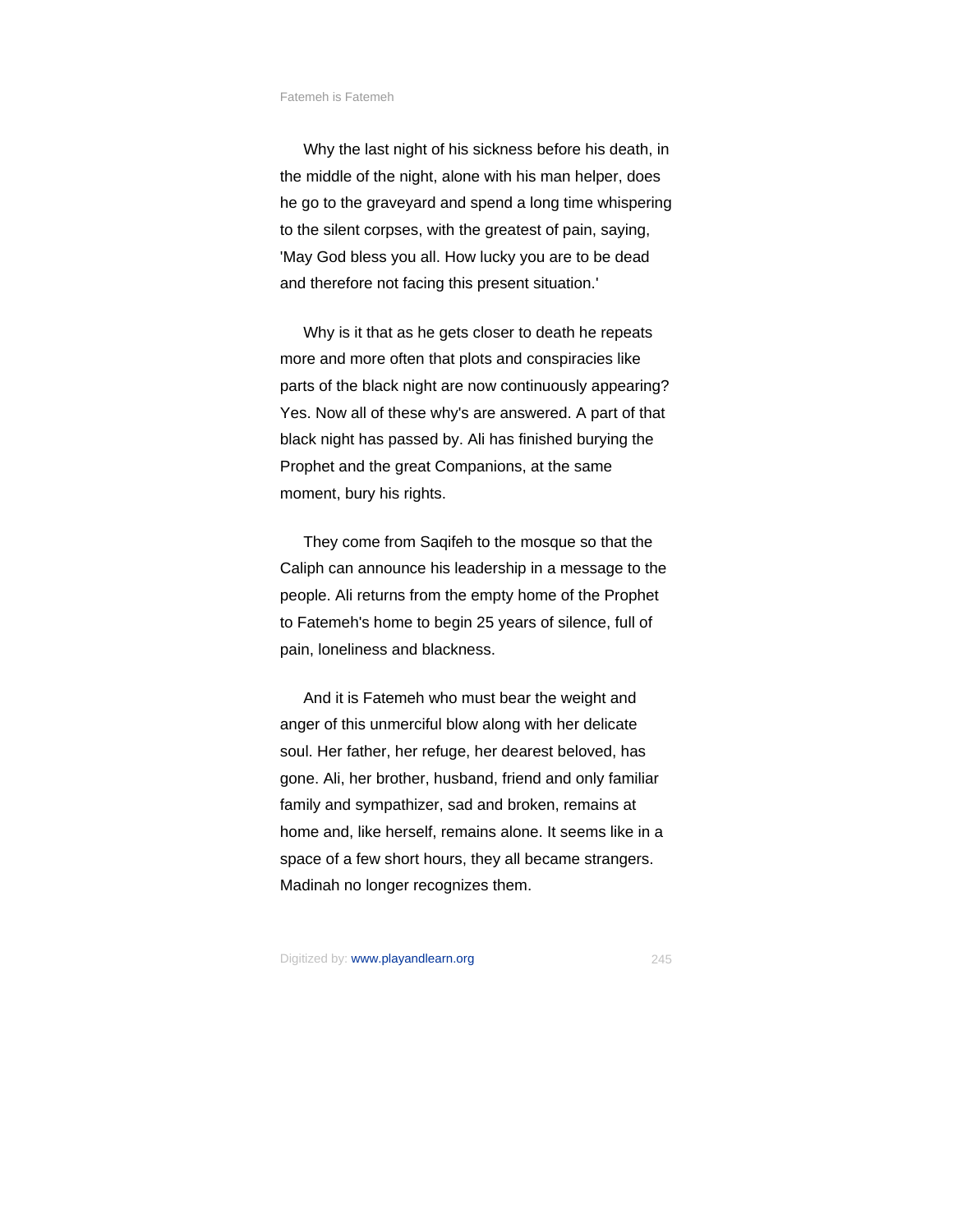## **And Islam?**

And Islam? This faith endows devotion in the soul of Fatemeh so that from her childhood onwards, inspite of her young years and delicateness, she can perform the jihad for the establishment of Islam during the lifetime of her father at the time of the first mojaheds [warriors, those who fight to defend the faith]. The endowment also includes that she suffer difficulties, poverty, the barriers of life and sorrow throughout her childhood and her youth so that her soul may move upon the way. With her delicate and fragile feet, she steps along the way with the first mojaheds and real pilgrims.

She paves this difficult and bumpy way for those who follow her. With all her faith, power and feelings, she helps so that the message of her father can find permanence amid this group, so that correctness, the worship of Truth, freedom, justice, piety, equality, the roots of brotherhood among all creatures cab become strong and so that this young community, which is without power and without awareness, where the germs of old diseases are hidden in the depths of corpses, can take root in the powerful way of knowledge, awareness, justice and human chastity. She leads upon the way that the unlettered Prophet took her. She did the things that he had ordered be done and had made part of the Traditions.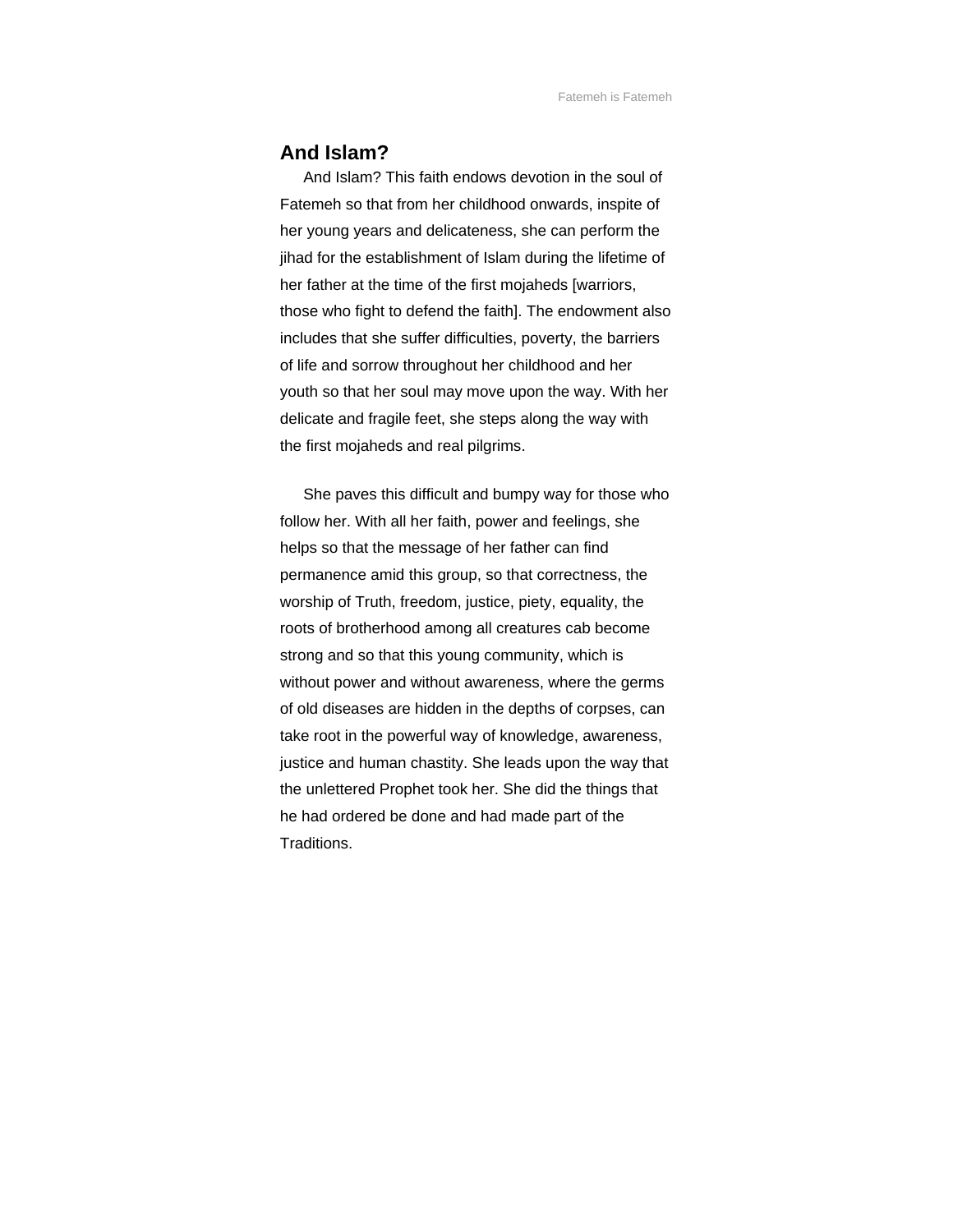But now for Fatemeh we could say all things have become silent. All the walls, foundations, watch towers and ramparts which are built with all that effort, suddenly fall into ruins.

The fate of Islam is decided in Saqifeh without the presence of Ali, Salman, Abuzar, Ammar, Meghdad and others. Now, these people have all gathered in Fatemeh's home, sad and angry. Why have they remained faithful to Ali? They are not from among the aristocrats of the Oussand Khazraj tribes. They have no family or hold no prestige in Madinah. They are not from among the original Quraysh family whose luxury of blood, family and class has given them station and position. They do not desire to have the slightest part of the Caliphate of the Prophet.

These are people who are either strangers like Salman who was Iranian, or Abuzar who came from the desert, or Ammar whose mother was a black African slave and his father had come from Yemen or other unknown people without any prestige or any claim to being high class. They are simple, deprived people like Meitham who sold dates.

These people, in the eyes of the Prophet, were dear and beloved but now that he has gone, they have been obliged to return to a permanent state of humility. Values have changed again.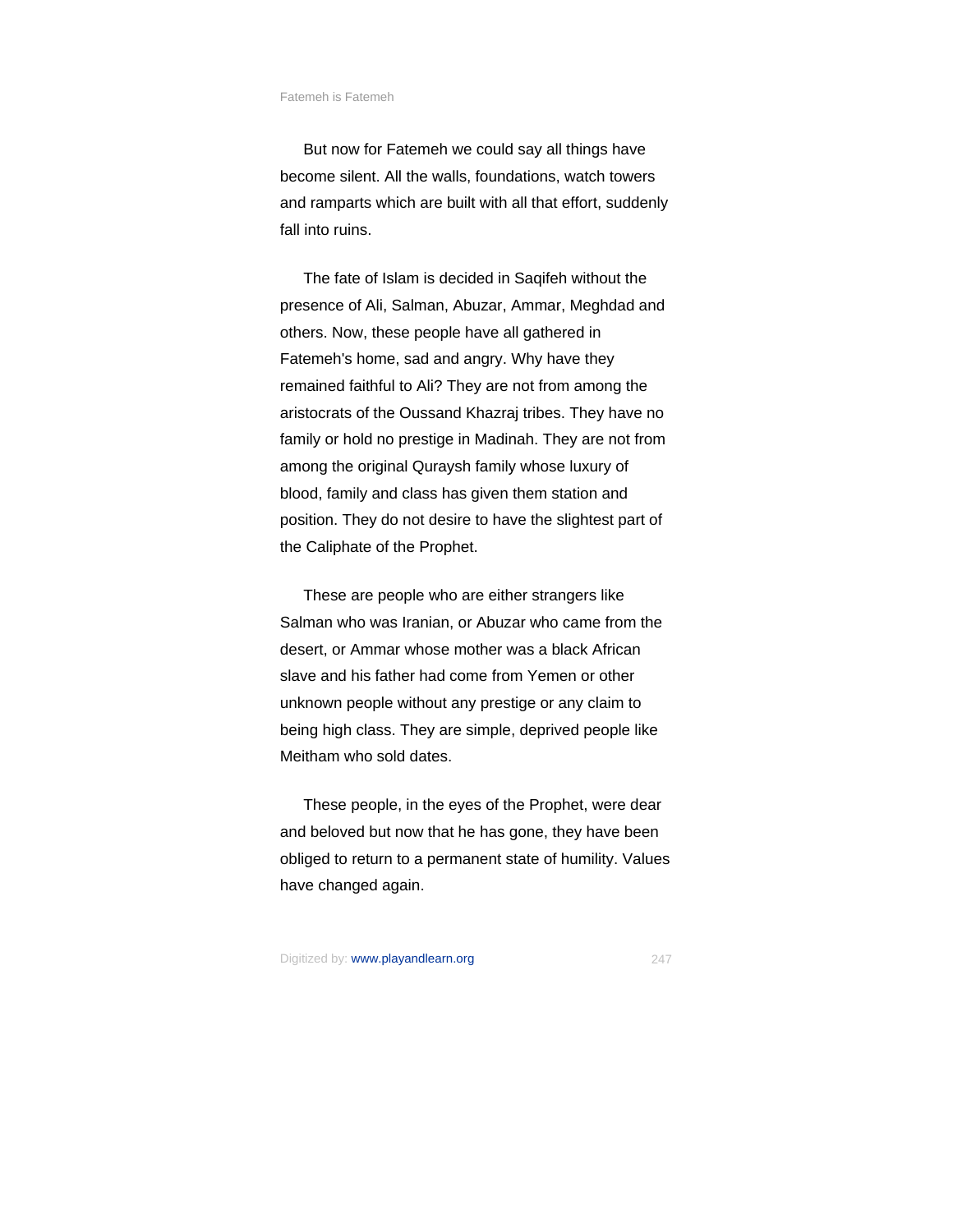# **Ali is the Only Refuge**

Their only refuge is Ali. Ali himself has the same position they do in Madinah. He also suffers from the renewed regime of old values. His story goes like this: He is a young man, thirty some years old (in comparison to the elders of the community). He is a man empty handed, without class, without the shackles of politics or tribal bonds. He holds only the pious virtues of knowledge, bravery, and persistence upon the way, high thinking and awareness. He has the power of speech and the sword. His entire fortune is amassed from and consists of the dangers he met remaining loyal to the Prophet as well as his sword which was raised in jihad and the great amount of blood which was drawn from the hatred of yesterday's enemies who have 'surrendered' to the 'decree' of the Prophet.

Those values, consciousness of self and the unawareness of provoking the jealousy of friends, sacrifices and courage, created hatred in his enemies which could never be made up for. Both friends and enemies alike joined hands and stories in attacking and condemning Ali. They slandered him, humiliated him and finally they ostracized him and left him alone.

When a spirit rises above the level of his time and grows beyond the container of the patience of the people of its time, it is left alone. The profundity, beauty and richness of his 'being' of and by itself, humbles the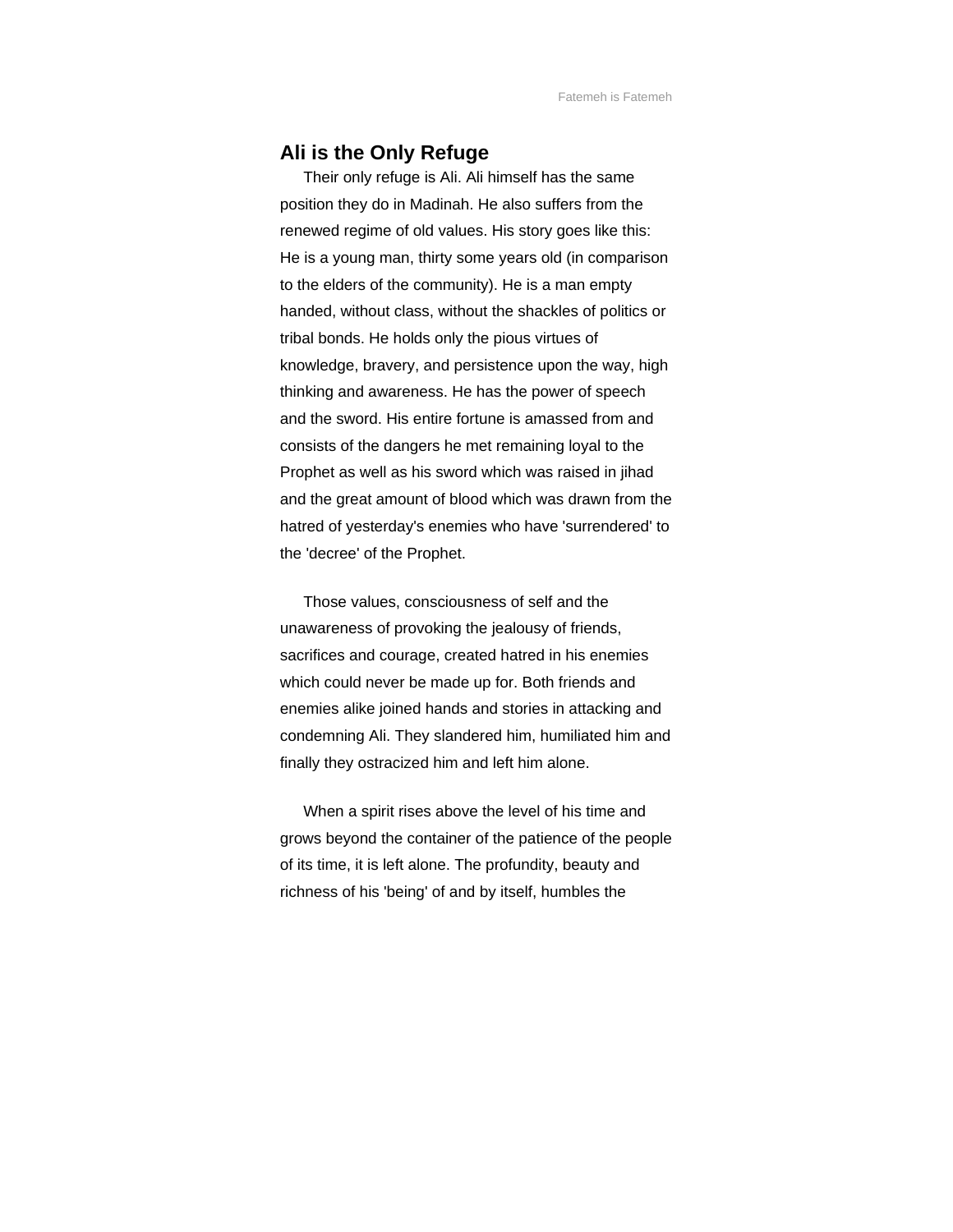empty, trivial ugliness of others. Whenever one humbles oneself, friend and foe alike, consciously and unconsciously, join together to negate or destroy the spirit of the great personality or else they try to destroy its distinct rights. They mutually benefit each other. Then, friends, companions and those who have the same thoughts, because of the greatness of 'being', show contempt. They create a vacuum in their personalities. They suffer. They try by negating or denying his virtues to contaminate the personality, to feign closeness in order to reduce the space which is causing them to suffer. Since they can never reach the spirit directly, they try to pull it back so that they can reach it in this way. It is in this effort that they join with the enemies and find mutual interests. When this happens, friends also find a need to destroy that spirit. They unknowingly become the toys of the enemy. They become the representative of murder. They become amateur servants of oppressors. This is why Ali must be humiliated.

This is why the Umayyad tribe, who are the enemies of the Emigrants, Helpers and Ali, advertise that, 'Ali is the son of the earth." Ali does not perform his ritual prayers.' The Umayyads are writers of revelation, who have

gathered the Quran and the uncles and relatives of the Prophet. The daughter of Abu Sufiyan is the wife of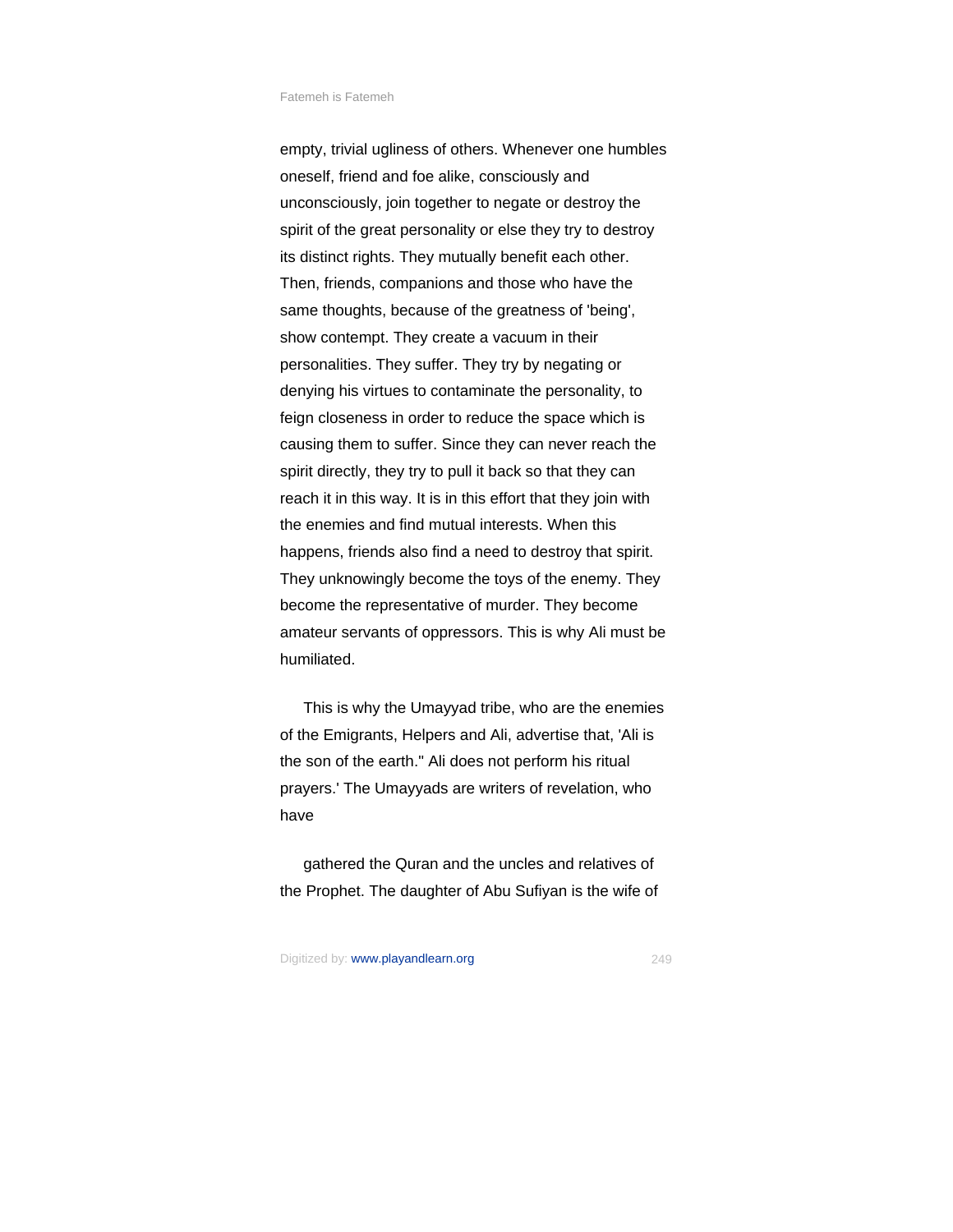the Prophet, so his house is a sacred place. It is an area where fighting is forbidden. It is in the immense palace of Abu Sufiyan which, in the eyes of the Prophet like the house of God in Makkah is a place of refuge for all. Whosoever seeks refuge there is safe.

How is it that Ali is killed in the mihrab [the place which gives the direction of prayer] of a mosque? What sort of news is this? What was Ali the 'father of dust', 'the man who' supposedly, 'does not perform his prayers,' doing at the mihrab? Ali, performing his prayers? How could that be?

#### **Others Are Busy Destroying Him**

Everyone knows that this hatred of Ali resulted from his heroic deeds at Badr, Khandaq and other such battles. But a friend? The sore becomes infected with they who participated in the battles of Badr and Khandaq against the Umayyads, now join them and sing the same tune. Why?

The well known of the great Companions were obliged to lower their heads at the Battle of Khandaq where Ali, a young man, twenty seven years old, struck such fear into the enemy through his sword and the cries of *allaho akbar* which issued forth from him that the Prophet praised him, 'The blows of Ali in the battle of Khandaq are worth more than the worship of all the men and jinn.' The blows of his sword made them happy and they grew eager for confrontation, but, hidden,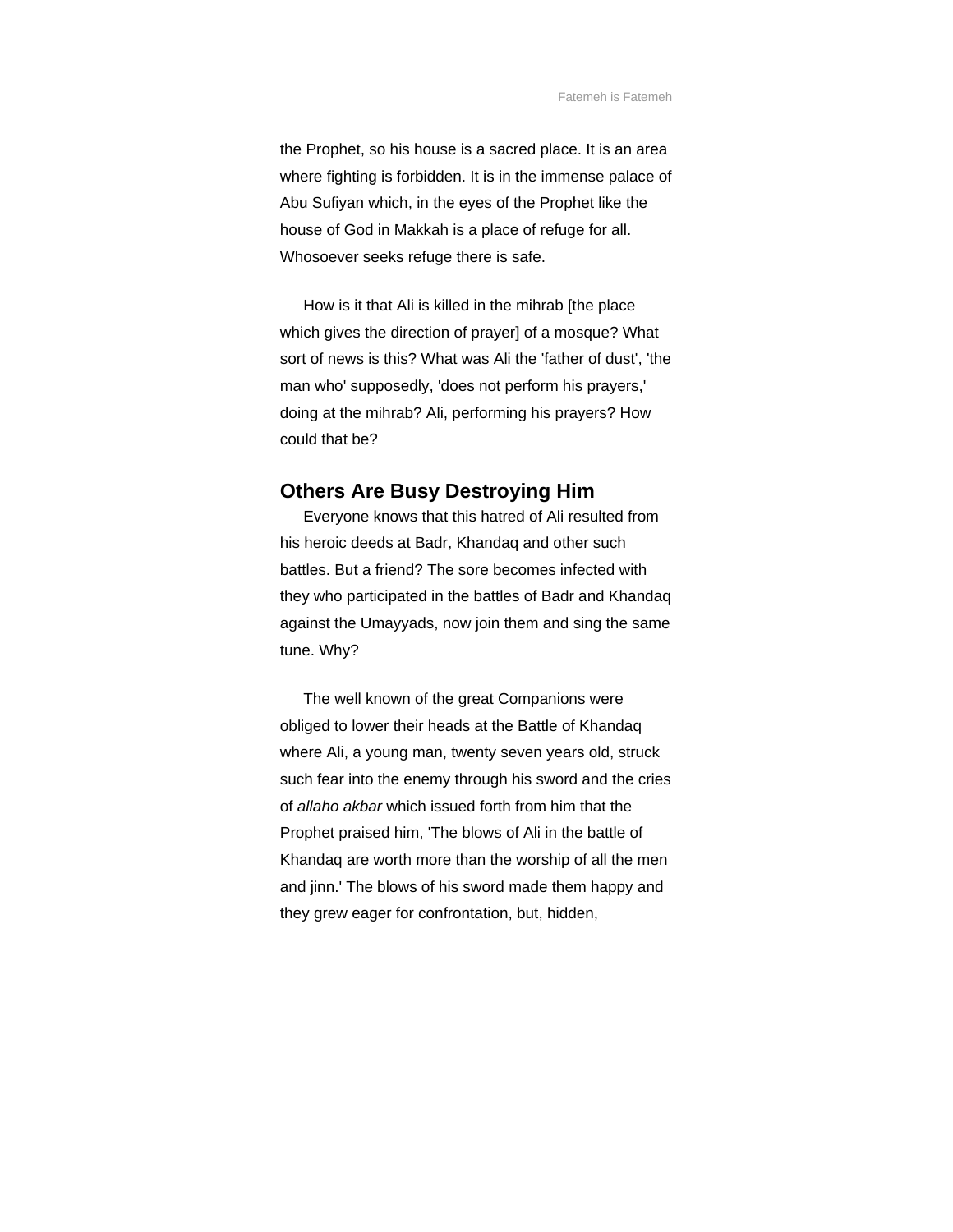nevertheless, was a jealousy which planted itself in their unconscious conscience. It grows later on without they themselves being aware of it. The seed grows into branches bearing leaves which eventually cover their whole spirit and thoughts. Its roots form in the depths of their bones.

At Khyber where Abu Bakr carried the flag of the Prophet and went forward to conquer the citadel, and after great effort, he returns broken, then Omar goes and returns defeated, the Prophet says, `Tomorrow, I will give the flag into the hands of someone who loves both God and His Prophet and both God and His Prophet love him.'

The next day he gives the flag to Ali. Ali amazingly conquers one citadel after another. He opens a citadel up and people enter in to plunder and he moves on to attack another citadel.

At Badr, at Uhud the great ones, the Companions who consider themselves from the point of view of age and position in society, to be at the highest level, either run away or else go and sit in a corner, afraid and hopeless. It is Ali who like lightening and wind passes through the scenes and creates a new front amidst the fear and defeat. When he carries the flag towards victory at Honein, while the great influential and respected Companions run away from the narrow strait and Abu Sufiyan cries out, 'The way they are running away, they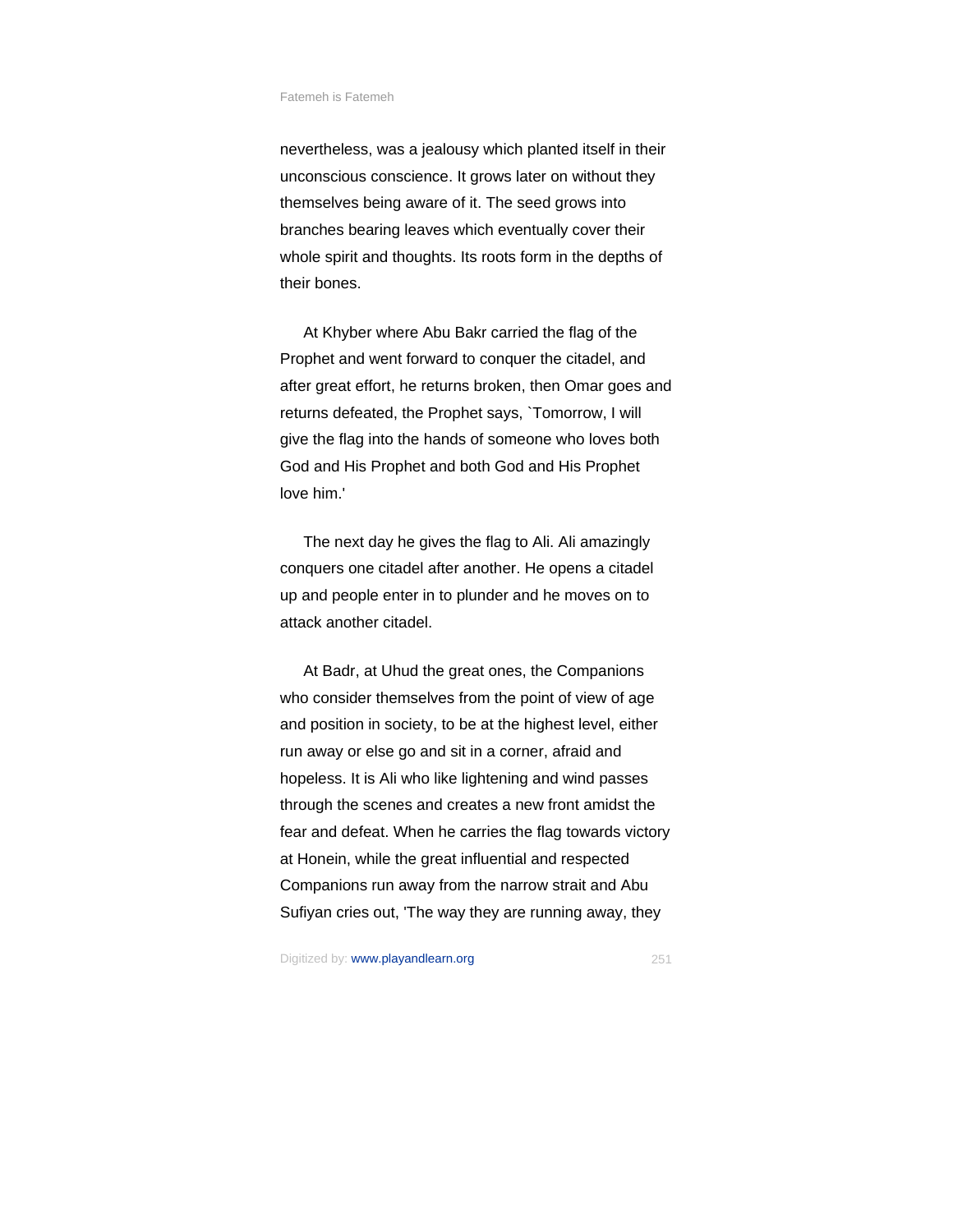will not stop until they reach the Red Sea!', Ali, like a rock, closes the mouth of the strait.

This sword creates hatred in the enemies as well as in the friends. Even though they are fighting for the same thing, jealousy and contempt arises. This is how friends and enemies join into one front whenever the character, virtues or strength of Ali is spoken about. This is when a friend needs an enemy and an enemy needs a friend and they both work together. This is why the reaction to the greatness of Ali is compensated for by showing contempt for Ali.

How? By not taking his Islamic virtues into account and not emphasizing them. Even though it is unmanly, they describe him in terms which are contrary to what he really is. They express words or spread stories in a way which is slander. If they do not reach this low level, they just keep quiet as to his values. If they mention his weak points whenever they get the chance, they exaggerate them and make mountains out of molehills. They oppress his rights and destroy the Truth. They admit the rights of Ali to the extent of Abu Bakr or Omar, but they do so in order to destroy his rights. They act from a motive.

### **The Result: His Chances Are Destroyed**

'Ali? Yes. But he is still young. Let some years pass for him.'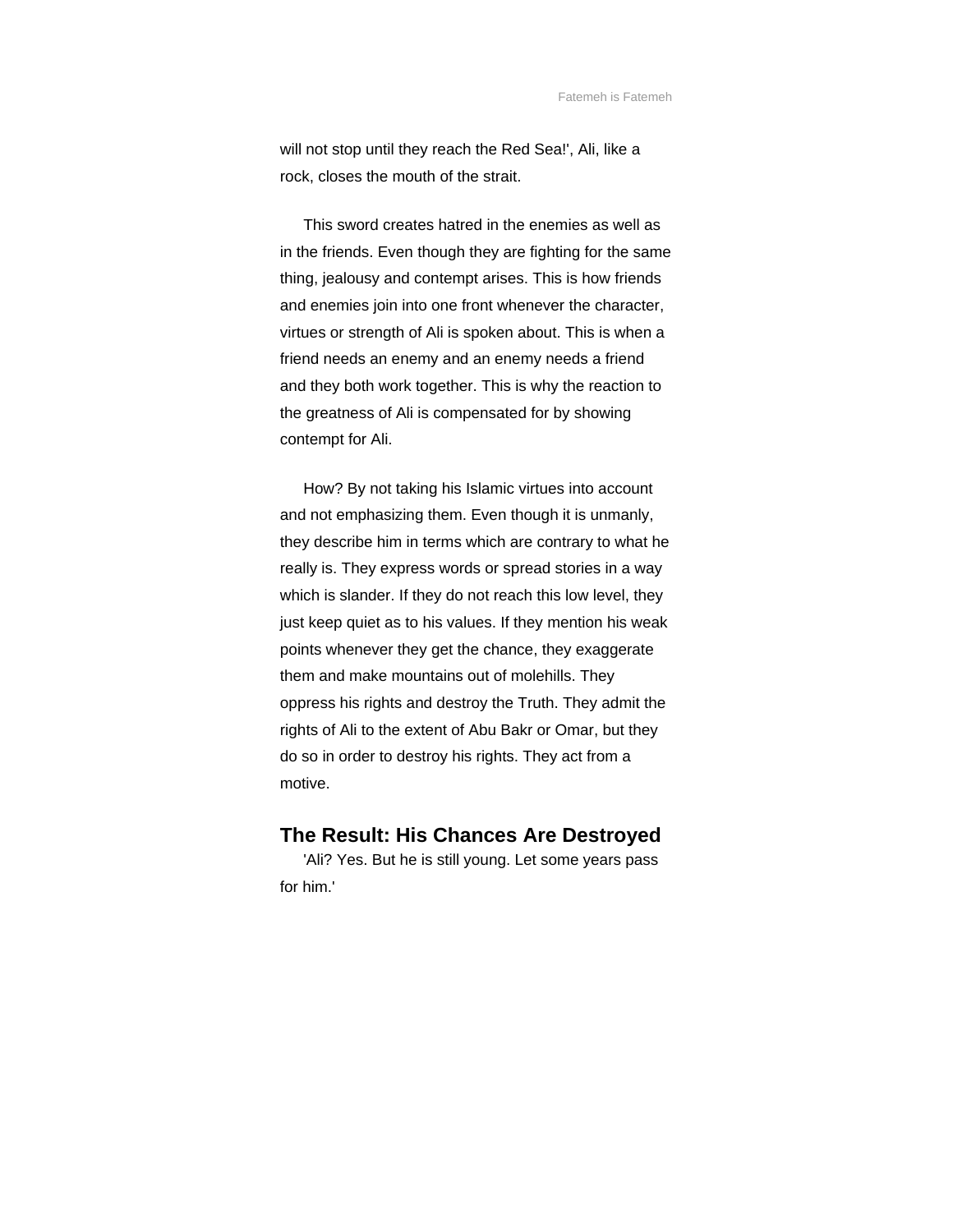'Ali? Yes. But he is a man of the sword, devoted, knowledgeable, but he knows nothing however about politics. He is brave but he does not know the science of war.'

'Ali? Yes. But he jokes too much.'

'Ali? Yes. But at the present time it is not advisable for Islam that he be elected. He has many enemies. At the time of the Prophet, during the wars, he killed many of the great and influential Arabs. The hatred is still warm. It is not advisable.'

'Ali? Yes. But he is too sure of himself.'(Their inferiority complex becomes obvious).

'Ali? Yes. If the Caliphate were to be given to him, he would run this camel firmly in the right direction. But is he really serious about that?'

The result? The result is that Ali is destroyed both at the hands of the Bani Umayyads as well as at those of Omar, who is the enemy of the Bani Umayyad and of the same rank as Ali. Othman is victorious with the help of Omar and also the Bani Umayyad who are the enemies of Omar and the family of Othman.

Fatemeh knows all these things very well. She understands them. She is not someone who sits at home aware of nothing which is going on. Fatemeh has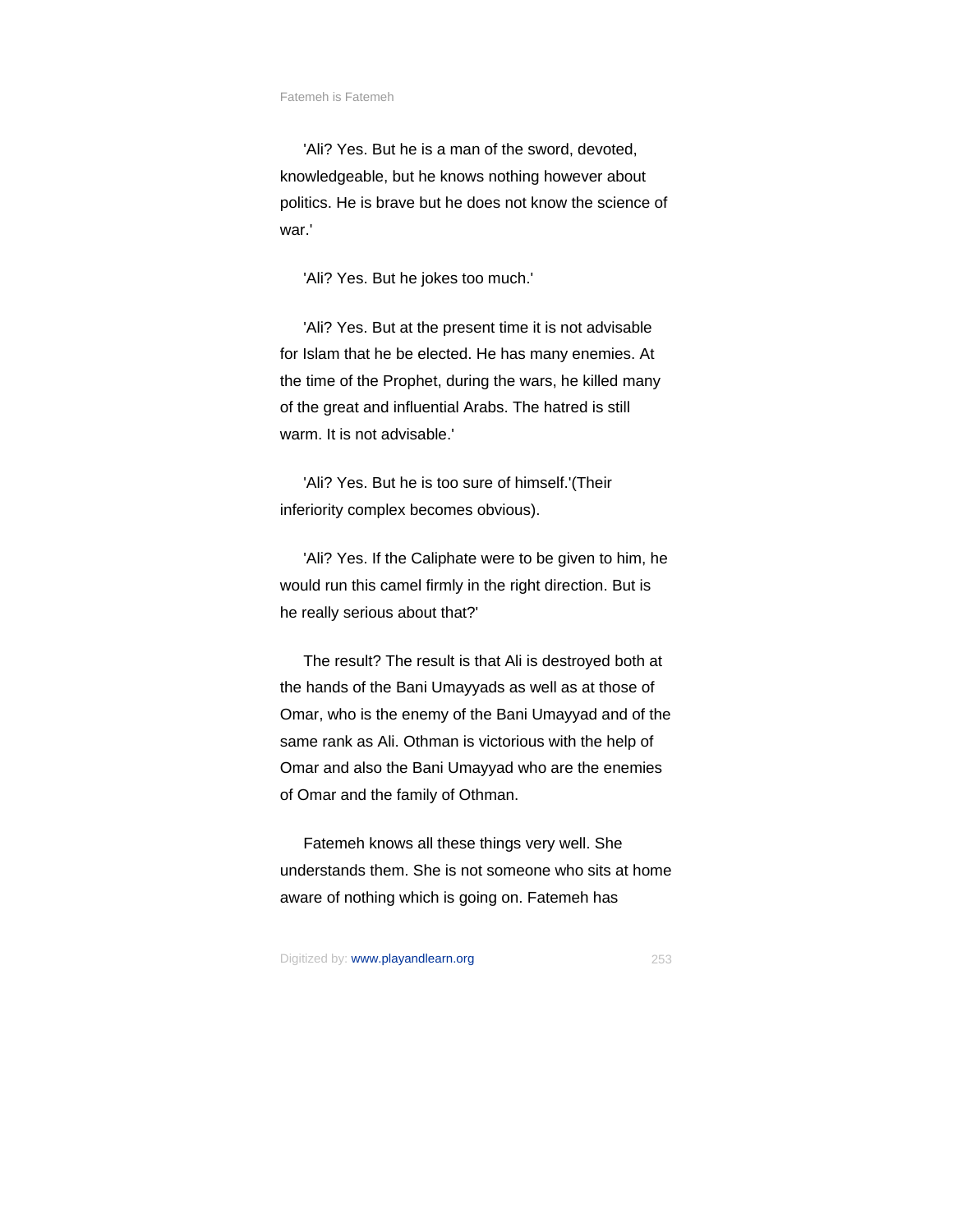learned how to walk through struggles. She knows how to cut through propaganda. Her youth had been spent in the heart of the movement's storm and her maturing years in the political fire of her times. She is a Moslem woman: a woman whose ethical purity does not prohibit her from social responsibility. Now, a few hours have passed since the Prophet has been buried. Ali is in his home surrounded by some of the Bani Hashimi and the beloved Companions of the Prophet who had remained loyal to him. They have joined together in their opposition to what had happened at Saqifeh and in their disobedience to the allegiance which had drawn people to it. The decree of the Caliph has been read at the mosque. People have also pledged allegiance to him. Omar, a political agent, tries unrelentlessly to gather the remaining votes so as to pave the way.

Saied ibn Obadeh, the leader of the Khazraj, a man of influence who was the candidate of the Helpers at Saqifeh, did not accept the Caliphate of Abu Bakr. Out of protest, he left Madinah. He headed towards Damascus. News reached them that half way there he had been attacked and killed by a jinn! Who has assassinated him? They even knew the jinn who killed him because a poem circulated in praise of that jinn. But soon murmurs were heard that he had been murdered by command of Omar Khalid ibn Valid.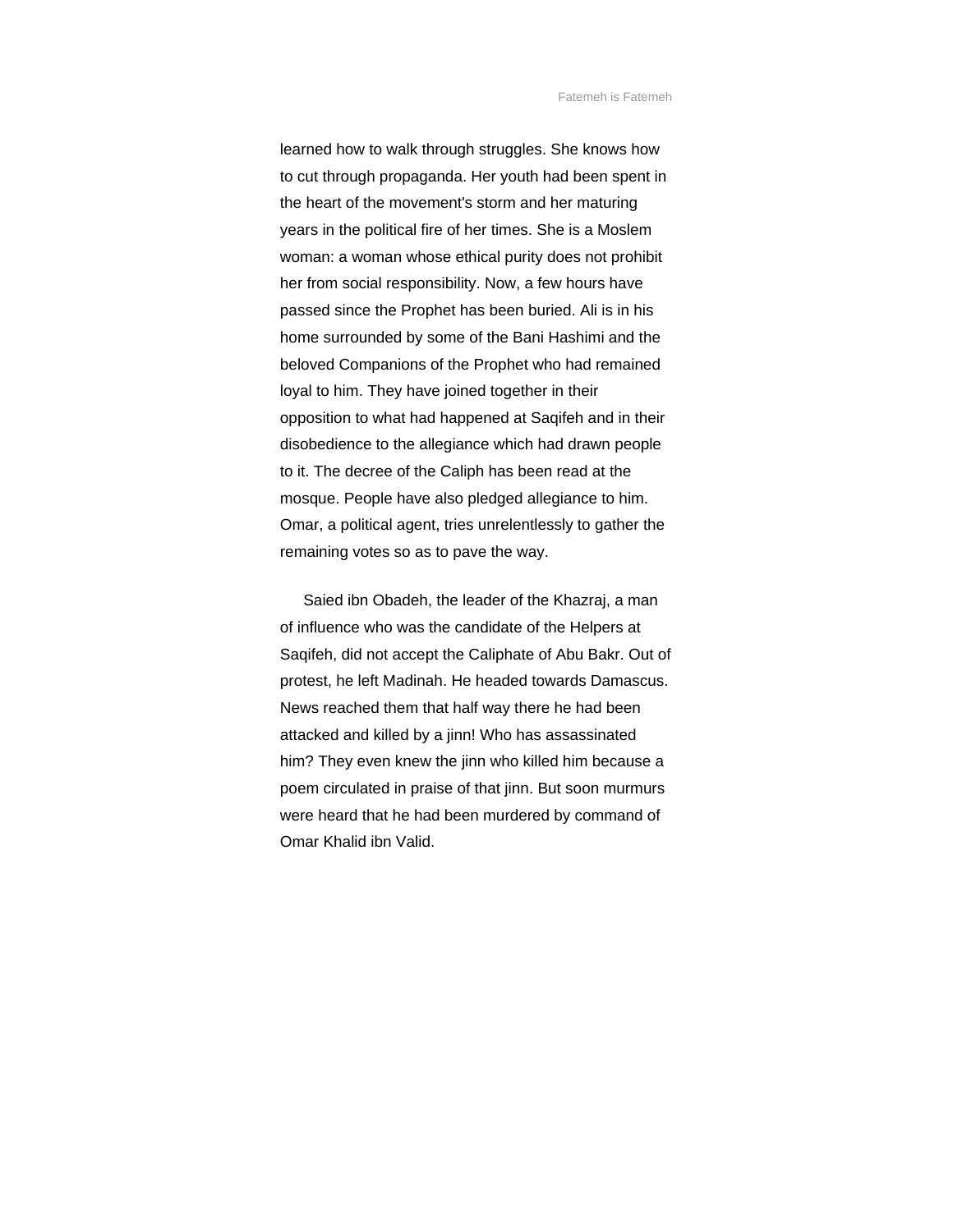The fate of the tribes is still unknown. There is a possibility that they will not accept Abu Bakr as Caliph. But the most dangerous focal point is at Fatemeh's house. Yes. From this day on, the house of Fatemeh becomes a center, dangerous to governments.

#### **Three Centers of Patience**

Now in Madinah, history shows us three important centers of great patience: the mosque, the home of Fatemeh, and next to it, the Prophet's home, which has now been silenced. It is strange that these three are all located in one place, wall to wall. Yes. Only the distance of a wall separates them.

Omar is very angry about this single point of strength in opposition to the new leaders. He who has struggled a great deal to establish Abu Bakr's leadership and who has removed hundreds of obstacles, cannot now bear the fact that there is a group in this house which has been established to resist, who gather together to put aside that allegiance. And still more important is the fact that this house is next to the mosque.

The mosque is the Parliament of the Caliphate, the house of government. Fatemeh's house is in the corner and the faces of those who were until yesterday the dearest and most beloved of the Prophet can be seen there.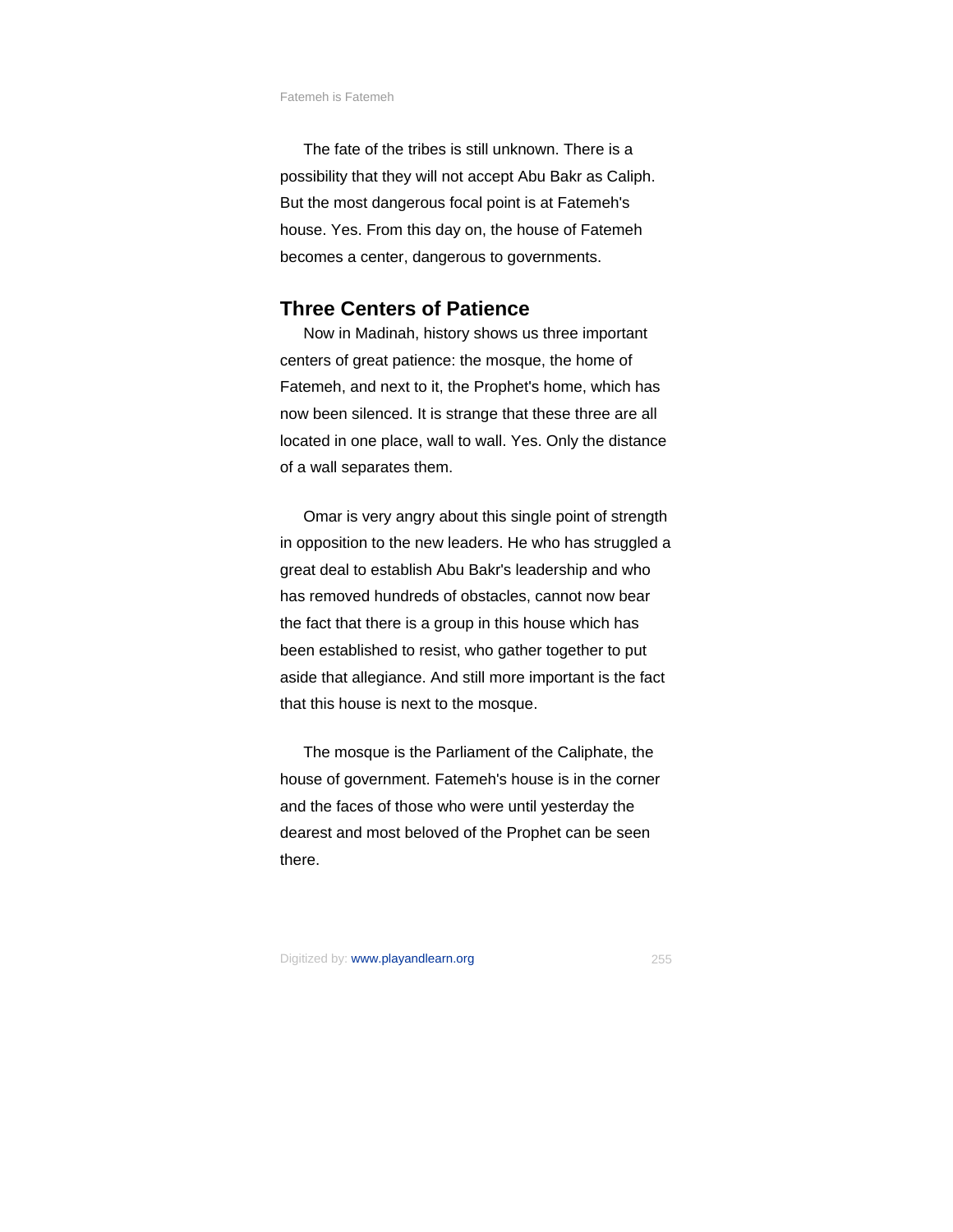Fatemeh, like a wounded bird, is pressed between two heavy tragedies: the death of the Prophet and the defeat of Ali. Her head is .bowed with the weight of the black sorrow. She thinks about the past. She thinks of her father who had always been so worried about the future as to what would the fate be of the religion of justice and its leadership. Bitter sweet memories fill her mind and her spirit. Like a bird that flaps its wings within its cage, wing to wing of her father, flying through the past horizons, she is able to find peace for a few moments from the anger of the tragedy which has most recently fallen upon her and destroyed her home. Suddenly, a loud uproar comes from the mosque. Fatemeh, in the midst of the uproar, cries and confusion, hears the voice of Omar ibn Khatab saying, 'I will burn this house to the ground with all its inhabitants.'

She hears these words of attack loud and clear. They have come closer now. The door of Fatemeh's house opens to the mosque. She hears the words of someone in amazement, asking, `Even if Fatemeh is in there?'

And Omar answers, 'Even if she is in there.'

It is true that Omar's servant brought fire to the mosque. The fire is now at her door. In the midst of the confusion, Omar shouts out, 'Ali come out!'

Inside the house there is great commotion. The flames of fire are close. They are visible from between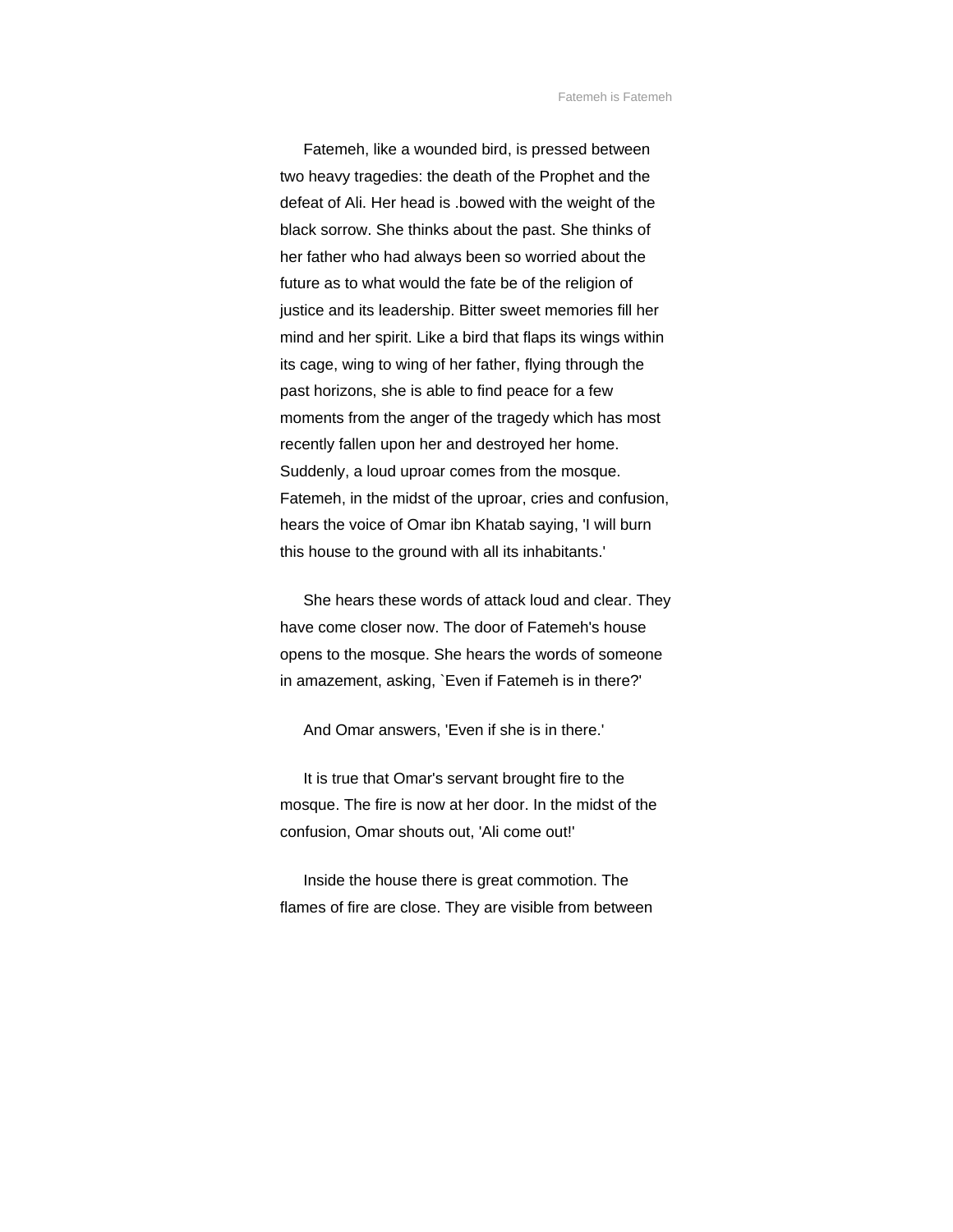the cracks in the door. The cries of Omar grow louder and more violent by the moment. Suddenly the cry of Fatemeh is heard. She is standing behind the door. Her cry holds within it all of the sorrow of the world.

'Father, Prophet of God! After you; what have I not seen from Omar and Abu Bakr!'

The followers of Omar take several steps backwards. These are the cries and anger of the beloved daughter of the Prophet! A group can not contain themselves. They begin to cry and wail out loud. Another group remains looking fixedly upon the home of Fatemeh and the Prophet.

They say they were all fixed with shame. Omar, who had remained alone, stands confused for a moment. He does not know what to do. Then he returns to Abu Bakr. Everyone gathers around Abu Bakr. They relate the story of Fatemeh to him. Some of them tell it as if they are speaking of a tragedy.

Abu Bakr returns to Fatemeh's house followed by Omar and others, but this time they go softly and quietly. One says, 'Abu Bakr cuts with cotton [i.e. his policy is softness] whereas Omar cuts with the sword [his policy is rough].'

Fatemeh is used to difficulties. She has grown up in the cradle of resistance and struggle. She now finds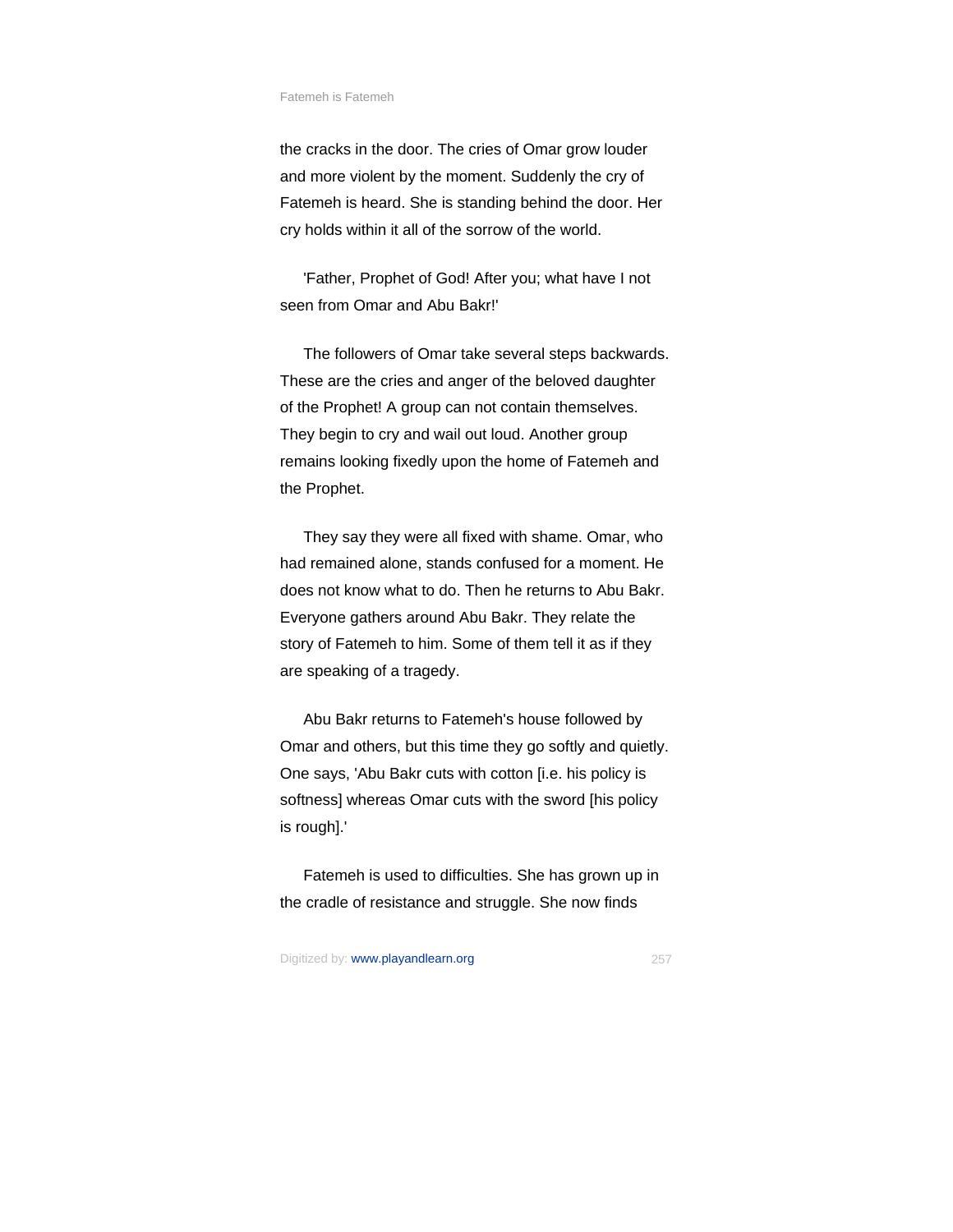herself facing the most difficult of her tragedies when she senses herself to have the least strength. She stands alone behind the door bf this home like its guard, gathering together all of her strength before she falls to her knees under the pressure and weight weighing down upon her. She is trying to protect Ali who is now all alone.

They ask permission to enter. She does not giver permission. Ali, whose patience is hard to conceive of, comes out. He asks Fatemeh to give them permission. to enter. She does not resist Ali. But she remains silent, a silence which is overflowing with anger. Ali asks them to enter. They do so. They greet Fatemeh. Fatemeh, in anger, turns away from them and does not answer. She creates a distance between herself and them. Because of her anger, she places herself beyond a wall. Abu Bakr sense that Fatemeh's anger and disgust is beyond limit. He does not know what to say or how to begin.

Shame and silence create a shadow upon the heads of the two leaders. It is difficult for them at this moment to be present between Fatemeh and Ali. Ali is sitting beside them. They say there is only one host, silence. And Fatemeh, next to the wall, is pouting, full of anger. She has hidden herself from them so she will not see them. It is a wall, the distance between which is never removed from that time forward.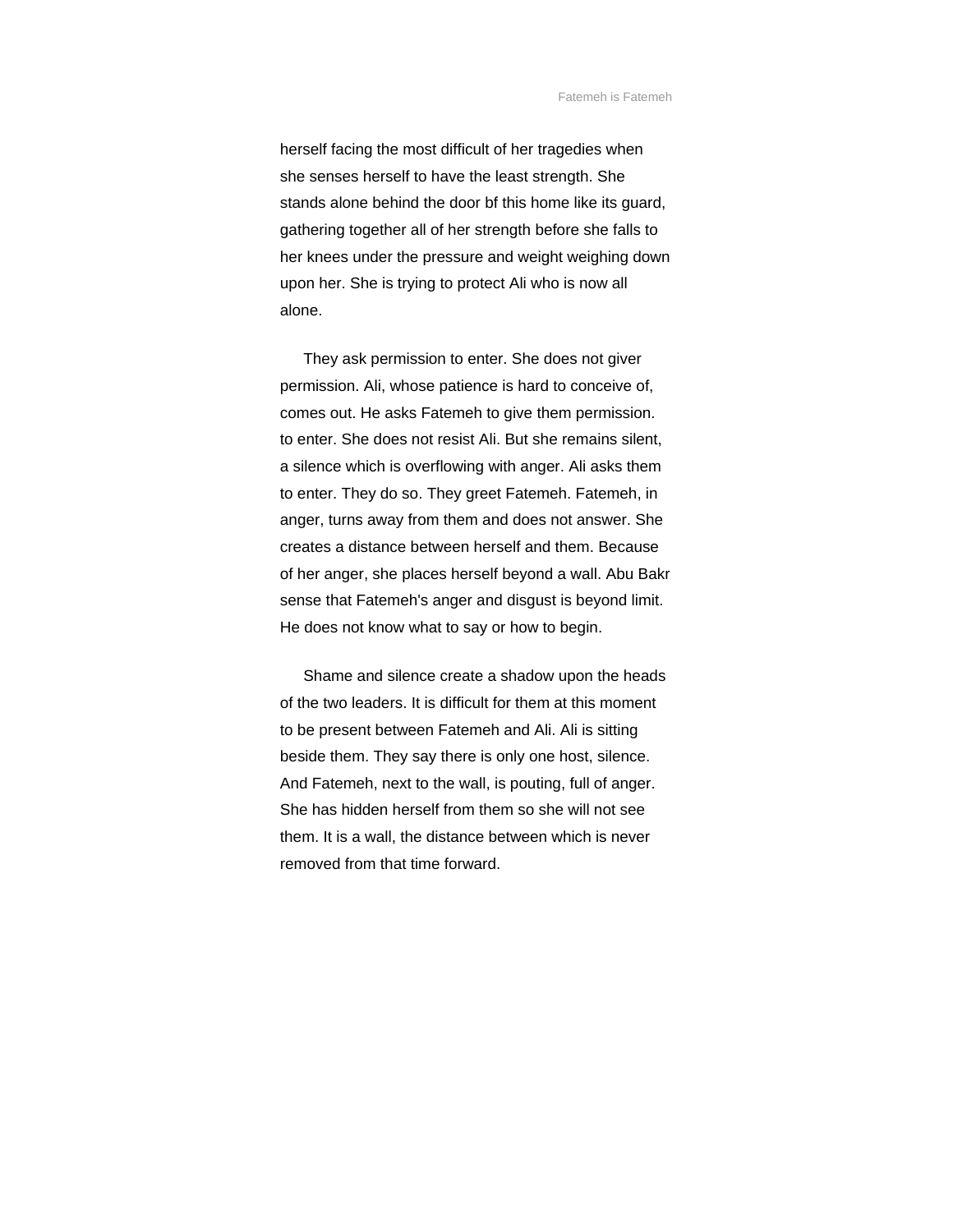Abu Bakr tries to have a positive encounter. He tries to find the strength so .that he can speak at this difficult moment. Moments pass and the silence which is full of words remains fixed in this house. Abu Bakr, with a face full of deep and apparent sorrow and in a tone trembling with sympathy, begins in a friendly voice.

'Beloved daughter of the Prophet, I swear that the family of the Prophet is dearer to me than my own family. You are dearer to me than my own daughter, Aiesha. The day your father died, I had wished that I had died so that I would not remain after him. You see that I know you and I admit your virtue and nobility and if I were to take the rights and heritage of the Prophet of God from you, it is only because I had heard him, peace be upon him, say, 'We Prophets do not leave a legacy. That which remains from us is charity.'

Abu Bakr grows quiet. Omar is also silent. They wait to see the effects of these soft and praiseworthy words upon Fatemeh's spirit. Fatemeh, without hesitating for a moment, in answer, begins with a quiet introduction full of reason, without any anger or cries. 'If I were to quote the words of the Prophet of God to both of you, would you admit them to be his word\$ and follow them?'

They both answer in one voice...'Yes...'

She says, '1 hold you both to your oath to God. Did either of you not hear the Prophet say, 'Fatemeh's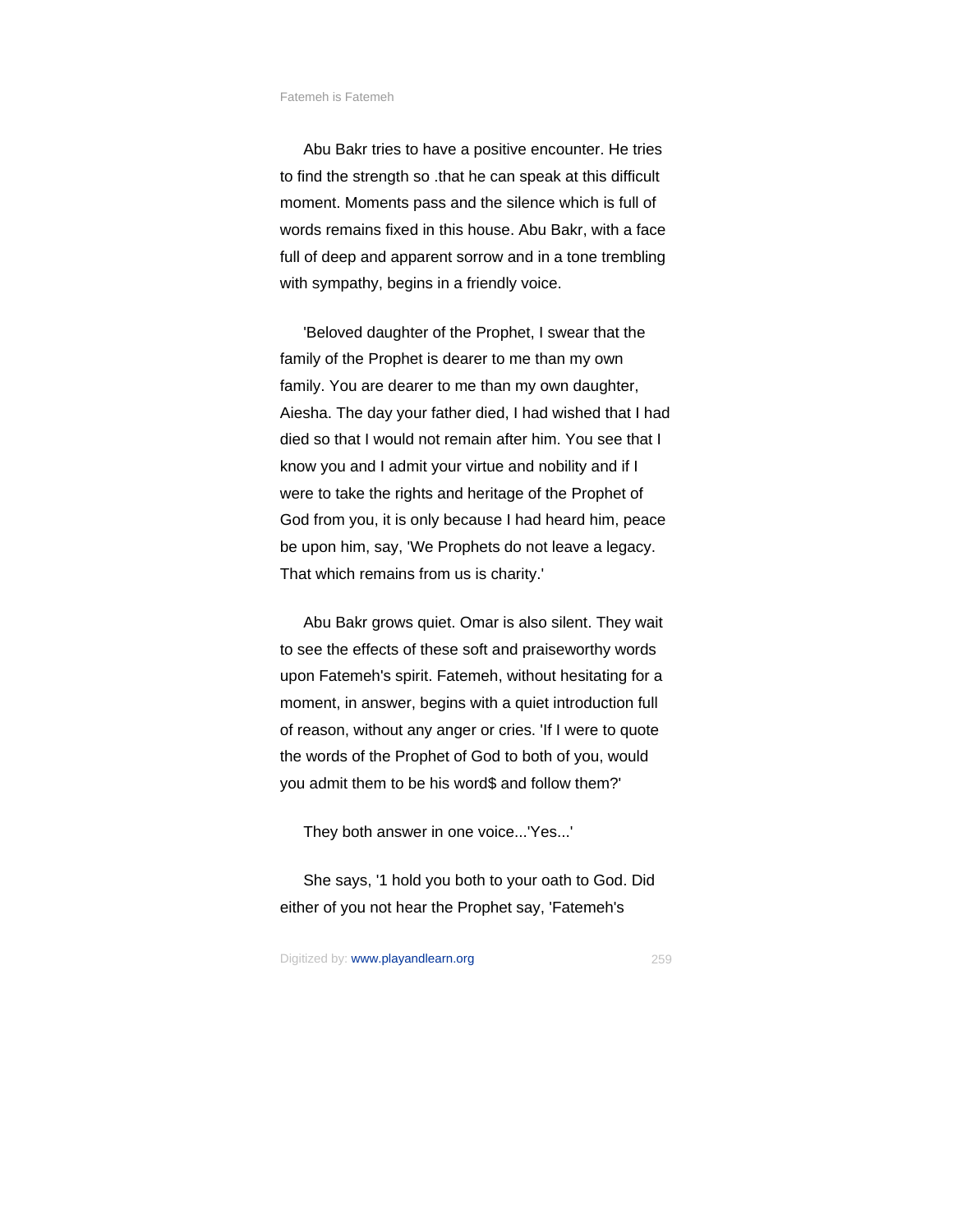contentment is my contentment and Fatemeh's anger is my anger. That which my daughter, Fatemeh, likes, I like. That which contents Fatemeh contents me. That which brings about Fatemeh's anger brings about my anger.'

They both answer, 'Yes. We heard these words from the Prophet of God.'

She immediately continues, 'Then I have authority from God and the angels to tell you that you both brought me to anger and you have not given me contentment. When I see the Prophet of God, 1 will tell him about you. I will complain to him about you.'

Abu Bakr begins to cry. He senses that neither does he have the strength to speak nor does Fatemeh have the strength to listen. He arises and Omar behind him. He enters the mosque. Full of confusion and tears, he cries out with anger and pain to those gathered there that Fadak is Confiscated

But the power structure and the policy making agents convince Abu Bakr that it is in the best interests of the community for him to move aside. With deep sorrow and after much disagreement, he is convinced. He accepts their advice and is tamed. He imagines that by accepting the Caliphate, he will be able to continue the victory of Islam and implement the Traditions of the Prophet. The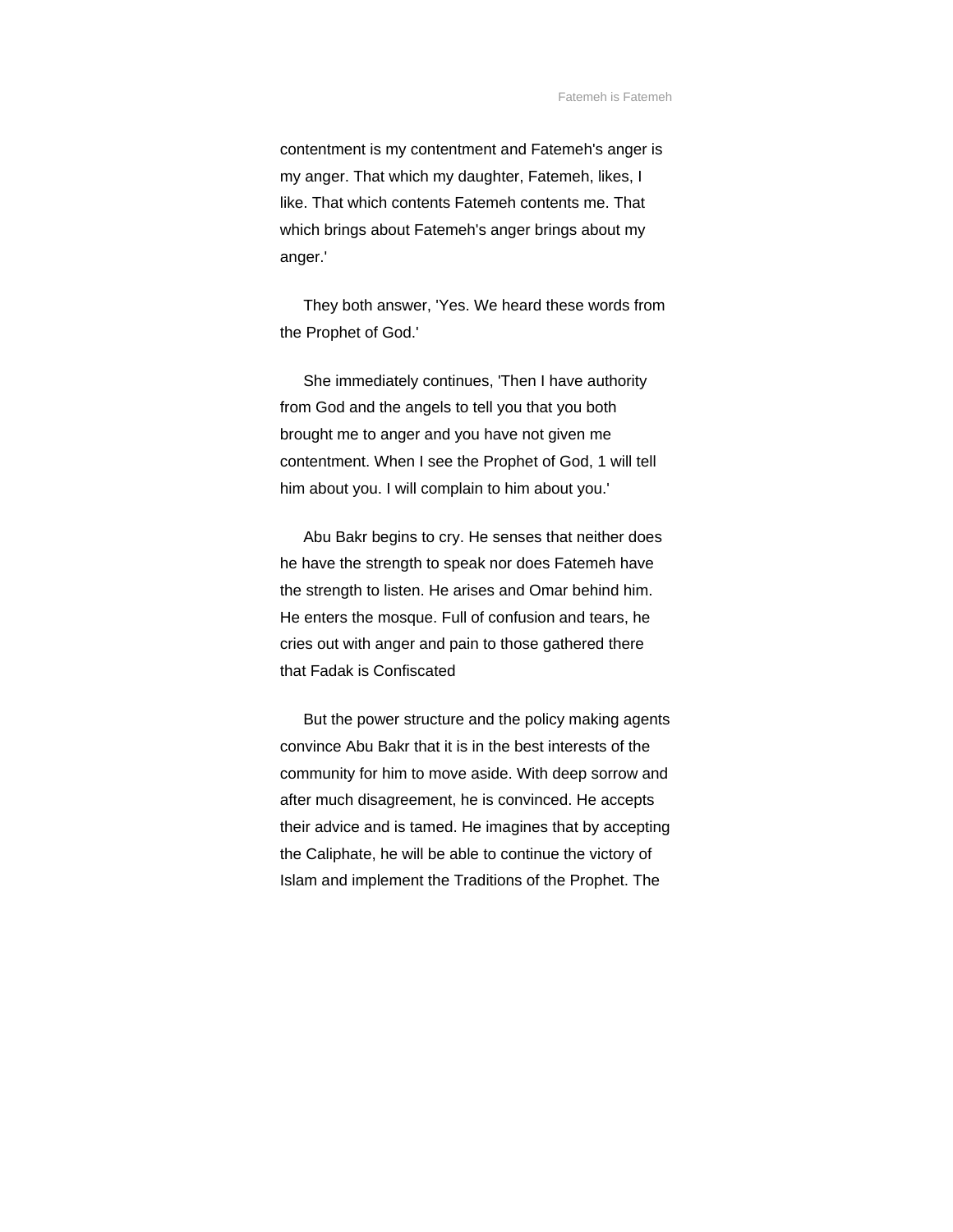first decision he makes is to confiscate Fadak, the grazing area which belonged to Fatemeh.

Ali is personally and economically paralyzed by this act. His income now depends completely upon what he received from the public purse. They leave Ali alone. Those who had gathered around him are dispersed either through force or by their own decision. In this way, there is no danger of revolt from his non allegiance and disobedience. They know that as long as Fatemeh is alive, they can not get Ali's allegiance. Ali cannot give his allegiance because Fatemeh opposes a power or force which does not know the meaning of right. She has not the least bit of softness for them. She holds her strict position until her death. The feeling of anger does not leave her. She attacks what she has in relation to them. She does not let go for a moment.

The Prophet dies. Ali remains at home. Fatemeh's legacy, which is the only means of income for herself, her husband and her children, is confiscated. Power falls into the hands of Abu Bakr and Omar. The fate and future of Islam is given into the political hands of men such as Abdul Rahman ibn Ouf, a worshipper of money, the aristocrat, Othman, the careless, Khalid ibn Valid and Saied ibn Vaqas, a man without piety. They become the principal agents of the Caliphate of the Prophet.

Ali remains at home. He spends his time gathering together the Quran because he fears for the future. Bilal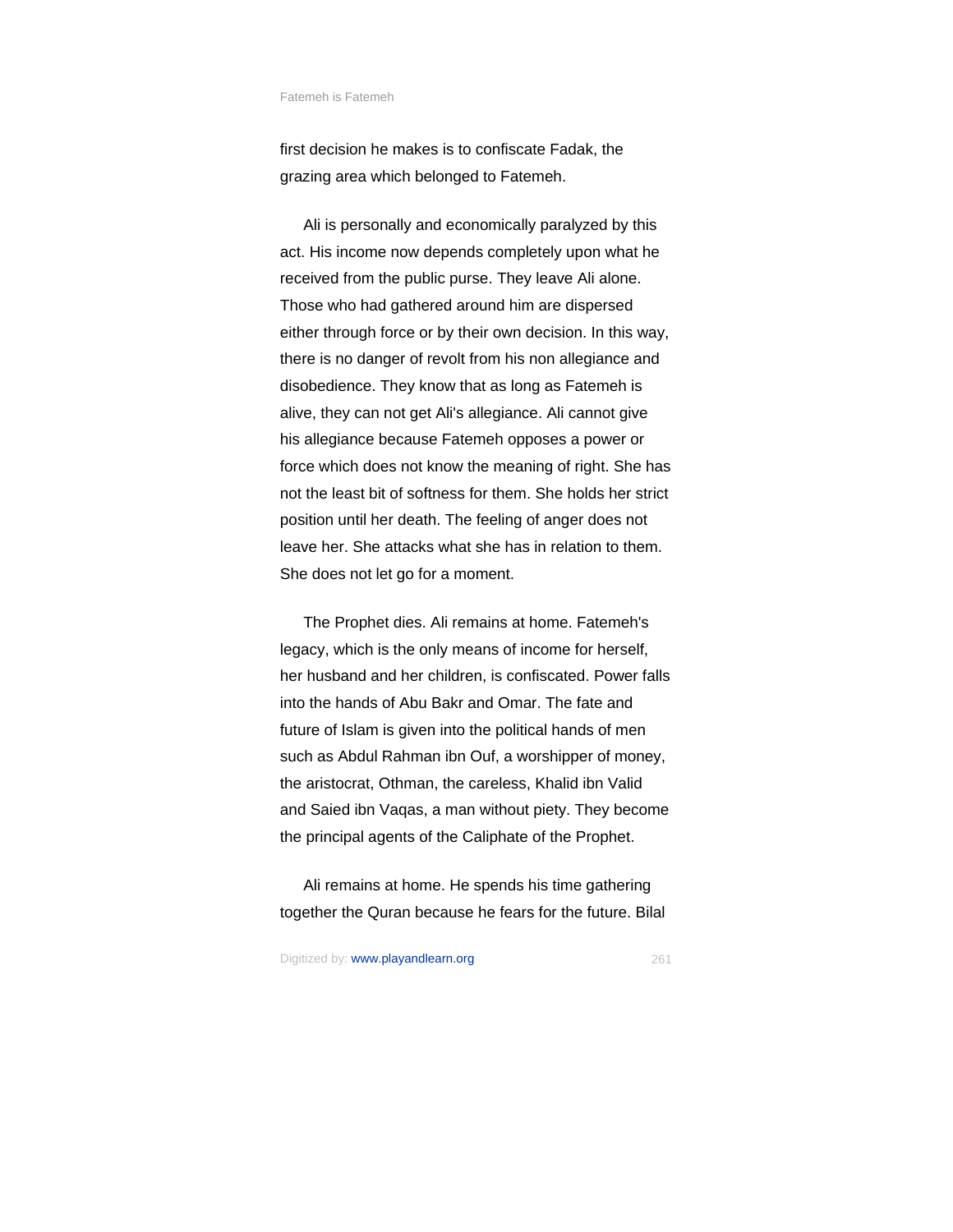has to leave Madinah. He goes to Damascus and remains silent forever. Salman retreats to a corner. He tells those who are hurriedly and victoriously returning from Saqifeh, 'You did what you shouldn't have done and you didn't do what you should have done.' Then, full of sorrow, having lost hope, he returns to Iran. He dies at Madayen. Abuzar, the close Companion of the Prophet and Ammar remain idle.

## **Fatemeh Does Not Give Up**

But Fatemeh does not sit down. Under a mountain, full of sorrow, bearing her bereaving spirit, she continues her resistance and her struggle against the oppressive Caliphate. She believes the Caliphate to be unworthy. In order to get back Fadak, she does not stand still. Her efforts are always to attack and criticize. She tries to prove to everyone that the Caliph was taking out political revenge upon her and striking an economic blow to Ali with this act of taking Fadak. Fadak is a small grazing area and even if it had been larger, it would have still been too small for Fatemeh to get involved with. But Fadak has taken on the importance of showing the usurpation and force of the new regime. By keeping the problem of Fadak alive, she tries to condemn the regime. She proves what rights they deny in order to serve their own purposes. They do not refrain from deviating from a saying of the Prophet or its meaning. She wants the thoughts of people to know to what extent these people who call themselves `followers of the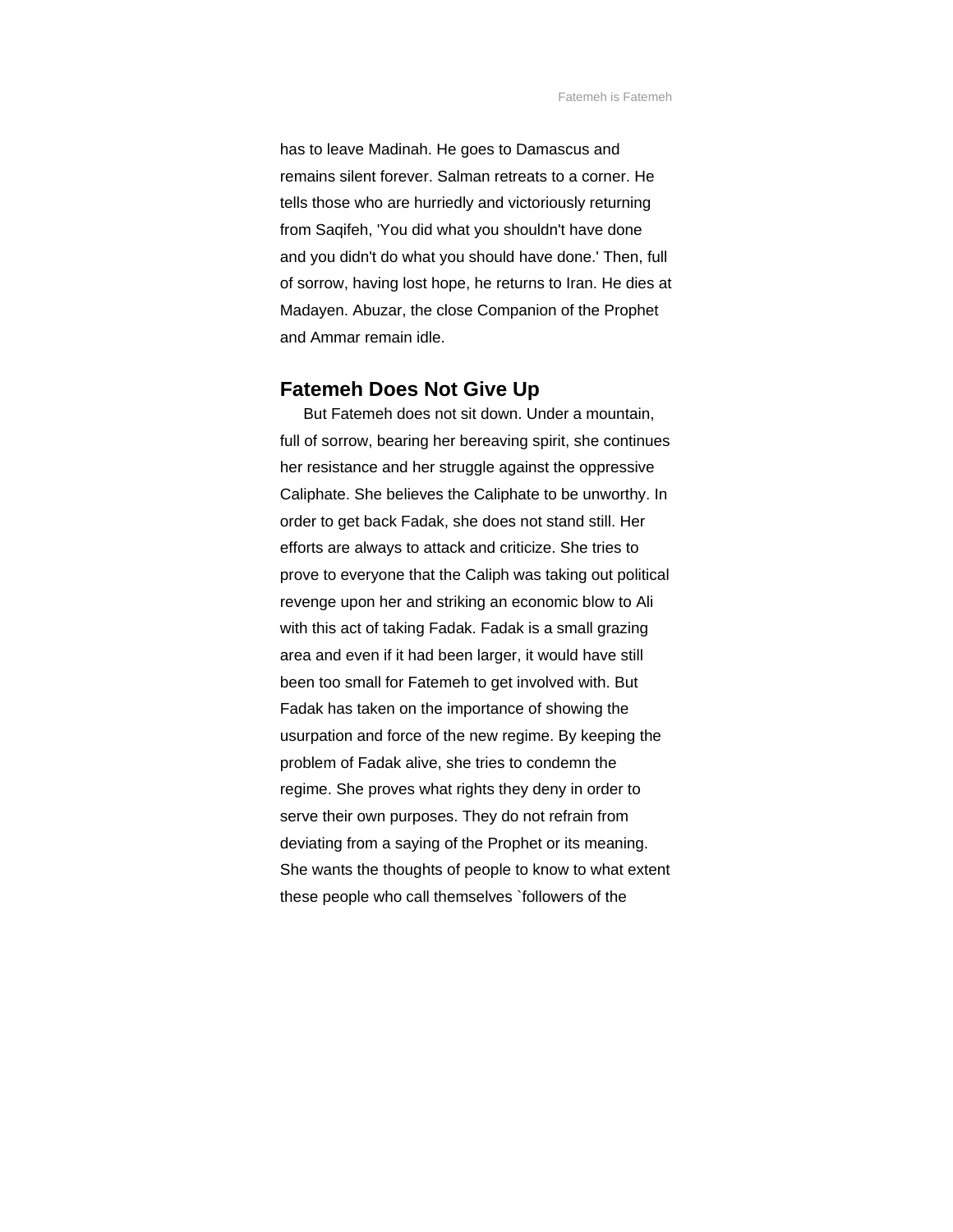custom of the Prophet' and who actually establish their own Caliphate on this basis, oppress the family of the Prophet. They cut off the right which each and every Moslem child has to receive and every father has the right to give.

They say the Prophet has children, but leaves no legacy. Fadak becomes a political issue for Fatemeh and a means of rebellion. Fatemeh's insistence is because of this, not because of its economic value as her conscious enemies and unconscious friends announce.

Fatemeh does not give up. Even though the death of the Prophet has burned her spirit and strongly hurt her. Each blow follows upon the other. The. majority of the great Companions and Emigrants of the Prophet who have reached a number which can be counted on one hand, all have given their vote to the Caliph or they have accepted the election and coup d'etat of Saqifeh.

Fatemeh has no real hope to be able to get back any power. She knows that Ali has lost his rights. The chosen power, who have pre-designed and pre-planned the whole thing, have become fixed. She must fight and struggle with the little hope that she has. She must rebel against the ruler. Even if she cannot defeat him, she will at least have condemned him. If it does not fall, it can, at least, be disgraced. If the truth cannot be implemented, it can be proven and designed so that time will come to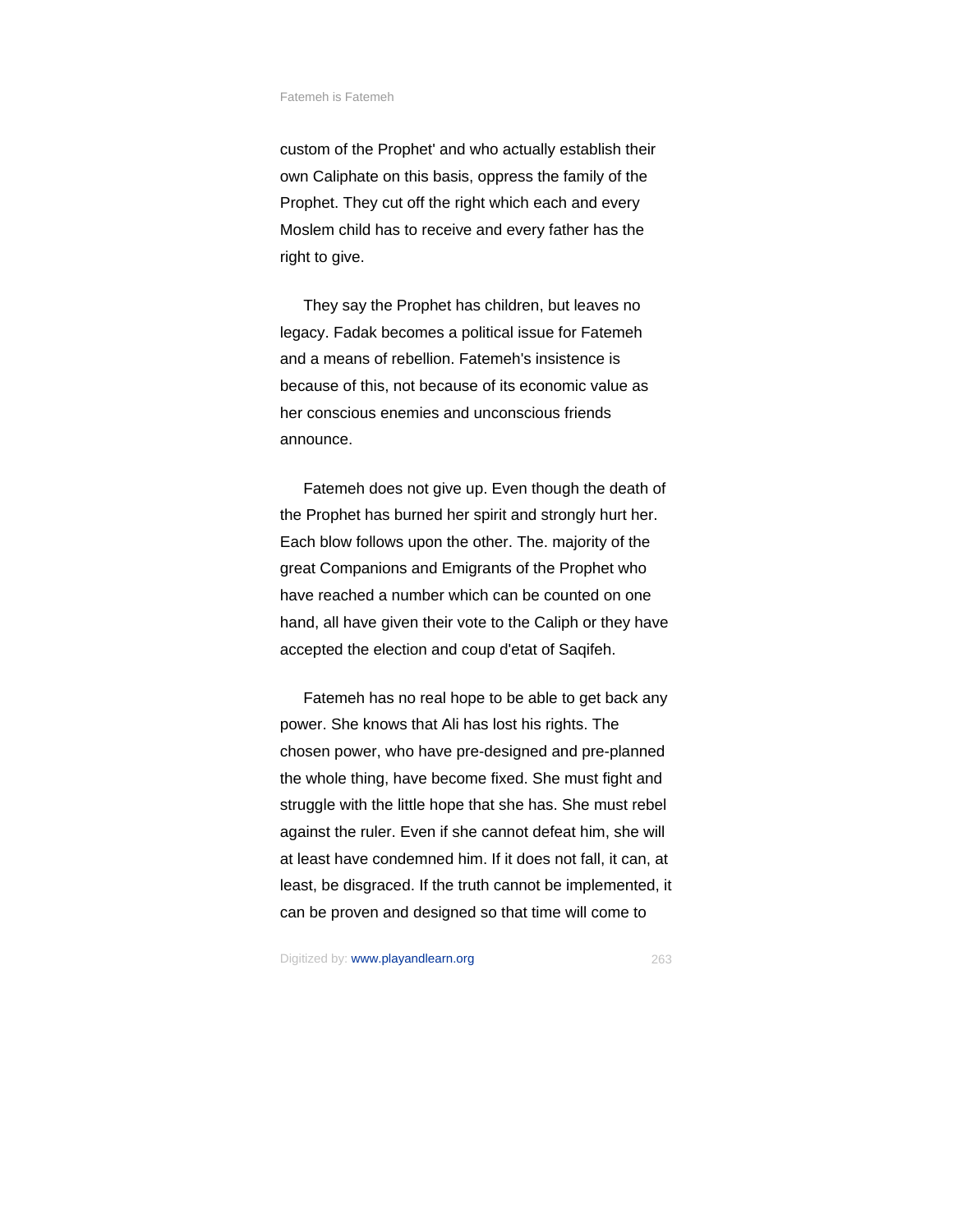know it. It can be kept alive, so that people come to know that the ruling forces do not represent the truth. They are oppressive. It is truth, justice and freedom which have been defeated and imprisoned.

This is why Madinah now witnesses one of the most wonderful views of history. Next to the mosque of the Prophet, in the heart of the dark night, a woman in mourning, sitting upon a horse, being led by a man, passes through the dark empty streets of the town.

Ali walks. Fatemeh, the beloved and rebellious daughter of the Prophet rides. Every night they leave their home with the same purpose. Ali goes with her to seek out the Helpers. They are more sincere and impartial than the Emigrants who are mainly from the Quraysh tribe. They support each other. An aged political structure brings them together. Now the Caliph, from among them, is their influential master. All of them share in his leadership. But the Helpers play no role in the present leadership. Their candidate has been Saied ibn Obadeh who left Madinah and was assassinated on his way to Damascus.

They give in although they disagree with Abu Bakr's reasoning. Abu Bakr had been an emigrant, a relative of God's Prophet and the elder of the Quraysh. They surrendered when he said that the Prophet wished for the Caliph to be from his Quraysh family, from among the relatives and family of the Prophet. Out of respect for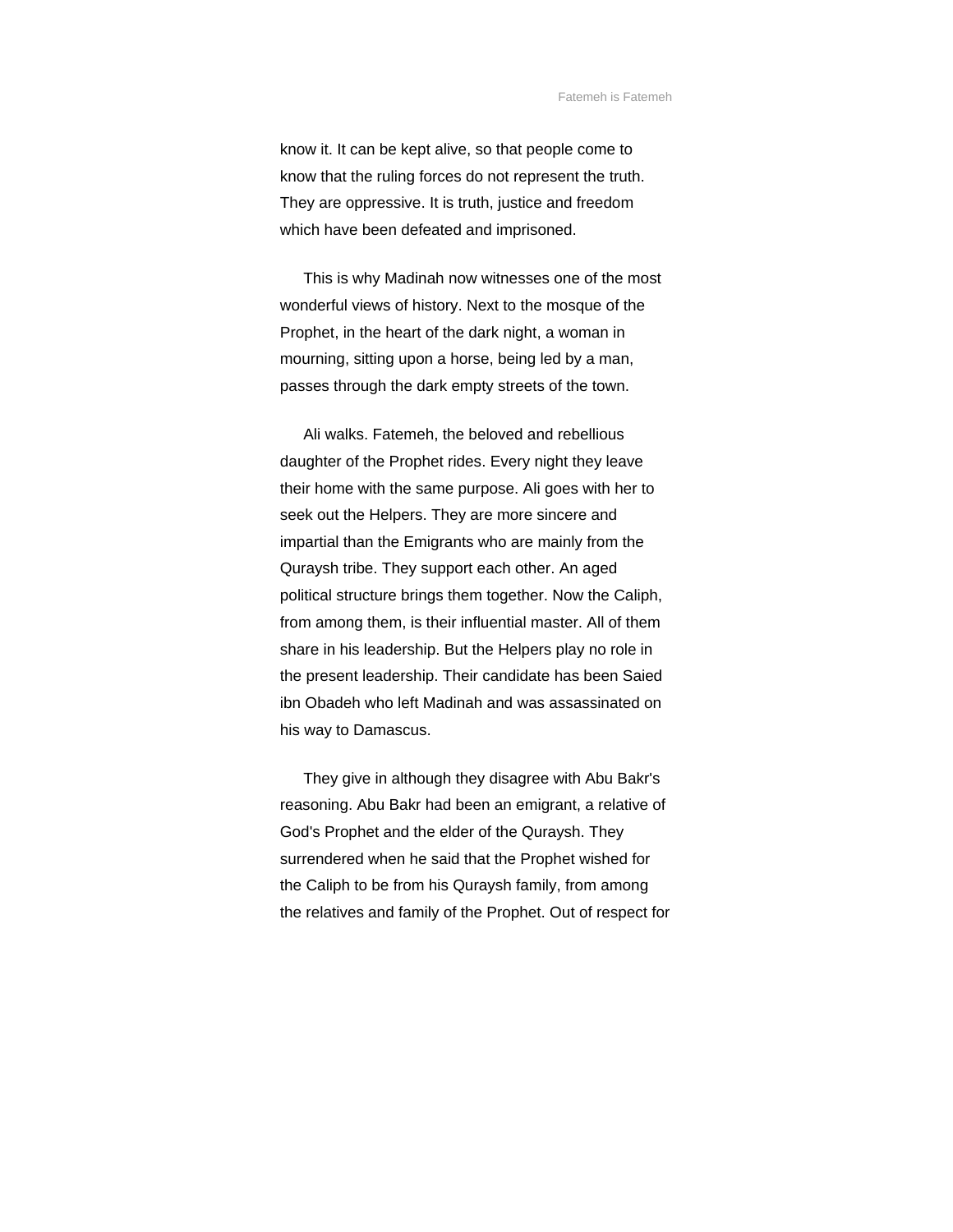the saying of the Prophet and his family, they submitted and overlooked their differences. They gave leadership to Abu Bakr who was from the Prophet's tribe and the father in? law of the Prophet. He had shown himself to be among the loyal followers and family of the Prophet. He received the majority vote. These are the present people of Madinah.

Now Fatemeh goes to them personally. Every night she accompanies Ali to their sessions. She speaks with them. She speaks of each and every one of the desires of the Prophet. She accounts one by one for Ali's worthiness, virtues and superiorities. Through her influential spirit, with her great human personality, her political awareness, with the 4ccurate knowledge she had of Islam, its spirit and goals and finally with the power of logic and reasoning, she proves the rightfulness of Ali and the wrongfulness of the election. She shows the deception. She counts the results and makes them apparent. She shows how they will suffer from this superficial and hurriedly determined decision of political negligence. She frightens them with the dark and unstable future which awaits Islam with their leadership of the community.

Not even one historian has mentioned this story. No one has retold the fact that no one opposes the logic of Fatemeh to argue with her interpretation and reception of the event. They stand by her. All give her the right. All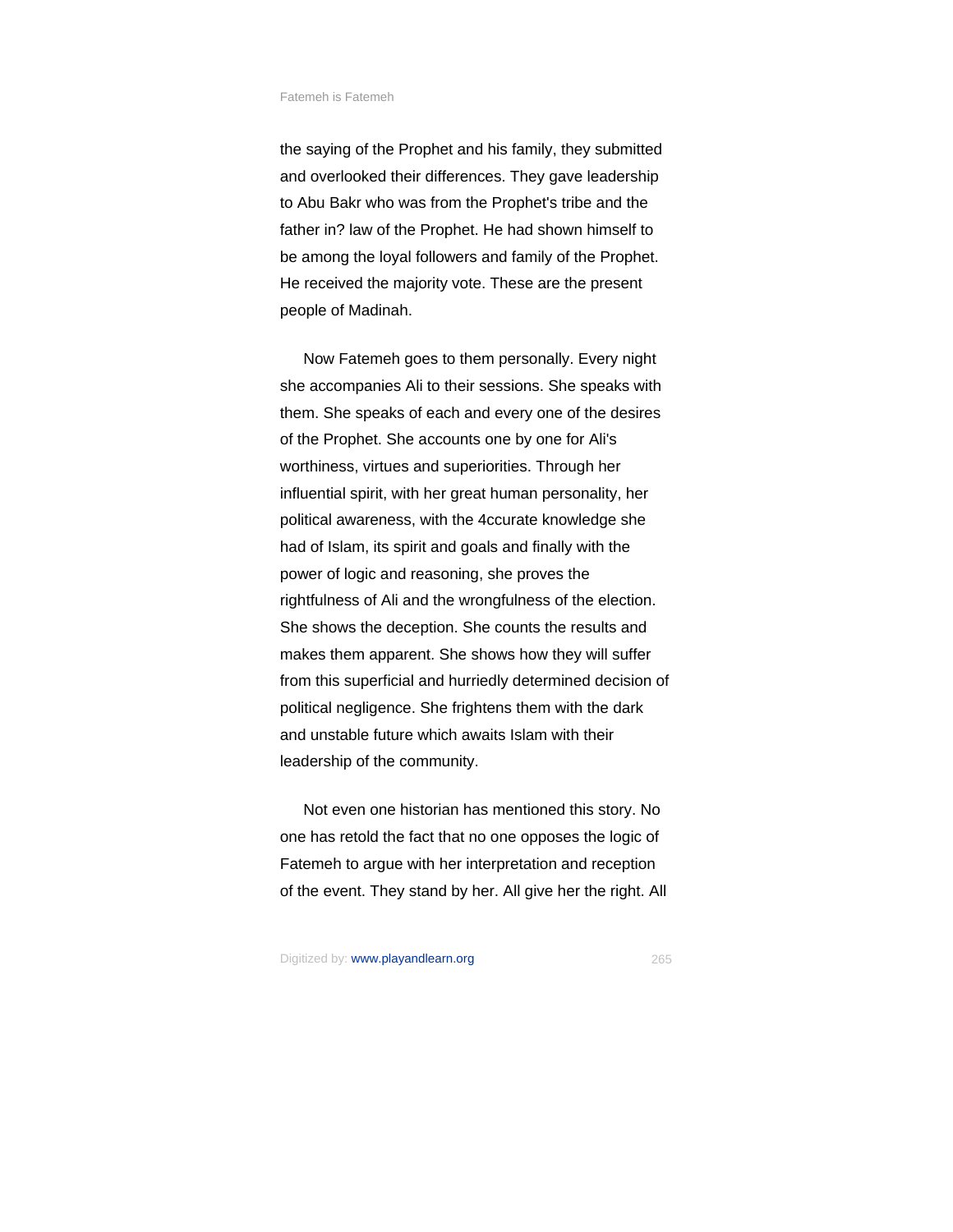admit their great error. All accept the virtues of Ali and the superiority of his leadership. Fatemeh is asking them to support Ali and help him get his rights.

But their answers? 'You should see the Prophet's daughter now that we have given our allegiance to Abu Bakr.' 'The affair is finished. If your husband, your cousin, Ali, had taken the lead and mentioned all of this sooner, we would certainly have elected him. We prefer him to anyone else.'

Ali surprised and in a tone of protest, asks them, 'Do you really believe that I should have left the dead body of the Prophet in his home, neglected his funeral ceremonies, come out of the house, and fought for a legacy?'

Fatemeh, seeing that once again Ali is sacrificed because of his loyalty to the Prophet, says, 'Ali has done nothing other than what he should have done. He did the noble thing, but what did they do? God will punish them and will take care of them.'

#### **The Promised Gift is Sent**

Now everything has ended. Fatemeh is content to await death. She feels more alone than she ever thought she could. She sees all the familiar faces who for so many years surrounded her father, who went everywhere with him and who have now turned into strangers.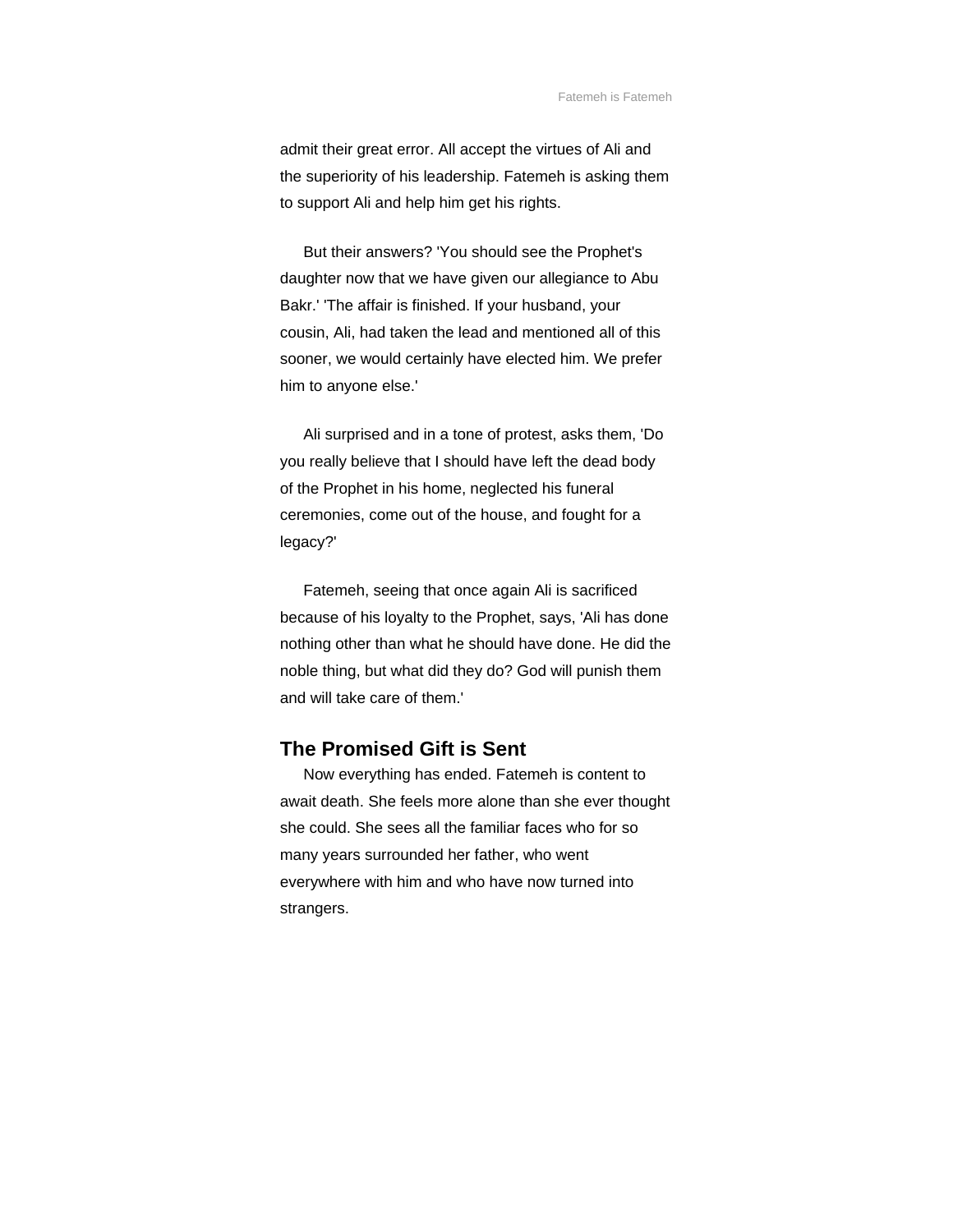The Companions are now breathing another air. Madinah is no longer the city of the Prophet. Policy and sovereignity are now governing the 'City of Faith'. The great and powerful spirit which had spirited the Bedouins, that is, feelings, generosity, worship of the truth, standing for the truth, sensitivity towards human values and the beauties of a life of spiritual struggle, faith and piety are gone.

Instead there is a burning and destroying of and a rebuilding based upon ancient customs, tribal traditions, blood relationships, selfishness, pride, self worship, tribal killing, inferior political games and conservatism. All of this opposes the lashes of his words which are lashes of certainty containing the fire of the revolution, commitment and engagement in social action, responsibility, progress, manifestations of the spirit, meaning and the constant chance of life and resistance to oppression.

# **Ali Remains Silent**

Now he is silent. He is settled inside Fatemeh's house, His dearest friends are left out as well, they who had lived a classless existence and who had found a high place in the eyes and the heart of the Prophet. They who had earned their nobility and respect through their faith, sincerity, awareness and resistance had fallen from the eyes of the new political leaders. Those who are clever and eye catching, move forward.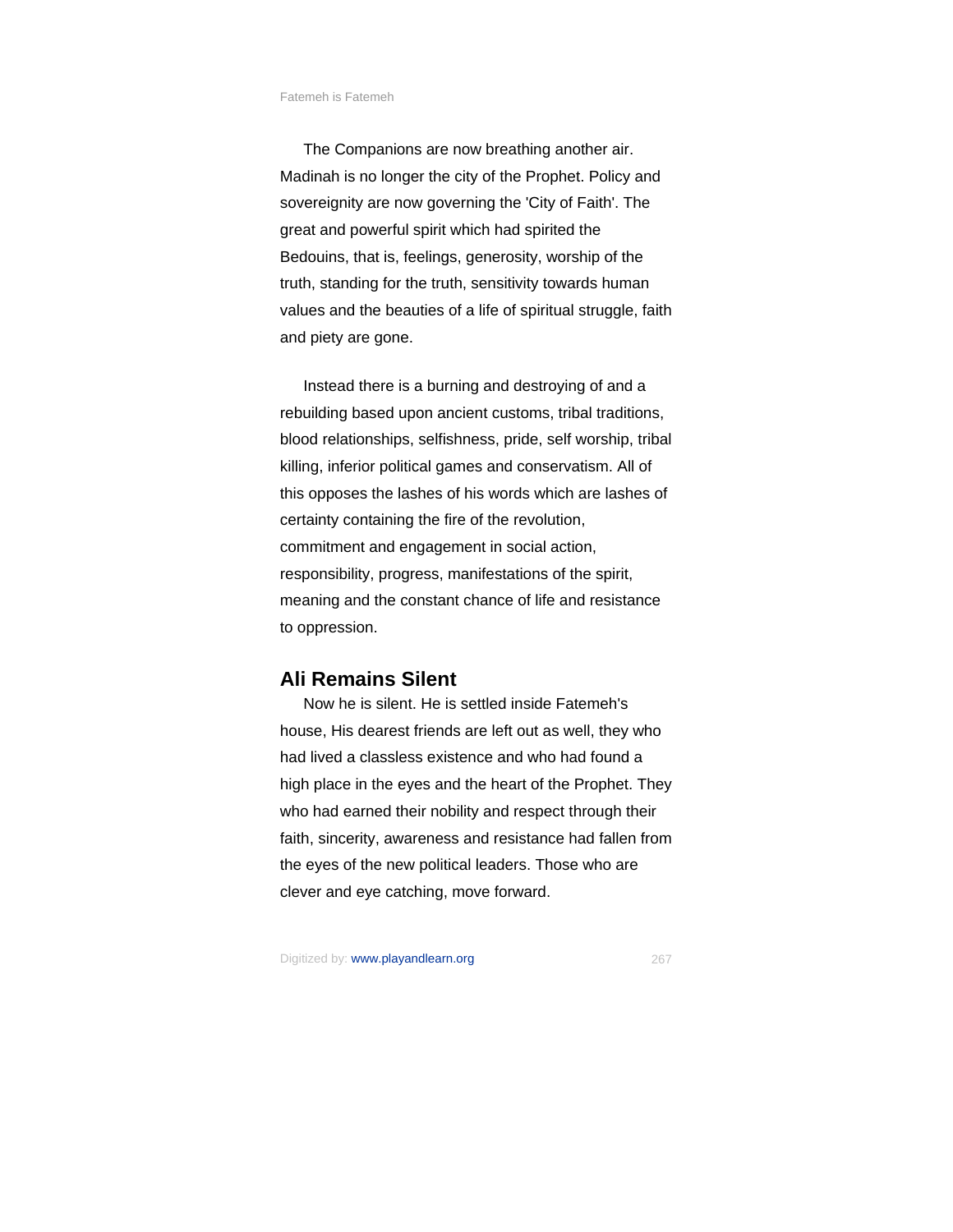Ears are so busy with talk of power, leadership and self protection that one can no longer hear the softness of emotions, friendship and sincerity. The personality of Abu Bakr, harshness of Omar and the sword of Khaled and the genius of Amr al Aas suddenly build a high wall around Madinah, and the people, frightened and/or attracted, and the Companions aware and/or unaware, are taken into the middle of the wall. But Fatemeh's house is left out of it. Fatemeh's voice reaches no one!

The enemies of Fatemeh are much stronger than those whom they resisted and fought against in Makkah. Her father fought alone in Makkah with only his young daughter as his companion and support. In the Masjid al Haram, the place of the power of the enemy before Islam, the Prophet and his daughter faced the Quraysh senate together. The Prophet has been calling the 300 idols, the worshipped and intercessors of the Quraysh, and all Arabs, dumb, idiots. Without hesitation and weakness, he cries out that he will break all of them with God's help. He compares their ancestors to fools and that which they hold sacred as being superstition.

But we see that the Prophet, at the height of his power, when he was more loved, more powerful and more influential than ever before, during the last days of his life, can not move Osameh's army. Even though he gives strict commands, prays and curses, tired and sick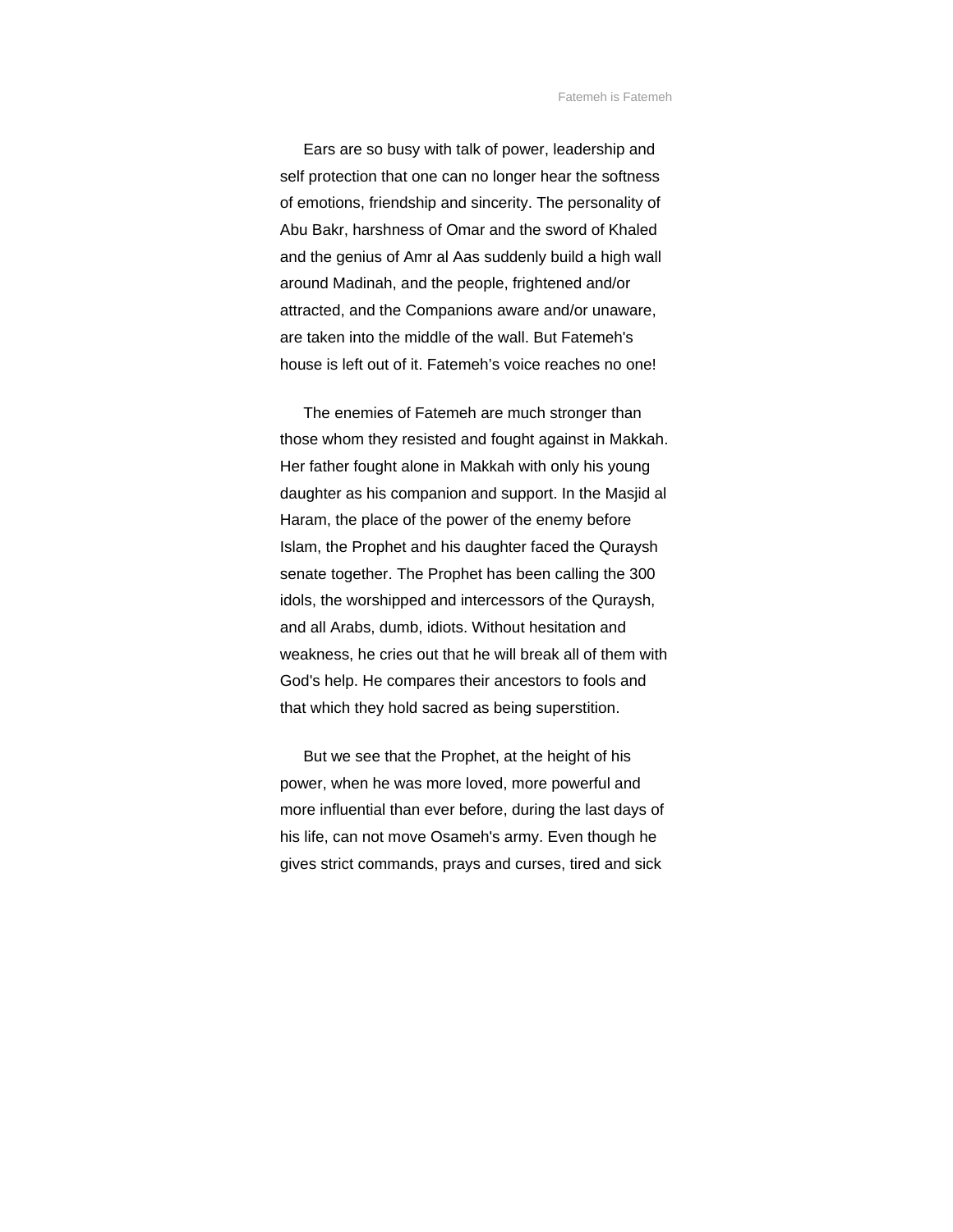with fever, on the verge of death, he cannot move the army standing in Jazaf, near Madinah.

What can I say? Even in his own house, among his nearest companions, he could not write a letter, he could not announce his testimony. If he were to simply say it, it would not be safe from alteration and deviation.

Her husband, Ali, the hero of the day, the man who in the battle of Khandaq where all of the enemy tribes had joined together to attack Madinah, where both profane and religious groups had gathered to attack, that is, Arabs and Jews, joined in a single unit to destroy the young Islamic movement entirely, to crush Mohammad's support and the revolution upon the heads of its warriors, and, as they said, 'to take Madinah's soil with the feed bags of their horses', while Ali, a young man, twenty or so years old, with one blow, changed the whole fate of the battle.

The man, who at the Battle of Uhud when the Quraysh occupy the valley and the Moslems are dispersed and. fleeing, when the great Companions are hidden, having lost hope and the Prophet is wounded and defenseless in his position, circles around the Prophet like a whirlwind, returns to the battlefield and scatters the front of the enemy which is pressing forward, progressing towards the Prophet over the bodies of the martyrs. He returns to Mohammad to circle around him once again. As he goes back to the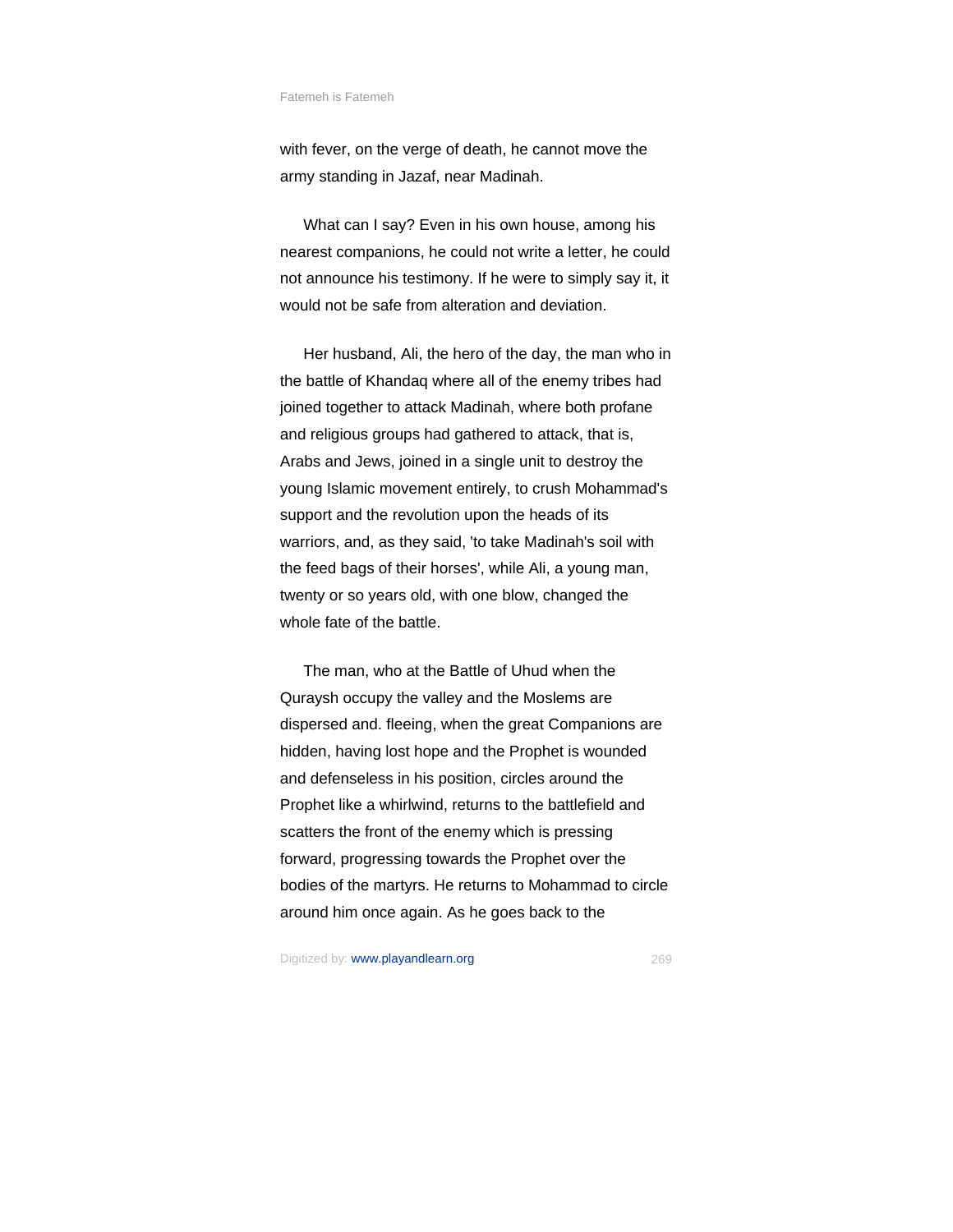battlefield, closing the way of escape, shouting to the scattered forces to form a new front, he regroups the defeated, hopeless, deserters and forms a resistance group which forces the Quraysh, full of joy at hearing the news of the death of the Prophet, seeing the mass of martyrs, the defeat of the warriors and drinking the blood of Hamza, the Prophet's uncle, to retreat from the battlefield.

The men who guaranteed the victory of Khyber, the man who upon the battlefield uses his sword like a sickle which moves through the wheat fields at harvest time. harvesting heads and blood and amasses the army of the enemy and lays them in front of his horse, now sits in the corner of a house.

#### **Where is His Sword?**

What has happened to the famous sword of her husband, Ali? Whenever he returned from battle, it was full of blood and was given to her along with the sword of the Prophet. Ali would say to her in a voice full of honor, glory and pride, 'Fatemeh, wash these!' Now, he is becoming lifeless and after ten years of constant struggle, he is laying down in bed.

She also sees that they are attacking Ali's house, but he does not leave his silent corner. Thus, in the battlefield where the Prophet could not succeed, Ali, the warrior, the champion who gave glory to the field of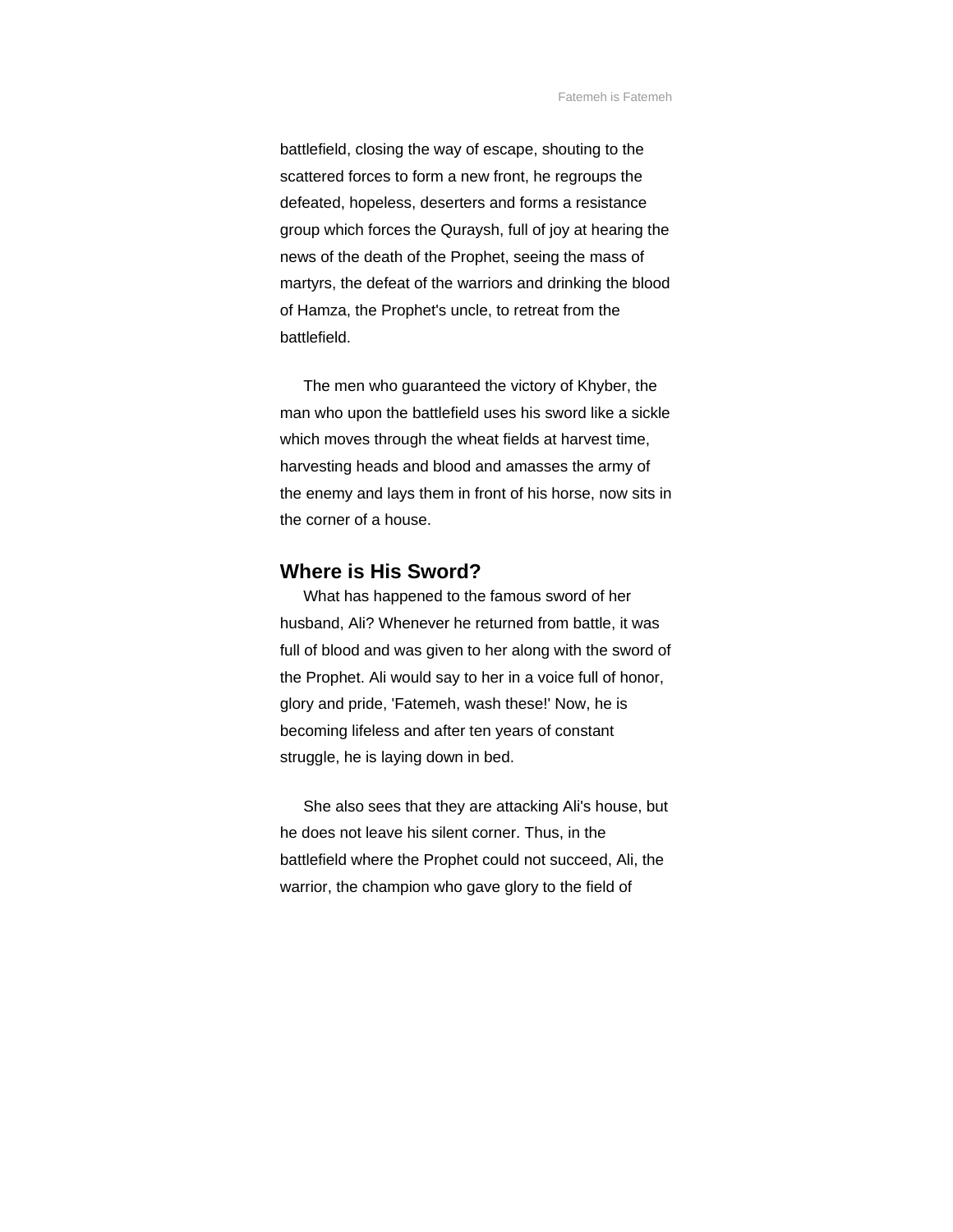battle, has been defeated and Fatemeh is alone. What can she do?

Always fighting in the battle front, he is more severe and causes more misery than the front in which the external enemy is standing opposite him. Now a battle has begun where Abu Lahab, Abu Jahl, Abu Sufiyan, Hind and Otbeh Omiyeh ibn Khalaf and Akarmeh are not opposite him. These visages are well known as lacking any respect or human desires. It is obvious that they fight only to protect their power, interests, force, strength, business caravans, slave markets and not because of poverty, spiritual meaning, faith and human wishes. It is a battle between despotism and revolution, slavery and freedom, captivity and salvation, humiliation and lordship, purity and filth. Finally, it is a war against the guardians of ignorance and darkness in human disguise by the messengers of awareness and enlighten.

What is it? On one side is Ali and Fatemeh as it was in Makkah, Badr, Uhud Khyber, Fath and Honein. But, on the other side is Abu Bakr, the first person who, outside the Prophet's home, joins him, his friend, his companion on the migration, and father of his wife. A person who gives him friendship when the Prophet has no one and is alone who spends all of his wealth in the way of the Prophet, and, as a result, in Madinah, he is so poor that it is said that he had to work for Jews and strange and despised people. He was a person whom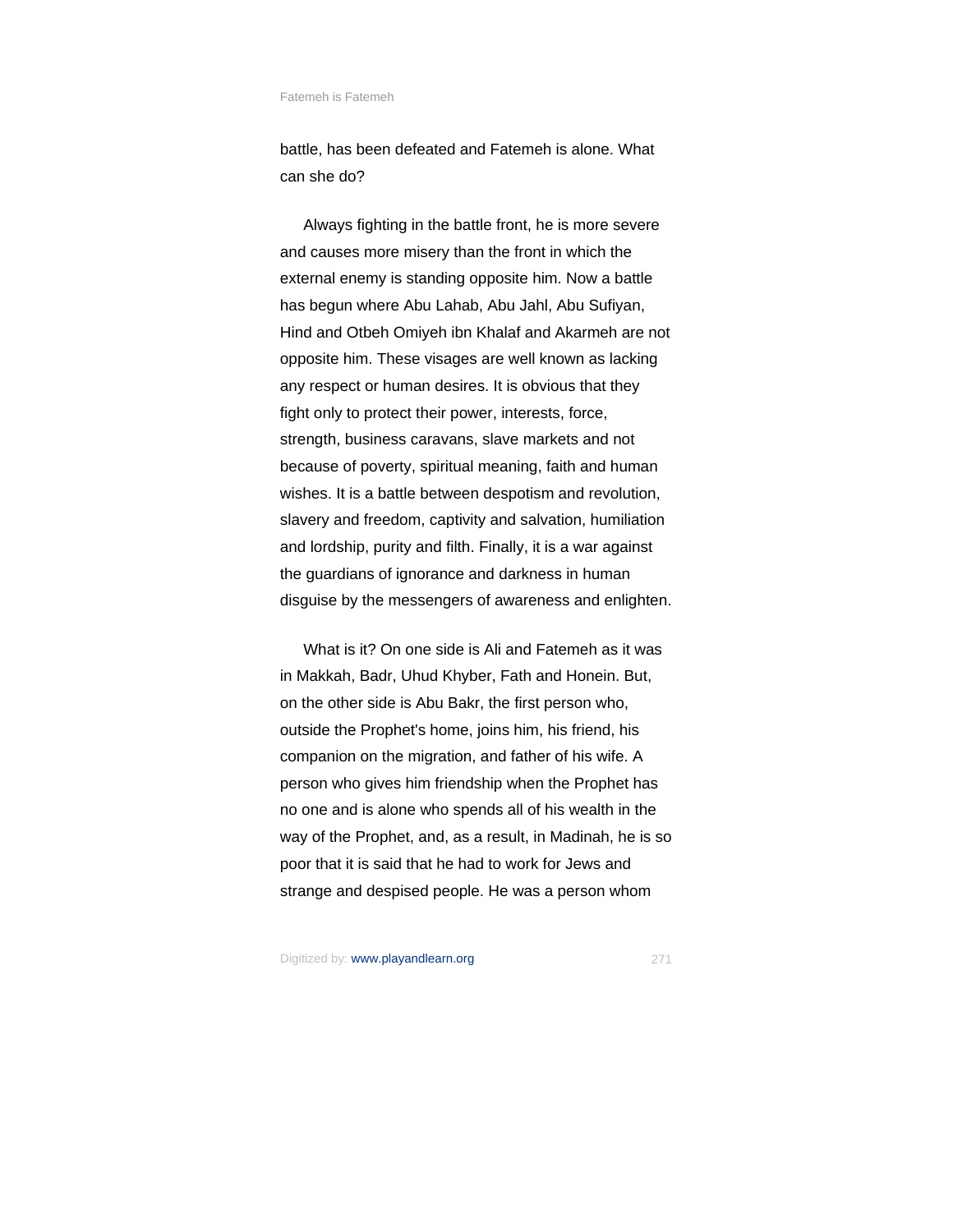people had seen for 23 years, that is, from the first year of the mission of the Prophet until his death of the Prophet, beside the Prophet.

And Omar, the 40th person who, in the hidden Shelter of the Prophet, accepted Islam. With his joining and that of Hamza, the first few weak friends gained power and appeared among the people to announce Islam. From that time on, he gave all of his power towards the progress of the movement. He is from among the closest friends and most distinguished of the Emigrants of the Prophet. He was the father of Hafaseh, one of the other wives of the Prophet and people accept him as one of the leaders and great Companions of the Prophet of God.

Othman, an Emigrant who had made two emigrations in the way of Islam was the son in law of the Prophet who had married two daughters of the Prophet. He had an eye-catching, sacred personality and he belonged to two of the great families of the Quraysh. He had a great wealth which he distributed among the poor friends of the Prophet and had actively participated in social services and helped the people a great deal. The masses of the people call upon him as one of the Companions, great Emigrants, friend and family of the Prophet.

And Khalid ibn Walid, who is a hero in the religious struggles against the enemies of Islam. At the Battle of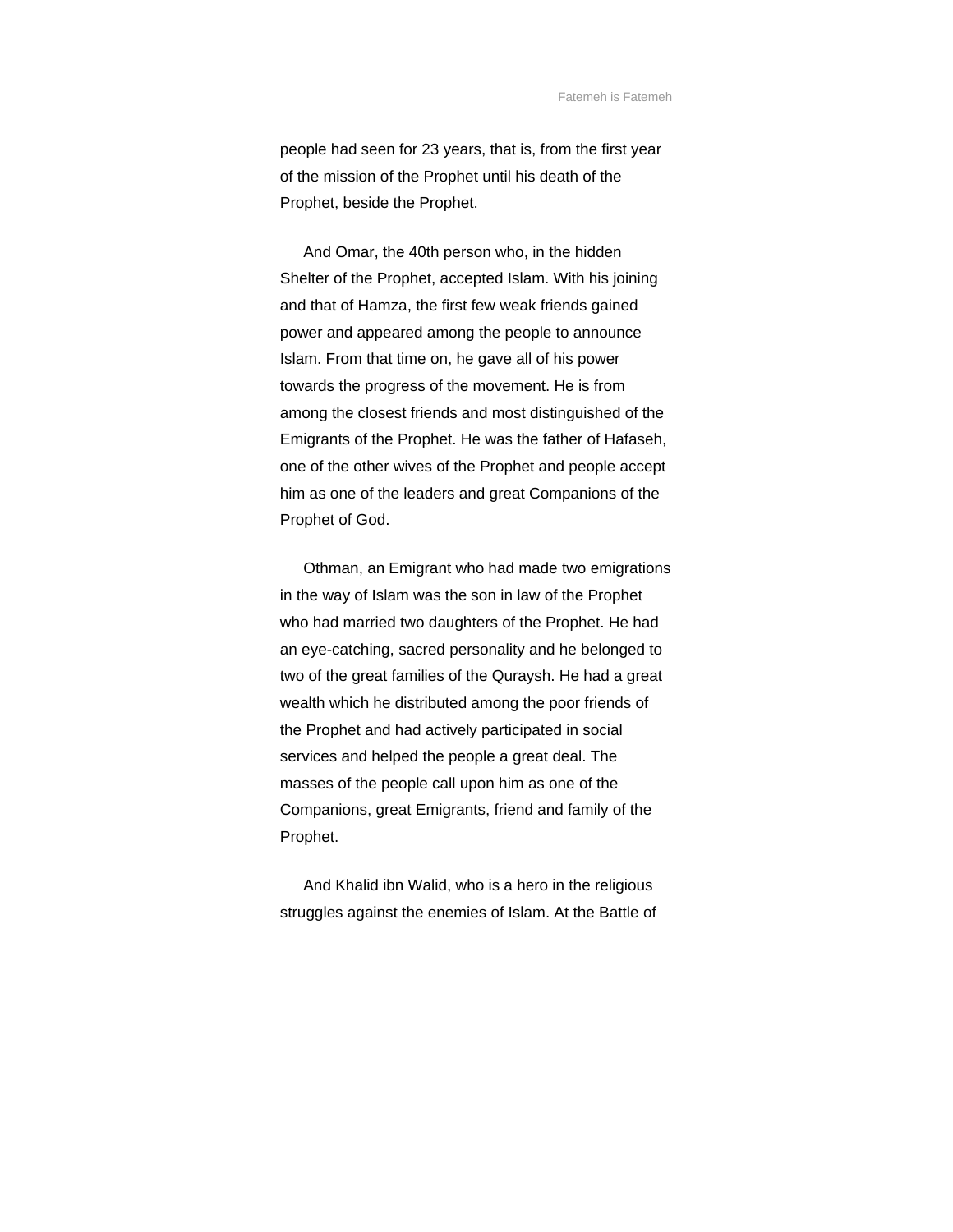Muteh, where he is a simple soldier, he breaks nine swords over the heads of Romans. He is known as 'the sword of God'. Amr al Aas is one of the four famous Arab geniuses who had become a Moslem many years before. He showed the power of Islam to the Emperor of Rome at the Northern borders. Saied ibn Vaqas, the first person who in Islam fires an arrow at an enemy, takes Moslems from the position of defense and shows them how to attack. He shows the enemies what attack is all about and at the Battle of Uhud he carefully released several arrows and saved the life of the Prophet who was in great danger. He had defended himself so bravely that the Prophet praised him.

There were many, many more including great Emigrants, Helpers, all the army, leaders and builders of the foundation of Islam and closest friends and pioneers of the Prophet among them.

# **Their Slogan is Islam**

And their slogan? Not idol worship, disbelief, polytheism, myths, protection of the business of the Quraysh nor the nobility of the tribe, but establishment of unity and the spread of Islam, the gathering and propagation of the Quran, piety, the negating of the gathering of wealth and gold, helping people,. seeking of the satisfaction of God, the implementation of religious law and finally, the putting of the Prophet's Traditions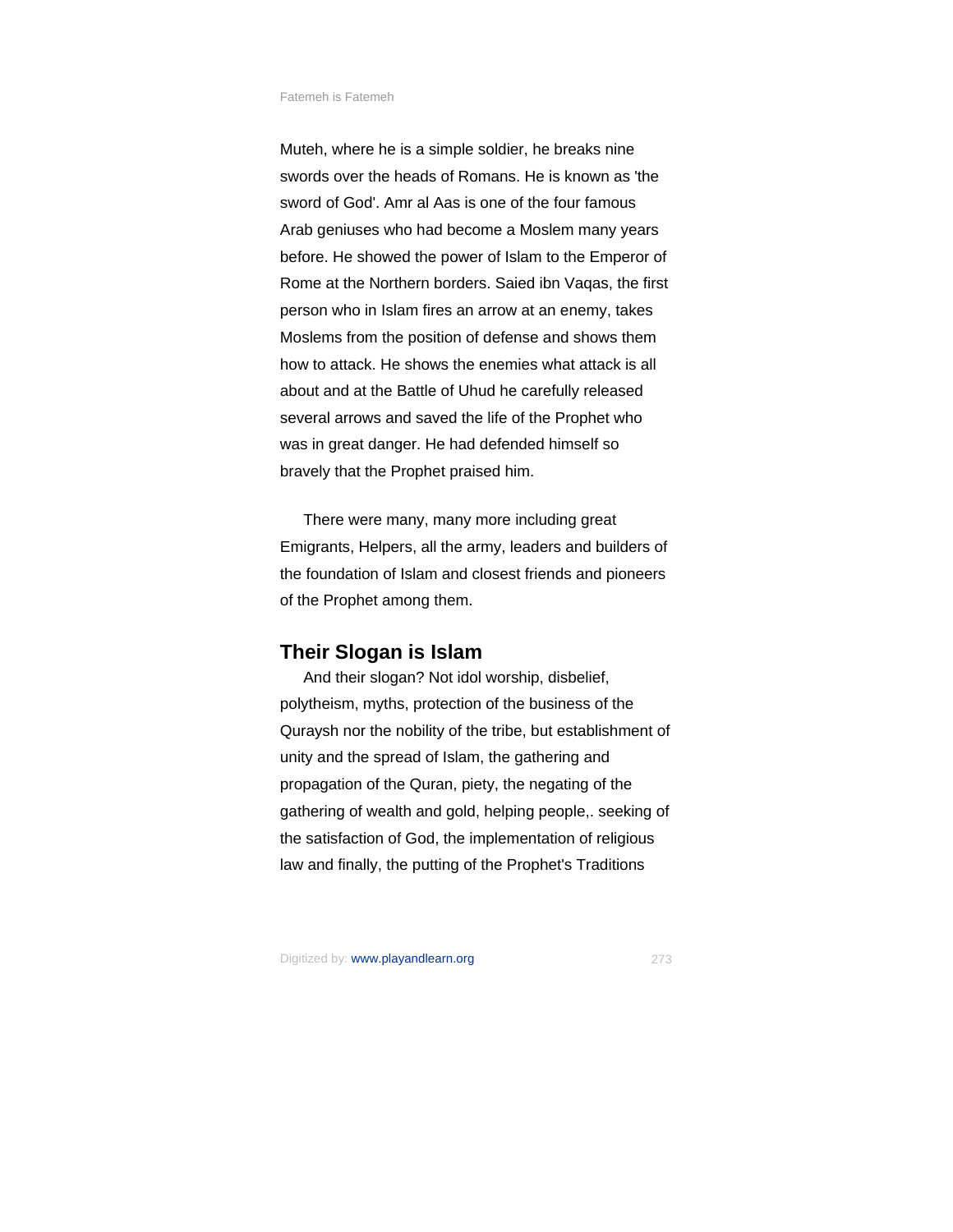into effect and most important of all, promoting Unity and the uniting of Muslims.

In the middle of this, a right is easily and quietly discarded. The rights of Ali. How? Very easily and with a very understandable logic because of sympathy towards the community and because of the fate of Islam and the danger of internal rebellion, pressure of the foreign enemies and the fear of separation among the Moslems and... in short, it is. because it is advisable for the moment.

A young man, thirty some years old, often harsh, whose background does not stand well with the majority they are jealous of him. His behavior is of a type that causes the influential, effective personalities and groups to not be optimistic towards him.

`It is still too soon for Ali. It is not advisable for Islam at the moment.' Yes. Advisability! The inauspicious blow which is always used against the Truth. Advisability, a sword used by clever people to sacrifice the Truth. It is done in accordance with the Divine Law: face the *qiblah*  and say, `In the Name of God', a clean and pure sacrifice, a permissible meat.

How simple! Without any noise. Without anyone understanding. Without any who are asleep, awakening: Without the people rebelling. Without anyone to bring awareness to the people. Without anyone being able to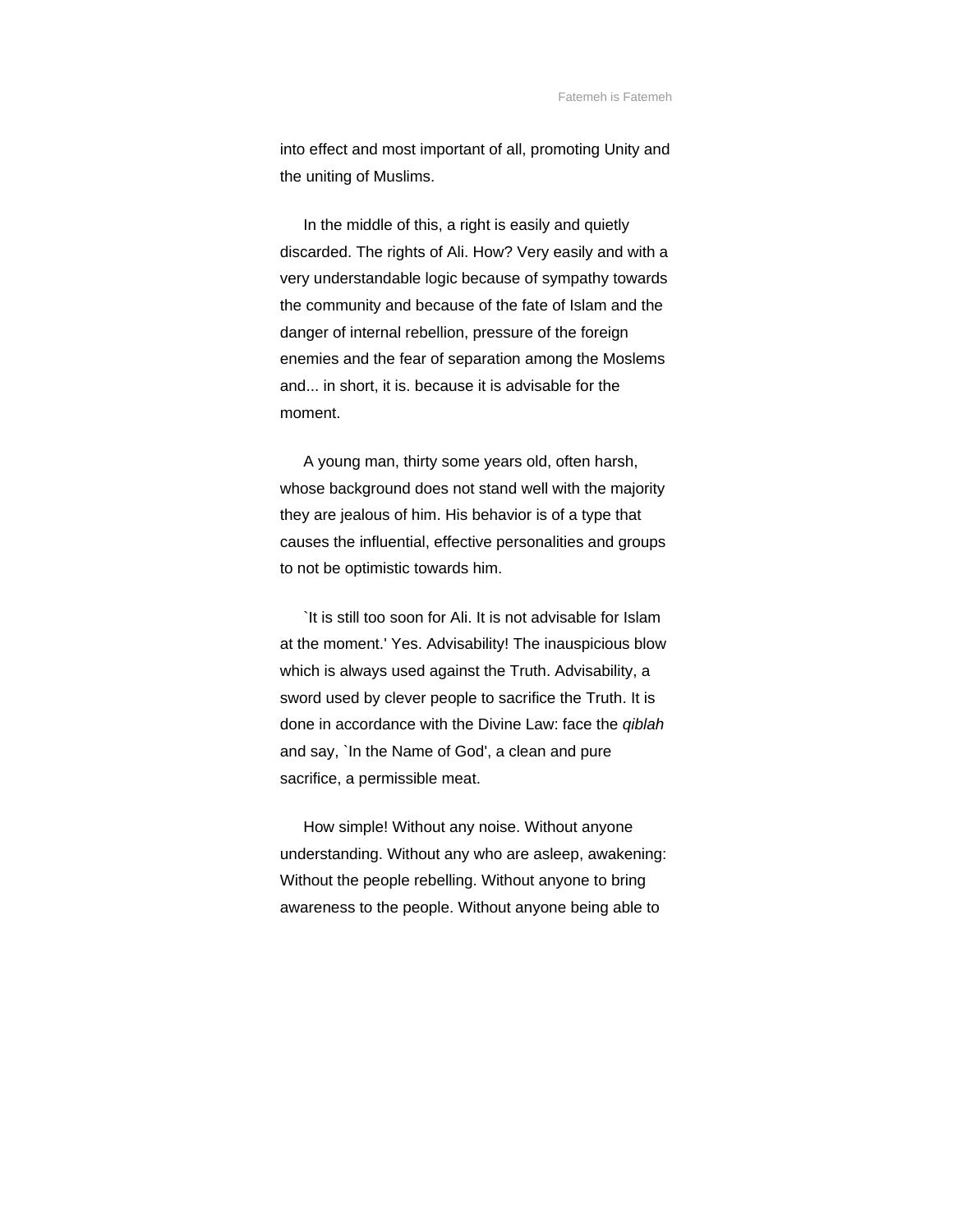distinguish the rights which are asleep under the blows of advisability, they silently die and are forgotten. Finally, without any effort, or protest, to be able to save the Truth and stand against the power which is armed with `advisability', the struggles, cries, protests, moanings anti: even objections of Fatemeh go unheeded. When, a society is covered under advisability, nothing can be done. The greatest tragedy in human history takes place. It. is a silent and defenseless tragedy which sacrifices Ali and Fatemeh and later on we see their successors and one by one all of their posterity. Fatemeh sensed it had begun and she could do nothing about it.

Suddenly she felt the exhaustion of a whole lifetime of resistance, bearing of miseries patiently, tortures, poverty, difficulties and the bitterness of her life. She becomes convinced that all has been lost. She senses that she can do nothing to keep what the Prophet could not keep and what Ali could not protect.

All of the nights become blurred in her eyes, nights which come successively. Her father, during the last days of his life, gave news of it to her. The time has come. What will happen tomorrow? What will become of the great efforts of her father in the cold winds of policy and advisability which have now begun? What is the future of this young community? Into whose hands will the future of these people fall whose fate is to be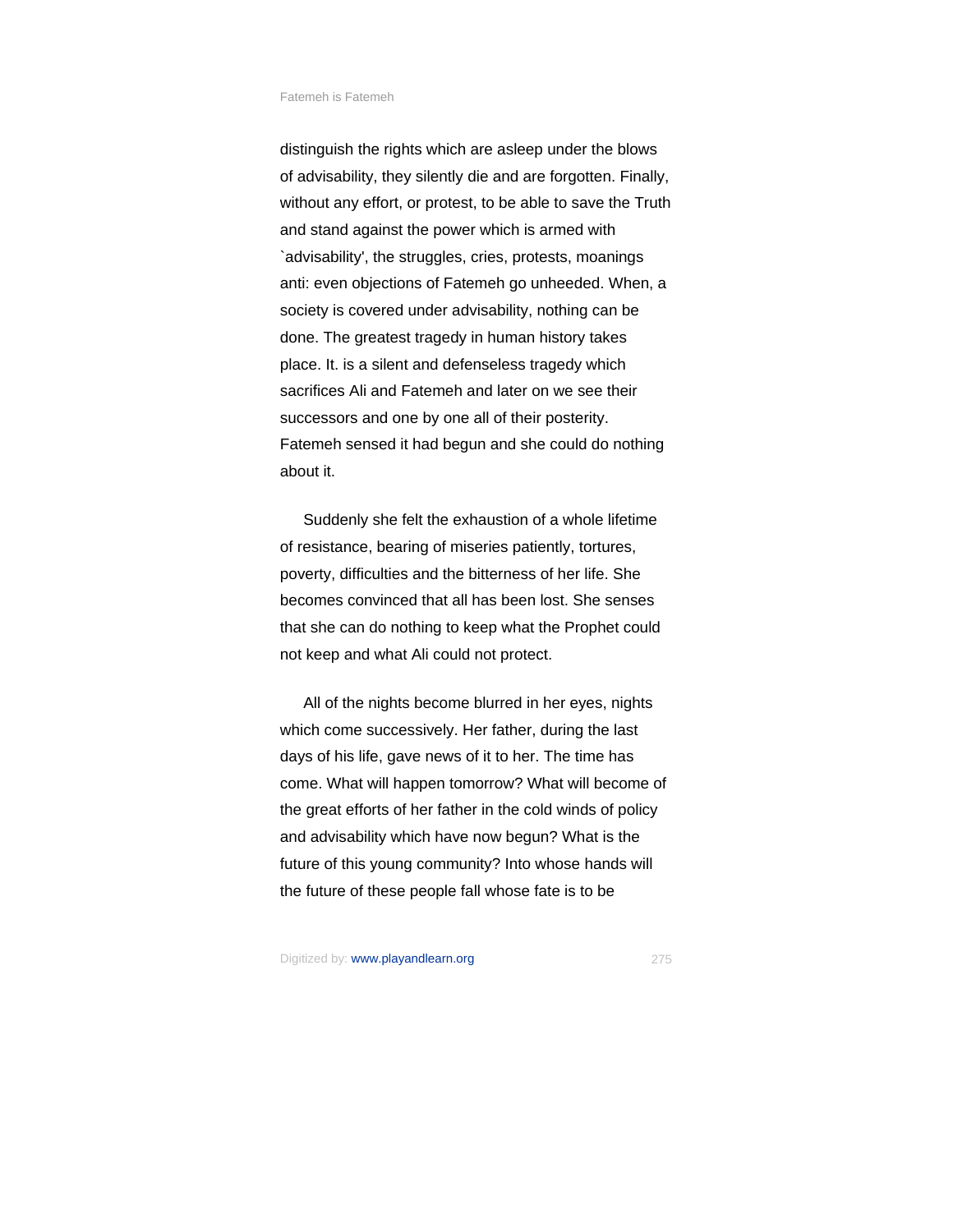sacrificed because of policy? The smell of aristocracy, nobility and tribal ties once again has arisen. Allegiance replaces the commandment. How can the votes of the tribes who elect their leader or the Quraysh who elect their elders be more acceptable than the vote of the Prophet?

What kind of people are these who at Saqifeh first give their allegiance to Saied and then with one word from Abu Bakr, give their allegiance to him? Do they have sufficient growth and awareness so that the Prophet does not need to interfere in their politics? These people are the people of the Prophet's city who have lived near him? and next to him.

# **Fear for the Future of Islam**

They have performed the jihad together. They have learned of Islam from the Prophet but they have chosen Abu Bakr. Tomorrow when Islam spreads beyond Madinah and this generation passes, what fate will this allegiance bring to the leader of the people? Who will vote and who will be chosen?

'Now that the most sacrificed visages of the Emigrants and Helpers of the Prophet of the first generation of Islam and the pioneers of faith have put Ali aside because of policy and he is forced to sit in his home, what will tomorrow's generation do to my children? What will tomorrow's policies be when people have not grown up in the atmosphere of faith, piety and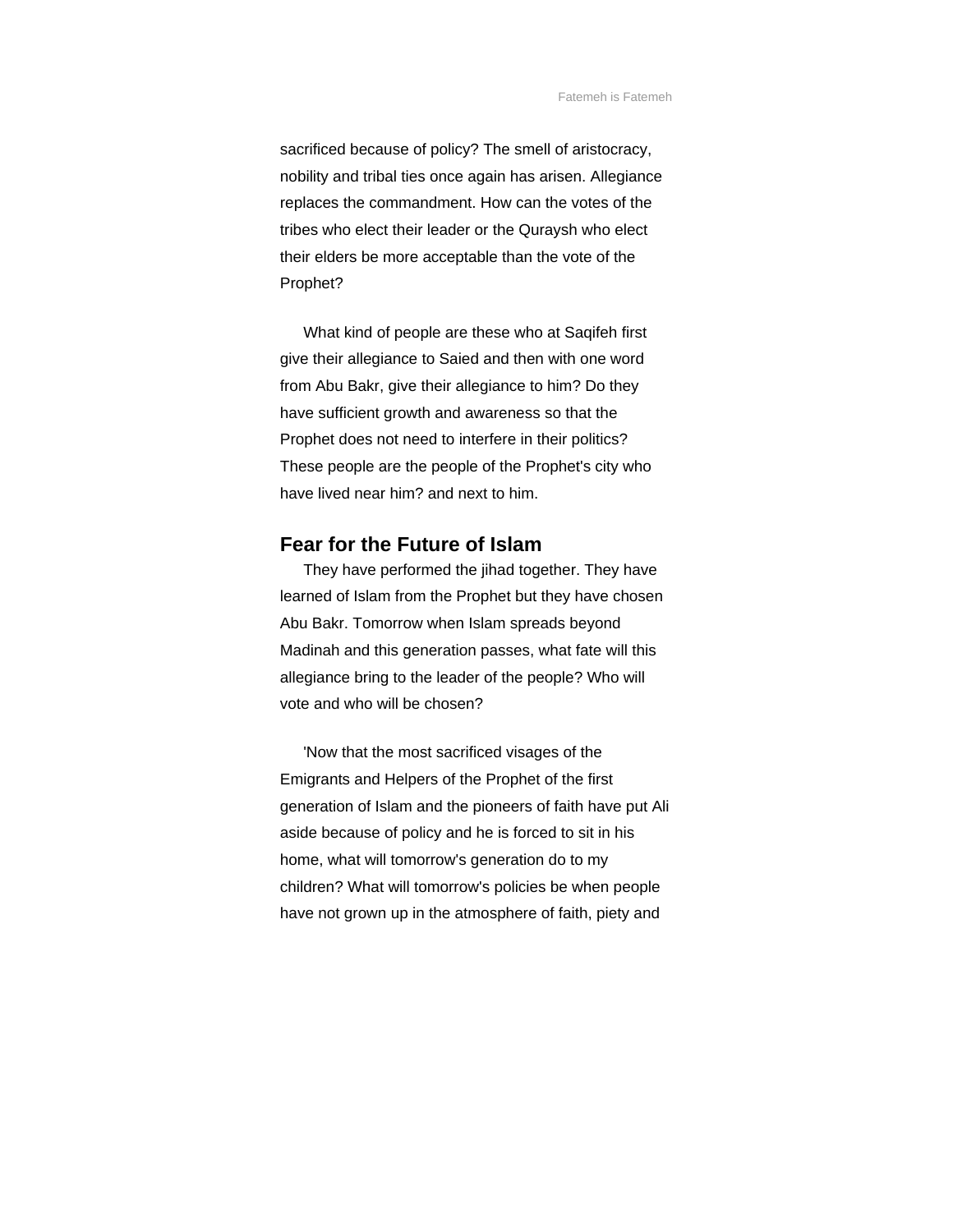jihad?' Even now the future of Hassan, Hussein and Zainab can be seen and one can be certain what their future will be.

The beginning of Ali staying at home is the beginning of a frightening and bloody history. The allegiance of Saqifeh, which began quietly and cleverly, will be followed by bloody allegiances and the problem of Fadak will be the beginning of extortions and the oppressions of tomorrow. Tomorrow is black, frightening and bloody. Successive tomorrows will bring plunder, murders and torture.

The Caliphate of tomorrow will be a great tragedy to Islam and a serious tragedy to humanity. But now what can be done? Fatemeh does everything her strength will allow to try and see that the first stone which is laid is not laid crooked. She can do nothing. She sense that the ears of the Madinah of the Prophet are deaf to her cries. Her heart is made heavy by the silence of Ali, a silence which would cause any heart which has any feeling, who understands Ali and knows the times, to heat up and burn.

How difficult and merciless is selfishness to be able to express itself with faith, particularly when it is armed with policy. It causes the faithful and devoted Companions to sacrifice the rights of the people and to kill Ali's rights.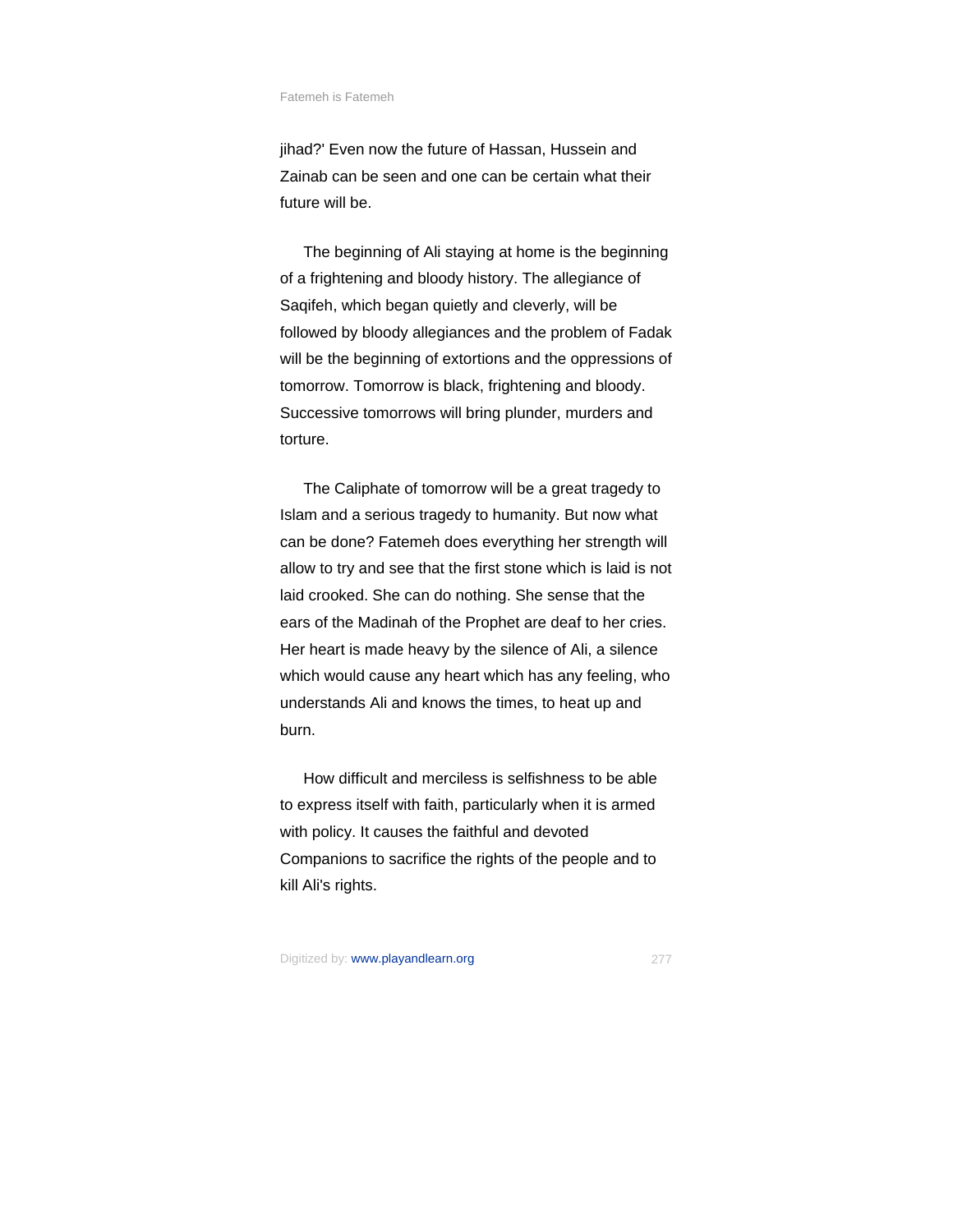Fatemeh is exhausted after a lifetime of bearing patiently the weight of the mission of her father and the difficulty of resistance when faced with the ignorance of her tribe, with a life from beginning to end full of torture, danger, poverty and efforts because the wishes are far from the despots of the time. In the misery of mourning for the death of her father whose life had been mixed with hers and saddened by the unbearable fate of Ali, who after a lifetime of jihad with the enemy, is forced to sit at home by the hand of a friend, not that of an enemy. He is the sacrifice of a force which has come into existence with the power of his faith, sword, sacrifice and sincerity. She is defeated and without hope. She falls to her knees as her last efforts put forth to get back Ali's rights proves fruitless.

It is not only further effort which is difficult, but she finds the bearing of it patiently to be impossible, not for that which was going on outside but rather, patiently bearing what she sees within her home and finally, the bearing patiently of the frightening silence which is taking over the house neighboring her's the house of the Prophet.

Now the window is also closed, the window from which every day would open onto hers, where they would smile at each other, where kindness and faith would fall upon the simple house of Fatemeh. Now one of those windows is closed. Death closed it forever upon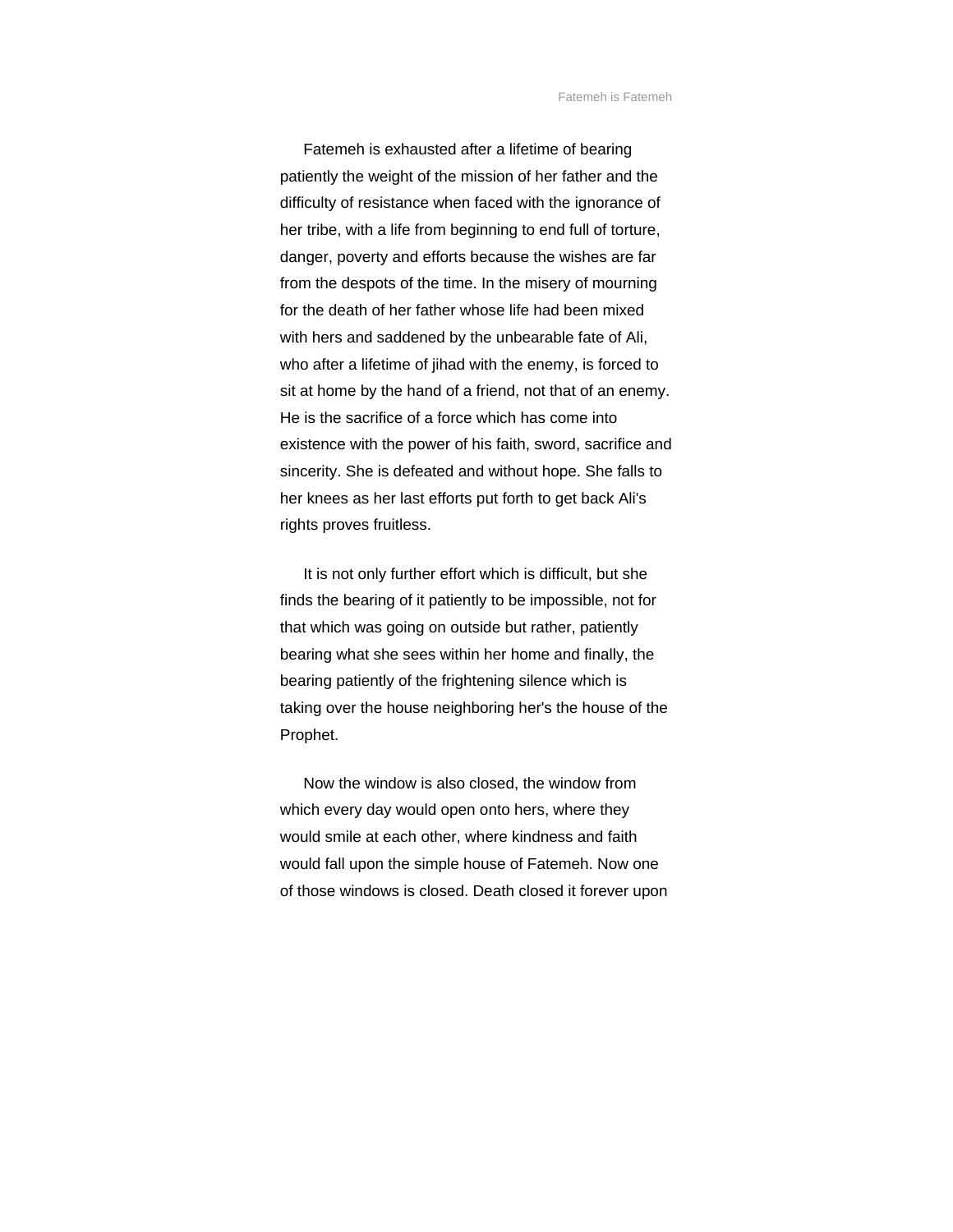Fatemeh. Politics closed the one in her own home. And she is now imprisoned in this house, next to Ali, who sits like a mountain of sorrow and is silent. It is a silence which holds the fire of a volcano within itself. He reads in the innocent and sorrowful faces of the children of the Prophet, the frightening fate of the tomorrow of each one of them.

To remain alive is too painful and unbearable for her.

'To remain' is a heavy load. It is a load which is too heavy for the tired shoulders of Fatemeh to bear. Heavy time slowly moves upon her wounded heart and passes by her. Every moment, every minute, and every step is heavy and slow.

# **She Seeks Out the Soil of Her Father's Grave**

Now the only meaning she finds in life is the kind soil of her father's grave and the hopeful news he, gave her when he said, 'Fatemeh, you will be the first person to join me from among my family.'

But when? What an exciting anticipation!

Her suffering spirit, like a wounded bird whose wings have been broken, is imprisoned and impatient from three sides: the silent and sorrowful visage of her husband, the saddened faces of her children and the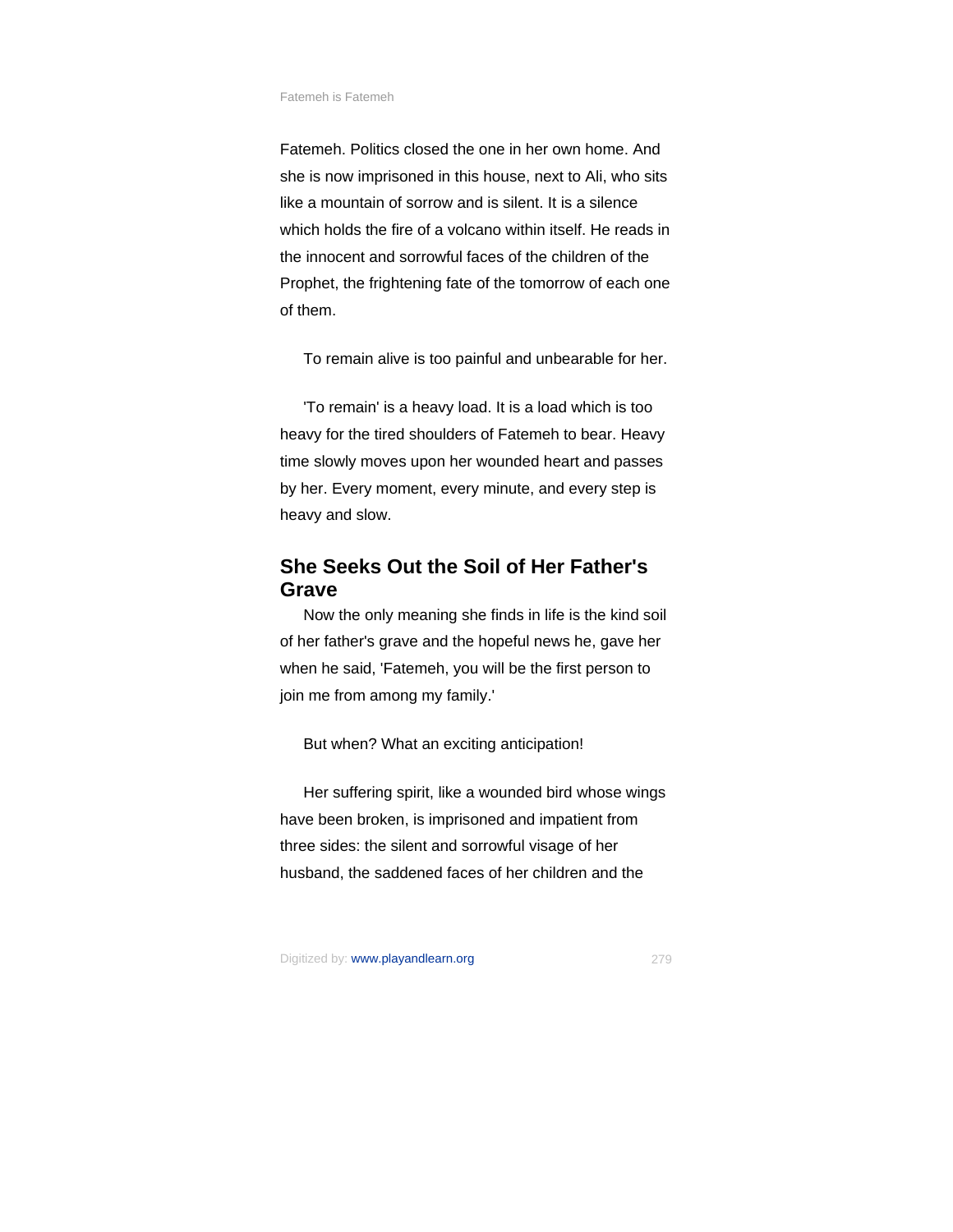Fatemeh is Fatemeh

silent, cold earth upon her father in the corner of Aiesha's house.

Whenever the pain in her heart increases and she loses her breath from crying, she senses that she is in need of the kindness and condolences of her father. She seeks him out. She falls upon the silent earth of her father. She stares at his grave and suddenly it is as if she just. heard of the death of her father for the first time. She cries out.

She pushes her fingers into the earth: She fills her empty hands with it. She tries to see him behind the curtain of tears. She puts the earth upon her face and with all of the emotions through which she loved her father, she smells it and for a moment she is at peace, she has found condolence, but suddenly, in a tone which breaks with tears, she says, 'Anyone who smells the earth of Ahmad (Mohammad) has lost nothing if they never again smell any other musk. Oh, father, what miseries have fallen upon me after you. If they had fallen upon a bright day, they would turn it into night.' Gradually she would grow silent. The earth of her father's grave pours through her senseless fingers. She looks at it with painful amazement. Then she becomes motionless and silent.

She puts all of her sorrows in the death of her father. Each day is like the first day of his death. Her impatience grows everyday and her cries become more painful. The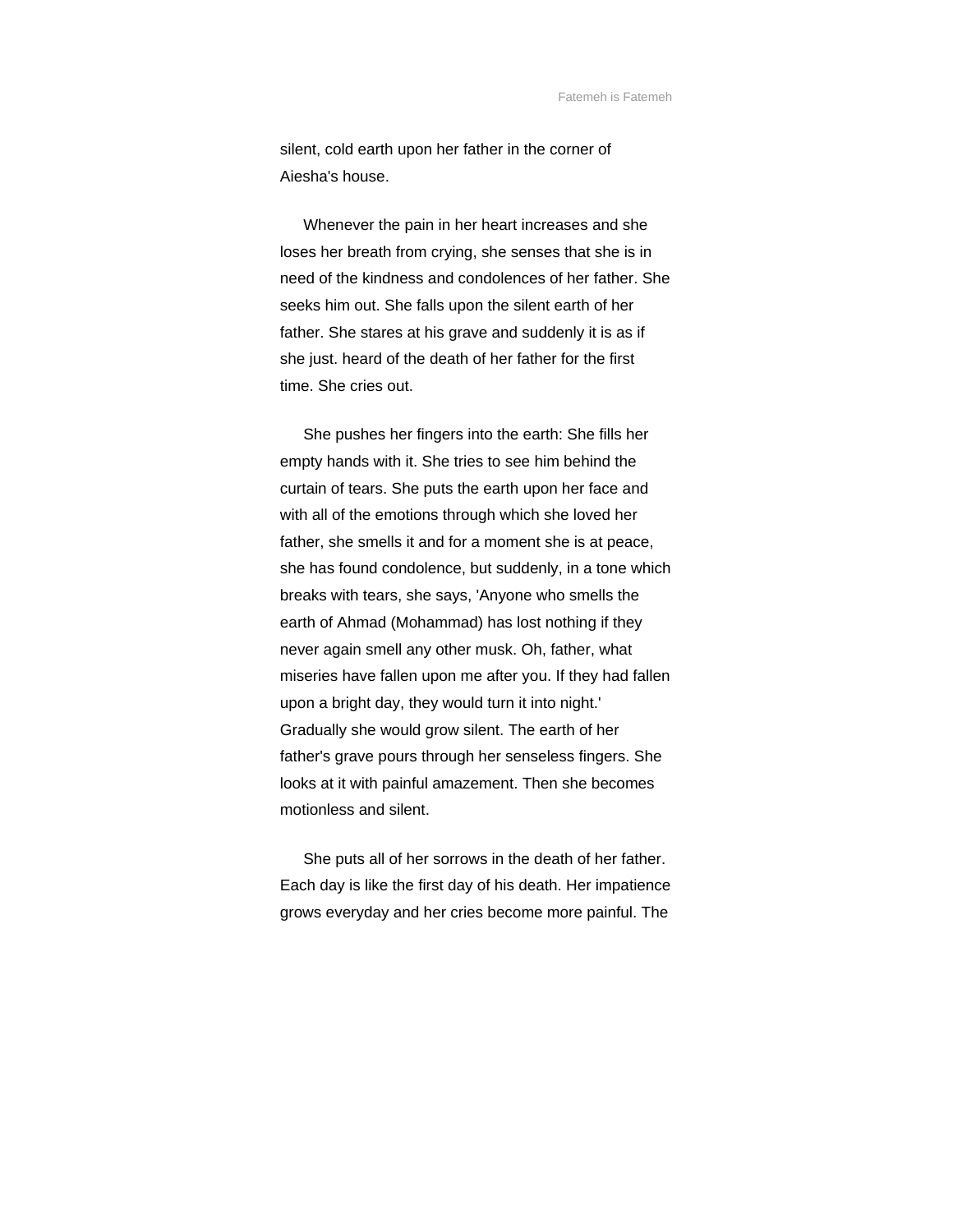wives of the Helpers gather round her and cry with her. The pressure and pain and the wave of sorrows are pressing upon her heart and causing her eyes to bleed. She complains of their extortion and remembers what they did to her and the right they destroyed.

Her sorrow is more disturbing than anyone can conceive of to be able to console her or ask her to be patient. Nights and days pass like this. The Companions have been warmed by their powers, richness and conquering and Ali in his sorrow, silent and Fatemeh in thoughts of death. The moment of impatience arrives, the gift her father had promised her.

## **The Death of Fatemeh**

Each day that passes she becomes more impatient for death. The only way she can bear to remain alive is if she could seek refuge in her father and be drawn beside him when her faith and spirit overflow with complaints and pain.

What need does she have to such a refuge, such a peace? But time passes slowly. Ninety five days have passed since her father promised her death and death would not come.

It came. Today is Monday, the 3rd of Jamadi al-thani, the 11th year of the migration, the year of the death of her father. She kisses each one of the children. Hassan is 7; Hussein is 6, Zainab, 5, and Umm Khulthum, 3.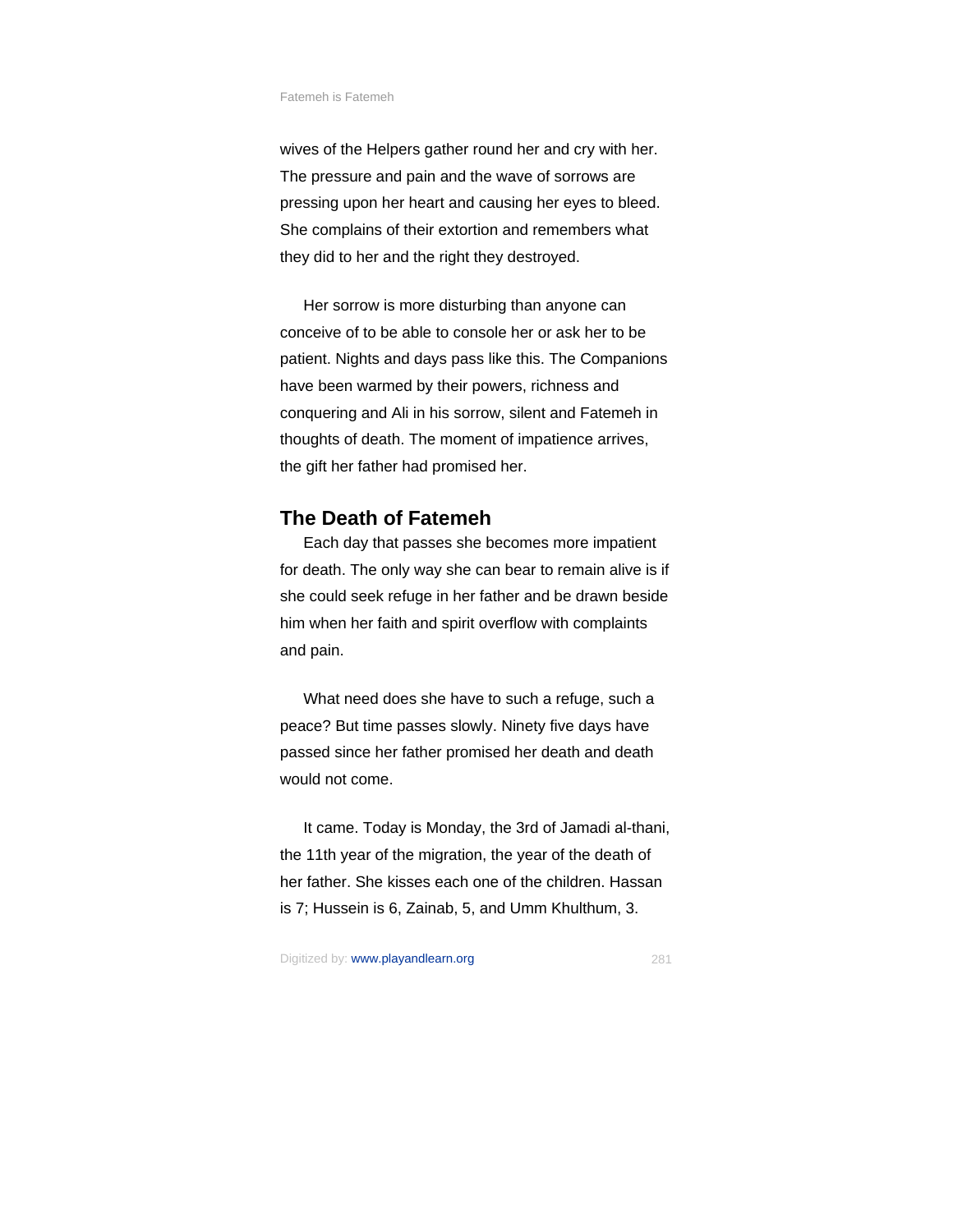And now is the moment to bid farewell to Ali. How difficult it is! And Ali must remain alone in the world for thirty more years. She sends for Umm Rafe'a to come. She had arranged the Prophet's funeral.

She says, 'Oh slave of God. Pour water on me so that I may wash myself. With patience and peace, she performs the ablution. Then she puts on the clothes which she had not worn since the death of her father and had put away. It is as if she had put aside the memory of her mourning and now is going to see a dear friend.

She says to Umm Rafe'a, 'Put my bed in the middle of the room.' Softly and quietly she steps into the bed. She faces the Kaa'ba and she waits. A moment passes, moments...

Suddenly cries are heard within the house. She closes her lids and opens her eyes upon her beloved who was awaiting her.

A candle of fire and sorrow is extinguished in Ali's house.

And Ali remains alone, with his children.

She had asked Ali to bury her at night so that no one would recognize her grave and so that those two elders would not follow her corpse to the grave.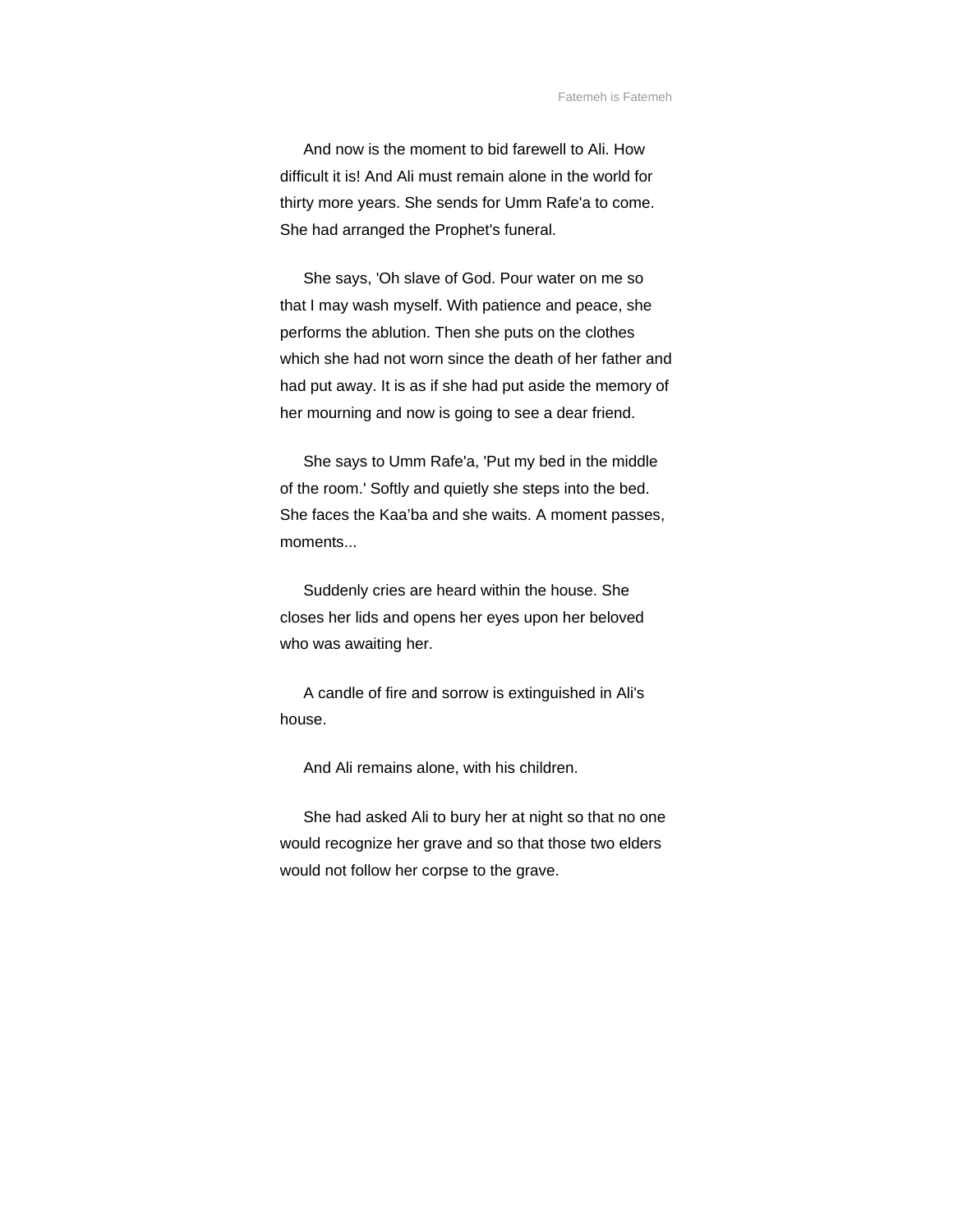Ali did as she had asked. But no one knows how. And they still do not know where. In her home? Or in Baqi'? It is not clear. And where in Baqi? It is not clear. That which is clear is the pain of Ali, tonight, next to the grave of Fatemeh.

Madinah is silent in the night. All Moslems are asleep. The night is only broken by the quiet whisperings of Ali. Ali is very much alone both in the city and in his home without the Prophet and without Fatemeh. Like a mountain of pain, he is sitting upon the earth of the grave of Fatemeh. Hours pass. Night, quiet and silent, listens to the pain of his whisperings. Baqi is peaceful, fortunate. Madinah is without loyalty and impoverished. All remains in silence. The awakened graves and sleeping city listens!

The wind of the night takes the words which flows with difficulty from the spirit of Ali at the side of Fatemeh's grave towards the house of the Prophet. 'To you from me and from your daughter, who fell down beside you and who in such haste joined you. Greetings, oh Prophet of God.'

'My patience and my ability have weakened from the fate of your dearest, oh Prophet of God. But how can I seek patience with such terrible misfortune and missing you?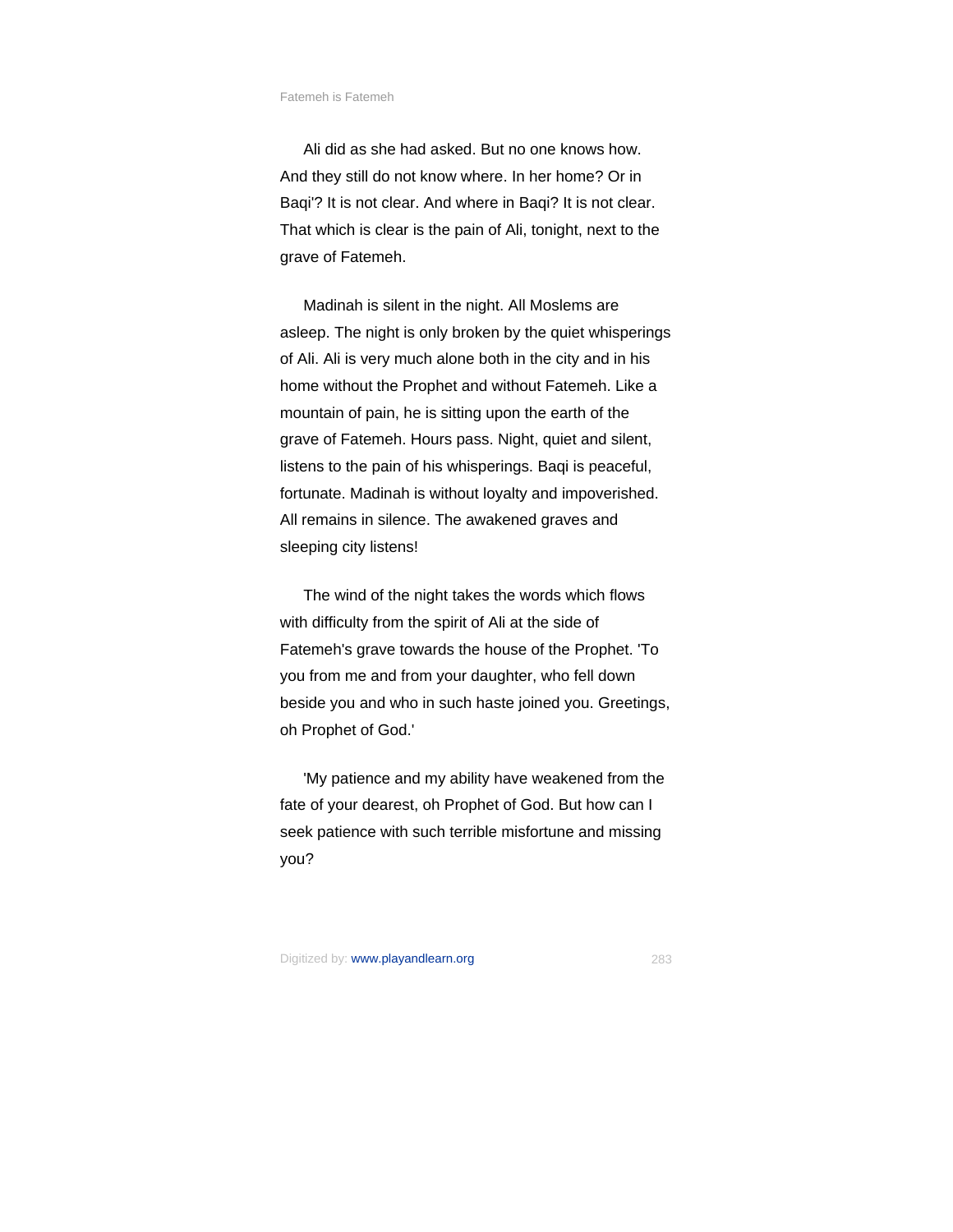'I placed you in the grave but you still exist in my heart. We are all from God and unto God we shall return. But my sorrow is eternal and my nights, sleepless until God takes me to the same home in which you are now.

'Right now, your daughter will tell you how your tribe joined each other against her and took away her rights. Insist that she tell you everything that happened. All these things happened even though not much time has passed since your death and people have not forgotten you.

`Greetings to both of you, greetings from a man who has neither anger nor sorrow.'

He remains silent for a moment. He suddenly senses the exhaustion of a whole lifetime. It is as if with every word which is pulled from the depths of his being, he gives up a part of his existence.

He is alone. He does not know what to do. Stay? Return home? How can he leave Fatemeh here alone? How can he return alone to his home? The city looks like a devil in the darkness of the night. Schemes, treacheries and shamelessness awaits him.

How can he stay? His children, the people, Truth, responsibilities and a heavy mission await him. His pain is so heavy that it destroys his strong spirit. He cannot decide. Hesitation grips his soul. Go? Stay? He senses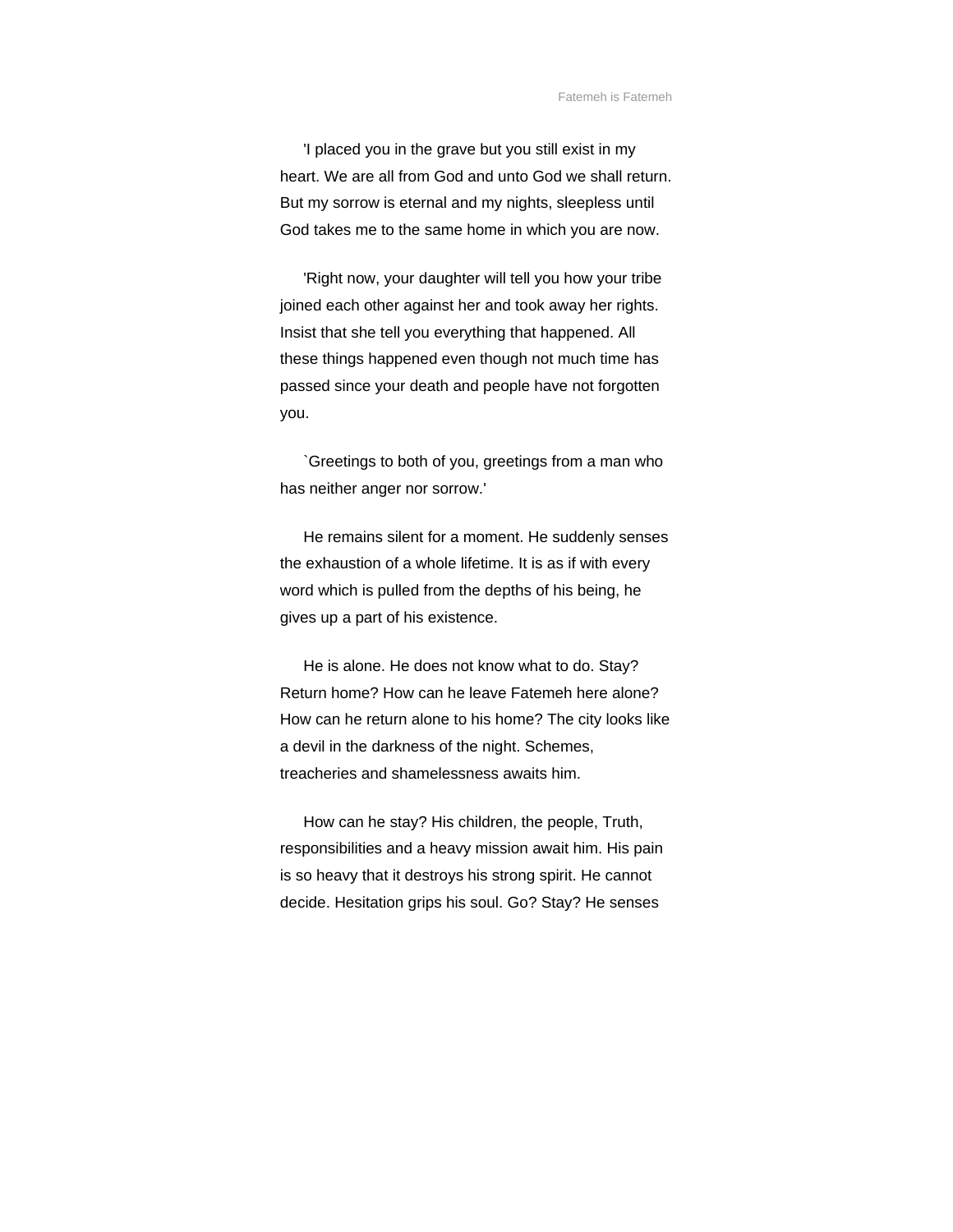that he is unable to do either. He does not know what he will do. He explains to Fatemeh.

'If I leave you it is not that I do not want to stay near you and if I stay here have I not been unfair to the fate that God promises for those who bear patiently?'

Then he arose; stood, faced the Prophet's house, with a state which would overflow if poured into the word, feelings, he wants to tell him that he is returning that which had been entrusted to him. `Listen to what she says. Ask her to tell you everything precisely. Have her count all the things that she saw after you, one by one!'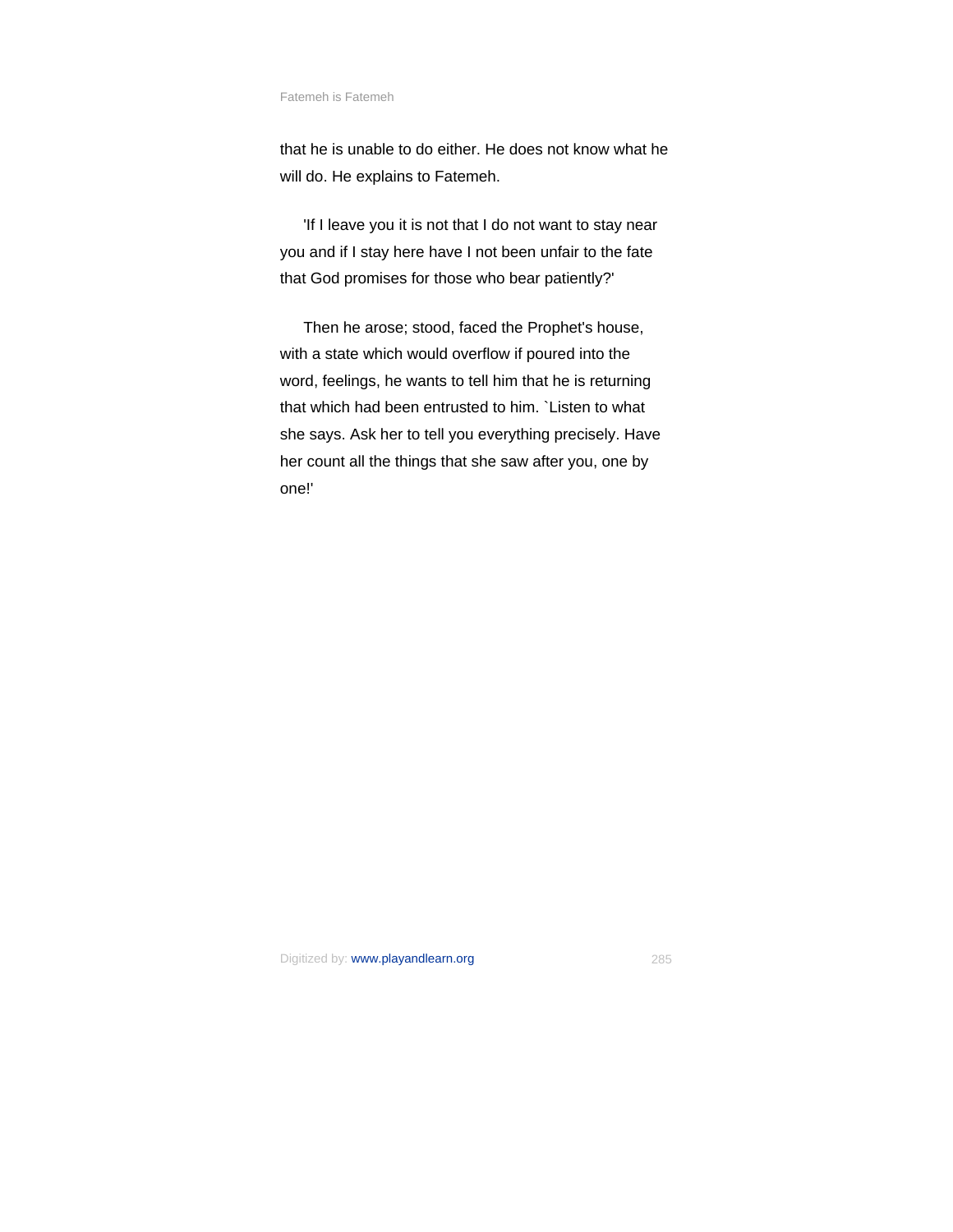## **Epilogue**

Fatemeh lived like this and died like this. After her death, she began a new life in history. Fatemeh appears as a halo in the visages of all of the oppressed who later become the multitudes of Islam. All of the usurped, extorted, oppressed, sufferers, all of those whose rights have been destroyed and sacrificed by pressure and have been deceived, had the name of Fatemeh as their slogan.

The memory of Fatemeh grew with the love, emotions and wonderful faith of the men and women, who throughout the history of Islam, fought for freedom and justice. Throughout the centuries they were nourished under the merciless and bloody lashes of the Caliphates. Their cries and anger grew and overflowed from their wounded hearts.

This is why in the history of all Moslem nations and among the deprived masses of the Islamic community, Fatemeh is the source of the inspiration for freedom, the desire of that which is a right, the seekers of justice, the resisters of oppression, cruelty, crime and discrimination.

It is most difficult to speak about the personality of Fatemeh. Fatemeh is the woman that Islam wants a woman to be. The concept of her visage is painted by the Prophet himself. He melted her and made her pure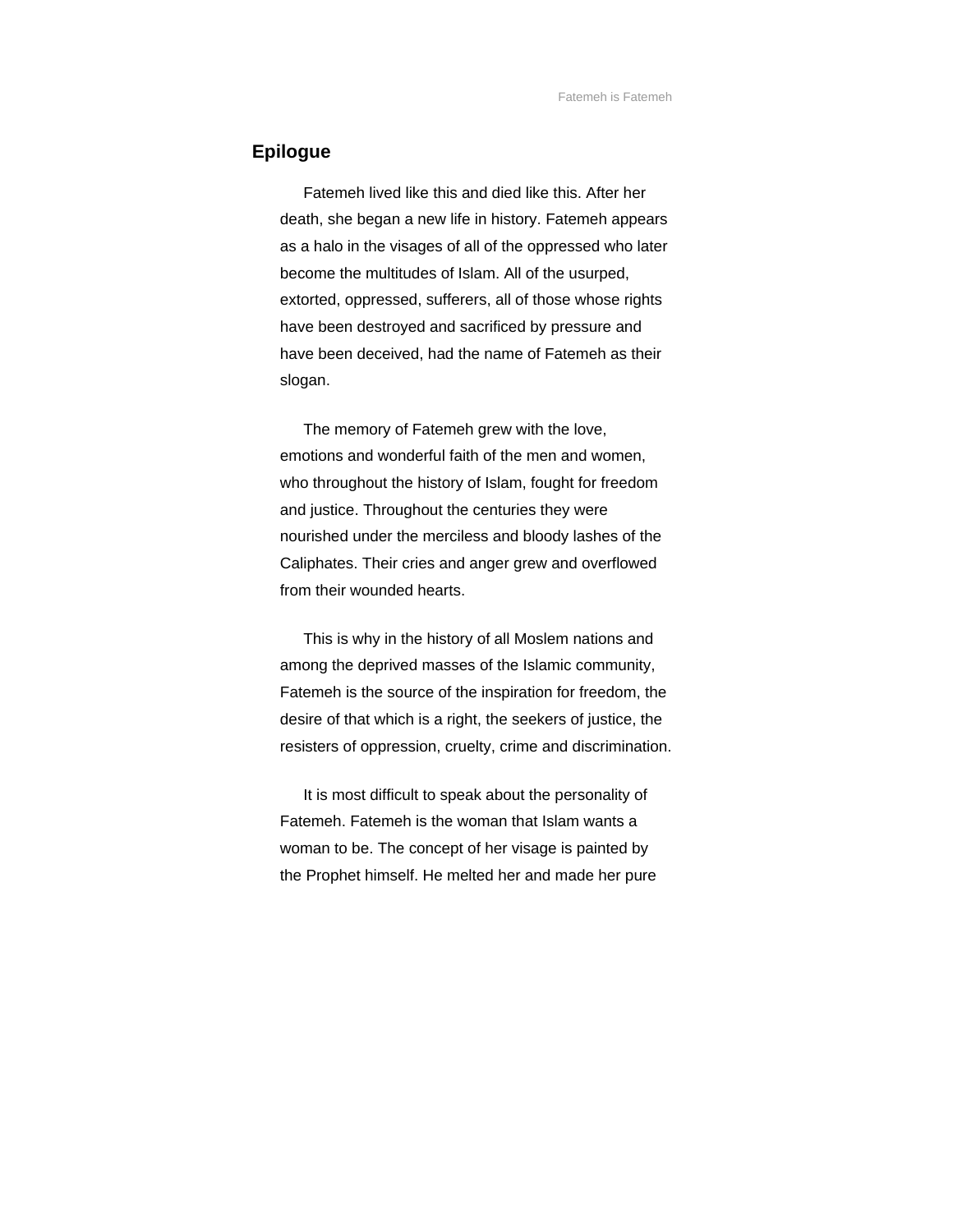in the fire of difficulties, poverty, resistance, deep understanding and the wonder of humanity.

She is a symbol in all the various dimensions of being a woman.

The symbol of a daughter when facing her father.

The symbol of a wife when facing her husband.

The symbol of a mother when facing her children.

The symbol of a responsible, fighting woman when facing her time and the fate of her society.

She herself is an Imam, a guide, that is, an outstanding example of someone to follow, an ideal type of woman and one who bears witness to any woman who wishes to 'become herself' through her own choice.

She answers the question of how to be a woman with her wonderful childhood, her constant struggling and resisting on two fronts, inside and out, in the home of her father, in the home of her husband, in her society, in her thoughts and behavior and in her life.

I do not know what to say. I have said a great deal. Still much remains unsaid.

In the expression of all of the amazing aspects of the great spirit of Fatemeh, that which causes the most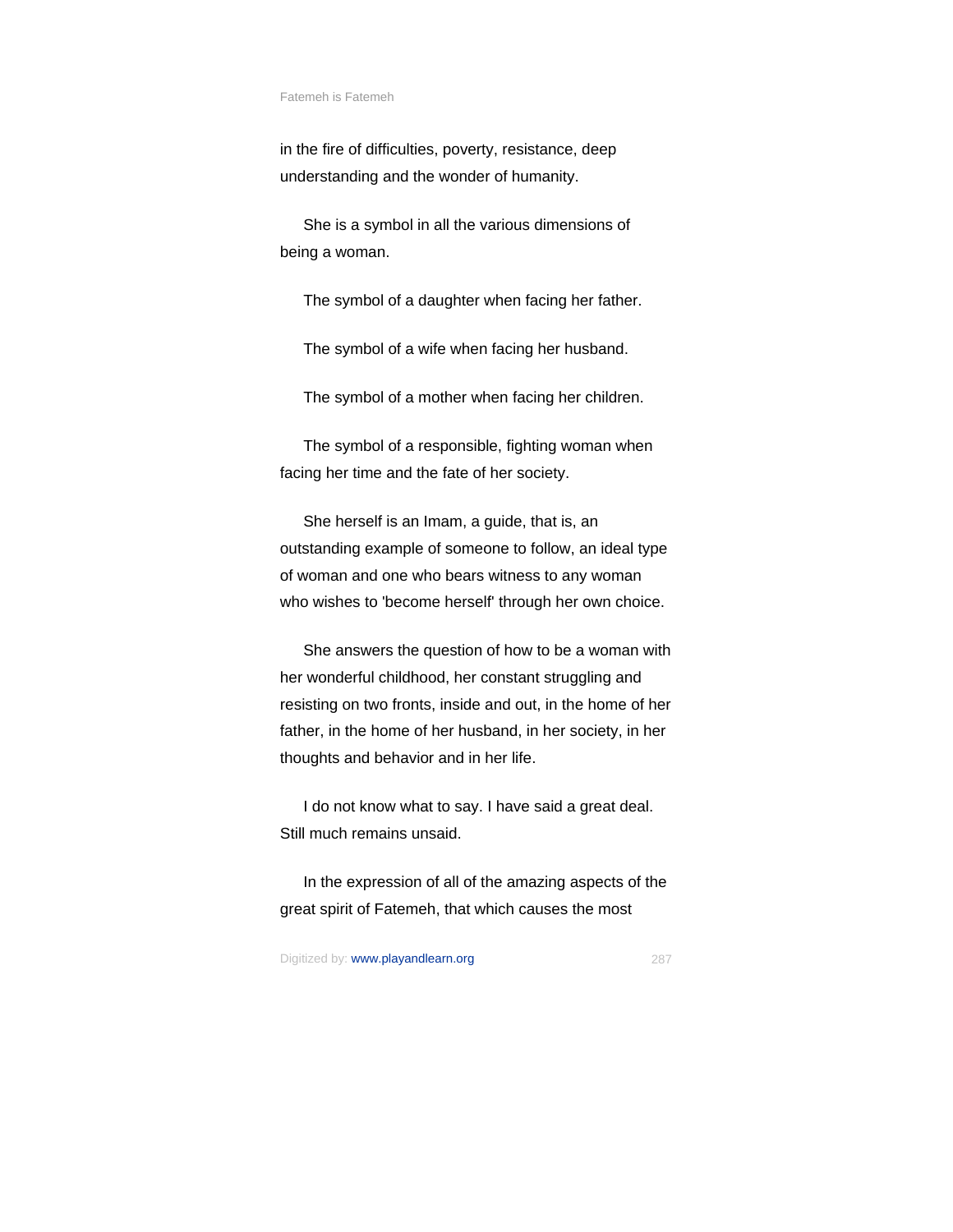wonder in me, is this that Fatemeh is the traveling companion, steps in the same steps, flies together with the great spirit of Ali, through the ascension of humanity towards completeness and the stages of the descent of the spirit and the psyche.

She was not just a wife to Ali. Ali looked upon her as a friend, a friend who was familiar with his pains and his great wishes. She was his endless refuge, the one who listened to his secrets. She was the only companion of his loneliness. This is why Ali looked at her with another look and also at her children.

After Fatemeh, Ali took other wives and he had children from them. But from the beginning, he separates the children who were from Fatemeh from his other children. The latter are called 'Banff Ali', [that is, sons of Ali] and the former, 'Banff Fatemeh' [the children of Fatemeh].

Isn't it strange! When face to face with their father, and he, Ali, the children are related to Fatemeh. And we saw that the Prophet also saw her with different eyes. From among all of his daughters he would only discipline Fatemeh. He only relies upon her. From an early age, she accepted the great invitation.

I do not know what to say about her. How to say it? I wanted to imitate the French writer who was speaking one day in a conference about the Virgin Mary. He said,